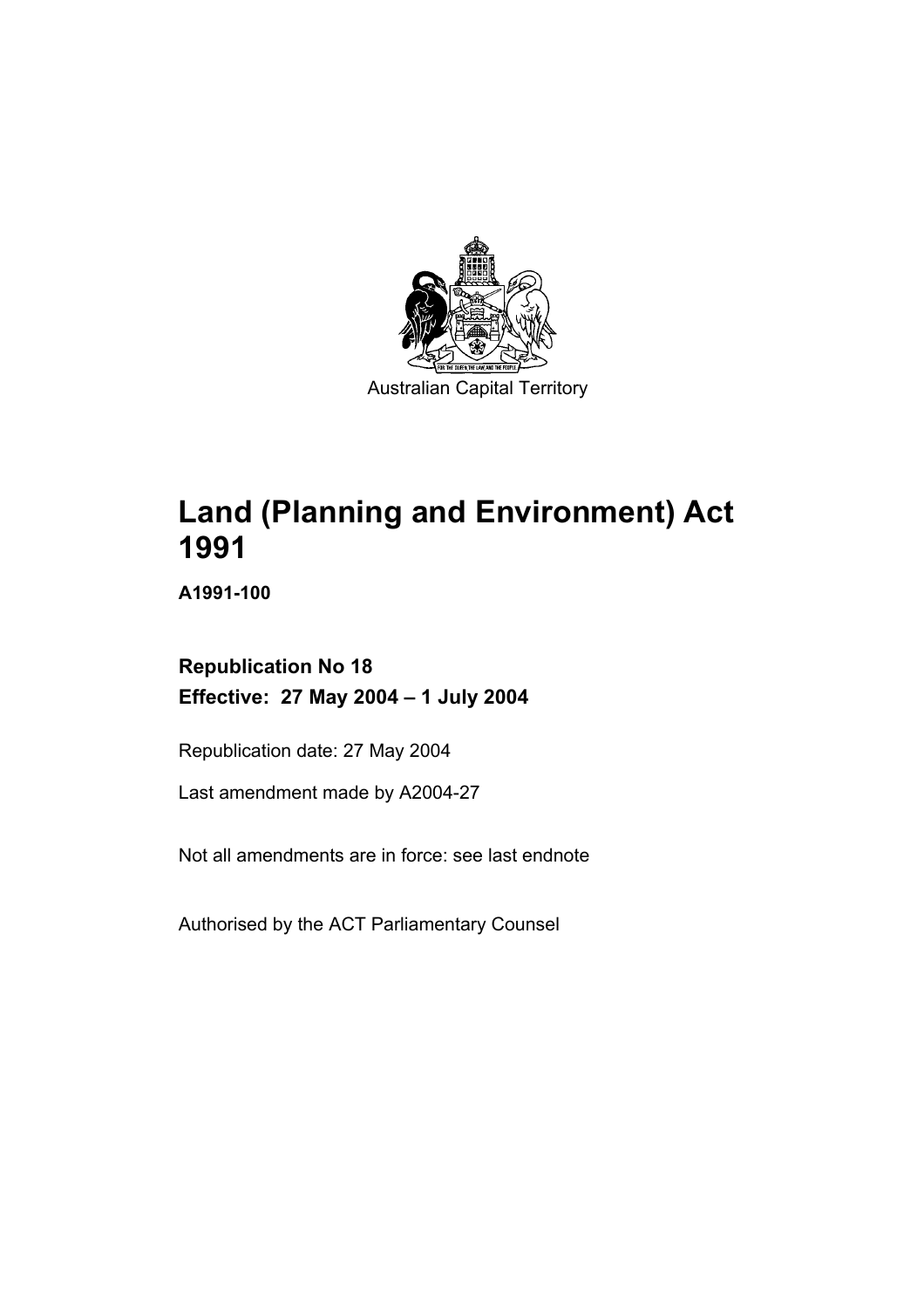## **About this republication**

#### **The republished law**

This is a republication of the *Land (Planning and Environment) Act 1991* (including any amendment made under the *Legislation Act 2001*, part 11.3 (Editorial changes)) as in force on 27 May 2004*.* It also includes any amendment, repeal or expiry affecting the republished law to 27 May 2004.

The legislation history and amendment history of the republished law are set out in endnotes 3 and 4.

#### **Kinds of republications**

The Parliamentary Counsel's Office prepares 2 kinds of republications of ACT laws (see the ACT legislation register at www.legislation.act.gov.au):

- authorised republications to which the *Legislation Act 2001* applies
- unauthorised republications.

The status of this republication appears on the bottom of each page.

#### **Editorial changes**

The *Legislation Act 2001*, part 11.3 authorises the Parliamentary Counsel to make editorial amendments and other changes of a formal nature when preparing a law for republication. Editorial changes do not change the effect of the law, but have effect as if they had been made by an Act commencing on the republication date (see *Legislation Act 2001*, s 115 and s 117). The changes are made if the Parliamentary Counsel considers they are desirable to bring the law into line, or more closely into line, with current legislative drafting practice.

This republication does not include amendments made under part 11.3 (see endnote 1).

#### **Uncommenced provisions and amendments**

If a provision of the republished law has not commenced or is affected by an uncommenced amendment, the symbol  $\mathbf{U}$  appears immediately before the provision heading. The text of the uncommenced provision or amendment appears only in the last endnote.

#### **Modifications**

If a provision of the republished law is affected by a current modification, the symbol  $\mathbf{M}$ appears immediately before the provision heading. The text of the modifying provision appears in the endnotes. For the legal status of modifications, see *Legislation Act 2001*, section 95.

#### **Penalties**

The value of a penalty unit for an offence against this republished law at the republication date is—

- (a) if the person charged is an individual—\$100; or
- (b) if the person charged is a corporation—\$500.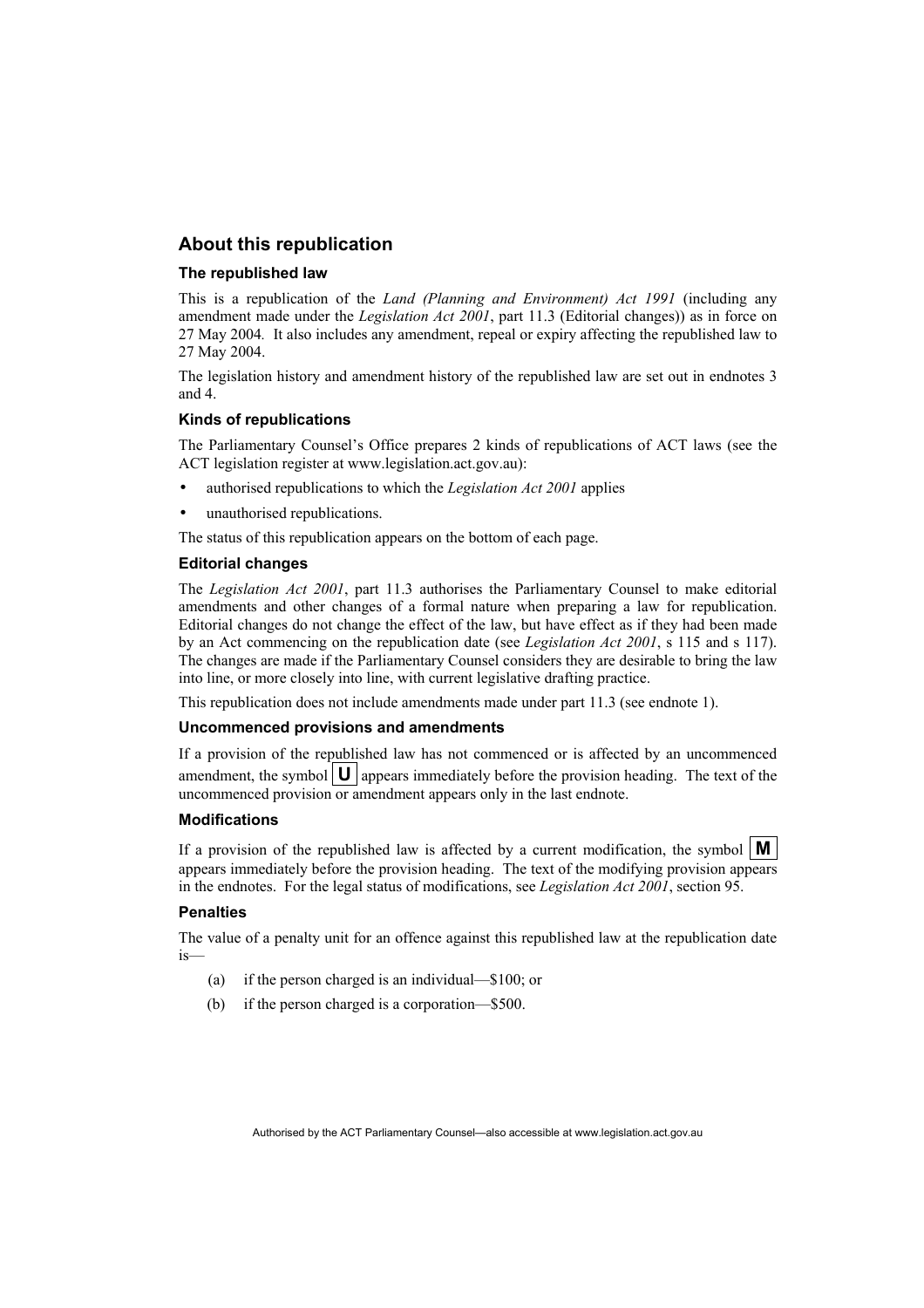

# **Land (Planning and Environment) Act 1991**

# **Contents**

| Name of Act                                                              | 2                                                                |
|--------------------------------------------------------------------------|------------------------------------------------------------------|
| Dictionary                                                               | 2                                                                |
| <b>Notes</b>                                                             | 2                                                                |
| Offences against Act-application of Criminal Code etc                    | 2                                                                |
| <b>Planning</b>                                                          |                                                                  |
| <b>Preliminary</b>                                                       |                                                                  |
| Definitions for pt 2                                                     | 4                                                                |
| Territory plan-object and effect                                         |                                                                  |
| Object                                                                   | 6                                                                |
| Effect of plan                                                           | 7                                                                |
| Land (Planning and Environment) Act 1991<br>Effective: 27/05/04-01/07/04 | contents 1                                                       |
|                                                                          | <b>Preliminary</b><br><b>Division 2.1</b><br><b>Division 2.2</b> |

Page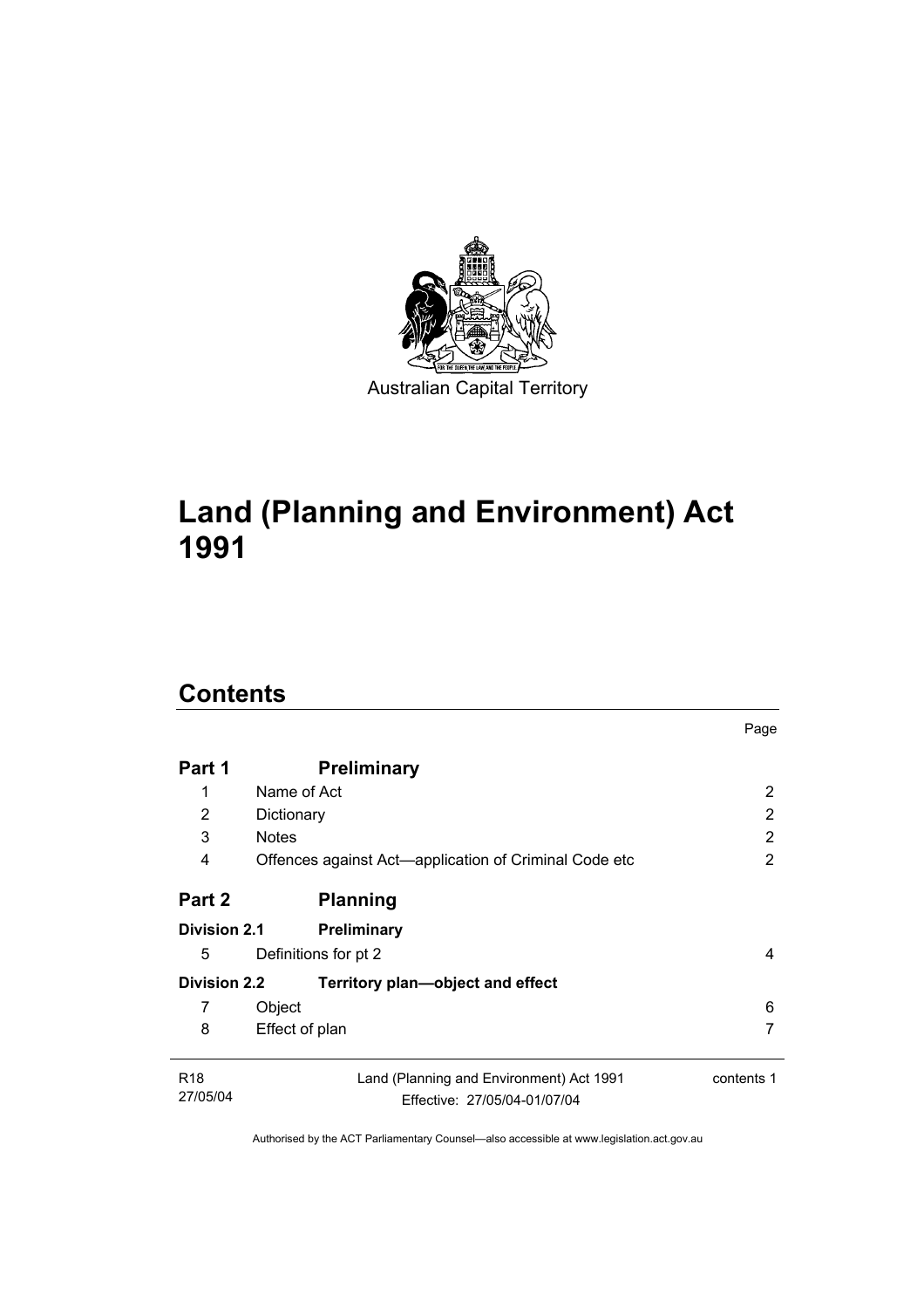### **Contents**

| 9                   | Effect of draft plan variation                                                          | Page<br>7         |
|---------------------|-----------------------------------------------------------------------------------------|-------------------|
| 10                  | Effect of interim heritage places register                                              | 8                 |
| 11                  | Draft heritage places register and variations-lack of effect                            | 9                 |
| 12                  | Plan not to have retrospective effect                                                   | 9                 |
|                     |                                                                                         |                   |
| <b>Division 2.3</b> | Territory plan-continuation and variation                                               |                   |
|                     | <b>Subdivision 2.3.1</b><br><b>Territory plan</b>                                       |                   |
| 13                  | Continuation of plan                                                                    | 10 <sup>1</sup>   |
|                     | Subdivision 2.3.2 Preparation of variations of Territory plan                           |                   |
| 14                  | Application of sdiv 2.3.2                                                               | 10                |
| 15                  | Preparation of plan variations                                                          | 10                |
| 16                  | Consultation with conservator                                                           | 10                |
| 17                  | Heritage                                                                                | 11                |
| 18                  | Environmental reports and inquiries                                                     | 12                |
| 19                  | Public consultation-notification                                                        | $12 \overline{ }$ |
| 19A                 | Public consultation-notice of interim effect etc                                        | 13                |
| 19B                 | Public consultation-availability of draft plan variation etc                            | 14                |
| 19 <sub>C</sub>     | Draft plan variations that do not affect rights                                         | 15                |
| 20                  | Consultation with national capital authority                                            | 15                |
| 21                  | Public inspection of comments                                                           | 15                |
| 22                  | Revision, deferral or withdrawal of draft plan variations                               | 16                |
|                     | Subdivision 2.3.3 Minister approval and consideration by Legislative<br><b>Assembly</b> |                   |
| 23                  | Application of sdiv 2.3.3                                                               | 17                |
| 24                  | Submission of draft plan variation to Minister                                          | 17                |
| 25                  | Consideration by Legislative Assembly committee                                         | 18                |
| 26                  | Minister's powers                                                                       | 18                |
| 27                  | Return of draft plan variation to authority                                             | 20                |
| 28                  | Notice of revival of deferred draft plan variation                                      | 20                |
| 29                  | Consideration of plan variation by Legislative Assembly                                 | 21                |
| 30                  | Rejection of plan variation by Legislative Assembly                                     | 23                |
| 30A                 | Partial rejection of plan variation by Legislative Assembly                             | 24                |
| 30 <sub>B</sub>     | Partial rejection of plan variation-newspaper publication etc                           | 24                |

| contents 2 | Land (Planning and Environment) Act 1991 | R <sub>18</sub> |
|------------|------------------------------------------|-----------------|
|            | Effective: 27/05/04-01/07/04             | 27/05/04        |

Authorised by the ACT Parliamentary Counsel—also accessible at www.legislation.act.gov.au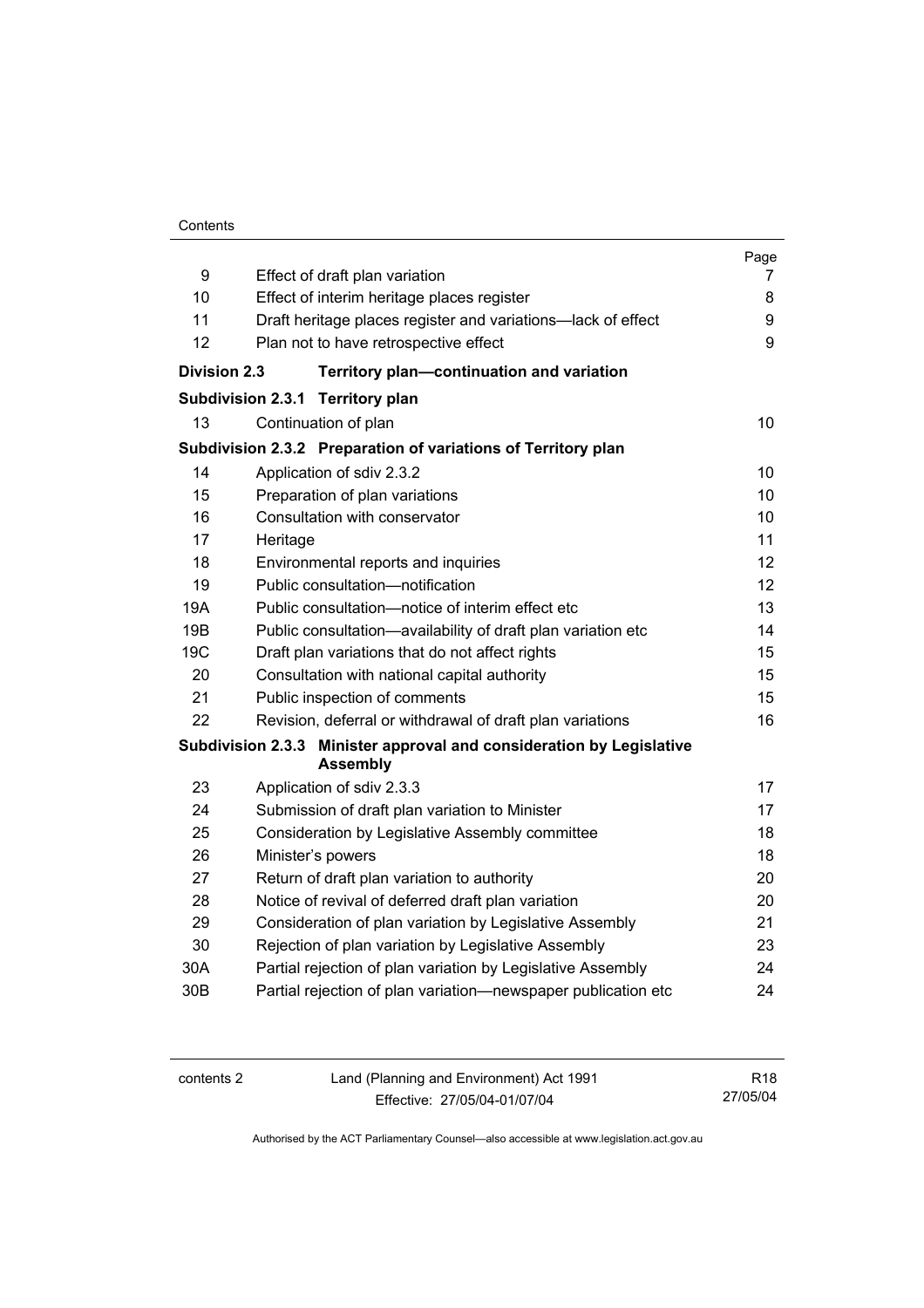|                          |             |                                                                           | Contents   |
|--------------------------|-------------|---------------------------------------------------------------------------|------------|
|                          |             |                                                                           | Page       |
|                          |             | Subdivision 2.3.4 Plan variations-defined land                            |            |
| 31                       |             | Definition for sdiv 2.3.4                                                 | 25         |
| 32                       |             | Plan variations in relation to defined land                               | 25         |
| Division 2.5             |             | <b>Miscellaneous</b>                                                      |            |
| 51                       |             | Challenge to validity of provisions of plan                               | 26         |
| Part 3                   |             | <b>Heritage</b>                                                           |            |
| <b>Division 3.1</b>      |             | Preliminary                                                               |            |
| 52                       |             | Definitions for pt 3                                                      | 26         |
| 53                       |             | Compliance with requirements for consultation or notification             | 28         |
| <b>Division 3.2</b>      |             | Heritage places register                                                  |            |
| 54                       |             | Content of heritage places register                                       | 28         |
| Division 3.3             |             | Interim heritage places registers                                         |            |
| Subdivision 3.3.1 Effect |             |                                                                           |            |
| 55                       |             | Effect of interim registers                                               | 29         |
|                          |             | Subdivision 3.3.2 Preparation, notification and submission of registers   |            |
| 56                       |             | Criteria for preparation                                                  | 30         |
| 57                       |             | Ministerial directions and declarations under div 3.5                     | 30         |
| 58                       |             | <b>Public consultation</b>                                                | 31         |
| 59                       |             | Application for inclusion of places in interim register                   | 31         |
| 60                       |             | Public notification                                                       | 32         |
| 61                       |             | Notification of lessees and occupiers                                     | 33         |
| 62                       |             | Revision of interim register                                              | 33         |
| 63                       |             | Submission of interim register to planning and land authority             | 35         |
| <b>Division 3.4</b>      |             | Acquisition of heritage places and objects                                |            |
| 64                       | Acquisition |                                                                           | 36         |
| Division 3.5             |             | <b>Aboriginal heritage</b>                                                |            |
|                          |             | <b>Subdivision 3.5.1 Preliminary</b>                                      |            |
| 66                       |             | Definitions for div 3.5                                                   | 37         |
|                          |             | Subdivision 3.5.2 Reporting discoveries of unregistered Aboriginal places |            |
| 67                       | Reports     |                                                                           | 38         |
| R <sub>18</sub>          |             | Land (Planning and Environment) Act 1991                                  | contents 3 |
| 27/05/04                 |             | Effective: 27/05/04-01/07/04                                              |            |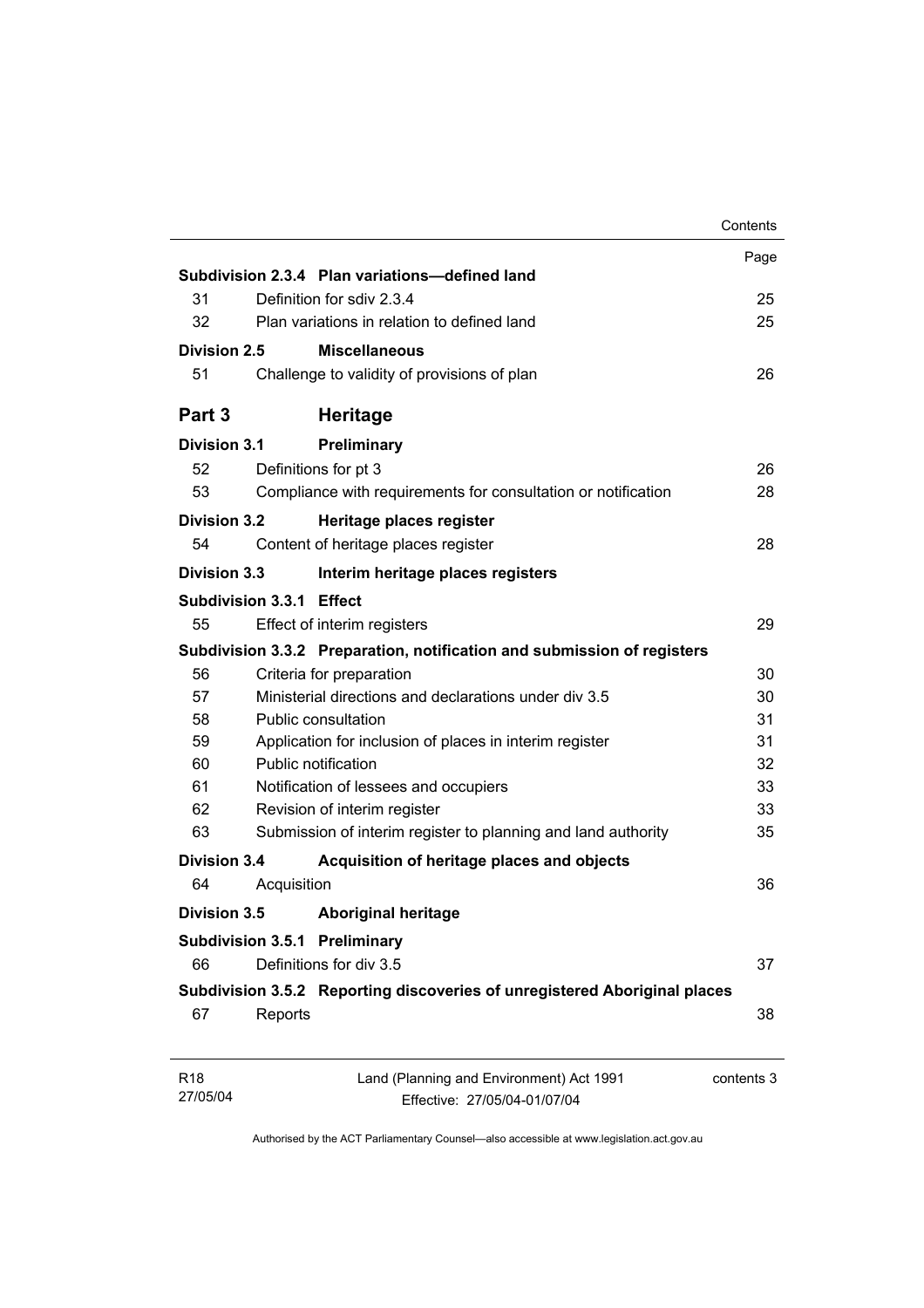#### **Contents**

|                     |              |                                                                         | Page            |
|---------------------|--------------|-------------------------------------------------------------------------|-----------------|
| 68                  |              | Aboriginal heritage discoveries-consideration of reports                | 39              |
| 69                  |              | Aboriginal heritage discoveries—Ministerial directions and declarations | 40              |
|                     |              | Subdivision 3.5.3 Protection of unregistered Aboriginal heritage        |                 |
| 70                  |              | Damaging unregistered Aboriginal places                                 | 41              |
| 71                  | pt 6         | Orders for protection of unregistered Aboriginal places— application of | 41              |
| 72                  |              | Orders-reports by heritage council                                      | 42              |
| 73                  |              | Orders—Ministerial directions and declarations                          | 43              |
|                     |              | Subdivision 3.5.4 Compensation claims                                   |                 |
| 74                  |              | Definitions for sdiv 3.5.4                                              | 44              |
| 75                  |              | Application of sdiv 3.5.4                                               | 44              |
| 76                  |              | Right to compensation                                                   | 44              |
| 77                  |              | Loss for which compensation is recoverable                              | 45              |
| 78                  |              | Amount of compensation                                                  | 46              |
| 79                  |              | Consultation with applicants                                            | 47              |
| 80                  |              | Notice of decisions about compensation                                  | 47              |
|                     |              | Subdivision 3.5.5 Consultation in relation to registers                 |                 |
| 81                  |              | Consultation with Aboriginal organisations                              | 47              |
|                     |              | Subdivision 3.5.6 Restricted information                                |                 |
| 82                  |              | Restricted information                                                  | 48              |
| 83                  |              | Publication of restricted information by public officials               | 49              |
| 84                  |              | Publication of restricted information generally                         | 49              |
| 85                  |              | Access to restricted information                                        | 50              |
| <b>Division 3.6</b> |              | Public access to heritage information                                   |                 |
|                     |              | Subdivision 3.6.1 Information about administrative action               |                 |
| 87                  |              | Application of sdiv 3.6.1                                               | 51              |
| 88                  |              | Searching administrative records                                        | 51              |
|                     |              | Subdivision 3.6.2 Access to heritage registers                          |                 |
| 89                  |              | Searching heritage registers                                            | 52              |
| <b>Division 3.7</b> |              | <b>Australian Capital Territory Heritage Council</b>                    |                 |
| 90                  |              | Definitions for div 3.7                                                 | 53              |
| 91                  |              | Establishment of heritage council                                       | 54              |
| 92                  | Constitution |                                                                         | 54              |
| contents 4          |              | Land (Planning and Environment) Act 1991                                | R <sub>18</sub> |
|                     |              | Effective: 27/05/04-01/07/04                                            | 27/05/04        |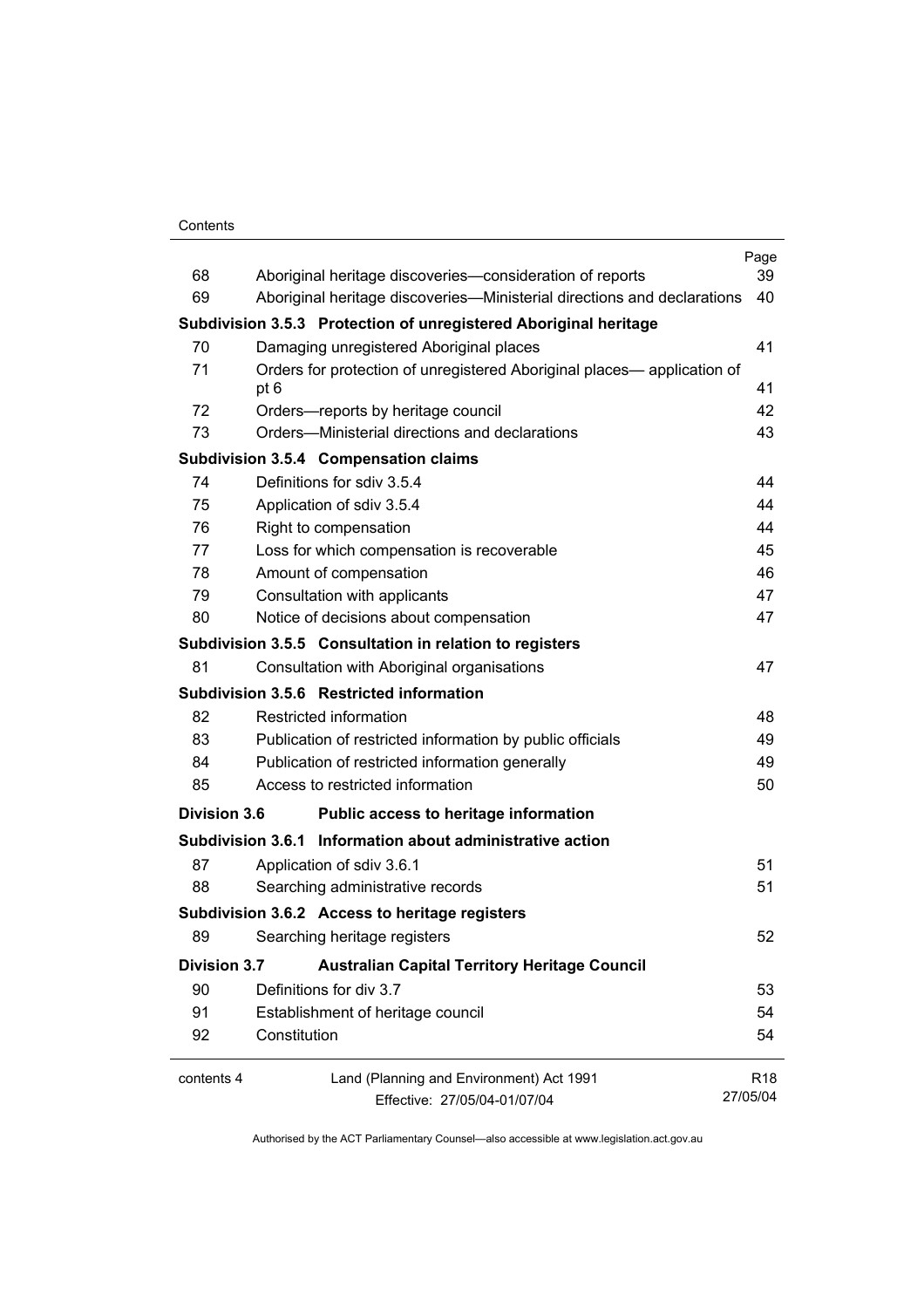| 93                          |                   | Functions of heritage council                                            | Page<br>54 |
|-----------------------------|-------------------|--------------------------------------------------------------------------|------------|
| 94                          |                   | <b>Ministerial directions</b>                                            | 55         |
| 95                          |                   | Deputies of permanent members                                            | 55         |
| 96                          |                   | Appointment of expert members                                            | 56         |
| 97                          |                   | Term of appointment of expert members                                    | 57         |
| 98                          |                   | Conditions of appointment of expert members generally                    | 57         |
| 99                          |                   | Chairperson, deputy chairperson and secretary                            | 57         |
| 100                         |                   | Leave of absence                                                         | 57         |
| 101                         |                   | Disclosure of interests                                                  | 57         |
| 102                         |                   | Ending of appointments                                                   | 58         |
| 103                         |                   | Calling meetings                                                         | 58         |
| 104                         |                   | Procedure at meetings                                                    | 59         |
| 105                         |                   | Delegation to secretary                                                  | 59         |
| Part 4                      |                   | <b>Environmental assessments and inquiries</b>                           |            |
| <b>Division 4.1</b>         |                   | Preliminary                                                              |            |
| 111                         |                   | Definitions for pt 4                                                     | 60         |
| 112                         | Proponents        |                                                                          | 62         |
| Division 4.2                |                   | <b>Preliminary assessments</b>                                           |            |
| 113                         | <b>Directions</b> |                                                                          | 62         |
| 114                         |                   | Mandatory preliminary assessments                                        | 62         |
| 115                         | Content           |                                                                          | 63         |
| 116                         |                   | Submission to Minister                                                   | 63         |
| 117                         |                   | Public inspection                                                        | 63         |
| 118                         |                   | Exclusion of material                                                    | 64         |
| Division 4.3                |                   | <b>Assessments</b>                                                       |            |
|                             |                   | Subdivision 4.3.1 Form and content                                       |            |
| 119                         | Form              |                                                                          | 65         |
| 120                         | statements        | Content of public environment reports and environmental impact           | 65         |
|                             |                   | <b>Subdivision 4.3.2 Direction of assessments</b>                        |            |
| 121                         |                   | Decisions to direct assessments                                          | 65         |
| 122                         |                   | Environment Minister's power to direct assessments                       | 66         |
| R <sub>18</sub><br>27/05/04 |                   | Land (Planning and Environment) Act 1991<br>Effective: 27/05/04-01/07/04 | contents 5 |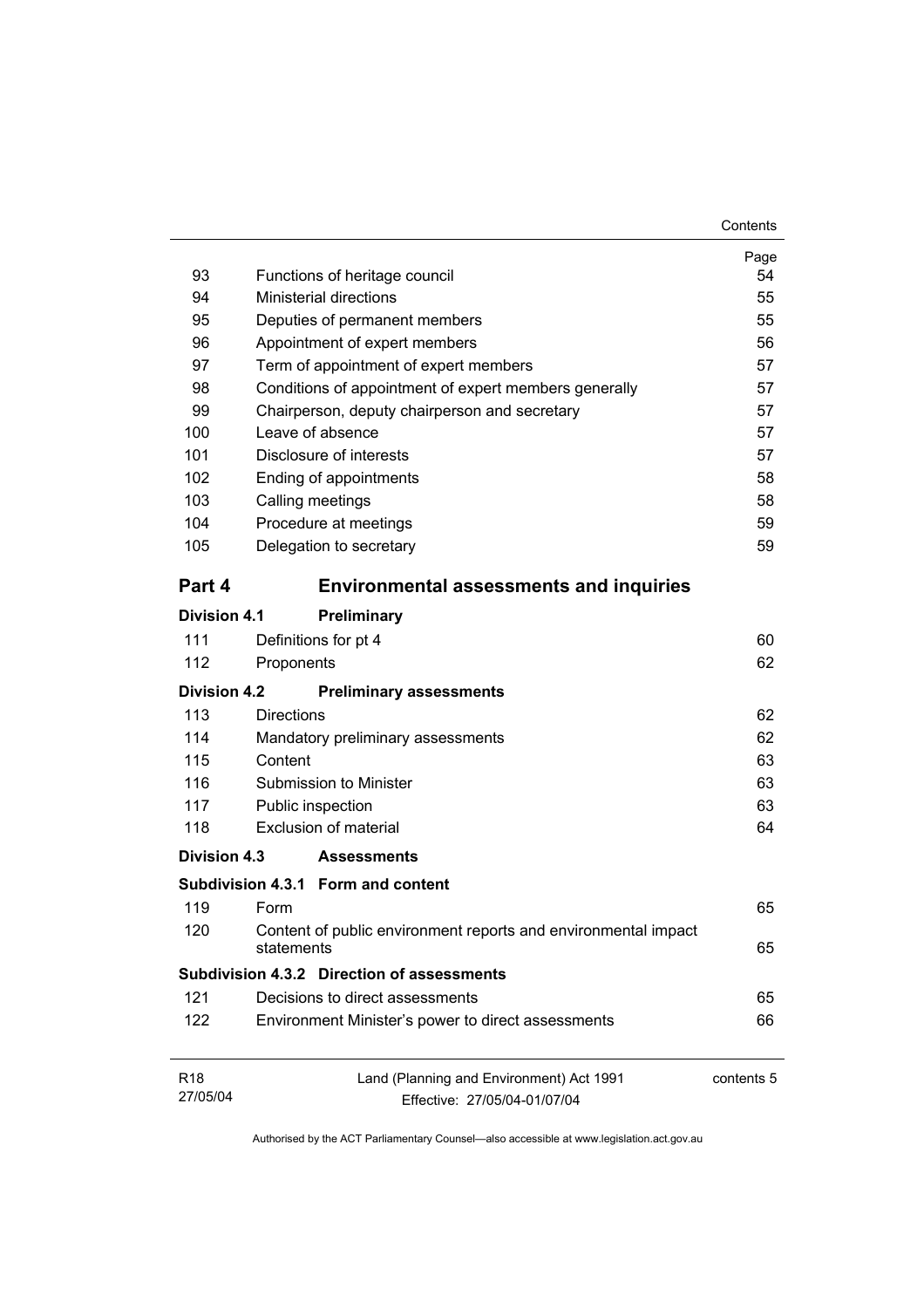| 123                 | <b>Directions</b> |                                                                            | Page<br>66 |
|---------------------|-------------------|----------------------------------------------------------------------------|------------|
|                     |                   | Subdivision 4.3.3 Preparation, evaluation and consideration by Legislative |            |
|                     |                   | <b>Assembly</b>                                                            |            |
| 124                 |                   | Public environment reports--preparation                                    | 68         |
| 125                 |                   | Environmental impact statements-consultation and public inspection         | 68         |
| 126                 | and reports       | Environmental impact statements-consideration of relevant comments         | 70         |
| 127                 |                   | Submission of reports and statements to Environment Minister               | 70         |
| 128                 | Consultation      |                                                                            | 70         |
| 129                 |                   | Further information                                                        | 71         |
| 130                 |                   | Further revision                                                           | 72         |
| 131                 |                   | <b>Evaluation by Environment Minister</b>                                  | 72         |
| 132                 |                   | Presentation to Legislative Assembly and public inspection                 | 73         |
| 133                 |                   | Exclusion of material                                                      | 74         |
| 134                 | Exemptions        |                                                                            | 74         |
| <b>Division 4.4</b> |                   | <b>Inquiries</b>                                                           |            |
|                     |                   | Subdivision 4.4.1 Establishment of panels and terms of reference           |            |
| 135                 | Constitution      |                                                                            | 75         |
| 136                 |                   | <b>Combined inquiries</b>                                                  | 76         |
| 138                 |                   | Terms of reference                                                         | 76         |
| 139                 | Notification      |                                                                            | 77         |
|                     |                   | Subdivision 4.4.2 Inquiry reports                                          |            |
| 140                 | Inquiry reports   |                                                                            | 77         |
| 141                 |                   | Presentation to Legislative Assembly and public inspection                 | 77         |
| 142                 |                   | <b>Exclusion of material</b>                                               | 78         |
|                     |                   | Subdivision 4.4.3 Procedures and powers                                    |            |
| 143                 |                   | Definitions for sdiv 4.4.3                                                 | 78         |
| 144                 |                   | Notice of inquiry hearings                                                 | 79         |
| 145                 |                   | Public hearings                                                            | 79         |
| 146                 |                   | General procedure                                                          | 80         |
| 147                 |                   | Special hearings-consultation with interested persons                      | 81         |
| 148                 |                   | Assessments for purpose of inquiries                                       | 81         |
| 149                 |                   | Witnesses-summons to appear                                                | 82         |
|                     |                   |                                                                            |            |
|                     |                   |                                                                            |            |

contents 6 Land (Planning and Environment) Act 1991 Effective: 27/05/04-01/07/04

R18 27/05/04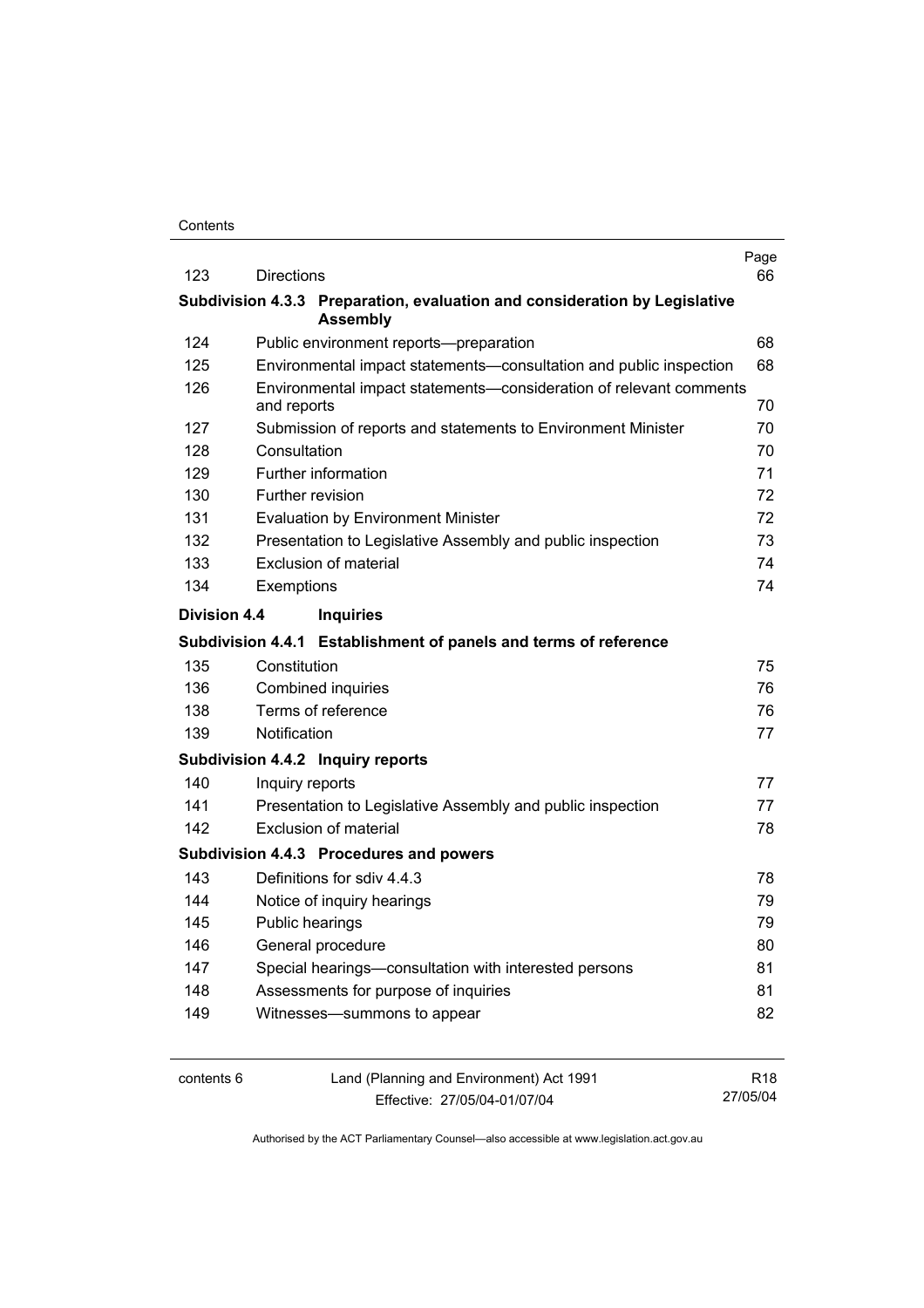| Contents |
|----------|
|----------|

| 150                         | Victimisation of witnesses                                               | Page<br>83 |
|-----------------------------|--------------------------------------------------------------------------|------------|
| 151                         | Inspection of books and documents                                        | 84         |
| 152                         | Power of entry                                                           | 84         |
| 153                         | Search warrants                                                          | 85         |
| 154                         | Powers of search and inspection                                          | 86         |
| 156                         | Contempt                                                                 | 87         |
| 157                         | Protection of panel members and witnesses                                | 87         |
| Part 5                      | <b>Land administration</b>                                               |            |
| <b>Division 5.1</b>         | Preliminary                                                              |            |
| 159                         | Definitions for pt 5                                                     | 89         |
| 160                         | Application of pt 5                                                      | 91         |
| <b>Division 5.2</b>         | Leases                                                                   |            |
| 160A                        | <b>Effect qualified</b>                                                  | 91         |
| 160B                        | Planning and land authority may grant leases                             | 91         |
| 161                         | Granting of leases                                                       | 91         |
| 163                         | Leases to community organisations                                        | 92         |
| 164                         | Special leases                                                           | 93         |
| 166                         | Inquiries and assessments in relation to granting of leases              | 95         |
| 166A                        | Grants of leases after inquiries or assessments                          | 95         |
| 167                         | Eligibility for certain classes of leases                                | 96         |
| 168                         | Authority need not grant lease                                           | 97         |
| 169                         | Payment for leases                                                       | 98         |
| 170                         | Failure to accept and execute lease                                      | 98         |
| 171                         | Grant of further residential leases                                      | 99         |
| 171A                        | Grant of further rural leases                                            | 100        |
| 172                         | Grant of further leases for purposes other than residential or rural     | 101        |
| 172A                        | Grant of further lease-unit titles                                       | 102        |
| 172B                        | Grant of further lease-community title                                   | 103        |
| 172C                        | No right to use, flow and control of water                               | 103        |
| 173                         | Lessee's rights in relation to improvements                              | 104        |
| 174                         | Determination of value of improvements                                   | 106        |
| 175                         | Use of land for leased purpose                                           | 108        |
| 176                         | Variation of rent                                                        | 108        |
| R <sub>18</sub><br>27/05/04 | Land (Planning and Environment) Act 1991<br>Fffective: 27/05/04-01/07/04 | contents 7 |

Effective: 27/05/04-01/07/04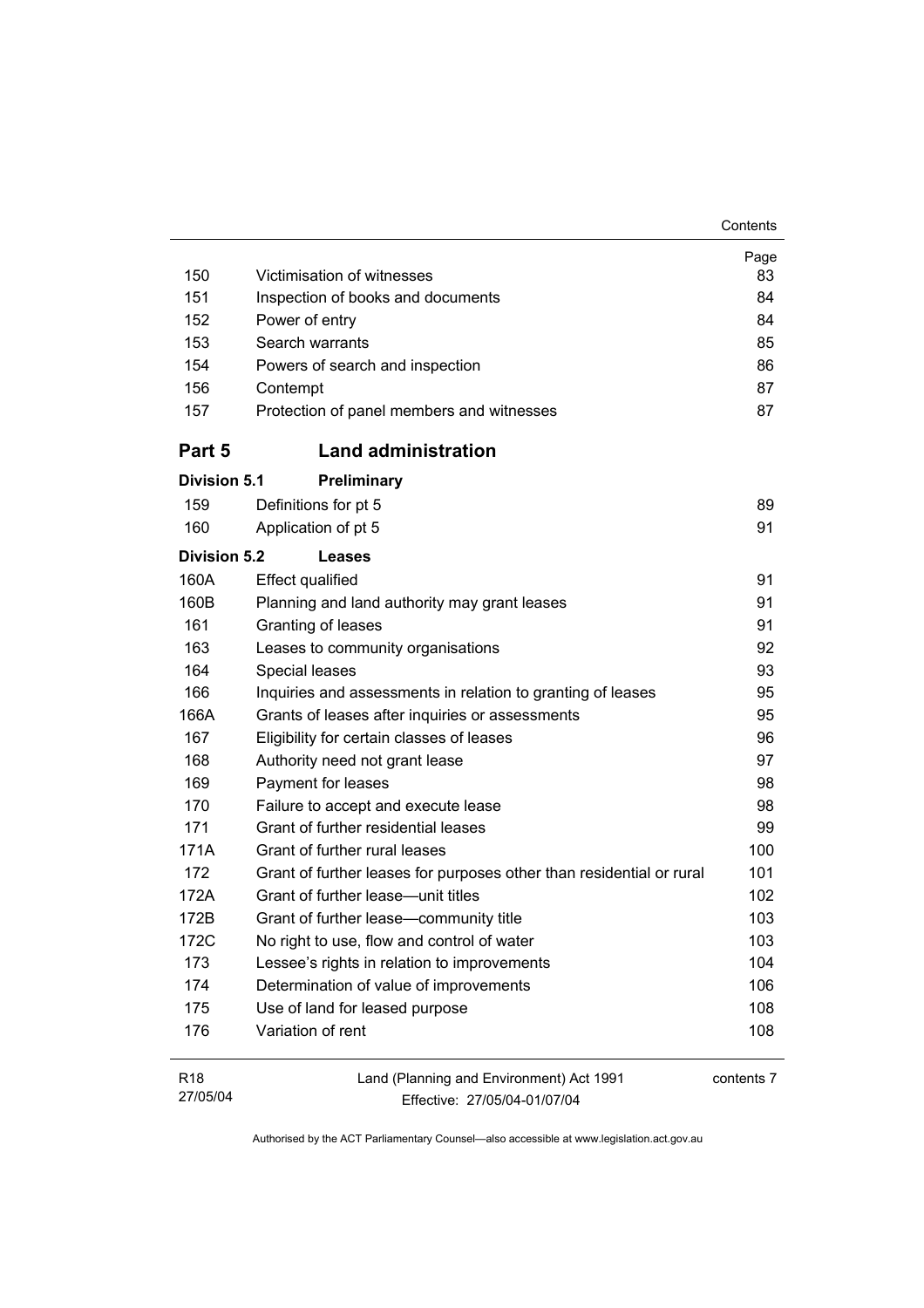| Contents |
|----------|
|          |

|                     |                                                                     | Page            |
|---------------------|---------------------------------------------------------------------|-----------------|
| 177                 | Review of variations of rent                                        | 109             |
| 178                 | Refund of amount paid for grant of lease                            | 109             |
| 179                 | Certificates of compliance                                          | 110             |
| 180                 | Transfer of land subject to building and development provision      | 111             |
| 181                 | Mortgage of leasehold subject to building and development provision | 112             |
| 182                 | Land leased to be held as undivided parcel                          | 113             |
| 183                 | Power of lessee to sublet part of building or land in certain cases | 113             |
| <b>Division 5.3</b> | <b>Variation of leases</b>                                          |                 |
| 183A                | <b>Effect qualified</b>                                             | 114             |
| 184                 | Application to surrender and regrant of leases                      | 114             |
| 184A                | Variation of nominal rent lease-change of use charge                | 114             |
| 184C                | Change of use charge for variations of nominal rent leases          | 116             |
| 184D                | Variation of rental leases                                          | 116             |
| 185                 | Advice of rent payable on variation of lease                        | 117             |
| 186                 | Variation of lease to pay out rent                                  | 118             |
| 186A                | No variations to extend term                                        | 118             |
| <b>Division 5.4</b> | <b>Restrictions on rural leases</b>                                 |                 |
| 186B                | Definitions for div 5.4                                             | 119             |
| 186C                | Land management agreements                                          | 120             |
| 186D                | Dealings with rural leases                                          | 121             |
| 186E                | Discharge amount                                                    | 122             |
| 186F                | Discharge amount-special Pialligo leases                            | 123             |
| 186G                | Index numbers                                                       | 124             |
| 186H                | No subdivision or consolidation                                     | 125             |
| <b>Division 5.5</b> | <b>Consolidation and subdivision</b>                                |                 |
| 187AA               | <b>Effect qualified</b>                                             | 125             |
| 187                 | Application-nominal rent leases of Territory land                   | 125             |
| 187A                | Consolidation and subdivision--change of use charge                 | 125             |
| 187C                | Change of use charge for consolidations and subdivisions            | 127             |
| <b>Division 5.6</b> | <b>Recovery of land</b>                                             |                 |
| 188                 | <b>Termination of leases</b>                                        | 127             |
| 189                 | How land may be recovered                                           | 128             |
| 190                 | Evidence of ending of lease                                         | 130             |
|                     |                                                                     |                 |
| contents 8          | Land (Planning and Environment) Act 1991                            | R <sub>18</sub> |
|                     | Effective: 27/05/04-01/07/04                                        | 27/05/04        |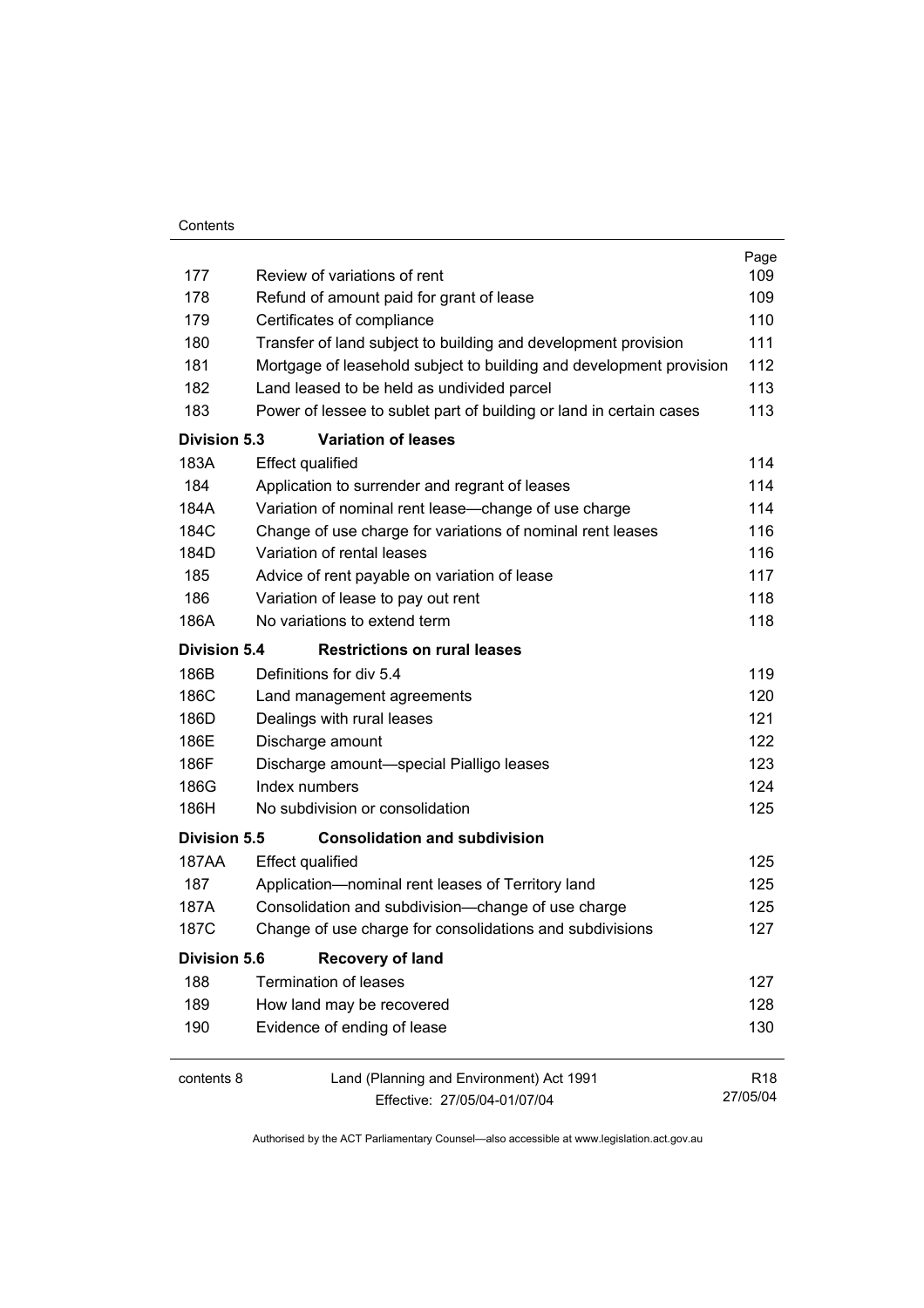|                             |                 |                                                                          | Contents   |
|-----------------------------|-----------------|--------------------------------------------------------------------------|------------|
|                             |                 |                                                                          | Page       |
| Division 5.7                |                 | <b>Public land</b>                                                       |            |
|                             |                 | <b>Subdivision 5.7.1 Preliminary</b>                                     |            |
| 191                         |                 | Definitions for div 5.7                                                  | 130        |
|                             |                 | Subdivision 5.7.2 Public land                                            |            |
| 192                         |                 | Recommendations to planning and land authority                           | 130        |
|                             |                 | Subdivision 5.7.3 Management of public land                              |            |
| 193                         | Reserved areas  |                                                                          | 131        |
| 194                         | Management      |                                                                          | 131        |
| 195                         |                 | Management objectives                                                    | 131        |
|                             |                 | Subdivision 5.7.4 Plans of management                                    |            |
| 196                         | Content         |                                                                          | 132        |
| 197                         | Preparation     |                                                                          | 133        |
| 198                         | Variations      |                                                                          | 133        |
| 199                         |                 | Environmental assessments and inquiries                                  | 133        |
| 200                         |                 | Public consultation                                                      | 133        |
| 201                         | Revision        |                                                                          | 134        |
| 202                         |                 | Submission to Minister                                                   | 134        |
| 203                         | committee       | Consideration of plan of management by Legislative Assembly              | 135        |
| 204                         |                 | Minister's powers                                                        | 135        |
| 205                         |                 | Referral back to conservator                                             | 136        |
| 206                         |                 | Notice of revival of deferred draft plan of management                   | 136        |
| 207                         |                 | Notification, presentation, disallowance and date of effect              | 137        |
|                             |                 | Subdivision 5.7.5 Leases and licences                                    |            |
| 208                         |                 | Leases-generally                                                         | 137        |
| 209                         | Grant of leases |                                                                          | 138        |
| 210                         | Licences        |                                                                          | 138        |
| 211                         |                 | Miner's rights in relation to public land                                | 139        |
| <b>Division 5.8</b>         |                 | <b>Miscellaneous</b>                                                     |            |
| 214                         |                 | Lessee may surrender lease or part of lease                              | 140        |
| 215                         |                 | Reduction of rent and relief from provisions of lease                    | 140        |
| 216                         |                 | Access to leased land from roads and road related areas                  | 141        |
| 216A                        |                 | Notification of certain leases                                           | 142        |
| R <sub>18</sub><br>27/05/04 |                 | Land (Planning and Environment) Act 1991<br>Effective: 27/05/04-01/07/04 | contents 9 |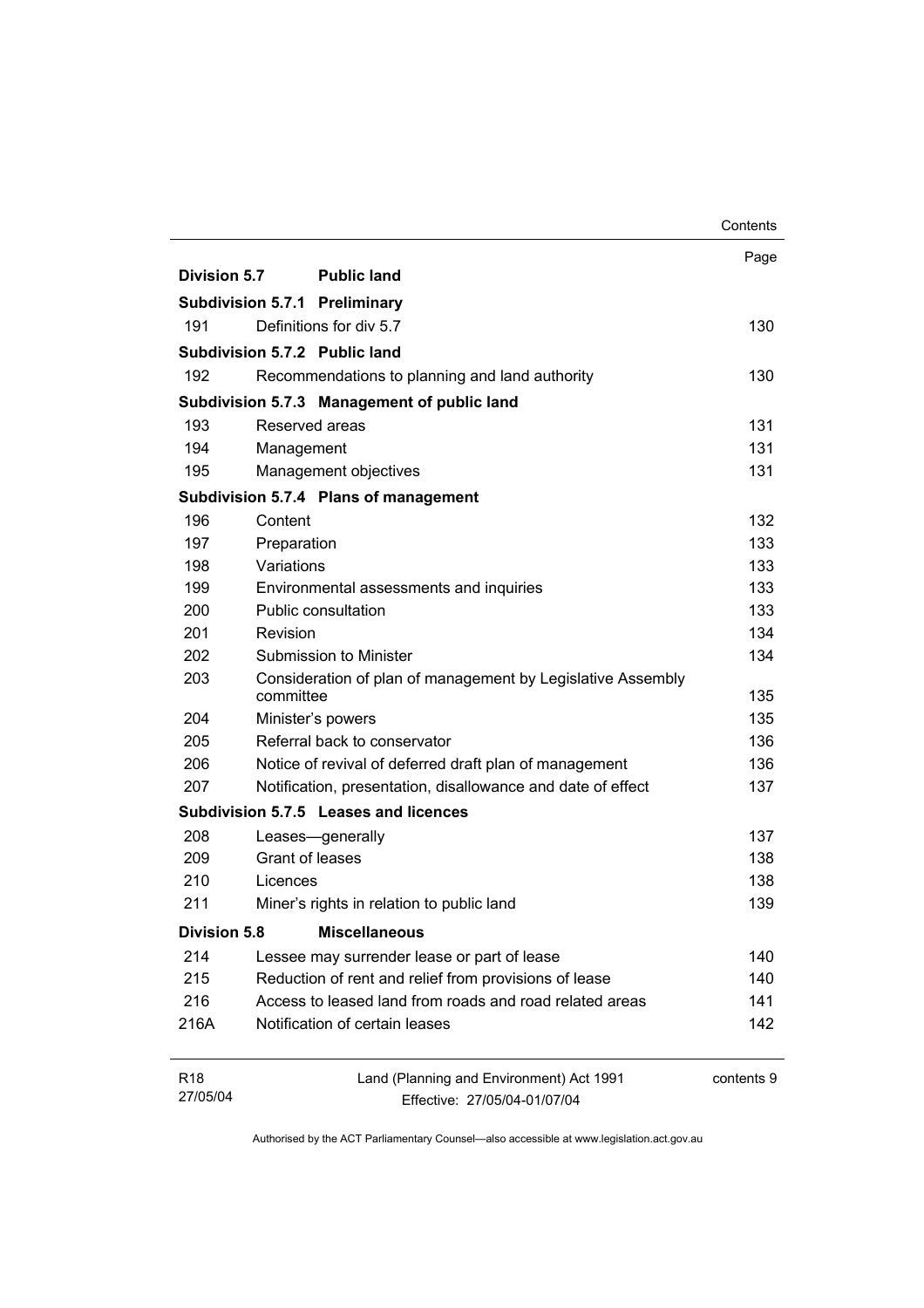|                     |                                                                                     | Page            |
|---------------------|-------------------------------------------------------------------------------------|-----------------|
| 217                 | Licences in relation to land that is not public land                                | 143             |
| 218                 | Reservation of minerals                                                             | 144             |
| 219                 | Rights to extract minerals                                                          | 144             |
| 220                 | Access to lease documents and development agreements                                | 145             |
| Part 6              | <b>Approvals and orders</b>                                                         |                 |
| <b>Division 6.1</b> | Preliminary                                                                         |                 |
| 222                 | Definitions for pt 6                                                                | 146             |
| 223                 | Meaning of variation for pt 6                                                       | 148             |
| Division 6.2        | <b>Approvals</b>                                                                    |                 |
|                     | Subdivision 6.2.1<br>General                                                        |                 |
| 225                 | Offence-development                                                                 | 149             |
| 226                 | Application to undertake development                                                | 149             |
| 227                 | Register of applications, approvals, orders and lease and development<br>conditions | 152             |
| 228                 | Restrictions on inspection of applications                                          | 153             |
| 229                 | Notice of application                                                               | 154             |
| 229A                | Direction that applications be submitted to Minister                                | 156             |
| 229B                | Minister may decide some applications                                               | 157             |
| 230                 | Approvals                                                                           | 158             |
| 231                 | Matters to be considered                                                            | 159             |
| 232                 | Duty of applicants                                                                  | 160             |
| 233                 | More information                                                                    | 161             |
| 234                 | Effect of failure to give further information                                       | 161             |
| 236                 | Environmental assessments and inquiries                                             | 161             |
|                     | <b>Subdivision 6.2.2 Objections</b>                                                 |                 |
| 237                 | Objections-general                                                                  | 162             |
| 238                 | Inspection of objections                                                            | 162             |
| 239                 | Identity of objectors                                                               | 163             |
|                     | <b>Subdivision 6.2.3 Approvals</b>                                                  |                 |
| 242                 | Approvals—notices to applicants and registrar-general                               | 163             |
| 243                 | Notification of approval or refusal of application                                  | 163             |
| 244                 | Notification if more than 1 objector                                                | 165             |
| contents 10         | Land (Planning and Environment) Act 1991                                            | R <sub>18</sub> |
|                     | Fffective: 27/05/04-01/07/04                                                        | 27/05/04        |

Effective: 27/05/04-01/07/04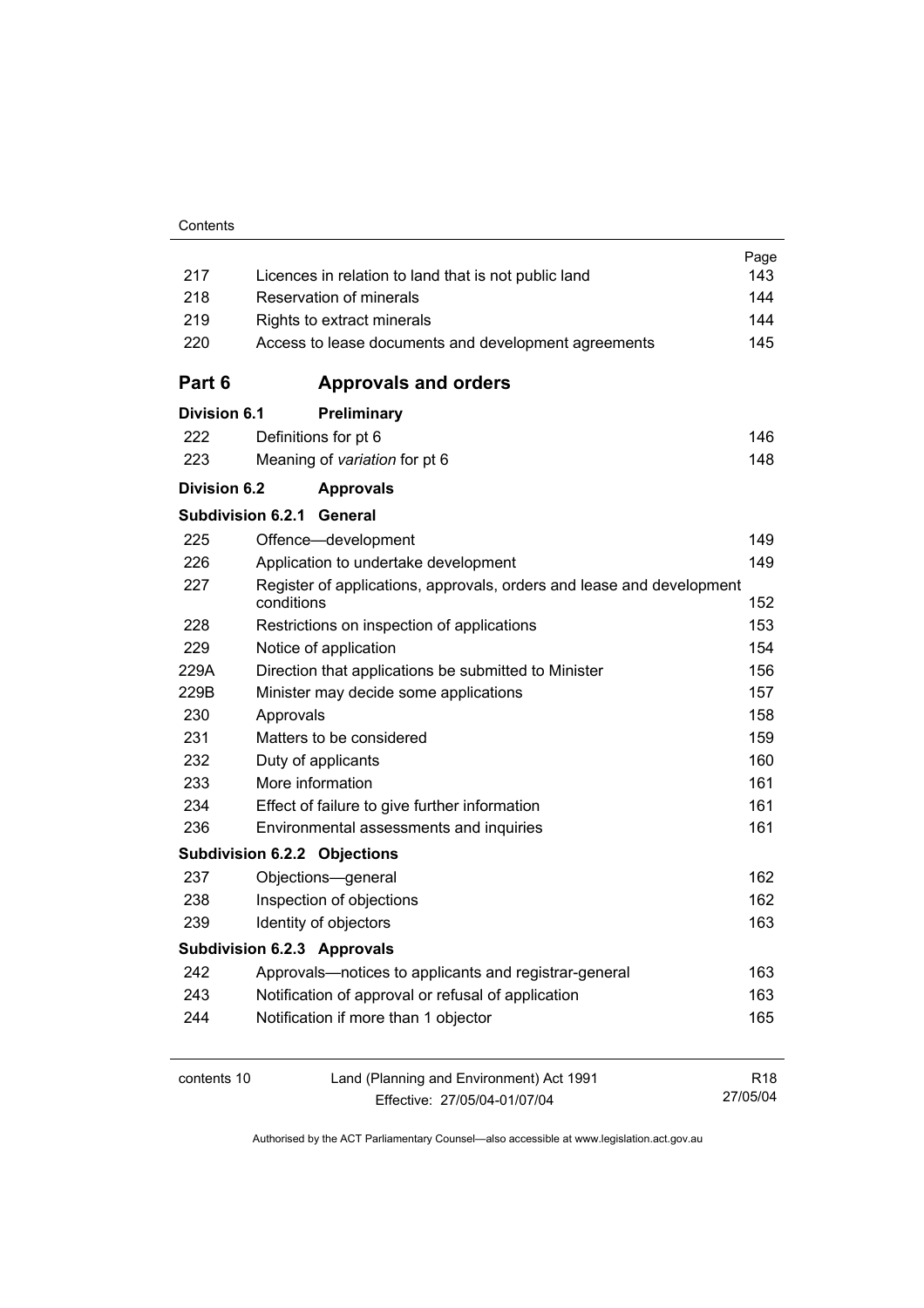|                 |                                                                               | Contents    |
|-----------------|-------------------------------------------------------------------------------|-------------|
|                 |                                                                               | Page        |
| 245             | Conditional approvals                                                         | 165         |
|                 | Subdivision 6.2.4 Reconsideration of applications for approval                |             |
| 245A            | Definitions for subdiv 6.2.4                                                  | 167         |
| 246             | Applications for reconsideration                                              | 167         |
| 246A            | Reconsideration of decisions                                                  | 168         |
| 246B            | No action by planning and land authority within time                          | 169         |
| 246C            | Notice of decision on reconsideration                                         | 169         |
|                 | Subdivision 6.2.5 Approvals-miscellaneous                                     |             |
| 247             | Minor amendments                                                              | 170         |
| 248             | Corrections                                                                   | 171         |
| 249             | When approvals take effect                                                    | 171         |
| 250             | Execution of approvals for variations of leases                               | 172         |
| 251             | End of approvals                                                              | 172         |
| 252             | Extension of time                                                             | 172         |
| 253             | Revocation of approval                                                        | 173         |
|                 | Subdivision 6.2.6 Powers of Supreme Court                                     |             |
| 253A            | Injunctions to require compliance with approvals                              | 173         |
| Division 6.3    | <b>Orders</b>                                                                 |             |
|                 | Subdivision 6.3.1 Making of orders                                            |             |
| 254             | Applications to planning and land authority for orders                        | 174         |
| 254A            | Decision on application to planning and land authority for order              | 175         |
| 255             | Proposed orders on planning and land authority's own initiative               | 177         |
| 256             | Decision on proposed order on planning and land authority's own<br>initiative | 178         |
| 257             | Content of orders                                                             | 179         |
| 257A            | Notice of making of orders                                                    | 181         |
| 257B            | Who is bound by an order?                                                     | 182         |
| 258             | Contravening orders                                                           | 182         |
| 258A            | Ending of orders                                                              | 183         |
| 258B            | Notice ending orders                                                          | 183         |
| 258C            | Effect of orders about pest animals or plants                                 | 184         |
|                 | Subdivision 6.3.2 Rectification work                                          |             |
| 259             | Definitions for sdiv 6.3.2                                                    | 184         |
| R <sub>18</sub> | Land (Planning and Environment) Act 1991                                      | contents 11 |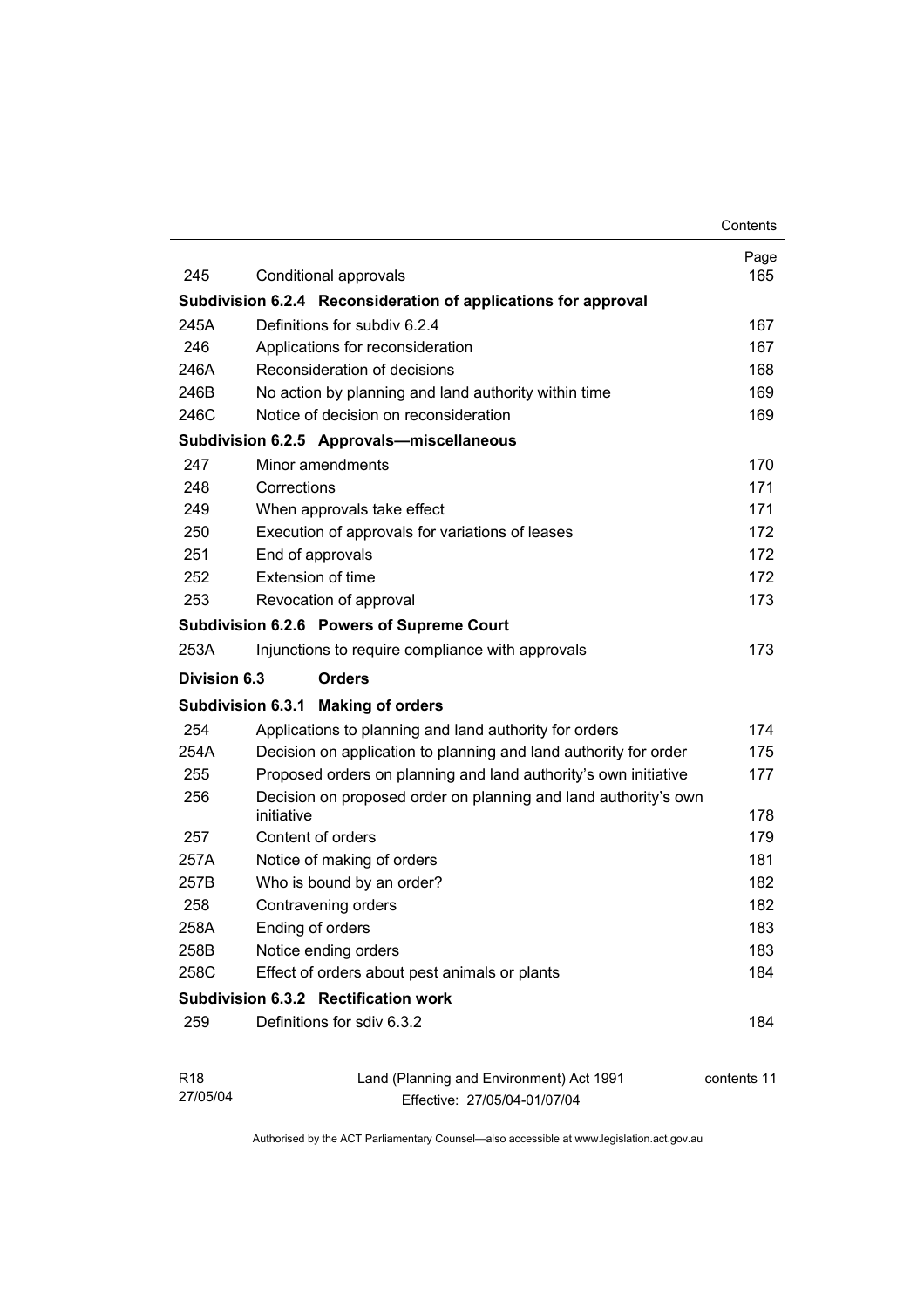#### **Contents**

|                     |                                                                        | Page            |
|---------------------|------------------------------------------------------------------------|-----------------|
| 259A                | Direction to carry out rectification work                              | 184             |
| 259B                | Contravening direction to carry out rectification work                 | 186             |
| 259C                | Authorisation to carry out rectification work                          | 186             |
| 259D                | Obstructing etc authorised people                                      | 187             |
| 259E                | Liability for cost of rectification work                               | 187             |
| 259F                | Determination of criteria for deferral of rectification work cost      | 187             |
| 259G                | Application for deferral of rectification work cost                    | 187             |
| 259H                | Deferral of rectification work cost                                    | 188             |
| 2591                | Security for deferred rectification work cost                          | 188             |
| 259J                | Payment of deferred rectification work cost                            | 189             |
|                     | Subdivision 6.3.3 Prohibition notices and injunctions                  |                 |
| 260                 | Prohibition notices-making                                             | 189             |
| 260A                | Contravening prohibition notices                                       | 191             |
| 260B                | Prohibition notices-ending                                             | 192             |
| 260C                | Injunctions to restrain contravention of orders or prohibition notices | 192             |
|                     | Subdivision 6.3.4 Other matters                                        |                 |
| 261                 | Declaration of pest animal or pest plant                               | 193             |
| <b>Division 6.4</b> | Inspection and seizure powers                                          |                 |
|                     | <b>Subdivision 6.4.1 Preliminary</b>                                   |                 |
| 262                 | Definitions for div 6.4                                                | 194             |
| 263                 | Appointment of inspectors                                              | 195             |
| 264                 | Identity cards                                                         | 195             |
| 265                 | Power not to be exercised before identity card shown                   | 196             |
|                     | Subdivision 6.4.2 Inspection                                           |                 |
| 266                 | Inspections etc                                                        | 196             |
| 267                 | Consent to entry                                                       | 197             |
| 269                 | Powers of inspection                                                   | 197             |
| 271                 | Taking samples                                                         | 198             |
| 272                 | Disposal of seized items                                               | 199             |
| 273                 | Search warrants                                                        | 200             |
| <b>Division 6.6</b> | <b>Miscellaneous</b>                                                   |                 |
|                     | Subdivision 6.6.1 Review of decisions                                  |                 |
| 275                 | AAT review-general                                                     | 201             |
| contents 12         | Land (Planning and Environment) Act 1991                               | R <sub>18</sub> |
|                     | Effective: 27/05/04-01/07/04                                           | 27/05/04        |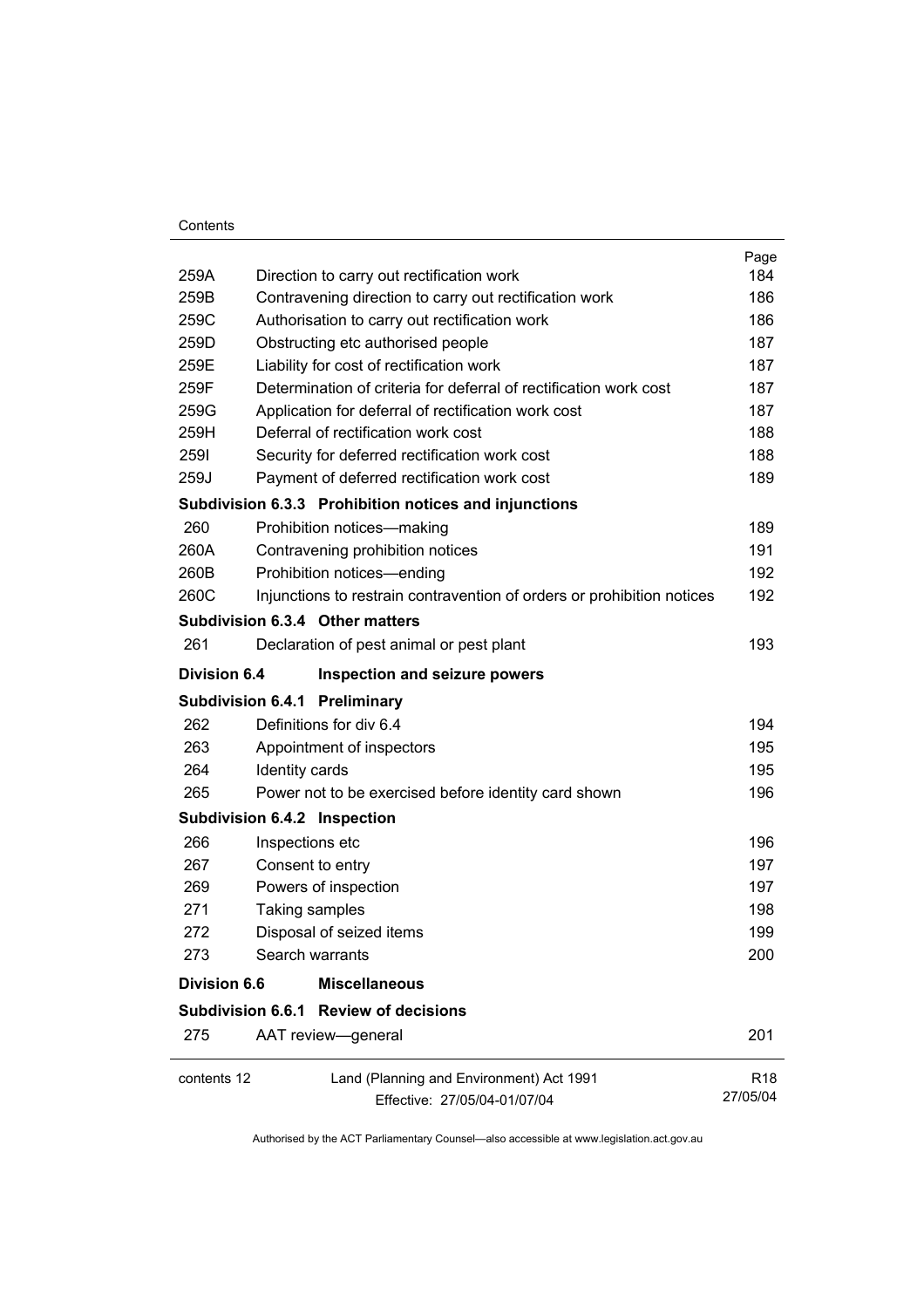|        |                                                                | Contents |
|--------|----------------------------------------------------------------|----------|
|        |                                                                | Page     |
| 275A   | Approvals subject to entity's satisfaction                     | 201      |
| 276    | Review of decisions—objectors and third parties to approvals   | 202      |
| 277    | Review of decisions-orders and prohibition notices             | 203      |
| 278    | Notification of objectors                                      | 204      |
| 279    | Application for review by objectors—notification to applicants | 205      |
| 279A   | Challenge to validity of certain decisions                     | 205      |
|        | <b>Subdivision 6.6.2 General</b>                               |          |
| 282    | Regulations for pt 6                                           | 205      |
| Part 7 | <b>Administrative appeals</b>                                  |          |
| 282A   | AAT review of decisions                                        | 207      |
| Part 8 | <b>Miscellaneous</b>                                           |          |
| 283    | People authorised to exercise powers of Executive              | 208      |
| 284    | Power of administrative appeals tribunal and Supreme Court     | 208      |
| 286    | Acts and omissions of representatives                          | 209      |
| 287    | Determination of fees                                          | 210      |
| 287A   | Approved forms                                                 | 210      |
| 288    | Regulation-making power                                        | 211      |
| Part 9 | <b>Transitional</b>                                            |          |
| 289    | Status of leases and licences                                  | 212      |
| 290    | Continued application of certain repealed Acts and provisions  | 212      |
| 291    | Conversion of Commonwealth leases                              | 214      |
| 292    | Consent under City Area Leases Ordinance 1936, s 28            | 215      |
| 293    | Proceedings and evidence                                       | 215      |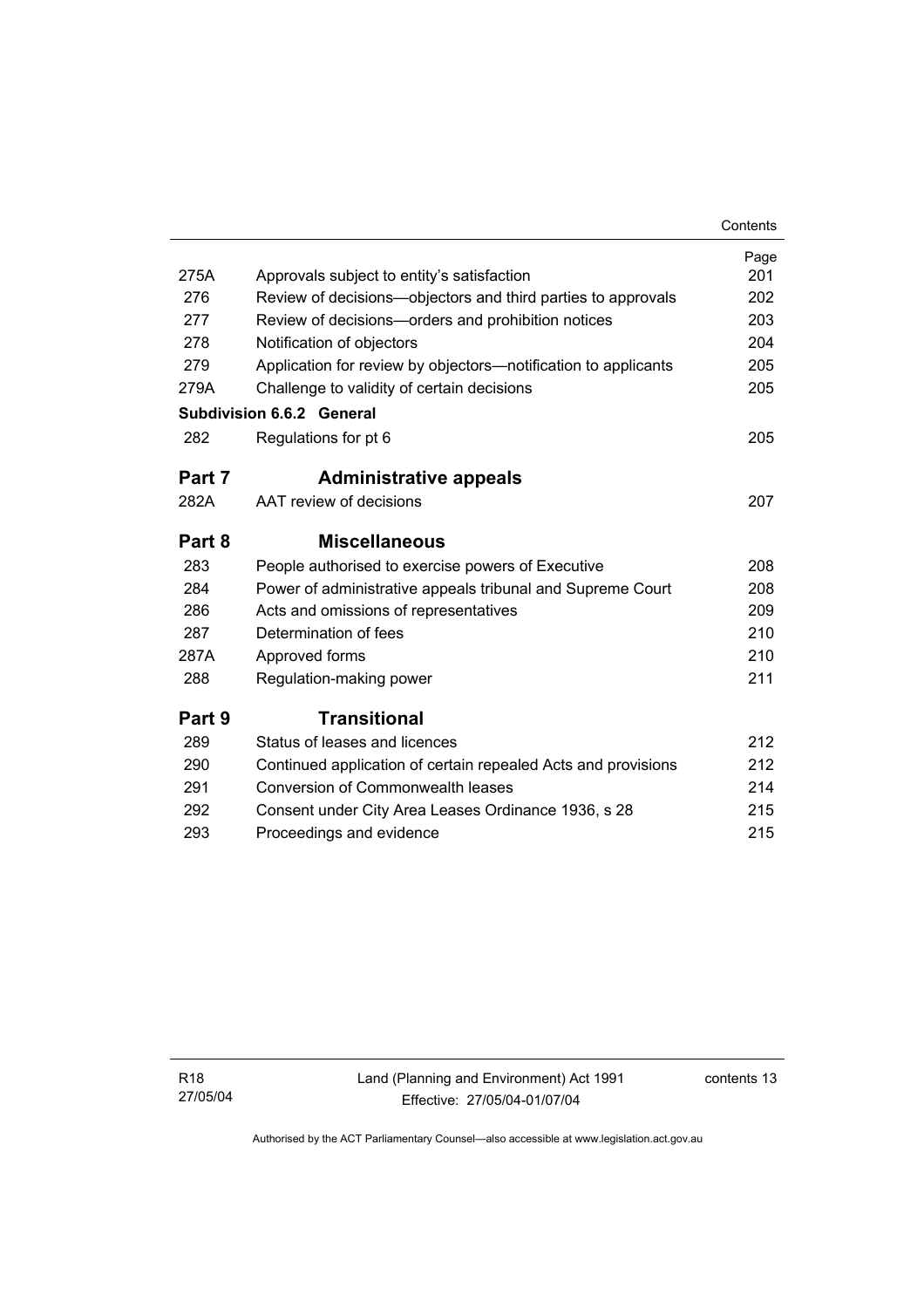| <b>Schedule 1</b> | <b>Management objectives for public land</b>                  | Page<br>217 |
|-------------------|---------------------------------------------------------------|-------------|
| <b>Schedule 2</b> | Criteria for assessment of heritage significance<br>of places | 219         |
| <b>Schedule 3</b> | <b>Content of preliminary assessments</b>                     | 221         |
| <b>Schedule 4</b> | Decisions reviewable by AAT                                   | 223         |
| <b>Part 4.1</b>   | Reviewable decisions under part 6                             | 223         |
| <b>Part 4.2</b>   | Other reviewable decisions                                    | 224         |
| <b>Schedule 5</b> | <b>Activities subject to orders</b>                           | 229         |
| <b>Dictionary</b> |                                                               | 231         |
| <b>Endnotes</b>   |                                                               |             |
| 1                 | About the endnotes                                            | 240         |
| 2                 | Abbreviation key                                              | 240         |
| 3                 | Legislation history                                           | 241         |
| 4                 | Amendment history                                             | 249         |
| 5                 | Earlier republications                                        | 285         |
| 6                 | Uncommenced amendments                                        | 286         |

contents 14 Land (Planning and Environment) Act 1991 Effective: 27/05/04-01/07/04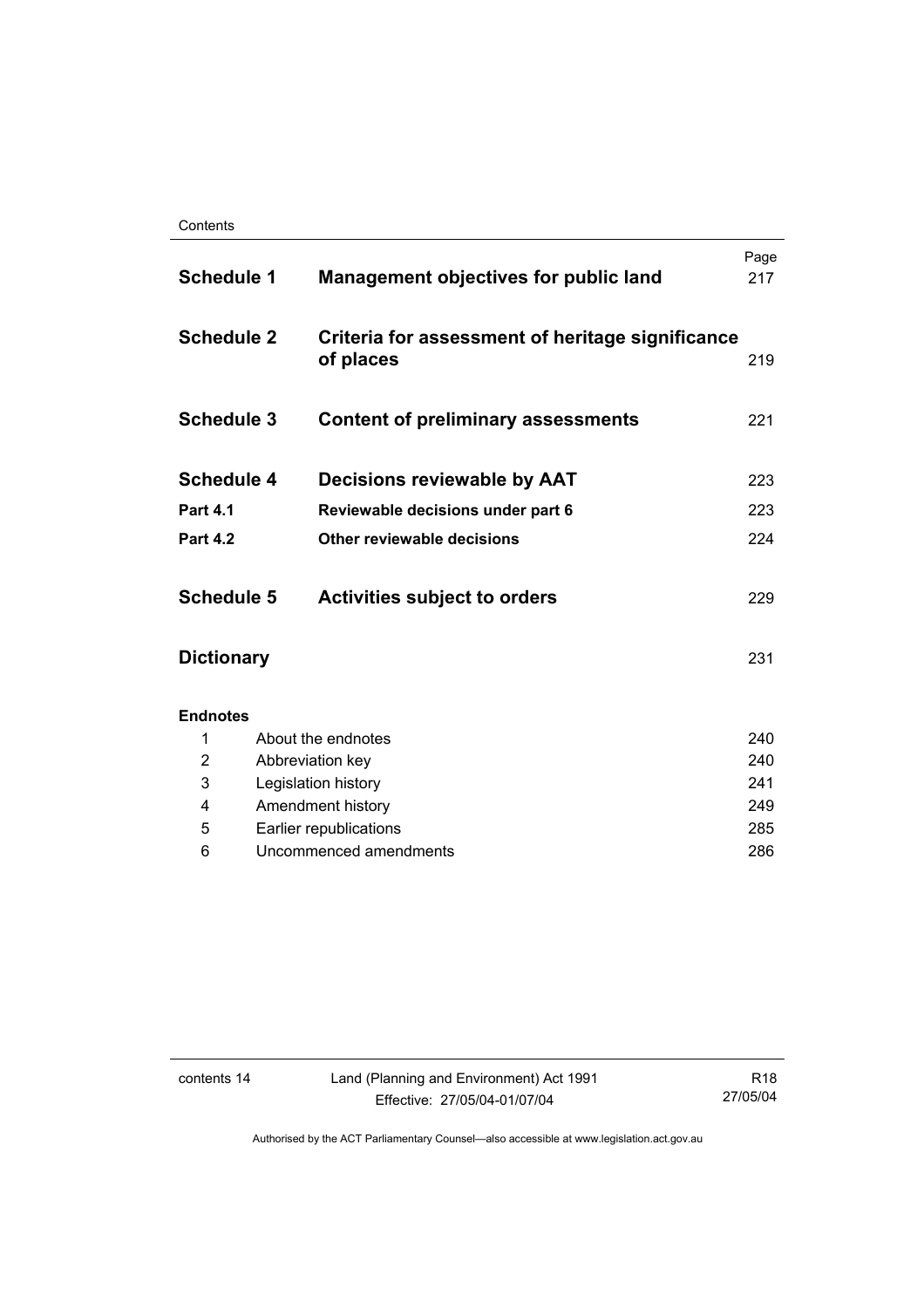

# **Land (Planning and Environment) Act 1991**

An Act relating to the use of land in the Territory, and for related purposes

R18 27/05/04

I

Land (Planning and Environment) Act 1991 Effective: 27/05/04-01/07/04

page 1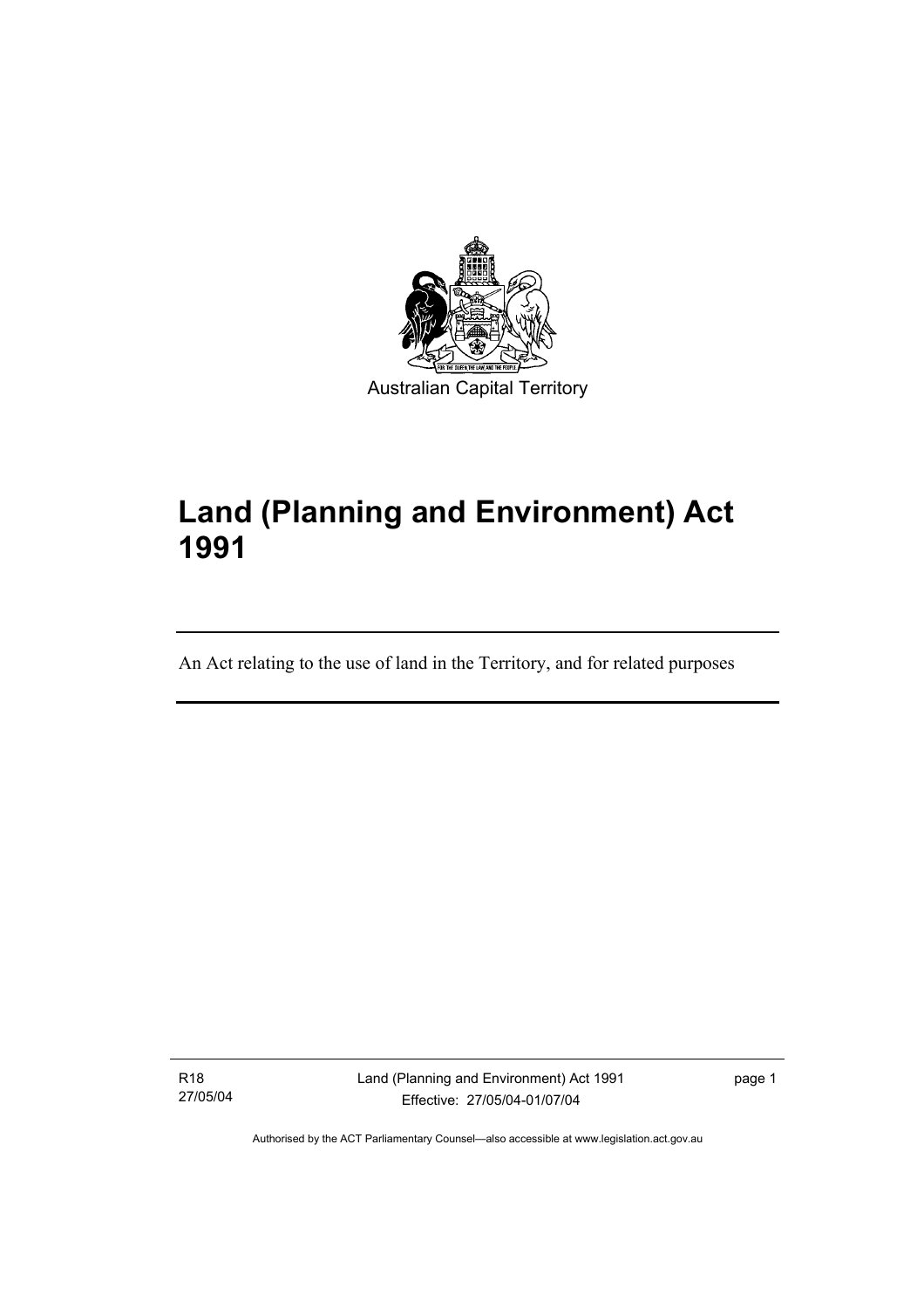#### **Part 1** Preliminary

Section 1

# **Part 1** Preliminary

#### **1 Name of Act**

This Act is the *Land (Planning and Environment) Act 1991*.

### **2 Dictionary**

The dictionary at the end of this Act is part of this Act.

*Note 1* The dictionary at the end of this Act defines certain words and expressions used in this Act, and includes references (*signpost definitions*) to other words and expressions defined elsewhere in this Act.

> For example, the signpost definition '*order*, for part 6 (Approvals and orders)—see section 222.' means that the expression 'order' is defined in that section and the definition applies to this Act, part 6.

*Note 2* A definition in the dictionary (including a signpost definition) applies to the entire Act unless the definition, or another provision of the Act, provides otherwise or the contrary intention otherwise appears (see Legislation Act, s  $155$  and s  $156$  (1)).

#### **3 Notes**

A note included in this Act is explanatory and is not part of this Act.

*Note* See Legislation Act, s 127 (1), (4) and (5) for the legal status of notes.

**4 Offences against Act—application of Criminal Code etc** 

Other legislation applies in relation to offences against this Act.

*Note 1 Criminal Code* 

 The Criminal Code, ch 2 applies to the following offences against this Act (see Code, pt 2.1):

- s 258 (Contravening orders)
- s 259B (Contravening direction to carry out rectification work)
- s 259D (1) (Obstructing etc authorised people)

| page 2 | Land (Planning and Environment) Act 1991 | R18      |
|--------|------------------------------------------|----------|
|        | Effective: 27/05/04-01/07/04             | 27/05/04 |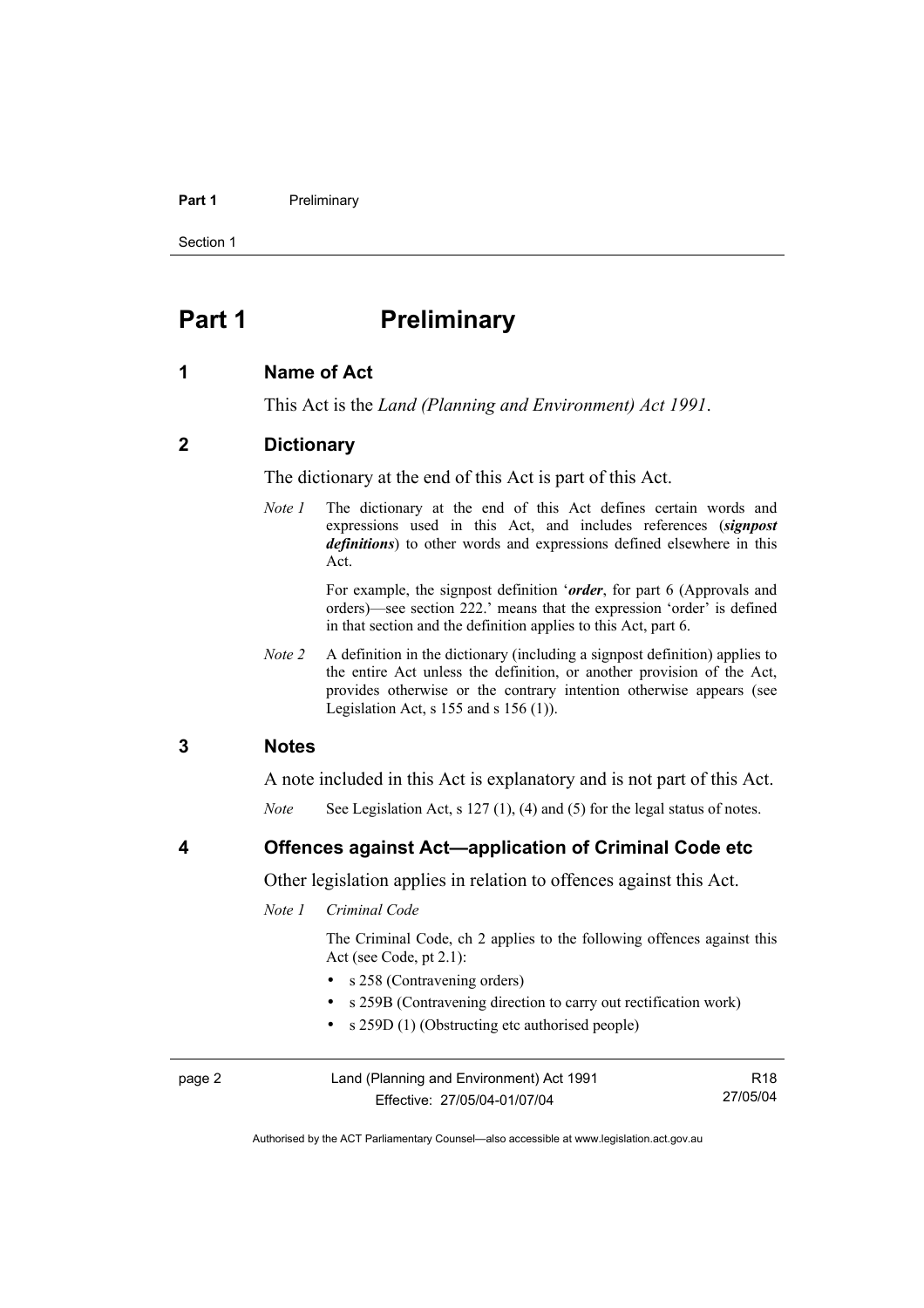- s 260A (Contravening prohibition notices)
- $s$  264 (2) (Identity cards).

 The chapter sets out the general principles of criminal responsibility (including burdens of proof and general defences), and defines terms used for offences to which the Code applies (eg *conduct*, *intention*, *recklessness* and *strict liability*).

*Note 2 Penalty units*

 The Legislation Act, s 133 deals with the meaning of offence penalties that are expressed in penalty units.

R18 27/05/04 page 3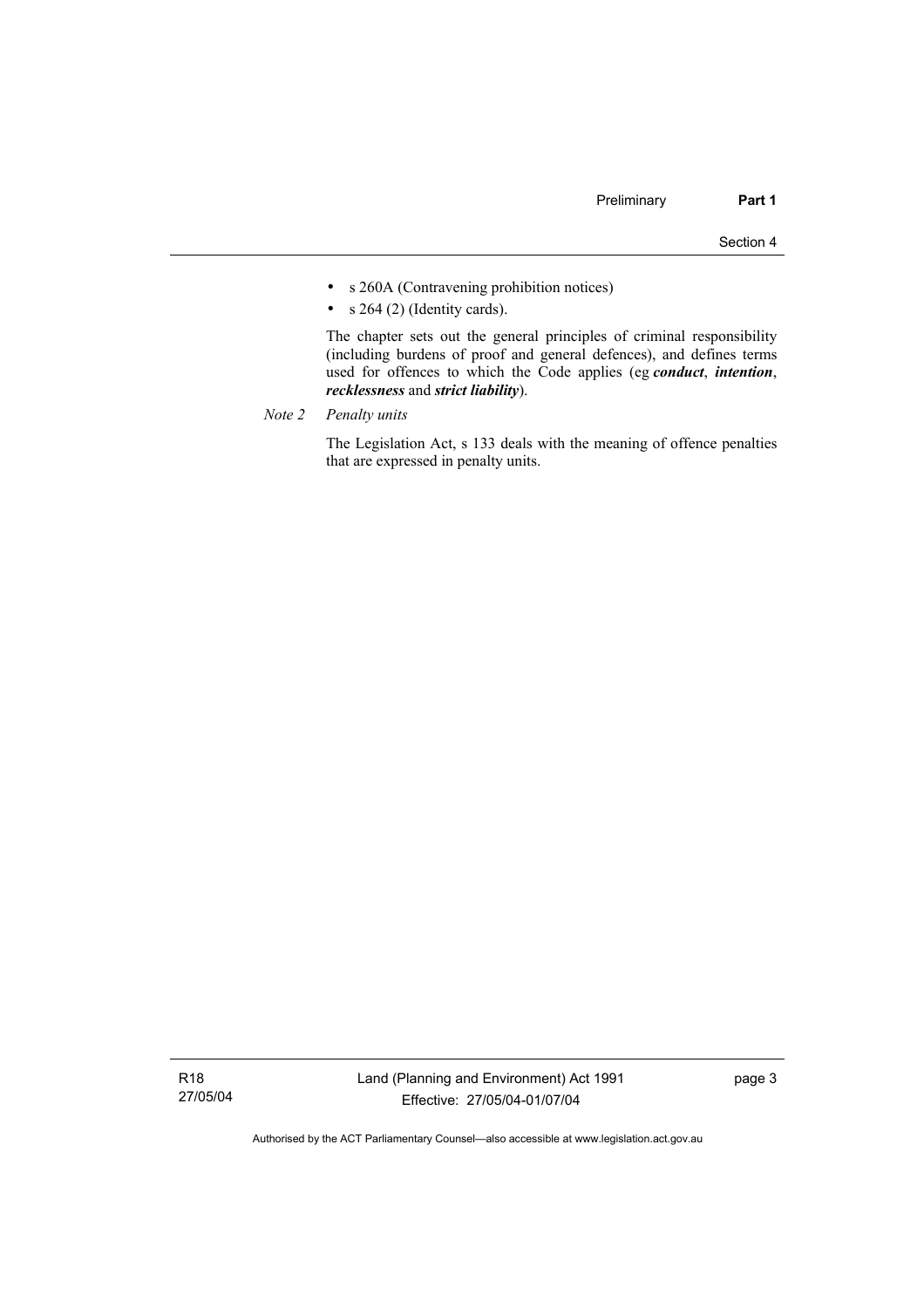**Part 2** Planning<br>**Division 2.1** Prelimina **Division 2.1** Preliminary Section 5

# **Part 2 Planning**

# **Division 2.1 Preliminary**

### **5 Definitions for pt 2**

In this part:

*background papers*, in relation to a draft plan variation or a plan variation means—

- (a) an explanatory statement; and
- (b) a copy of—
	- (i) any relevant direction of the Minister; and

*Note* The Minister may give directions under this Act, s 26 and s 94 (1) (b) and the *Planning and Land Act 2002*, s 12 (1) (b).

- (ii) any submission of the conservator referred to in section 16, including any preliminary draft plan of management (prepared under subdivision 5.7.4) accompanying such a submission; and
- (iii) any interim heritage places register referred to in section 17; and
- (iv) any relevant environmental report; and
- (v) the report of any relevant inquiry; and
- (vi) the report of any other inquiry relating to the variation; and
- (c) a statement, by the planning and land authority, of the reasons for any inconsistency between the draft plan and—
	- (i) a relevant direction of the Minister; or

page 4 Land (Planning and Environment) Act 1991 Effective: 27/05/04-01/07/04

R18 27/05/04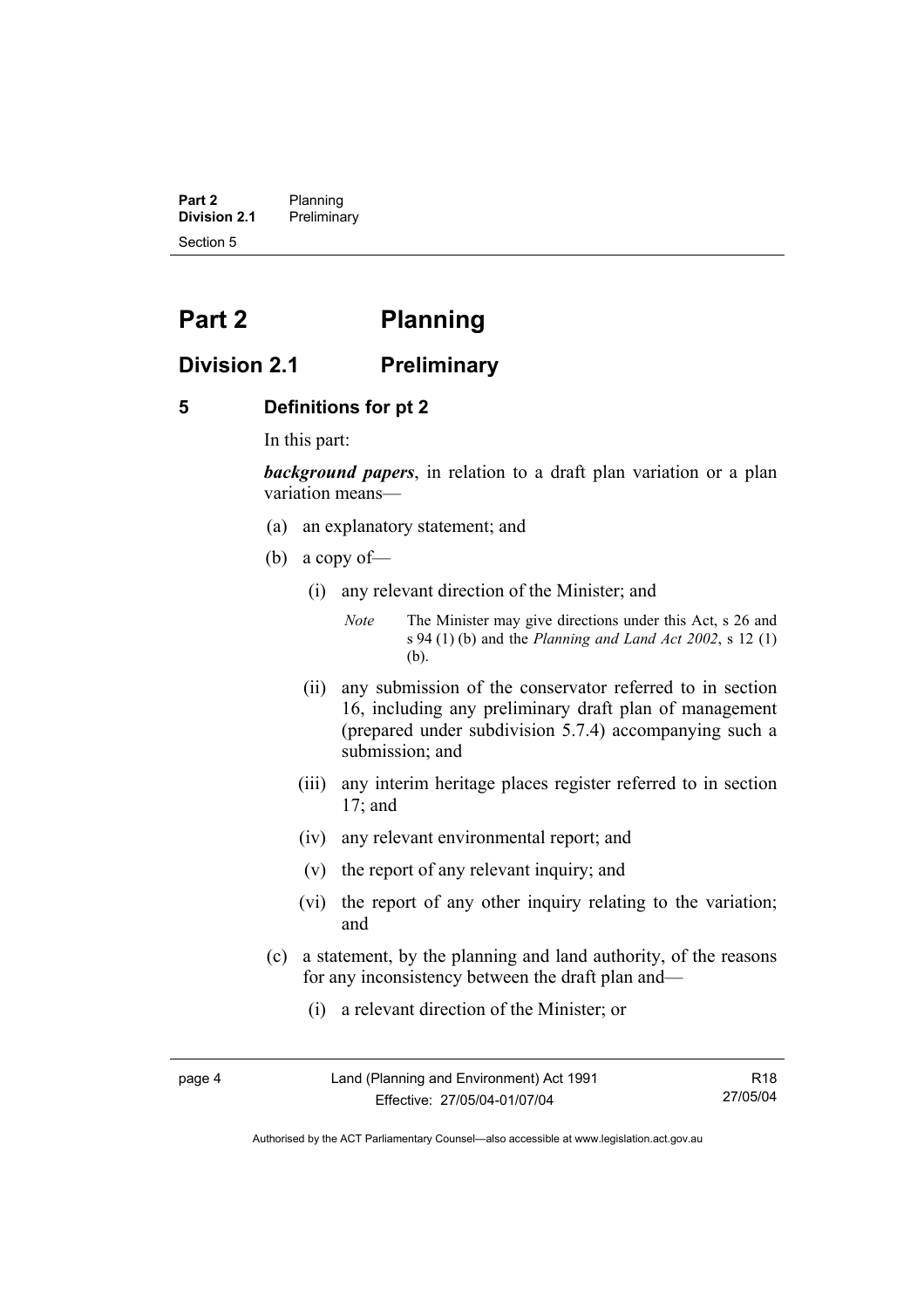| Planning<br>Preliminary | Part 2                           |  |
|-------------------------|----------------------------------|--|
|                         | <b>Division 2.1</b><br>Section 5 |  |

- (ii) a submission of the conservator mentioned in paragraph (b) (ii); or
- (iii) an interim heritage places register submitted to the authority; or

*Note* Sections 17 and 63 provide for the submission by the heritage council of an interim heritage places register.

- (iv) a recommendation in a report mentioned in paragraph (b)  $(iv)$ ,  $(v)$  or  $(vi)$ ; and
- (d) for a draft plan variation of the kind referred to in section 17 (3)—a copy of any written response of the heritage council submitted in accordance with section 17 (4), together with a statement by the planning and land authority commenting on that response; and
- (e) any other documents—
	- (i) considered by the authority to be necessary or useful in explaining the draft plan variation; and
	- (ii) designated by the authority in writing as background papers.

*consultation notice*—see section 19 (Public consultation notification).

*development*, in relation to land, means—

- (a) the erection, alteration or demolition of a building on that land; or
- (b) the carrying on of work on that land; or
- (c) the use or change of use of that land; or
- (d) the use or change of use of a building or works on that land; or
- (e) the subdivision or consolidation of that land; or
- (f) the display of signs or advertising material on that land.

page 5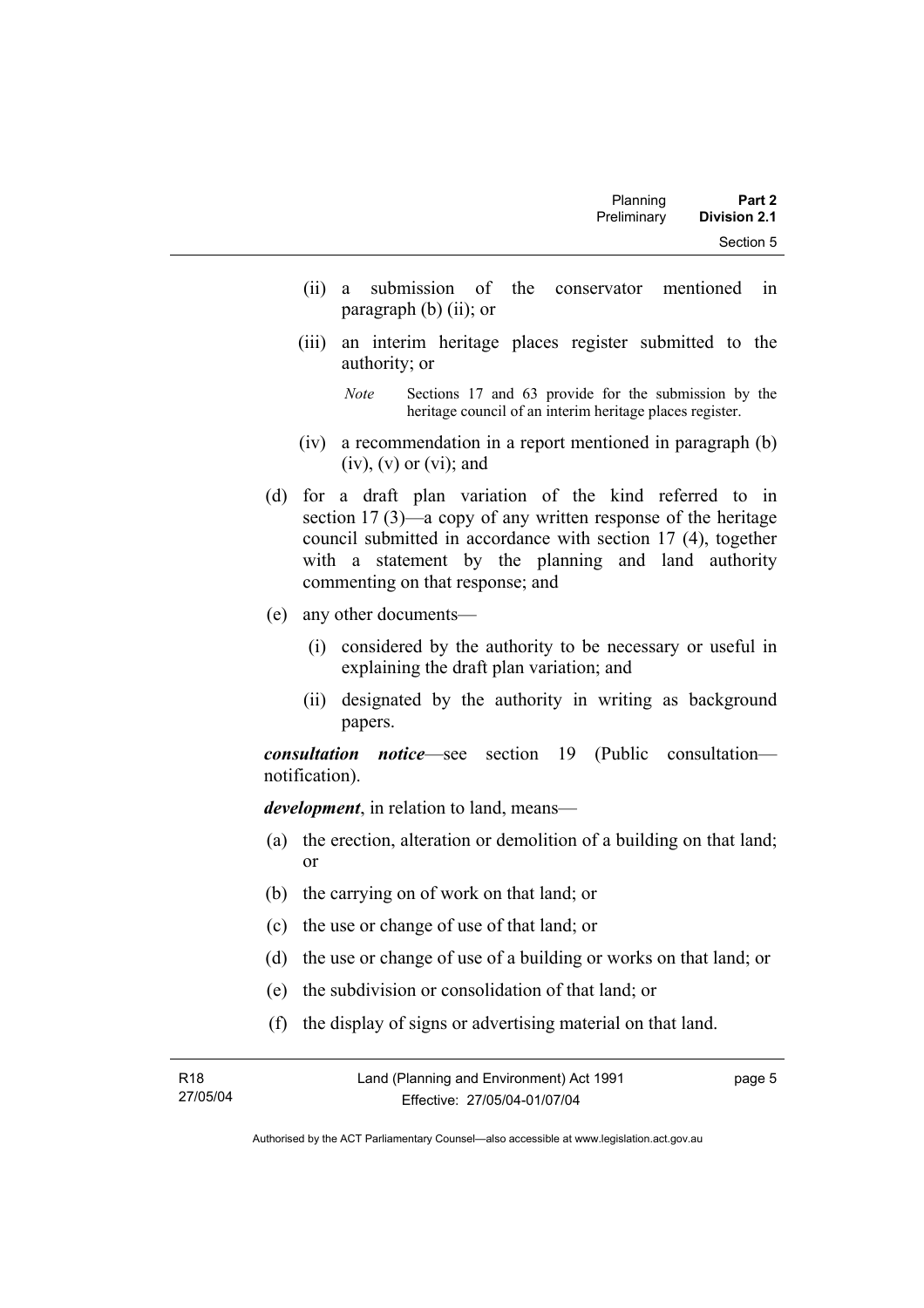## *draft plan variation*—

- (a) means a draft plan variation prepared by the planning and land authority under section 15 (Preparation of plan variations) and—
	- (i) if section 19C (Draft plan variations that do not affect rights) does not apply—notified under section 19 (Public consultation—notification); or
	- (ii) if section 19C applies—notified in the legislation register under section 19C (2); and
- (b) for a draft plan variation that has been revised under section 22 (1) (a) or 27—includes the draft plan variation as revised.

*environmental report* means—

- (a) a preliminary assessment under division 4.2; or
- (b) a report under section 128; or
- (c) an assessment.

*land* includes water.

*national capital plan* means the plan approved under the *Australian Capital Territory (Planning and Land Management) Act 1988* (Cwlth), section 19.

*Note* A reference to an instrument under a law includes a reference to the instrument as amended from time to time (see Legislation Act, s 102)

*variation*, in relation to the plan, includes the revocation of the plan and its substitution with a new plan.

# **Division 2.2 Territory plan—object and effect**

## **7 Object**

 (1) The object of the plan shall be to ensure, in a manner not inconsistent with the national capital plan, that the planning and

| page 6 | Land (Planning and Environment) Act 1991 | R <sub>18</sub> |
|--------|------------------------------------------|-----------------|
|        | Effective: 27/05/04-01/07/04             | 27/05/04        |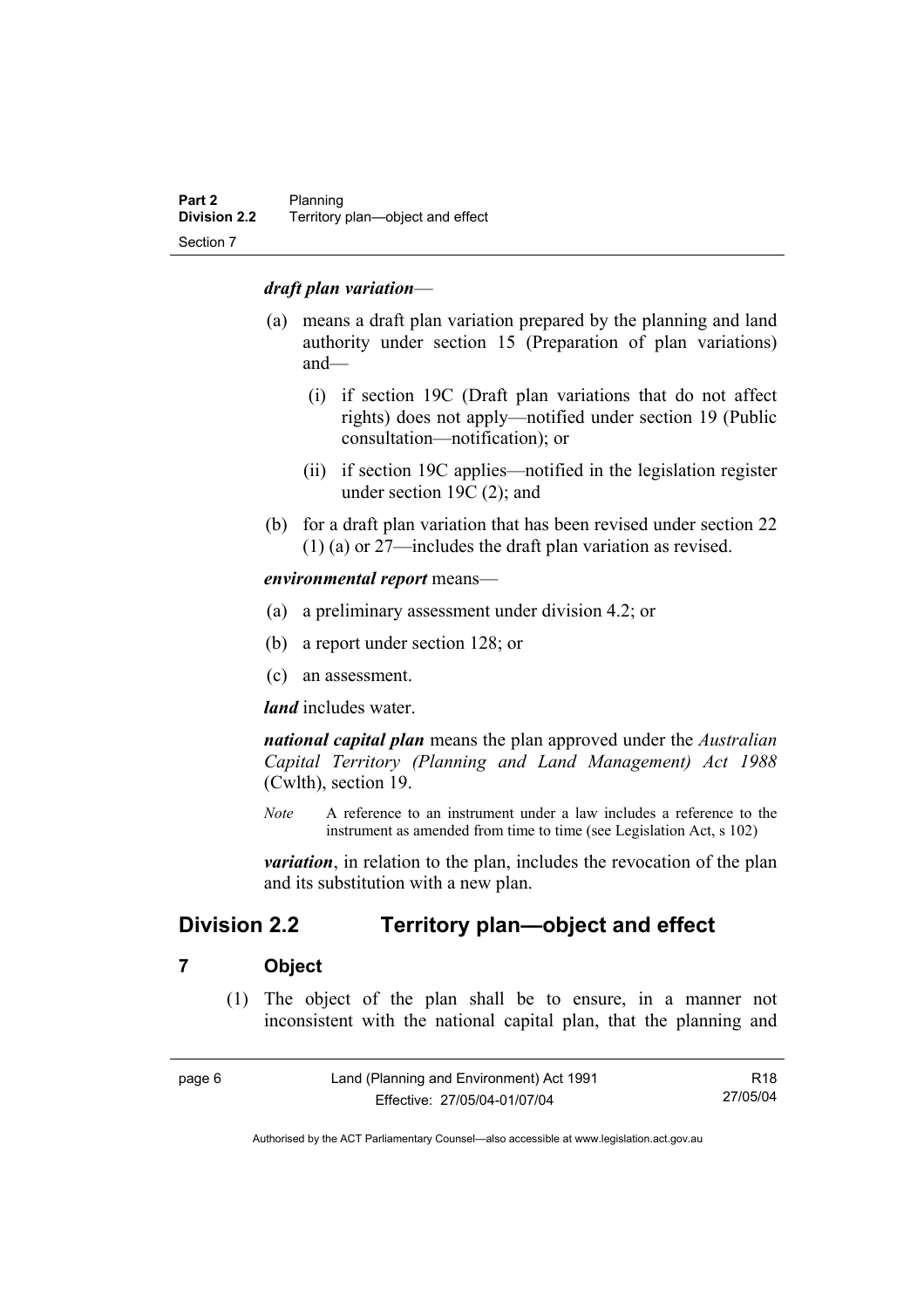development of the ACT provides the people of the ACT with an ecologically sustainable, healthy, attractive, safe and efficient environment in which to live, work and have their recreation.

- (2) The plan shall set out the planning principles and policies for giving effect to its object.
- (3) For giving effect to the object of the plan and the principles and policies referred to in subsection (2), the plan may—
	- (a) set out specific objectives and policies; and
	- (b) specify purposes for which land may be used; and
	- (d) incorporate a register of heritage places known as the heritage places register; and
	- (e) identify land for subdivision 2.3.4, specifying in addition the principles and policies for its development; and
	- (f) for division 5.7—identify an area of land as public land and reserve it for a purpose specified in section 193; and
	- (g) provide for other matters relevant to the exercise of the powers of the Territory, the Executive or a Territory authority under a Territory law, or the administrative review of the exercise of those powers; and
	- (h) provide for other matters that are necessary or convenient.

# **8 Effect of plan**

The Territory, the Executive, a Minister or a Territory authority shall not do any act, or approve the doing of any act, that is inconsistent with the plan.

# **9 Effect of draft plan variation**

 (1) This section applies to a draft plan variation if a consultation notice states that it applies.

page 7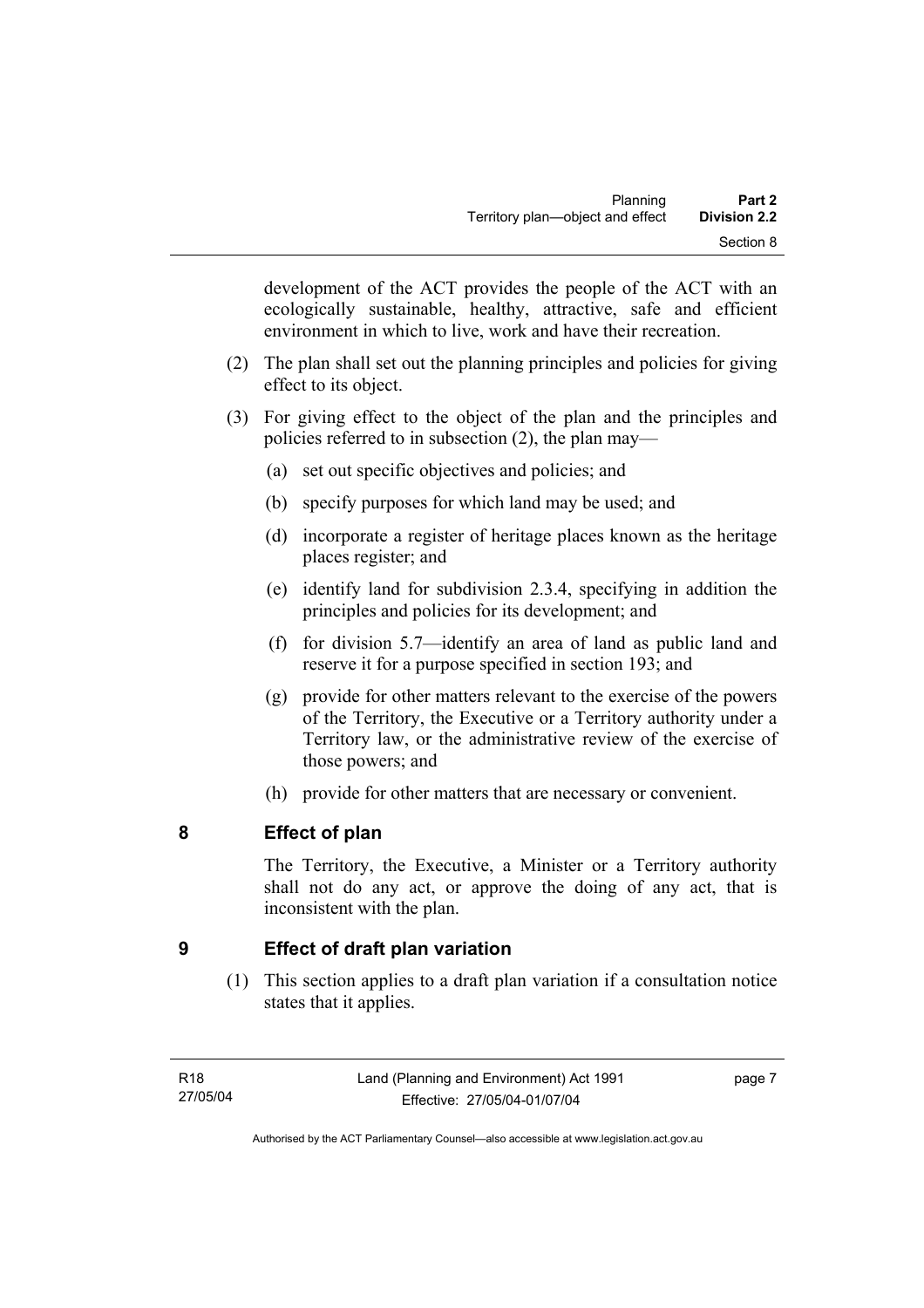- (2) The Territory, the Executive, a Minister or a Territory authority must not, during the defined period or a period stated in the consultation notice, whichever is shorter, do or approve the doing of anything that—
	- (a) would be inconsistent with the plan if it were varied in accordance with the draft variation; or
	- (b) is inconsistent with the plan.
- (3) Subsection (2) is subject to section 11 (Draft heritage places register and variations—lack of effect).
- (4) If a draft plan variation to which this section applies is deferred under section 22 (1) (b) or section 27 (a), this section does not apply in relation to that draft variation during the period of its deferral.
- (5) In this section:

*defined period* means the period beginning on the day when the draft plan variation is notified under the Legislation Act (see section 19 (Public consultation—notification)) and ending at the end of the day before—

- (a) the date the draft variation comes into effect; or
- (b) the date the corresponding plan variation is rejected by the Legislative Assembly; or
- (c) the date the draft variation, or the corresponding plan variation, is withdrawn under section 22 (1) (c), section 27 (a) or section  $30A(3)(b)$ ;

as the case requires.

*draft plan variation* includes a provision of a draft plan variation.

## **10 Effect of interim heritage places register**

 (1) If an interim heritage places register that has been submitted to the planning and land authority under section 63 is not submitted to the

| page 8 | Land (Planning and Environment) Act 1991 | R18      |
|--------|------------------------------------------|----------|
|        | Effective: 27/05/04-01/07/04             | 27/05/04 |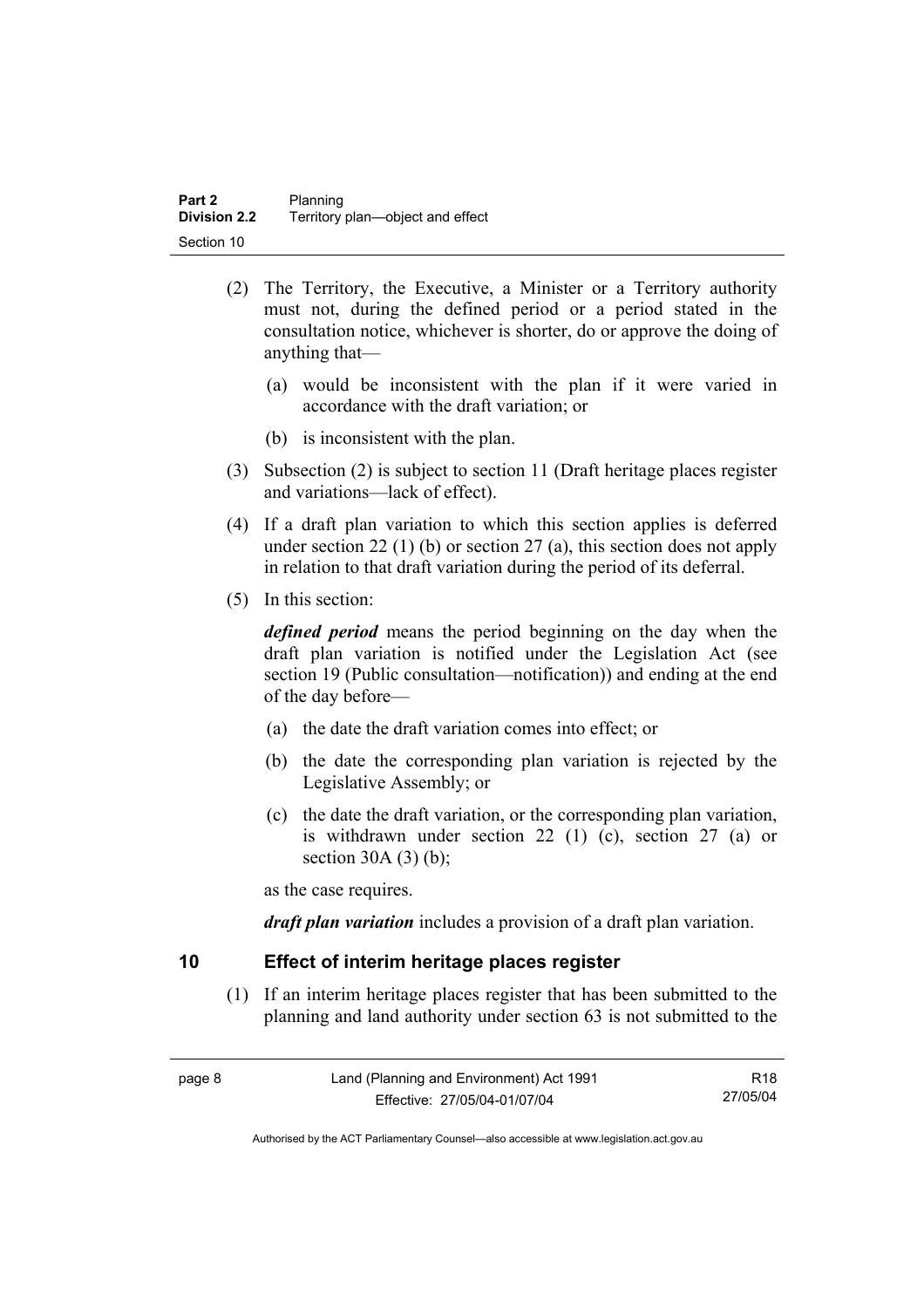Minister in a draft plan variation before the expiration of the applicable period, it ceases to have effect on the expiration of that period.

- (2) For this section, the applicable period in relation to an interim heritage places register is the period of 4 months beginning on the day when the register is submitted to the planning and land authority pursuant to section 63 or such longer period beginning on that day as the Minister, by writing, allows.
- (3) If an interim heritage places register that has been submitted to the planning and land authority under section 63 is not submitted to the Minister in a draft plan variation before the expiration of the applicable period, the authority shall, within 28 days after the expiration of that period, submit a written statement to the Minister setting out the reasons why the authority did not include the register in a draft plan variation.

# **11 Draft heritage places register and variations—lack of effect**

- (1) A draft heritage places register, or a draft variation to the heritage places register, notified under section 19 as a draft plan variation, or as part of a draft plan variation, has no effect.
- (2) Subsection (1) does not apply in relation to an interim heritage places register.

# **12 Plan not to have retrospective effect**

If, immediately before the plan comes into effect under this Act, it would be lawful to use any land in a particular way in the exercise of a right derived from an estate in that land, the plan does not prevent the use of that land in that way during the term of the estate.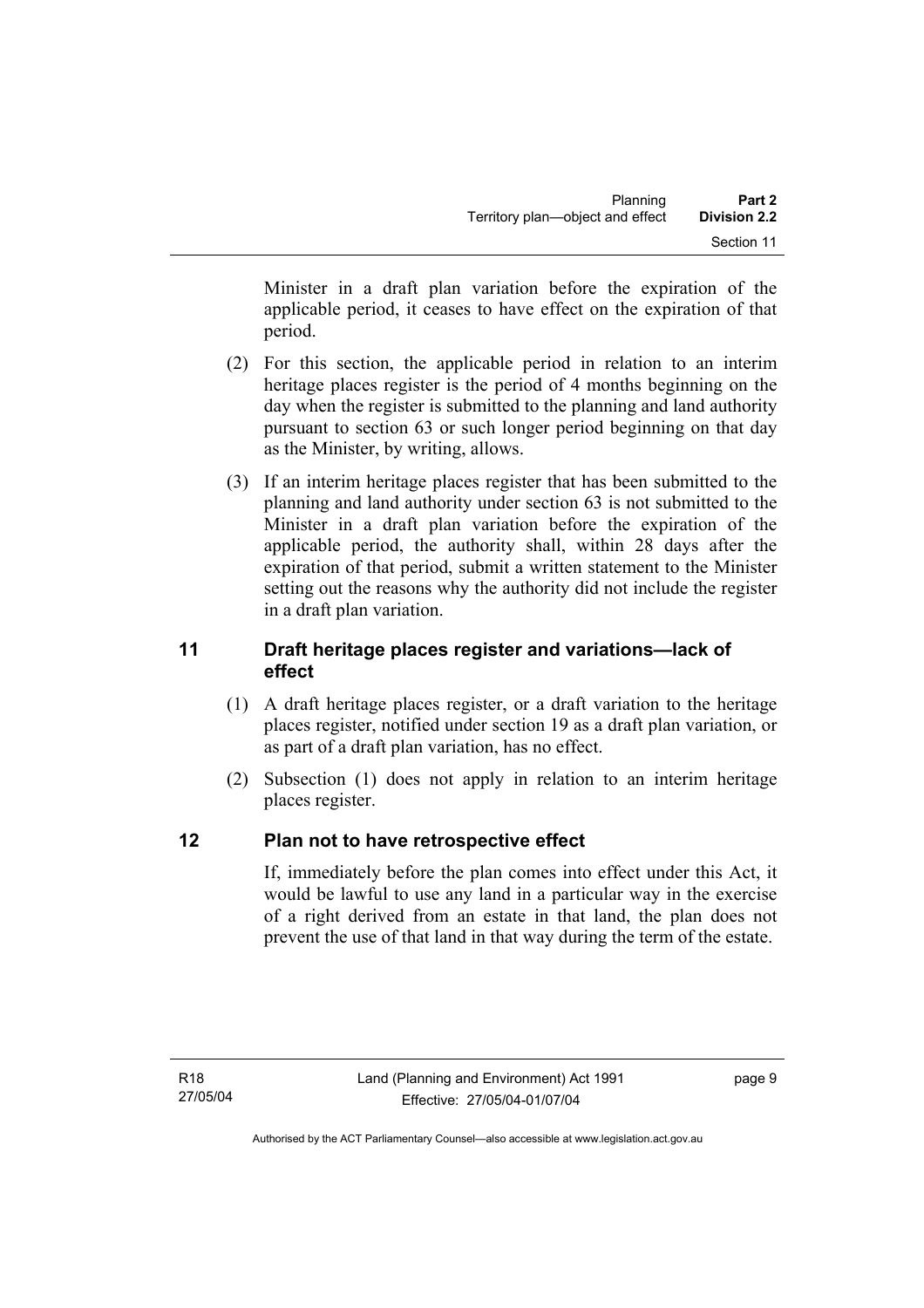# **Division 2.3 Territory plan—continuation and variation**

# **Subdivision 2.3.1 Territory plan**

# **13 Continuation of plan**

The plan established under the *Interim Planning Act 1990*, part 3, being that plan as in effect under that Act immediately before the commencement of this section, continues in effect under this Act as the Territory plan and may be varied in accordance with this part.

# **Subdivision 2.3.2 Preparation of variations of Territory plan**

# **14 Application of sdiv 2.3.2**

This subdivision does not apply in relation to a variation to the plan under subdivision 2.3.4.

# **15 Preparation of plan variations**

- (1) The planning and land authority may prepare variations to the plan.
- (2) A plan variation may be prepared in separate stages or parts.

# **16 Consultation with conservator**

In preparing a draft plan variation, the planning and land authority shall—

- (a) consider any recommendation or submission made by the conservator in relation to the draft variation, including any preliminary draft plan of management under subdivision 5.7.4 accompanying the recommendation or submission; and
- (b) if the draft variation is to identify or affect public land consult with the conservator, unless the draft gives effect to a recommendation of the conservator under section 192.

R18 27/05/04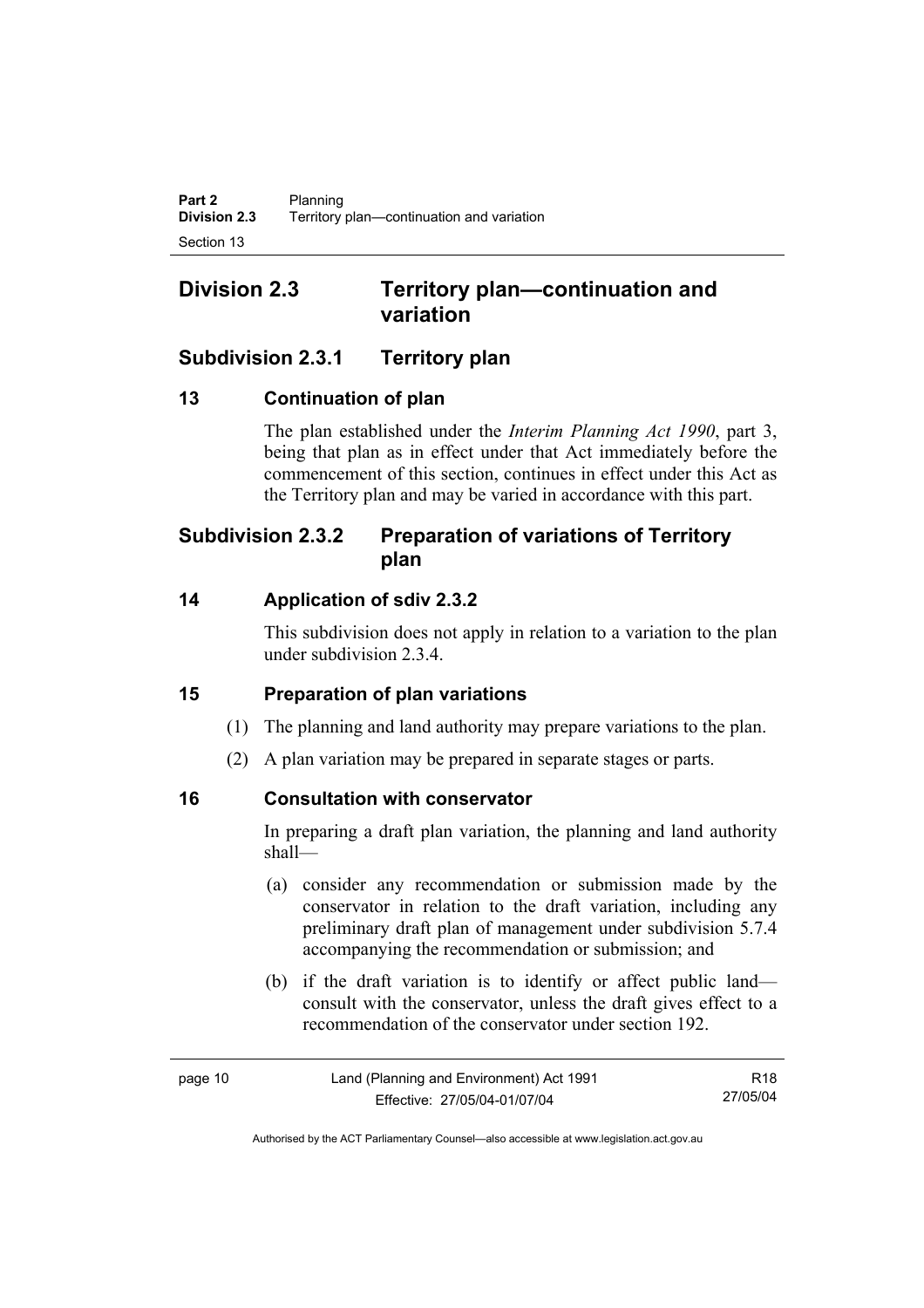# **17 Heritage**

- (1) If the heritage council submits an interim heritage places register to the planning and land authority under section 63, the authority shall consider the interim register and, if it agrees with any of the proposals in the interim register—
	- (a) if it agrees with all the proposals—include the interim register in a draft plan variation; or
	- (b) if it does not agree with all the proposals—prepare a draft heritage places register, or a draft variation to the heritage places register, that contains the proposals with which it agrees and include the draft register, or the draft variation of the register, prepared by the authority in a draft plan variation.
- (2) A draft heritage places register, or a draft variation to the heritage places register, included in a draft plan variation is not to include any provision that would have the effect of including in the heritage places register any entry in addition to the entries—
	- (a) proposed, in any relevant interim heritage places register, for inclusion in the heritage places register; or
	- (b) for a draft variation to the heritage places register—included in that register.
- (3) If the planning and land authority—
	- (a) prepares a draft variation to the heritage places register in the absence of a relevant interim heritage places register; or
	- (b) prepares a draft heritage places register, or a draft variation to that register, that is different from any relevant interim heritage places register;

the authority must give written notice to the heritage council no later than 28 days before the day (the *intended notification day*), stated in the notice, when the authority intends to notify the relevant draft

page 11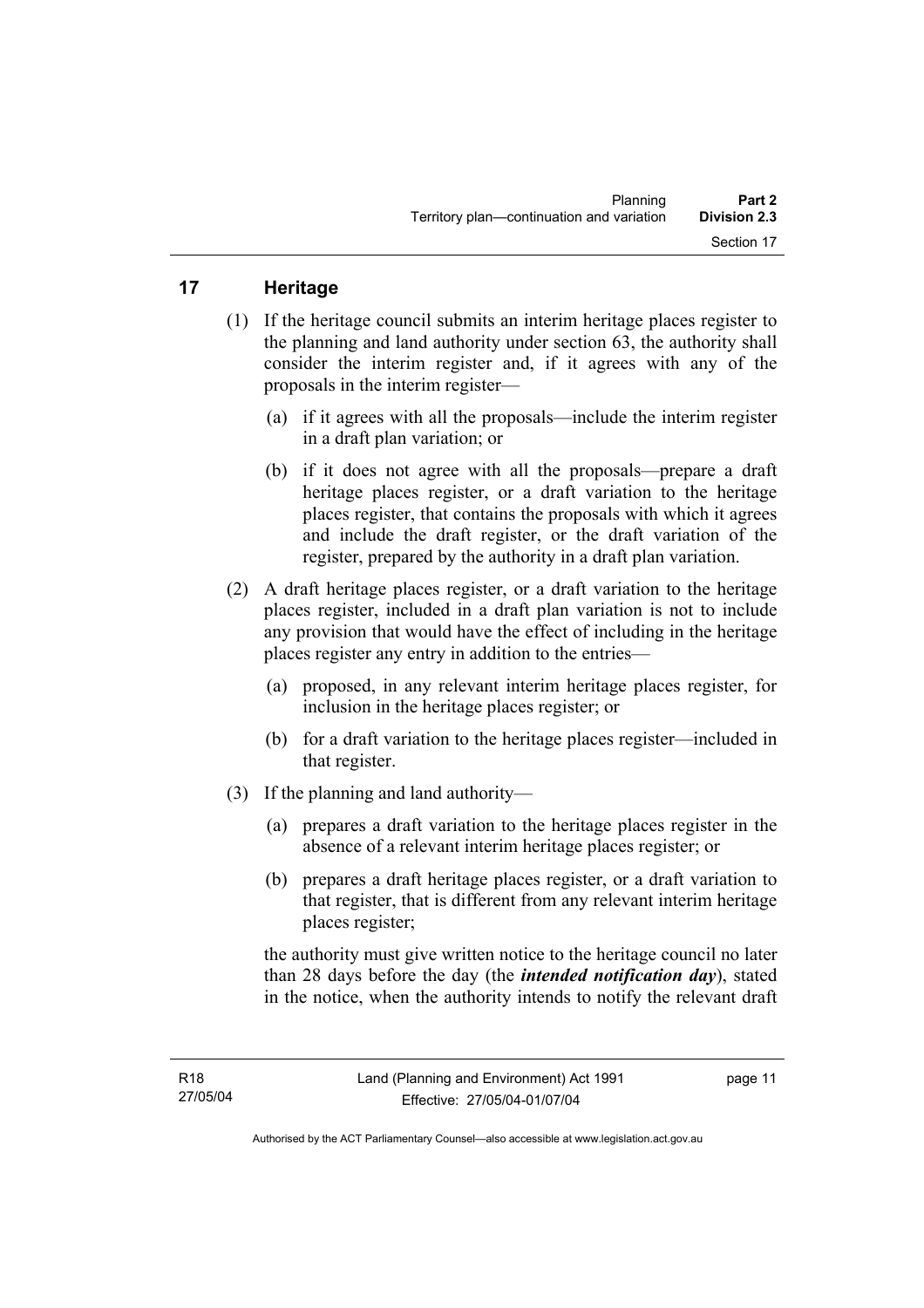plan variation under the Legislation Act (see section 19 (Public consultation—notification)).

*Note* For how documents may be given, see Legislation Act, pt 19.5.

- (4) In preparing a draft plan variation mentioned in subsection (3), the planning and land authority must consider any written response given by the heritage council within 7 days before the intended notification day.
- (5) In this section:

*relevant interim heritage places register* means an interim heritage places register that has effect under part 3, as revised under that part.

## **18 Environmental reports and inquiries**

- (1) In preparing a draft plan variation, the planning and land authority shall consider—
	- (a) any relevant environmental report; and
	- (b) the report of any relevant inquiry; and
	- (c) any relevant report required to be prepared by the plan.
- (2) The Minister may direct that an assessment be made, or establish a panel to conduct an inquiry, about any aspect of a draft plan variation or a proposed draft plan variation.
- (3) The Minister may initiate action under subsection (2) or act on written request by the planning and land authority.

#### **19 Public consultation—notification**

- (1) Before submitting a draft plan variation to the Minister, the planning and land authority must prepare a notice (a *consultation notice*)—
	- (a) stating that copies of the draft plan variation and the background papers are available for public inspection and purchase during a stated period of not less than 15 business days at stated places; and

| page 12 | Land (Planning and Environment) Act 1991 | R <sub>18</sub> |
|---------|------------------------------------------|-----------------|
|         | Effective: 27/05/04-01/07/04             | 27/05/04        |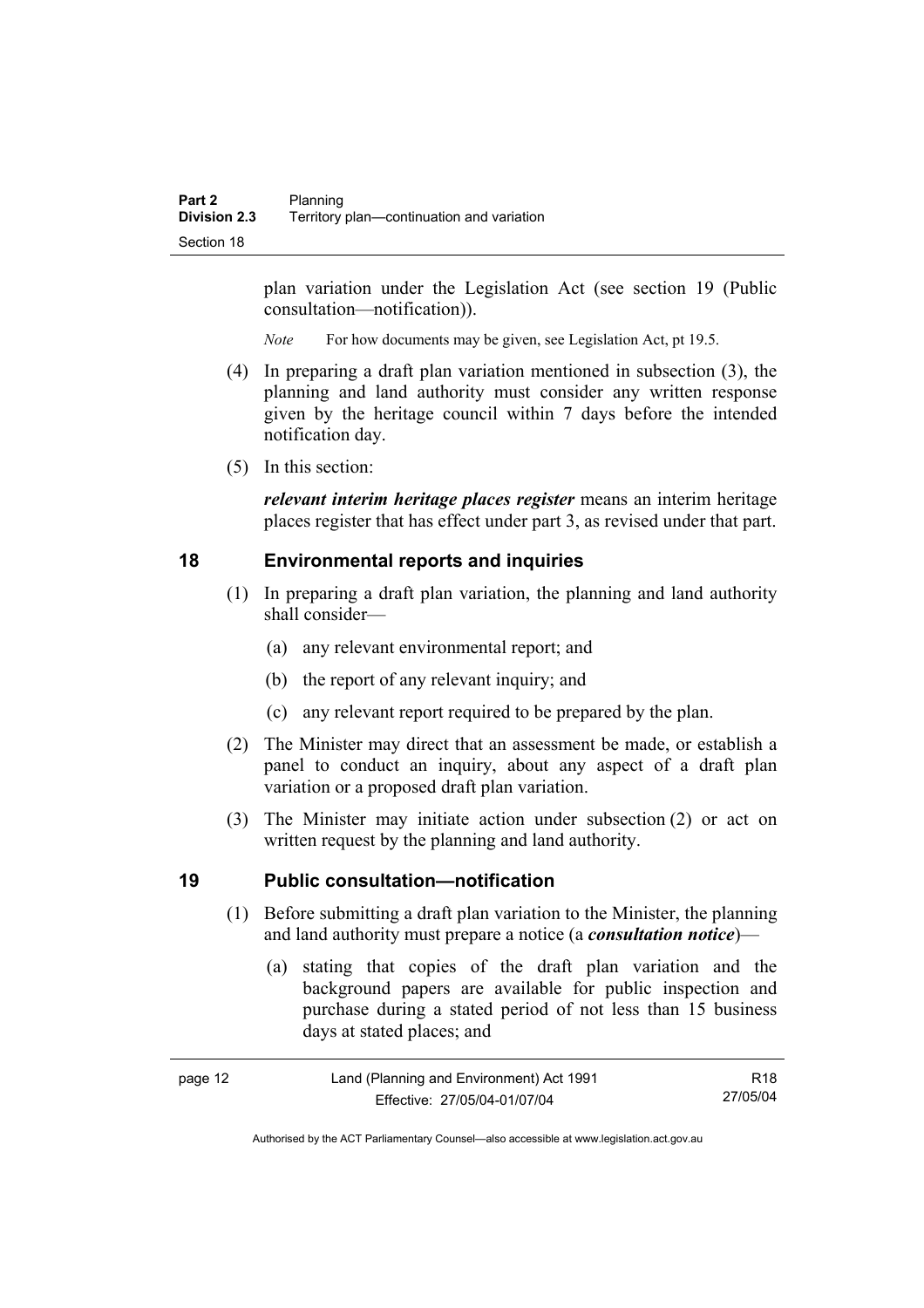- (b) inviting interested people to give written comments about the draft variation to the authority at a stated address during a stated period of not less than 15 business days; and
- (c) stating that copies of written comments about the draft variation, given in response to the invitation in paragraph (b) or otherwise, or received from the national capital authority, will be made available for public inspection for a period of 15 business days after the end of the period mentioned in paragraph (b), at stated places; and
- (d) complying with section 19A (as applicable).
- (2) The planning and land authority may, in writing (by an *extension notice*), extend or further extend the consultation period mentioned in subsection  $(1)$   $(a)$  or  $(b)$ .
- (3) An extension notice may be given after the end of the period to be extended.
- (4) The following are notifiable instruments:
	- (a) the consultation notice;
	- (b) any extension notice.
	- *Note* A notifiable instrument must be notified under the Legislation Act.
- (5) The planning and land authority must also publish the consultation notice and any extension notice in a daily newspaper.
- (6) This section does not apply in relation to a draft plan variation that has been revised by the planning and land authority in accordance with a direction under section 26 (1) (b) (Minister's powers).

## **19A Public consultation—notice of interim effect etc**

- (1) A consultation notice must state—
	- (a) whether or not section 9 (Effect of draft plan variation) applies in relation to the draft variation; and

page 13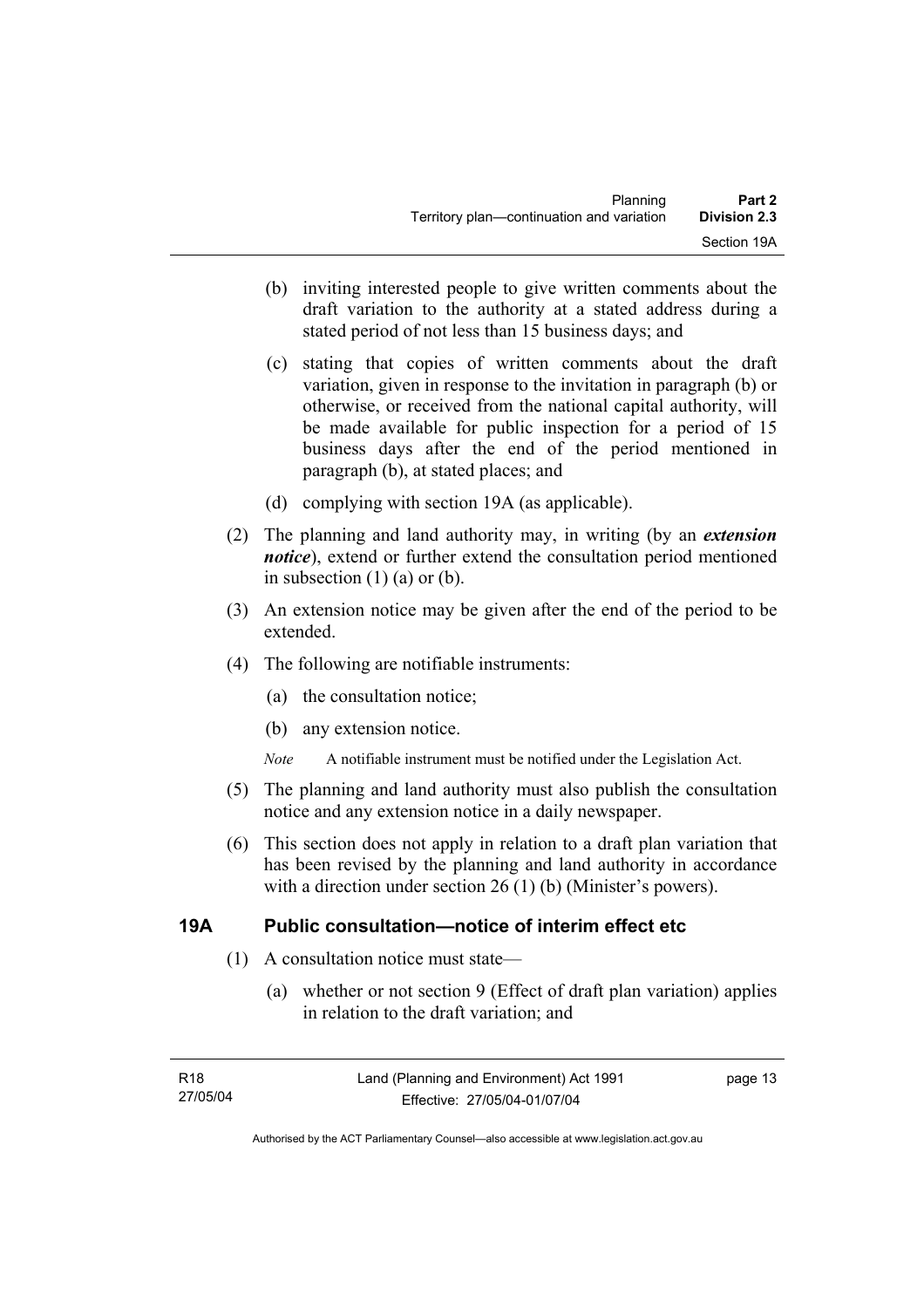- (b) either—
	- (i) if the draft variation would vary the heritage places register—that section 11 (Draft heritage places register and variations—lack of effect) applies; or
	- (ii) if the draft variation would not vary the heritage places register—that section 11 does not apply.
- (2) A consultation notice that states that section 9 applies must also state—
	- (a) for section 9 (2) (b), a period not longer than 1 year that is the maximum period during which the draft variation is to have interim effect; and
	- (b) the effect of section 9.
- (3) A consultation notice that states that section 11 applies must state the effect of that section.

## **19B Public consultation—availability of draft plan variation etc**

- (1) The planning and land authority must make copies of the draft plan variation and the background papers mentioned in a consultation notice available for public inspection and purchase during office hours during the period, and at the places, stated in the notice.
- (2) If, in the planning and land authority's opinion, it would not be in the public interest for part of the draft plan variation or of any background paper to be published, the authority must exclude that part from each copy of the document made available under subsection  $(1)$ .
- (3) If part of the draft plan variation or a background paper is excluded from the copies of the document made available for public inspection or purchase under subsection (1), each copy of the document must include a statement to the effect that an unspecified part of the document has been excluded in the public interest.

| c |  |
|---|--|
|---|--|

R18 27/05/04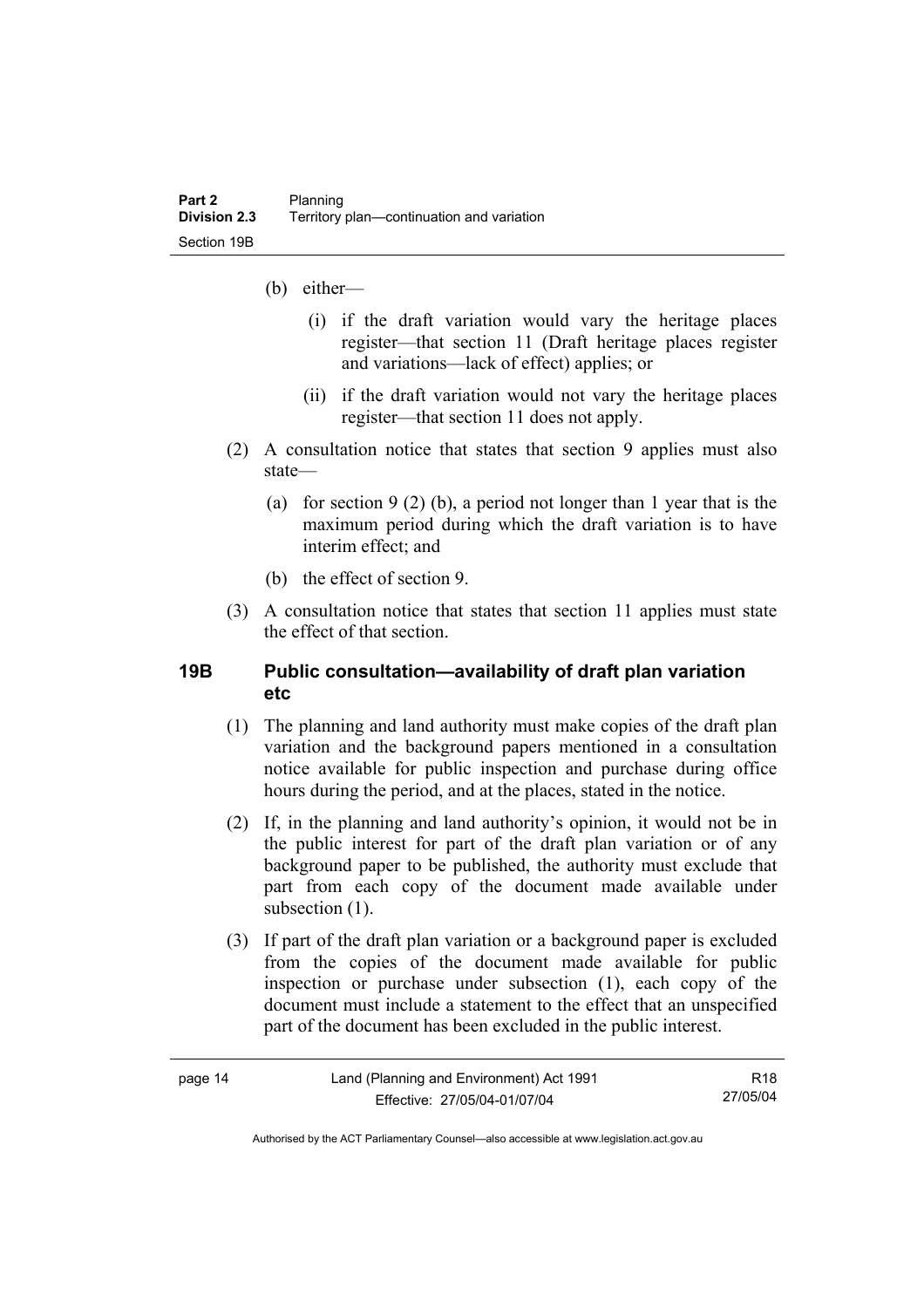# **19C Draft plan variations that do not affect rights**

- (1) This section applies if the planning and land authority is satisfied that a draft plan variation—
	- (a) would, if approved, not affect adversely anybody's rights; or
	- (b) has as its only object the correction of a formal error in the plan.
- (2) The draft plan variation is a notifiable instrument.

*Note* A notifiable instrument must be notified under the Legislation Act.

 (3) Section 19 and section 19B do not apply to the draft plan variation, but the planning and land authority must take reasonable steps to inform itself about public attitudes to the draft plan variation.

# **20 Consultation with national capital authority**

Before giving a draft plan variation to the Minister, the planning and land authority must consult with the national capital authority.

## **21 Public inspection of comments**

- (1) The planning and land authority must make copies of any comments mentioned in section 19 (1) (c) available for public inspection during office hours during the period, and at the places, mentioned in the consultation notice under section 19 that refers to the relevant draft plan variation.
- (2) The planning and land authority may omit from the copy of a comment made available under subsection (1) information that would identify the person who had made the comment if—
	- (a) the person has asked that the information be omitted; and
	- (b) the authority is reasonably satisfied that it would not be in the public interest for the information to be published.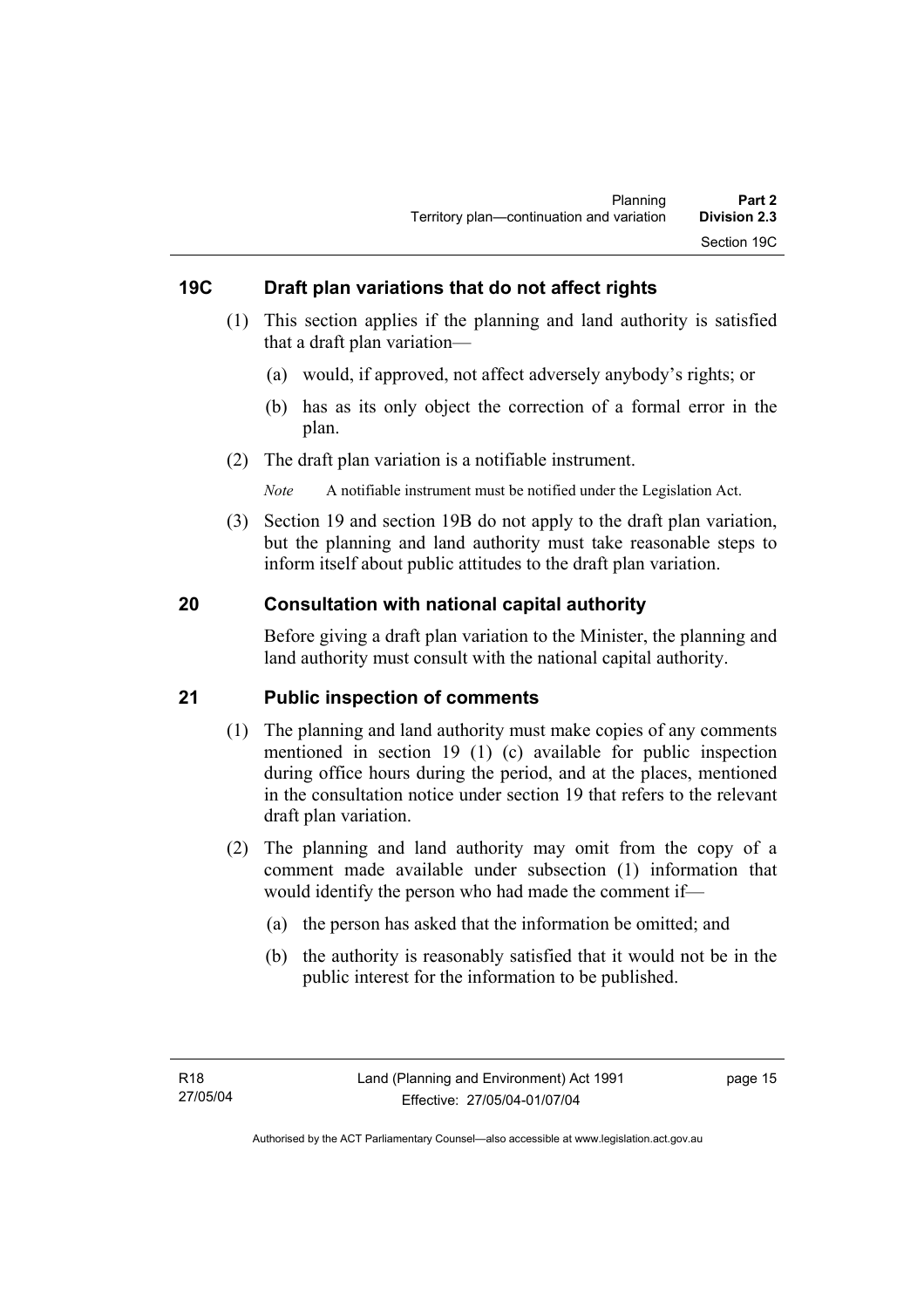## **22 Revision, deferral or withdrawal of draft plan variations**

- (1) After the expiration of the period specified in the notice under section 19 (1) (b) the planning and land authority may, in writing—
	- (a) revise the draft plan variation; or
	- (b) defer until a specified date, or until the occurrence of a specified event, the submission of the draft plan variation to the Minister; or
	- (c) withdraw the draft plan variation.
- (2) A deferral or withdrawal of a draft plan variation must include a statement of the effect of section 9 (Effect of draft plan variation) in relation to the deferral or withdrawal.
- (3) A deferral or withdrawal of a draft plan variation is a notifiable instrument.

*Note* A notifiable instrument must be notified under the Legislation Act.

- (4) The planning and land authority must also publish a deferral or withdrawal of a draft plan variation in a daily newspaper on the same day, or as soon as practicable after the day, the deferral or withdrawal is notified under the Legislation Act.
- (5) In revising, deferring or withdrawing a draft plan variation under subsection (1), the planning and land authority shall consider written comments about the draft variation received from any person or the national capital authority.
- (6) In addition to its power under subsection (1), the planning and land authority may, at any time before the submission or resubmission of a draft plan variation to the Minister, revise the draft variation to correct any formal error.
- (7) If the planning and land authority defers a draft plan variation, on the day stated in the deferral, or as soon as practicable after the event mentioned in the deferral, the authority must prepare a notice stating—

R18 27/05/04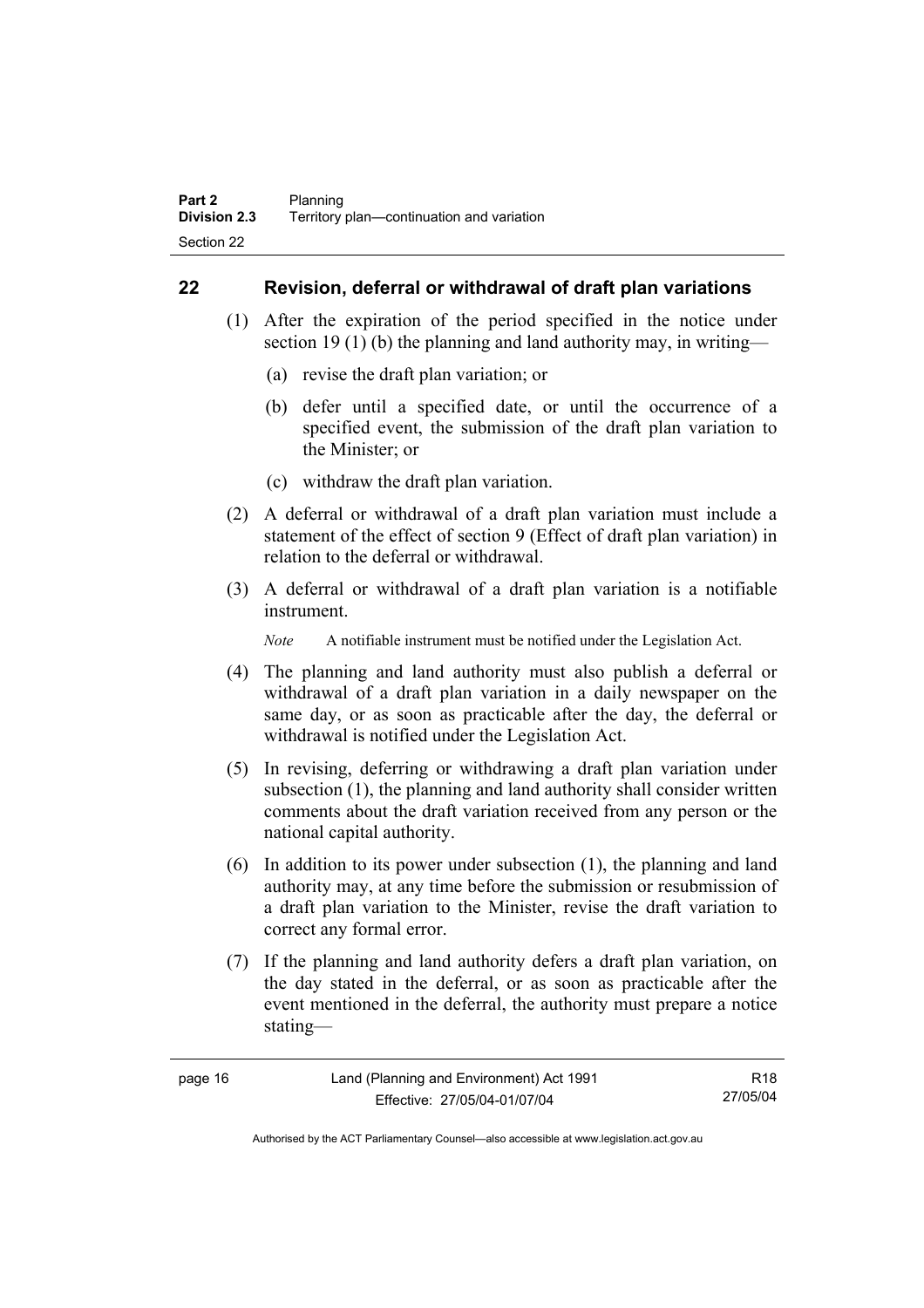- (a) that the draft plan variation is revived; and
- (b) the effect of section 9 in relation to the revival.
- (8) The notice under subsection (7) is a notifiable instrument.

*Note* A notifiable instrument must be notified under the Legislation Act.

(9) The planning and land authority must also publish the notice in a daily newspaper as soon as practicable after preparing it.

# **Subdivision 2.3.3 Minister approval and consideration by Legislative Assembly**

# **23 Application of sdiv 2.3.3**

This subdivision does not apply in relation to a plan variation under subdivision 2.3.4.

## **24 Submission of draft plan variation to Minister**

- (1) After the expiration of the period specified in the notice under section 19 (1) (b), the planning and land authority shall submit a draft plan variation (as revised, if at all, under section 22) to the Minister for approval, together with—
	- (a) the background papers; and
	- (b) a written report setting out the issues raised in any written comments concerning the draft variation submitted under the invitation in the notice under section 19 (1) or otherwise; and
	- (c) a written report about its consultation with the public and the national capital authority; and
	- (d) a written report about any consultation between the authority and the heritage council relating to the draft variation that specifies any difference between the views of the authority and the heritage council in relation to any site of heritage significance; and

page 17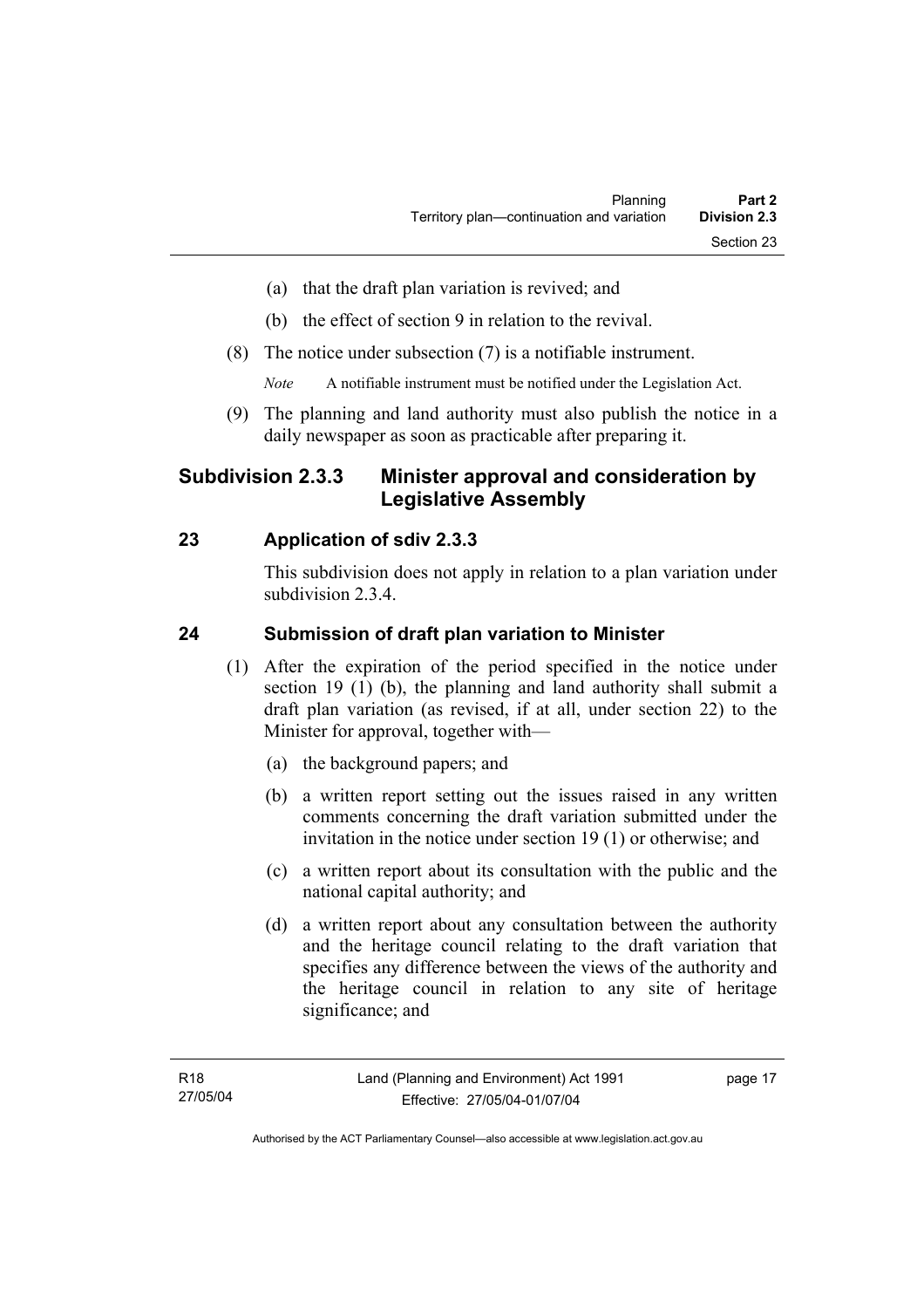- (e) a copy of any written comments submitted to the authority by the national capital authority or the heritage council in relation to the draft variation.
- (2) The planning and land authority must give the Executive a written report about the authority's consultation with the national capital authority.
- (3) The planning and land authority must prepare a written notice stating that the documents mentioned in subsection (1) are available for public inspection.
- (4) The notice is a notifiable instrument.

*Note* A notifiable instrument must be notified under the Legislation Act.

- (5) The planning and land authority must also publish the notice in a daily newspaper.
- (6) The planning and land authority must make copies of the documents mentioned in subsection (1) available for public inspection during office hours during the period, and at the places, stated in the notice.

# **25 Consideration by Legislative Assembly committee**

The Minister shall, within 28 days of receiving a draft plan variation under section 24, refer—

- (a) the draft plan variation; and
- (b) the documents referred to in section 24 (1) that relate to the draft plan variation;

to an appropriate committee of the Legislative Assembly together with a request that the committee report on the draft plan to the Legislative Assembly.

## **26 Minister's powers**

 (1) On receipt of a draft plan variation submitted or resubmitted for approval, the Minister must—

R18 27/05/04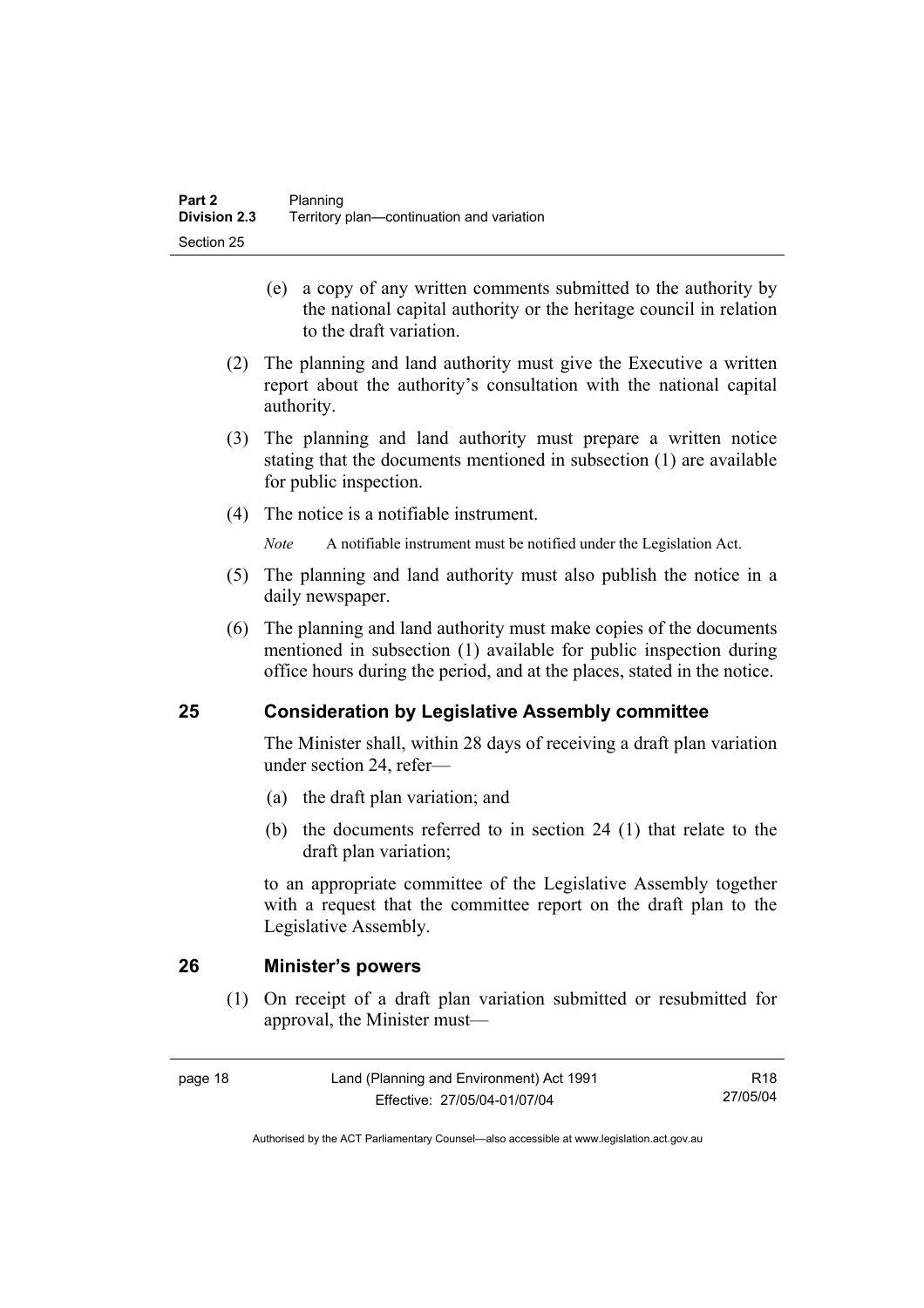- (a) approve the draft variation in the form in which it is submitted or resubmitted; or
- (b) return the draft variation to the planning and land authority together with any or all of the following written directions:
	- (i) to conduct further specified consultation;
	- (ii) to consider any relevant environmental report, the report of any relevant inquiry, or any other relevant report;
	- (iii) to consider any revision suggested by the Minister;
	- (iv) to revise the draft variation in a specified way;
	- (v) to defer, in writing, the resubmission of the draft variation to the Minister until a specified date or the occurrence of a specified event;
	- (vi) to withdraw the draft variation in writing.
- (2) Before taking action under subsection (1), the Minister must consider any recommendation made by a committee of the Legislative Assembly in relation to the draft variation, or related documents, referred to the committee under section 25.
- (3) A deferral or withdrawal directed under subsection (1) (b) (v) or (vi) shall state the effect of section 9 in relation to the deferral or withdrawal of the draft plan variation.
- (4) The following are notifiable instruments:
	- (a) a direction under subsection (1) (b);
	- (b) a deferral directed under subsection  $(1)$  (b)  $(v)$ ;
	- (c) a withdrawal directed under subsection (1) (b) (vi).
	- *Note* A notifiable instrument must be notified under the Legislation Act.
- (5) The authority must also publish a deferral or withdrawal directed under subsection  $(1)$  (b)  $(v)$  or  $(vi)$  in a daily newspaper on the same

page 19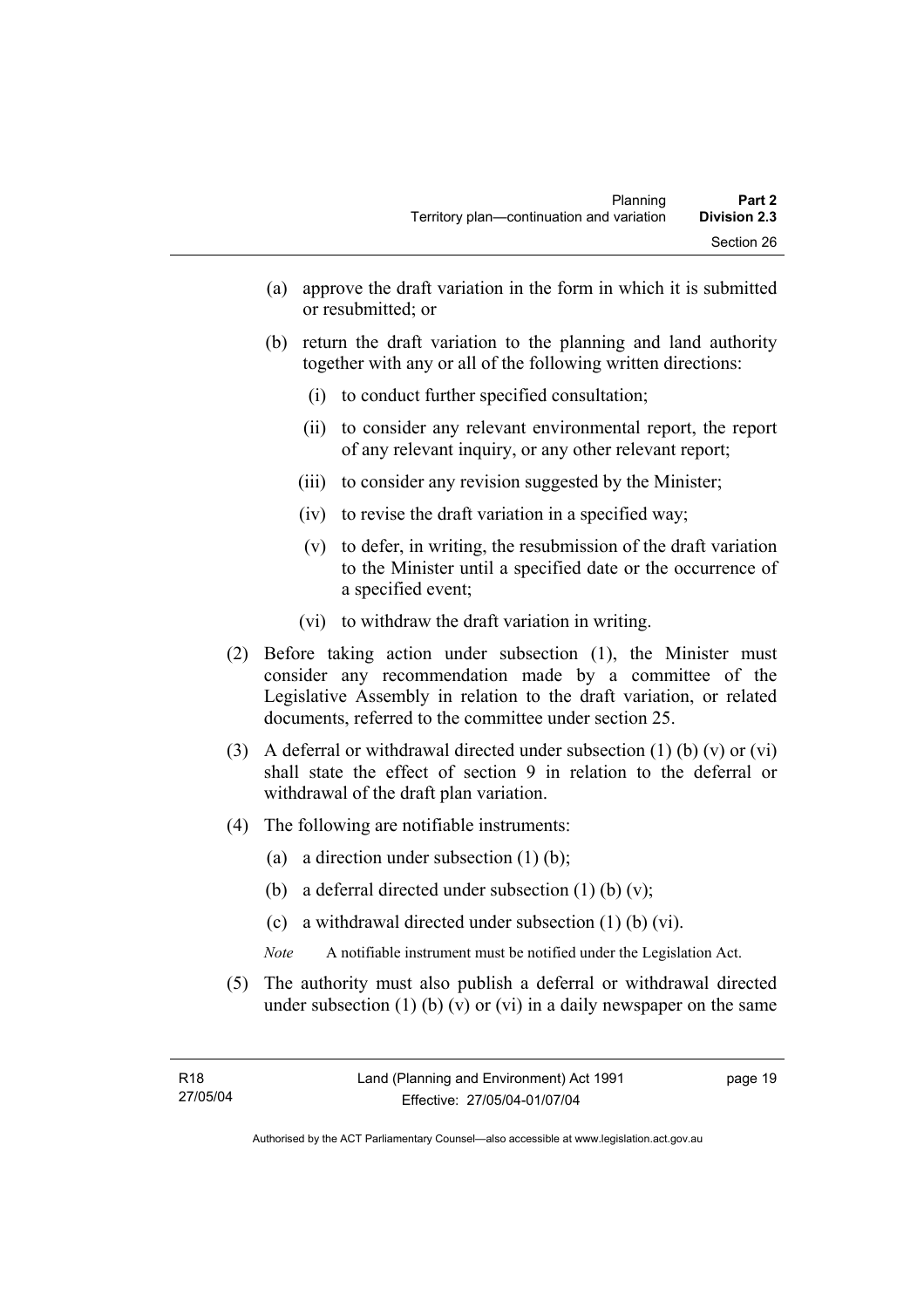day, or as soon as practicable after, the deferral or withdrawal is notified under the Legislation Act.

 (6) After approving a draft plan variation under subsection (1) (a), the Minister may, before the draft variation is presented to the Legislative Assembly, revoke the approval and return the draft variation to the planning and land authority under subsection (1) (b).

# **27 Return of draft plan variation to authority**

- (1) This section applies if the Minister returns a draft plan variation to the authority with directions under section  $26(1)(b)$ .
- (2) The authority must comply with each direction.
- (3) If a direction is given under section 26 (1) (b) (i), (ii) or (iii), the authority may revise the draft variation and resubmit it to the Minister for approval together with a written report about the authority's compliance with the Minister's direction and any further revision of the draft variation under section 22 (6).
- (4) If a direction is given under section 26 (1) (b) (iv), the authority must resubmit the draft variation (as revised) together with a written report about any further revision of the draft variation under section 22 (6).

# **28 Notice of revival of deferred draft plan variation**

- (1) If the planning and land authority defers a draft plan variation as directed under section 26 (1) (b) (v) (Minister's powers), on the day stated in the deferral, or as soon as practicable after the event mentioned in the deferral, the authority must—
	- (a) prepare a notice stating—
		- (i) that the draft plan variation is revived; and
		- (ii) the effect of section 9 (Effect of draft plan variation) in relation to the revival; and

Authorised by the ACT Parliamentary Counsel—also accessible at www.legislation.act.gov.au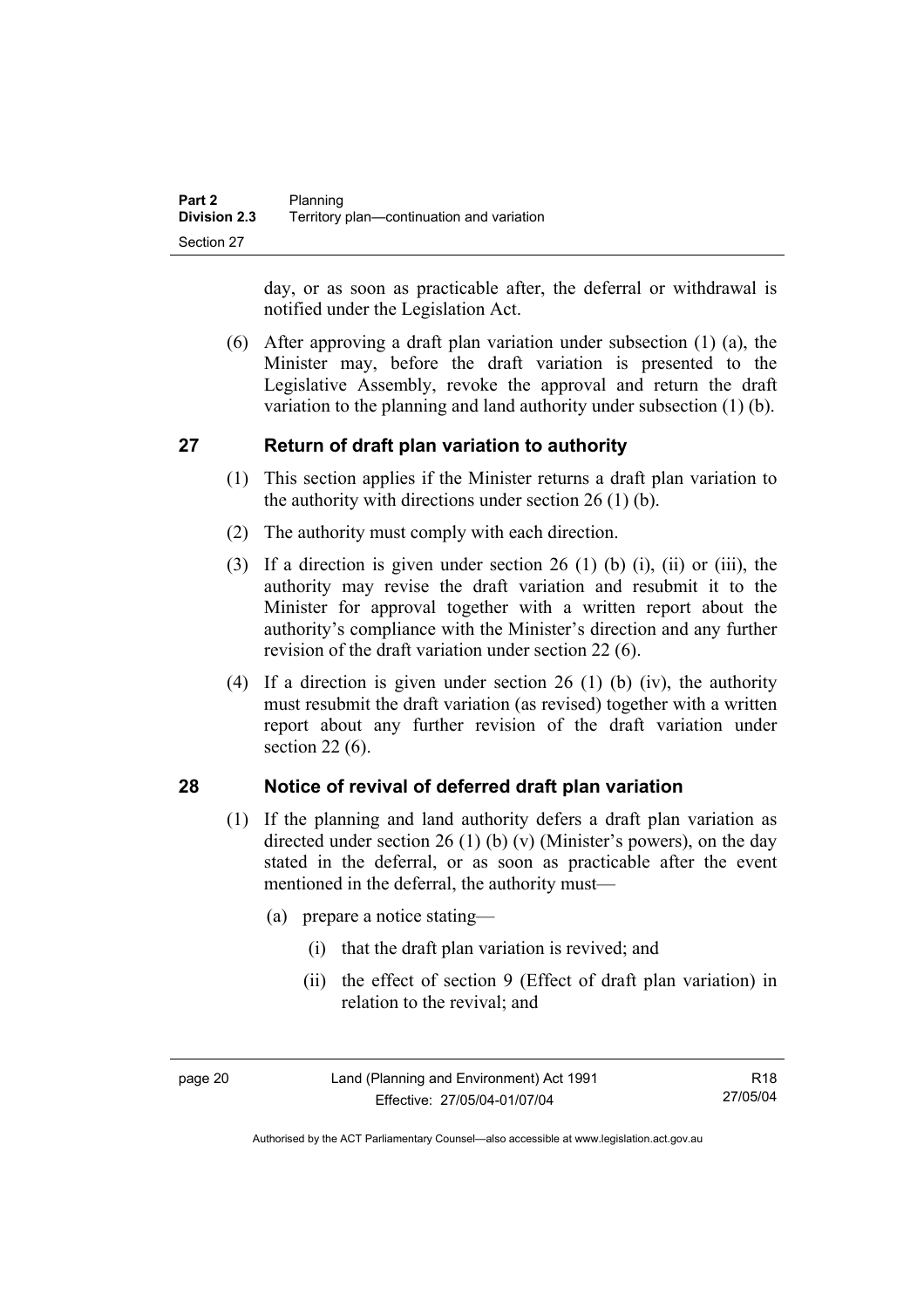- (iii) the effect of any revision under section 22 (6) (Revision, deferral or withdrawal of draft plan variations); and
- (b) resubmit the draft variation to the Minister; and
- (c) advise the Legislative Assembly.
- (2) A notice under subsection (1) (a) is a notifiable instrument.

*Note* A notifiable instrument must be notified under the Legislation Act.

(3) The planning and land authority must also publish the notice in a daily newspaper.

## **29 Consideration of plan variation by Legislative Assembly**

- (1) A plan variation must be presented to the Legislative Assembly within 5 sitting days after the day it is approved by the Minister, together with copies of the following documents in relation to the variation:
	- (a) the background papers;
	- (b) the summaries and reports mentioned in section 24 (1) (b), (c) and (d);
	- (c) any direction under section  $26 (1) (b)$ ;
	- (d) any report mentioned in section  $26(1)$  (b) (ii);
	- (e) any report mentioned in section 27 (c).
- (2) Subsection (1) is subject to section 26 (6) (Minister's powers).
- (3) If a plan variation is not presented to the Legislative Assembly in accordance with subsection (1), it does not come into effect.
- (4) The Legislative Assembly may, on a motion of which notice has been given within 5 sitting days after a plan variation has been presented to it, by resolution reject the variation or any provision of it.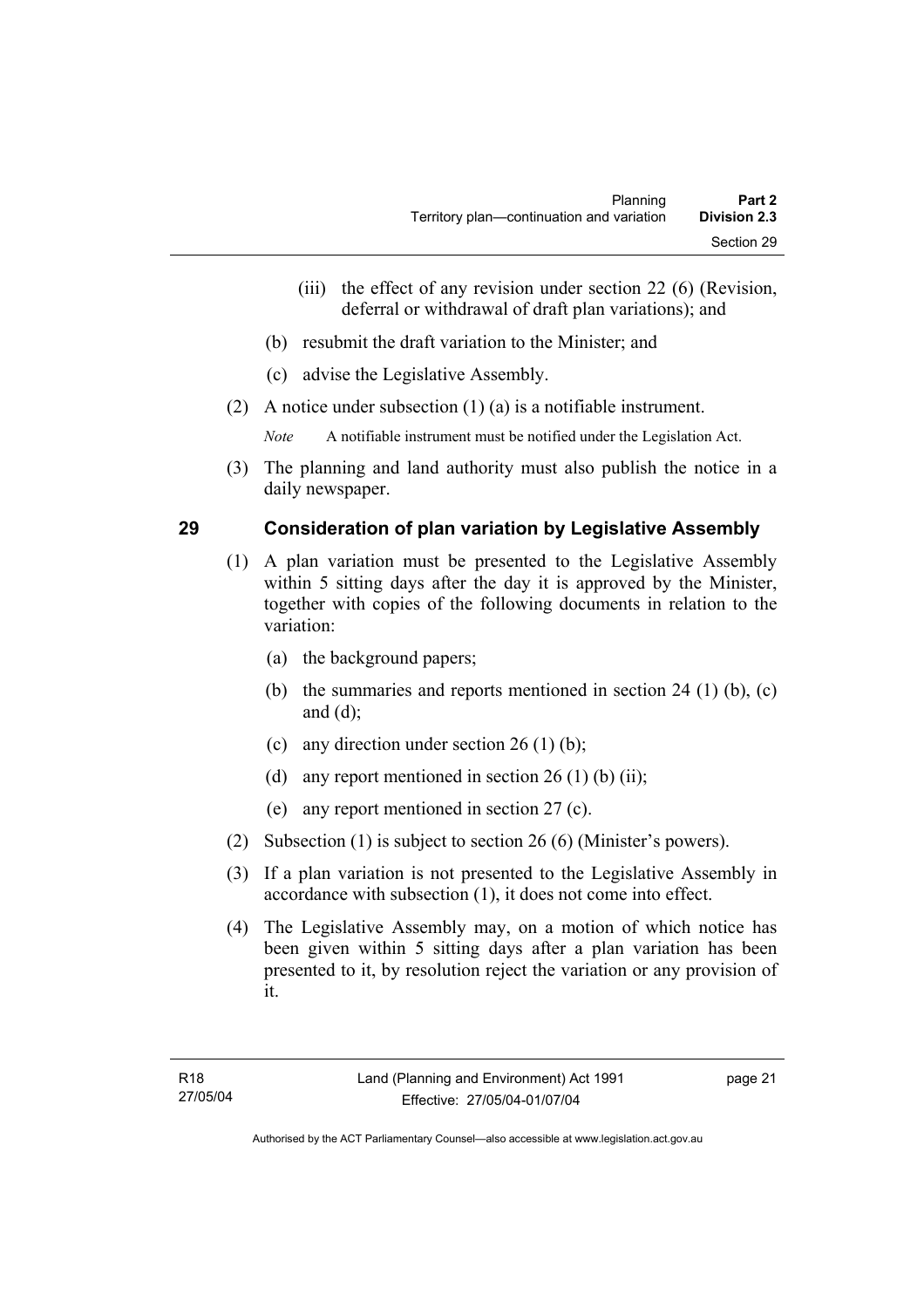- (5) If, at the end of 5 sitting days after notice of a motion to reject a plan variation or a provision of a plan variation has been given in the Legislative Assembly (being notice given within 5 sitting days after the variation was presented to the Legislative Assembly)—
	- (a) the notice has not been called on; or
	- (b) the motion has been called on and moved and has not been withdrawn or otherwise disposed of;

the plan variation or provision specified in the motion is taken to have been rejected by the Legislative Assembly.

- (6) If, before the end of 5 sitting days after a notice of motion to disallow a plan variation or a provision of a plan variation has been given in the Legislative Assembly (being notice given within 5 sitting days after the variation was presented to the Legislative Assembly)—
	- (a) the Legislative Assembly is dissolved or expires; and
	- (b) at the time of dissolution or expiry—
		- (i) the notice has not been withdrawn and the motion has not been called on; or
		- (ii) the motion has been called on and moved and has not been withdrawn or otherwise disposed of;

the plan variation is taken, for subsections (4) and (5), to have been presented to the Legislative Assembly on the first sitting day of the Legislative Assembly after the next general election of members of the Assembly.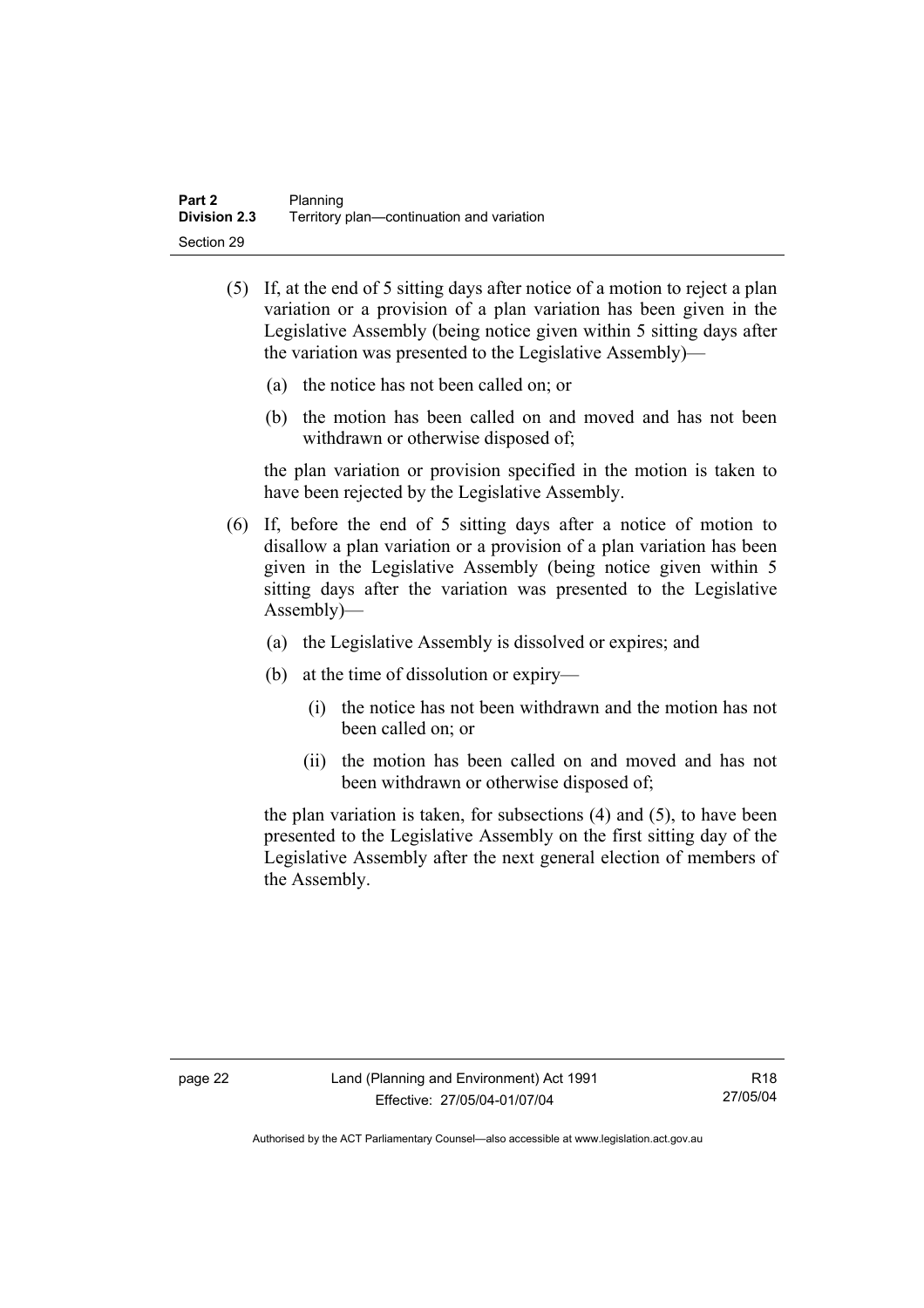- (7) If, at the end of 5 sitting days after a plan variation is presented to the Legislative Assembly, the Assembly has not passed a resolution rejecting the variation or any provision of it and is not, under subsection (5), taken to have rejected the variation or any provision of it, the Minister must, in writing, fix a day when the plan variation is to commence.
	- *Note* An instrument under this subsection is a *commencement notice* (see Legislation Act, s 11). A commencement notice must be notified under the Legislation Act.
- (8) The planning and land authority must publish in a daily newspaper details of—
	- (a) the commencement notice under subsection (7); and
	- (b) where copies of the plan variation may be inspected or purchased.
- (9) The planning and land authority must make copies of the plan variation available for inspection or purchase during office hours at the places, and during the period, published in the newspaper under subsection (8) (b).
- (10) A plan variation notified under subsection (7) commences on the day fixed by the notice.

# **30 Rejection of plan variation by Legislative Assembly**

- (1) This section applies if a plan variation is completely rejected under section 29 (4) (Consideration of plan variation by Legislative Assembly), or taken to be completely rejected under section 29 (5).
- (2) The plan variation does not come into force if this section applies.
- (3) The planning and land authority must prepare a notice stating that the plan variation has been rejected.
- (4) The notice is a notifiable instrument.

*Note* A notifiable instrument must be notified under the Legislation Act.

page 23

Authorised by the ACT Parliamentary Counsel—also accessible at www.legislation.act.gov.au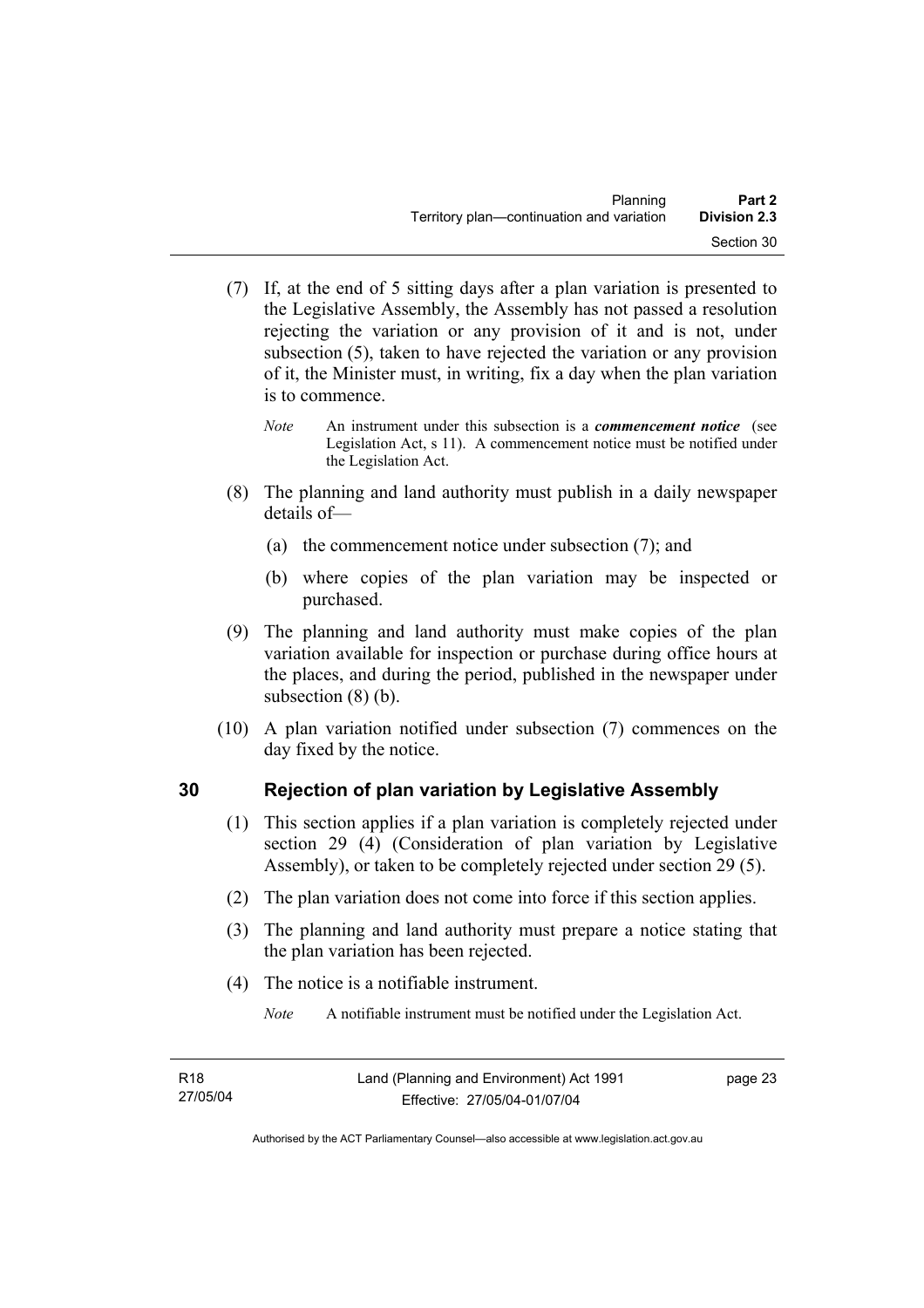(5) The planning and land authority must also publish the notice in a daily newspaper.

## **30A Partial rejection of plan variation by Legislative Assembly**

- (1) This section applies if a plan variation is partly rejected under section 29 (4) (Consideration of plan variation by Legislative Assembly), or taken to be partly rejected under section 29 (5).
- (2) A provision of a plan variation does not come into force if—
	- (a) it is rejected by the Legislative Assembly under section 29 (4) or  $(5)$ ; or
	- (b) it is withdrawn under subsection (3) (b).
- (3) The Minister must, in relation to each provision of the plan that is not rejected under section 29 (4) or (5), in writing—
	- (a) fix a day when the provision (an *approved provision*) is to commence; or
	- (b) withdraw the provision.
	- *Note* An instrument under par (a) is a *commencement notice* (see Legislation Act, s 11). A commencement notice must be notified under the Legislation Act.
- (4) A withdrawal under subsection (3) (b) is a notifiable instrument.
	- *Note* A notifiable instrument must be notified under the Legislation Act.

## **30B Partial rejection of plan variation—newspaper publication etc**

- (1) The planning and land authority must publish in a daily newspaper details of—
	- (a) a commencement notice under section 30A (3) (a) for a provision (an *approved provision*); or
	- (b) a withdrawal notice under section 30A (3) (b).

| age 24 |  |  |
|--------|--|--|
|        |  |  |

Authorised by the ACT Parliamentary Counsel—also accessible at www.legislation.act.gov.au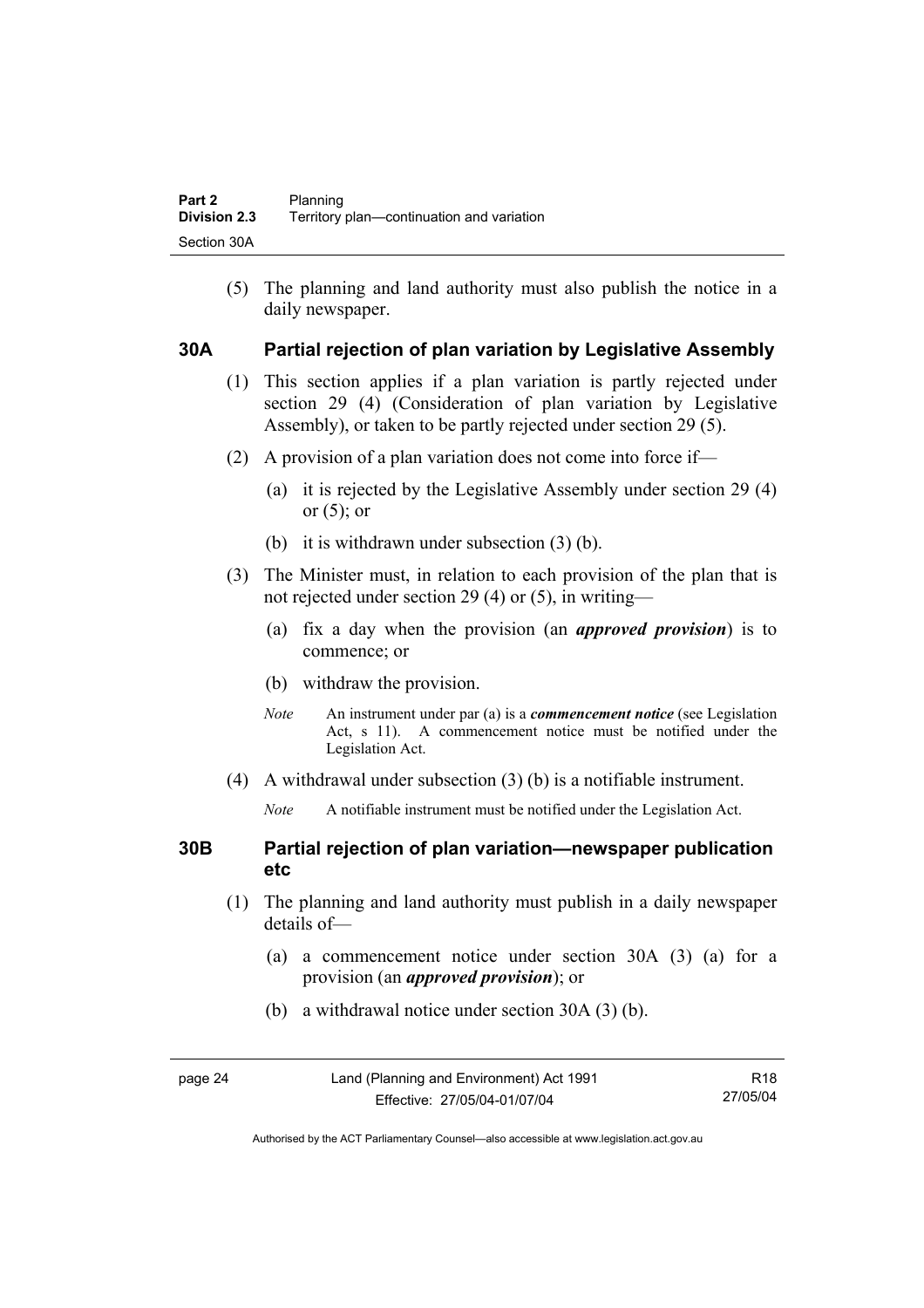- (2) The details of a commencement notice published under subsection (1) (a) for an approved provision must include details of where, and for what period, copies of the provision may be inspected or purchased.
- (3) The planning and land authority must make copies of each approved provision available for inspection or purchase during office hours at the place or places, and during the period, mentioned in subsection (2).

# **Subdivision 2.3.4 Plan variations—defined land**

# **31 Definition for sdiv 2.3.4**

In this subdivision:

*defined land* means land identified in the plan pursuant to section  $7(3)$  (e).

# **32 Plan variations in relation to defined land**

- (1) On approval of the subdivision of a parcel or part of a parcel of defined land, the planning and land authority shall, in writing, vary the plan to specify the purposes for which that land may be used.
- (2) A variation of the plan under subsection (1) in relation to a parcel, or part of a parcel, of land shall include a map of that parcel or part showing the purposes for which identified parts of that land may be used.
- (3) A variation of the plan under subsection (1) is to be consistent with—
	- (a) the relevant subdivision and any conditions subject to which that subdivision is approved; and
	- (b) the principles and policies specified in the plan for the development of the relevant defined land.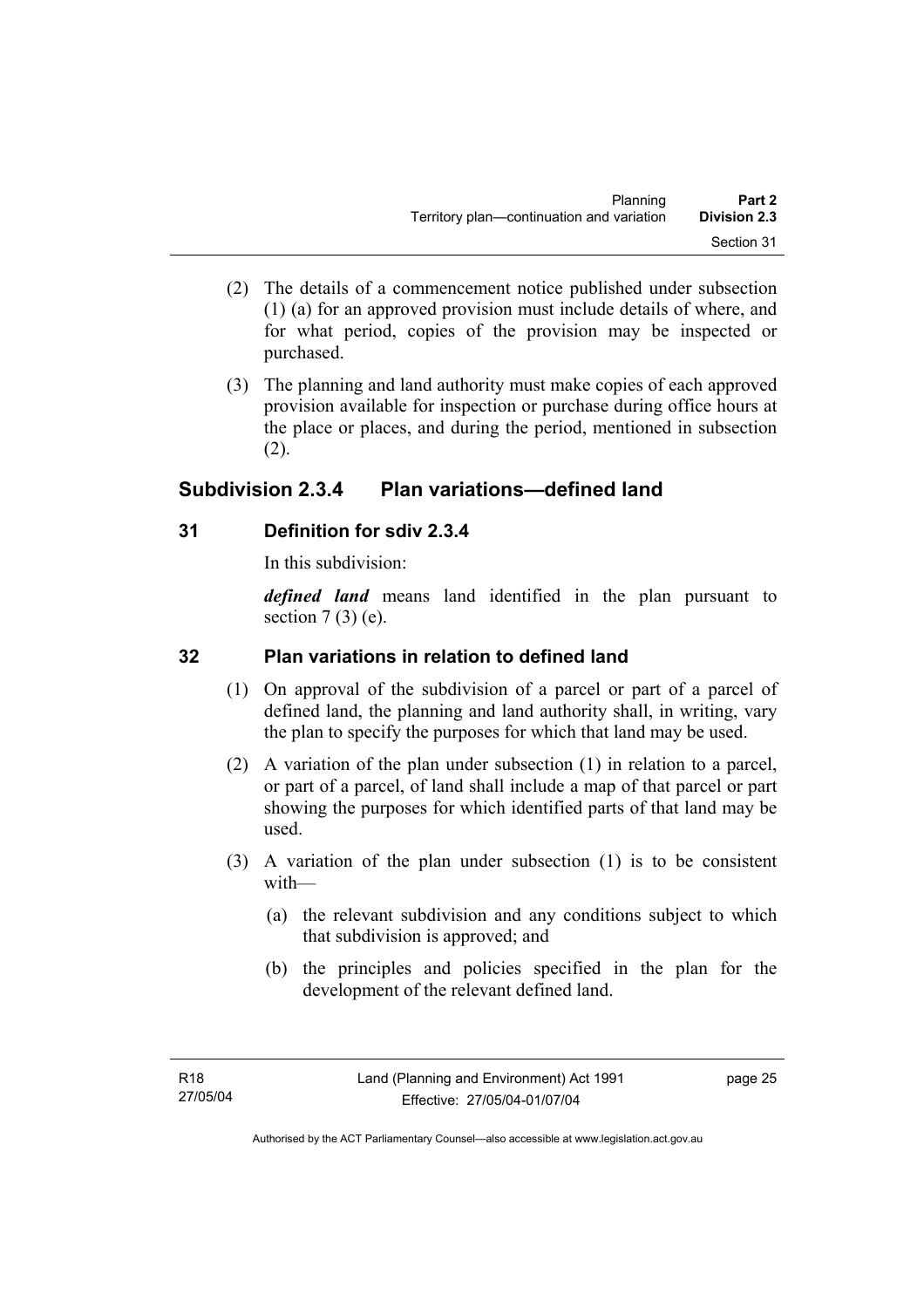(4) A variation of the plan under subsection (1) is a notifiable instrument.

*Note* A notifiable instrument must be notified under the Legislation Act.

- (5) A variation of the plan under subsection (1) has the effect of the parcel, or part of a parcel, of land which is subdivided ceasing to be defined land.
- (6) Within 7 days after a variation of the plan under subsection (1) is notified under the Legislation Act, the planning and land authority must publish a notice in a daily newspaper that—
	- (a) specifies the variation made to the plan; and
	- (b) includes a copy of the map that was included in the variation; and
	- (c) specifies when the variation to the plan took effect or is to take effect.

# **Division 2.5 Miscellaneous**

# **51 Challenge to validity of provisions of plan**

The validity of a provision of the plan shall not be questioned in any legal proceedings except those commenced within 3 months after the date of the commencement of the provision or of a variation of the provision.

# **Part 3 Heritage**

# **Division 3.1 Preliminary**

## **52 Definitions for pt 3**

In this part:

page 26 Land (Planning and Environment) Act 1991 Effective: 27/05/04-01/07/04

R18 27/05/04

Authorised by the ACT Parliamentary Counsel—also accessible at www.legislation.act.gov.au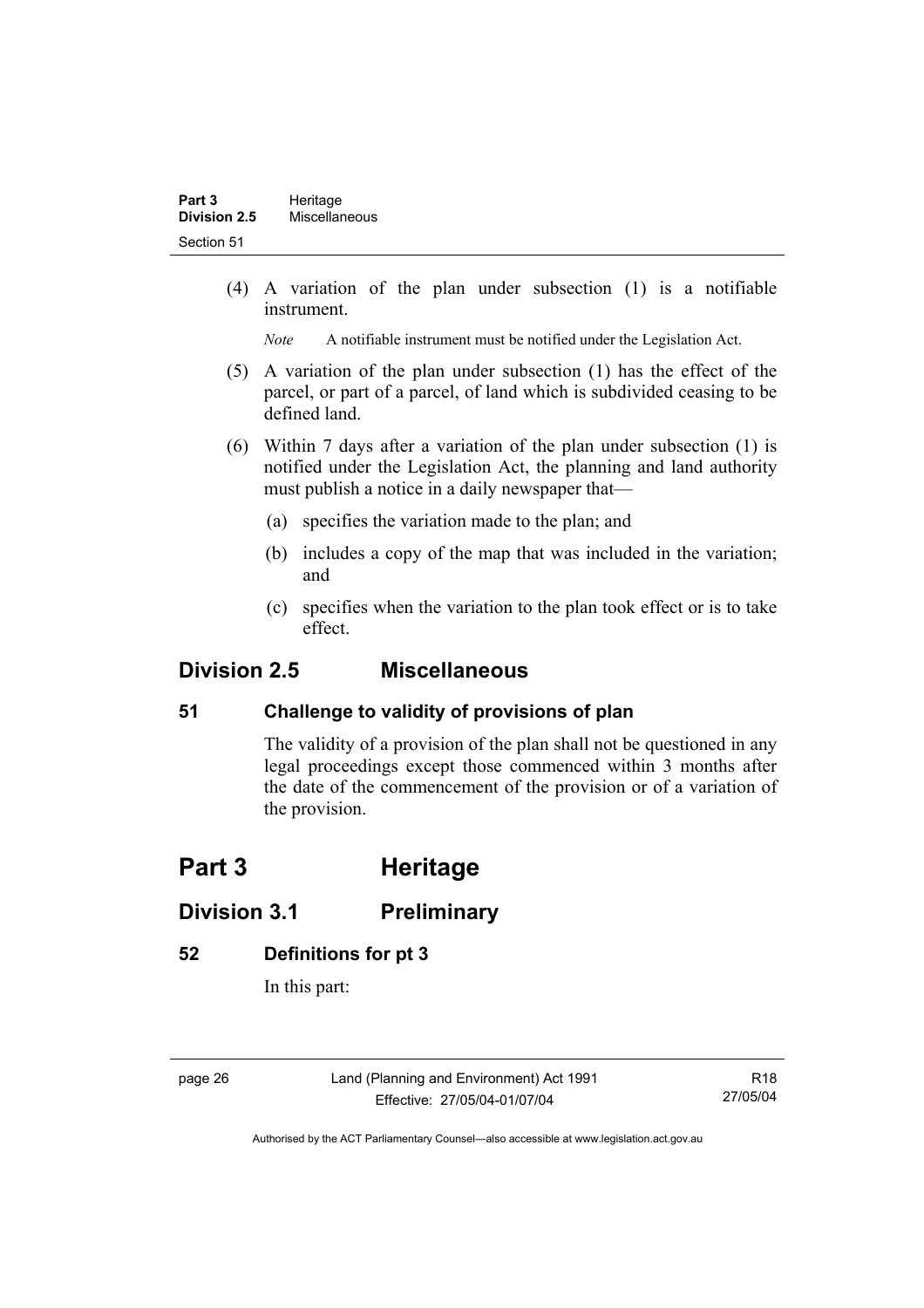#### *Aboriginal object* means—

- (a) a natural or manufactured object; or
- (b) human remains not buried in accordance with a law of the Territory, a State or another Territory;

that is, or are, of significance in Aboriginal tradition.

*Aboriginal place* means a place that is of significance in Aboriginal tradition.

*Aboriginal tradition* means the traditions, observances, customs or beliefs of the people who inhabited Australia before European colonisation, and include traditions, observances, customs and beliefs that have evolved or developed from that tradition since European colonisation.

*conservation* includes preservation, protection, maintenance, restoration and enhancement.

*heritage object* means a natural or manufactured object, including an Aboriginal object, of heritage significance in relation to the ACT.

*heritage place* means a place in the ACT of heritage significance.

*interim heritage places register* means a proposed heritage places register, or an interim variation to the heritage places register, notified under the Legislation Act (see section 60 (Public notification)), as revised, if at all, under section 62 (Revision of interim register).

*Note* The heritage places register means the register of heritage places incorporated in the plan (see dict, def *heritage places register*).

*interim variation*, in relation to the heritage places register, means a proposed variation to that register notified under the Legislation Act (see section 60 (Public notification)).

*relevant Aboriginal organisation*, in relation to a proposed action by the Territory, the Executive, the Minister or a Territory authority,

page 27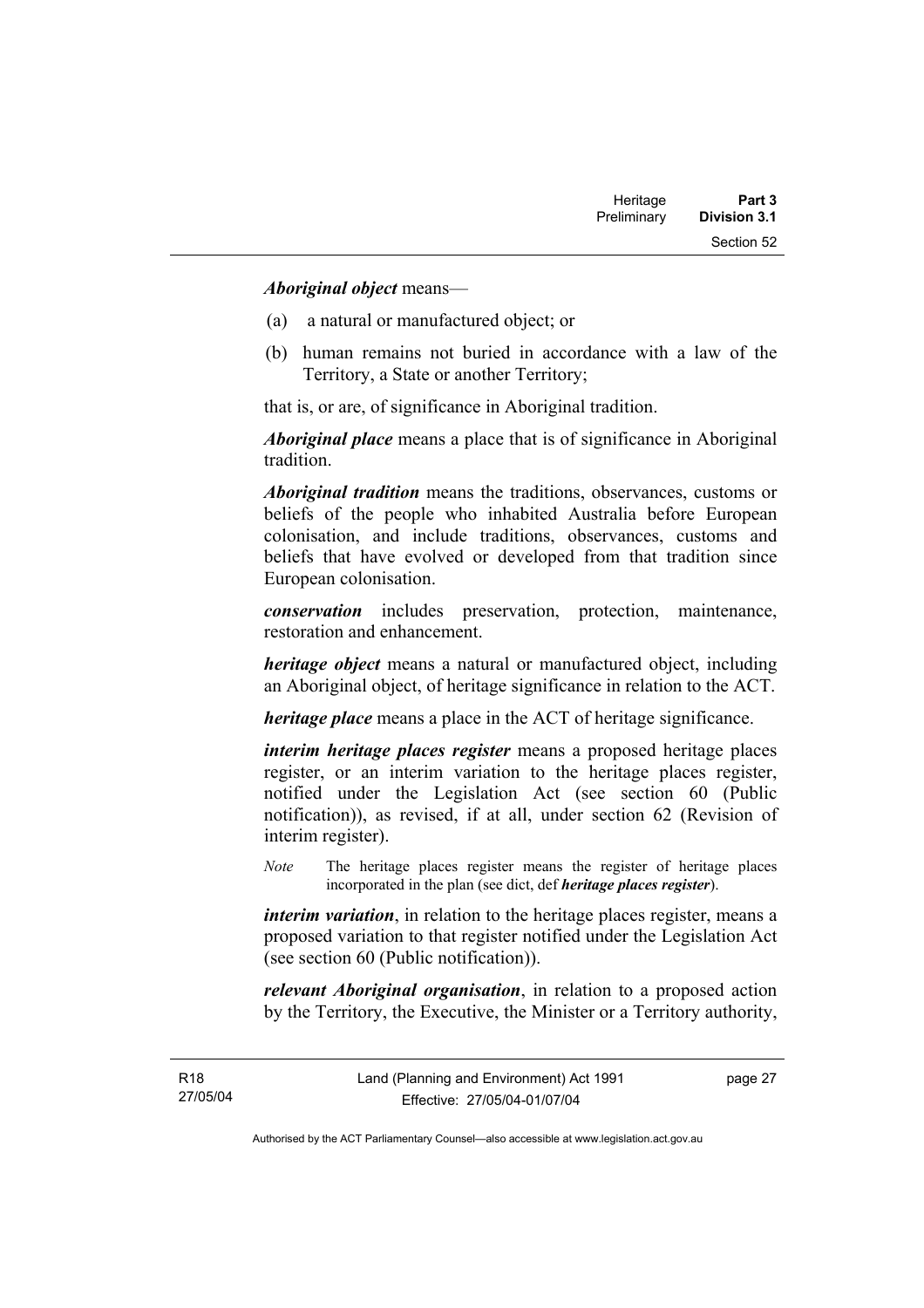means an organisation or association (whether corporated or unincorporated)—

- (a) comprised substantially of Aboriginal persons; and
- (b) having among its principal objects the conservation of Aboriginal tradition in the Territory; and
- (c) that the person or body proposing the action believes on reasonable grounds to have an object or interest directly relevant to, or directly affected by, that action.

*restricted information*, in relation to an Aboriginal place, means information that is the subject of a declaration under section 82 (1).

*variation* includes revocation and substitution.

#### **53 Compliance with requirements for consultation or notification**

If the Executive, the Minister or the heritage council is required under this part to consult or notify an entity, the requirement is taken to be complied with if the Executive, the Minister or the heritage council takes all reasonable steps to consult or notify the entity.

# **Division 3.2 Heritage places register**

#### **54 Content of heritage places register**

The heritage places register must—

- (a) identify heritage places, specifying any that are Aboriginal places; and
- (b) identify—
	- (i) each structure or group of structures; or
	- (ii) each object or group of objects, specifying any that are Aboriginal objects; or

page 28 Land (Planning and Environment) Act 1991 Effective: 27/05/04-01/07/04

R18 27/05/04

Authorised by the ACT Parliamentary Counsel—also accessible at www.legislation.act.gov.au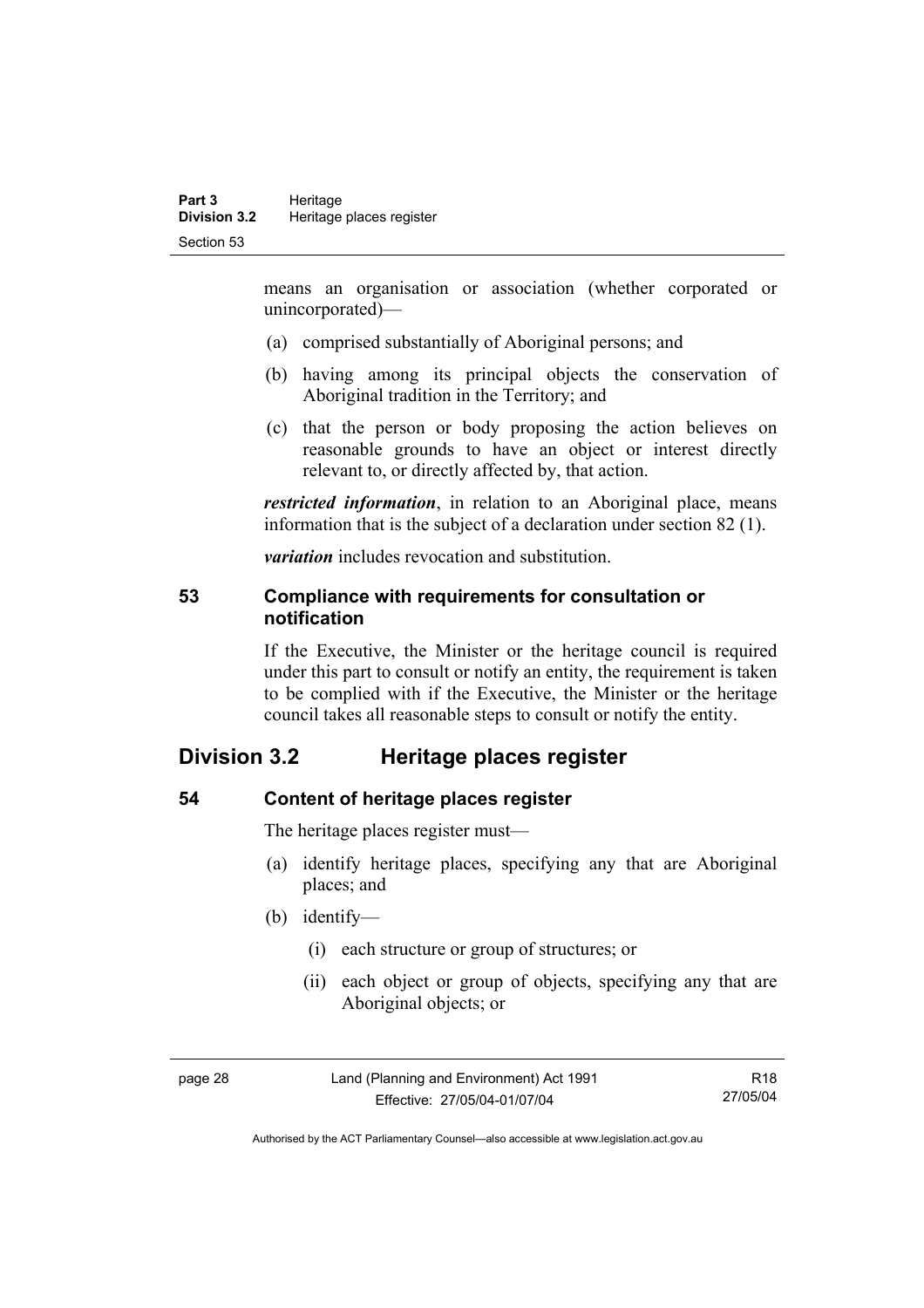- (iii) each landform or group of landforms; or
- (iv) each plant or group of plants; or
- (v) each animal habitat; or
- (vi) each other feature (whether manufactured or natural);

that is located on each identified heritage place and that is intrinsic to the heritage significance of the place; and

- (c) include a statement of the heritage significance of each identified heritage place; and
- (d) specify requirements for the conservation of the heritage significance of each identified heritage place, including any requirements for the conservation of features identified as intrinsic to that heritage significance; and
- (e) specify any restricted information in the register in relation to an Aboriginal place referred to in the register.

# **Division 3.3 Interim heritage places registers**

## **Subdivision 3.3.1 Effect**

#### **55 Effect of interim registers**

- (1) If there is no heritage places register, during the defined period an interim heritage places register has effect as if it were the heritage places register.
- (2) If an interim heritage places register is in the form of an interim variation to the heritage places register, during the defined period the Territory, the Executive, a Minister or a Territory authority shall not do any act, or approve the doing of any act, that—
	- (a) would be inconsistent with the heritage places register if it were varied in accordance with the interim variation; or
	- (b) is inconsistent with the heritage places register.

| R18      | Land (Planning and Environment) Act 1991 | page 29 |
|----------|------------------------------------------|---------|
| 27/05/04 | Effective: 27/05/04-01/07/04             |         |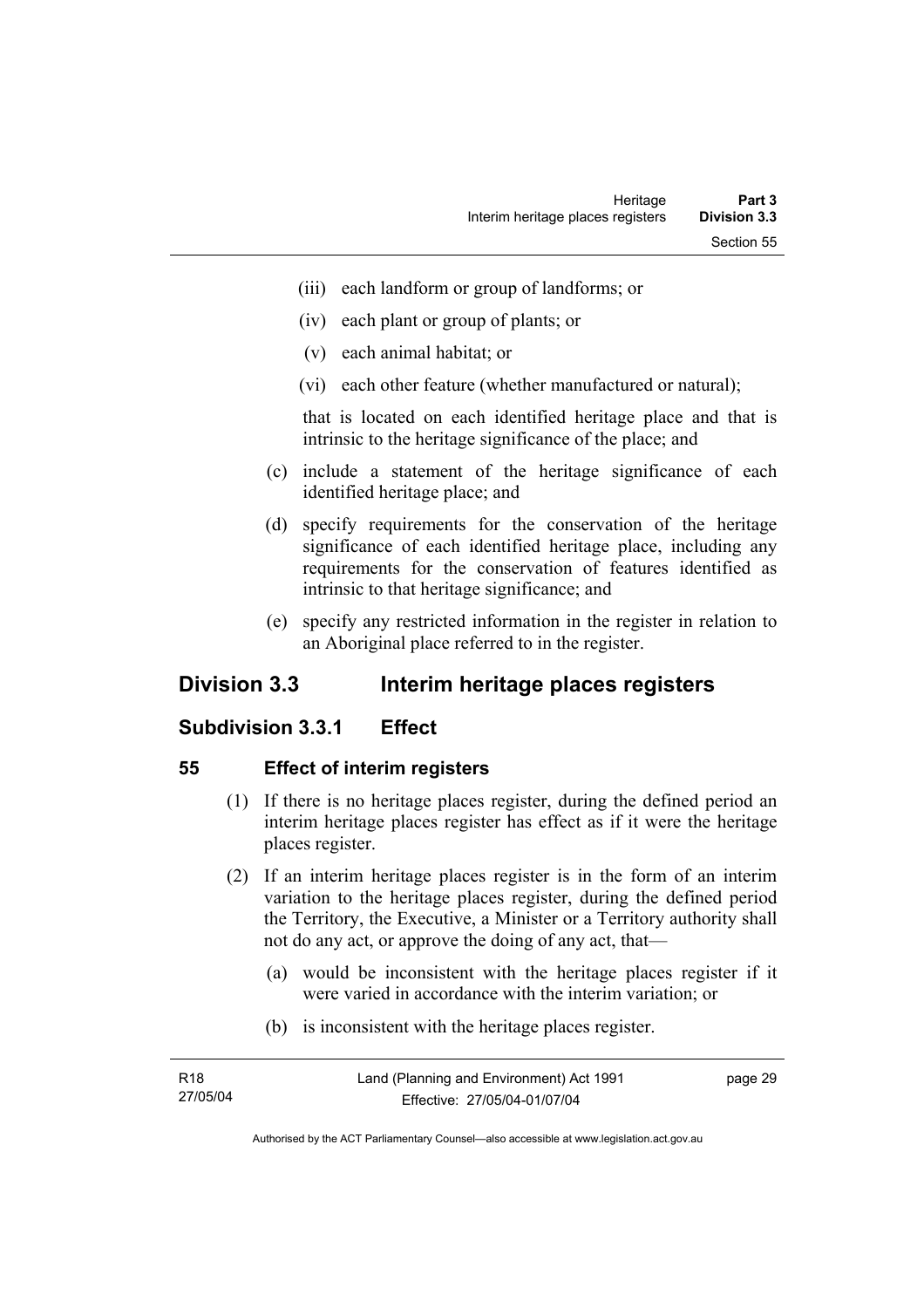(3) In this section:

*defined period* means the period beginning on the day the interim heritage places register is notified (other than in a newspaper) as required by section 60 (Public notification) and ending at the end of the earlier of—

- (a) the day before the heritage places register prepared in consideration of the interim register commences under section 29 (7) (Consideration of plan variation by Legislative Assembly) or section 30A (5) (Partial rejection of plan variation by Legislative Assembly); or
- (b) the last day of the period specified in the notification of the interim register as required by section 60 (1) (b).

# **Subdivision 3.3.2 Preparation, notification and submission of registers**

## **56 Criteria for preparation**

In preparing an interim heritage places register, the heritage council shall—

- (a) assess the heritage significance of a place in accordance with the criteria specified in schedule 2; and
- (b) consider the need to take measures that are prudent and feasible to conserve the heritage significance of each heritage place.

## **57 Ministerial directions and declarations under div 3.5**

 (1) If the Minister issues a direction under section 69 (1) (a) or section 73 (1) (a) to the heritage council to notify an interim heritage places register in relation to a place, the heritage council shall comply with that direction.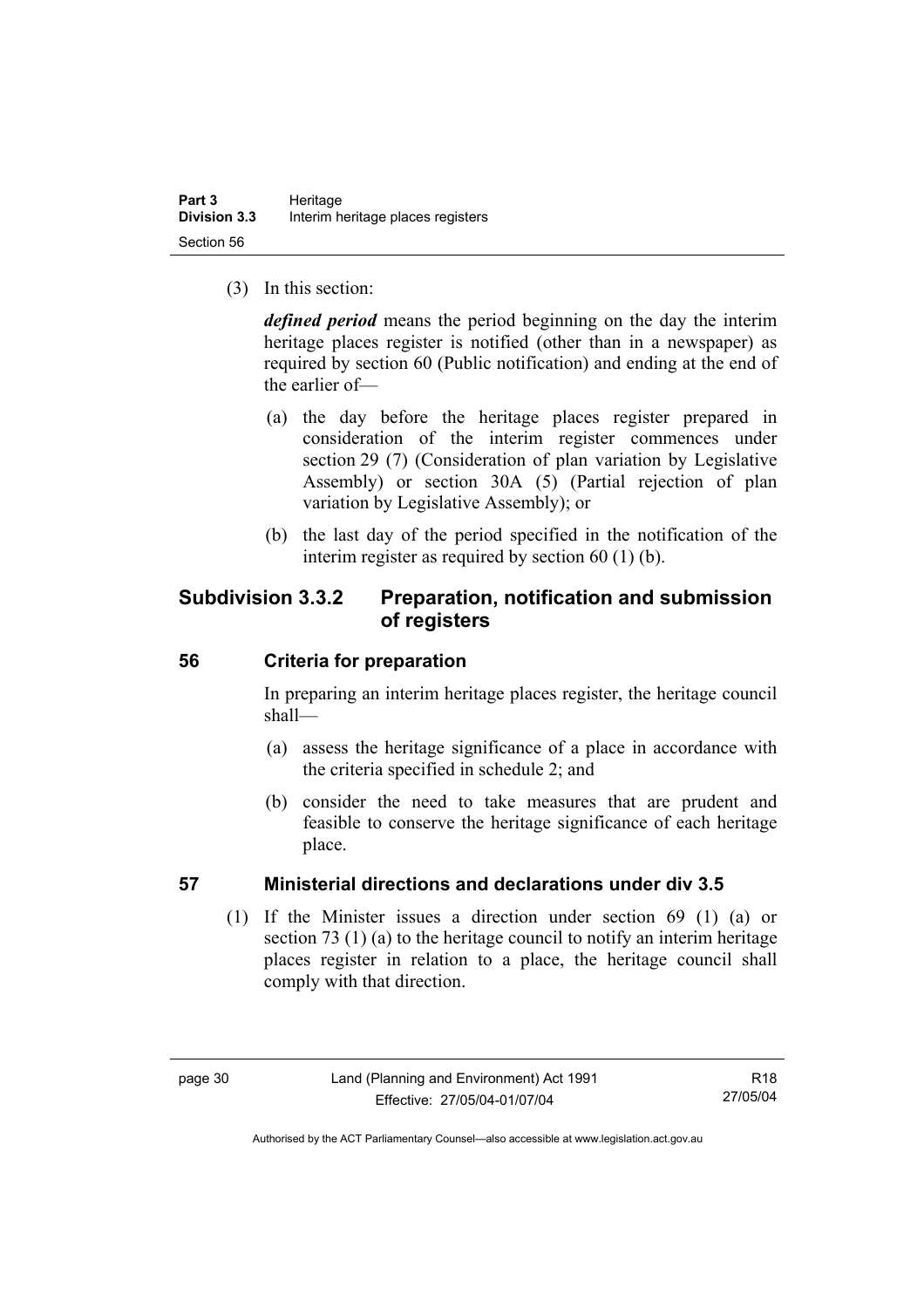(2) While a declaration of the Minister under section 69 (1) (b) or section 73 (1) (b) is in force, the heritage council shall not notify an interim heritage places register that would have the effect of listing that place on the heritage places register.

## **58 Public consultation**

- (1) In preparing an interim heritage places register, the heritage council shall—
	- (a) obtain the information about the public attitude to its proposals that the heritage council considers appropriate; and
	- (b) consider that information.
- (2) Before notifying an interim heritage places register under section 60, the heritage council shall consult with, and consider the views of, any person whose interests, in the opinion of the heritage council based on reasonable grounds, would be affected by its proposals.
- (3) This section does not apply if section 57 (1) applies.

#### **59 Application for inclusion of places in interim register**

- (1) A person may apply in writing to the heritage council for the inclusion of a provision in an interim heritage places register that would have the effect of including an entry in relation to that place on the heritage places register.
- (2) An application shall be accompanied by a statement of the reasons why the applicant considers that the place should be included on the heritage places register.
- (3) On application in accordance with this section, the heritage council may, in consideration of the matters referred to in section 56—
	- (a) include a provision in an interim heritage places register that would have the effect of including an entry in relation to the relevant place in the heritage places register; or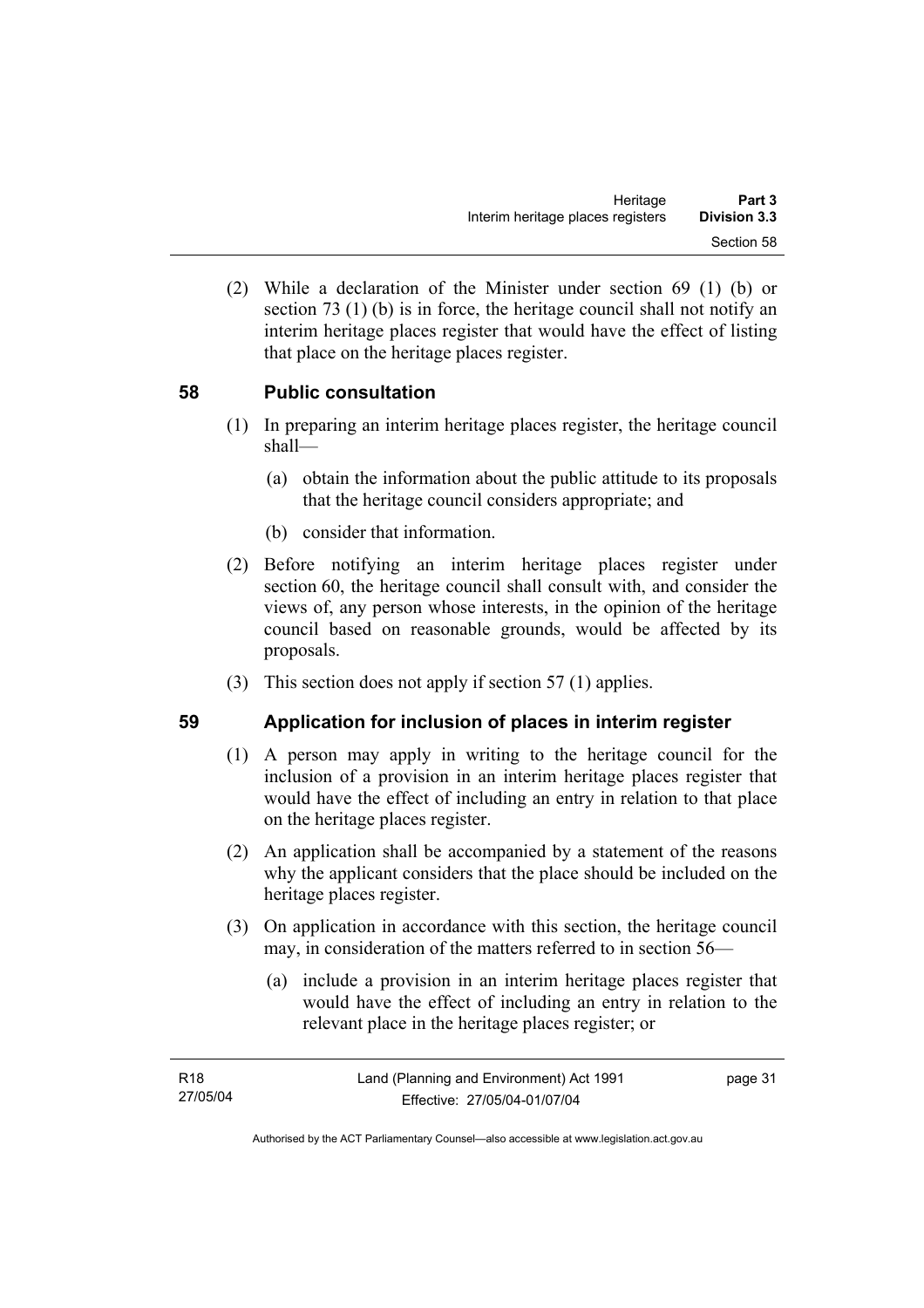(b) refuse to approve the application.

 (4) This section is not to be read as limiting the power of the heritage council to prepare interim heritage places registers.

## **60 Public notification**

- (1) After preparing an interim heritage places register, the heritage council must prepare a written notice—
	- (a) stating that copies of the interim register are available for public inspection at specified places; and
	- (b) specifying, for section 55, the maximum period during which the interim register, or each part of it, is to have effect under that section; and
	- (c) including—
		- (i) a statement of the effect of section 55; and
		- (ii) a statement to the effect that, subject to the *Administrative Appeals Tribunal Act 1989*, a person whose interests in relation to land are affected may apply to the administrative appeals tribunal for a review of a decision of the heritage council to include a provision in the interim register.
- (2) A notice under subsection (1) is a notifiable instrument.

*Note* A notifiable instrument must be notified under the Legislation Act.

- (3) The heritage council must also publish the notice under subsection (1) in a daily newspaper.
- (4) The heritage council shall make copies of the interim register available for public inspection during office hours at the places specified in the notice under subsection (1).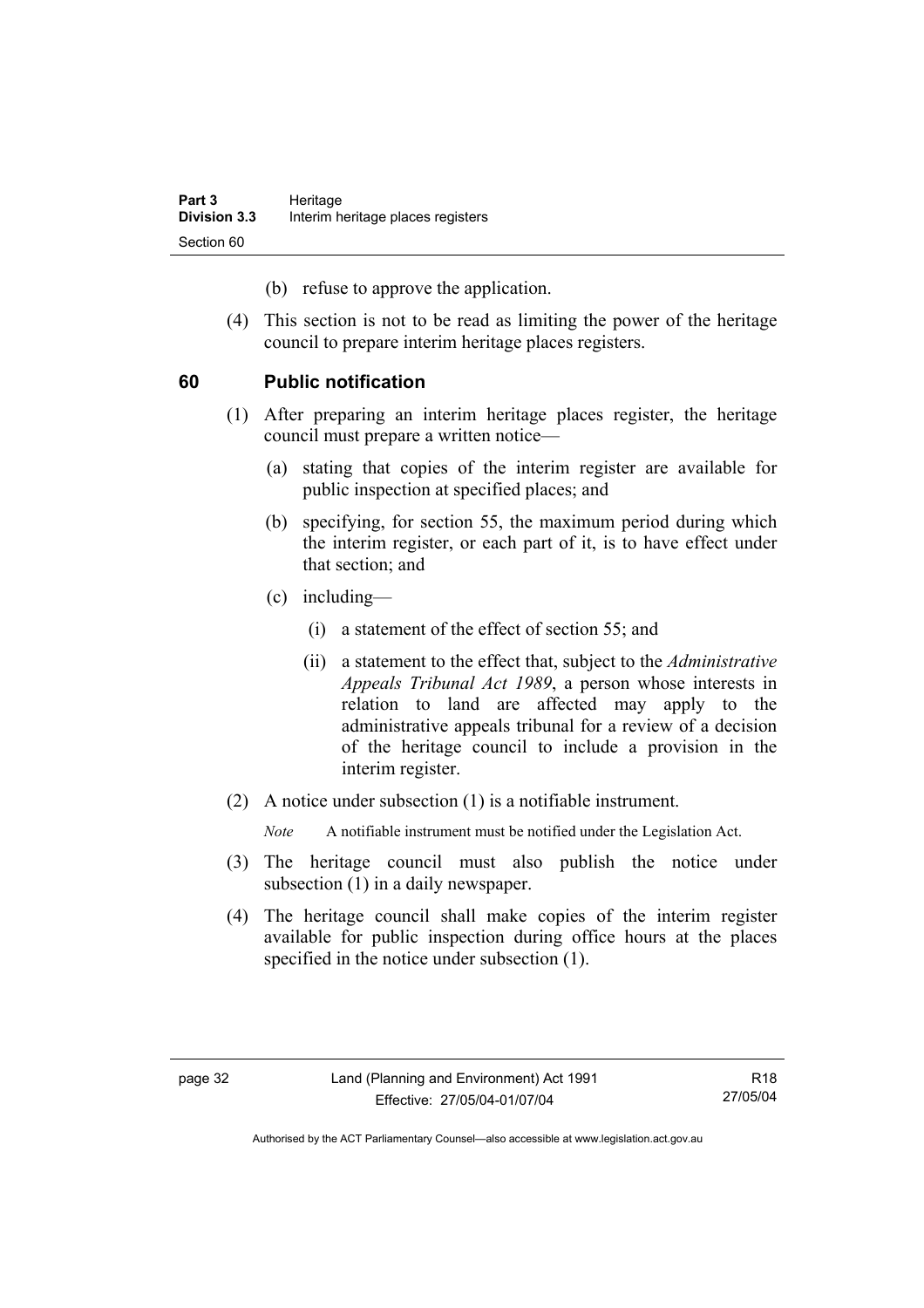- (5) A copy of an interim register made available for public inspection under subsection (4) shall not include any restricted information in relation to an Aboriginal place.
- (6) The validity of a decision of the heritage council to include a provision in an interim heritage places register is not affected by a failure to comply with subsection  $(1)$   $(a)$  or  $(c)$ ,  $(4)$  or  $(5)$ .

## **61 Notification of lessees and occupiers**

- (1) As soon as practicable after an interim heritage places register is notified (other than in a newspaper) as required by section 60 (Public notification), the heritage council shall give each lessee, and each occupier, of land affected by a decision of the heritage council to include a provision in the interim register a notice—
	- (a) specifying that provision; and
	- (b) specifying, and identifying as such, any relevant restricted information about Aboriginal places on that land; and
	- (c) including the statements referred to in section 60 (1) (c) in relation to the interim register; and
	- (d) including a statement of the effect of section 84 in relation to the publication of restricted information.
	- *Note* For how documents may be given, see Legislation Act, pt 19.5.
- (2) The validity of a decision of the heritage council to include a provision in an interim heritage places register is not affected by a failure to comply with subsection (1).

## **62 Revision of interim register**

- (1) After the notification of an interim heritage places register under section 60, the heritage council may, in writing, revise the interim register—
	- (a) to correct a formal error; or

page 33

Authorised by the ACT Parliamentary Counsel—also accessible at www.legislation.act.gov.au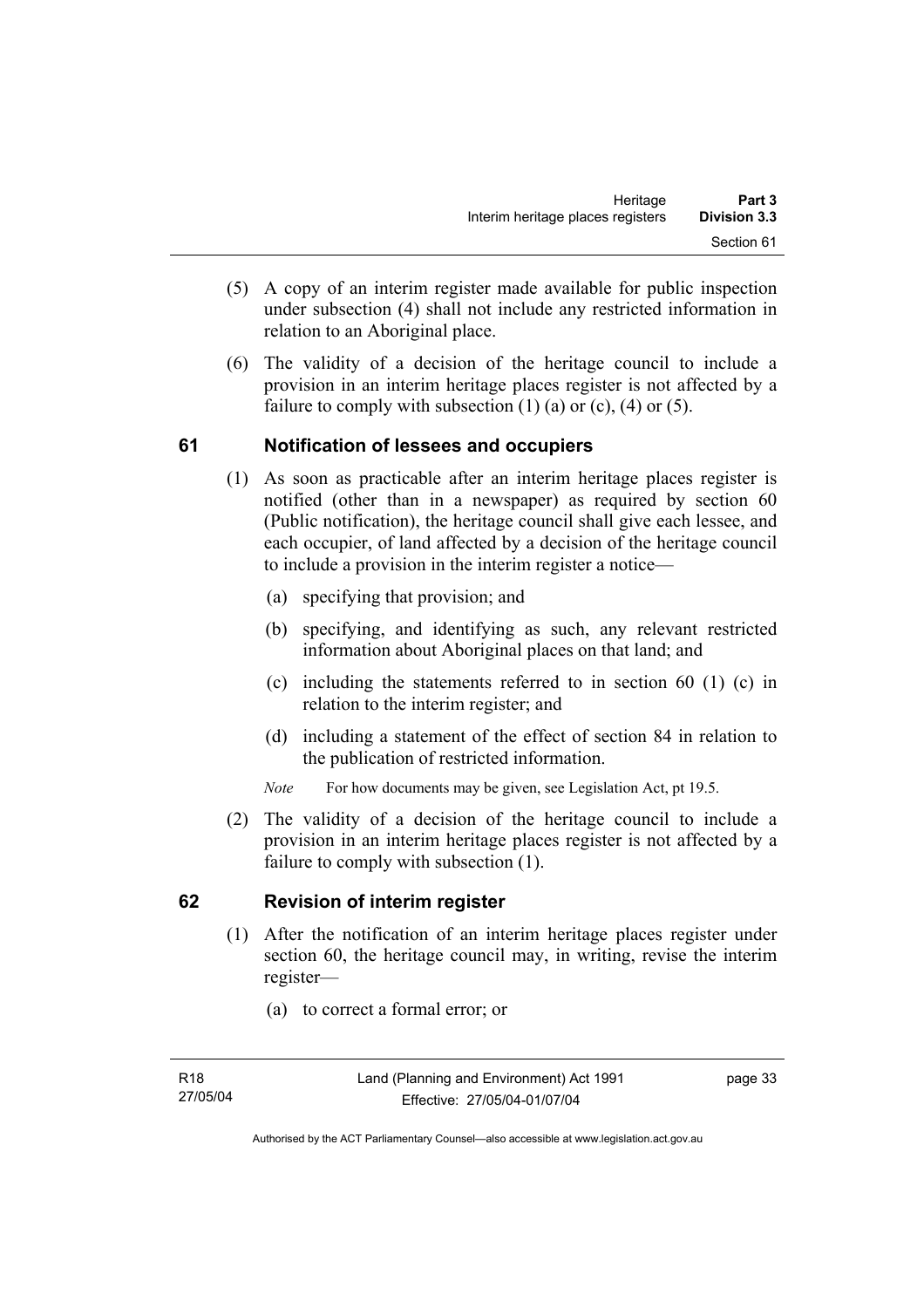- (b) except if section 57 (1) applies—to provide for the removal of a provision of the interim register that would have had the effect of including an entry in the heritage places register.
- (2) A revision under subsection (1) is a notifiable instrument.
	- *Note* A notifiable instrument must be notified under the Legislation Act.
- (3) The heritage council shall publish a copy of a revision under subsection  $(1)$  in a daily newspaper.
- (4) A revision under subsection (1) (b) shall include—
	- (a) a statement that copies of the interim register, as revised, are available for public inspection at specified places; and
	- (b) a statement of the effect of section 55 in relation to the interim register as revised; and
	- (c) a statement to the effect that, subject to the *Administrative Appeals Tribunal Act 1989*, a person whose interests in relation to land are affected may apply to the administrative appeals tribunal for a review of the heritage council's decision to revise a provision of the interim register.
- (5) The heritage council shall make copies of the interim register, as revised, available for public inspection during office hours at the places specified in the revision under subsection (4).
- (6) If subsection (1) (b) applies, the heritage council shall give each lessee, and each occupier, of land affected by the decision of the heritage council to revise the interim register a notice—
	- (a) specifying the revision; and
	- (b) including the statements referred to in subsection (4).
	- *Note* For how documents may be given, see Legislation Act, pt 19.5.
- (7) The validity of a decision of the heritage council to revise a provision of an interim heritage places register under subsection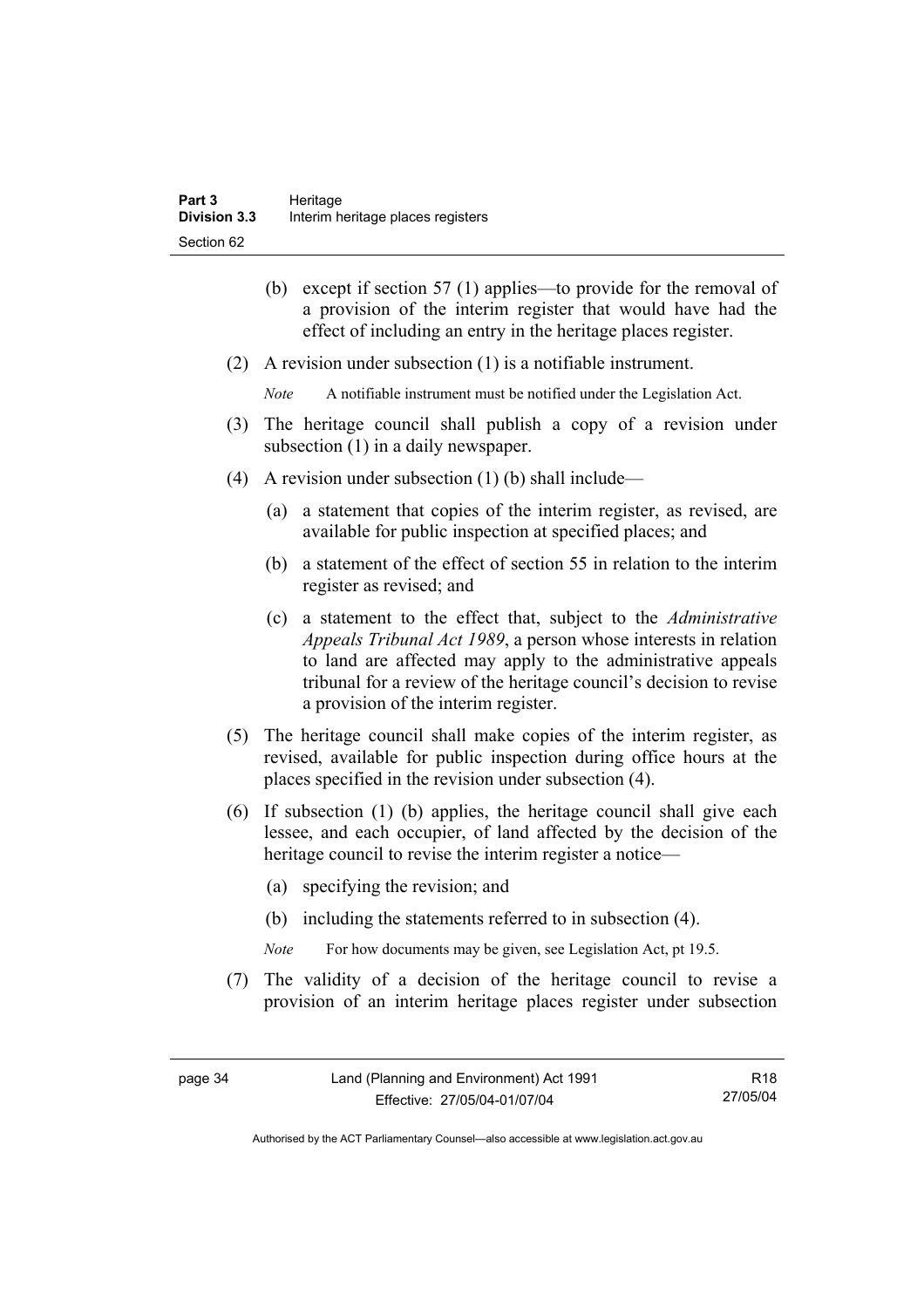(1) (b) is not affected by a failure to comply with subsection (3), (4), (5) or (6).

# **63 Submission of interim register to planning and land authority**

- (1) For section 17, the heritage council shall submit an interim heritage places register to the planning and land authority in accordance with this section.
- (2) The heritage council shall submit an interim heritage places register to the planning and land authority after the end of 28 days after the interim register is notified (other than in a newspaper) as required by section 60 (Public notification), except if there is an application for review of a decision referred to in section 282A (1) (a) or (3) (b) in relation to the interim register.
- (3) If there is an application for review of a decision referred to in section 282A (1) (a) or (3) (b) in relation to an interim heritage places register, the heritage council shall—
	- (a) in relation to those provisions of the interim register that are not the subject of such an application—submit those provisions to the planning and land authority after the end of 28 days after the interim register is notified (other than in a newspaper) as required by section 60 (Public notification); and
	- (b) in relation to each provision of the interim register that is the subject of such an application—if appropriate, submit that provision to the authority, as varied (if at all) to reflect the administrative appeals tribunal's decision, after the resolution of the application.
- (4) If there is an application under section 282A (AAT Review of decisions) for the review of a decision of the heritage council to refuse to approve an application under section 59 for the inclusion of a provision in an interim heritage places register—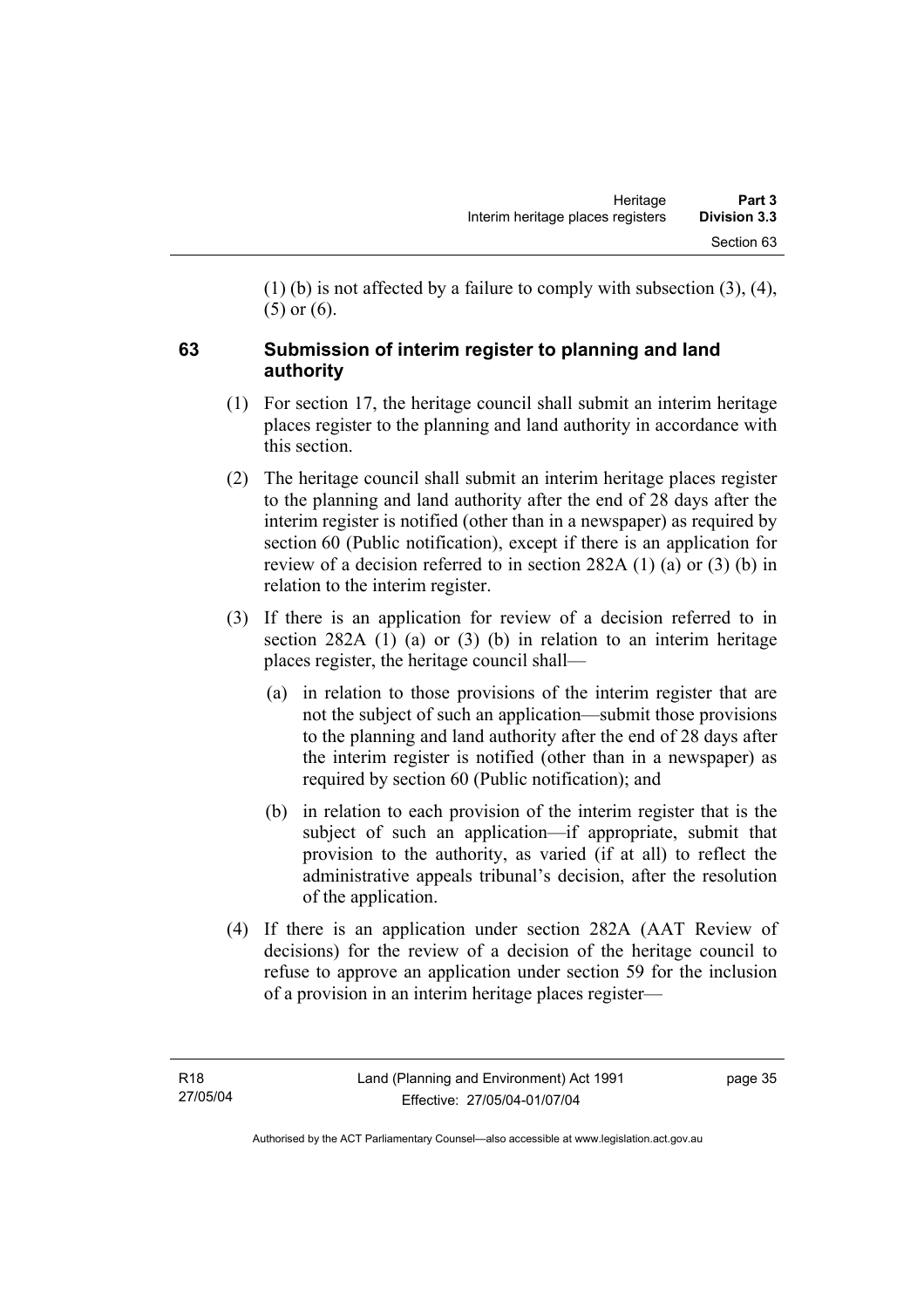- (a) subsection (1) applies notwithstanding the application for review; and
- (b) if the application for review is successful—the heritage council shall submit that provision to the planning and land authority in the form approved by the administrative appeals tribunal in its decision.
- (5) If there is an application under section 282A (AAT Review of decisions) for the review of a decision of the heritage council to revise an interim heritage places register to remove a provision—
	- (a) subsection (1) applies notwithstanding the application; and
	- (b) if the application is successful—the heritage council shall submit that provision to the planning and land authority as reinstated in the interim register in accordance with the decision of the administrative appeals tribunal.

# **Division 3.4 Acquisition of heritage places and objects**

# **64 Acquisition**

- (1) The Minister may, on behalf of the Territory, acquire a place listed on the heritage places register if the Minister is satisfied that—
	- (a) the place has substantial heritage significance; and
	- (b) acquisition is the most prudent and feasible means to ensure the conservation of the heritage significance; and
	- (c) it is in the public interest for the Territory to acquire the place.
- (2) If subsection (1) applies in relation to a place, the Minister may acquire an object identified in the heritage places register as intrinsic to the heritage significance of that place.
- (3) The Minister shall acquire a place or an object under this section on just terms.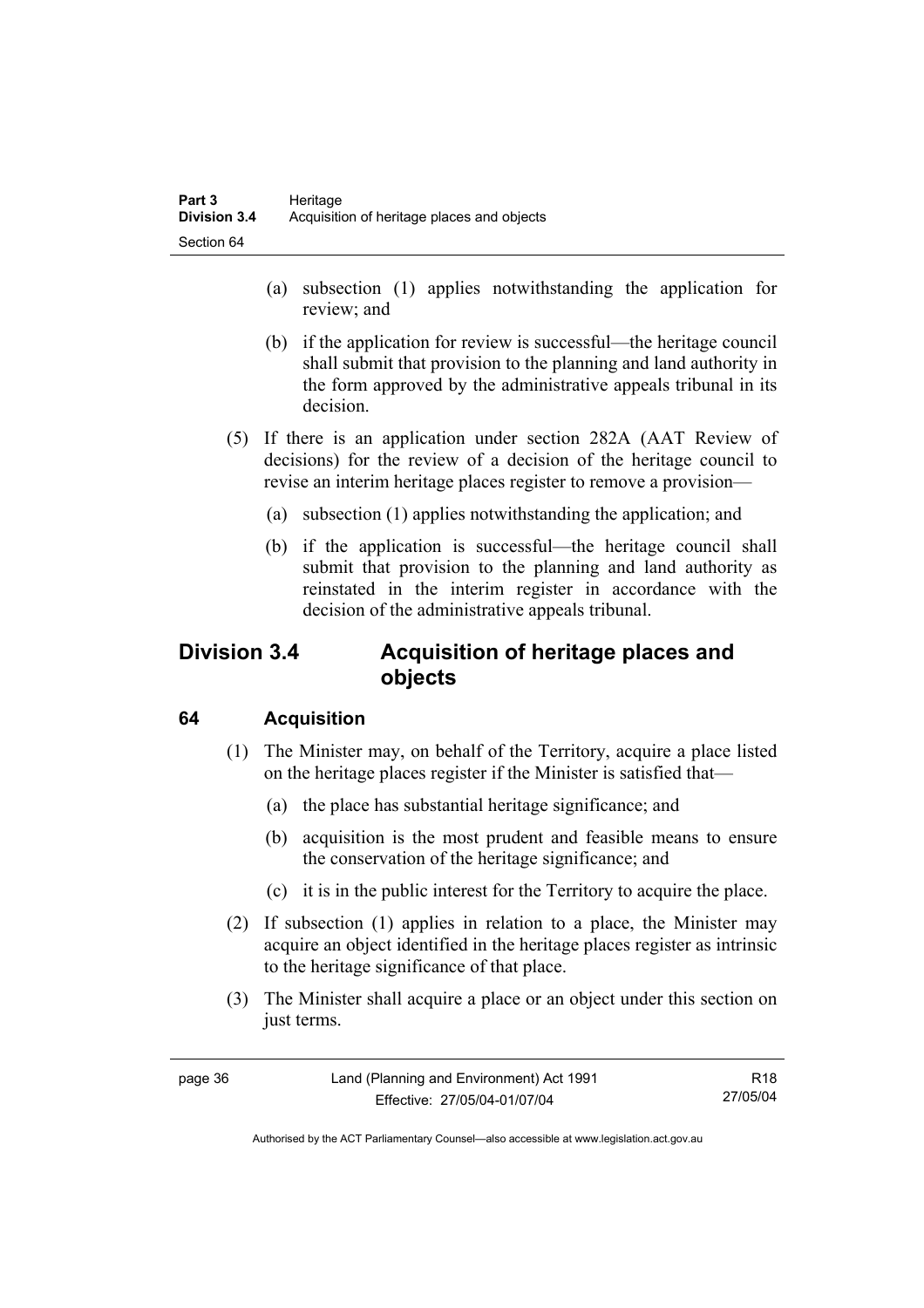- (4) The Minister shall not acquire a place or an object under this section without first consulting with, and considering the views of—
	- (a) the lessee and the occupier of the place; and
	- (b) if an object is to be acquired—the owner and the possessor of the object; and
	- (c) the heritage council; and
	- (d) any relevant Aboriginal organisation;

about the proposed acquisition.

# **Division 3.5 Aboriginal heritage**

# **Subdivision 3.5.1 Preliminary**

#### **66 Definitions for div 3.5**

In this division:

*registered*, in relation to a place, means a place for which—

- (a) there is an entry in the heritage places register; or
- (b) there is a provision in an interim heritage places register that has the effect of including an entry for the place in the heritage places register.

*registration*, in relation to a place, means—

- (a) making an entry for the place in a heritage places register; or
- (b) including a provision in an interim heritage places register that has the effect of including an entry for the place in a heritage places register.

*unregistered*, in relation to a place, means a place that is not a registered place.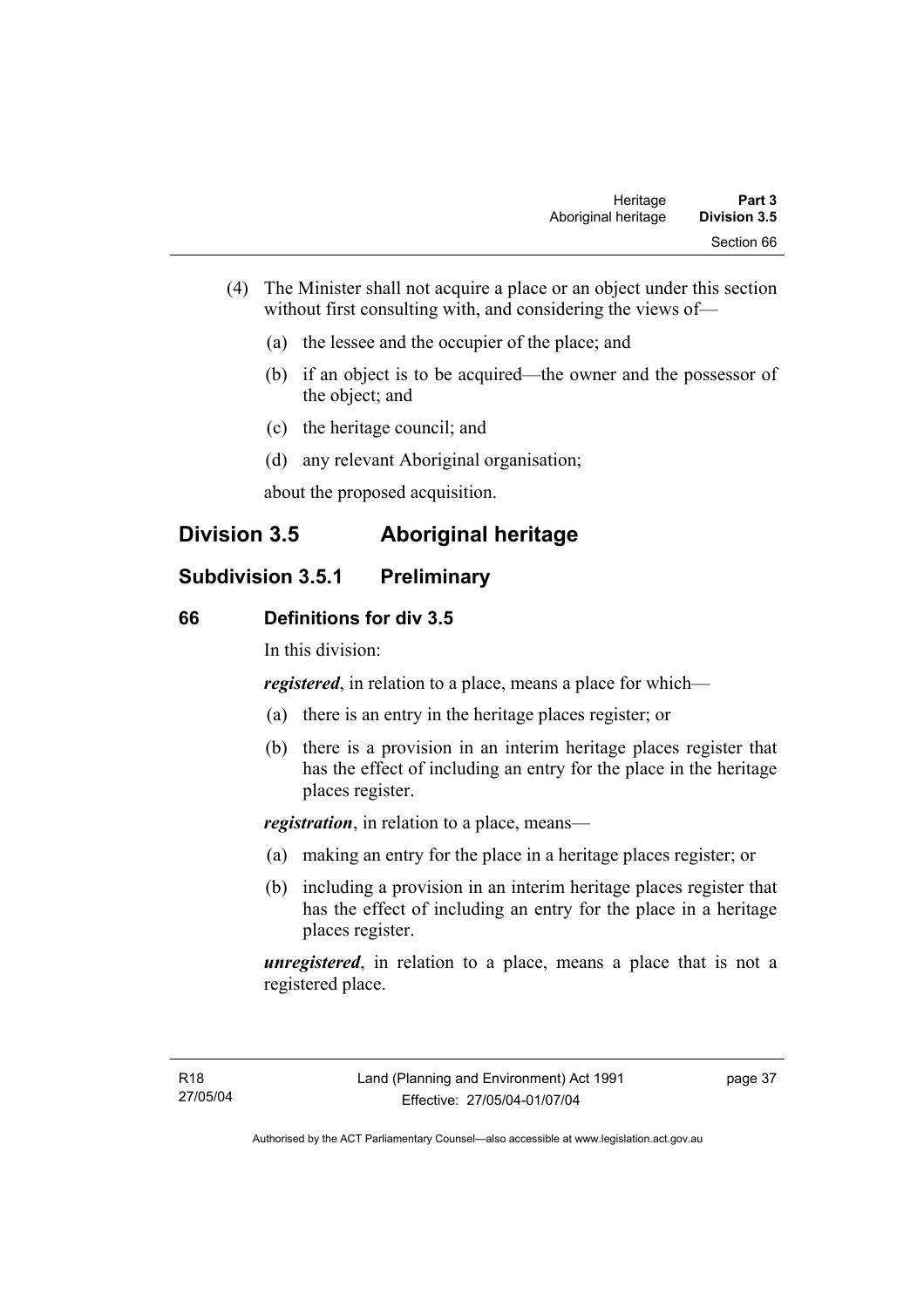# **Subdivision 3.5.2 Reporting discoveries of unregistered Aboriginal places**

## **67 Reports**

- (1) A person who discovers a place that he or she believes on reasonable grounds to be an unregistered Aboriginal place shall, within 7 days, report that discovery to the Minister in accordance with subsection  $(2)$ .
- (2) A report under subsection (1) shall—
	- (a) be in writing; and
	- (b) specify the name and address of—
		- (i) the person giving the report; and
		- (ii) the lessee and each occupier of the land where the place is located (if the identity of those persons is known to the person giving the report); and
	- (c) specify the nature and location of the discovery.
- (3) A person shall not, without reasonable excuse, fail to comply with subsection  $(1)$ .

Maximum penalty: 5 penalty units.

- (4) This section does not apply in relation to a person who—
	- (a) in accordance with Aboriginal tradition, has traditional affiliations with the land where the place is located; or
	- (b) believes on reasonable grounds that a declaration under section  $69$  (1) (b) or section  $73$  (1) (b) (that the place is not to be registered) is in force; or
	- (c) believes on reasonable grounds that the place has previously been registered.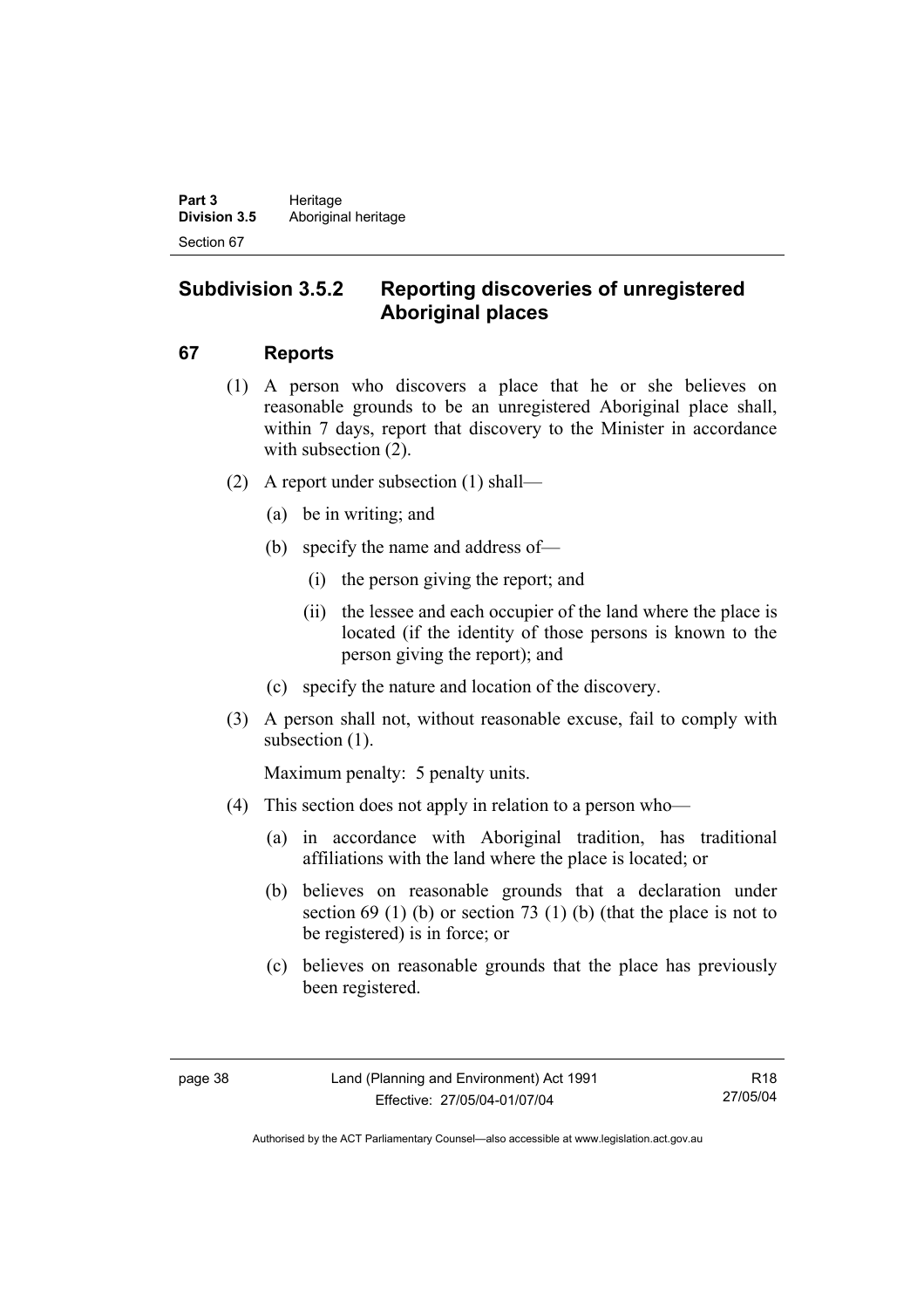(5) Notwithstanding subsection (4) (a), a person who, in accordance with Aboriginal tradition, has traditional affiliations with particular land may, for this subdivision, report the discovery of an Aboriginal place on that land in accordance with subsection (1).

## **68 Aboriginal heritage discoveries—consideration of reports**

- (1) On receiving a report of a discovery under section 67, the Minister shall—
	- (a) if the place is registered, or has previously been registered give the lessee and the occupier of the land where the place was discovered written notice of the details of that registration, including any relevant restricted information, together with a statement of the effect of that registration (if it is still in force); or
	- (b) if the place has never been registered—direct the heritage council to report to the Minister within 21 days about the heritage significance of the place or object.
	- *Note* For how documents may be given, see Legislation Act, pt 19.5.
- (2) The heritage council shall—
	- (a) prepare a report for submission to the Minister in compliance with a direction under subsection (1) (b); and
	- (b) in preparing that report, consult with, and consider the views of—
		- (i) the lessee and the occupier of the place; and
		- (ii) the person who reported the discovery; and
		- (iii) any relevant Aboriginal organisation.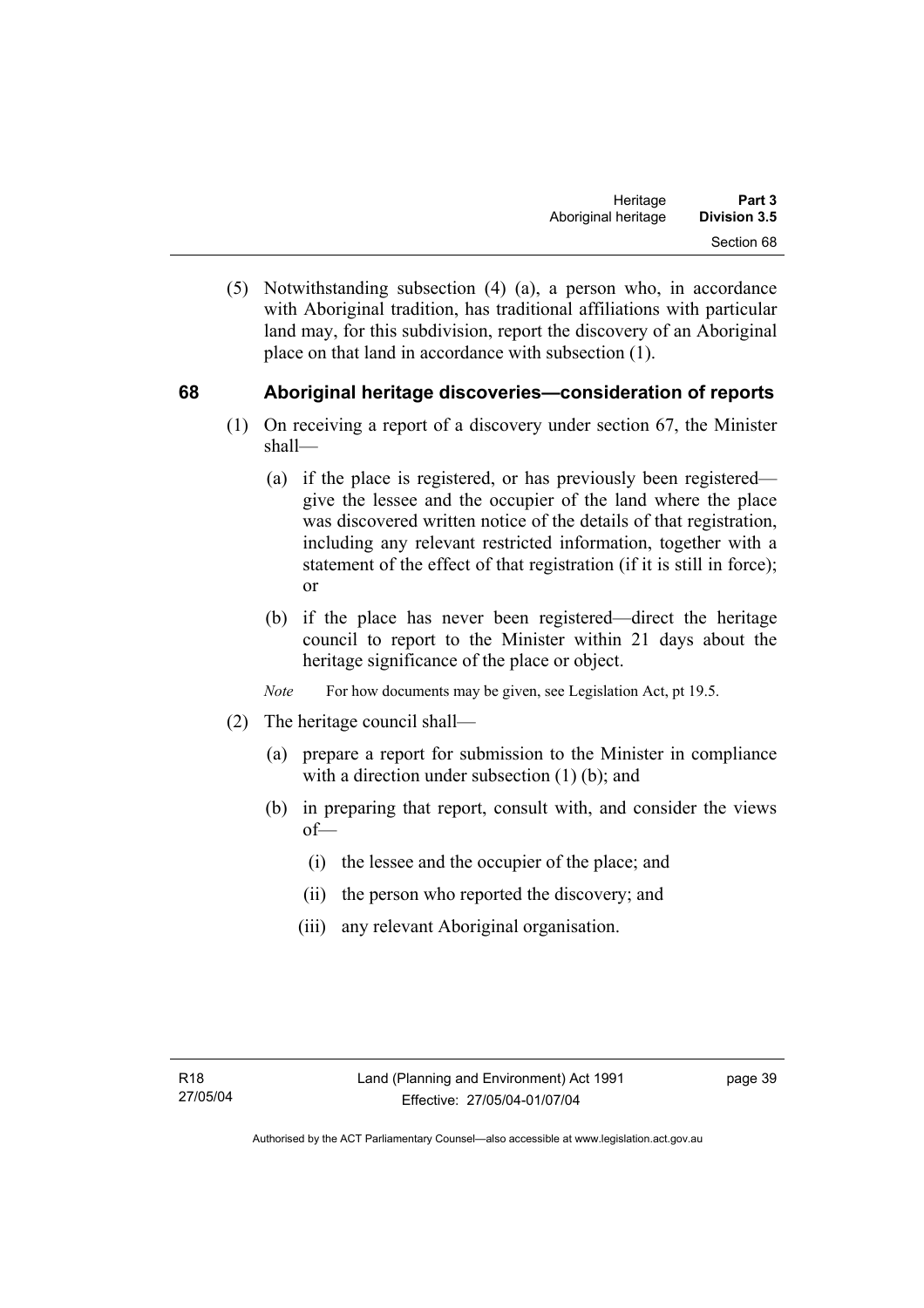## **69 Aboriginal heritage discoveries—Ministerial directions and declarations**

- (1) Within 14 days after receiving a report from the heritage council under section 68, the Minister must, in writing—
	- (a) direct the heritage council to notify an interim heritage places register under section 60 that would have the effect of registering the place on particular terms; or
	- (b) declare that the place is not to be registered, and give written notice of the declaration to—
		- (i) the lessee and the occupier of the land where the place was discovered; and
		- (ii) the person who reported the discovery; and
		- (iii) any relevant Aboriginal organisation.
- (2) Before making a decision under subsection (1), the Minister shall consult with the people mentioned in subsection (1) (b).
- (3) In making a decision under subsection (1), the Minister shall—
	- (a) after taking into account the report of the heritage council consider whether the place is of sufficient heritage significance to be registered; and
	- (b) after taking into account the views of the people consulted under subsection (2), consider the effect of registration on their interests.
- (4) If the Minister makes a decision under subsection (1) (a), section 60 and section 61 apply in relation to a decision of the Minister under subsection (1) (a) as if the references in those sections to a decision of the heritage council to include a provision in an interim heritage places register were references to that decision of the Minister.
- (5) The following are notifiable instruments:
	- (a) a direction under subsection (1) (a);

| page 40 | Land (Planning and Environment) Act 1991 | R <sub>18</sub> |
|---------|------------------------------------------|-----------------|
|         | Effective: 27/05/04-01/07/04             | 27/05/04        |

Authorised by the ACT Parliamentary Counsel—also accessible at www.legislation.act.gov.au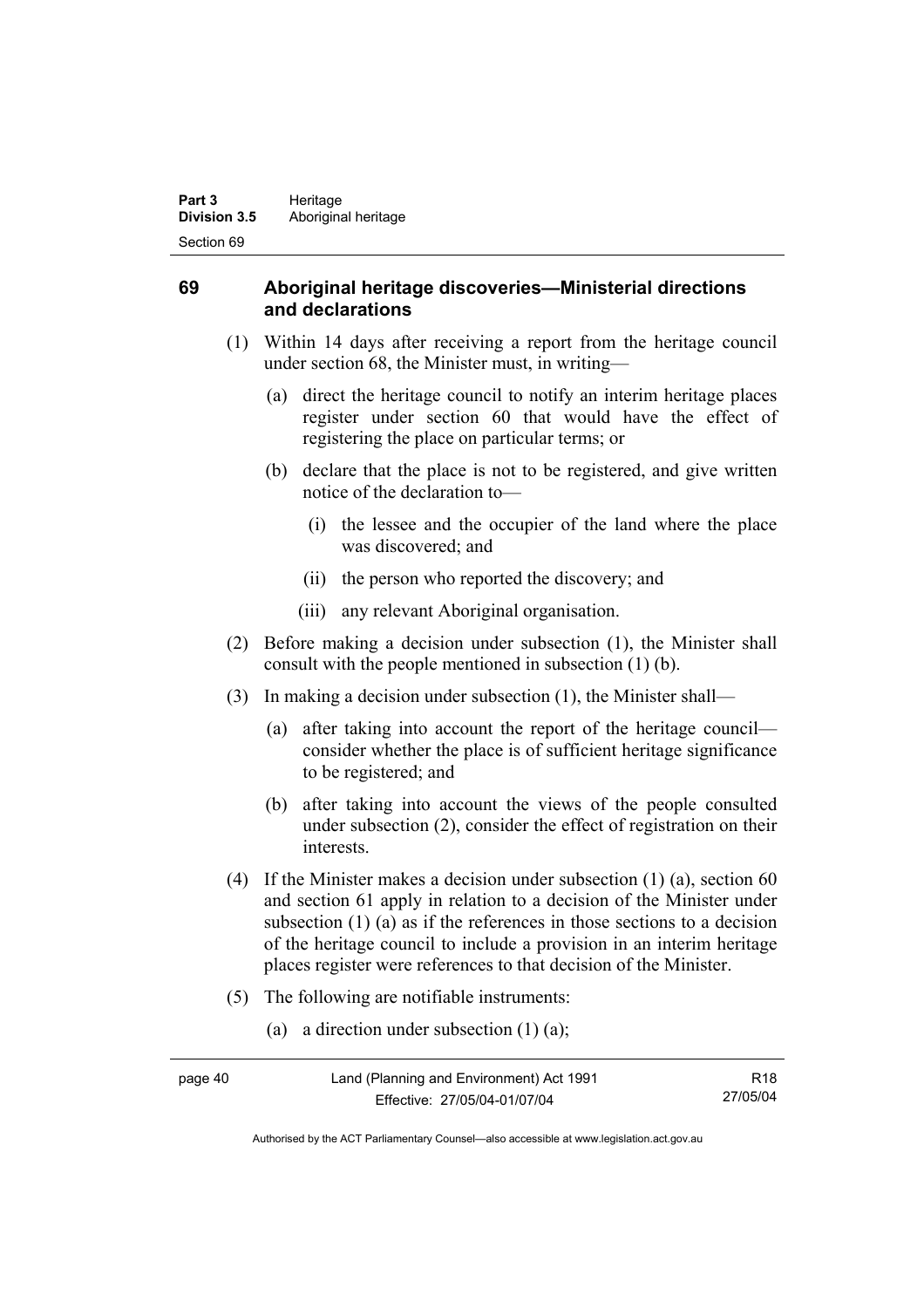- (b) a declaration under subsection (1) (b).
- *Note* A notifiable instrument must be notified under the Legislation Act.
- (6) A direction or declaration must be notified under the Legislation Act within 14 days after it is made.

## **Subdivision 3.5.3 Protection of unregistered Aboriginal heritage**

#### **70 Damaging unregistered Aboriginal places**

A person shall not without reasonable excuse, disturb, damage or destroy or cause or permit to be disturbed, damaged or destroyed an unregistered Aboriginal place, unless—

- (a) that place has previously been registered; and
- (b) that registration has been cancelled.

Maximum penalty: 50 penalty units, imprisonment for 6 months or both.

## **71 Orders for protection of unregistered Aboriginal places application of pt 6**

(1) In this section:

*order* means an order referred to in subsection (2).

- (2) The Minister may make an order under division 6.3 in relation to the disturbance, damage or destruction of an unregistered Aboriginal place except if—
	- (a) a declaration under section  $69 (1) (b)$  or section  $73 (1) (b)$  is in force in relation to that place; or
	- (b) the place has previously been registered.
- (3) For division 6.3 in its application to an order, the disturbance, damage or destruction referred to in subsection (2) is to be taken to be a controlled activity.

| R18      | Land (Planning and Environment) Act 1991 | page 41 |
|----------|------------------------------------------|---------|
| 27/05/04 | Effective: 27/05/04-01/07/04             |         |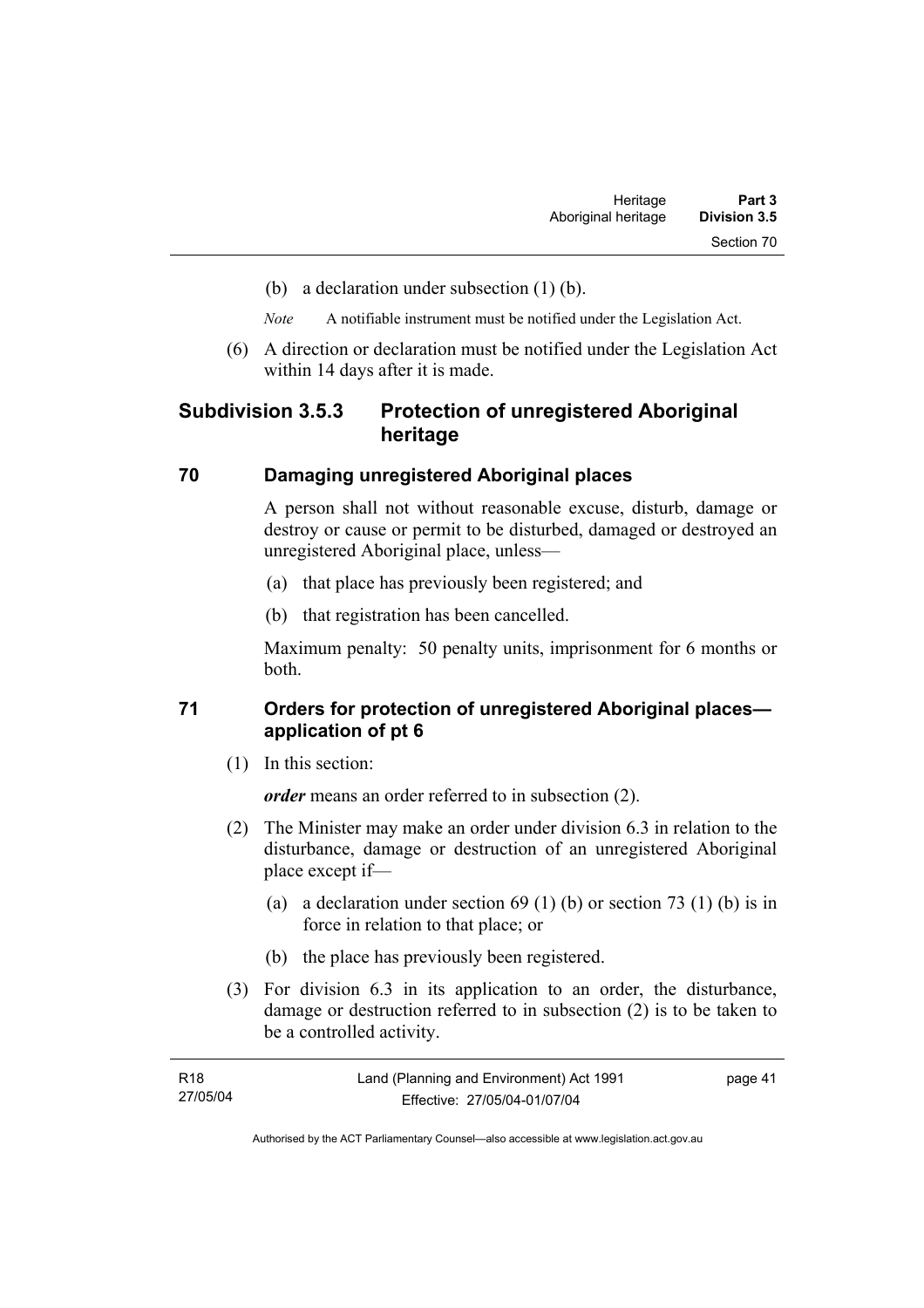- (4) In deciding whether to make an order, the Minister shall consider whether the relevant controlled activity is likely to affect adversely the heritage significance of the place.
- (5) An order—
	- (a) shall specify the grounds on which the order is made; and
	- (b) may direct any person against whom it is made—
		- (i) to stop disturbing, damaging or destroying an unregistered Aboriginal place; or
		- (ii) not to begin disturbing, damaging or destroying such a place.
- (6) An order shall remain in force for the period, not longer than 35 days, specified in the order.
- (7) Section 257 (Content of orders) does not apply to an order made for this section.

#### **72 Orders—reports by heritage council**

- (1) If the Minister makes an order for section 71, he or she shall direct the heritage council to report within 21 days about the heritage significance of the relevant place.
- (2) The heritage council shall—
	- (a) prepare a report for submission to the Minister in compliance with a direction under subsection (1); and
	- (b) in preparing that report, consult with, and consider the views of—
		- (i) the lessee and the occupier of the place; and
		- (ii) the person who reported the discovery; and
		- (iii) any relevant Aboriginal organisation.

page 42 Land (Planning and Environment) Act 1991 Effective: 27/05/04-01/07/04

Authorised by the ACT Parliamentary Counsel—also accessible at www.legislation.act.gov.au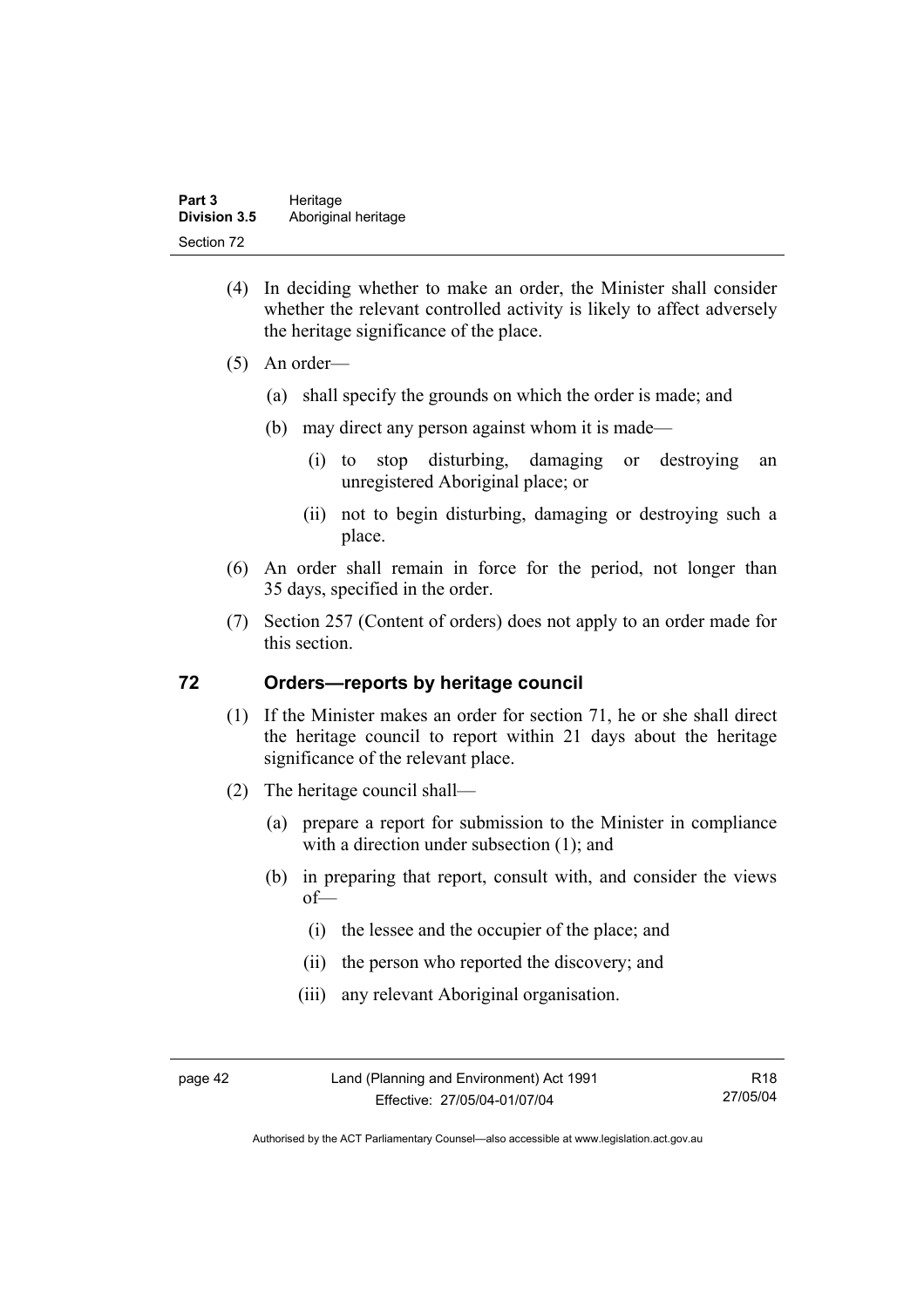#### **73 Orders—Ministerial directions and declarations**

- (1) Within 14 days after receiving a report from the heritage council under section 72, the Minister must, in writing—
	- (a) direct the heritage council to notify an interim heritage places register under section 60 that would have the effect of registering the place on particular terms; or
	- (b) declare that the place is not to be registered, and give written notice of the declaration to—
		- (i) the lessee and the occupier of the land where the place was discovered; and
		- (ii) any relevant Aboriginal organisation.
- (2) Before making a decision under subsection (1), the Minister shall consult with the persons referred to in subsection (1) (b).
- (3) In making a decision under subsection (1), the Minister shall—
	- (a) taking into account the report of the heritage council, consider whether the place is of sufficient heritage significance to be registered; and
	- (b) taking into account the views of the people consulted under subsection (2), consider the effect of registration on their interests; and
	- (c) taking into account that report and those views, consider whether there is any prudent and feasible alternative to the activity in relation to which the order is in force.
- (4) If the Minister makes a decision under subsection  $(1)$  (a), section 60 and section 61 apply in relation to a decision of the Minister under subsection (1) (a) as if the references in those sections to a decision of the heritage council to include a provision in an interim heritage places register were references to that decision of the Minister.
- (5) The following are notifiable instruments:

page 43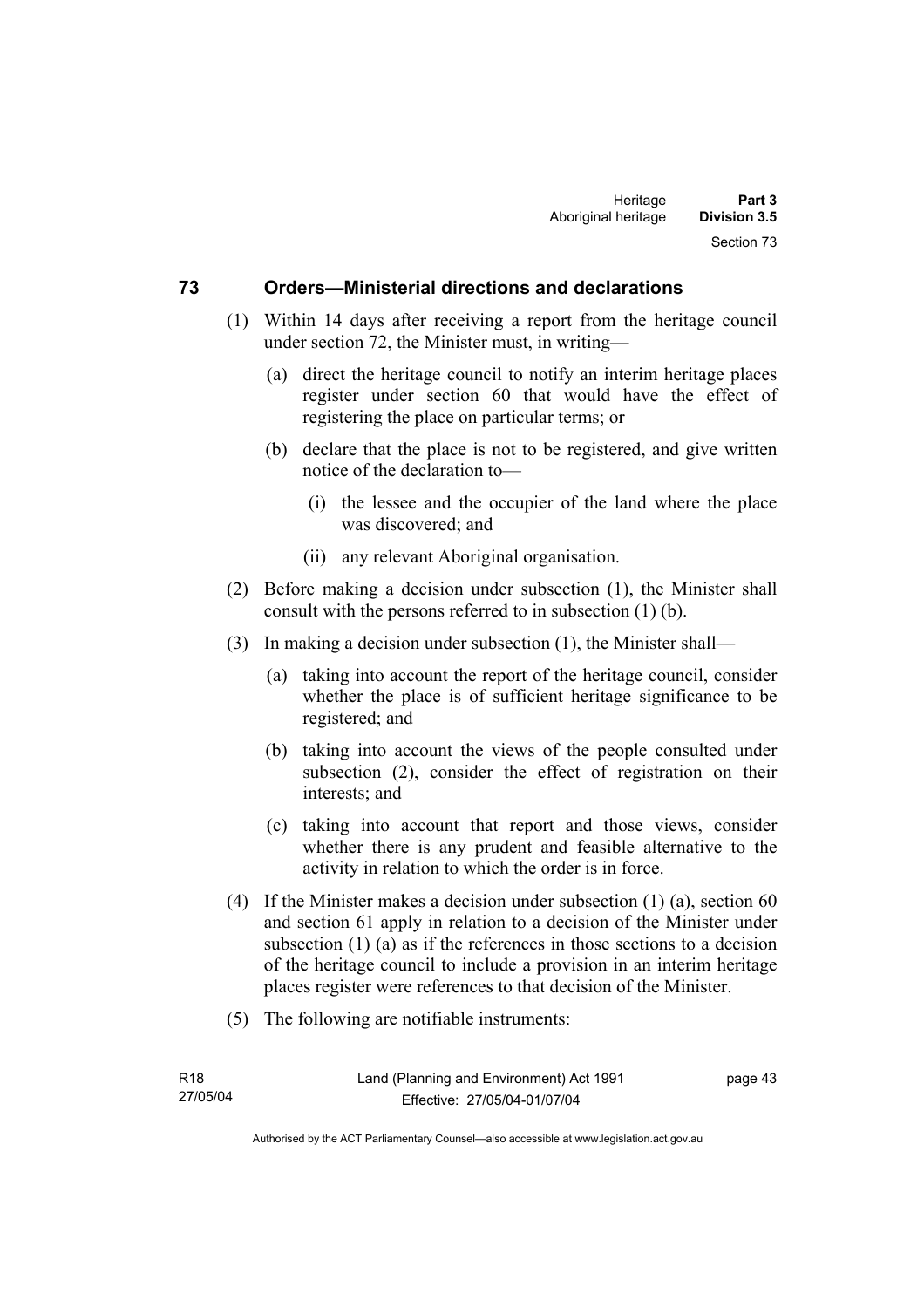- (a) a direction under subsection  $(1)$   $(a)$ ;
- (b) a declaration under subsection (1) (b).
- *Note* A notifiable instrument must be notified under the Legislation Act.
- (6) A direction or declaration must be notified under the Legislation Act within 14 days after it is made.

## **Subdivision 3.5.4 Compensation claims**

### **74 Definitions for sdiv 3.5.4**

In this subdivision:

*compensation* means compensation under section 78.

#### **75 Application of sdiv 3.5.4**

This subdivision applies if—

- (a) a person reports the discovery of an unregistered place in accordance with section 67; or
- (b) an order referred to in section 71 (2) is made in relation to a place; or
- (c) a place is registered in an interim heritage places register under a direction under section 69 (1) (a) or section 73 (1) (a) following a report or order mentioned in paragraph (a) or (b); or
- (d) a place is registered in the heritage places register because of its registration in an interim heritage places register under a direction under section 69 (1) (a) or section 73 (1) (a).

#### **76 Right to compensation**

 (1) In a circumstance in which this subdivision applies, on application in accordance with subsection (4) the Minister shall, on behalf of the Territory, compensate the applicant for loss or damage—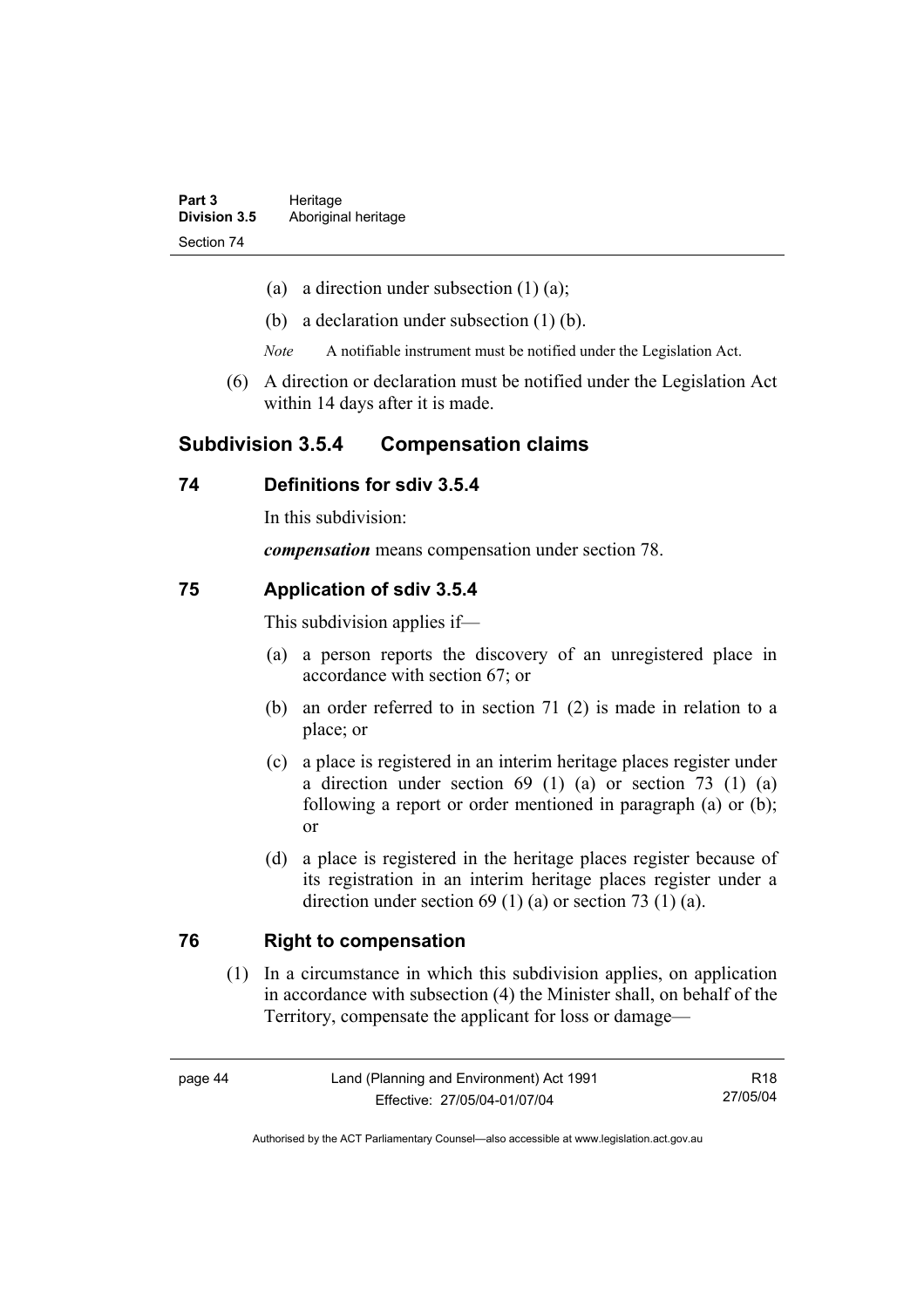- (a) directly attributable to that circumstance; and
- (b) that arises out of any contractual or statutory obligations incurred by the applicant before the occurrence of that circumstance.
- (2) If this subdivision applies in relation to more than 1 circumstance relating to the same land—
	- (a) the Minister may compensate the applicant under subsection (1) for the combined loss or damage directly attributable to that combination of circumstances; and
	- (b) such compensation is only payable for loss or damage in relation to contractual or statutory obligations incurred by the applicant before the occurrence of the earliest of those circumstances.
- (3) If an order referred to in section 71 is made against a person, no compensation is payable to that person for any loss or damage attributable to that order being made, or to any subsequent registration of the relevant place, that arises out of an obligation incurred by the applicant if, at the time the obligation was incurred, the applicant believed that the relevant place was an Aboriginal place.
- (4) An application for compensation shall be made within 1 year of the date of occurrence of the latest of the relevant circumstances because of which this subdivision applies.
- (5) If this subdivision applies, no amount for damages or compensation is payable to any person only because of the circumstances of that application, except under this subdivision.

#### **77 Loss for which compensation is recoverable**

 (1) Compensation is only payable for loss or damage attributable to the application of this subdivision that—

page 45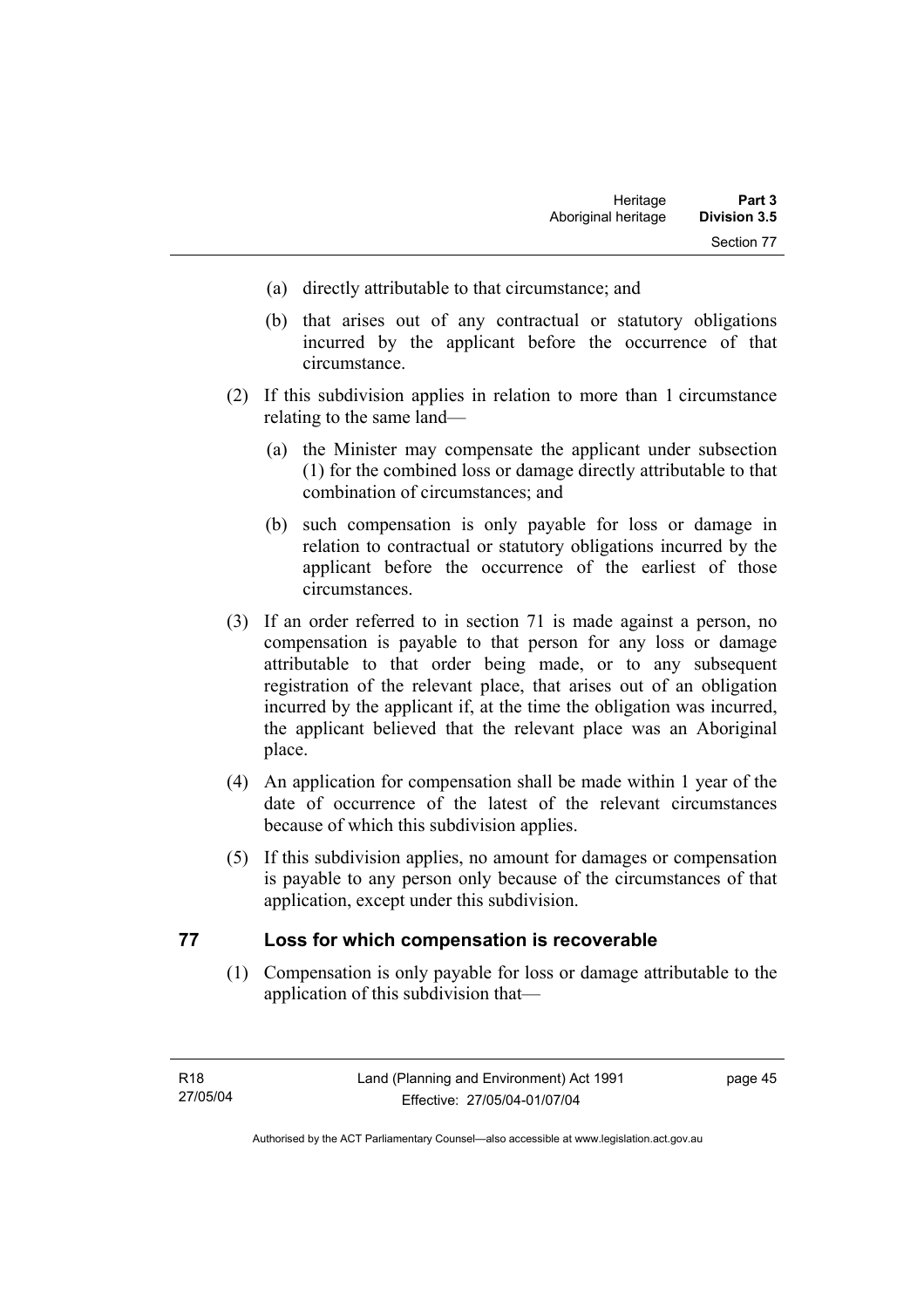- (a) is capable of being assessed by way of a liquidated amount; and
- (b) takes into account any opportunity for recovery of taxes or diminution of tax liabilities; and
- (c) is not otherwise capable of recovery or mitigation, or further recovery or mitigation.
- (2) Loss for which compensation is payable includes—
	- (a) expenditure incurred in the preparation of plans for the purposes of any work in relation to which the compensation is sought; and
	- (b) any other expenditure necessarily preparatory to carrying out that work; and
	- (c) the cost of acquisition of any land or object, including any incidental costs.
- (3) Loss for which compensation is payable does not include—
	- (a) any capital costs or capital depreciation except for expenditure or costs referred to in subsection (2); or
	- (b) any amount in relation to the prospective use of the land in relation to which this subdivision applies, except if—
		- (i) that land is registered in the heritage places register; and
		- (ii) that use is consistent with the requirements of the register.

#### **78 Amount of compensation**

- (1) Subject to section 77, if the Minister decides that compensation should be paid to an applicant, the Territory shall pay the applicant the amount determined by the Minister by written notice to the applicant.
- (2) If an applicant, by written notice to the Minister, disputes the amount of compensation determined under subsection (1), the

| page 46 | Land (Planning and Environment) Act 1991 |          |
|---------|------------------------------------------|----------|
|         | Effective: 27/05/04-01/07/04             | 27/05/04 |

Authorised by the ACT Parliamentary Counsel—also accessible at www.legislation.act.gov.au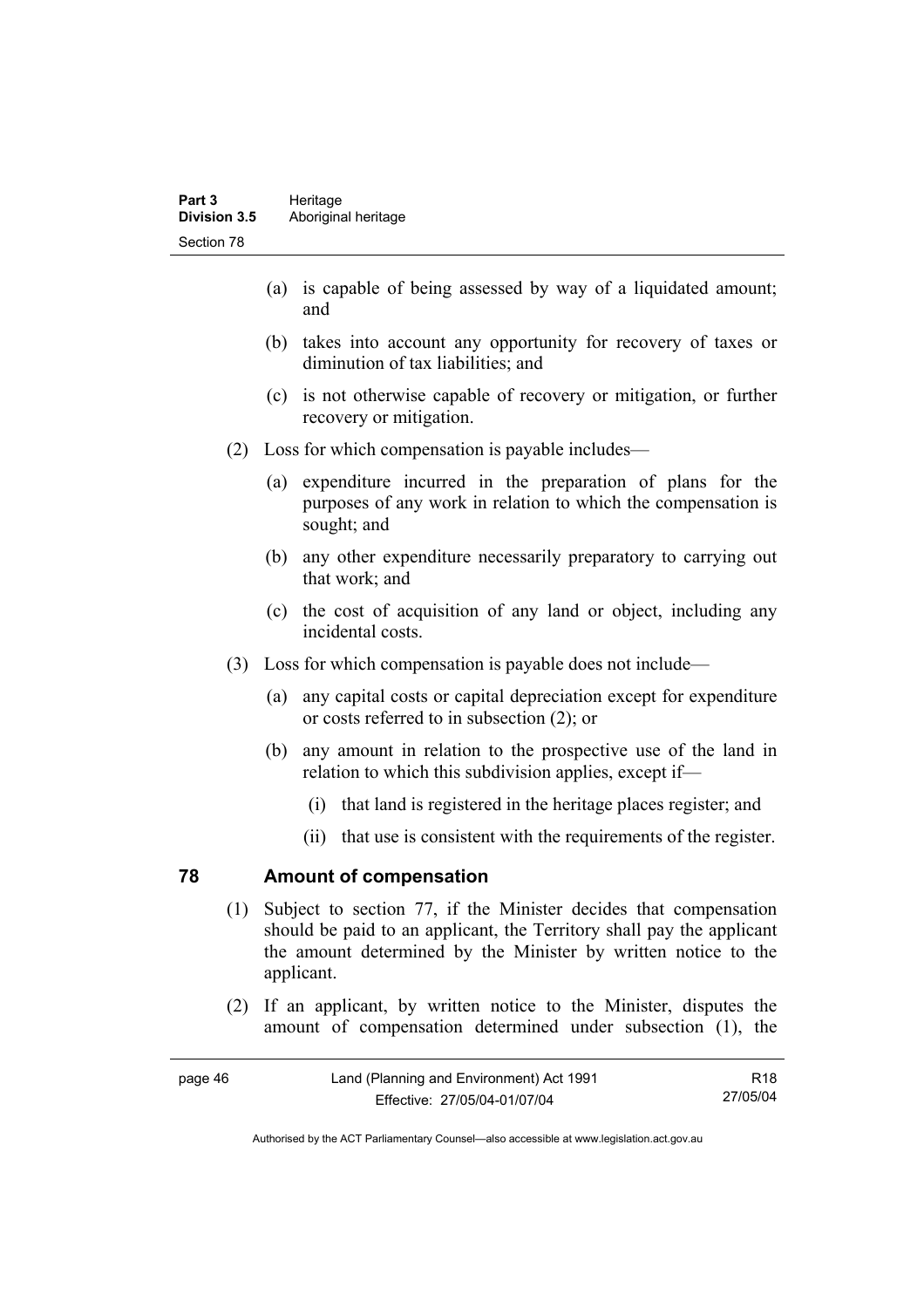Minister may, by written notice to the applicant, revise that determination in accordance with a determination—

- (a) of a valuer appointed by agreement between the Minister and the applicant; or
- (b) arrived at by another method agreed between the Minister and the applicant.

# **79 Consultation with applicants**

Before giving an applicant for compensation a notice in accordance with section 282A (1) (b), the Minister shall—

- (a) consult with the applicant; and
- (b) consider the views of the applicant;

about the Minister's proposed decision.

# **80 Notice of decisions about compensation**

- (1) If the Minister decides to grant an applicant compensation, he or she shall notify the applicant within 60 days after receiving the application.
- (2) Notice in accordance with section 282A (1) (b) shall be given within 60 days of receiving the application to which the notice relates.

# **Subdivision 3.5.5 Consultation in relation to registers**

# **81 Consultation with Aboriginal organisations**

- (1) This section applies if the heritage council is preparing an interim heritage places register, or a revision of such a register, that relates to an Aboriginal place.
- (2) If this section applies, the heritage council shall consult with, and consider the views of, any relevant Aboriginal organisation about the effect of the interim register or revision on Aboriginal tradition.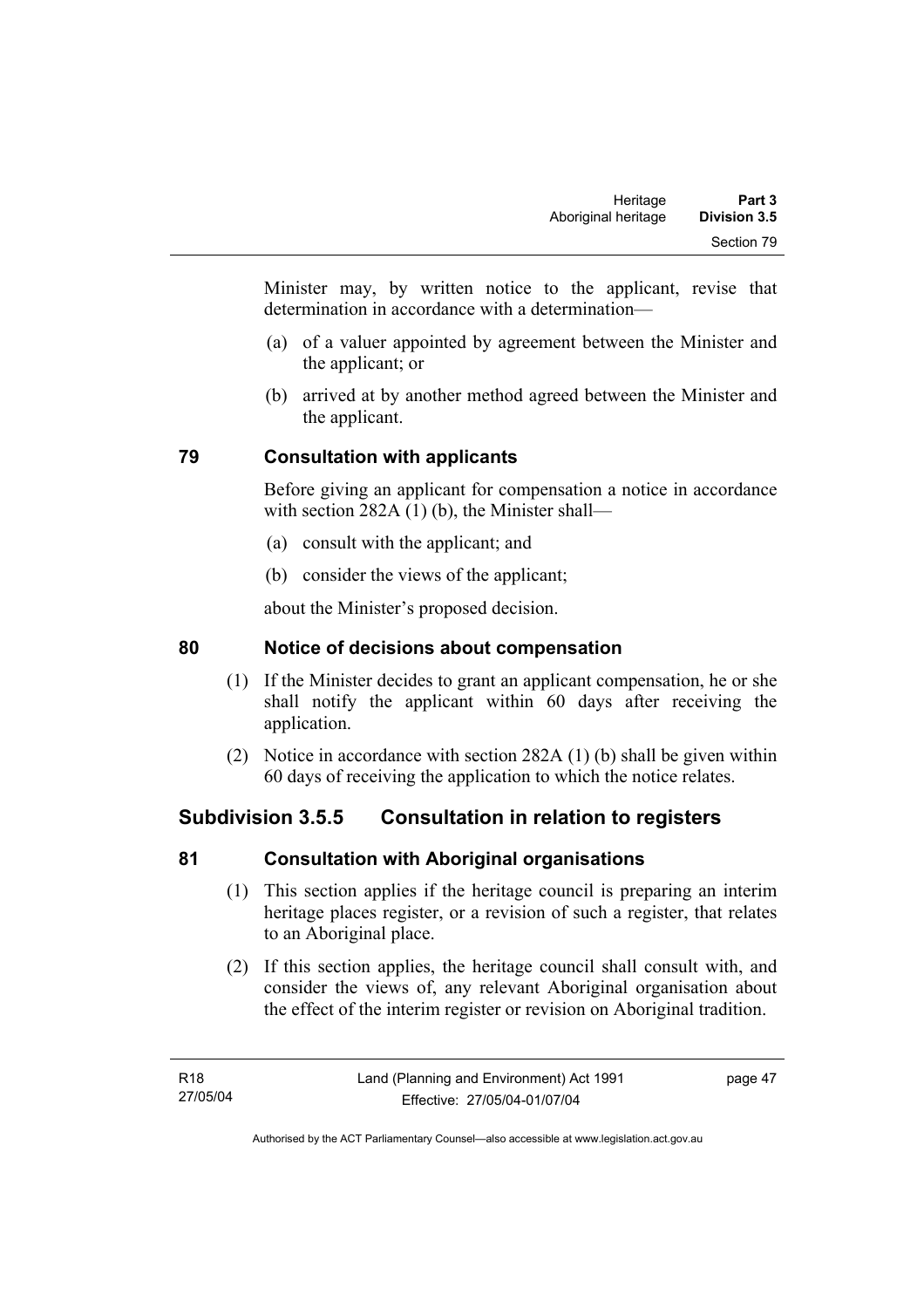| Part 3              | Heritage            |
|---------------------|---------------------|
| <b>Division 3.5</b> | Aboriginal heritage |
| Section 82          |                     |

(3) In this section:

*Aboriginal place* includes a place that the heritage council at one time considered to be an Aboriginal place, but that the heritage council no longer considers to be an Aboriginal place.

## **Subdivision 3.5.6 Restricted information**

#### **82 Restricted information**

- (1) If, in the Minister's opinion, the public disclosure of particular information about the location or nature of an Aboriginal place would be likely to have a significant adverse effect on—
	- (a) Aboriginal tradition; or
	- (b) the heritage significance of the place;

the Minister shall, in writing, declare that information to be restricted information for this Act.

- (2) The Minister shall not make a declaration under subsection (1) without first consulting with, and considering the views of—
	- (a) the heritage council; and
	- (b) any relevant Aboriginal organisation;

about the relevant information.

- (3) The Minister shall give a copy of a declaration under subsection (1)  $to$ —
	- (a) the lessee and the occupier of any land in relation to which the declaration is given; and
	- (b) the heritage council; and
	- (c) any relevant Aboriginal organisation.
	- *Note* For how documents may be given, see Legislation Act, pt 19.5.

Authorised by the ACT Parliamentary Counsel—also accessible at www.legislation.act.gov.au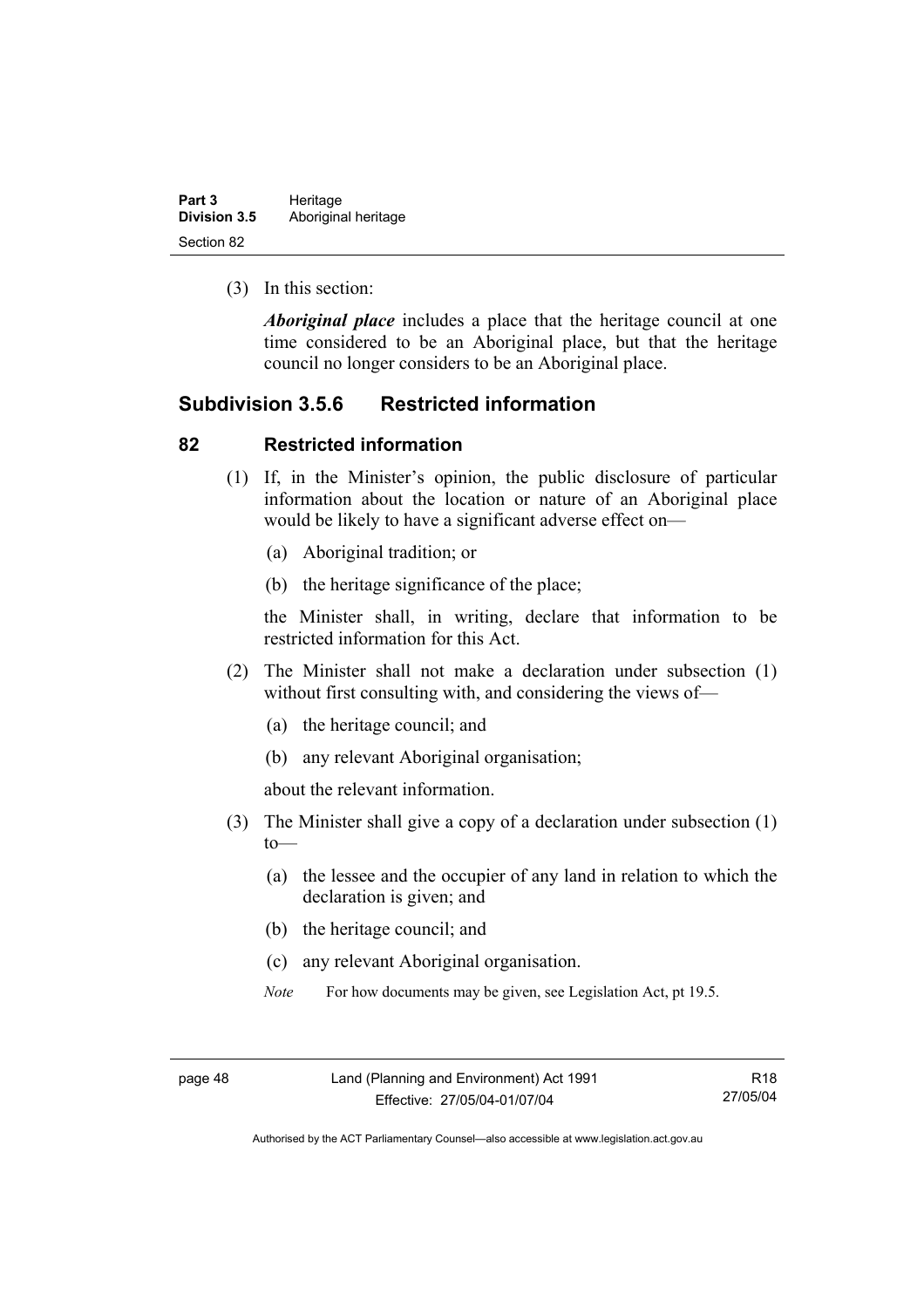- (4) A copy of a declaration given under subsection (3) (a) to the lessee or occupier of any land must be accompanied by a notice under section 282A (1) (Review of decisions).
- (5) The validity of a decision of the Minister to make a declaration under subsection (1) is not affected by a failure to comply with subsections  $(2)$ ,  $(3)$  and  $(4)$ .

# **83 Publication of restricted information by public officials**

- (1) The Territory, the Executive, a Minister or a Territory authority shall not publish or cause to be published any restricted information about an Aboriginal place except—
	- (a) for this part or part 2; or
	- (b) in accordance with subsection (2); or
	- (c) in accordance with the prescribed procedures.
- (2) For subsection (1) (b), restricted information may be published if the person or body responsible for its publication is satisfied on reasonable grounds that the publication would not have a significant adverse effect on—
	- (a) Aboriginal tradition; or
	- (b) the heritage significance of the relevant place.

## **84 Publication of restricted information generally**

- (1) A person (other than a person referred to in section 83 (1)) shall not, without reasonable excuse, publish or cause to be published
	- restricted information about an Aboriginal place except—
		- (a) in accordance with an approval under subsection (2); and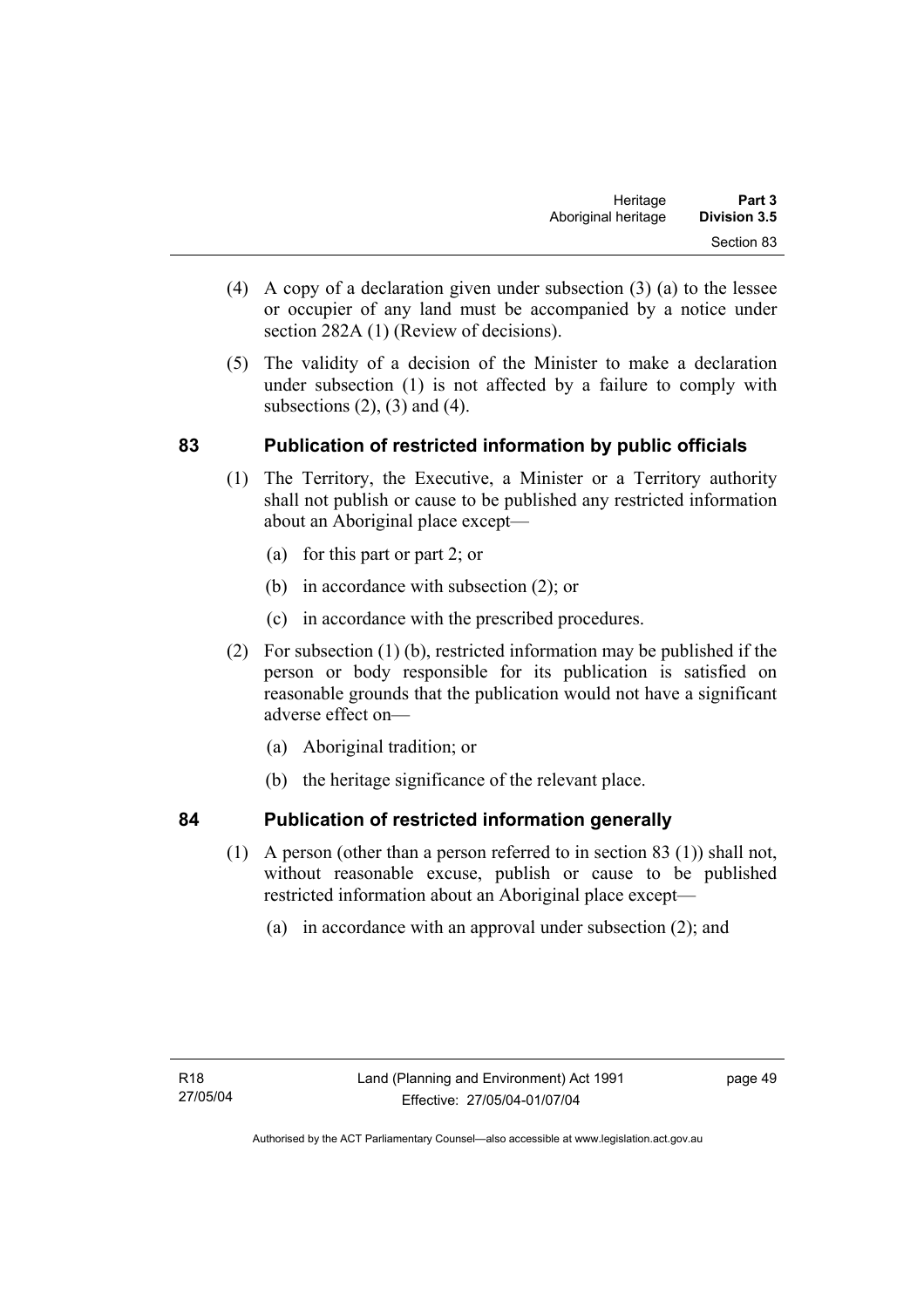(b) if that publication is accompanied by a written statement in the form referred to in section 82 (4) (a).

Maximum penalty: 50 penalty units, imprisonment for 6 months or both.

- (2) On application in accordance with subsection (3), the heritage council shall, by written notice to the applicant, approve the publication of restricted information about an Aboriginal place if it is satisfied on reasonable grounds that the publication would not have a significant adverse effect on—
	- (a) Aboriginal tradition; or
	- (b) the heritage significance of the relevant place.
- (3) An application under subsection (2) shall be in writing specifying—
	- (a) the nature of the restricted information; and
	- (b) the reason for the proposed publication; and
	- (c) the nature of the proposed publication, including the person, persons or class of persons to whom or to which it is directed.

#### **85 Access to restricted information**

- (1) On application in accordance with subsection (2) by—
	- (a) a lessee or an occupier of land; or
	- (b) if an interest in relation to land is being offered for sale—a person who is considering purchasing that interest;

the heritage council shall publish to that person any restricted information relevant to the conservation and use of that land.

- (2) An application shall be in writing accompanied by a written declaration—
	- (a) for subsection (1) (a)—specifying the capacity in which the applicant is applying; or

R18 27/05/04

Authorised by the ACT Parliamentary Counsel—also accessible at www.legislation.act.gov.au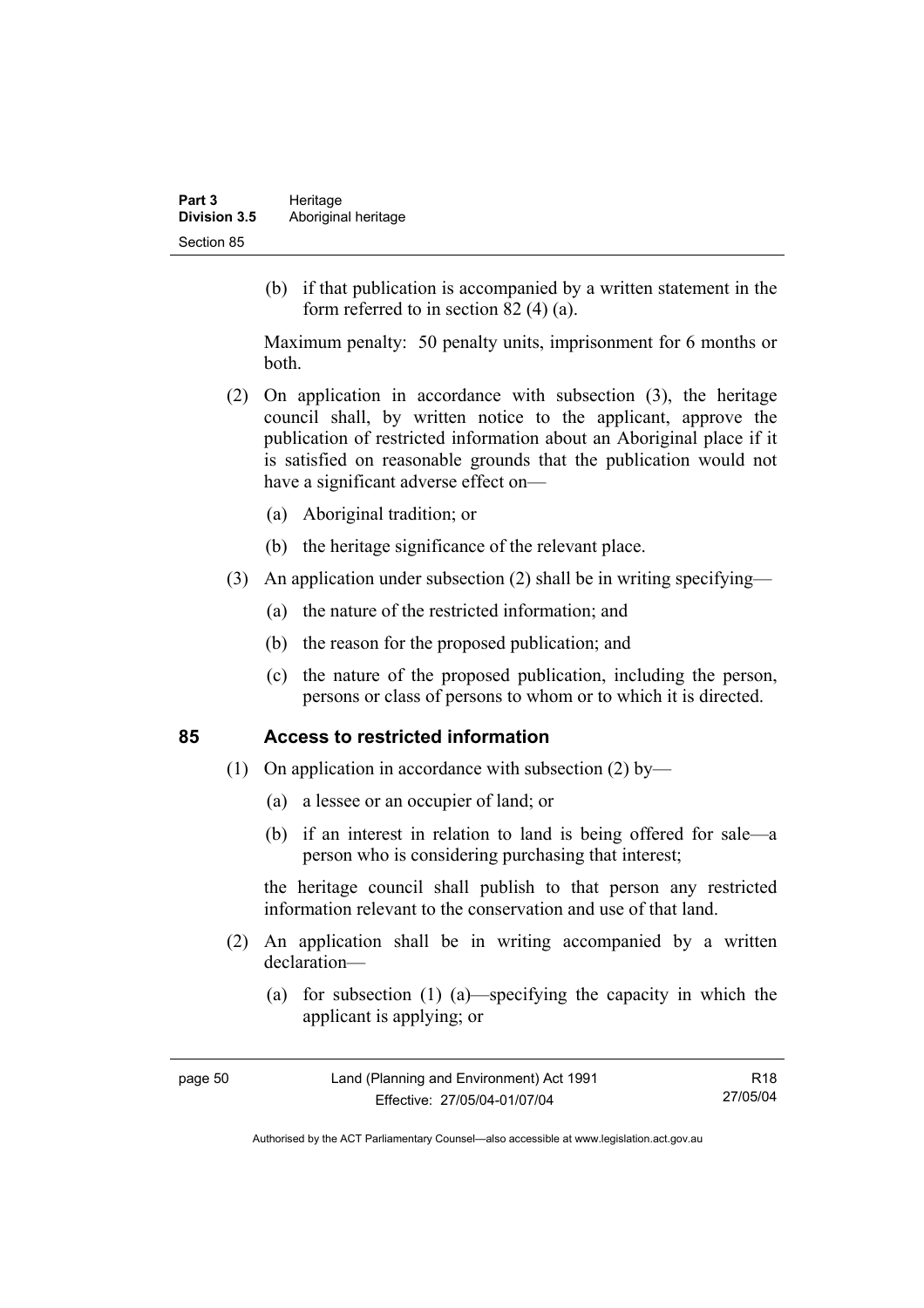- (b) for subsection (1) (b)—specifying the interest being offered for sale, and stating that the applicant is considering the purchase of that interest.
- (3) If the heritage council publishes restricted information to a person under subsection (1), the council shall give the person a written statement explaining the effect of the Minister's declaration that information is restricted information for this Act.

# **Division 3.6 Public access to heritage information**

# **Subdivision 3.6.1 Information about administrative action**

# **87 Application of sdiv 3.6.1**

This subdivision applies in relation to the following documents:

- (a) reports under section 67;
- (b) declarations under section 69 (1) (b), while the declarations are in force;
- (c) orders referred to in section 71, while the orders are in force;
- (d) declarations under section 73 (1) (b), while the declarations are in force.

# **88 Searching administrative records**

- (1) A person may, during office hours, inspect a document to which this subdivision applies, excluding any part of the document that—
	- (a) contains restricted information; or
	- (b) contains information that is the subject of a declaration under subsection (3).
- (2) On application by a person, the Minister shall give the person a copy of a document to which this subdivision applies, or any part of such document, excluding any part of the document that—

page 51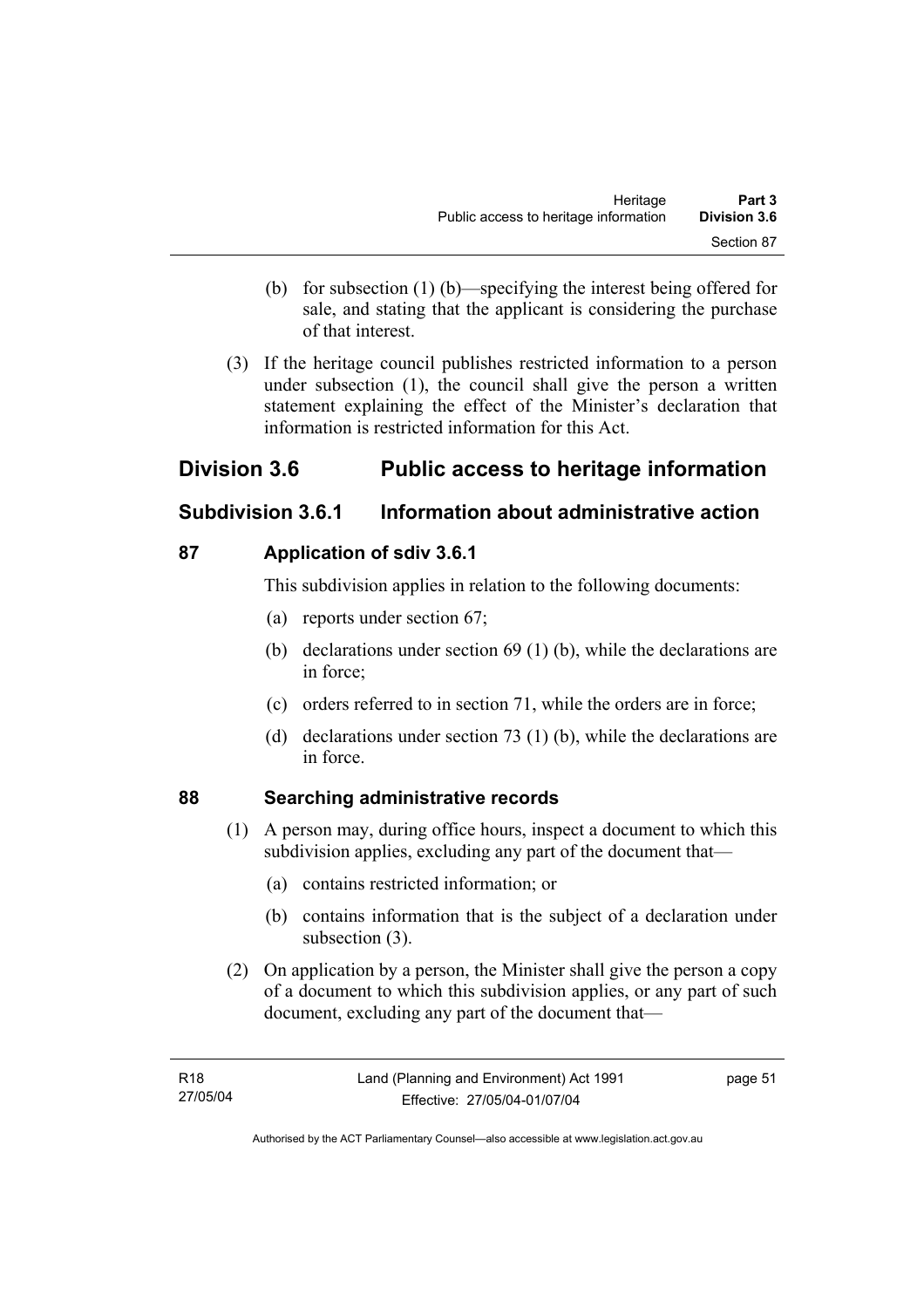- (a) contains restricted information; or
- (b) contains information that is the subject of a declaration under subsection (3).
- *Note* A fee may be determined under s 287 for this subsection.
- (3) The Minister may, by written notice to the applicant, declare that a document to which this subdivision applies, or a specified part of such a document, is not to be available for public inspection under subsection  $(1)$  or  $(2)$ .
- (4) The Minister shall only make a declaration under subsection (3) if he or she is satisfied that—
	- (a) information in the relevant application or part—
		- (i) relates to the personal or business affairs of a person; and
		- (ii) was supplied to the Minister in confidence; and
	- (b) the publication of that information would not be in the public interest.

## **Subdivision 3.6.2 Access to heritage registers**

#### **89 Searching heritage registers**

- (1) Anyone may, during office hours, inspect the heritage places register or interim heritage places register, other than any part that contains restricted information.
- (2) On application, the heritage council must give the applicant a copy of, or of any part of, the heritage places register or interim heritage places register, other than a part that contains restricted information.

 (3) On application to the heritage council in relation to a place mentioned in subsection (4), the heritage council must give the applicant a certificate stating—

| page 52 | Land (Planning and Environment) Act 1991 | R18      |
|---------|------------------------------------------|----------|
|         | Effective: 27/05/04-01/07/04             | 27/05/04 |

*Note* A fee may be determined under s 287 for this subsection and subsection (3).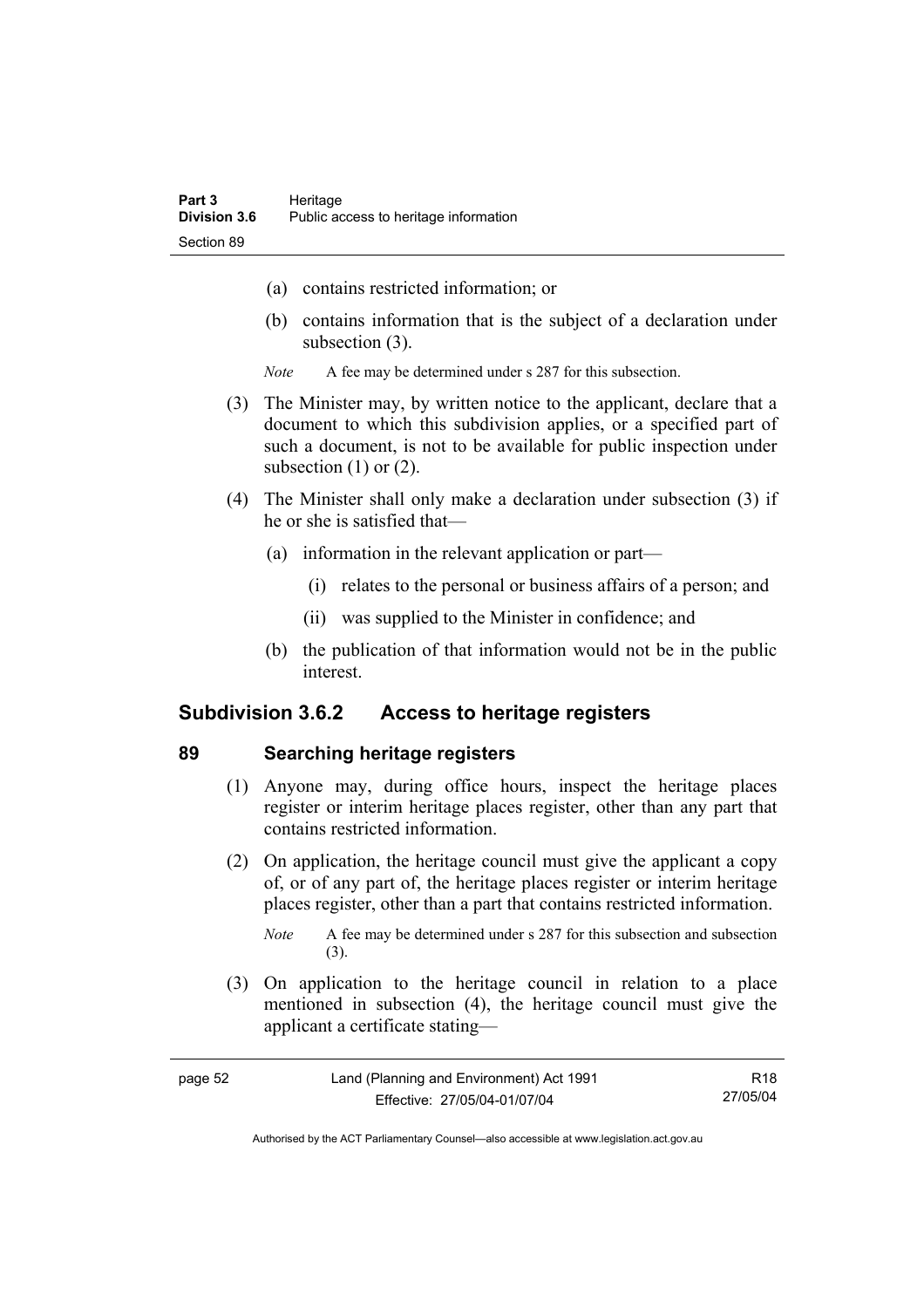- (a) whether a declaration in relation to the place is in force under section 69 (1) (a) or section 73 (1) (a); or
- (b) whether the place has previously been so listed, or proposed to be so listed.
- (4) Subsection (3) applies to a place that—
	- (a) is not listed in the heritage places register or an interim heritage places register; and
	- (b) is not, in an interim heritage places register, proposed to be listed in the corresponding heritage places register.

# **Division 3.7 Australian Capital Territory Heritage Council**

#### **90 Definitions for div 3.7**

In this division:

*chairperson* means the chairperson of the heritage council appointed under section 99 (1).

*deputy chairperson* means the deputy chairperson of the heritage council appointed under section 99 (1).

*expert member* means a member appointed under section 96 (1).

*heritage objects register*—see the *Heritage Objects Act 1991*, section 4.

*member* means a member of the heritage council.

*permanent member* means a member mentioned in section 92 (a), and includes a deputy of a permanent member appointed under section 95 (1).

*secretary* means the secretary to the heritage council appointed under section 99 (2).

page 53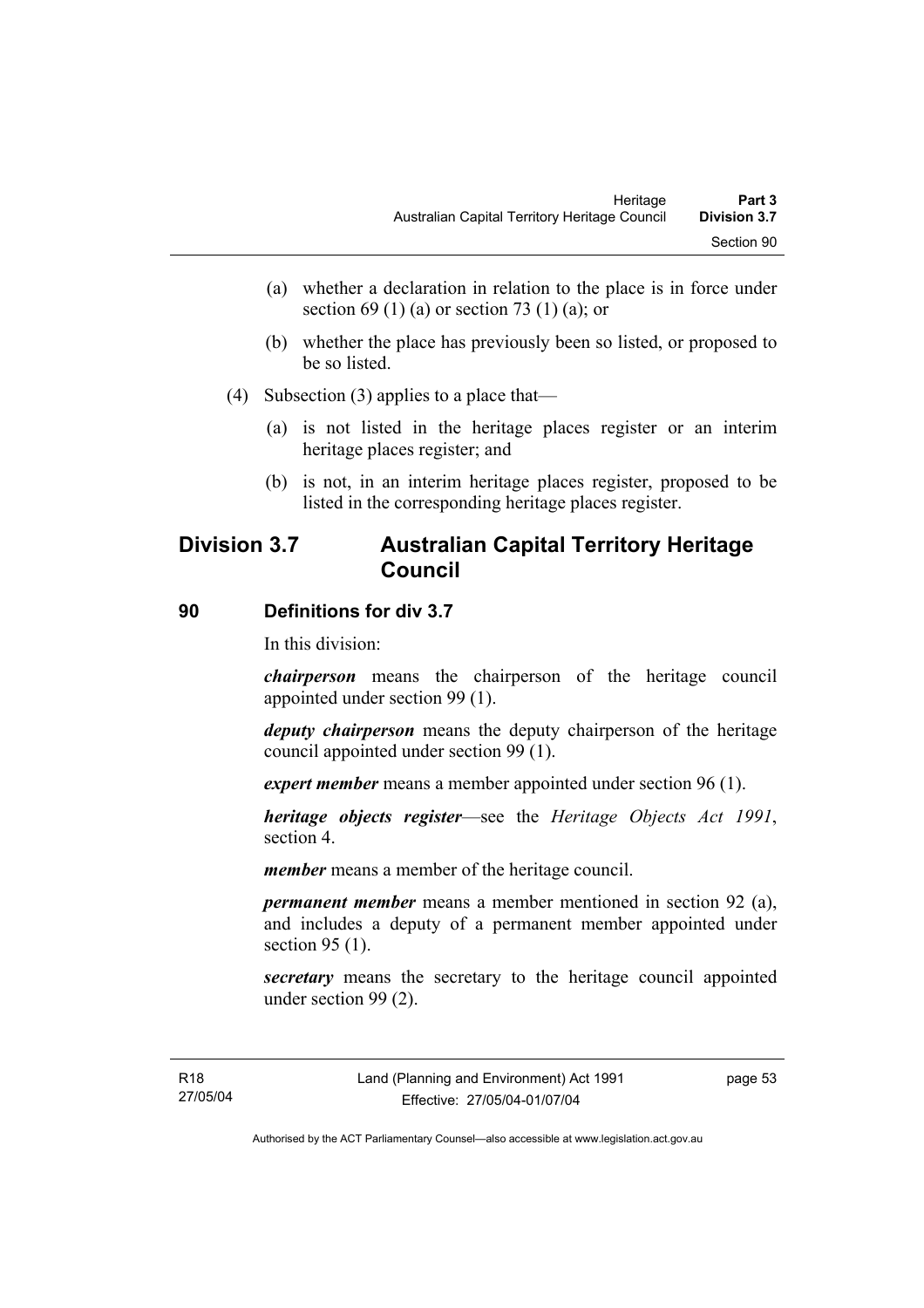## **91 Establishment of heritage council**

The Australian Capital Territory Heritage Council is established.

#### **92 Constitution**

The heritage council consists of—

- (a) the planning and land authority and the conservator as permanent members; and
- (b) not more than 9 expert members.

## **93 Functions of heritage council**

The heritage council has the following functions:

- (a) to advise the Minister about—
	- (i) the criteria for this part and the *Heritage Objects Act 1991* for deciding the heritage significance of places and objects; and
	- (ii) incentives for the conservation of the heritage significance of heritage places and heritage objects; and
	- (iii) the promotion of public awareness of heritage places and heritage objects; and
	- (iv) other matters about heritage significance in the ACT;
- (b) at the request of a Territory authority, to advise the authority about the matters mentioned in paragraph (a) as they relate to the exercise of the authority's functions under this Act or another Territory law;
- (c) to prepare an initial interim heritage places register and an initial interim heritage objects register and, subsequently, to prepare interim variations to the heritage places register and the heritage objects register;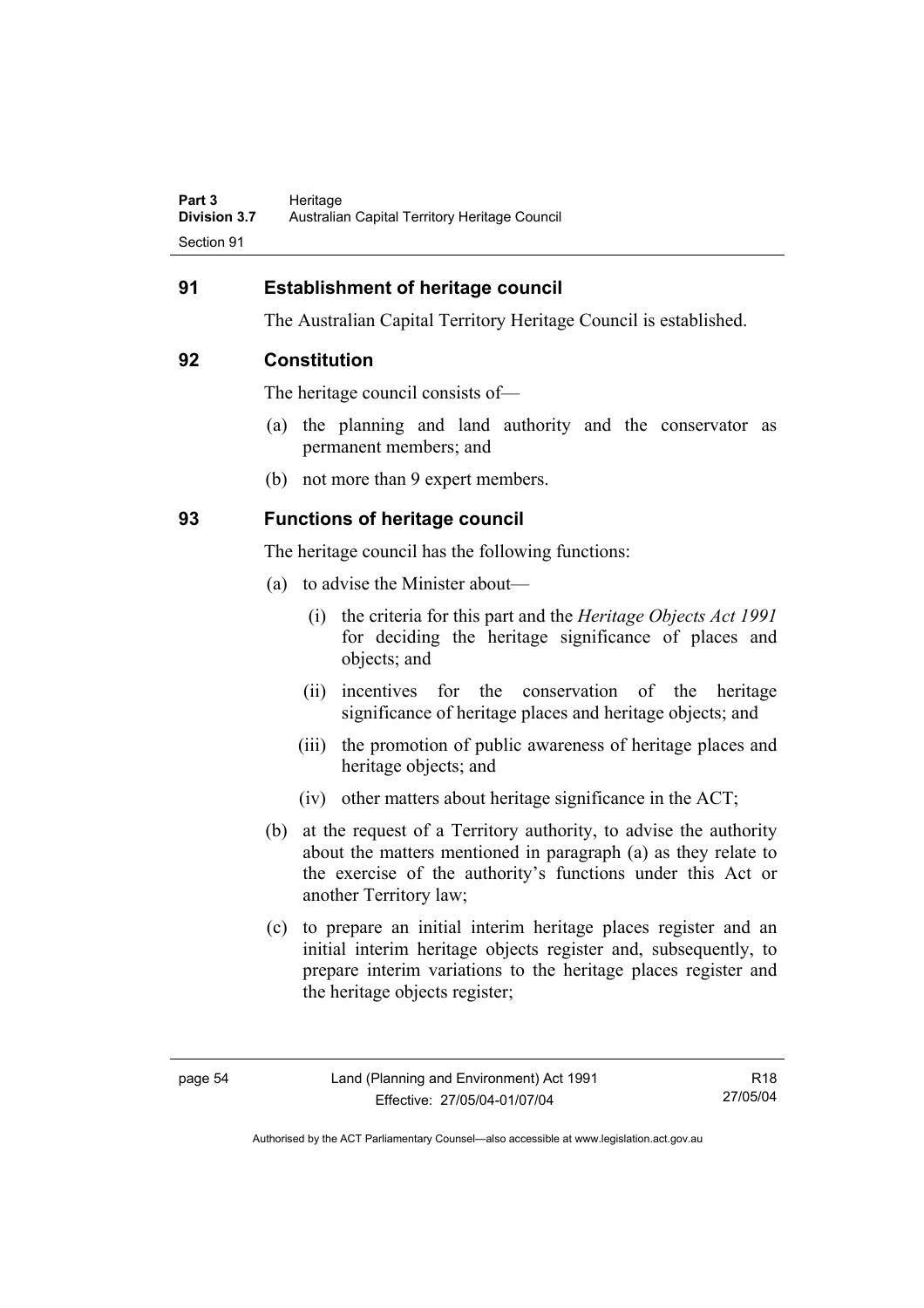- (d) any other function given to it under this Act or another Territory law.
- *Note* A provision of a law that gives an entity (including a person) a function also gives the entity powers necessary and convenient to exercise the function (see Legislation Act, s 196 and dict, pt 1, def of *entity*).

#### **94 Ministerial directions**

- (1) The Minister may give the heritage council written directions—
	- (a) about the policy and objectives it should pursue in the exercise of its functions; or
	- (b) to review the heritage places register or the heritage objects register in consideration of any stated matters.
- (2) A direction is a notifiable instrument.

*Note* A notifiable instrument must be notified under the Legislation Act.

 (3) A direction must be notified under the Legislation Act within 14 days after the day it is made.

#### **95 Deputies of permanent members**

- (1) The Minister may appoint a person to be the deputy of a permanent member.
- *Note 1* For the making of appointments (including acting appointments), see Legislation Act, pt 19.3.
- *Note 2* In particular, an appointment may be made by naming a person or nominating the occupant of a position (see Legislation Act, s 207).
- (2) If a permanent member is absent from a heritage council meeting, the member's deputy may exercise the member's functions.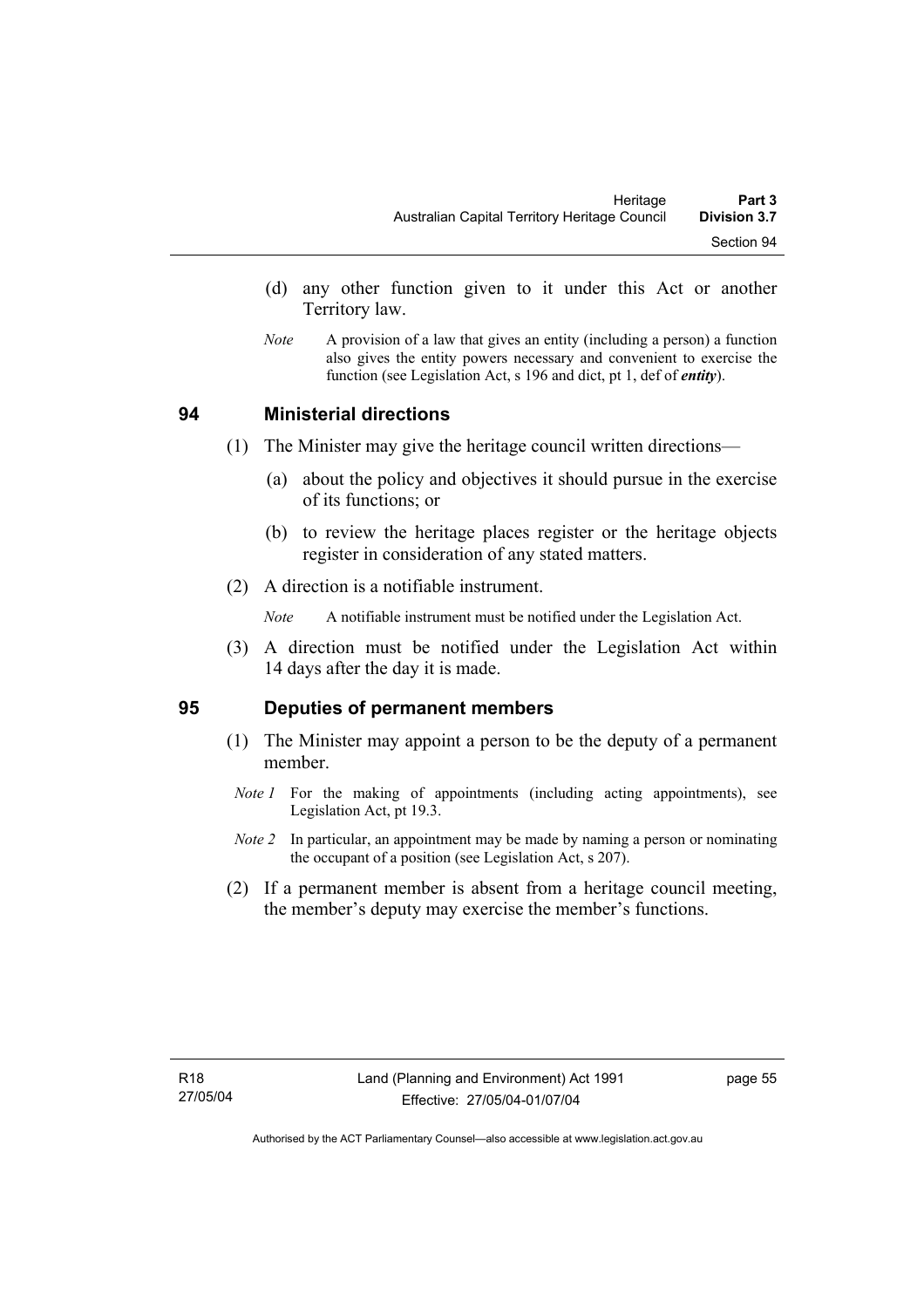### **96 Appointment of expert members**

- (1) The Minister may appoint a person to be an expert member of the heritage council.
	- *Note 1* For the making of appointments (including acting appointments), see Legislation Act, pt 19.3.
- *Note 2* In particular, a person may be appointed for a particular provision of a law (see Legislation Act, s 7 (3)) and an appointment may be made by naming a person or nominating the occupant of a position (see s 207).
- (2) In making appointments under subsection (1), the Minister must endeavour to ensure that the following disciplines and areas of expertise are represented among the people appointed:
	- (a) archaeology;
	- (b) Aboriginal tradition;
	- (c) local history;
	- (d) town planning;
	- (e) engineering;
	- (f) architectural history and conservation;
	- (g) landscape architecture;
	- (h) the natural environment and its conservation;
	- (i) archivism;
	- (j) librarianship;
	- (k) preservation of Australian material culture;
	- (l) knowledge of objects in an Australian context.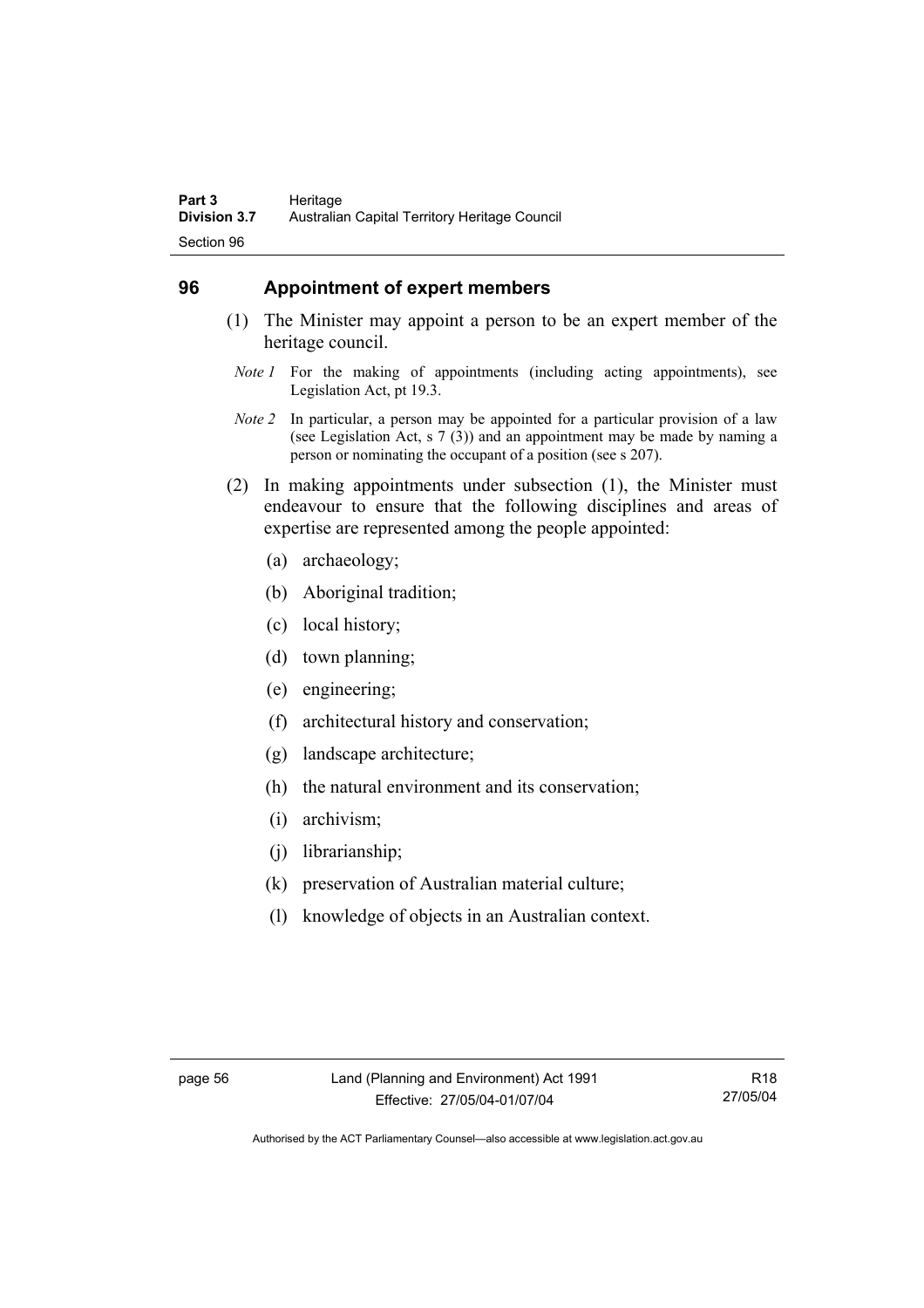### **97 Term of appointment of expert members**

An expert member must not be appointed for a term longer than 3 years.

*Note* A person may be reappointed to a position if the person is eligible to be appointed to the position (see Legislation Act, s 208 and dict, pt 1, def *appoint*).

### **98 Conditions of appointment of expert members generally**

An expert member holds office on the conditions decided by the Minister.

### **99 Chairperson, deputy chairperson and secretary**

- (1) The Minister must appoint members of the heritage council as the chairperson and the deputy chairperson of the heritage council.
- (2) The Minister must appoint a public servant as the secretary to the heritage council.
- (3) However, a member must not be appointed as the secretary.

#### **100 Leave of absence**

The Minister may give a member leave of absence on conditions about remuneration and other matters decided by the Minister.

### **101 Disclosure of interests**

- (1) A member who has a direct or indirect financial interest in a matter being considered or about to be considered by the heritage council must, as soon as practicable after the relevant facts have come to the member's knowledge, disclose the nature of the interest at a heritage council meeting.
- (2) A disclosure must be recorded in the minutes of the meeting and, unless the Minister otherwise decides, the member must not—

page 57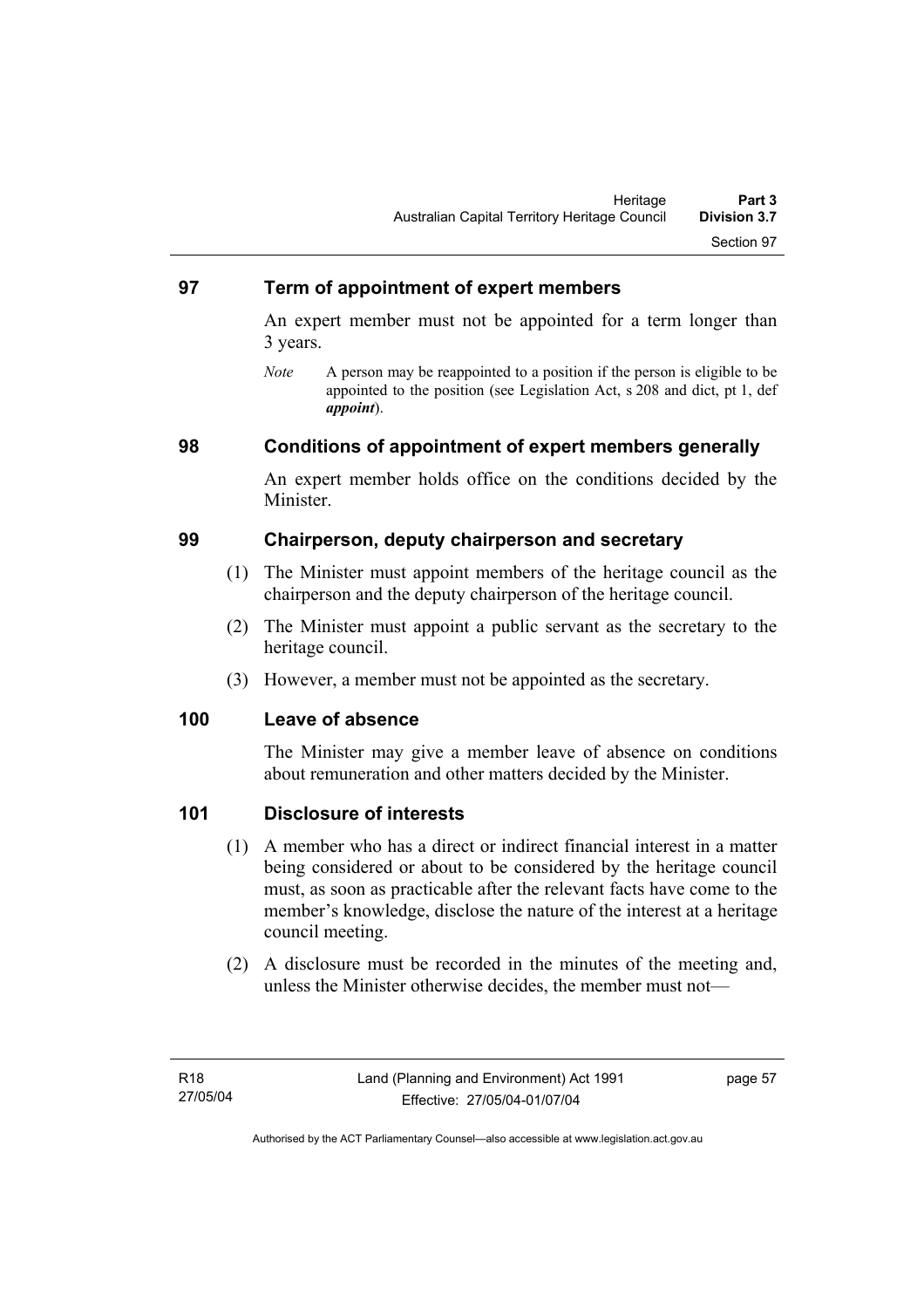- (a) be present during any deliberation of the heritage council about the matter; or
- (b) take part in any decision of the heritage council about the matter.

# **102 Ending of appointments**

- (1) The Minister may end the appointment of a member for misbehaviour or physical or mental incapacity.
- (2) The Minister must end the appointment of a member if the member—
	- (a) is absent from 3 consecutive meetings of the committee, except on leave granted under section 100 (Leave of absence); or
	- (b) contravenes section 101 (Disclosure of interests) without reasonable excuse.
	- *Note* A person's appointment also ends if the person resigns (see Legislation Act, s 210).

# **103 Calling meetings**

- (1) The chairperson, or if the chairperson cannot do so, the deputy chairperson—
	- (a) may at any time call a meeting of the heritage council; and
	- (b) must call a meeting of the heritage council if asked by the Minister.
- (2) The person who calls a meeting of the heritage council must, at least 5 days before the day of the meeting, give the other members written notice of—
	- (a) the date, time and place of the meeting; and
	- (b) the matters to be considered at the meeting.

R18 27/05/04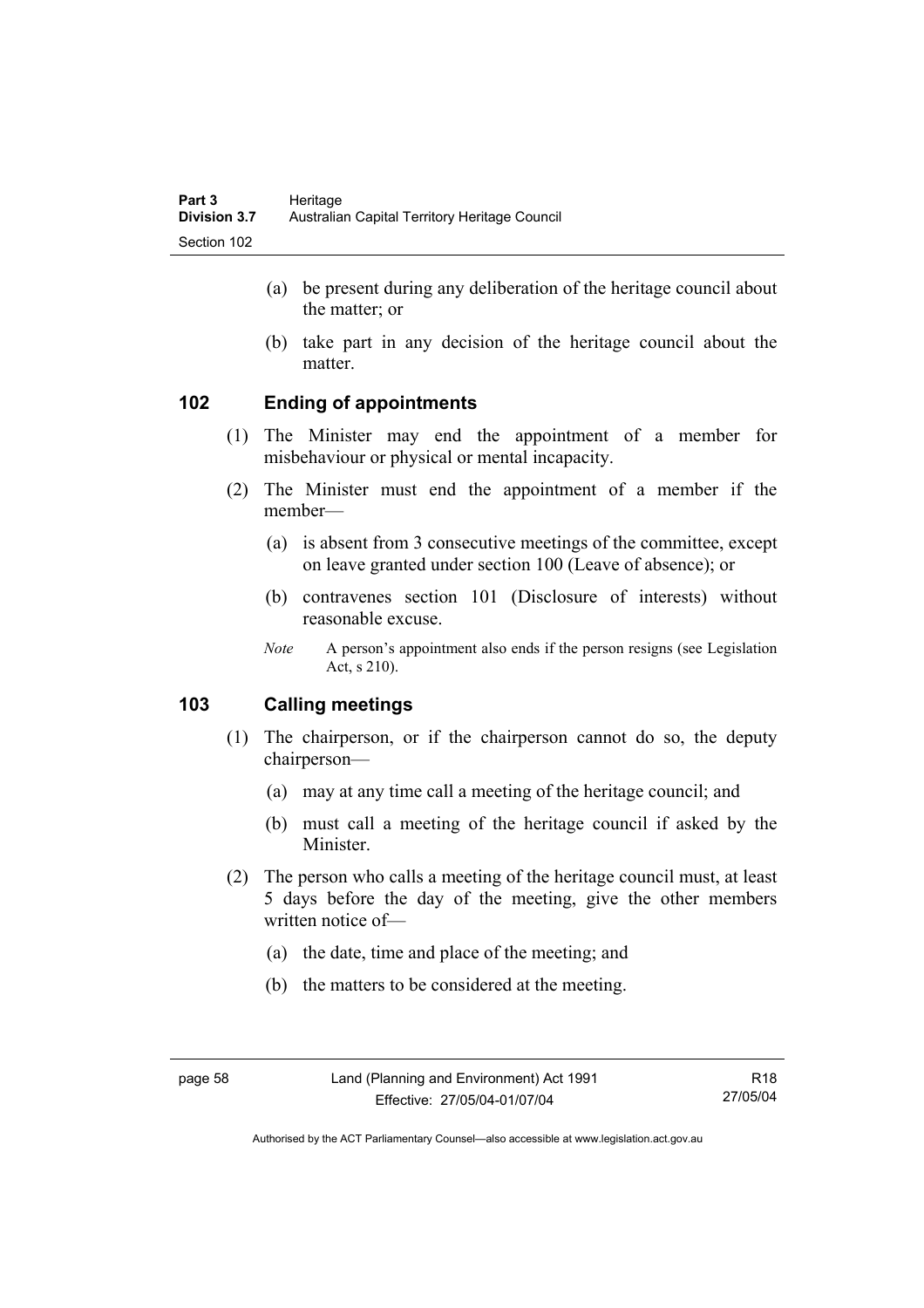### **104 Procedure at meetings**

- (1) The chairperson presides at all heritage council meetings at which the chairperson is present.
- (2) If the chairperson is absent, the deputy chairperson presides.
- (3) If both the chairperson and deputy chairperson are absent from a meeting, the member chosen by the member's present presides.
- (4) The presiding member may give directions about the procedure to be followed in relation to the meeting.
- (5) Business may be carried out at a meeting only if a majority of members are present.
- (6) At a meeting each member has a vote on each question to be decided.
- (7) However, a permanent member must not vote on a question that relates to an interim heritage places register.
- (8) A question is to be decided by a majority of the votes of the members present and voting, but, if the votes are equal the member presiding has a casting vote.
- (9) The heritage council must keep minutes of its meetings.

#### **105 Delegation to secretary**

The heritage council may delegate the council's functions under this Act to the secretary.

*Note* For the making of delegations and the exercise of delegated functions, see Legislation Act, pt 19.4.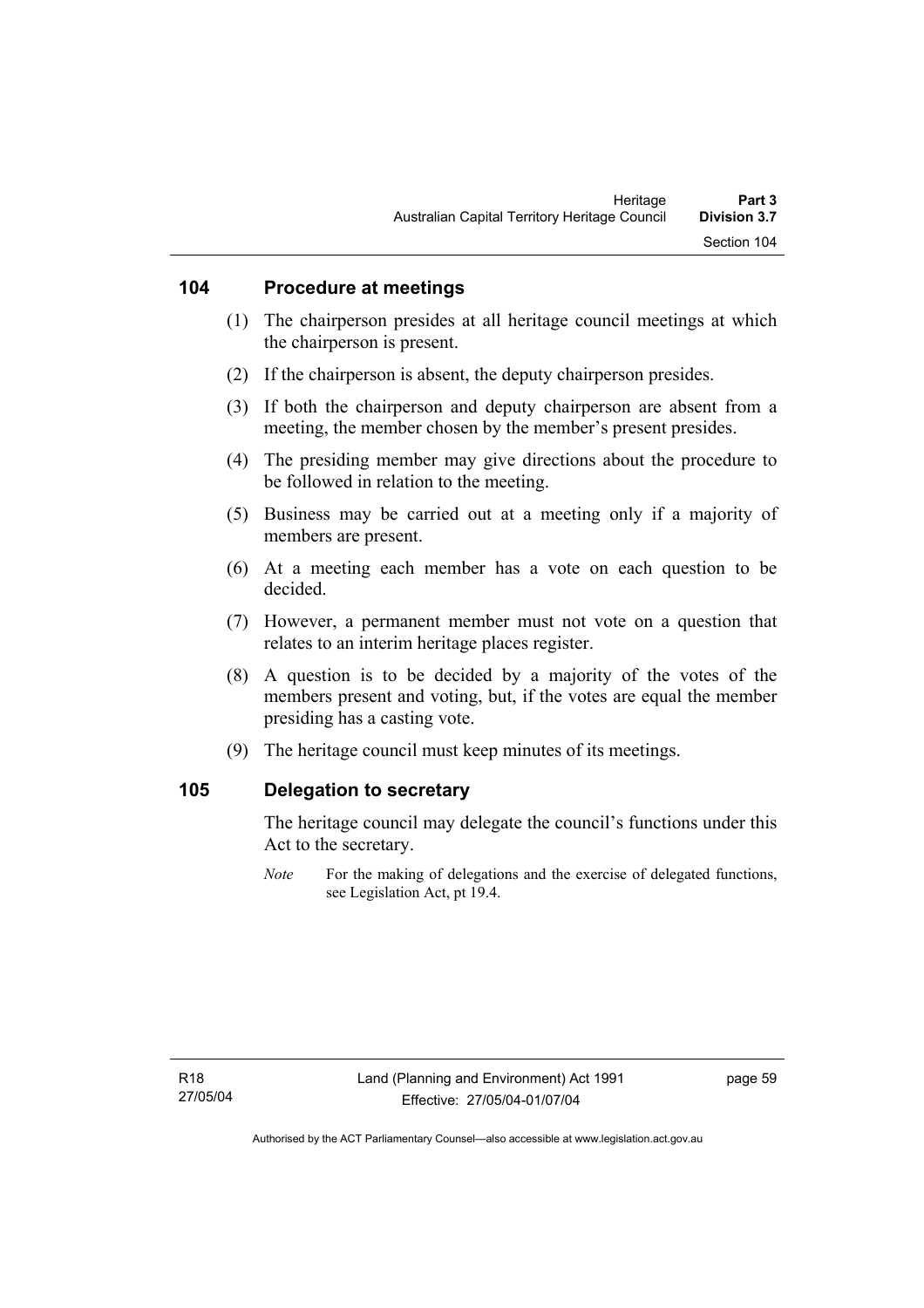# **Part 4 Environmental assessments and inquiries**

# **Division 4.1 Preliminary**

*Note* The Environment Minister may delegate a function of the Environment Minister under this part to the planning and land authority (see Legislation Act, s 254A).

# **111 Definitions for pt 4**

In this part:

*defined decision* means a decision of the Territory, the Executive, a Minister or a Territory authority about a proposal, being a proposal in relation to which a Minister is empowered under part 2, part 5 or part 6, an Act other than this Act or a subordinate law—

- (a) to direct that an assessment be made; or
- (b) to establish a panel to conduct an inquiry.

*environmental impact*, in relation to a proposal that is the subject of a defined decision, includes the following potential effects of the proposal (if carried out), either by itself or in combination with the potential effects of another such proposal:

- (a) environmental effect on a community;
- (b) physical, biological or cultural transformation of an area;
- (c) environmental effect on the social system or the ecosystems of an area;
- (d) change to the aesthetic, recreational, scientific or other environmental qualities, or values, of an area;

R18 27/05/04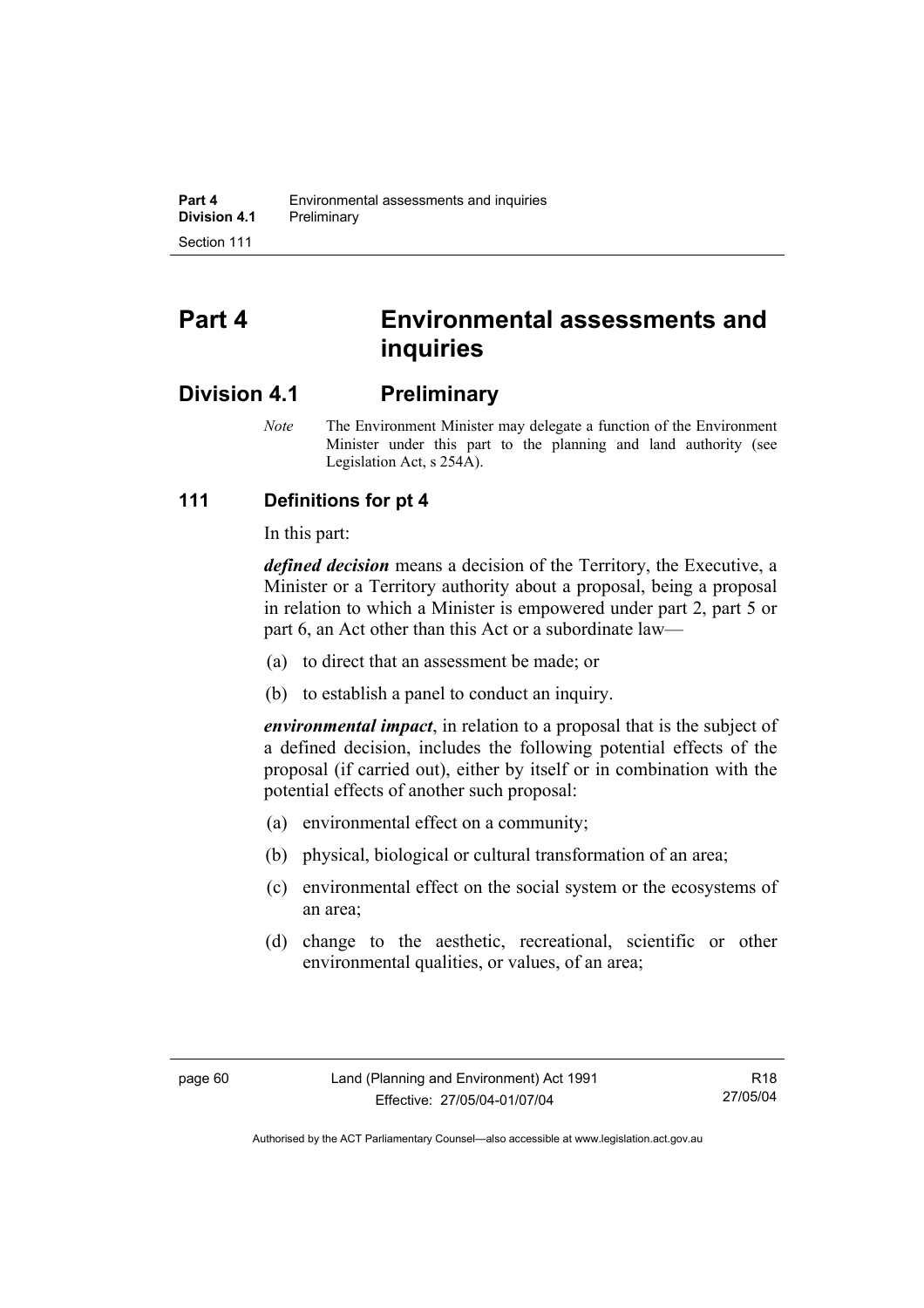- (e) environmental effect on any premises or land or the surroundings of any premises or land, that has heritage significance;
- (f) the endangering, or further endangering, of a community or an area;
- (g) the endangering, or further endangering, of any species of fauna or flora;
- (h) long-term environmental effects including those with potential to place demands on the social system;
- (i) curtailing of the range of beneficial uses of the environment;
- (j) pollution;
- (k) problems associated with the disposal of waste;
- (l) increased demands on natural resources that are, or are likely to be, in short supply;
- (m) change to the values or lifestyles of particular groups and communities or to existing social relationships;
- (n) socioeconomic effect.

*environmental impact statement* means an environmental impact statement prepared in accordance with division 4.3.

*land* includes water.

*panel* means a panel established to conduct an inquiry.

*preliminary assessment* means an assessment made under division 4.2.

*proponent*, in relation to a defined decision, means the person designated as the proponent under section 112.

*public environment report* means a public environment report prepared in accordance with division 4.3.

page 61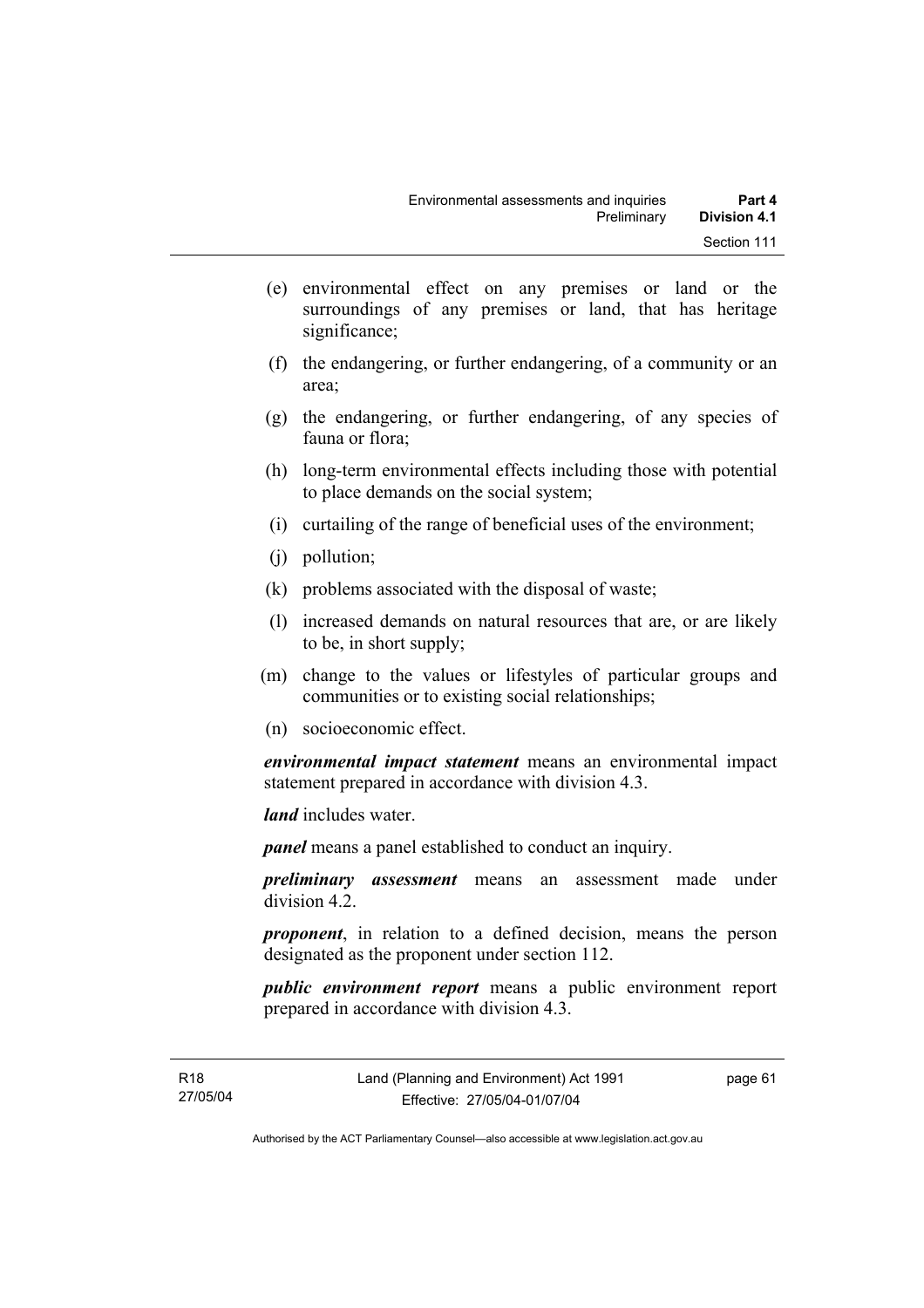*relevant Minister*, means the Minister responsible for the administration of the Act or subordinate law under which—

- (a) in relation to an assessment or inquiry—that assessment or inquiry is authorised to be made or conducted; or
- (b) in relation to a defined decision—the relevant decision is authorised to be made.

### **112 Proponents**

- (1) For this part, the relevant Minister in relation to a defined decision may, in writing, designate a person or Territory authority as the proponent in relation to the decision.
- (2) The relevant Minister shall designate, as the proponent in relation to a defined decision, the person or Territory authority whose interests would be most directly affected by the decision, unless, in the opinion of that Minister, the public interest requires otherwise.

# **Division 4.2 Preliminary assessments**

### **113 Directions**

The relevant Minister in relation to a defined decision, or the Environment Minister, may, by written notice to the relevant proponent within 28 days after the day when the decision that a preliminary assessment be required is made, direct the proponent to prepare a preliminary assessment of the environmental impact of the relevant proposal.

### **114 Mandatory preliminary assessments**

If a defined decision is of a class prescribed by the plan, the relevant Minister shall, within the period referred to in section 113, issue a notice under that section in relation to the relevant proposal.

R18 27/05/04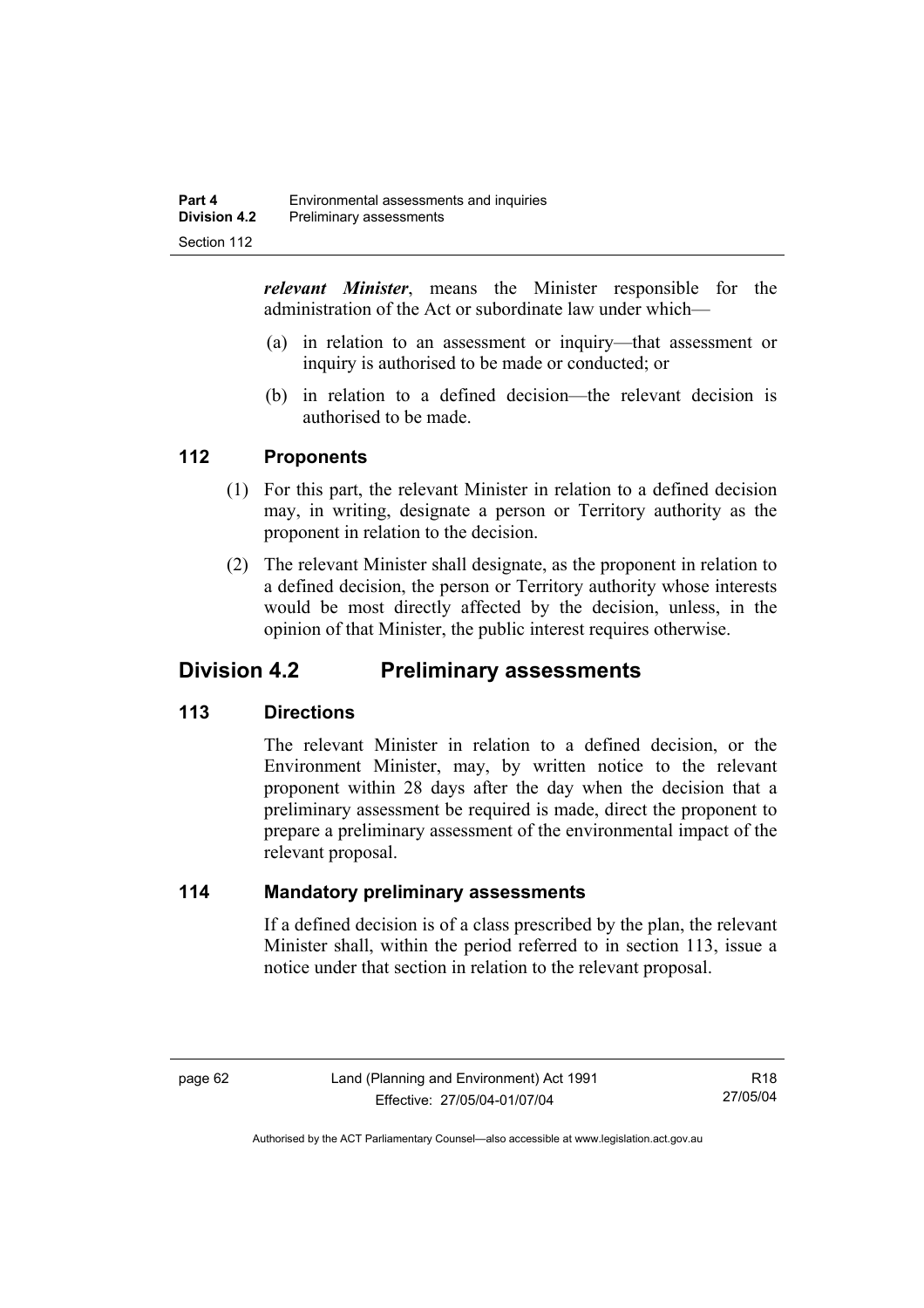### **115 Content**

A preliminary assessment shall consist of the matters specified in schedule 3.

#### **116 Submission to Minister**

 (1) On notice under section 113, the proponent shall submit a preliminary assessment to the Environment Minister in accordance with the notice.

*Note* A fee may be determined under s 287 for this subsection.

 (2) If the Environment Minister is not the relevant Minister in relation to a preliminary assessment, the Environment Minister shall forward the preliminary assessment to the relevant Minister.

#### **117 Public inspection**

- (1) After a preliminary assessment is submitted to the Environment Minister under section 116, the Environment Minister must prepare a written notice stating that copies of the preliminary assessment are available for public inspection during a specified period of not less than 15 business days at specified places.
- (2) The Environment Minister may, in writing, extend or further extend the period stated in the notice.
- (3) The power under subsection (2) may be exercised after the end of the period to be extended.
- (4) The following are notifiable instruments:
	- (a) a notice under subsection (1);
	- (b) an extension or further extension under subsection (2).
	- *Note* A notifiable instrument must be notified under the Legislation Act.
- (5) The planning and land authority must also publish a notice under subsection (1), or an extension or further extension under subsection (2), in a daily newspaper.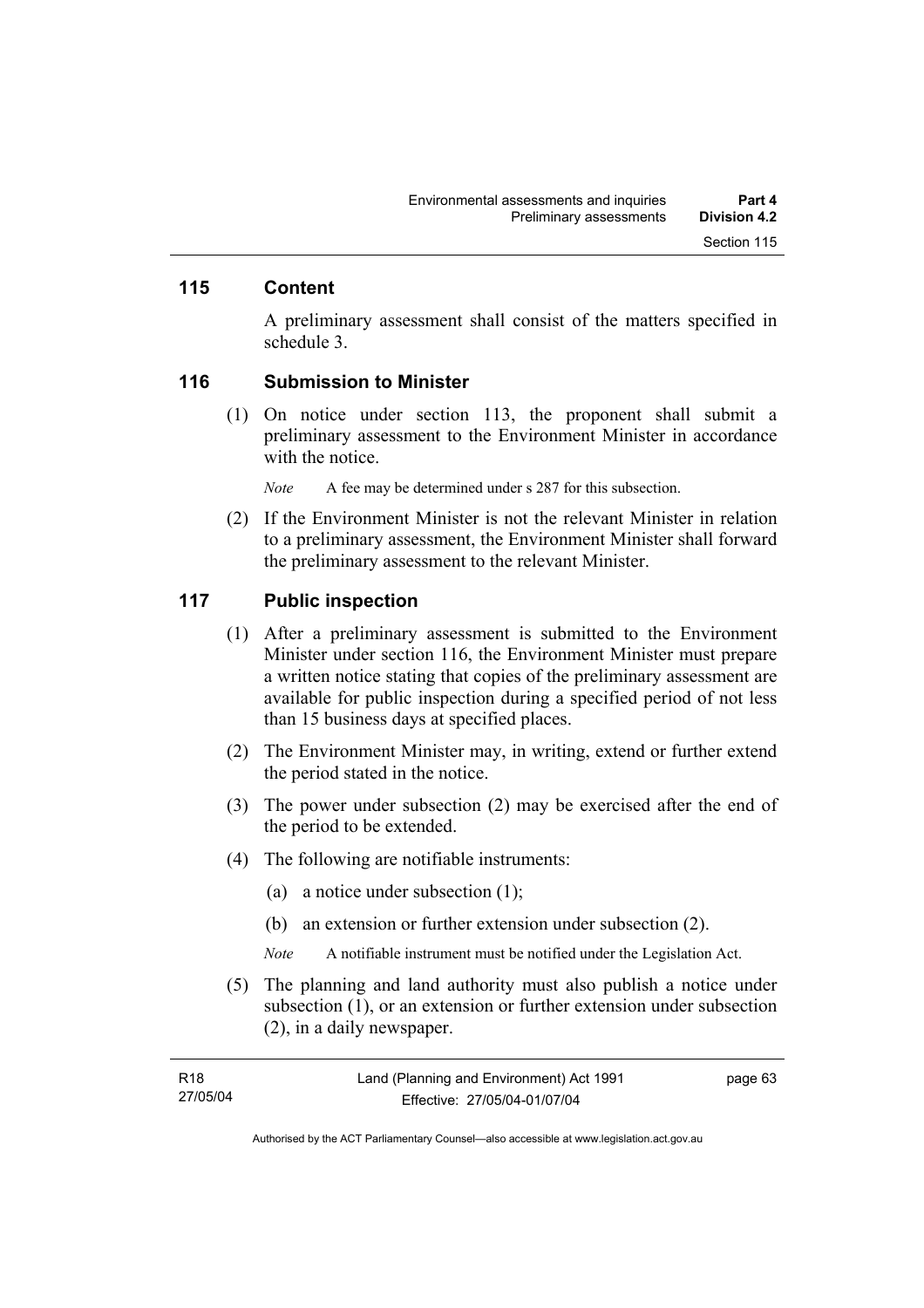- (6) The Environment Minister shall, at the places, and within the period, specified in a notice under subsection (1)—
	- (a) make copies of the preliminary assessment mentioned in the notice available for public inspection; and
	- (b) give a copy of the preliminary assessment to any person on request.

*Note* A fee may be determined under s 287 for par (b).

 (7) The Environment Minister shall send a copy of the preliminary assessment mentioned in the notice under subsection (1), without charge, to the Conservation Council of the South-East Region and Canberra (Inc.).

### **118 Exclusion of material**

- (1) If, in the opinion of the Environment Minister based on reasonable grounds—
	- (a) a part of a preliminary assessment contains information related to the personal or business affairs of a person, being information—
		- (i) supplied to the proponent or the Minister in confidence; or
		- (ii) the publication of which would reveal a trade secret; or
		- (iii) the disclosure of which would, or would reasonably be expected to, adversely affect a person in relation to the lawful business affairs of that person; and
	- (b) it would not be in the public interest for that part to be published;

the Environment Minister shall exclude that part from each copy of the preliminary assessment made available to the public or for public inspection.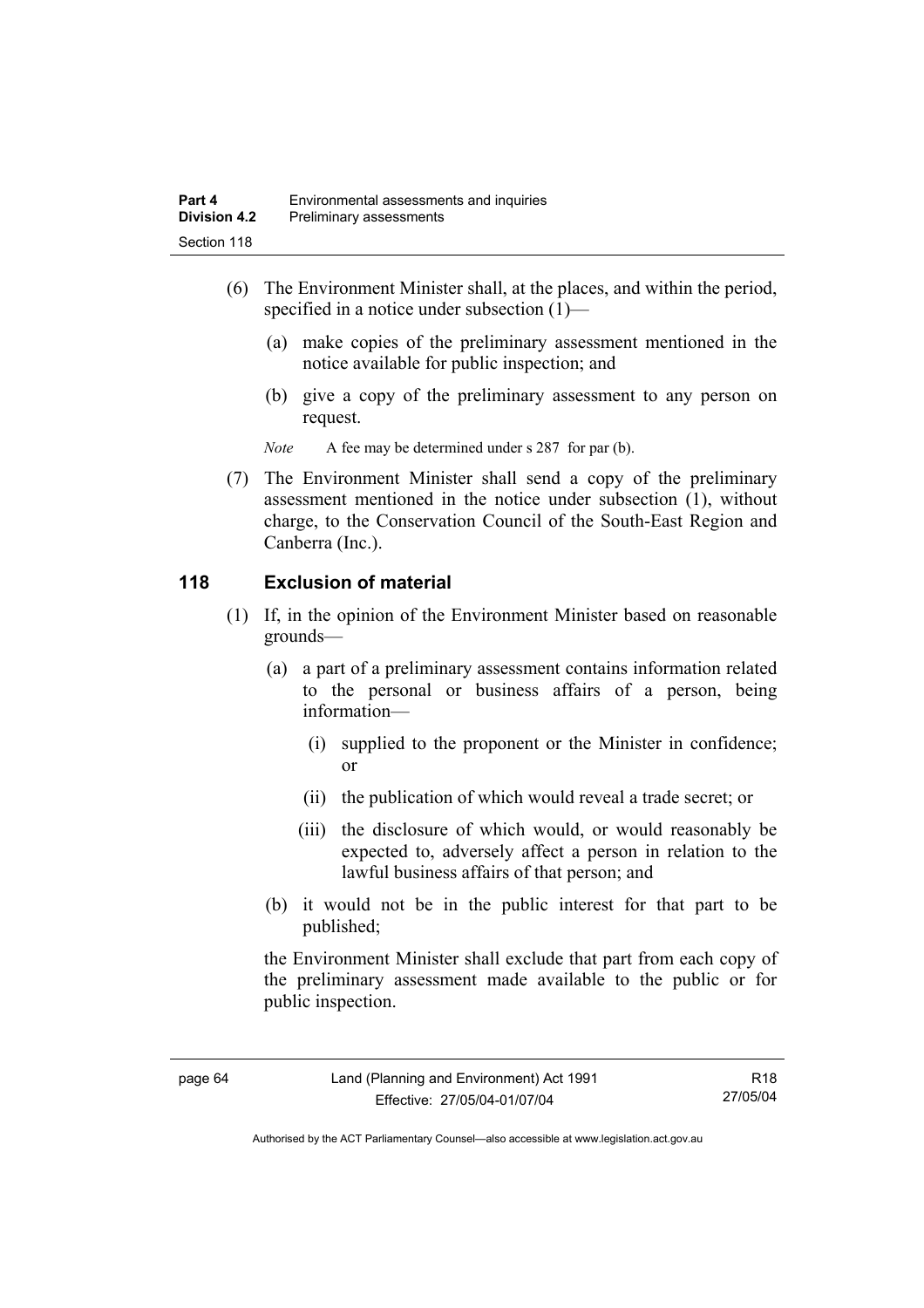(2) If a part of a preliminary assessment is excluded from the copies of that assessment made available to the public or for public inspection, each copy shall include a statement to the effect that an unspecified part of the assessment has been excluded for the purpose of protecting the confidentiality of information included in that part.

# **Division 4.3 Assessments**

# **Subdivision 4.3.1 Form and content**

# **119 Form**

Unless otherwise specified in the Act or subordinate law under which it is directed, an assessment consists of—

- (a) a public environment report; or
- (b) an environmental impact statement;

about the proposal that is the subject of a defined decision, together with the report under section 131 evaluating that public environment report or environmental impact statement.

# **120 Content of public environment reports and environmental impact statements**

Public environment reports and environmental impact statements are each to include the matters that are—

- (a) prescribed; and
- (b) directed under section 123.

# **Subdivision 4.3.2 Direction of assessments**

# **121 Decisions to direct assessments**

 (1) The relevant Minister may direct that an assessment be made of the proposal if, in the opinion of the relevant Minister based on

| R18      | Land (Planning and Environment) Act 1991 | page 65 |
|----------|------------------------------------------|---------|
| 27/05/04 | Effective: 27/05/04-01/07/04             |         |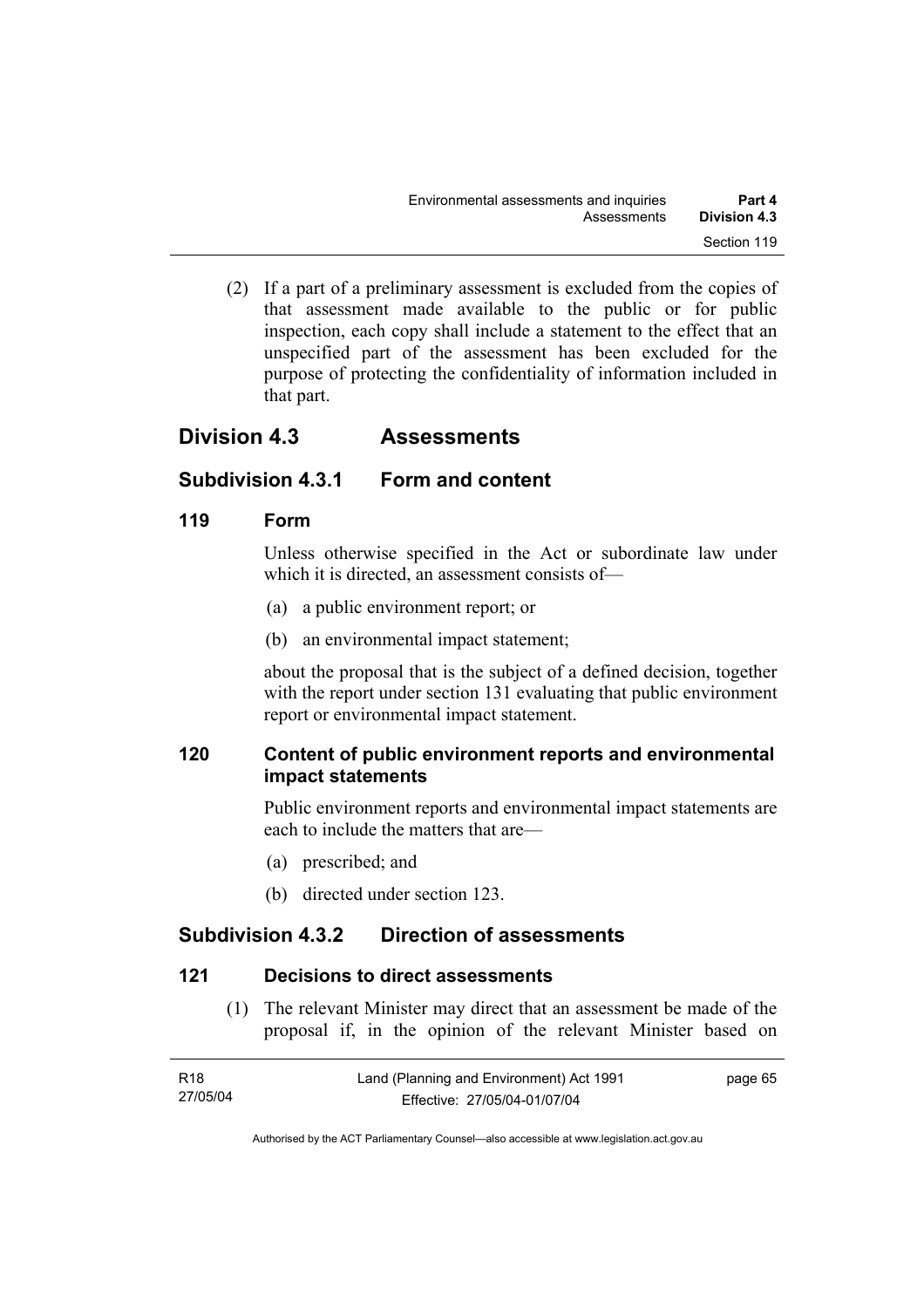reasonable grounds, the environmental impact of the proposal would be of sufficient significance.

- (2) A direction may only be given within the prescribed time after a proponent submits a preliminary assessment to the Environment Minister or such further time as the Minister administering this Act allows.
- (3) In making a decision under subsection (1), the relevant Minister shall consider—
	- (a) the preliminary assessment; and
	- (b) the report of any meeting called under section 128; and
	- (c) whether any aspect of the environmental impact of that proposal is, or could be, the subject of—
		- (i) an inquiry or another assessment; or
		- (ii) any environmental assessment action taken by or on behalf of the Commonwealth, a State or the Northern Territory.
- (4) This section does not apply if a Minister is required under an Act or subordinate law to direct that an assessment be made.

### **122 Environment Minister's power to direct assessments**

If a Minister other than the Environment Minister has the power under an Act or subordinate law to direct that an assessment be made, the Environment Minister also has that power.

### **123 Directions**

- (1) A direction by a Minister that an assessment be made in relation to a defined decision shall be in writing given to the proponent.
- (2) Within 14 days after a direction by a Minister under subsection (1) that an assessment is to be made in relation to a defined decision,

R18 27/05/04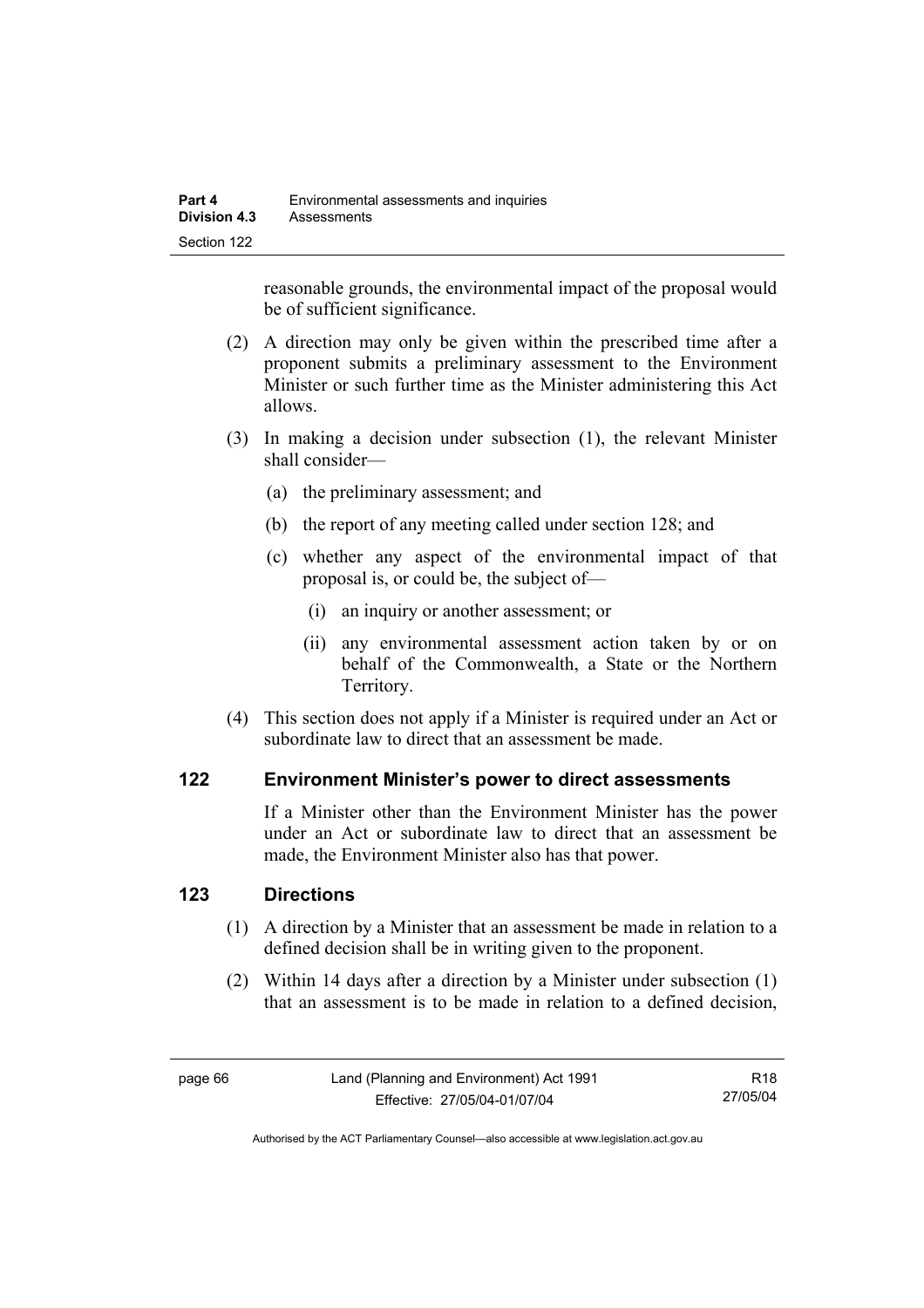the Minister shall give the proponent detailed directions specifying the following:

- (a) the form of the assessment;
- (b) the matters to be included in the public environment report or the environmental impact statement (as the case requires) and the relative emphasis to be given to each such matter;
- (c) subject to section 124 or section 125 and section 126, as the case requires—how the report or statement is to be prepared;
- (d) if, in the opinion of the Environment Minister based on reasonable grounds, the environmental impact of a proposal that is the subject of another defined decision is relevant to the environmental impact of the relevant proposal—sufficient details of the firstmentioned proposal to enable the proponent to assess the potential combined effects of the proposals.
- (3) The Environment Minister shall, in consultation with the relevant Minister, determine the matters to be specified under subsection (2).
- (4) If a Minister gives detailed directions for an assessment under subsection (2), that Minister must prepare a written notice that sets out—
	- (a) the name of the proponent; and
	- (b) the matters specified in the directions; and
	- (c) the name of any consultant nominated by the Minister under subsection (7) to assist in the preparation of the assessment.
- (5) The notice is a notifiable instrument.

*Note* A notifiable instrument must be notified under the Legislation Act.

- (6) The Minister who prepared the notice must also publish it in a daily newspaper.
- (7) A Minister who directs that an assessment be made may, under subsection (2) (c), direct the proponent in relation to an assessment

| R18      | Land (Planning and Environment) Act 1991 | page 67 |
|----------|------------------------------------------|---------|
| 27/05/04 | Effective: 27/05/04-01/07/04             |         |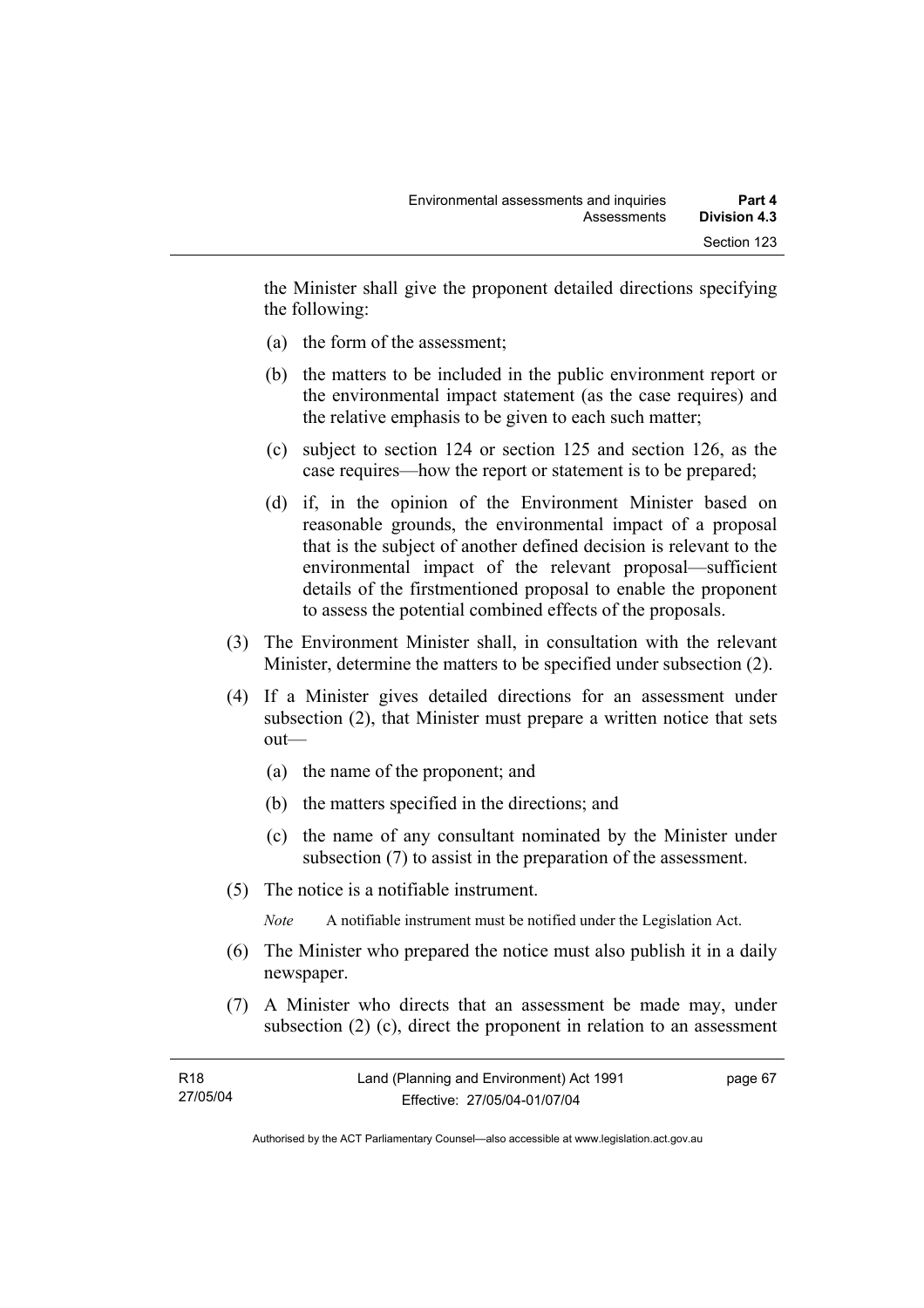| Part 4       | Environmental assessments and inquiries |  |
|--------------|-----------------------------------------|--|
| Division 4.3 | Assessments                             |  |
| Section 124  |                                         |  |

to engage the services of a consultant specified by the Minister in accordance with the prescribed criteria to assist the proponent in the preparation of the assessment.

# **Subdivision 4.3.3 Preparation, evaluation and consideration by Legislative Assembly**

### **124 Public environment reports—preparation**

- (1) The Environment Minister may, in writing, direct the proponent in relation to a public environment report—
	- (a) to undertake the consultation in relation to the preparation of the report that is specified; and
	- (b) after any such consultation—to make the report available, in a specified way and form, for public inspection, with the notice of that availability that is specified.
- (2) The proponent in relation to a public environment report shall comply with a direction under subsection (1).
- (3) This section does not apply in relation to the preparation of a public environment report for the purposes of an assessment that will be—
	- (a) a background paper within the meaning of part 2; or
	- (b) notified together with a draft plan of management under division 5.7.

### **125 Environmental impact statements—consultation and public inspection**

- (1) The proponent in relation to an environmental impact statement must prepare a written notice approved in writing by the Environment Minister—
	- (a) stating that copies of the draft environmental impact statement are available for public inspection and purchase from the proponent at specified places and times; and

| page 68 | Land (Planning and Environment) Act 1991 | R18      |
|---------|------------------------------------------|----------|
|         | Effective: 27/05/04-01/07/04             | 27/05/04 |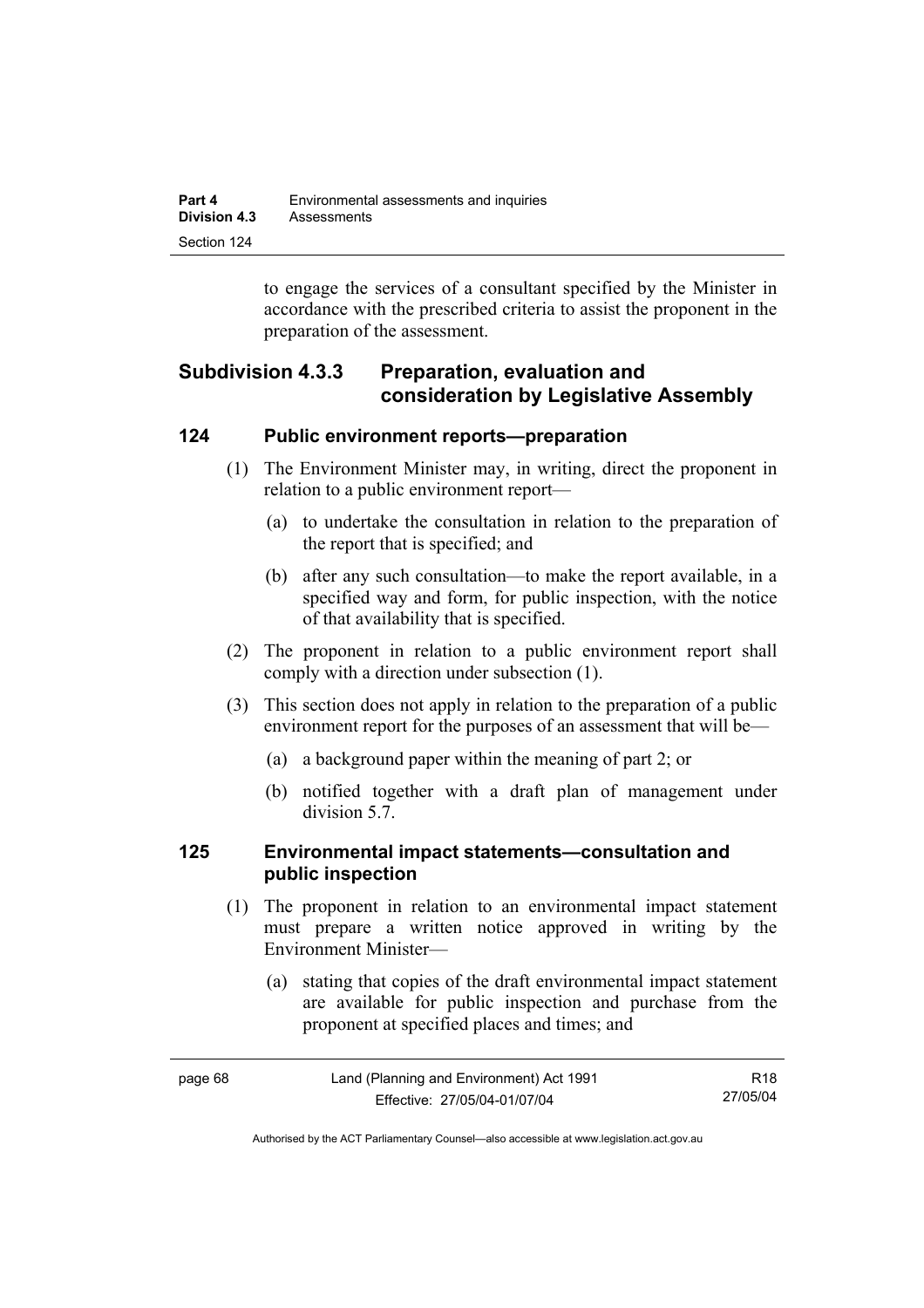- (b) inviting interested persons to submit written comments about the draft to the proponent at a specified address and within a period of 20 business days or the longer period directed in writing by the relevant Minister.
- (2) The notice approved by the Environment Minister is a notifiable instrument.

*Note* A notifiable instrument must be notified under the Legislation Act.

- (3) The proponent must also publish the notice approved by the Environment Minister in a daily newspaper.
- (4) The proponent in relation to an environmental impact statement shall make copies of the draft statement available for inspection and purchase at the places and times specified in the notice under subsection  $(1)$ .
- (5) A proponent shall not sell a copy of a draft environmental impact statement that he or she has made available for purchase under subsection (4) at a price that exceeds a price fixed by the Environment Minister as the maximum price for the sale of a copy of the statement.
- (6) In fixing a maximum price at which a proponent may sell a copy of a draft environmental impact statement, the Environment Minister shall fix a price that will reimburse the proponent for the cost of producing the copy but not for the expense incurred by the proponent in preparing the draft statement.
- (7) A notice under section 282A (3) (AAT Review of decisions) must include particulars of the calculation of the amount fixed as the maximum price that the proponent may charge for a copy of the draft environmental impact statement.
- (8) This section does not apply in relation to the preparation of an environmental impact statement for the purposes of an assessment which will be—
	- (a) a background paper within the meaning of part 2; or

| R18      | Land (Planning and Environment) Act 1991 | page 69 |
|----------|------------------------------------------|---------|
| 27/05/04 | Effective: 27/05/04-01/07/04             |         |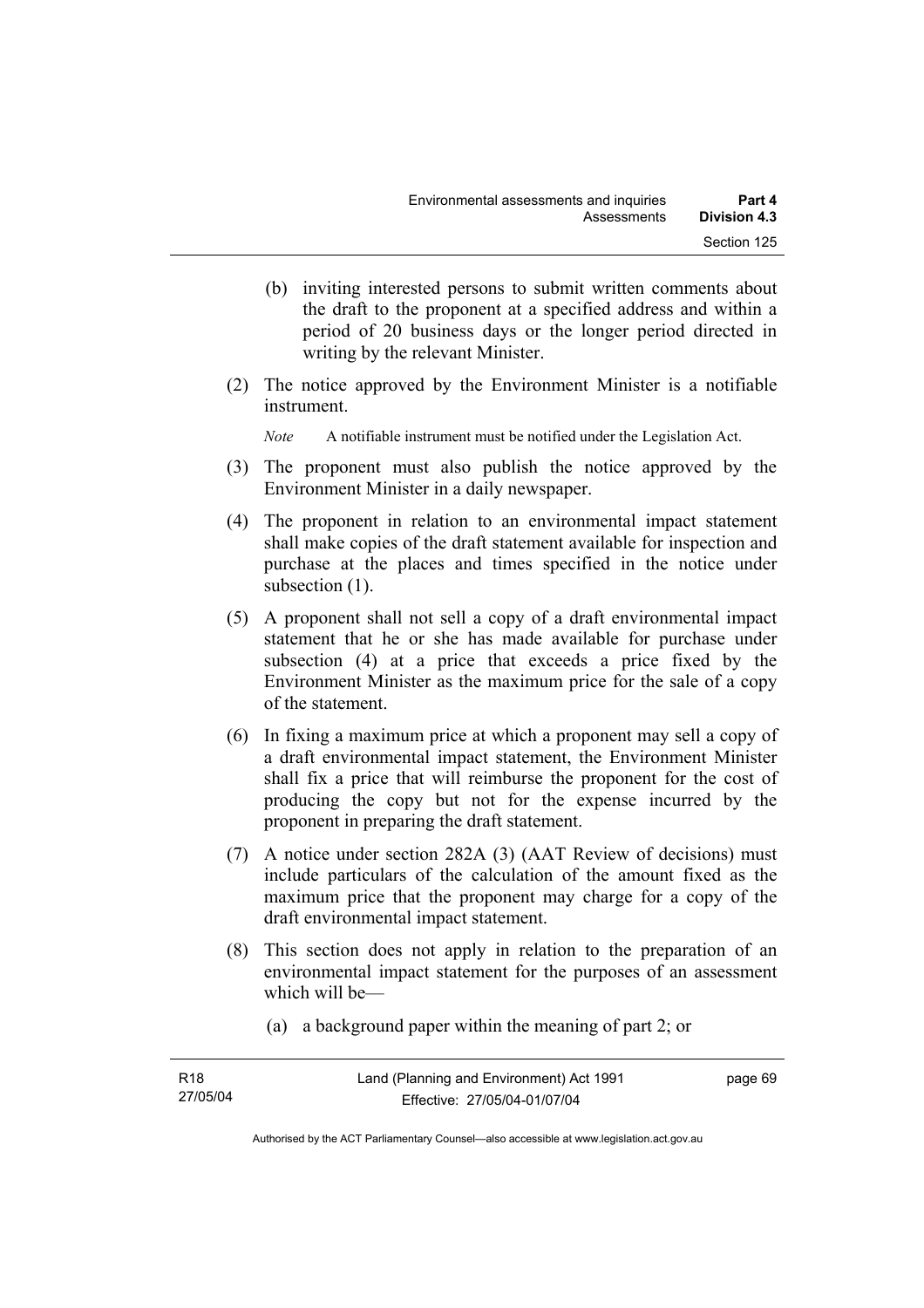(b) notified together with a draft plan of management under division 5.7.

### **126 Environmental impact statements—consideration of relevant comments and reports**

The proponent in relation to an environmental impact statement shall, in preparing the statement, consider any written comments from any person or Territory authority, and any reports, related to the environmental impact of the relevant proposal.

# **127 Submission of reports and statements to Environment Minister**

The proponent shall submit the relevant public environment report or environmental impact statement to the Environment Minister, together with—

- (a) a written report about the proponent's consultation in relation to the report or statement; and
- (b) a copy of each written comment about the report or statement received by the proponent; and
- (c) a copy of each report referred to in section 126 that is not available to the public.

# **128 Consultation**

- (1) The Environment Minister may, by giving reasonable notice to—
	- (a) the proponent of a proposal that has an environmental impact;
	- (b) any other person that the Environment Minister believes on reasonable grounds to have an interest directly affected by the proposal; and
	- (c) any other person that the Environment Minister considers appropriate;

| page 70 | Land (Planning and Environment) Act 1991 | R <sub>18</sub> |
|---------|------------------------------------------|-----------------|
|         | Effective: 27/05/04-01/07/04             | 27/05/04        |

call a meeting of such persons for the purposes of—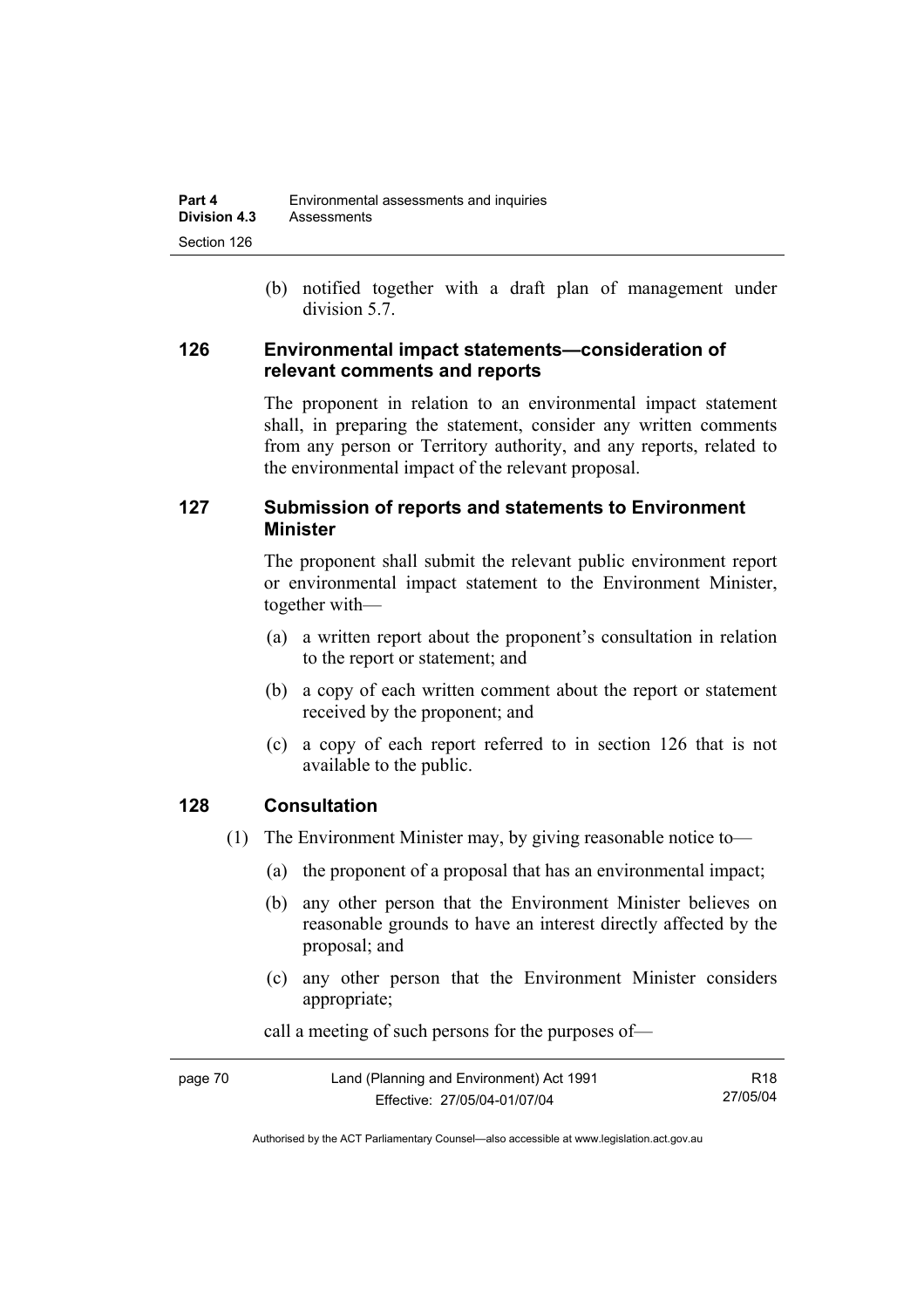- (d) clarifying the proposal or concerns relating to the proposal; or
- (e) clarifying the report of a panel established to conduct an inquiry into the proposal; or
- (f) discussing any ways in which the proposal could be modified to reduce or eliminate any potential adverse environmental impact.
- (2) The Environment Minister shall give a written report to each participant in the meeting stating—
	- (a) the outcome of the meeting; and
	- (b) any recommendations that the Environment Minister intends to include in his or her report under section 131 as a result of the meeting.
- (3) If a meeting recommends that a proposal be varied, the Environment Minister shall make copies of the report prepared in relation to the meeting for subsection (2) available for public inspection at times and places determined, in writing, by the Environment Minister.
- (4) The determination is a notifiable instrument.

*Note* A notifiable instrument must be notified under the Legislation Act.

(5) The Environment Minister must also publish the determination in a daily newspaper.

### **129 Further information**

- (1) Within the prescribed period after the submission of a public environment report or an environmental impact statement to the Environment Minister, that Minister may, by written notice to the proponent, direct the proponent to provide further specified information in relation to the proposal, report or statement.
- (2) On notice under subsection (1), the proponent shall, in writing, provide the specified information to the Environment Minister.

page 71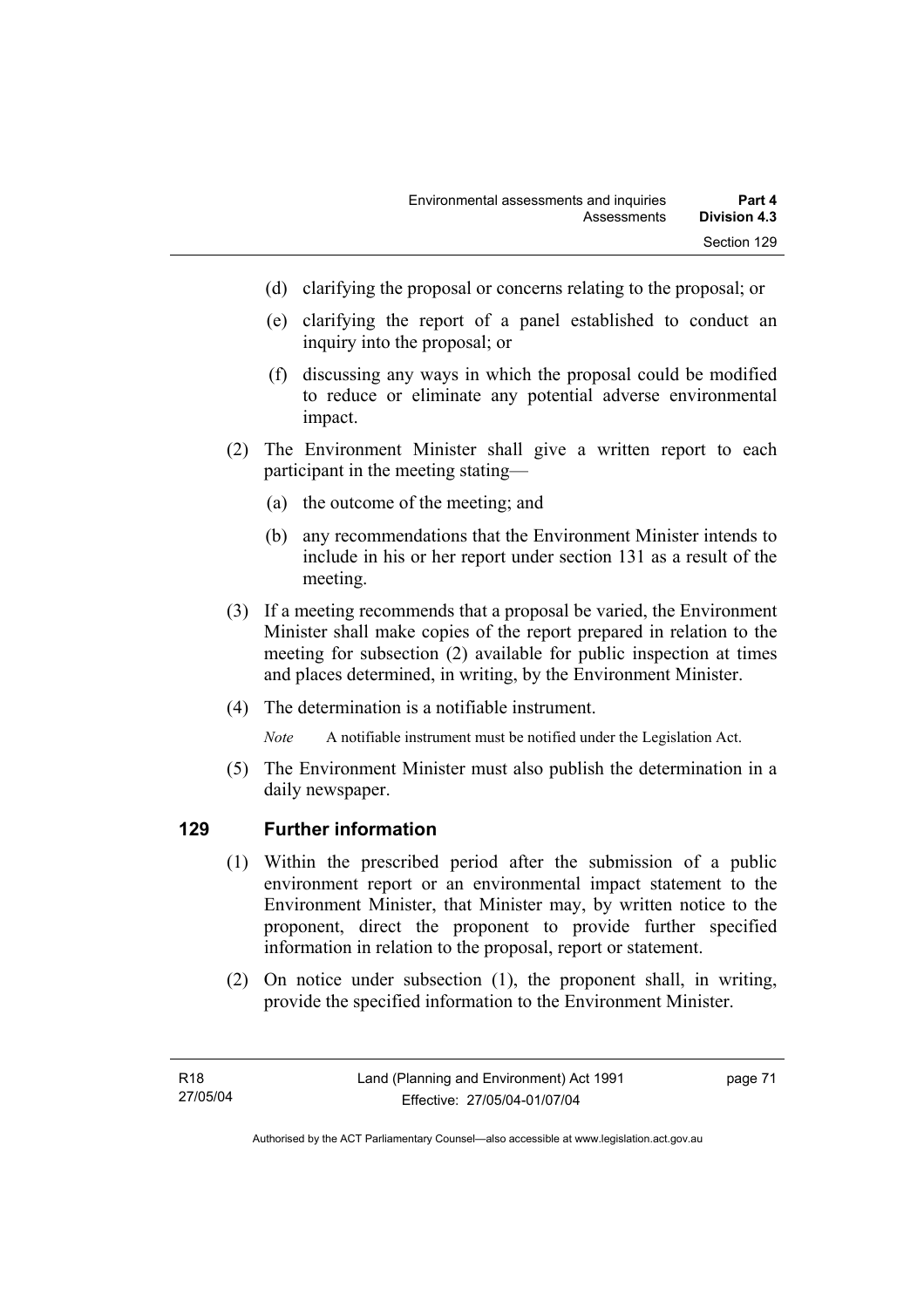### **130 Further revision**

- (1) Within the prescribed period after the submission of a public environment report or an environmental impact statement to the Environment Minister, that Minister may, by written notice to the proponent, request the proponent to revise the report or statement in consideration of specified matters.
- (2) On notice under subsection (1), the proponent may revise the report or statement in consideration of the specified matters.
- (3) The proponent shall—
	- (a) if the report or statement is revised—resubmit the revised report or statement to the Environment Minister; or
	- (b) if the report or statement is not revised—submit a written report to the Environment Minister stating the reasons why the proponent has not revised the report or statement.

### **131 Evaluation by Environment Minister**

- (1) Unless subsection (2) applies, within the prescribed period after the submission of a public environment report or environmental impact statement to the Environment Minister, he or she shall prepare a written report evaluating it.
- (2) If the Environment Minister gives a notice to a proponent under section 130 (1), that Minister shall prepare a written report evaluating a public environment report or statement within the prescribed period after the proponent—
	- (a) resubmits the report or statement under section 130 (3) (a); or
	- (b) submits a report under section  $130(3)$  (b);

as the case requires.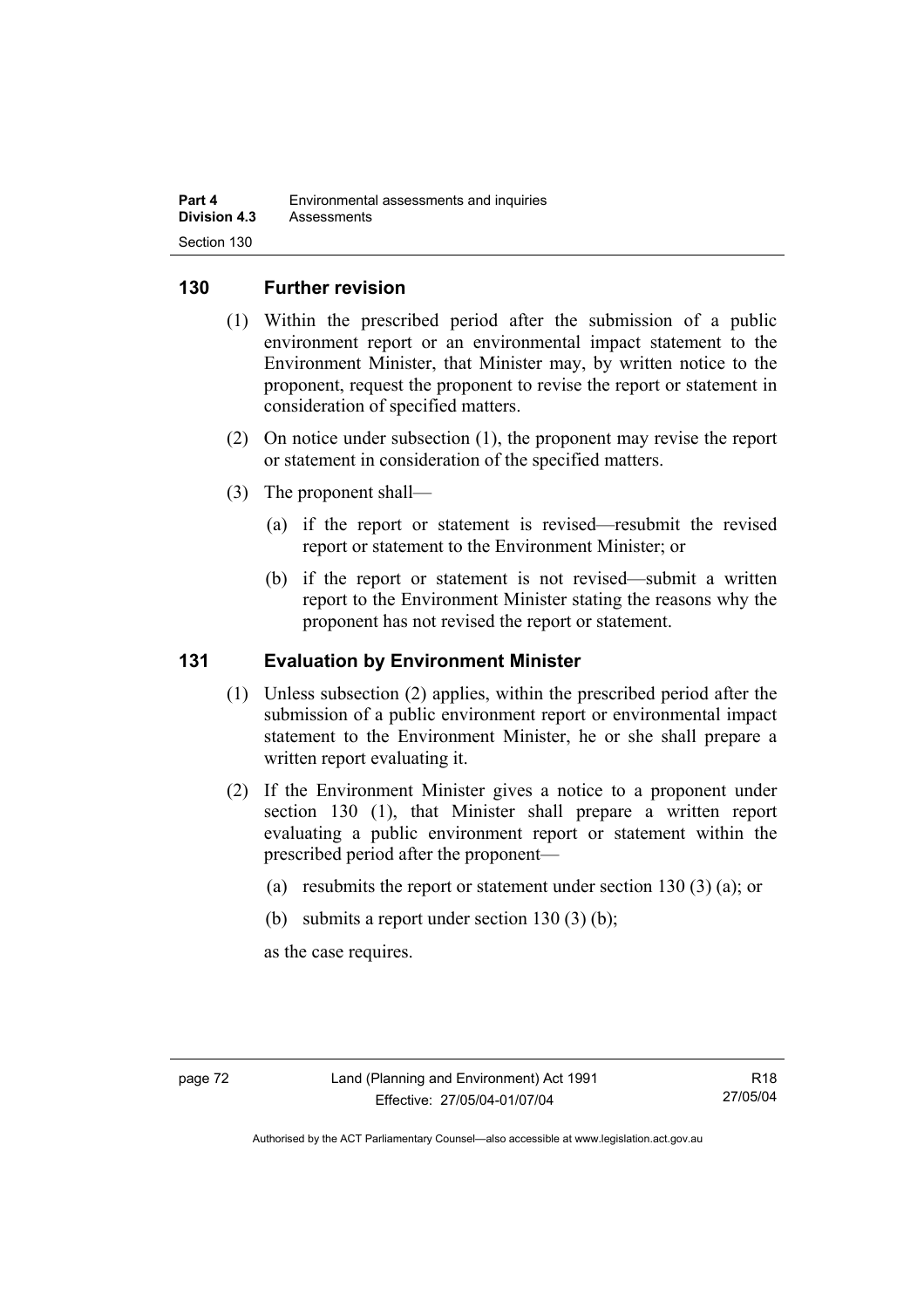- (3) A report under subsection (1) shall include—
	- (a) a statement about whether, in the opinion of the Environment Minister, the public environment report or environmental impact statement has been prepared in accordance with this division, and with the relevant directions under this division; and
	- (b) any comment by that Minister about the environmental impact of the relevant proposal; and
	- (c) if that Minister has called a meeting under section 128—the report of that meeting referred to in section 128 (2); and
	- (d) any recommendation of that Minister about the conditions subject to which the proposal should be approved.

### **132 Presentation to Legislative Assembly and public inspection**

- (1) Within 6 sitting days after the completion of a report referred to in section 131, the relevant Minister shall present to the Legislative Assembly a copy of—
	- (a) the relevant assessment; and
	- (b) any notice given by the Environment Minister under section 129 or section 130; and
	- (c) any report, comment or written information submitted to the Environment Minister under section 127, section 129 or section 130.
- (2) After an assessment is finished, the relevant Minister must make copies of the assessment, together with copies of any documents mentioned in subsection (1) (c), available to the public during office hours at places stated in a written notice prepared by the relevant Minister.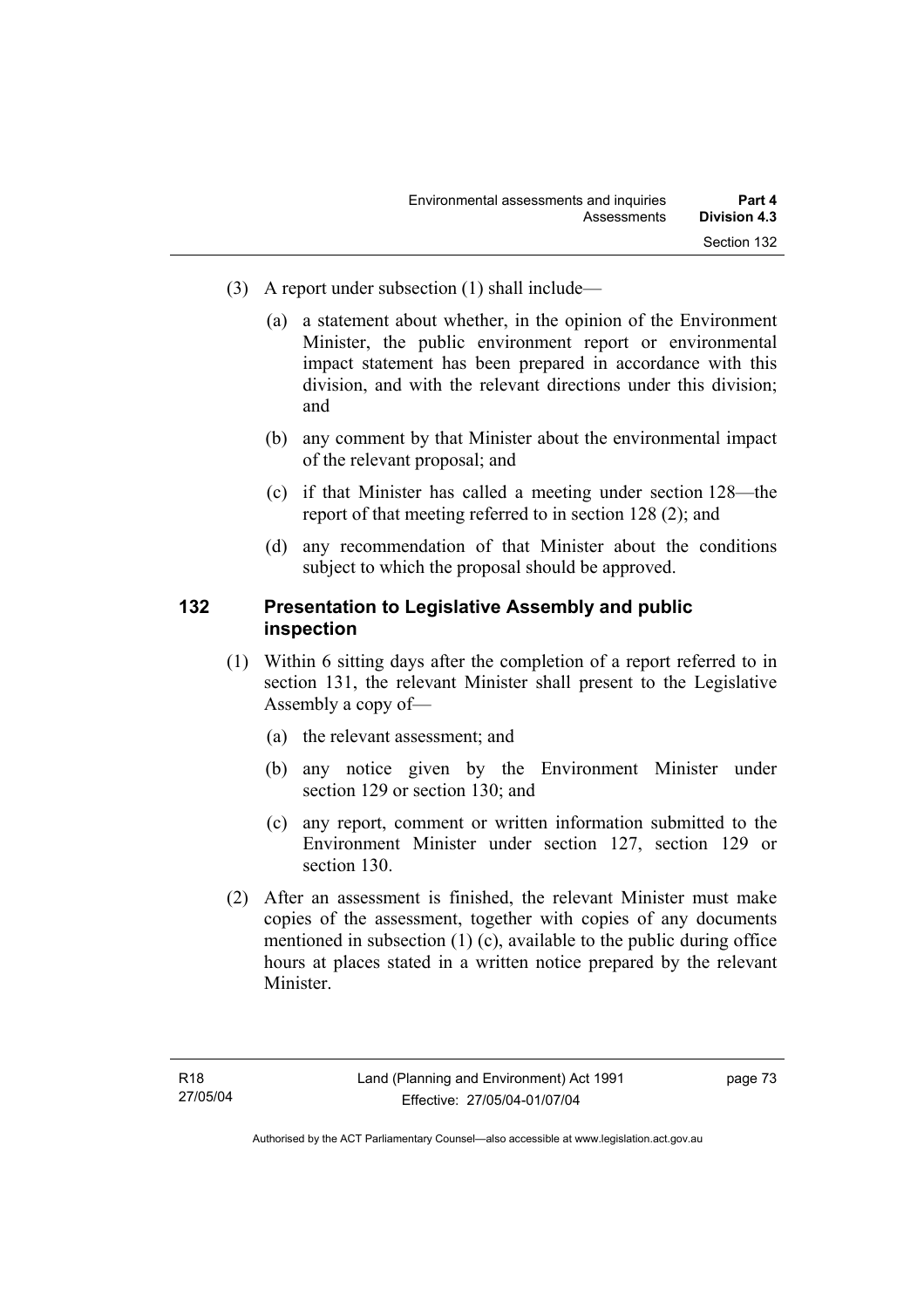(3) The notice under subsection (2) is a notifiable instrument.

*Note* A notifiable instrument must be notified under the Legislation Act.

(4) The relevant Minister must also publish the notice under subsection (2) in a daily newspaper.

### **133 Exclusion of material**

- (1) If, in the relevant Minister's opinion, based on reasonable grounds—
	- (a) a part of an assessment contains information related to the personal or business affairs of a person, being information—
		- (i) supplied to the proponent or that Minister in confidence; or
		- (ii) the publication of which would reveal a trade secret; and
	- (b) it would not be in the public interest for that part to be published;

the relevant Minister must exclude that part from the copy of the assessment presented to the Legislative Assembly, and from any copy of the assessment made available to the public or for public inspection.

 (2) If a part of an assessment is excluded from the copies of that assessment made available to the public or for public inspection, each copy shall include a statement to the effect that an unspecified part of the assessment has been excluded for the purpose of protecting the confidentiality of information included in that part.

### **134 Exemptions**

- (1) The Environment Minister may, in writing (by an *exemption*)—
	- (a) exempt a specified defined decision, or defined decisions of a specified class, from being the subject of an assessment directed under any Act or subordinate law; or

R18 27/05/04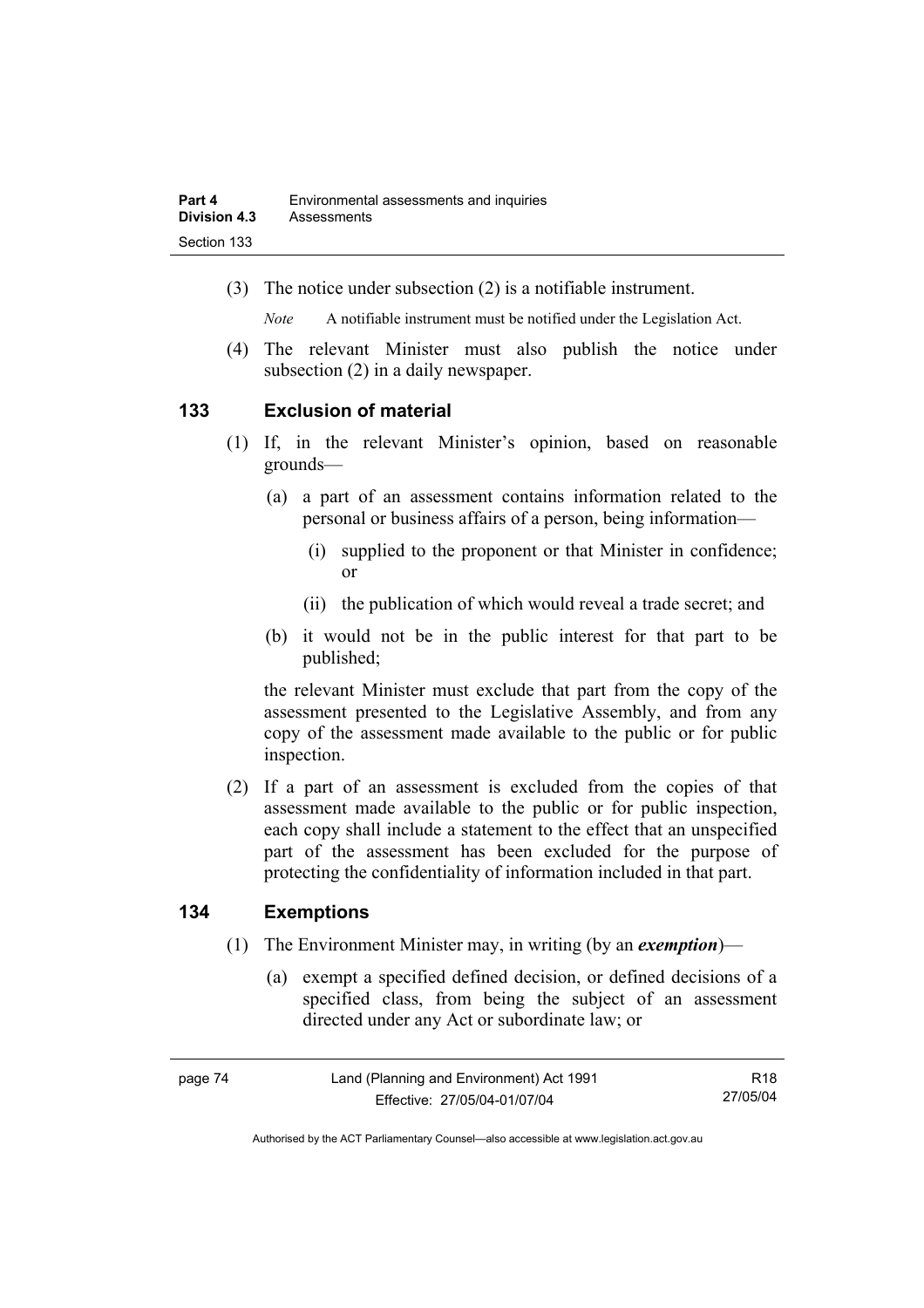- (b) declare that specified provisions of this division are not to apply in relation to a specified assessment, or to assessments of a specified class.
- (2) An exemption is a disallowable instrument.
	- *Note* A disallowable instrument must be notified, and presented to the Legislative Assembly, under the Legislation Act.
- (3) The Legislation Act, chapter 7 (Presentation, amendment and disallowance of subordinate laws and disallowable instruments) applies to an exemption as if each reference in that chapter to 6 sitting days were a reference to 5 sitting days.
- (4) Subject to any disallowance under the Legislation Act, chapter 7, the exemption commences—
	- (a) on the day after the 5th sitting day after the day it is presented to the Legislative Assembly under that chapter; or
	- (b) if the exemption provides for a later date or time of commencement—on that date or at that time.
- (5) The Environment Minister shall notify an exemption in a daily newspaper.
- (6) The validity of an exemption is not affected by a failure to comply with subsection  $(5)$ .

# **Division 4.4 Inquiries**

# **Subdivision 4.4.1 Establishment of panels and terms of reference**

# **135 Constitution**

 (1) If the relevant Minister in relation to a defined decision decides to establish a panel to inquire into the proposal that is the subject of that decision he or she shall, in writing, appoint a person or persons to constitute a panel to conduct the inquiry.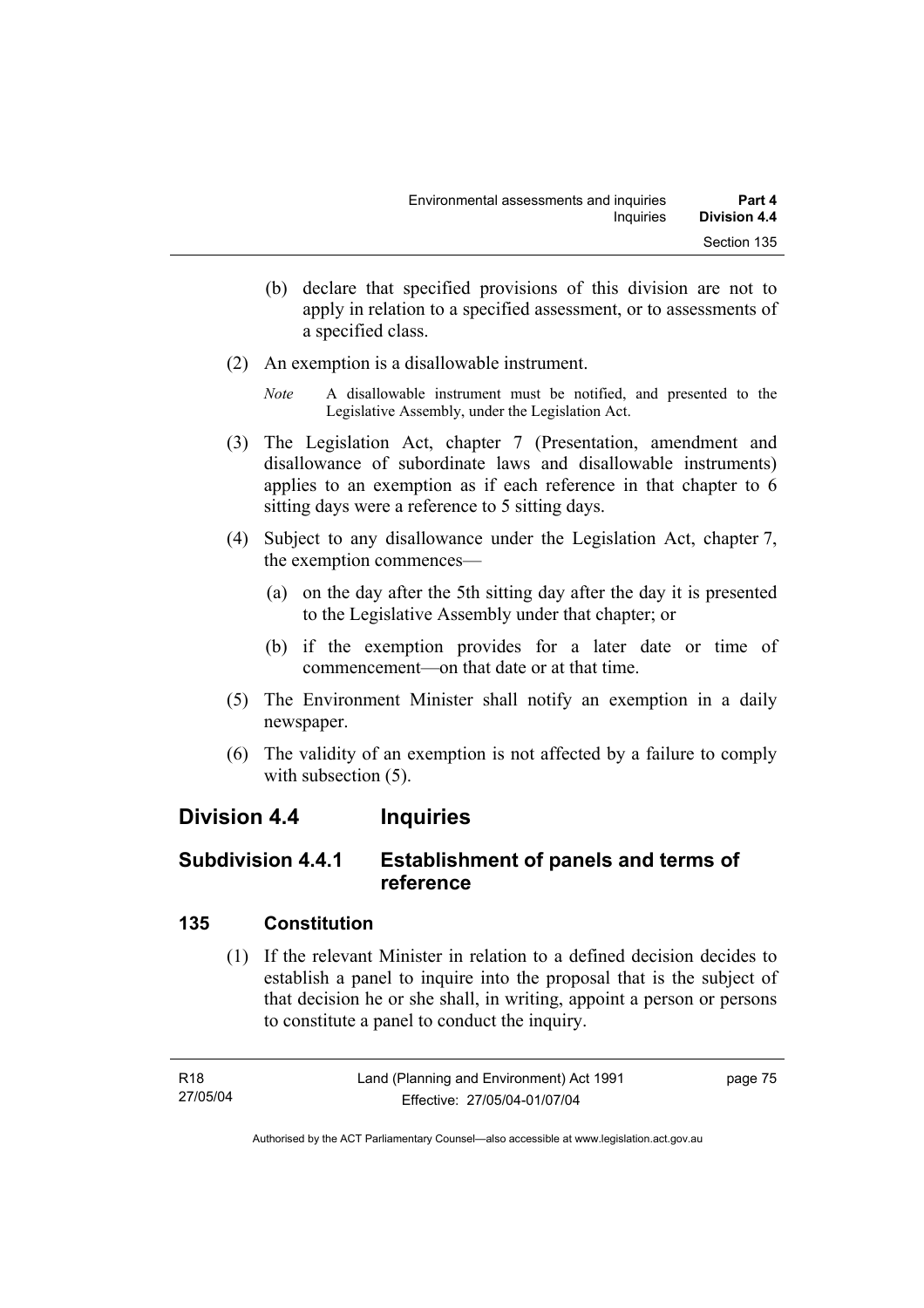(2) The relevant Minister shall nominate 1 member (or, in the case of a panel constituted by 1 member, that member) of the panel as the presiding member.

# **136 Combined inquiries**

If 2 or more proposals, being the subject of 2 or more defined decisions, would in the opinion of the Environment Minister have substantially interconnected effects, he or she may, under section 135, with the consent of the relevant Minister in relation to each decision, establish a panel to conduct an inquiry into the potential combined effect of those proposals.

### **138 Terms of reference**

- (1) The relevant Minister shall, in writing, determine the terms of reference of an inquiry.
- (2) The terms of reference of an inquiry—
	- (a) shall—
		- (i) specify the defined decision; and
		- (ii) require the panel to assess the potential costs and benefits to the community and to the Territory of the proposal that is the subject of that decision; and
		- (iii) specify a reasonable period within which the panel is to report; and
	- (b) may require the panel—
		- (i) to investigate specified aspects of that proposal; or
		- (ii) to consider any specified report.
- (3) The relevant Minister may, at the request of a panel, or on his or her own initiative, in writing, vary the terms of reference of the relevant inquiry.

R18 27/05/04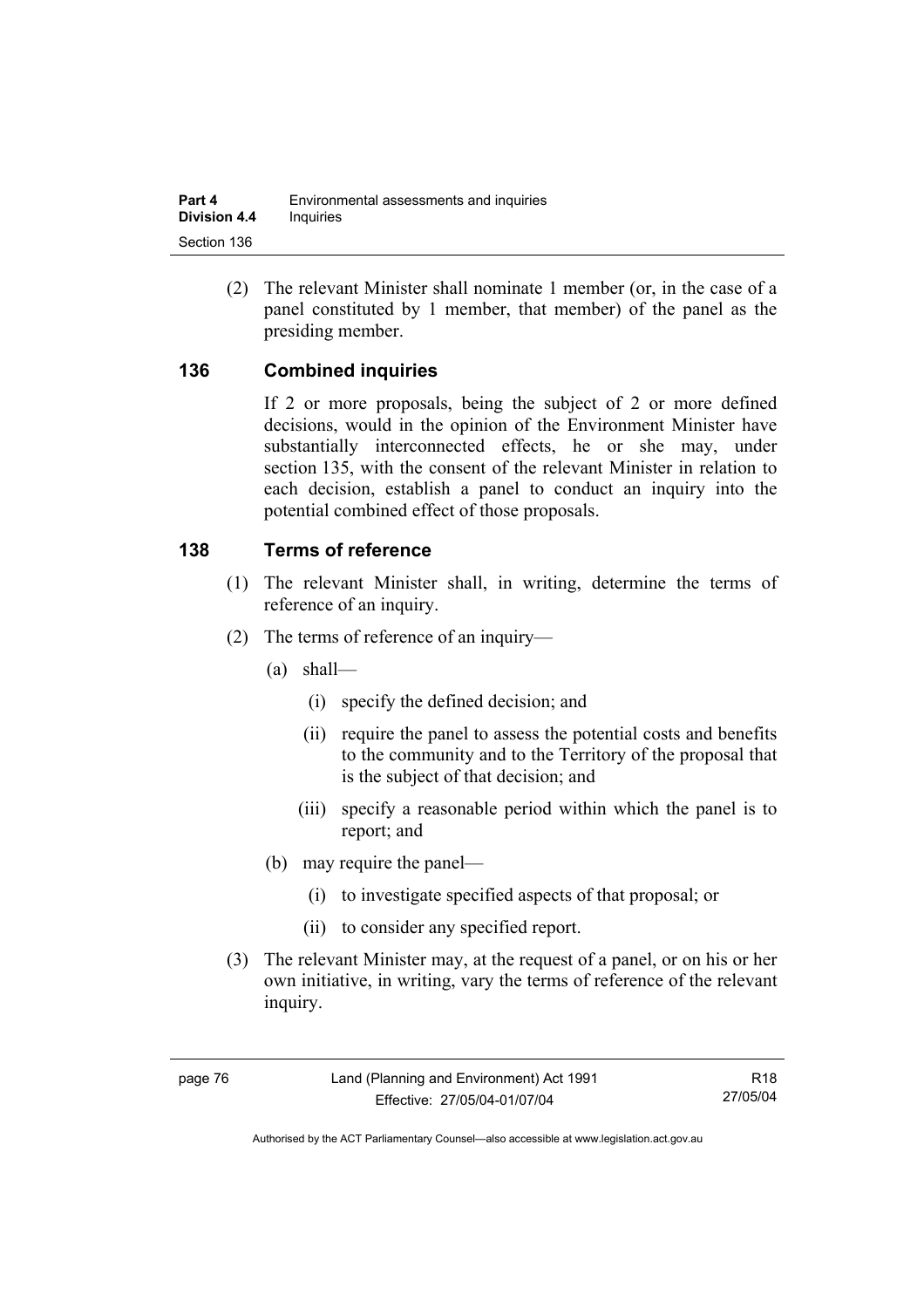(4) A variation of terms of reference is a notifiable instrument. *Note* A notifiable instrument must be notified under the Legislation Act.

# **139 Notification**

- (1) The relevant Minister for an inquiry must, in writing, determine—
	- (a) the members of the panel, and the presiding member; and
	- (b) the terms of reference of the inquiry; and
	- (c) the period within which the panel is to report; and
	- (d) the other matters that Minister considers necessary.
- (2) A determination is a notifiable instrument.

*Note* A notifiable instrument must be notified under the Legislation Act.

# **Subdivision 4.4.2 Inquiry reports**

# **140 Inquiry reports**

A panel shall report its findings and recommendations in writing to the relevant Minister in accordance with the terms of reference determined under section 138.

# **141 Presentation to Legislative Assembly and public inspection**

- (1) The relevant Minister must present a copy of the report of a panel's findings and recommendations to the Legislative Assembly within 6 sitting days after the day the Minister receives the report.
- (2) After a report is completed, the relevant Minister must make copies of the report available to the public during office hours at places stated in a written notice prepared by the relevant Minister.
- (3) The notice is a notifiable instrument.

*Note* A notifiable instrument must be notified under the Legislation Act.

page 77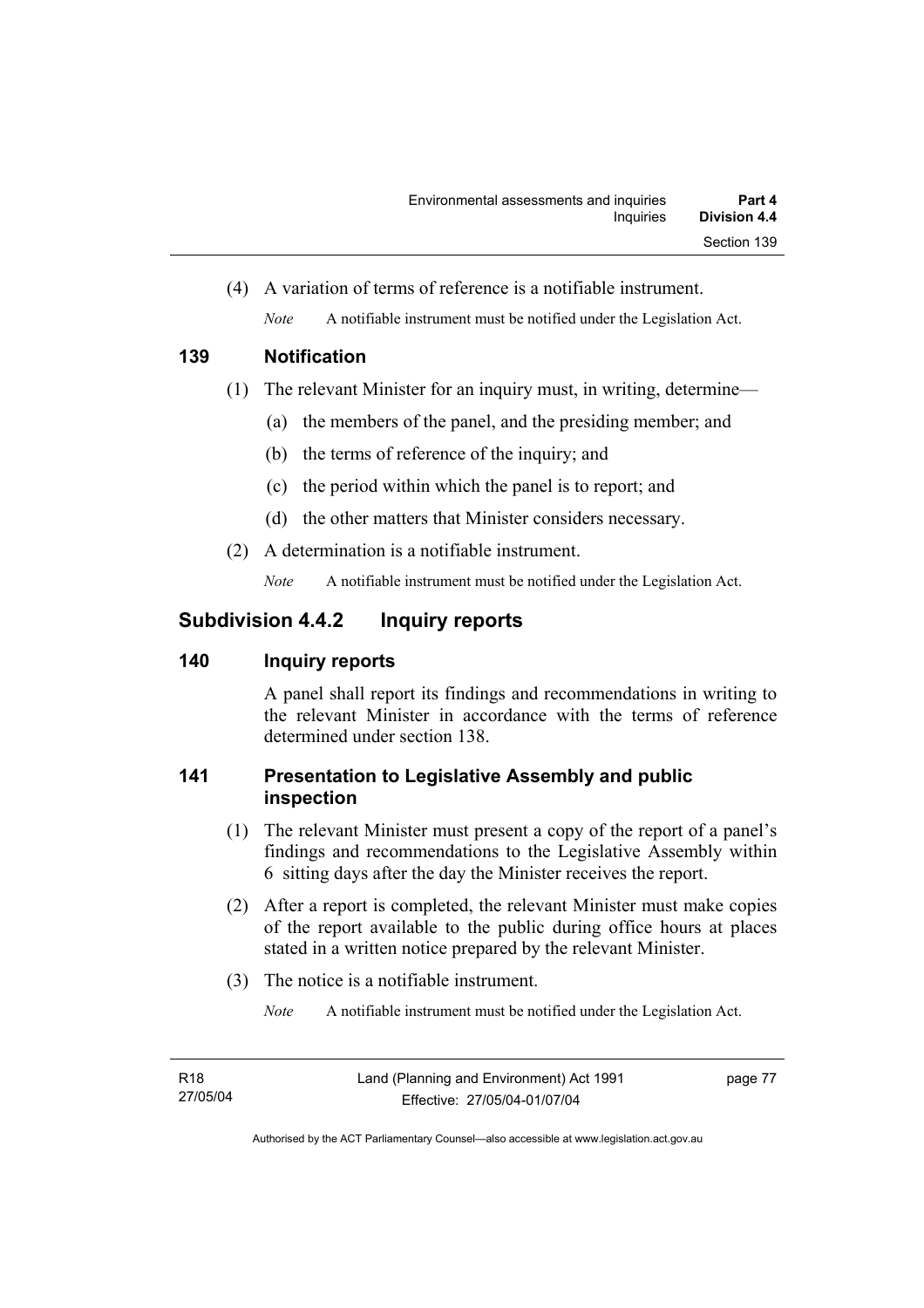(4) The relevant Minister must also publish the notice in a daily newspaper.

### **142 Exclusion of material**

- (1) If, in the panel's opinion based on reasonable grounds and expressed in its report—
	- (a) a part of a report contains information related to the personal or business affairs of a person, being information—
		- (i) supplied to the panel in confidence; or
		- (ii) the publication of which would reveal a trade secret; and
	- (b) it would not be in the public interest for that part to be published;

the relevant Minister may exclude that part from the copy of the report presented to the Legislative Assembly, and from any copy made available to the public or for public inspection.

 (2) If a part of a report is excluded under subsection (1), each copy of the report presented to the Legislative Assembly or made available to the public or for public inspection shall include a statement to the effect that an unspecified part of the report has been excluded for the purpose of protecting the confidentiality of information included in that part.

# **Subdivision 4.4.3 Procedures and powers**

### **143 Definitions for sdiv 4.4.3**

In this subdivision:

#### *authorised person* means—

- (a) a panel member; or
- (b) a person assisting a panel member in a way authorised in writing by the member.

| page 78 | Land (Planning and Environment) Act 1991 | R18      |
|---------|------------------------------------------|----------|
|         | Effective: 27/05/04-01/07/04             | 27/05/04 |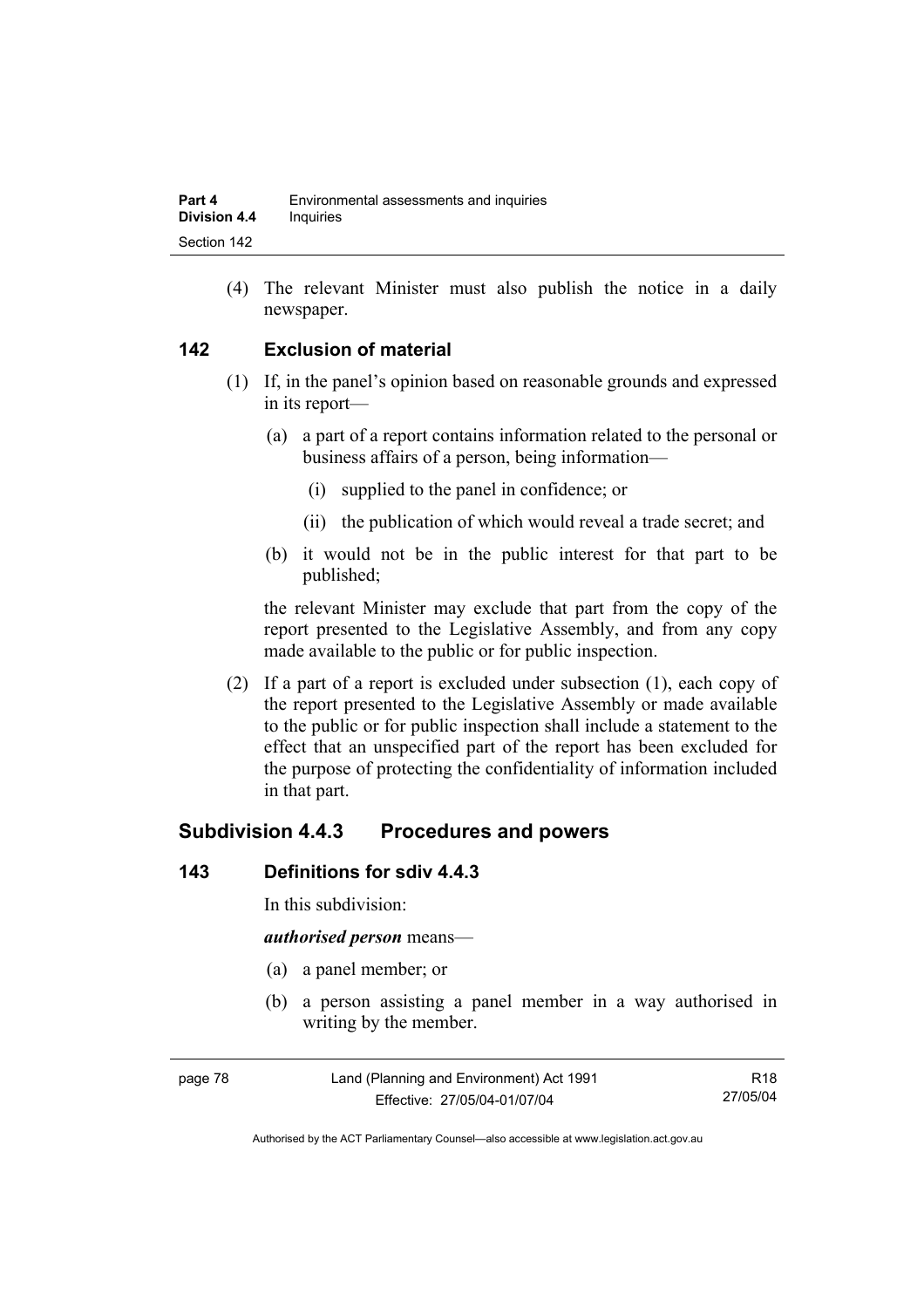*occupier*, of a place, includes—

- (a) a person believed, on reasonable grounds, to be an occupier of the place; and
- (b) a person apparently in charge of the place.

*place* includes premises, land, vehicle, aircraft or vessel.

### **144 Notice of inquiry hearings**

- (1) At a reasonable time before the beginning of an inquiry, the presiding member of a panel must prepare a notice stating—
	- (a) the subject matter of the inquiry; and
	- (b) the time when, and place where, the inquiry is to begin.
- (2) The notice is a notifiable instrument.

*Note* A notifiable instrument must be notified under the Legislation Act.

(3) The presiding member must also publish the notice in a daily newspaper.

### **145 Public hearings**

- (1) A panel shall conduct its inquiry in public, except as provided by subsection (2).
- (2) A panel may—
	- (a) direct that the inquiry or any part of it be held in private, and give directions about who may be present during any private hearing; or
	- (b) give directions prohibiting or restricting the publication of evidence given before the inquiry, or of matters contained in documents lodged with the inquiry; or
	- (c) give directions prohibiting or restricting the disclosure to any specified person of such evidence or such matters.

page 79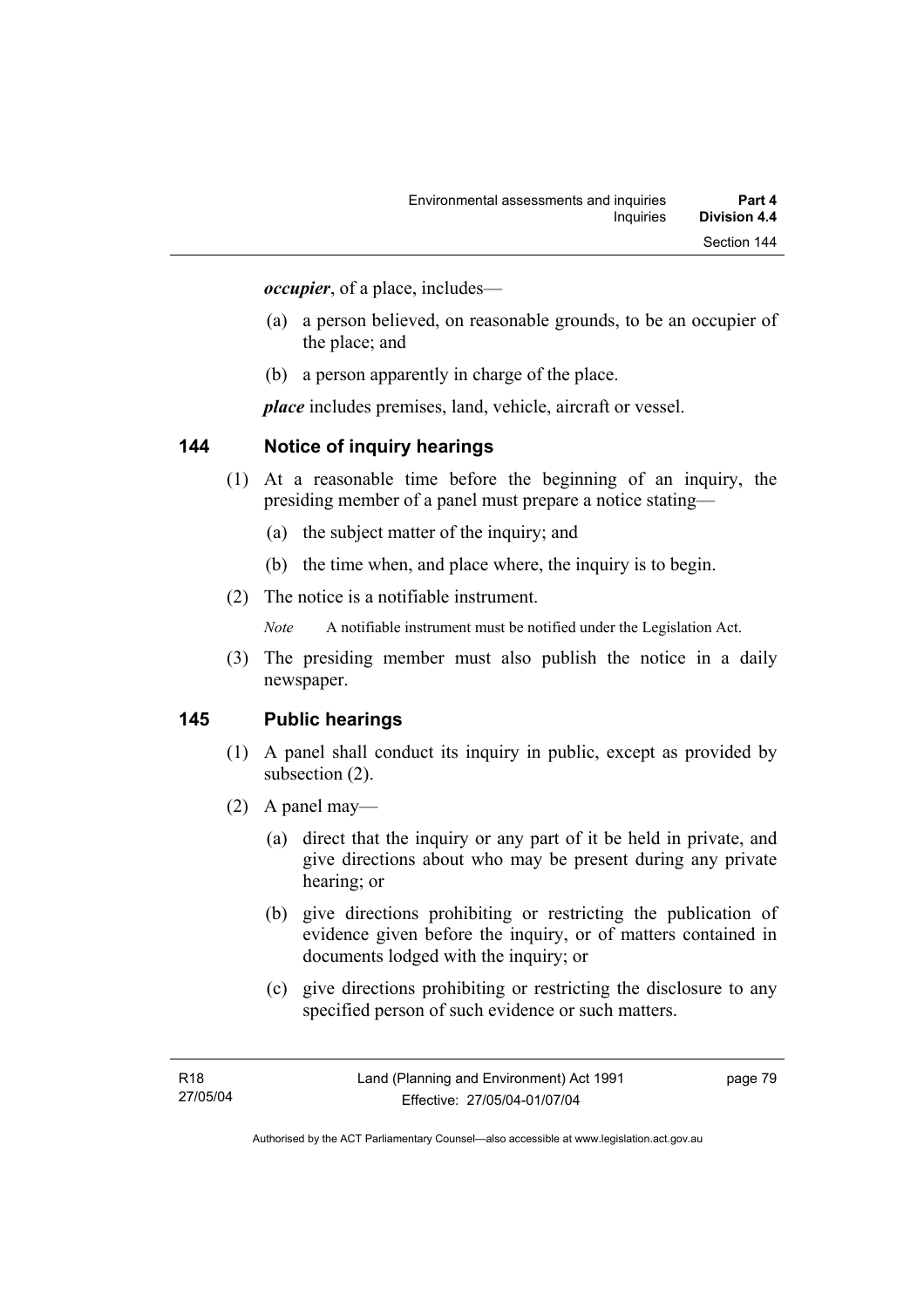- (3) In making a direction under subsection (2), a panel shall consider—
	- (a) the principle that it is desirable that the inquiry should be held in public, and that evidence given before the inquiry, and documents lodged with the inquiry, should be available to interested persons and to the public; and
	- (b) in the circumstances, whether confidentiality is required for the relevant proceedings, evidence or matter.
- (4) A panel may issue a direction under subsection (2) for a special hearing under section 147.

# **146 General procedure**

- (1) At a hearing of an inquiry, the panel—
	- (a) shall not conduct the hearing in an unduly formal way; and
	- (b) is not bound by the rules of evidence, and may inform itself—
		- (i) in any way it considers appropriate; and
		- (ii) without notice to any person who has made a submission to the inquiry; and
	- (c) may take evidence on oath, or affirmation, administered by a member of the panel; and
	- *Note* For the taking of an oath or the making of an affirmation, see the *Oaths and Affirmations Act 1984.*
	- (d) may prohibit or regulate cross-examination; and
	- (e) subject to this subdivision, may otherwise determine its own procedures.
- (2) Unless otherwise required by the panel, a person may make a submission to an inquiry orally or in writing or partly orally and partly in writing.
- (3) The panel may adjourn an inquiry from time to time and from place to place (whether within or outside the ACT).

| page 80 | Land (Planning and Environment) Act 1991 | R <sub>18</sub> |
|---------|------------------------------------------|-----------------|
|         | Effective: 27/05/04-01/07/04             | 27/05/04        |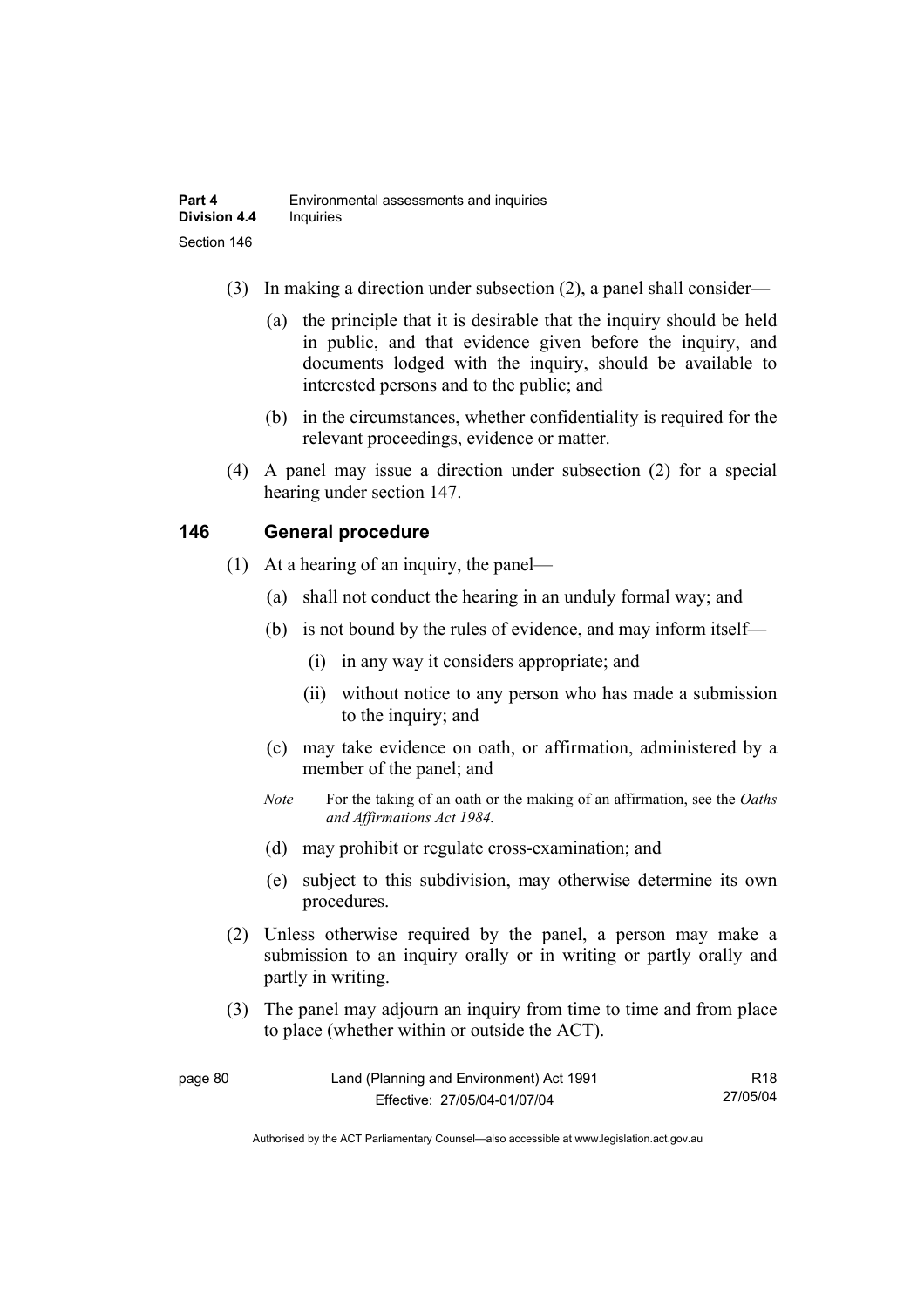### **147 Special hearings—consultation with interested persons**

- (1) A panel may hold a special hearing of the inquiry to consult with—
	- (a) the proponent; and
	- (b) any other person that the panel believes on reasonable grounds to have an interest directly affected by the proposal; and
	- (c) any other person the panel considers appropriate;

for the purposes of—

- (d) clarifying the proposal; and
- (e) discussing ways in which the proposal could be modified to reduce or eliminate any potential environmental impact.
- (2) The panel shall give each person referred to in subsection (1) reasonable written notice of the special hearing.

*Note* For how documents may be given, see Legislation Act, pt 19.5.

- (3) The panel shall conduct a special hearing in an informal way.
- (4) The panel shall include in the report of an inquiry a report stating—
	- (a) the outcome of the special hearing; and
	- (b) any influence the special hearing has had on the panel's recommendations in relation to the proposal.

#### **148 Assessments for purpose of inquiries**

- (1) For the purposes of an inquiry, the relevant Minister may, at the written request of the panel, or on his or her own initiative, direct that an assessment be made of the environmental impact of any aspect of the proposal that is the subject of the relevant defined decision.
- (2) An assessment under subsection (1) consists of a public environment report or an environmental impact statement, but does not include a report of the Environment Minister under section 131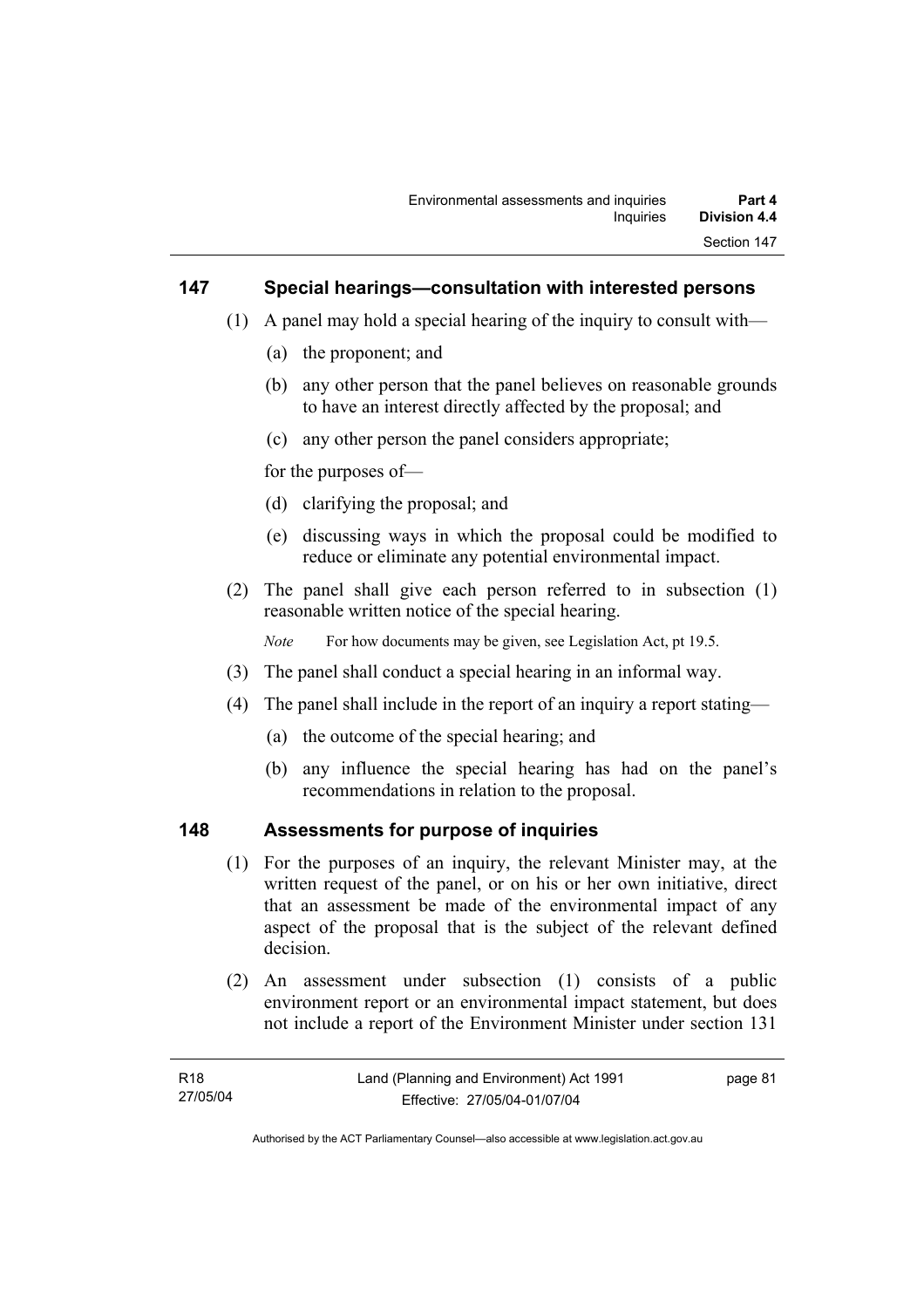evaluating the public environment report or environmental impact statement.

- (3) Sections 127, 128, 129 and 130 apply to an assessment under subsection (1) as if the references to the Environment Minister in those sections were references to the relevant Minister.
- (4) Section 131 does not apply in relation to an assessment under subsection  $(1)$ .
- (5) For section 132 (1), the relevant Minister must present a copy of an assessment under subsection (1), together with any notice, report, comment or information mentioned in section 132 (1) (b) or (c), to the Legislative Assembly within 6 sitting days after—
	- (a) receiving the assessment under section 127; or
	- (b) if he or she issues a notice under section 129, but does not issue a notice under section 130—receiving the relevant information under section 129 (2); or
	- (c) if he or she issues a notice under section 130—receiving the assessment or report under section 130 (3).

### **149 Witnesses—summons to appear**

- (1) The presiding member of a panel may, by writing, summon a person to attend a hearing of the inquiry at a specified time and place to give evidence and to produce the books and documents that are—
	- (a) relevant to any matter at issue in the inquiry; and
	- (b) specified in the summons.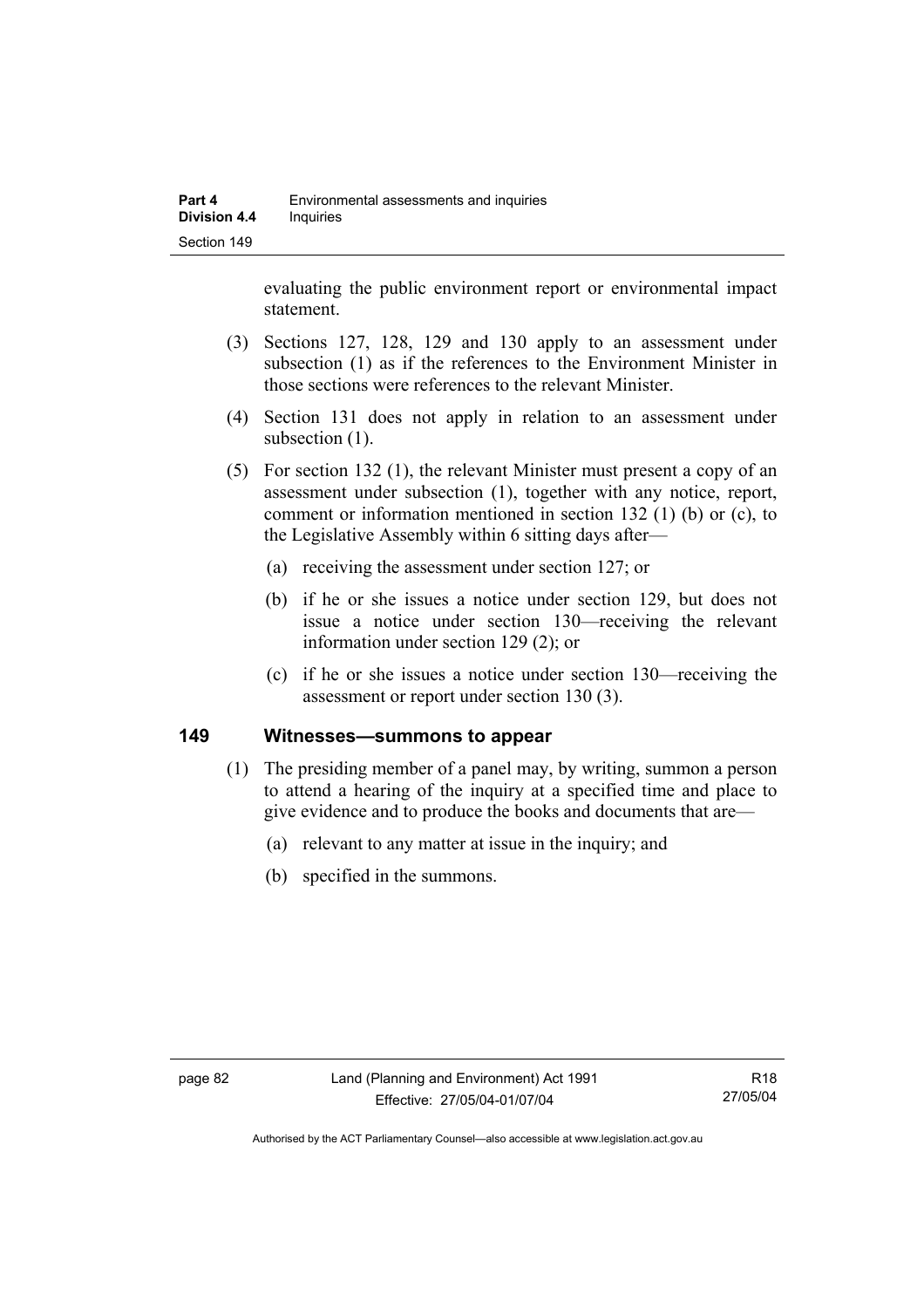(2) A person served with a summons under subsection (1) shall not, without reasonable excuse, fail to comply with the summons.

Maximum penalty: 50 penalty units, imprisonment for 6 months or both.

 (3) The Territory shall pay a witness summoned to appear at an inquiry the allowances that are prescribed.

# **150 Victimisation of witnesses**

- (1) A person shall not—
	- (a) use violence to or inflict injury on; or
	- (b) cause or procure violence, damage, loss or disadvantage to; or
	- (c) cause or procure the punishment of;

a person on account of the person's giving, or proposing to give, evidence to an inquiry.

Maximum penalty: 100 penalty units, imprisonment for 1 year or both.

- (2) An employer shall not—
	- (a) dismiss an employee from his or her employment, or prejudice an employee in his or her employment, on account of the employee's giving, or proposing to give, evidence to an inquiry; or
	- (b) threaten so to dismiss, or so to prejudice, an employee on account of the employee's proposing to give evidence to an inquiry.

Maximum penalty: 100 penalty units, imprisonment for 1 year or both.

 (3) For subsection (2) (a), in proceedings for an offence against subsection (2), if it is established that an employer dismissed an employee from his or her employment, or prejudiced an employee in

page 83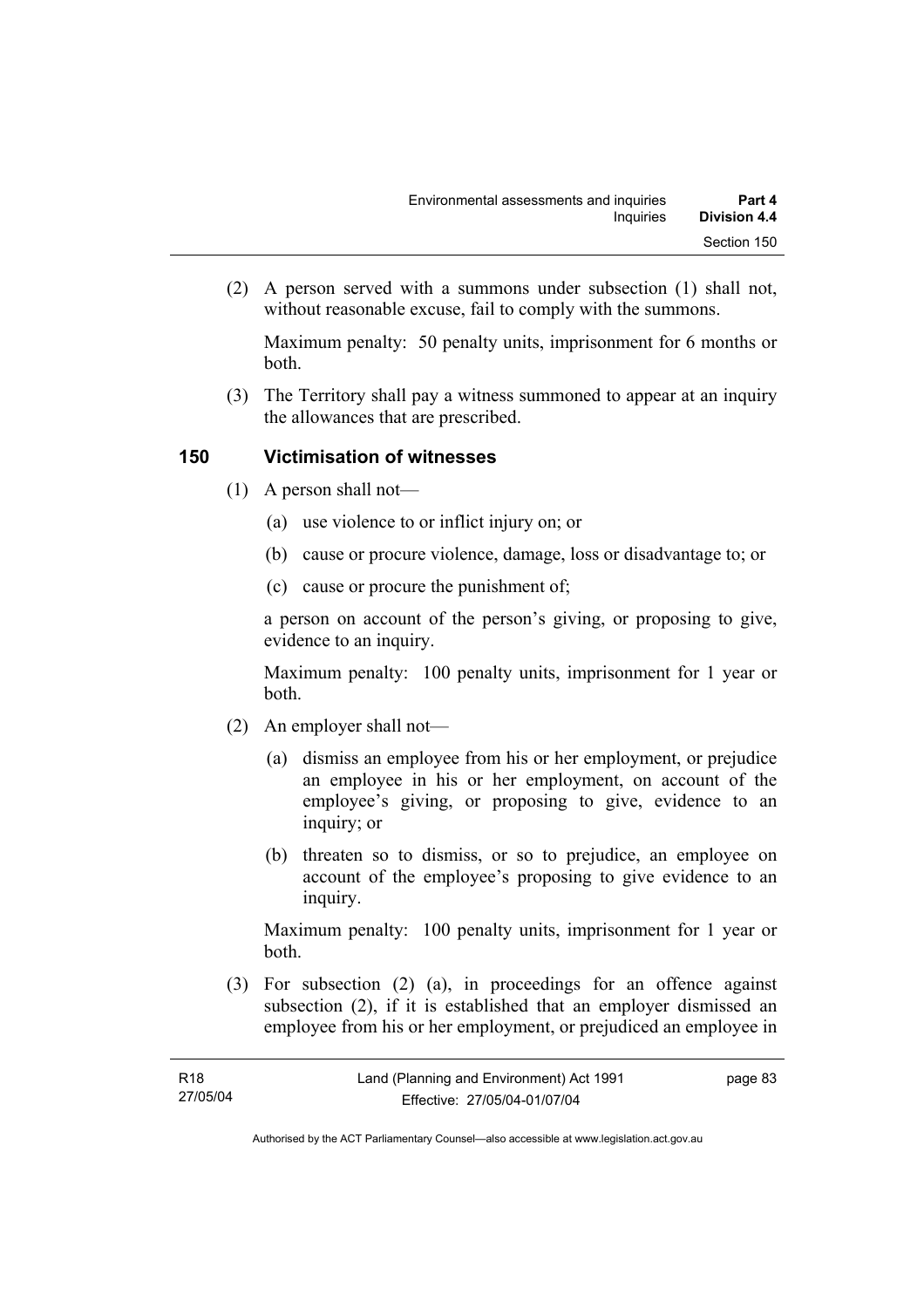his or her employment, after the employee gave, or proposed to give, evidence to an inquiry, it is to be presumed that that dismissal or prejudice was because of the employee's giving, or proposing to give, evidence at the inquiry, but that presumption is rebuttable.

 (4) For subsection (2) (b), in proceedings for an offence against subsection (2), if it is established that an employer threatened to dismiss an employee from his or her employment, or to prejudice an employee in his or her employment, after the employee proposed to give evidence to an inquiry, it is to be presumed that that threat was because of the employee's proposal, but that presumption is rebuttable.

### **151 Inspection of books and documents**

- (1) An authorised person may inspect any book or document given in evidence to the inquiry, and may make copies of, or copy extracts from, such a book or document.
- (2) A book or document given in evidence to an inquiry may be kept by the panel for the reasonable period the panel considers appropriate.
- (3) A panel shall allow the owner of a book or document kept by the panel reasonable access to the book or document.

# **152 Power of entry**

- (1) For an inquiry, an authorised person may enter any place—
	- (a) with the consent of the occupier; or
	- (b) under a warrant issued under section 153.
- (2) Before seeking the consent of the occupier of a place for subsection (1), an authorised person shall—
	- (a) if the authorised person is a panel member—produce written evidence of his or her appointment; and

R18 27/05/04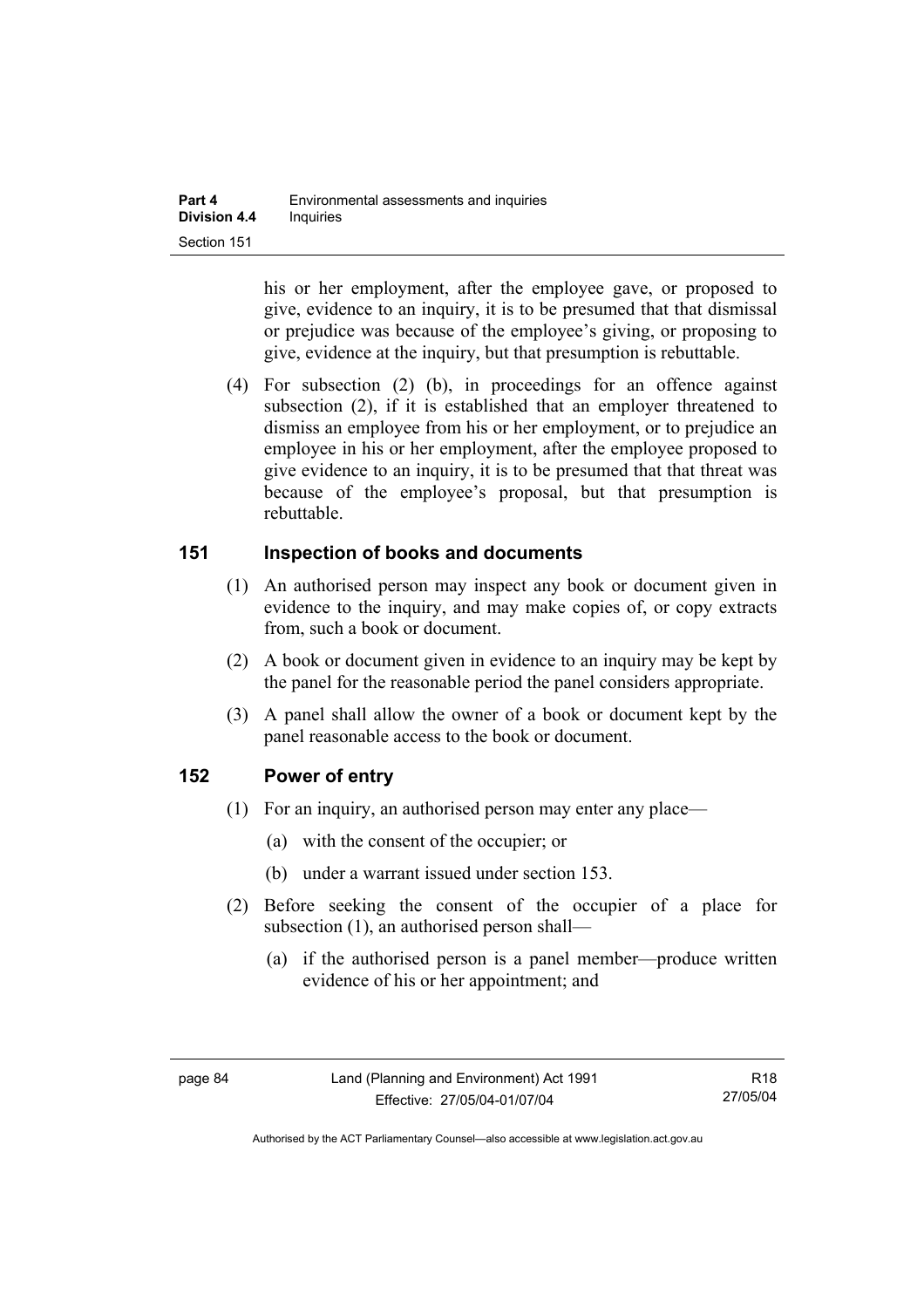- (b) if the authorised person is the assistant of a panel member produce written evidence of his or her authority; and
- (c) inform the occupier that he or she may refuse to give consent.
- (3) If an authorised person obtains the consent of the occupier to enter a place under subsection (1), the authorised person shall ask the occupier to sign a written acknowledgment—
	- (a) that the occupier has been informed that he or she may refuse to so consent; and
	- (b) that the occupier has consented; and
	- (c) of the day and time when the occupier consented.
- (4) If it is material, in any proceedings, for a court to be satisfied that an occupier has consented to the entry of premises by an authorised person under subsection (1) and an acknowledgment in accordance with subsection (3) signed by the occupier is not produced in evidence, it shall be presumed that the occupier did not consent, but that presumption is rebuttable.

# **153 Search warrants**

- (1) If a panel member believes on reasonable grounds that it is necessary, for the inquiry, for an authorised person to enter and inspect any place and to search for and inspect anything or any kind of thing, within the next following 28 days the member may—
	- (a) lay before a magistrate an information on oath setting out those grounds; and
	- (b) apply for the issue of a warrant to search the place for such a thing or things, and to inspect it or them.
- (2) On application under subsection (1), the magistrate may issue a warrant authorising the authorised person named in the warrant, with the assistance and by the force that is necessary and reasonable—

page 85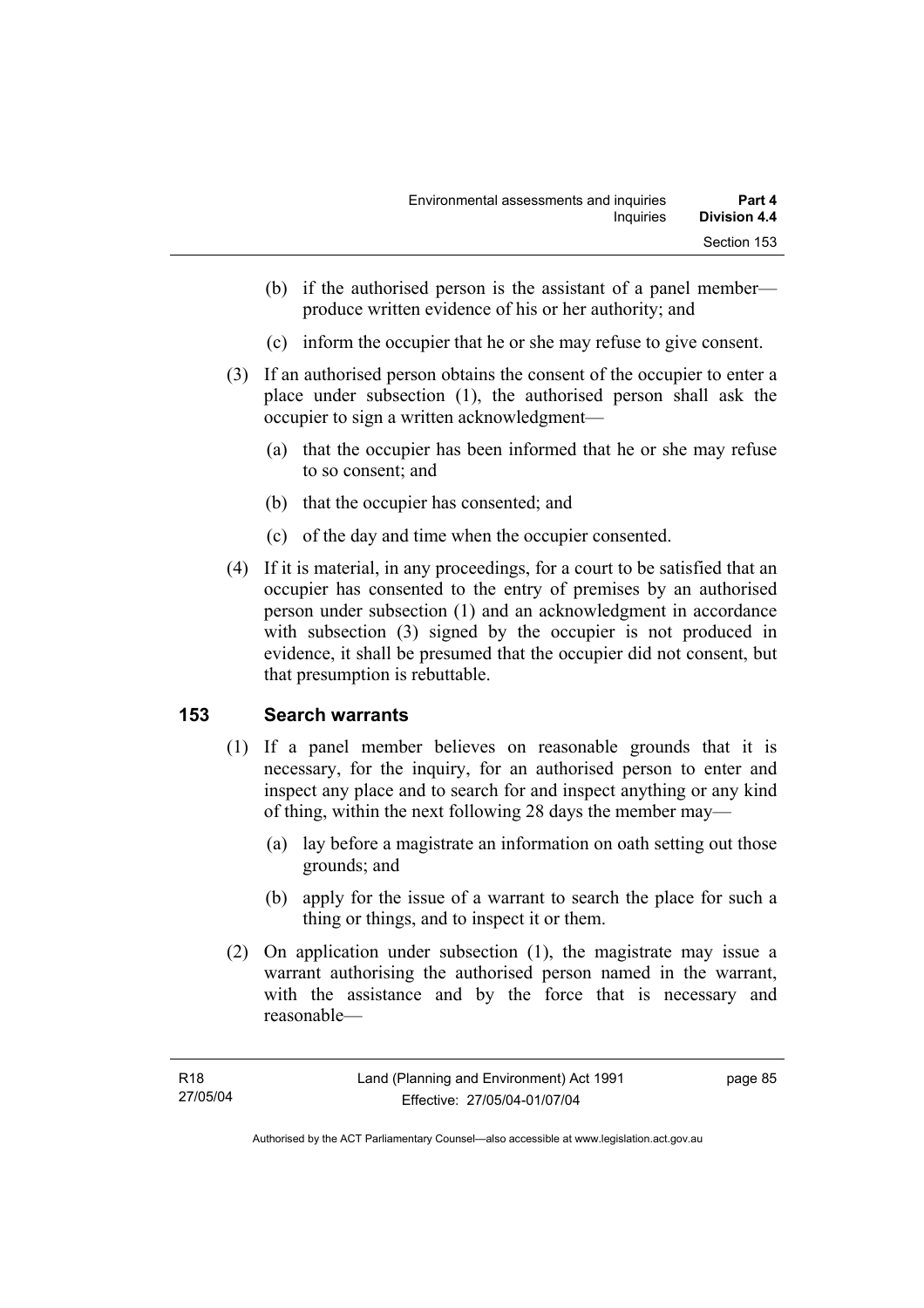- (a) to enter the place; and
- (b) to search for any specified thing or anything of a specified kind; and
- (c) to inspect any such thing.
- (3) A magistrate shall not issue a warrant unless—
	- (a) the applicant or another person has given the magistrate, either orally or by affidavit, any further information that the magistrate requires about the grounds on which the issue of the warrant is sought; and
	- (b) the magistrate is satisfied that there are reasonable grounds for issuing the warrant.
- (4) A warrant shall—
	- (a) specify the inquiry in relation to which the entry, search and inspection are authorised; and
	- (b) state the purpose for which it is issued; and
	- (c) specify particular hours during which the entry is authorised, or state that the entry is authorised at any time of the day or night; and
	- (d) include a description of the things, or kinds of things, in relation to which any power under section 154 may be exercised; and
	- (e) specify a date not later than 28 days after the date of issue of the warrant when the warrant ceases to have effect.

### **154 Powers of search and inspection**

- (1) Subject to the terms of any warrant issued under section 153, if an authorised person enters a place in accordance with section 152, he or she may, for the purposes of the inquiry—
	- (a) inspect the place; or

Land (Planning and Environment) Act 1991 Effective: 27/05/04-01/07/04

R18 27/05/04

Authorised by the ACT Parliamentary Counsel—also accessible at www.legislation.act.gov.au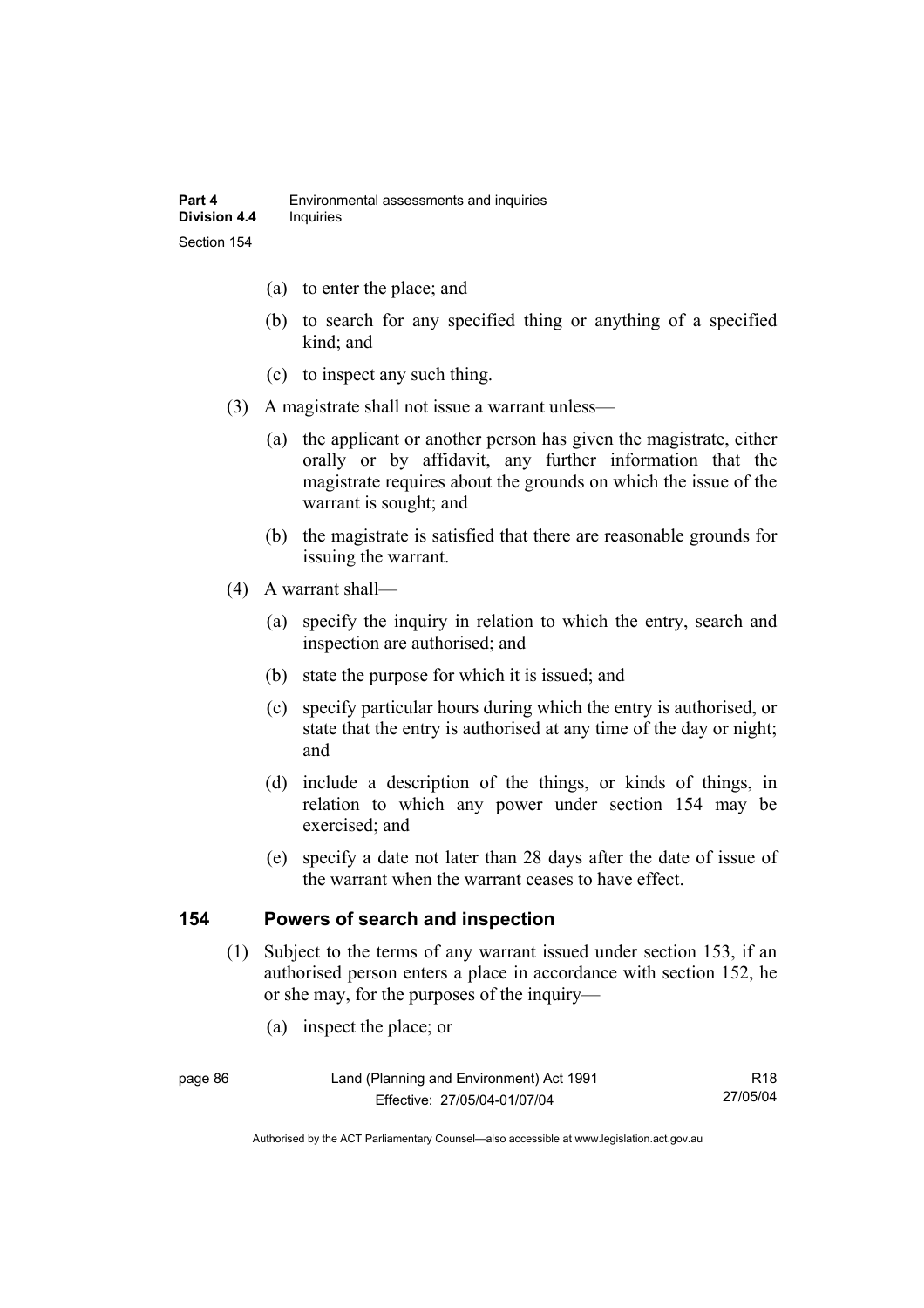- (b) search for and inspect anything; or
- (c) require the occupier to give the authorised person the assistance that is reasonable to enable the authorised person to exercise his or her powers under this section.
- (2) A person shall not, without reasonable excuse, contravene a requirement made of the person under subsection (1) (c).

Maximum penalty: 50 penalty units.

### **156 Contempt**

A person shall not, without reasonable excuse—

- (a) contravene a direction lawfully given by a panel member; or
- (b) disturb a panel member in the exercise of the member's functions; or
- (c) interrupt a hearing of an inquiry; or
- (d) use insulting language, or act in an insulting way, towards a panel member; or
- (e) create a disturbance, or participate in the creation or continuation of a disturbance, in or near a place where a hearing of an inquiry is taking place; or
- (f) do any other act or thing that would, if the panel were a court of record, constitute a contempt of that court.

Maximum penalty: 50 penalty units, imprisonment for 6 months or both.

### **157 Protection of panel members and witnesses**

 (1) A panel member has, in the exercise of the member's functions, the same protection and immunity as a judge of the Supreme Court.

page 87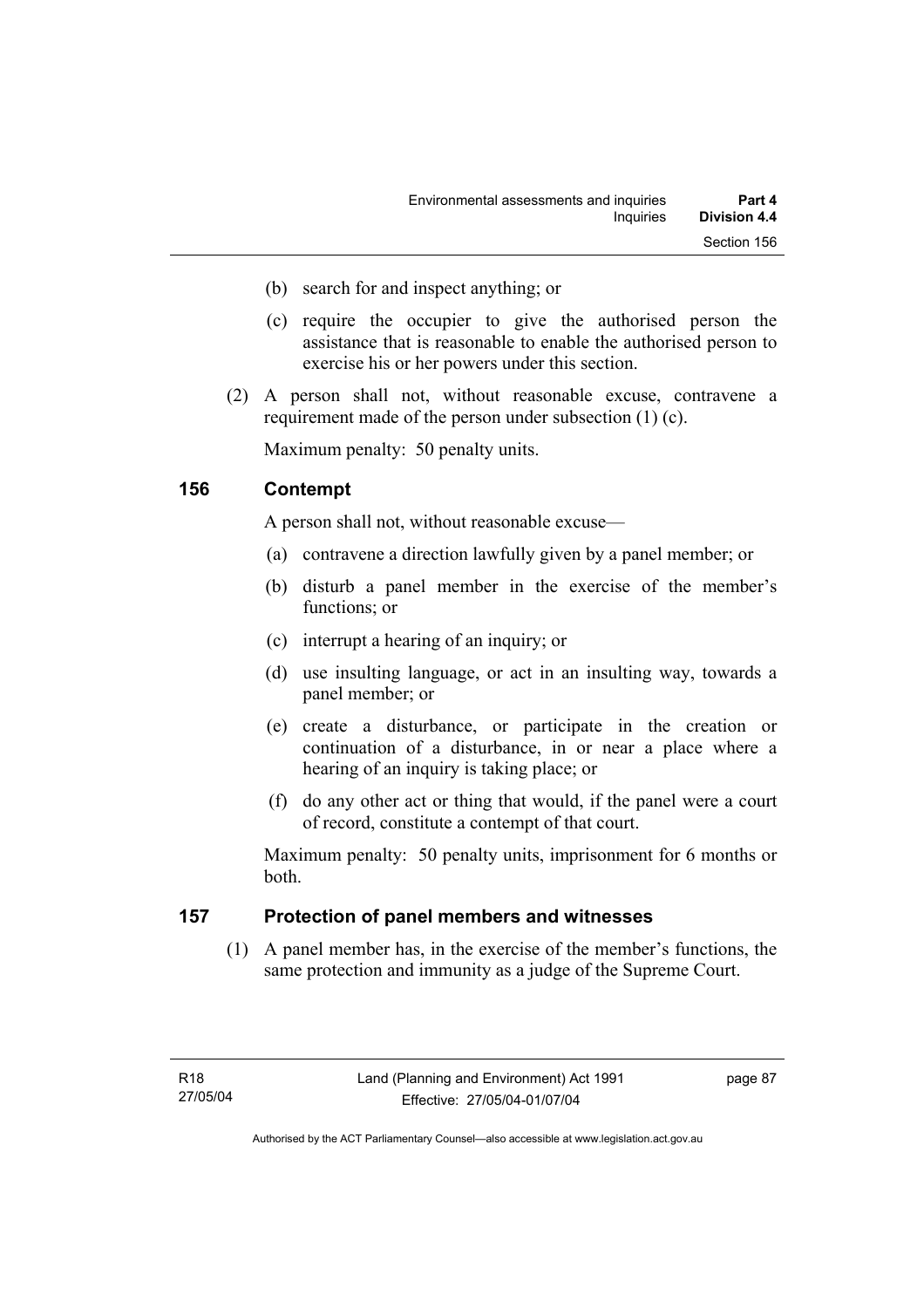| Part 4              | Environmental assessments and inquiries |
|---------------------|-----------------------------------------|
| <b>Division 4.4</b> | <b>Inquiries</b>                        |
| Section 157         |                                         |

 (2) Subject to this division, a person giving evidence to an inquiry has the same protection, and is subject to the same liabilities, in any civil or criminal proceedings as a witness in proceedings in the Supreme Court.

page 88 Land (Planning and Environment) Act 1991 Effective: 27/05/04-01/07/04

R18 27/05/04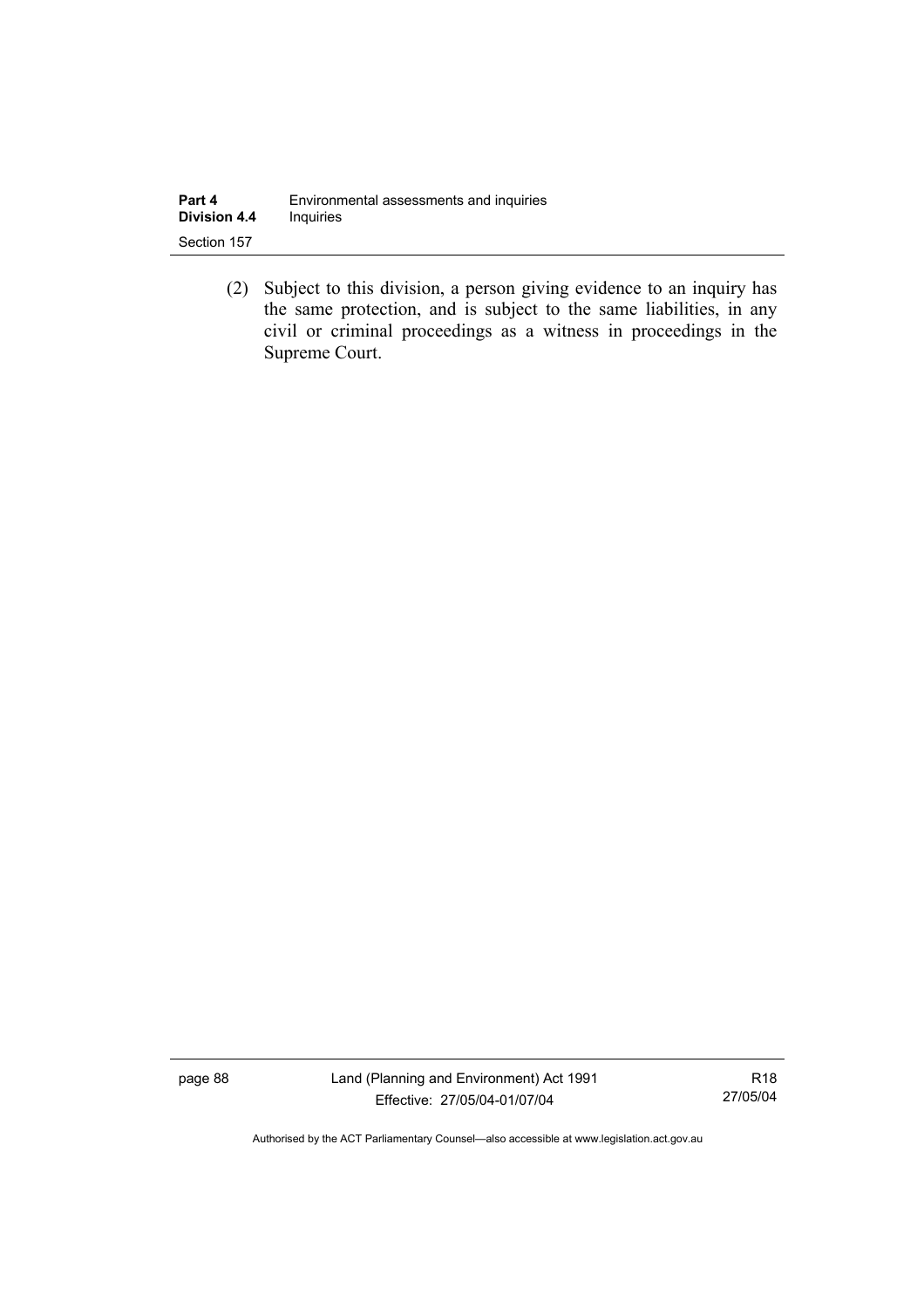# **Part 5 Land administration**

# **Division 5.1 Preliminary**

# **159 Definitions for pt 5**

In this part:

*building and development provision*, in relation to a lease, means a provision of the lease that requires the lessee to carry out specified works on the land comprised in the lease or on any unleased Territory land.

*consolidation* means the surrender of 2 or more leases held by the same lessee and the grant of a new lease or leases to that lessee for the purpose of consolidating the parcels of land comprised in the surrendered leases.

*lease* means a lease (other than a sublease)—

- (a) granted under this Act; or
- (b) that is taken under section 289 (Status of leases and licences) to have been granted under this Act; or
- (c) granted or arising under the *Unit Titles Act 2001*.

*lessee* means the person who is the proprietor of a lease, whether or not he or she is the registered proprietor of the lease, and whether or not the lease was granted to him or her or the lease passed to him or her by assignment, transfer, devolution or operation of law.

*market value*, of a lease, means the amount that could be expected to be paid for the lease on the open market if it were sold by a willing but not anxious seller to a willing but not anxious buyer.

*nominal rent lease* means a lease of Territory land for nominal rent.

R18 27/05/04 page 89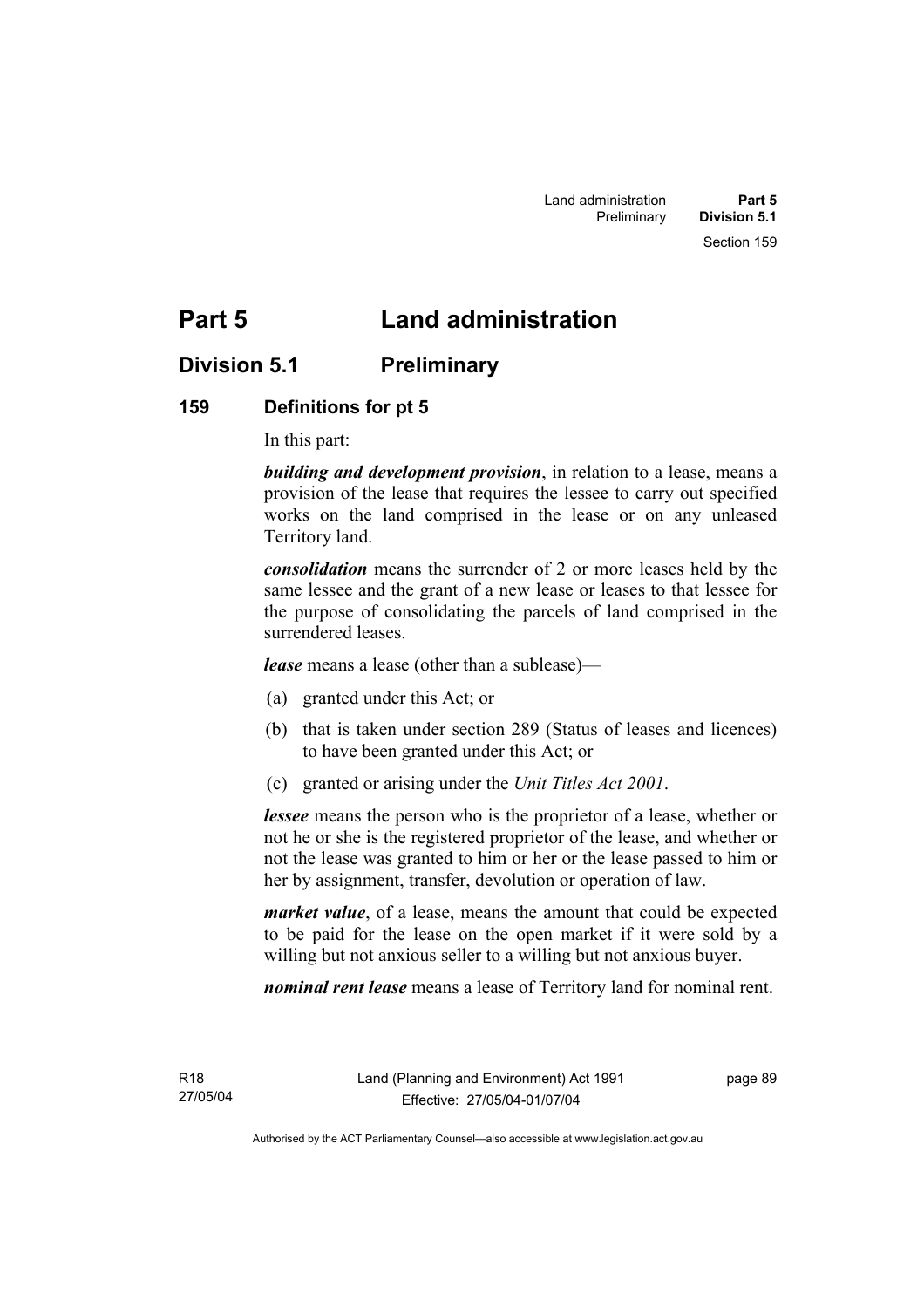| Part 5       | Land administration |
|--------------|---------------------|
| Division 5.1 | Preliminary         |
| Section 159  |                     |

*provision*, of a lease, includes a provision incorporated in the lease by reference and any other provision to which the lease is subject.

*public car park* means a road related area within the meaning of the *Road Transport (Safety and Traffic Management) Act 1999*, section 42 (Regulations about parking) that is available for use by the public for parking without the payment of money.

*registered lease* means a lease registered in the register kept under the *Land Titles Act 1925.*

*registered proprietor*, in relation to a lease, means the person who is registered under the *Land Titles Act 1925* as proprietor of the lease.

*rental lease* means a lease of Territory land for rent in excess of nominal rent.

*residential lease* means a lease of Territory land granted for residential purposes only.

*rural lease* means a lease of Territory land granted for rural purposes or purposes including rural purposes.

*subdivision* means the surrender of 1 lease, or the surrender of more than 1 lease, held by the same lessee, and the grant of new leases to that lessee for the purpose of subdividing the parcel or parcels of land comprised in the surrendered lease or leases, but does not include the subdivision of land under the *Unit Titles Act 2001.* 

*sublease* means a sublease of a parcel of land, or part of a parcel of land, subject to a lease, or of a building, or a part of a building, on a parcel of land subject to a lease.

*sublessee* means the person who is the proprietor of a sublease, whether the sublease was granted to him or her or the sublease has passed to him or her by assignment, transfer, devolution or operation of law.

R18 27/05/04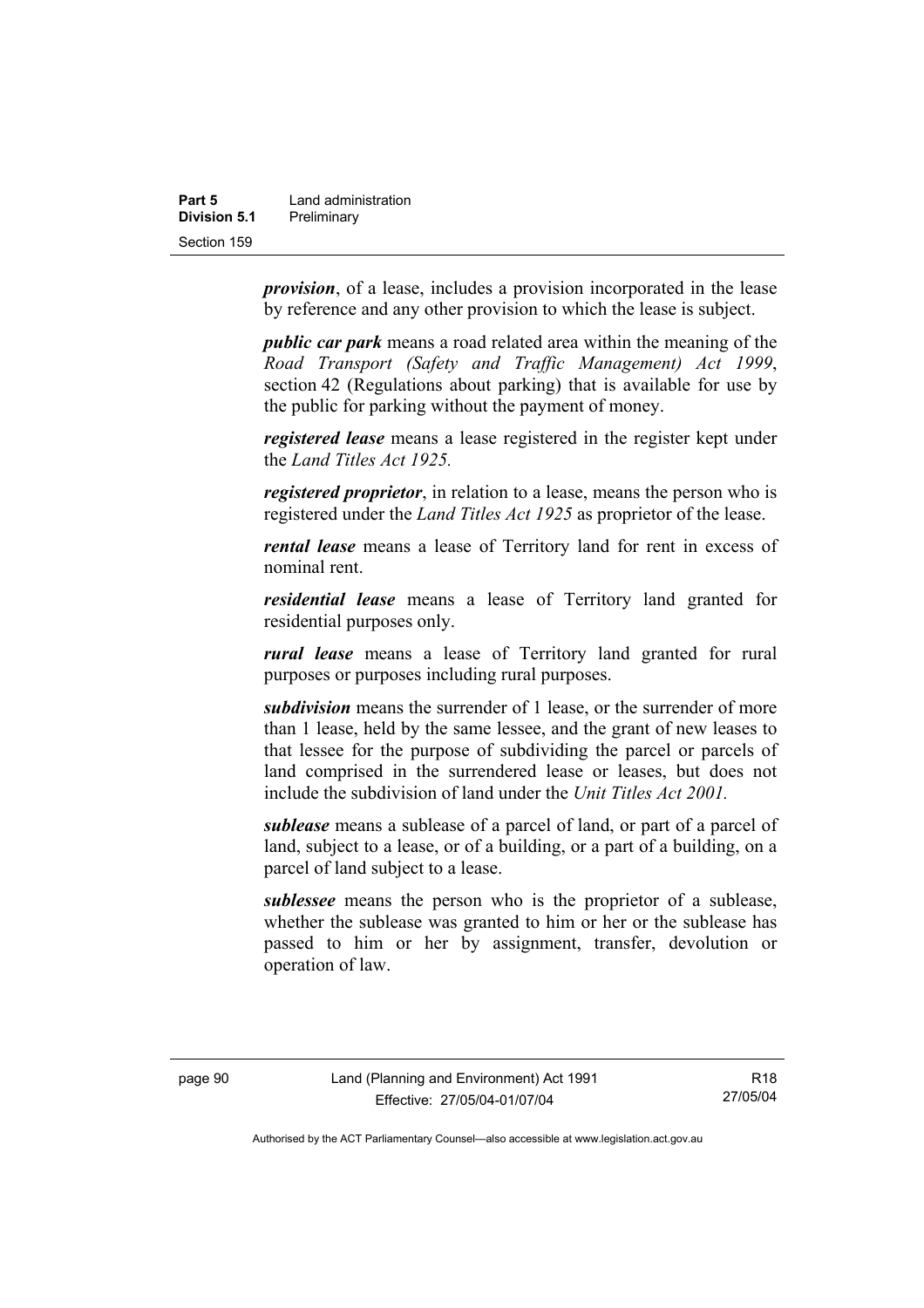### **160 Application of pt 5**

- (1) This part applies to the grant of an interest in Territory land by the planning and land authority on behalf of the Executive.
- (2) This part does not apply to a transfer by the Territory of a registered lease of which the Territory is the registered proprietor.

# **Division 5.2 Leases**

### **160A Effect qualified**

This division has effect subject to division 5.4 (Restrictions on rural leases).

# **160B Planning and land authority may grant leases**

- (1) The planning and land authority is authorised to grant, on behalf of the Executive, leases that the Executive may grant on behalf of the Commonwealth.
- (2) In this section:

*lease* means a lease of Territory land.

# **161 Granting of leases**

- (1) The planning and land authority may grant a lease by—
	- (a) auction; or
	- (b) tender; or
	- (c) ballot; or
	- (d) direct grant.

*Note* A fee may be determined under s 287 for this section.

- (2) A lease granted under this section may include provisions—
	- (a) requiring the lessee to develop the land comprised in the lease, or any unleased Territory land, in a specified way; or

| R18      | Land (Planning and Environment) Act 1991 | page 91 |
|----------|------------------------------------------|---------|
| 27/05/04 | Effective: 27/05/04-01/07/04             |         |
|          |                                          |         |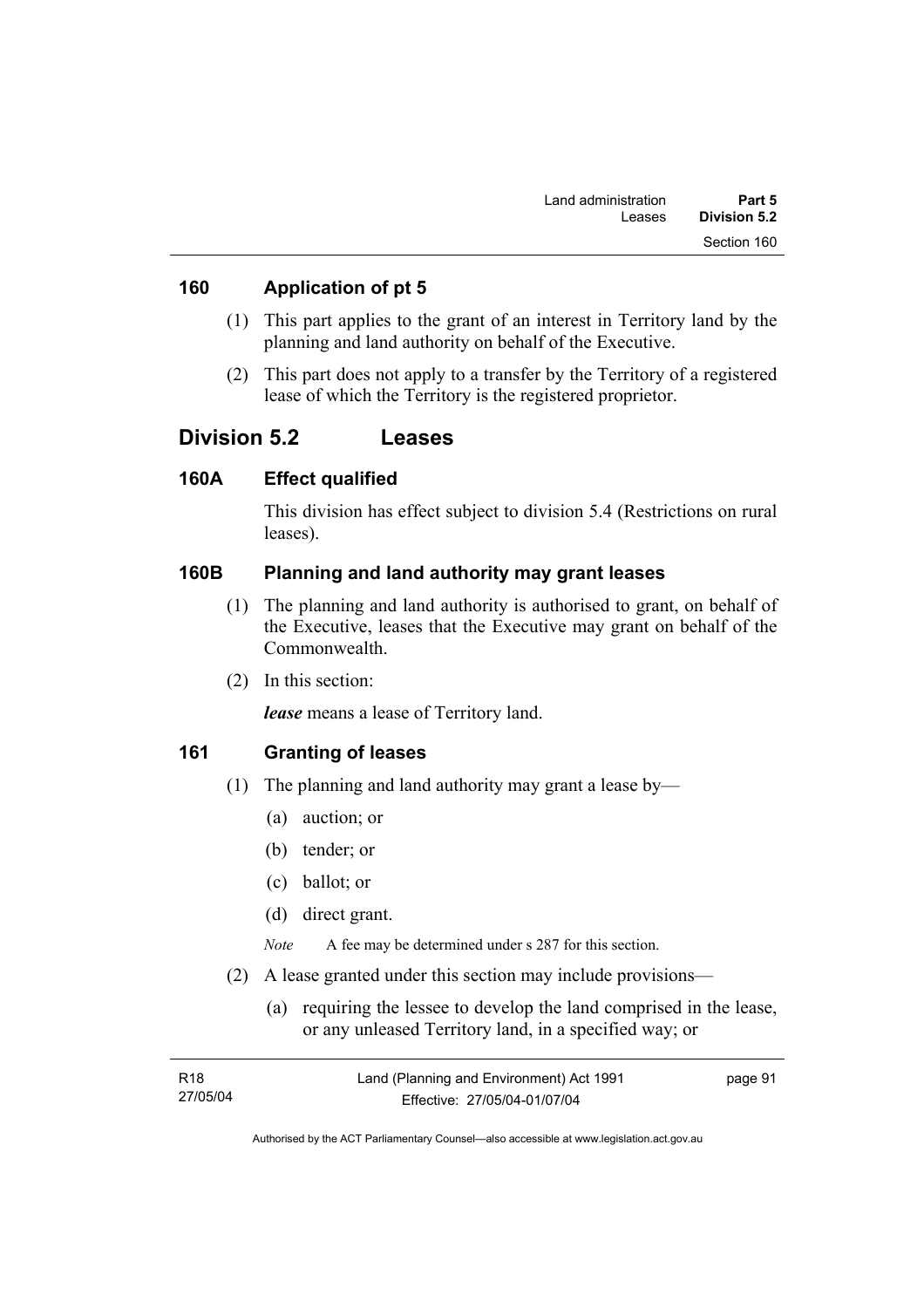| Part 5              | Land administration |
|---------------------|---------------------|
| <b>Division 5.2</b> | Leases              |
| Section 163         |                     |

- (b) requiring the lessee to give security for the performance of any of his or her obligations under the lease.
- (3) The planning and land authority may restrict the persons eligible for the grant of a lease under subsection  $(1)$   $(a)$ ,  $(b)$  or  $(c)$  by specifying, in the relevant notice of auction, tender or ballot, a class of persons eligible or ineligible for the grant of a lease under the auction, tender or ballot.
- (4) If, under a restriction imposed under subsection (3), only 1 person is eligible for the grant of a lease under subsection  $(1)$   $(a)$ ,  $(b)$  or  $(c)$ , the planning and land authority may grant a lease to that person under subsection (1) (d) without auctioning the lease, calling tenders or conducting a ballot (as the case may be).
- (5) A lease granted under subsection (1) (d) shall be granted subject to the provisions that are agreed between the planning and land authority and the applicant for the lease.
- (6) The planning and land authority shall not grant a lease of Territory land under subsection (1) (d) otherwise than in accordance with criteria specified under subsection (7).
- (7) The Executive may, for this section, in writing—
	- (a) specify criteria for the granting of leases under subsection (1) (d); or
	- (b) amend or revoke criteria so specified.
- (8) An instrument under subsection (7) is a disallowable instrument.
	- *Note* A disallowable instrument must be notified, and presented to the Legislative Assembly, under the Legislation Act.

### **163 Leases to community organisations**

(1) In this section: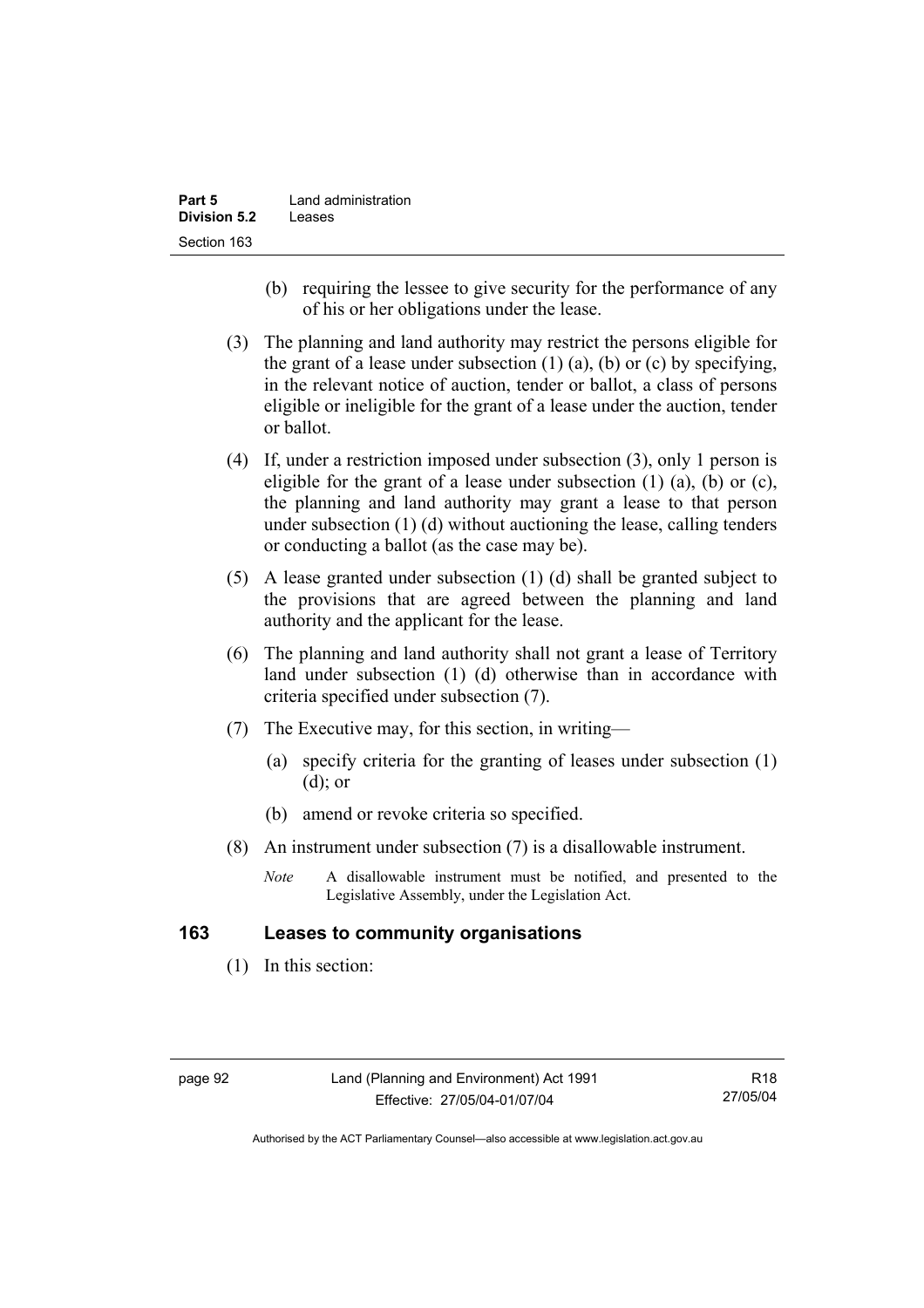*community organisation* means a body corporate that—

- (a) has as its principal purpose the provision of a service, or a form of assistance, to persons living or working in the ACT; and
- (b) is not carried on for the pecuniary profit or gain of its members; and
- (c) does not hold a club licence under the *Liquor Act 1975*.
- (2) The planning and land authority may grant a lease of Territory land to a community organisation without charge or for a charge that is less than the market value of the lease.
- (3) The planning and land authority shall not grant a lease under this section otherwise than in accordance with criteria for the granting of leases to community organisations specified under subsection (4).
- (4) The Executive may, for this section, in writing—
	- (a) specify criteria for the granting of leases to community organisations; or
	- (b) amend or revoke criteria so specified.
- (5) An instrument under subsection (4) is a disallowable instrument.
	- *Note* A disallowable instrument must be notified, and presented to the Legislative Assembly, under the Legislation Act.
- (6) A community organisation shall not transfer a lease granted under this section and a purported transfer of such a lease shall be of no effect.
- (7) This section does not limit the power of the planning and land authority to grant a lease of Territory land to a community organisation otherwise than under this section.

#### **164 Special leases**

 (1) The planning and land authority may grant a lease of Territory land for a charge that is less than the market value of the lease if the

page 93

Authorised by the ACT Parliamentary Counsel—also accessible at www.legislation.act.gov.au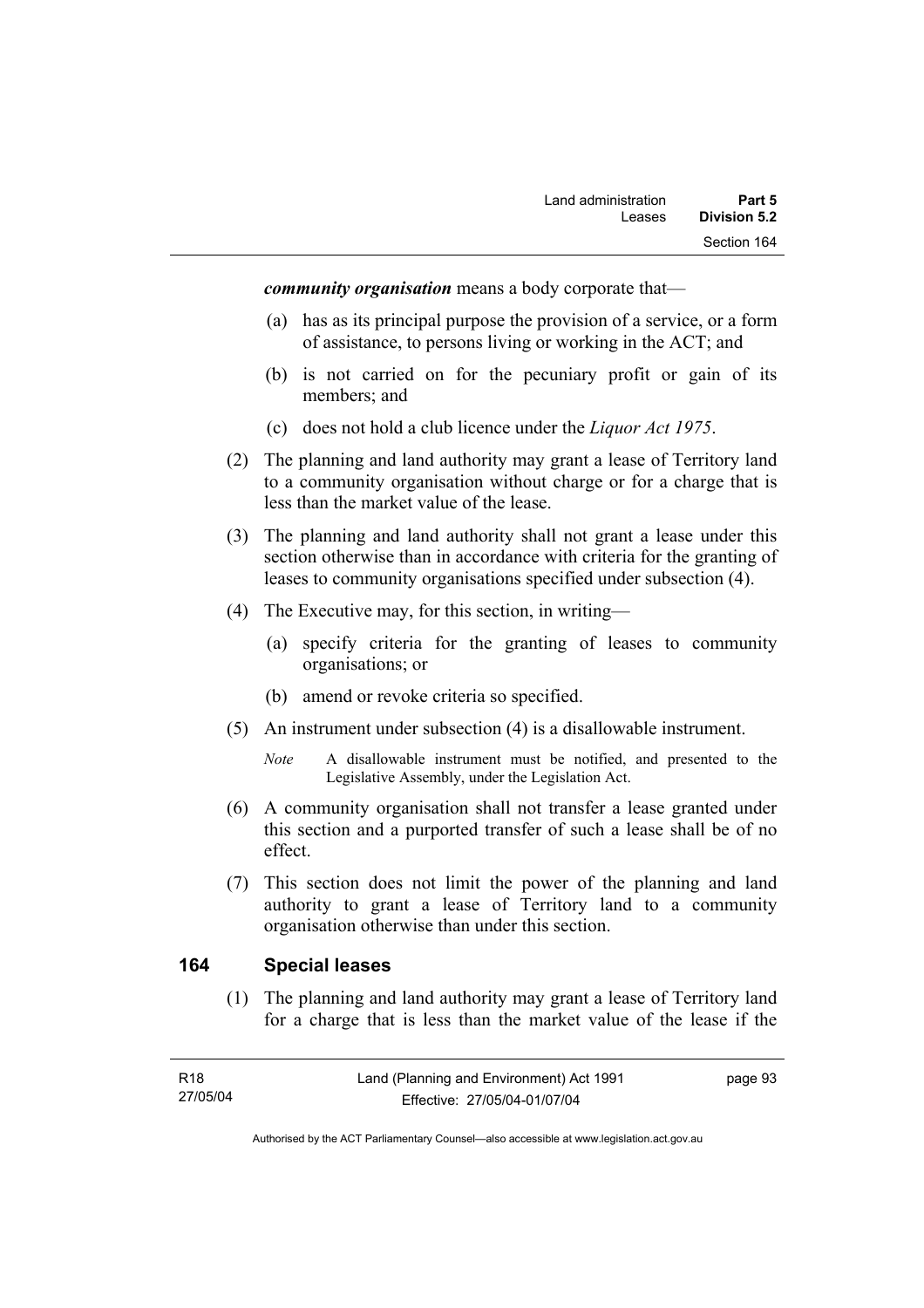authority is satisfied it is desirable and in the public interest to do so to facilitate—

- (a) the economic development of the ACT; or
- (b) the development of business in the ACT.
- (2) The planning and land authority shall not grant a lease of Territory land under this section otherwise than in accordance with criteria for the granting of special leases specified under subsection (3).
- (3) The Executive may, for this section, in writing—
	- (a) specify criteria for the granting of special leases; or
	- (b) amend or revoke criteria so specified.
- (4) An instrument under subsection (3) is a disallowable instrument.

```
Note A disallowable instrument must be notified, and presented to the 
Legislative Assembly, under the Legislation Act.
```
- (5) The lessee under a lease to which this section applies shall not, for a period of 5 years after the day when the lease is granted—
	- (a) assign or transfer the lease; or
	- (b) sublet the land comprised in the lease or any part of it; or
	- (c) part with possession of the land comprised in the lease or any part of it;

without having obtained the written consent of the planning and land authority and any assignment, transfer, sublease, agreement or arrangement made or entered into in contravention of this subsection shall be of no effect.

- (6) The planning and land authority shall not consent to the lessee under a lease to which this section applies—
	- (a) assigning or transferring the lease; or
	- (b) subletting the land comprised in the lease or any part of it; or

page 94 Land (Planning and Environment) Act 1991 Effective: 27/05/04-01/07/04 R18 27/05/04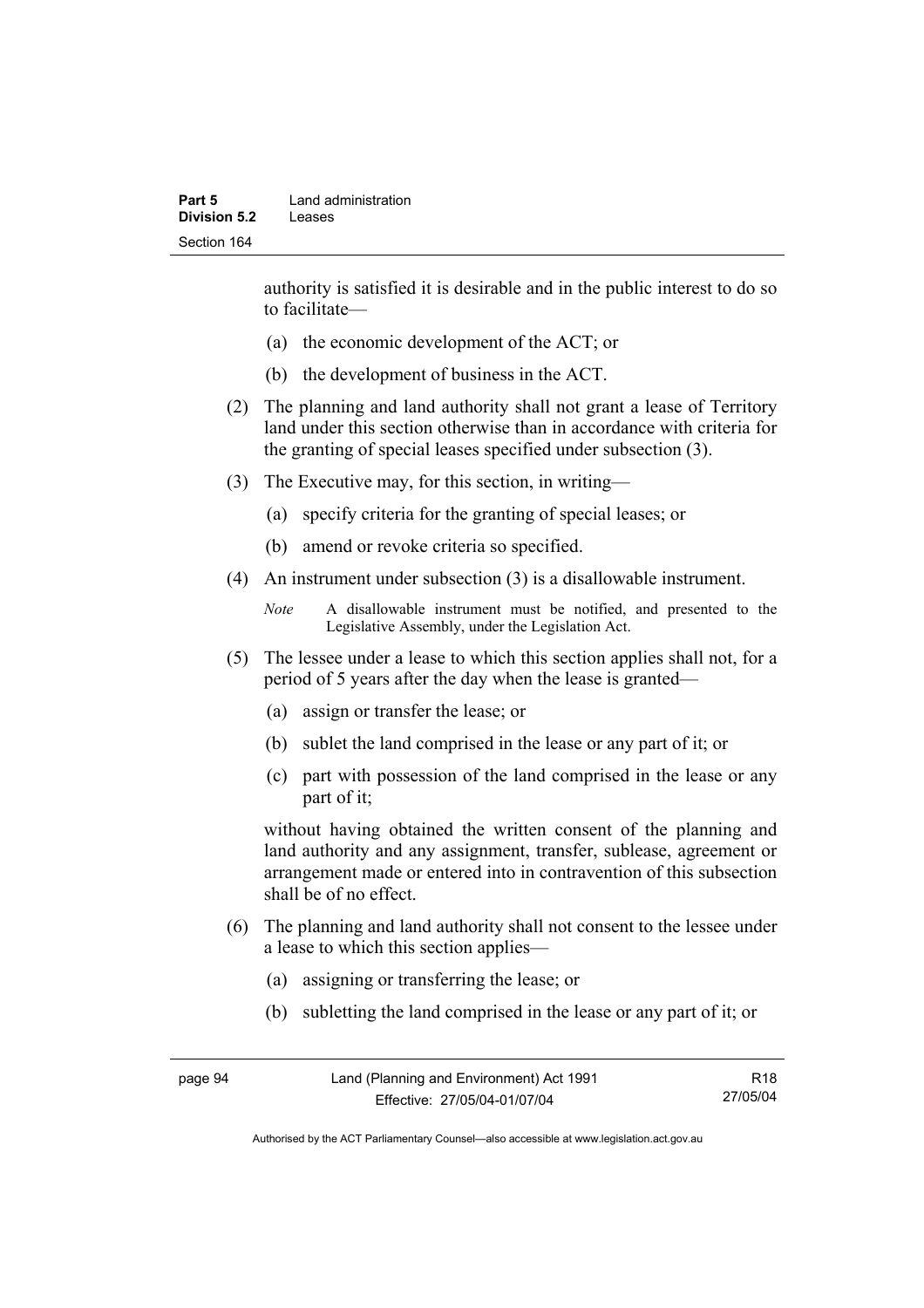(c) parting with possession of the land comprised in the lease or any part of it;

unless it is satisfied that the person to whom it is proposed that the lease should be assigned or transferred, the person to whom it is proposed that a sublease should be granted or the person to whom it is proposed that possession of the land should be given, as the case may be, is a person who satisfies the criteria of eligibility specified under subsection (2) in relation to the class of leases in which the lease is included.

### **166 Inquiries and assessments in relation to granting of leases**

If it is proposed that a lease of Territory land be granted, the Minister may—

- (a) establish a panel to conduct an inquiry into whether the proposed lease should be granted; or
- (b) direct that an assessment be made into the possible environmental impact of a decision to grant the lease.

### **166A Grants of leases after inquiries or assessments**

- (1) This section applies if the Minister, under section 166, establishes a panel to conduct an inquiry, or directs that an assessment be made, in relation to the proposed grant of a lease.
- (2) The Minister must—
	- (a) consider the report of the panel or the assessment; and
	- (b) review the provisions of the proposed lease taking the report or assessment into account; and
	- (c) direct the planning and land authority—
		- (i) to grant the proposed lease; or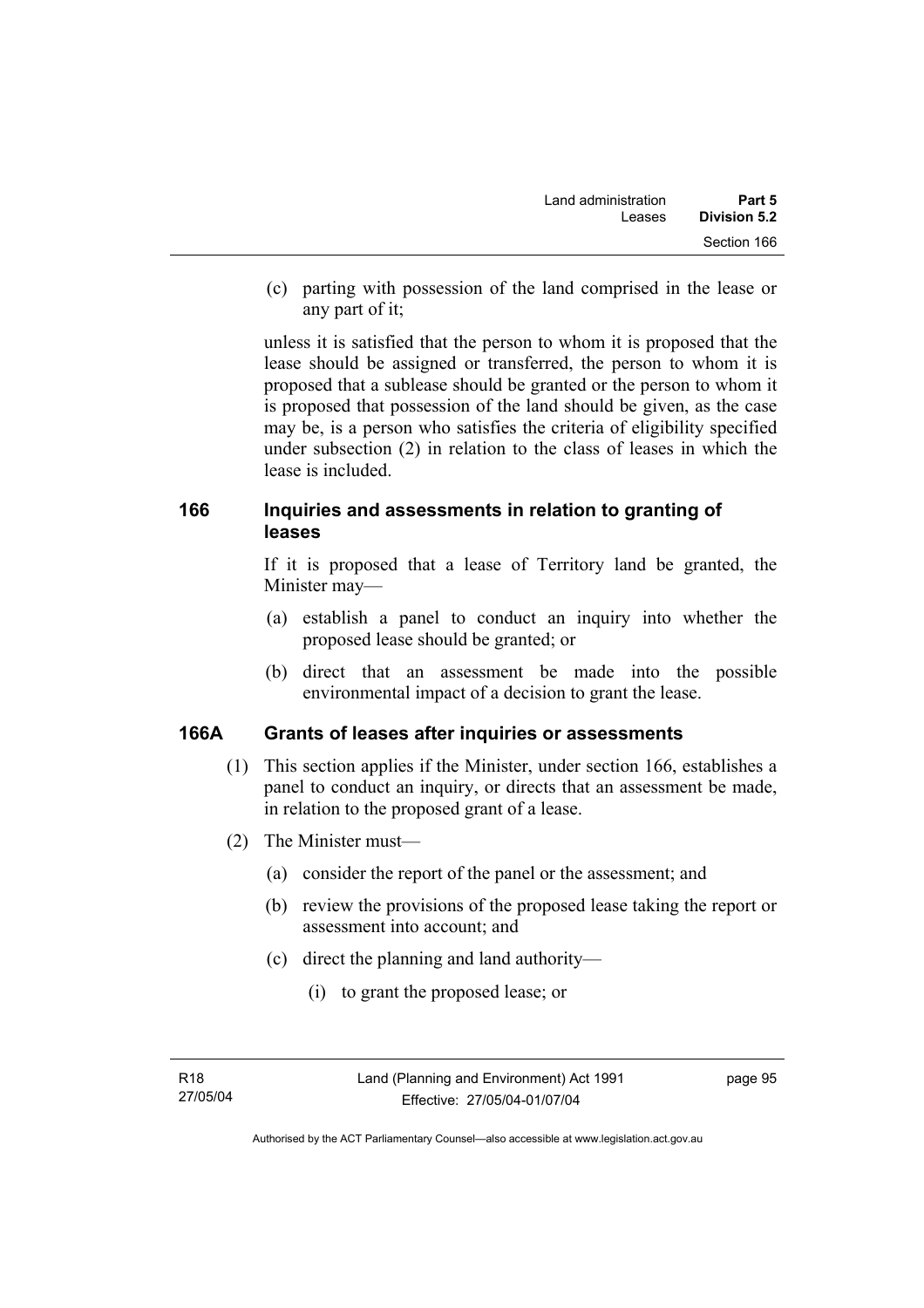| Part 5       | Land administration |
|--------------|---------------------|
| Division 5.2 | Leases              |
| Section 167  |                     |

- (ii) to grant the proposed lease as varied in accordance with the direction; or
- (iii) to refuse to grant the proposed lease.
- (3) The planning and land authority may grant the proposed lease only in accordance with a direction of the Minister under subsection (2) (c).

#### **167 Eligibility for certain classes of leases**

- (1) The Executive may, in writing—
	- (a) declare a specified class of leases to be leases to which this section applies; or
	- (b) specify, in relation to a class of leases declared under paragraph (a) to be leases to which this section applies, criteria for determining whether a person is eligible to hold the land comprised in a lease included in that class; or
	- (c) amend or revoke a declaration under paragraph (a) or criteria specified under paragraph (b).
- (2) An instrument under subsection (1) is a disallowable instrument.

*Note* A disallowable instrument must be notified, and presented to the Legislative Assembly, under the Legislation Act.

- (3) The planning and land authority shall not grant a lease to which this section applies to a person who does not satisfy the criteria specified under subsection (1) (b) in relation to the class of leases in which the lease is included.
- (4) The validity of a lease to which this section applies is not to be taken to be affected by a failure to comply with subsection (3).
- (5) The lessee under a lease to which this section applies, or any other person having an interest in such a lease, shall not—
	- (a) assign or transfer the lease; or

R18 27/05/04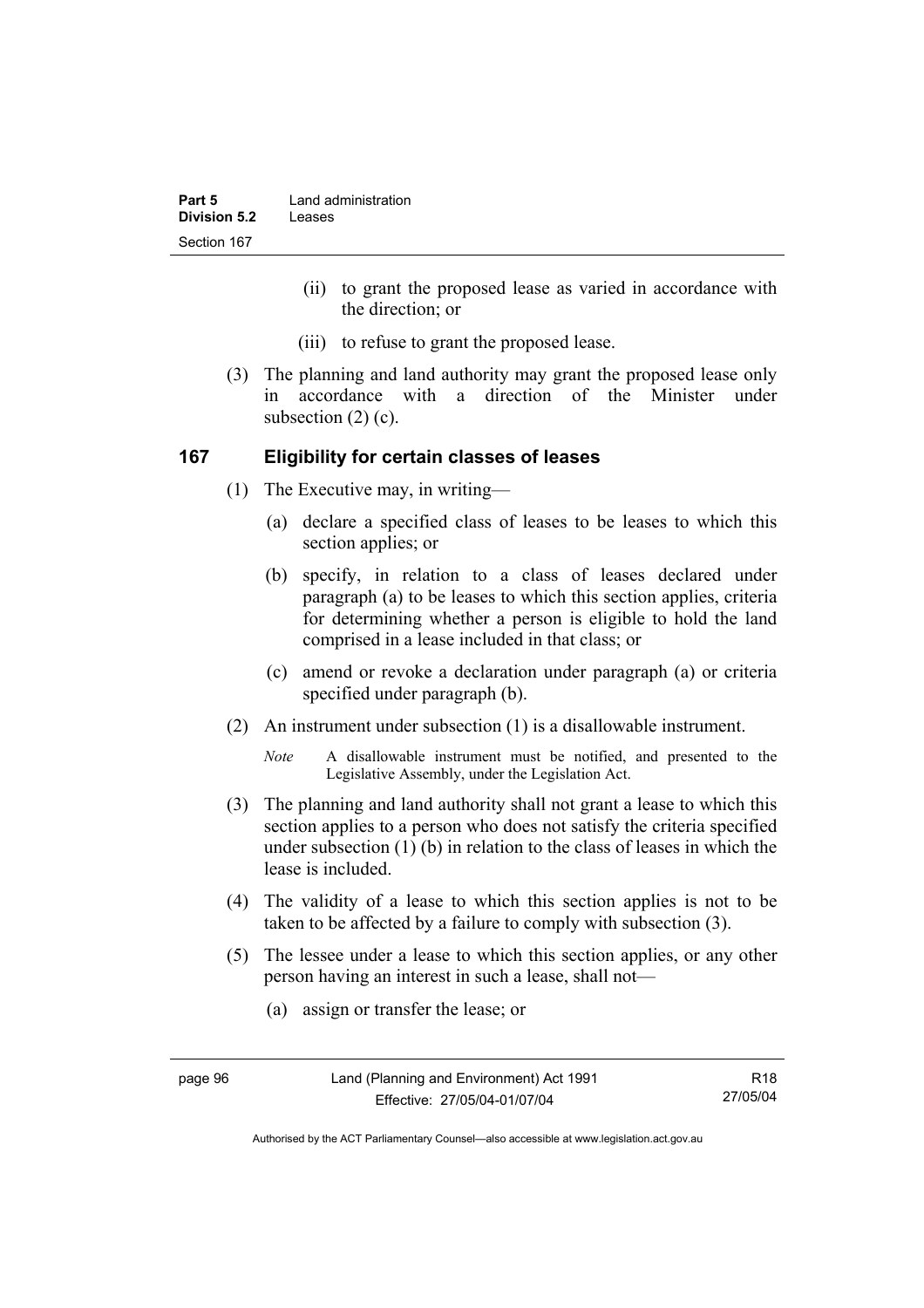- (b) sublet the land comprised in the lease or any part of it; or
- (c) part with possession of the land comprised in the lease or any part of it;

without having obtained the written consent of the planning and land authority and any assignment, transfer, sublease, agreement or arrangement made or entered into in contravention of this subsection shall be of no effect.

- (6) The planning and land authority shall not consent to the lessee under a lease to which this section applies, or to any other person having an interest in such a lease—
	- (a) assigning or transferring the lease; or
	- (b) subletting the land comprised in the lease or any part of it; or
	- (c) parting with possession of the land comprised in the lease or any part of it;

unless it is satisfied that the person to whom it is proposed that the lease should be assigned or transferred, the person to whom it is proposed that a sublease should be granted or the person to whom it is proposed that possession of the land should be given, as the case may be, is a person who satisfies the criteria of eligibility specified under subsection (1) (b) in relation to the class of leases in which the lease is included.

### **168 Authority need not grant lease**

- (1) The planning and land authority need not grant a lease of Territory land to an applicant, even if applications for the lease have been invited.
- (2) If applications for a lease have been invited subject to conditions, the planning and land authority may, without granting a lease, invite fresh applications for the lease subject to the same or other conditions.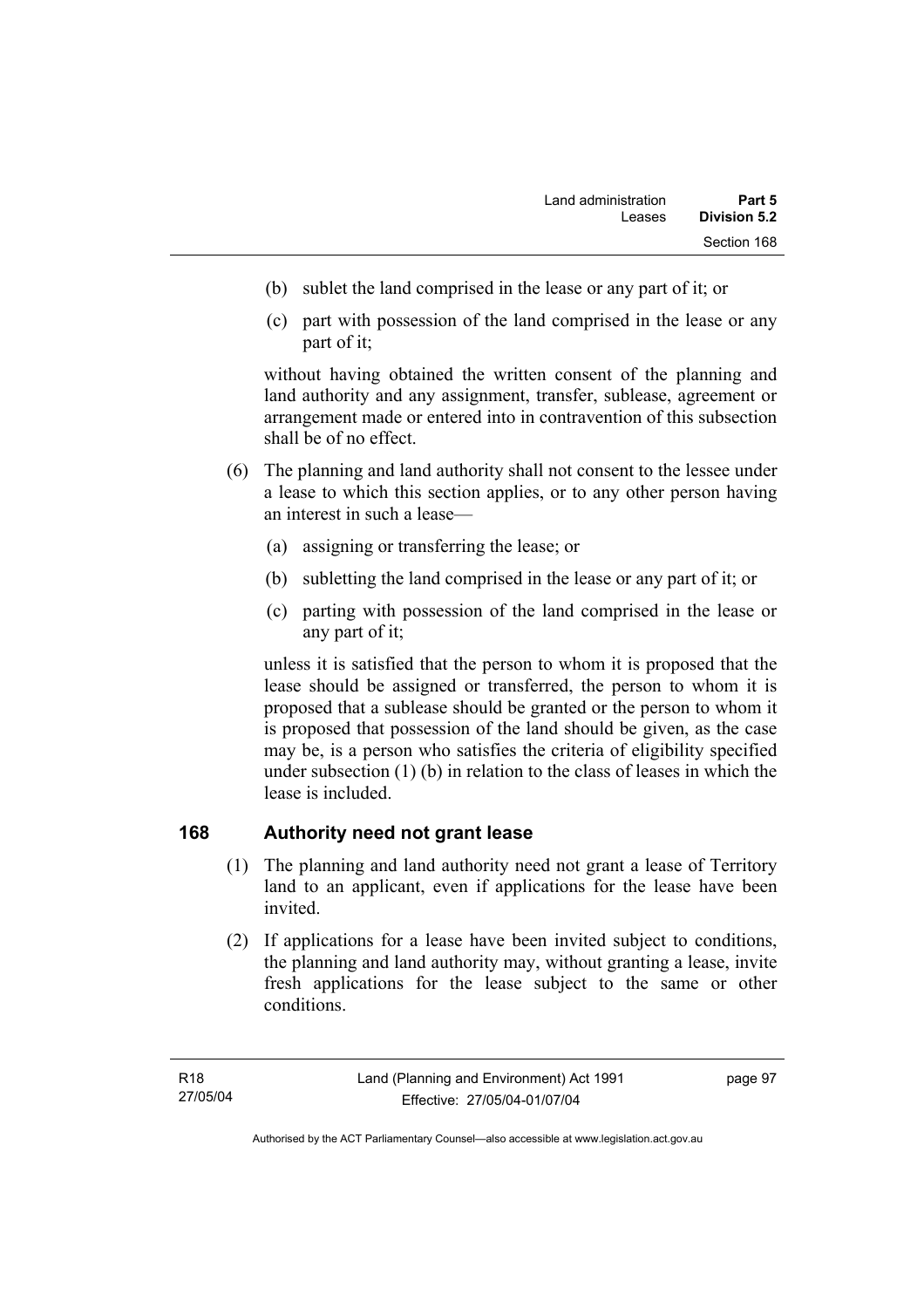| Part 5       | Land administration |
|--------------|---------------------|
| Division 5.2 | Leases              |
| Section 169  |                     |

#### **169 Payment for leases**

- (1) Subject to subsection (2), the planning and land authority shall not grant a lease of Territory land otherwise than for payment of an amount that is not less than the market value of the lease.
- (2) Subsection (1) does not apply in relation to—
	- (a) a lease granted for a rent that is the full market rental value of the lease; or
	- (b) a lease granted under section 161 (1) (d), 163, 164, 171, 171A or 172.

### **170 Failure to accept and execute lease**

- (1) Subject to subsection (2), if a person who is entitled to the grant of a lease of Territory land under this part fails to—
	- (a) accept and execute the lease; or
	- (b) pay any amount that he or she is required to pay before being granted the lease;

within the prescribed period, the planning and land authority may, by instrument served on the person, terminate his or her right to the grant of the lease.

- (2) An instrument under subsection (1) shall—
	- (a) specify the ground on which it is given; and
	- (b) state that it takes effect on the day 28 days after the day it is served.
- (3) An instrument under subsection (1) may be served on a person by—
	- (a) delivering it to the person personally; or
	- (b) sending it to the person by post; or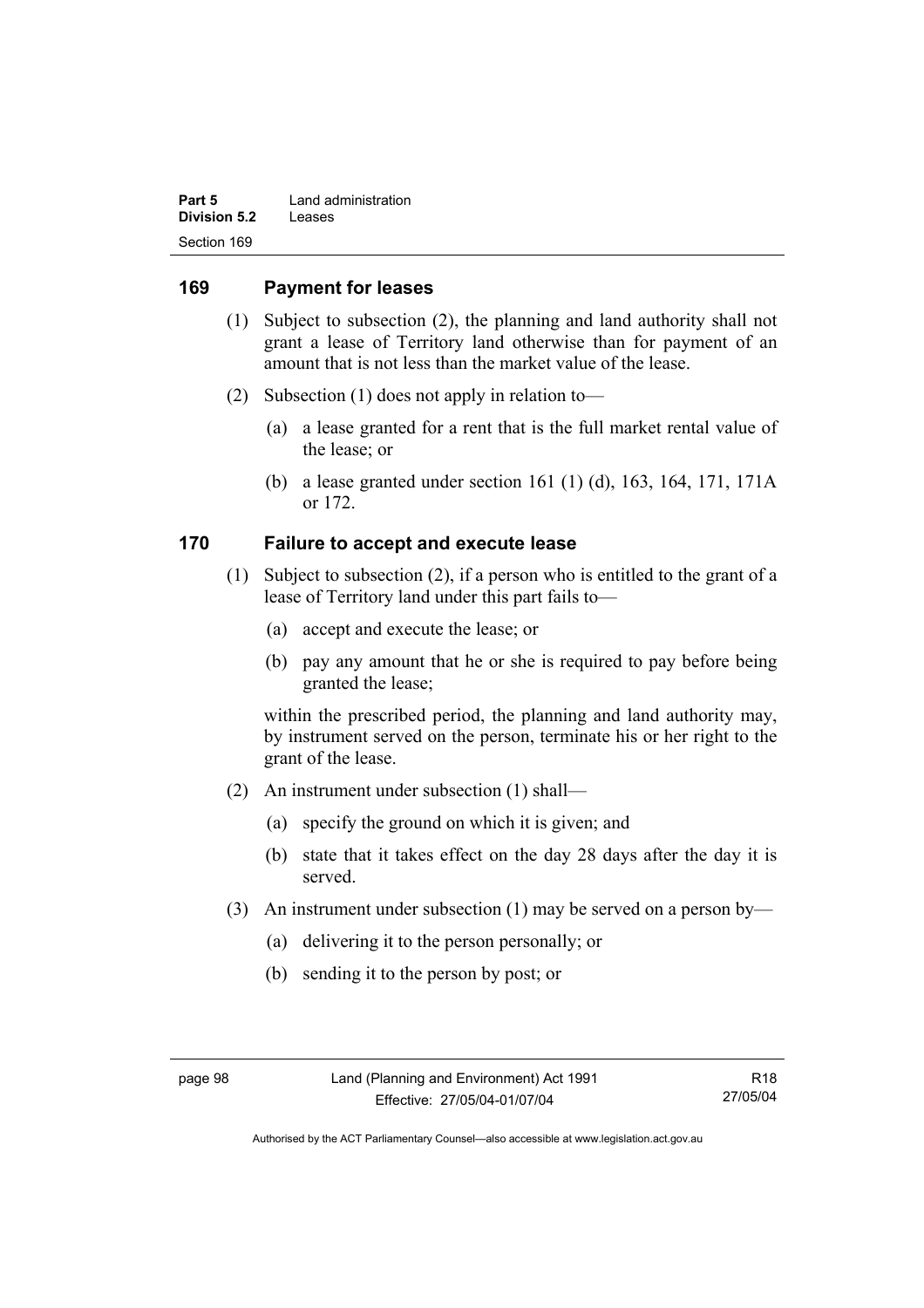- (c) if the residential address of the person is not known to the planning and land authority—publishing a copy of the instrument in a daily newspaper.
- (4) An instrument under subsection (1) shall take effect on the day 28 days after the day it is served.
- (5) A person whose right to the grant of a lease has been terminated under this section shall not have any claim for compensation in relation to the termination of the right or for the recovery of any money paid to the planning and land authority in relation to the grant of the lease.

### **171 Grant of further residential leases**

- (1) This section applies if—
	- (a) the holder of a residential lease of land applies to the planning and land authority for the grant of a further residential lease of the land; and
	- (b) neither the Territory nor the Commonwealth needs the land for a public purpose; and
	- (c) the lessee pays the fee worked out under the determination under subsection (3); and
	- (d) the lessee surrenders the existing lease.
- (2) The planning and land authority must grant the lessee a further residential lease of the land for a term not longer than 99 years to begin on the day after the day the existing lease is surrendered.
- (3) The Minister may make a determination, in writing, for subsection (1) (c).
- (4) If the term of a further lease granted under subsection (2) is not longer than the term of the existing lease, the fee payable under subsection (1) (c) must not be more than the cost of granting the lease.

page 99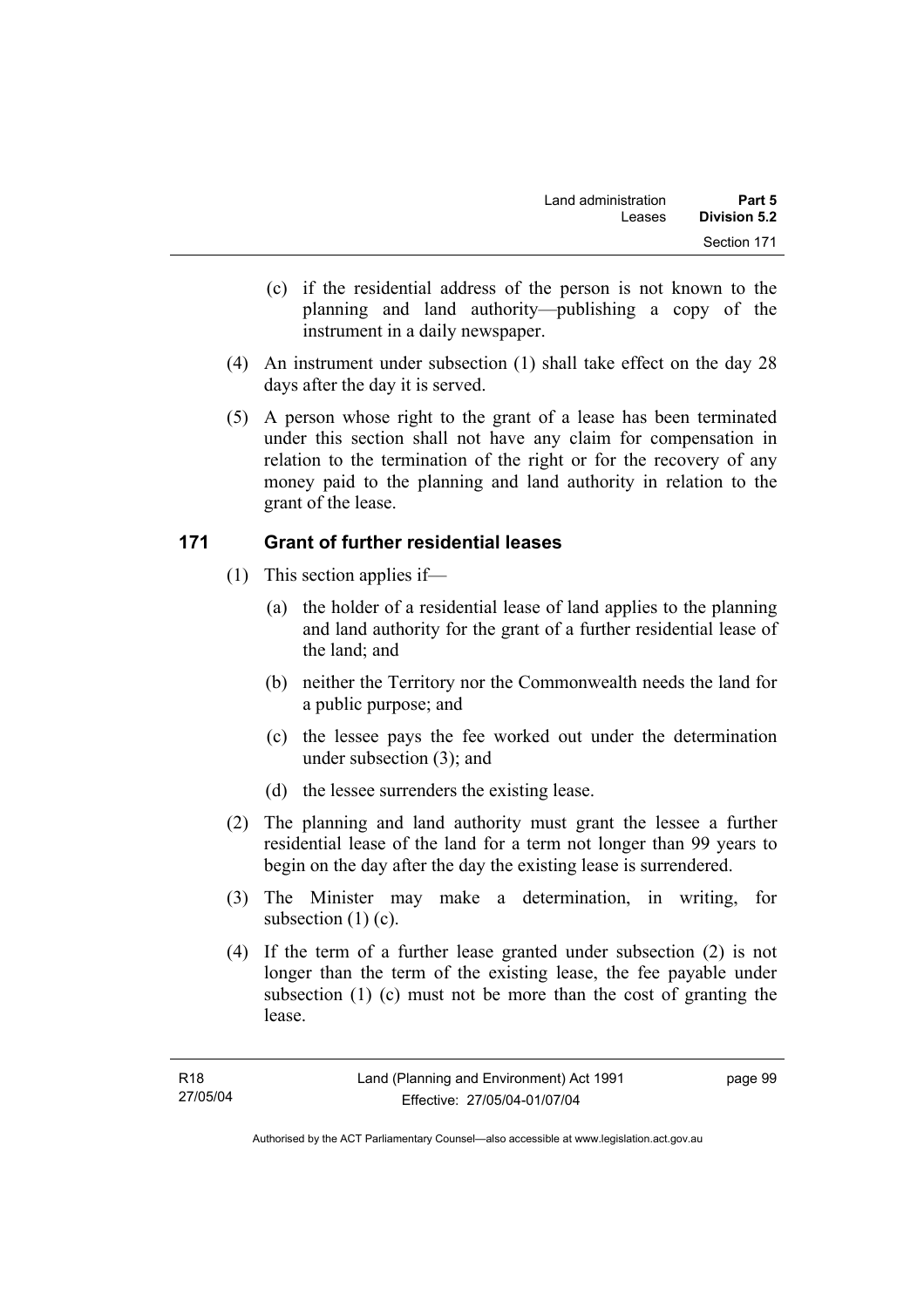- (5) A determination under subsection (3) is a disallowable instrument.
	- *Note* A disallowable instrument must be notified, and presented to the Legislative Assembly, under the Legislation Act.

#### **171A Grant of further rural leases**

- $(1)$  If—
	- (a) the holder of a rural lease applies to the planning and land authority for the grant of a further rural lease of the same land; and
	- (b) neither the Territory nor the Commonwealth requires the land for a public purpose; and
	- (c) all rent due under the existing lease is paid; and
	- (d) the lessee pays the determined fee; and
	- (e) the lessee surrenders the existing lease;

the authority must grant the lessee a further rural lease of that land for a term not exceeding the maximum set out in the determination under subsection (2), and subject to any conditions set out in that determination, to begin on the day immediately following the date of surrender of the existing lease.

- (2) The Minister may make a determination, in writing, for subsection  $(1)$ .
- (3) A determination under subsection (2) may—
	- (a) include a condition that a lessee pays, for the grant of a further lease—
		- (i) an amount stated in, or worked out in accordance with, the determination (an *amount condition*); or
		- (ii) the market value of the lease; and
	- (b) provide that an amount condition ceases to apply to a lessee if the lessee—

| page 100 | Land (Planning and Environment) Act 1991 | R18      |
|----------|------------------------------------------|----------|
|          | Effective: 27/05/04-01/07/04             | 27/05/04 |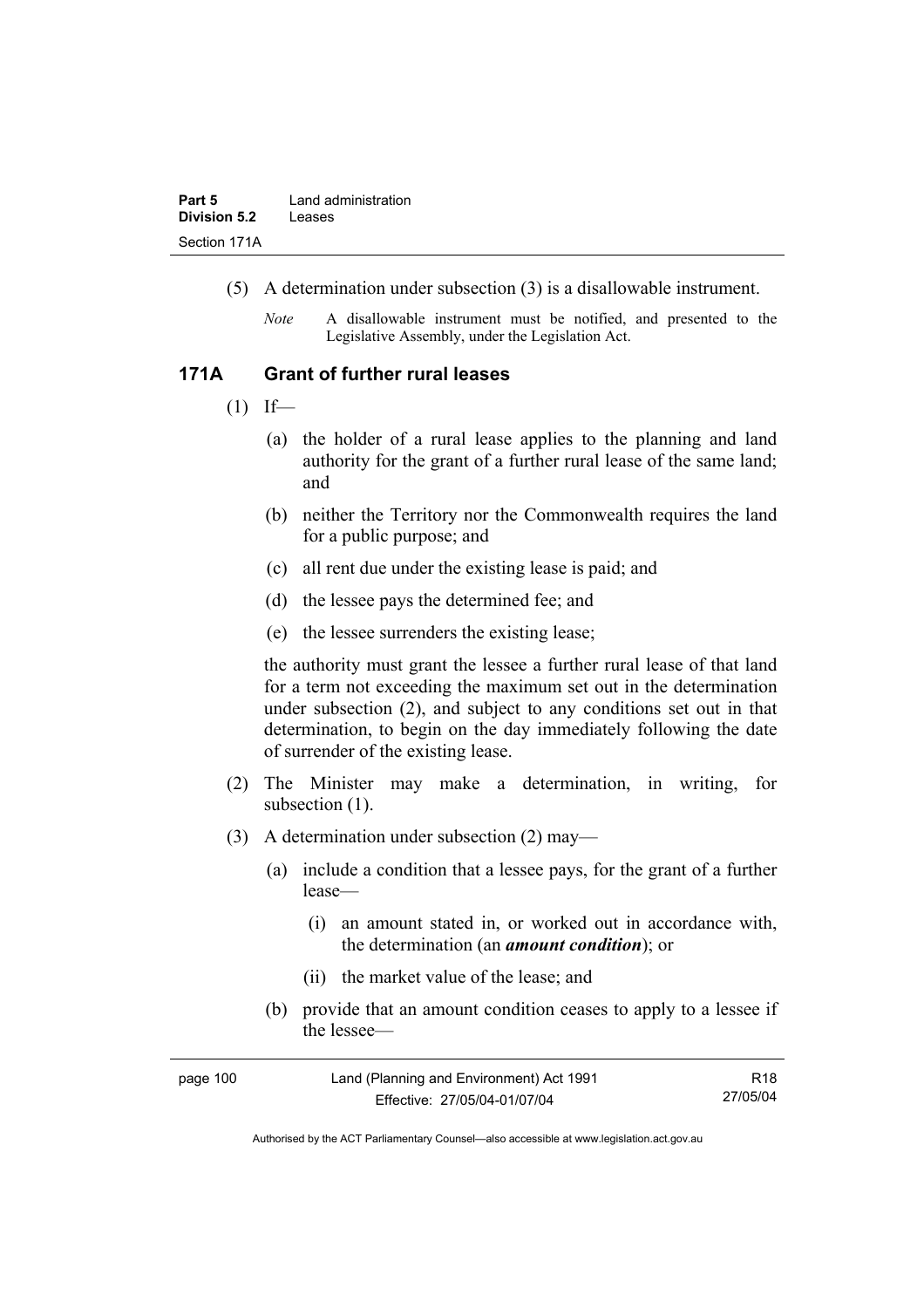- (i) has not applied for the grant of a further rural lease under subsection (1) within the period stated in the determination for applying for such a grant; and
- (ii) has not accepted in writing an offer for the grant of such a lease within the period stated in the determination for accepting such an offer.
- (4) A provision mentioned in subsection (3) (b) may apply to an amount condition of a determination made before or after the commencement of that subsection.
- (5) If the national capital authority has set a maximum term for a rural lease of land in a designated area, a determination under subsection (2) relating to the land must not set a term for a further rural lease of the land that is longer than the maximum term.
- (6) In subsection (5):

*designated area*—see the *Australian Capital Territory (Planning and Land Management) Act 1988* (Cwlth), section 4.

- (7) If the term of a further lease granted under subsection (1) does not exceed the term of the existing lease, the fee payable under subsection (1) (d) shall not exceed the cost of granting the lease.
- (8) A determination under subsection (2) is a disallowable instrument.
	- *Note* A disallowable instrument must be notified, and presented to the Legislative Assembly, under the Legislation Act.

### **172 Grant of further leases for purposes other than residential or rural**

- (1) This section applies if—
	- (a) the holder of a lease of Territory land other than a residential lease or a rural lease applies to the planning and land authority for the grant of a further lease of the land for the same purposes; and

page 101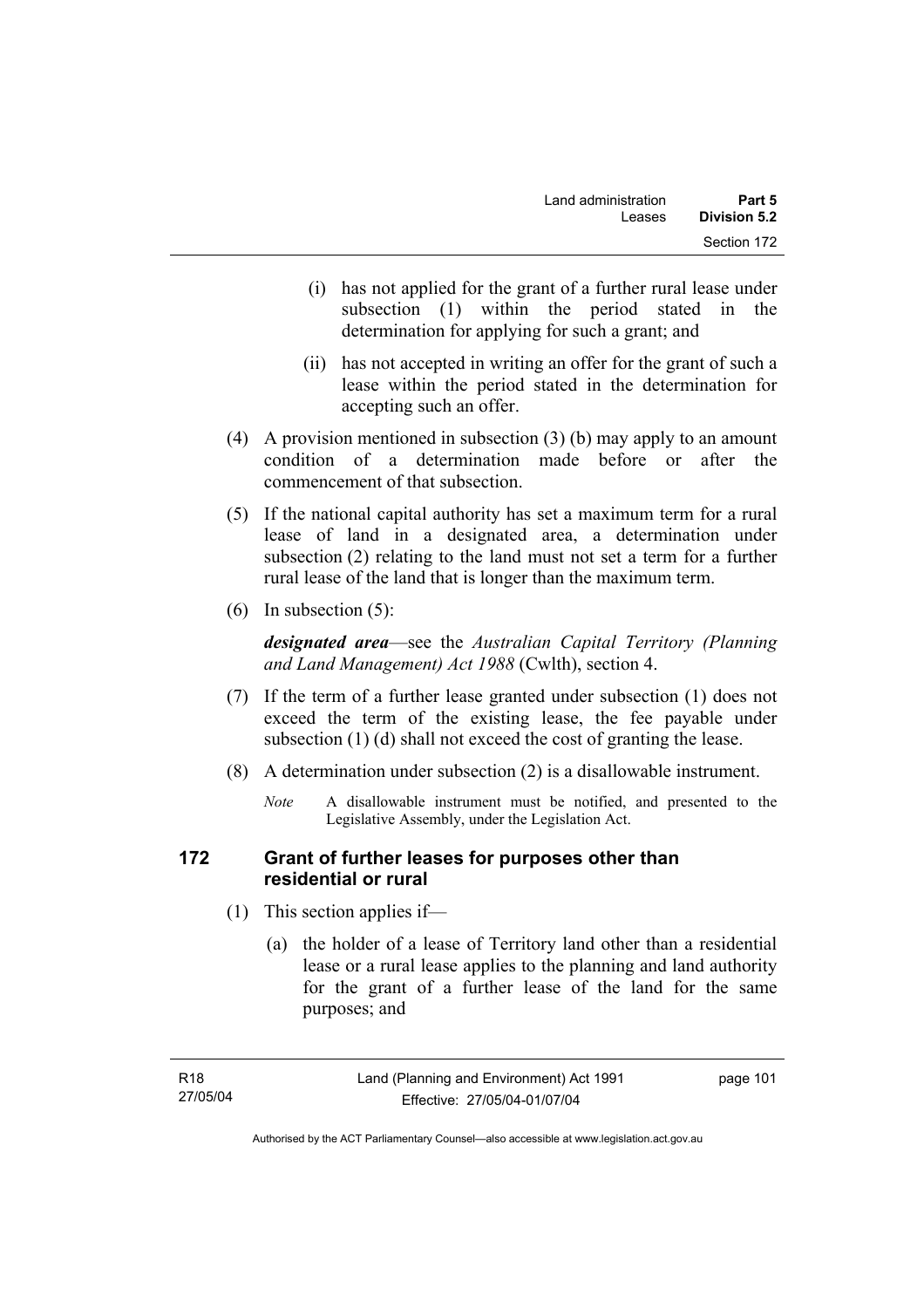- (b) neither the Territory nor the Commonwealth needs the land for a public purpose; and
- (c) all rent due under the existing lease is paid; and
- (d) the lessee pays the fee worked out under the determination under subsection (3); and
- (e) the lessee surrenders the existing lease.
- (2) The planning and land authority must grant the lessee a further lease of the land for the same purposes for a term not longer than 99 years to begin on the day after the day the existing lease is surrendered.
- (3) The Minister may make a determination, in writing, for subsection (1) (d).
- (4) If the term of a further lease granted under subsection (2) is not longer than the term of the existing lease, the fee payable under subsection (1) (d) must not be more than the cost of granting the lease.
- (5) A determination under subsection (3) is a disallowable instrument.
	- *Note* A disallowable instrument must be notified, and presented to the Legislative Assembly, under the Legislation Act.

# **172A Grant of further lease—unit titles**

- (1) The planning and land authority may grant a further lease of a unit, or the common property, under a units plan only on an application by the owners corporation.
- (2) The planning and land authority may grant a further lease of a unit, or the common property, under a units plan only if—
	- (a) the authority grants further leases for all the units and the common property; and
	- (b) the further leases are all granted for the same term.

Authorised by the ACT Parliamentary Counsel—also accessible at www.legislation.act.gov.au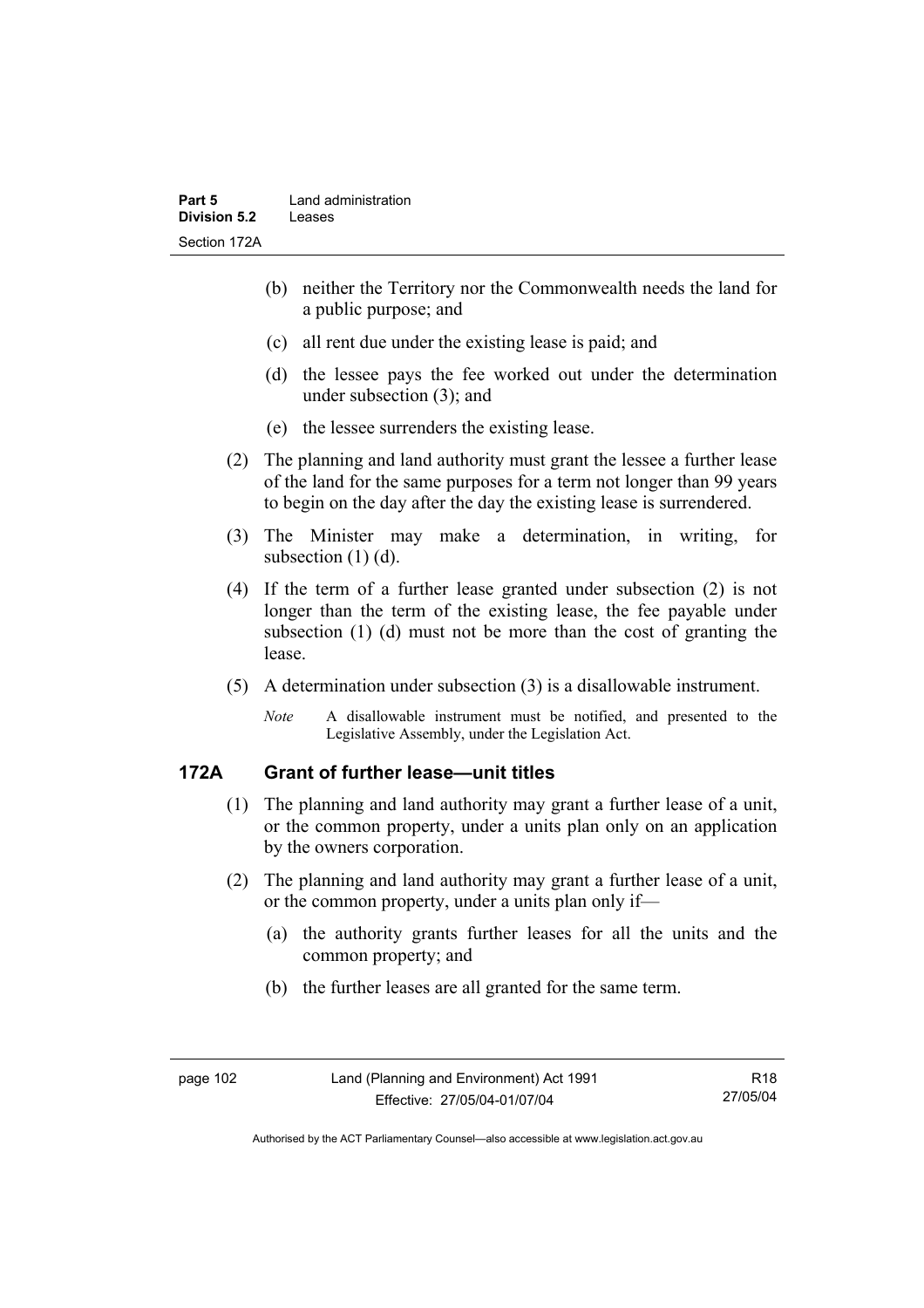- (3) An application must be supported by an ordinary resolution of the owners corporation.
- (4) A certificate under the *Unit Titles Act 2001*, section 109 about the resolution must be attached to the application.
- (5) In this section:

*further lease* means a lease under section 171, section 171A or section 172.

*units plan*—see the *Unit Titles Act 2001*, section 7.

### **172B Grant of further lease—community title**

- (1) The planning and land authority may grant a further lease of a lot in a community title scheme only on an application by the body corporate of the scheme.
- (2) The planning and land authority may grant a further lease of a lot in a community title scheme only if—
	- (a) the authority grants further leases for all the lots in the scheme; and
	- (b) the further leases are all granted for the same term.
- (3) An application must be supported by an ordinary resolution of the body corporate.
- (4) An application must have attached to it a certificate under the seal of the body corporate that states that at a general meeting of the body corporate held on a stated day a resolution was passed for subsection (3) in the terms set out in the certificate.

### **172C No right to use, flow and control of water**

A lease or further lease of Territory land granted under this division after the commencement of this section shall not be taken to confer a right to the use, flow and control of water (including water containing impurities) under the land the subject of the lease.

page 103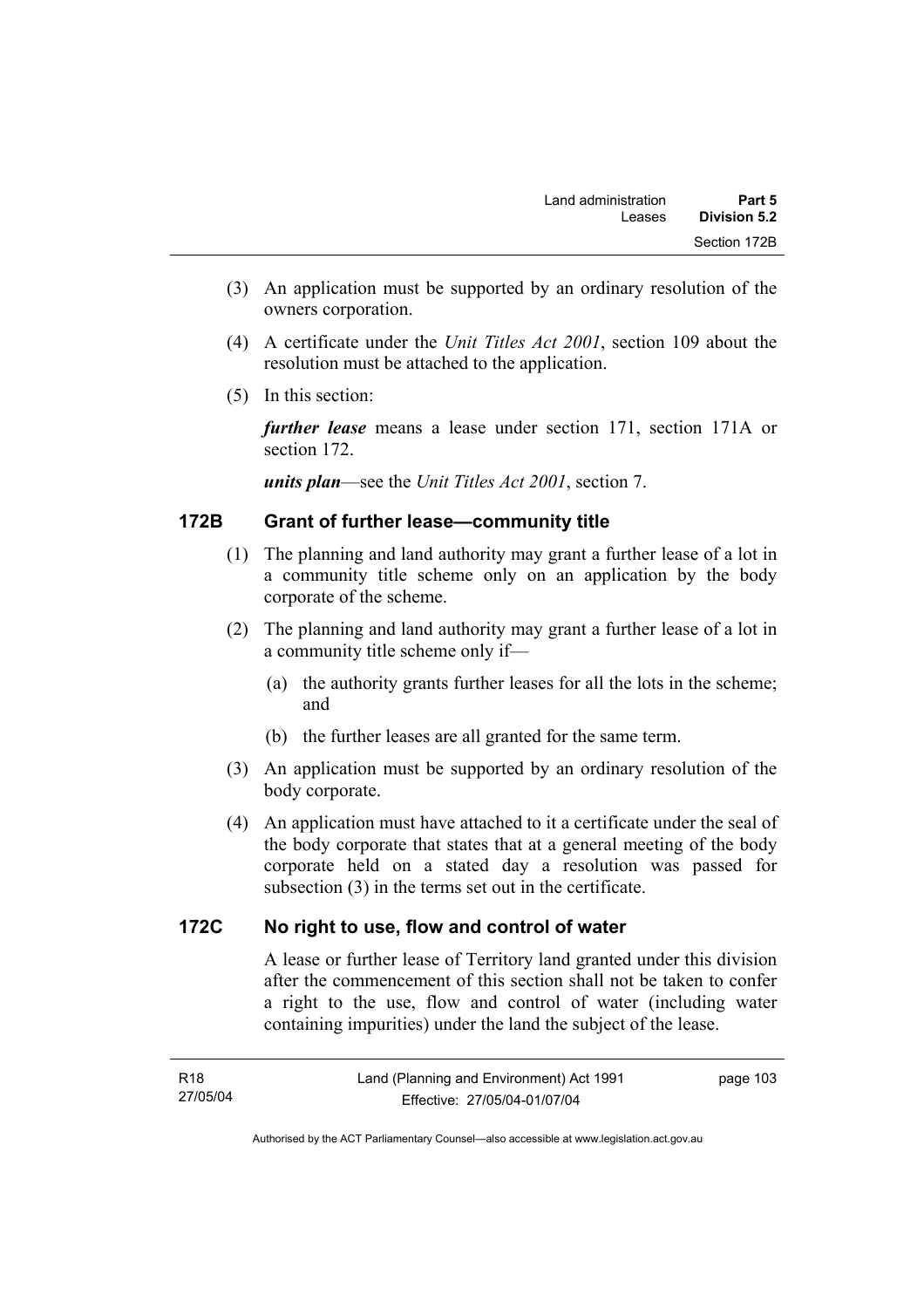| Part 5       | Land administration |
|--------------|---------------------|
| Division 5.2 | Leases              |
| Section 173  |                     |

#### **173 Lessee's rights in relation to improvements**

(1) In this section:

*improvement*, in relation to land, means—

- (a) a building or a structure on the land; or
- (b) in relation to land held under a rural lease—
	- (i) a building or structure on or under the land; or
	- (ii) any improvement to the land reasonably undertaken for rural purposes.

*lessee,* for a lease that has been surrendered or ended, or the term of that has ended, means the person who was the lessee under the lease at the time of the surrender or ending.

*undertaken*, in relation to an improvement that is a building or structure, means the construction, erection or installation of the building or structure.

- (2) This section applies only to the following improvements to land:
	- (a) an improvement undertaken in a way consistent with the law of the Territory, and with any lease over the land, except—
		- (i) an improvement undertaken by the Territory or the Commonwealth (subject to paragraph (b)); or
		- (ii) an improvement acquired by the Territory or the Commonwealth (subject to paragraph (c));
	- (b) an improvement undertaken by the Territory or the Commonwealth, if the Territory or the Commonwealth has received, or is entitled to receive, payment for that improvement;
	- (c) an improvement acquired by the Territory or the Commonwealth, if the Territory or the Commonwealth has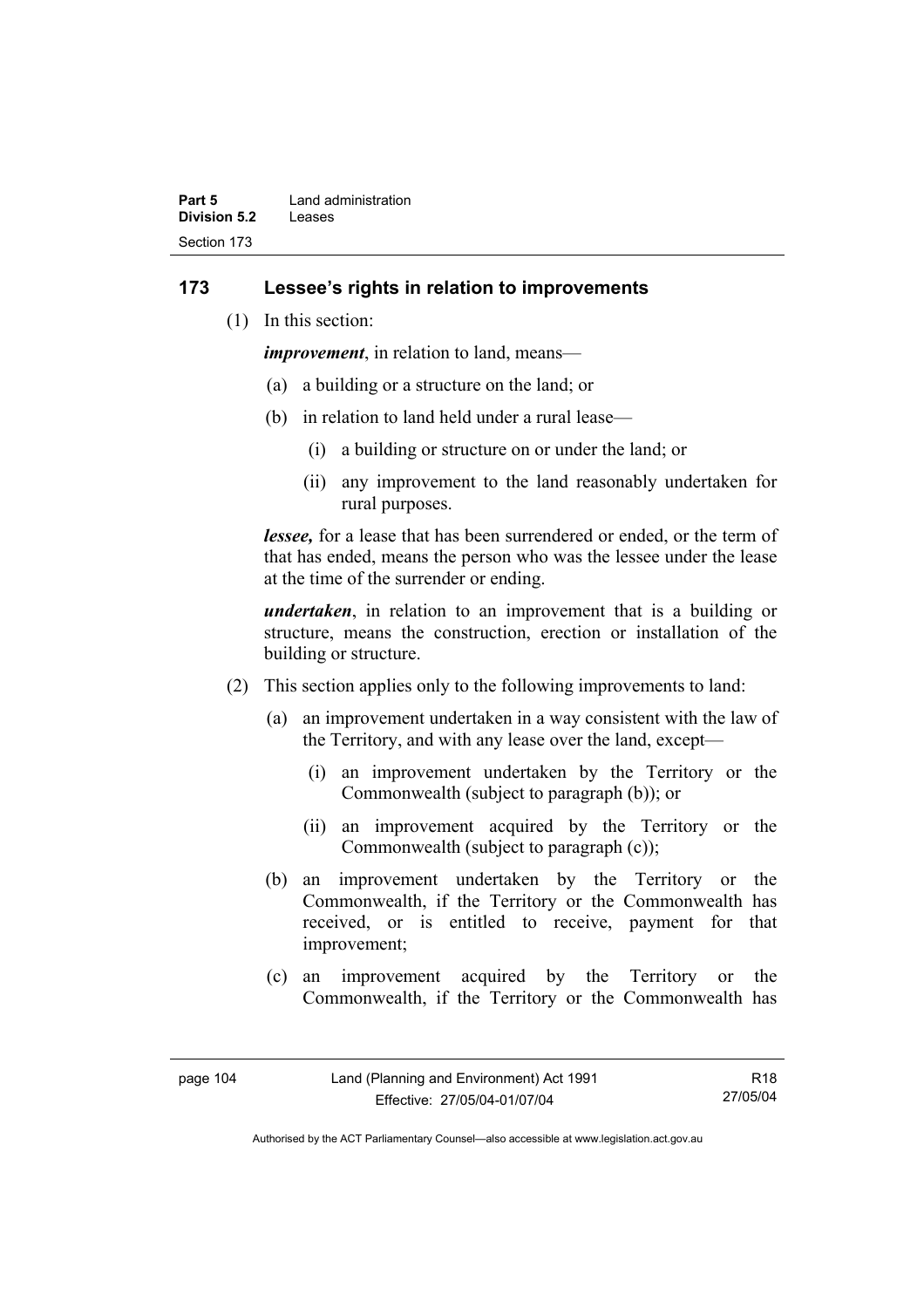received, or is entitled to receive, payment for the improvement.

- (3) If, on the expiry of the term of a lease of Territory land on which there are improvements to which this section applies, the lessee is granted a further lease of that land or any part of it, he or she shall not be liable to make any payment to the planning and land authority for the improvements on the land or part of the land.
- (4) Subject to subsections (5) and (12), if, on the expiry of the term of a lease of Territory land on which there are improvements to which this section applies, the lessee is not granted a further lease of the land, or is granted a lease of part only of the land, the planning and land authority shall be liable to pay the lessee—
	- (a) if no further lease of the land is granted to the lessee—the amount determined by the planning and land authority to be the value of the improvements on the land; or
	- (b) if a further lease of part only of the land is granted to the lessee—the amount determined by the planning and land authority to be the value of the improvements to which this section applies on the part of the land not so leased.
- (5) Before the end of the term of a lease of Territory land, the planning and land authority may declare that the land comprised in the lease, or part of the land, is available for a further lease.
- (6) If the lessee does not elect to take a further lease of the land, or part of the land, declared to be available within 6 months after the end of the term of the lease, the amount of any expenditure reasonably incurred by the Territory, the planning and land authority or both, in relation to the grant of a lease of the land, or part of the land, to anyone else must be deducted from the amount payable to the lessee under this section.
- (7) Subject to subsections (9), (10) and (12), if a lease is surrendered or ended the provisions of this section relating to the payment to the lessee of the value of the improvements on the land comprised in the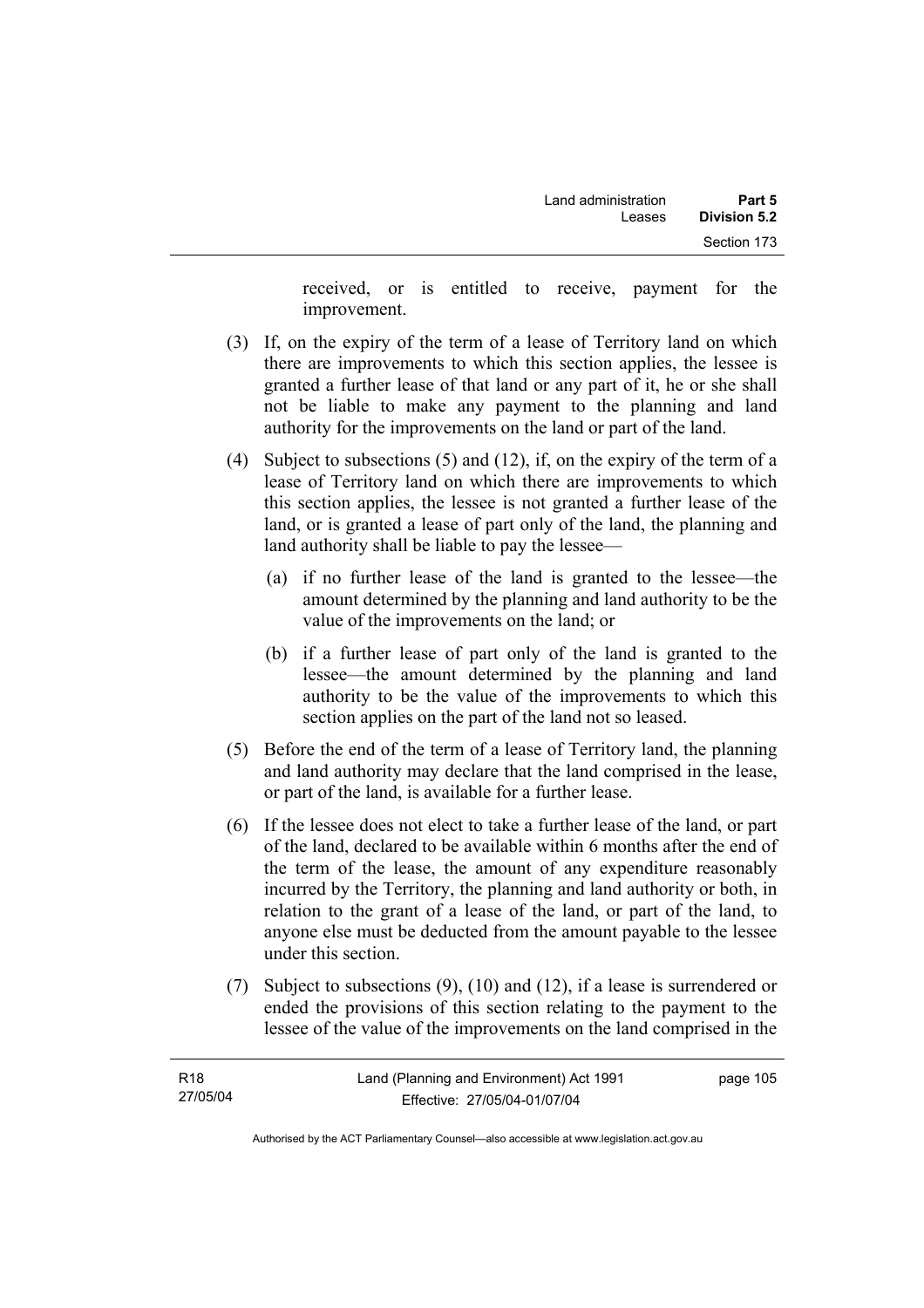| Part 5              | Land administration |
|---------------------|---------------------|
| <b>Division 5.2</b> | Leases              |
| Section 174         |                     |

lease on the expiration of the term shall (so far as applicable) apply as if the term of the lease had expired on the day of the surrender or ending.

- (8) Subject to subsections (9) and (12), if, before the expiry of the term of a lease of Territory land, the planning and land authority withdraws all or part of the leased land from the lease under a provision of the lease, the provisions of this section relating to the payment to the lessee of the value of the improvements on the land on the expiry of the term shall (so far as applicable) apply as if the term of the lease had expired on the day of the withdrawal.
- (9) Subsection (7) or (8) applies in relation to a lease only if the lessee has fully complied with the provisions (if any) of the lease relating to the erection of a building on the land comprised in the lease.
- (10) If a lease is surrendered or ended, the planning and land authority may work out the amount of the expenditure reasonably incurred by the Territory, the planning and land authority or both, in relation  $to$ —
	- (a) the surrender or ending of the lease; and
	- (b) any grant of a further lease of the land or part of the land.
- (11) The amount worked out under subsection (10) must be deducted from any amount payable under subsection (7) to the lessee of the surrendered or ended lease.
- (12) Subsections (4), (7) and (8) apply in relation to a lease subject to any provisions of the lease that preclude or limit the right of the lessee to payment in relation to improvements on the land comprised in the lease.

### **174 Determination of value of improvements**

(1) In this section:

R18 27/05/04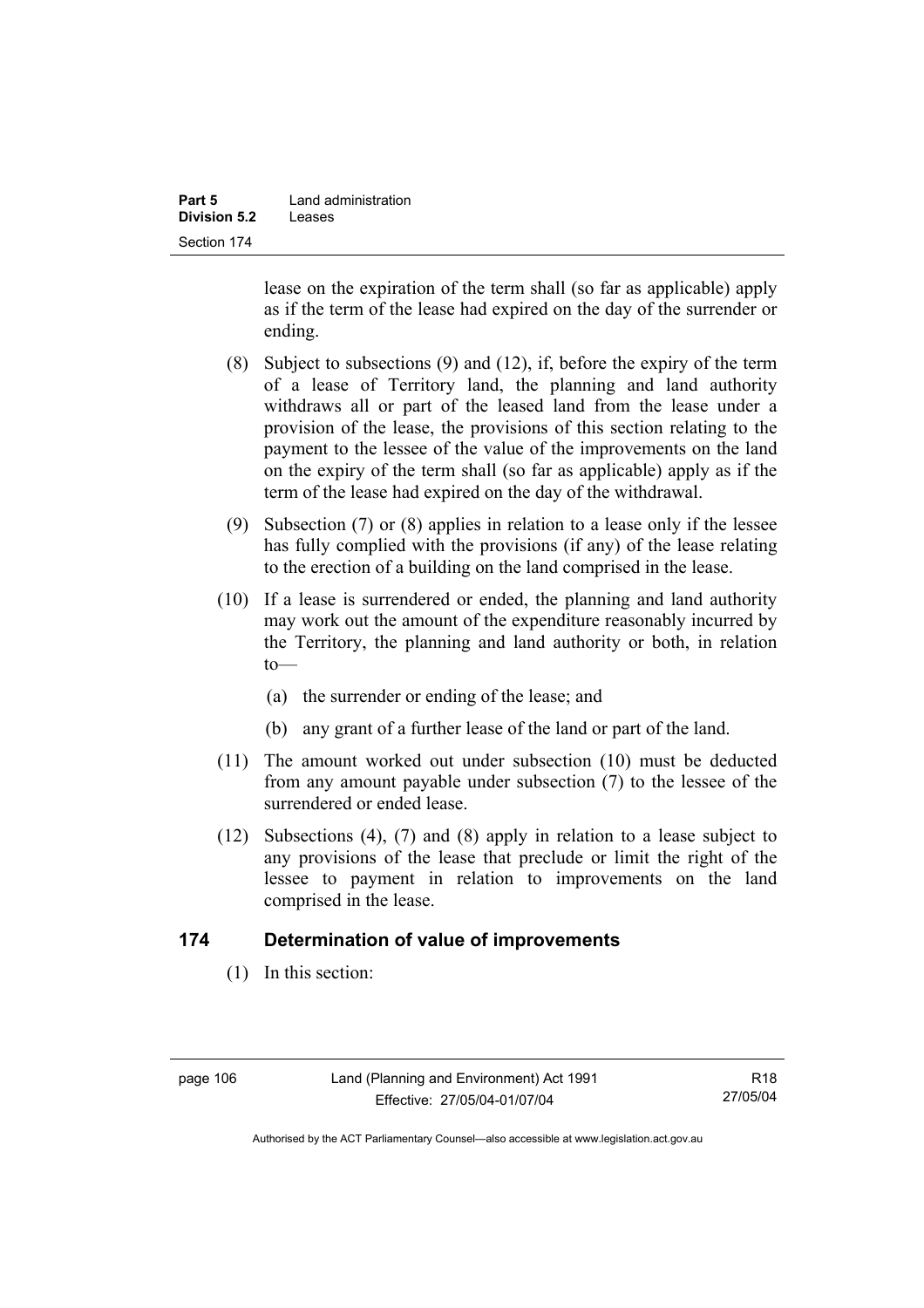#### *assessment day* means—

- (a) in relation to land a lease of which has expired—the day of expiry; or
- (b) in relation to land a lease of which has been terminated or surrendered—the day of termination or surrender, as the case may be; or
- (c) in relation to land that has been withdrawn from a lease—the day of withdrawal.

*lessee*—see section 173.

*market value*, in relation to improvements on land, means the amount by which the improvements increase the value of the lease of the land, assuming that the lease, together with the improvements, were offered for sale on the open market on the day immediately before the prescribed day on the reasonable terms and conditions that a genuine seller might require.

- (2) If compensation is payable under section 173 in relation to improvements, the planning and land authority shall, as soon as practicable after the assessment day in relation to the land on which the improvements are situated, in writing, determine, in accordance with this section, the market value of the improvements on the land as at the assessment day.
- (3) If compensation is payable under section 173 (4), the planning and land authority shall, in valuing the improvements, assume that a further lease of the land had been granted subject to the same provisions, and for the same term, as the lease that has expired.
- (4) If compensation is payable under section 173 (7), the planning and land authority shall, in valuing the improvements, assume that the lease of the land had not been terminated or surrendered.
- (5) If compensation is payable under section 173 (8), the planning and land authority shall, in valuing the improvements, assume that the

page 107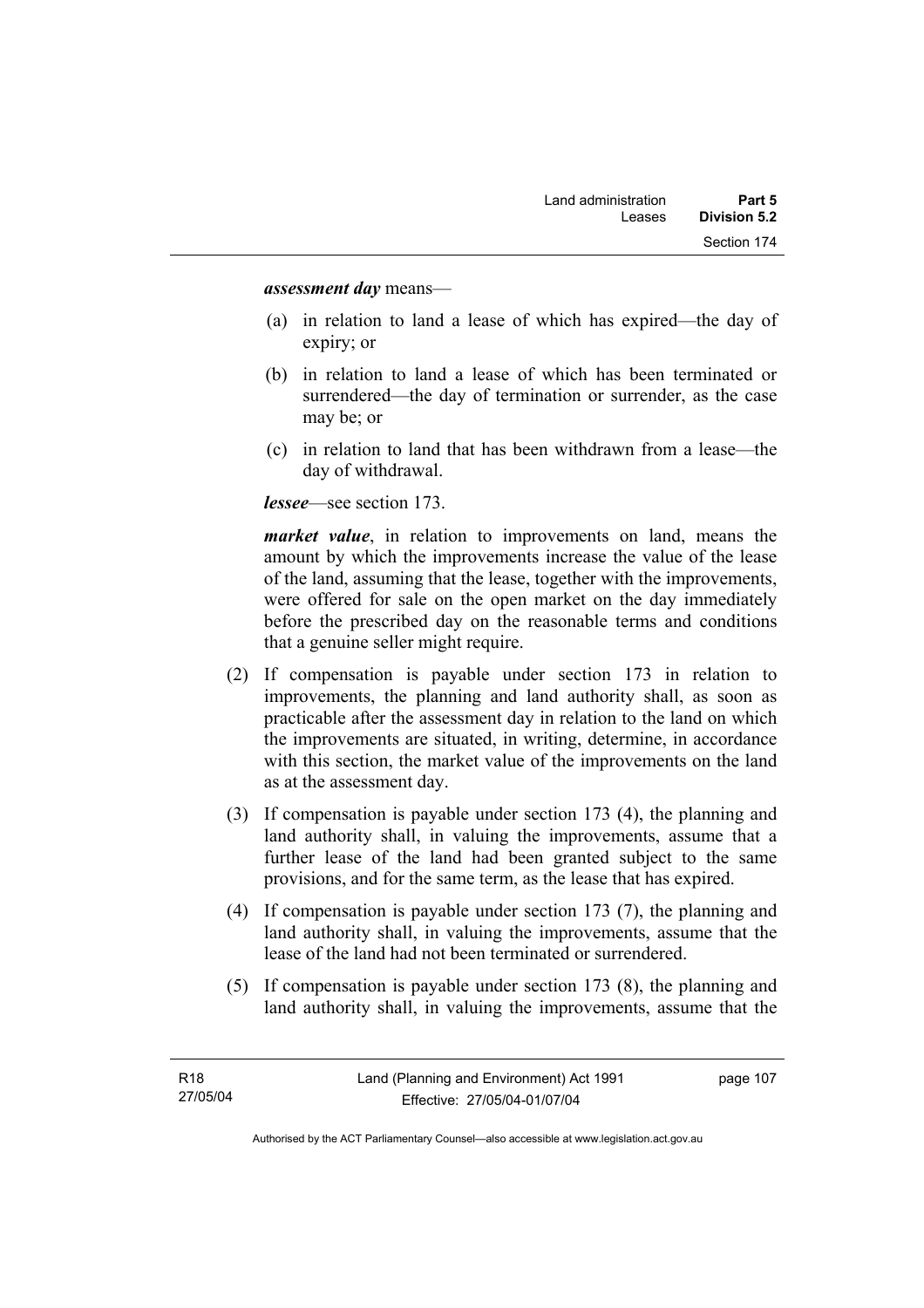| Part 5       | Land administration |
|--------------|---------------------|
| Division 5.2 | Leases              |
| Section 175  |                     |

leased land or part of the leased land (as the case may be) had not been withdrawn from the lease.

### **175 Use of land for leased purpose**

- (1) Territory land in relation to which a lease has been granted, whether before or after the commencement of this part, shall not be used for any purpose other than a purpose authorised by the lease, subject to this section.
- (2) Notwithstanding the lease of Territory land for residential purposes, such land may also be used—
	- (a) for a home occupation within the meaning of the plan; or
	- (b) for a home business within the meaning of the plan, in accordance with an approval under part 6.
- (3) Notwithstanding the purpose permitted by a lease of Territory land, the land may be used—
	- (a) for a development of a type prescribed by the regulations, in accordance with an approval under part 6; or
	- (b) for any other activity prescribed by the regulations.

### **176 Variation of rent**

- (1) If the rent payable under a lease of Territory land is varied in accordance with the provisions of the lease, the planning and land authority shall give the lessee written notice of the variation by post.
- (2) A variation of rent referred to in a notice under subsection (1) shall come into operation on—
	- (a) the day 28 days after the day the notice is given; or
	- (b) if the lease under which the variation is made provides that the variation shall come into operation on a later day—that later day.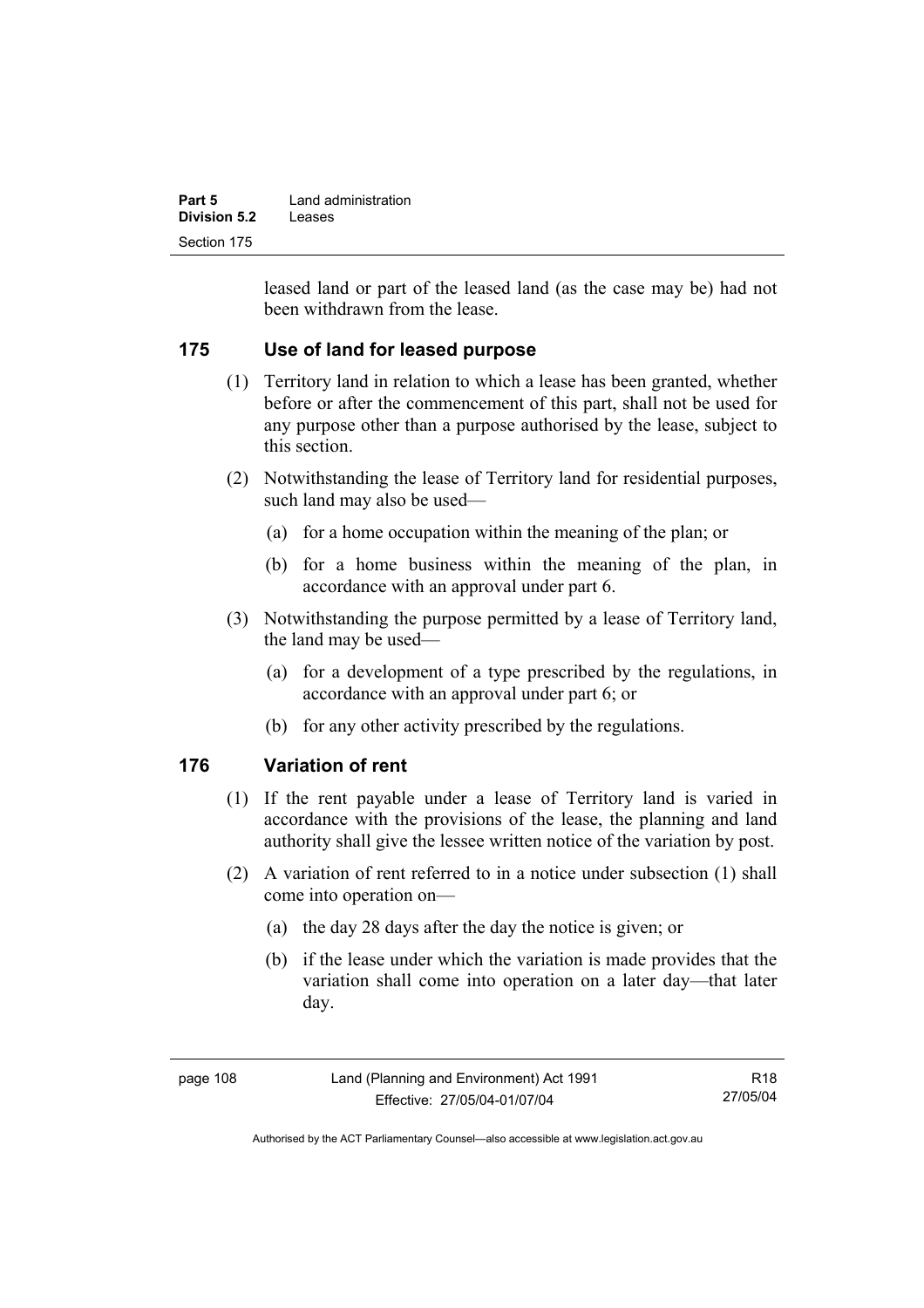### **177 Review of variations of rent**

- $(1)$  If—
	- (a) the rent payable under a lease of Territory land is varied in accordance with the provisions of the lease; and
	- (b) the lease does not provide for the submission to arbitration of differences between the parties to the lease regarding variation of the rent;

the lessee may, within 28 days after receiving the notice under section 176 (1) relating to the variation, serve on the planning and land authority a written request that he or she review the variation.

- (2) The making of a request under subsection (1) does not affect the operation of the variation to which the request relates or prevent the taking of action to implement the variation.
- (3) If a request is made under subsection (1) in relation to a variation, the planning and land authority must review the variation and may confirm the variation or set it aside and substitute any other variation the authority considers appropriate.

### **178 Refund of amount paid for grant of lease**

- (1) Subject to subsection (2), the planning and land authority may authorise the payment to—
	- (a) a person who has surrendered a lease of Territory land; or
	- (b) a person who held a lease of Territory land that has been terminated under this Act;

of an amount that is equal to the amount paid by the person for the grant of the lease less any charge determined for this subsection in relation to the refund of the amount paid for the grant of a lease of that kind.

 (2) The planning and land authority shall not authorise the payment of an amount under this section otherwise than in accordance with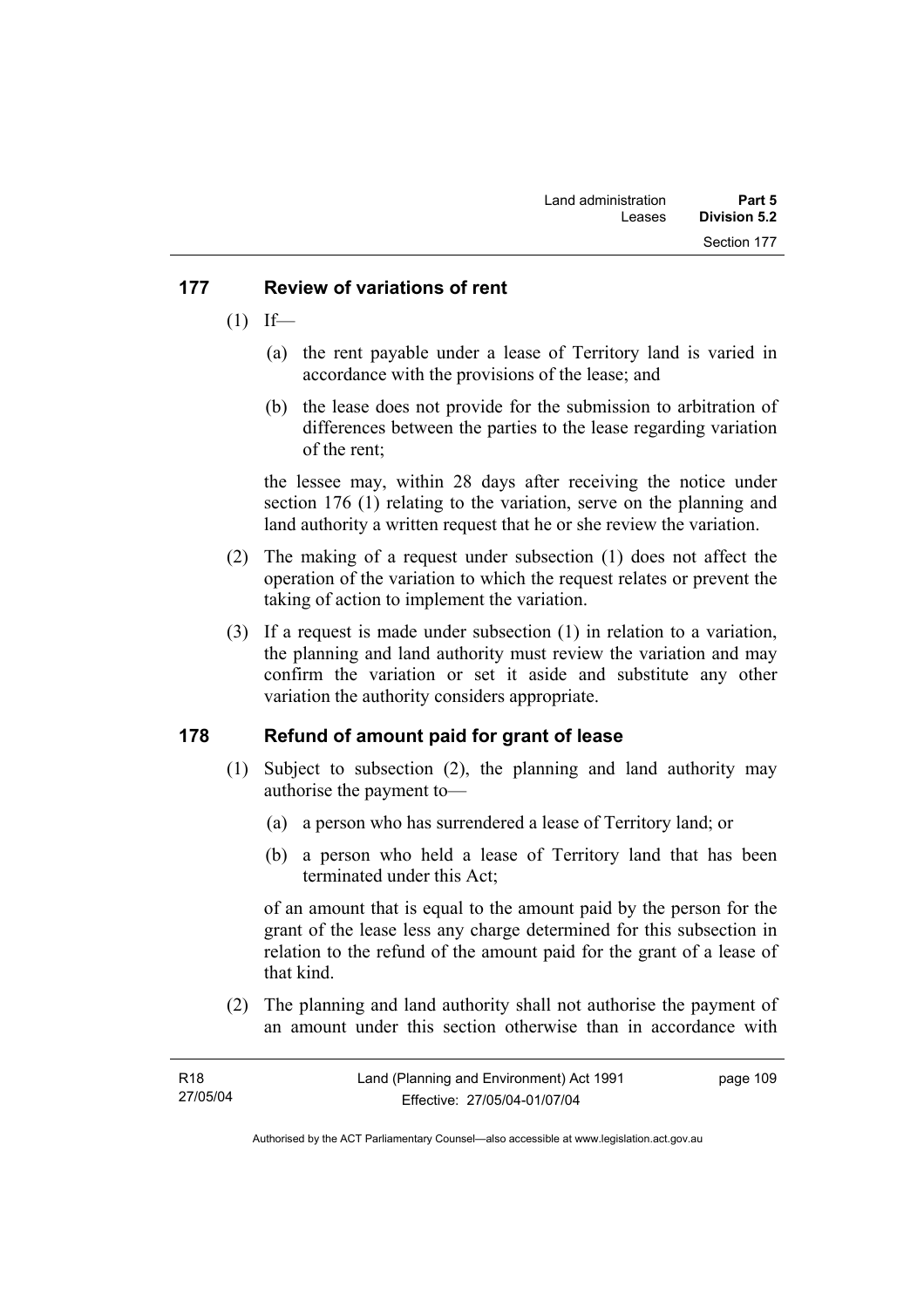criteria for the authorisation of payments specified under subsection (3).

- (3) The Executive may, for this section, in writing—
	- (a) specify criteria for the authorisation of payments under this section; or
	- (b) amend or revoke criteria so specified.
- (4) An instrument under subsection (3) is a disallowable instrument.
	- *Note* A disallowable instrument must be notified, and presented to the Legislative Assembly, under the Legislation Act.

### **179 Certificates of compliance**

 (1) Subject to subsection (4), if a building and development provision of a lease of Territory land has been fully complied with, the planning and land authority shall, on application by the lessee, issue a certificate of compliance to the effect that the provision has been so complied with.

*Note* A fee may be determined under s 287 for this subsection.

- (2) Subject to subsection (4), if a building and development provision of a lease of Territory land has been partially complied with, the planning and land authority may issue a certificate of compliance to that effect.
- (3) A certificate of compliance under subsection (2) may be issued subject to a condition (specified in the certificate) that the lessee provide security in a specified form against failure to complete specified outstanding work.
- (4) The planning and land authority must not issue a certificate of compliance in relation to a building and development provision to which a lease under the *Unit Titles Act 2001* is subject unless the other requirements of this section are satisfied and the authority is satisfied—

R18 27/05/04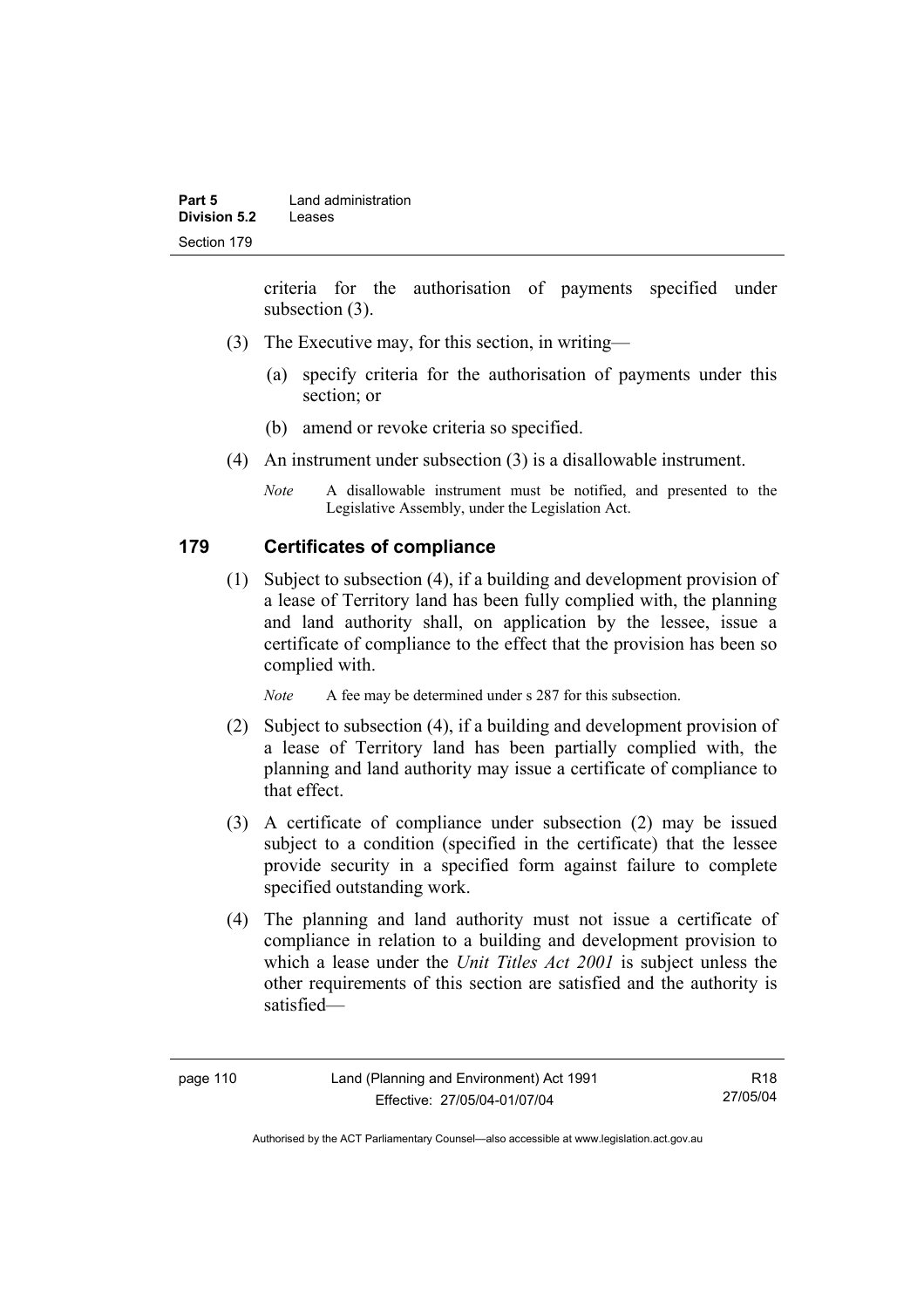- (a) for every other lease in relation to the same subdivision under the *Unit Titles Act 2001* that is subject to a building and development provision—that the provision has been complied with, or a certificate of compliance has been issued under this section in relation to that provision; or
- (b) that the occupier of the unit that is held under the lease will not, as occupier, be substantially inconvenienced by works being carried out, or that are to be carried out, in compliance with a building and development provision to which the lease of the common property or another unit contained in the same subdivision under the *Unit Titles Act 2001* is subject.

### **180 Transfer of land subject to building and development provision**

- (1) If a lease of Territory land contains a building and development provision, the lease, or an interest in the lease, is not capable of being assigned or transferred, either at law or in equity unless—
	- (a) the lessee has died; or
	- (b) the transfer or assignment is made under any of the following orders:
		- (i) an order of the Family Court;
		- (ii) an order of another court having jurisdiction under the *Family Law Act 1975* (Cwlth);
		- (iii) an order under the *Domestic Relationships Act 1994,*  part 3.2 adjusting the property interests of the parties in a domestic relationship; or
	- (c) the transfer or assignment occurs by operation of, or under, bankruptcy or insolvency; or
	- (d) the lessee has obtained—
		- (i) a certificate of compliance under section 179; or

page 111

Authorised by the ACT Parliamentary Counsel—also accessible at www.legislation.act.gov.au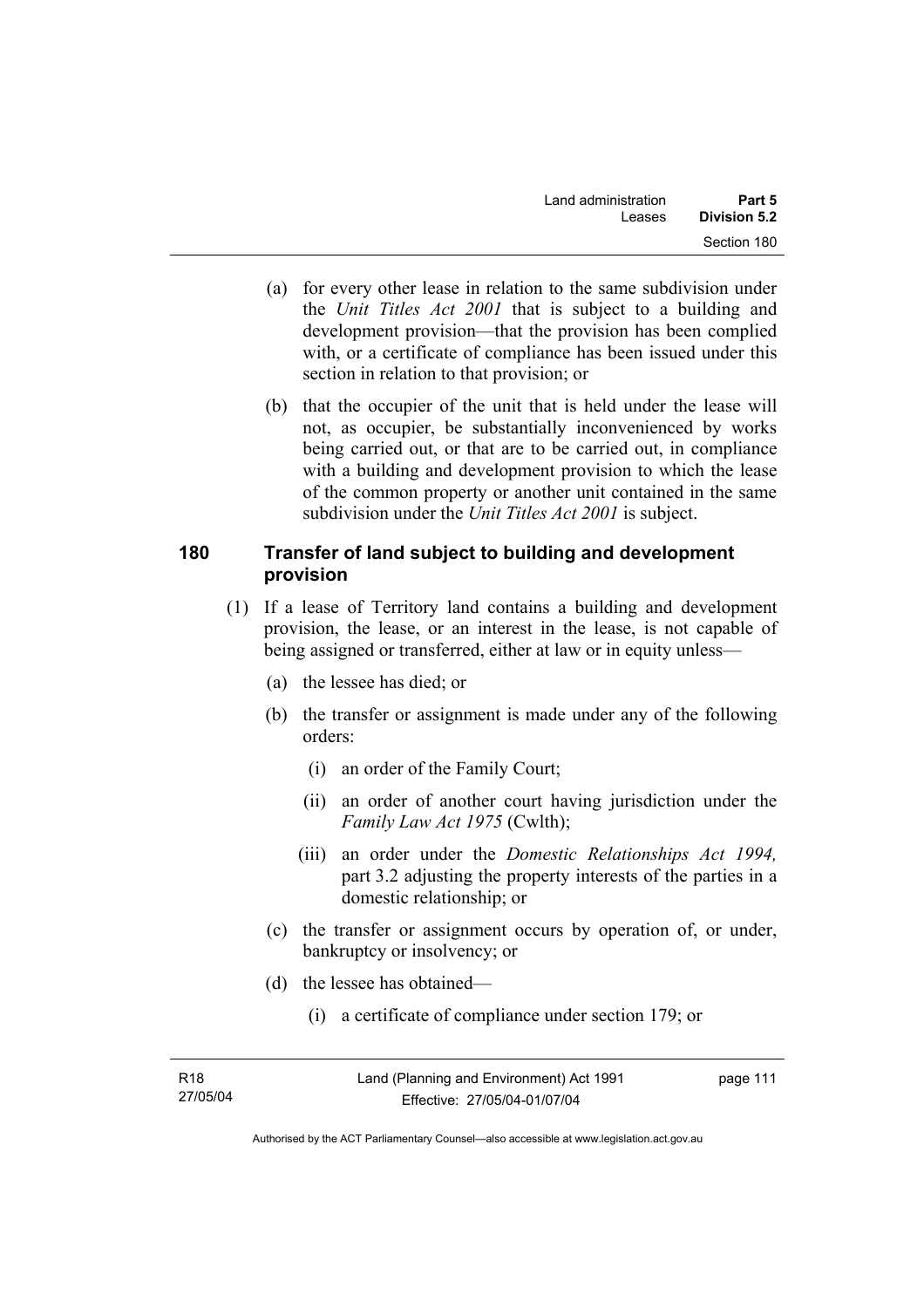- (ii) the consent of the planning and land authority under subsection (2).
- *Note* A consent under the *City Area Leases Ordinance 1936* may be taken to be a consent under s (2) (see s 292).
- (2) The planning and land authority may, in writing, consent to a legal or equitable assignment or transfer of a lease, or an interest in a lease, mentioned in subsection (1) if—
	- (a) the lessee or a proposed assignee or transferee applies for the assignment or transfer; and
	- (b) the authority is satisfied the proposed assignee or transferee intends to comply with the building and development provision; and
	- (c) the authority has been given any security required by the authority for compliance with the provision by the proposed assignee or transferee.

*Note* A fee may be determined under s 287 for this subsection.

- (3) In deciding under subsection (2) whether to consent to an assignment or transfer of a lease, the planning and land authority shall take into consideration any matters determined by the Minister, in writing, for this section.
- (4) A determination under subsection (3) is a disallowable instrument.
	- *Note* A disallowable instrument must be notified, and presented to the Legislative Assembly, under the Legislation Act.

#### **181 Mortgage of leasehold subject to building and development provision**

If a lease contains a building and development provision, the lease, or an interest in the lease, shall not be capable of being mortgaged unless—

 (a) the lessee has obtained a certificate of compliance under section 179; or

| page 112 | Land (Planning and Environment) Act 1991 | R18      |
|----------|------------------------------------------|----------|
|          | Effective: 27/05/04-01/07/04             | 27/05/04 |

Authorised by the ACT Parliamentary Counsel—also accessible at www.legislation.act.gov.au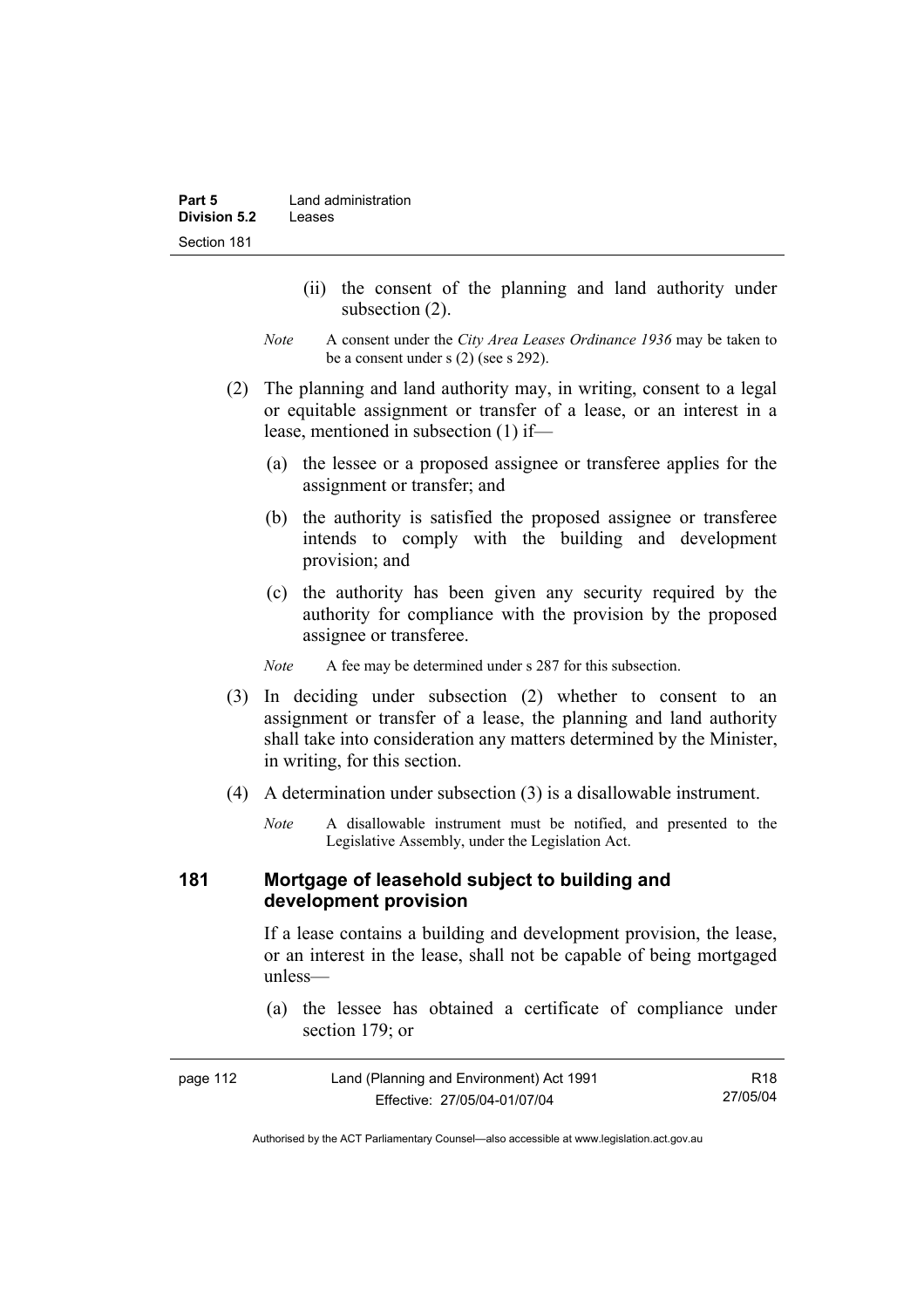- (b) the mortgage is required by the lessee—
	- (i) to enable the lessee to repay money borrowed by him or her for the purpose of acquiring the lease or interest; or
	- (ii) to secure money borrowed by the lessee for the purpose of acquiring the lease or interest; or
	- (iii) to enable the lessee to comply with a building and development provision of the lease.

### **182 Land leased to be held as undivided parcel**

- (1) Subject to section 183, the land comprised in a lease of Territory land shall at all times be held and occupied by or under the lessee as 1 undivided parcel.
- (2) Subject to this part, the land comprised in a lease of Territory land may be sublet and the lease and any interest in it may be assigned, transferred or mortgaged.

#### **183 Power of lessee to sublet part of building or land in certain cases**

- (1) Any part of a building erected on land comprised in a lease of Territory land may, subject to the lease and any sublease of the land, be sublet separately from the remainder of that building.
- (2) If a part of a building is sublet separately from the remainder of the building, any part of the parcel of land where the building is erected may be sublet with the part of the building separately from the remainder of the parcel of land, provided that the part of the parcel of land so sublet adjoins that part of the parcel of land where the building is erected.
- $(3)$  If—
	- (a) a lease of Territory land authorises the use of the land comprised in the lease as a mobile home park; and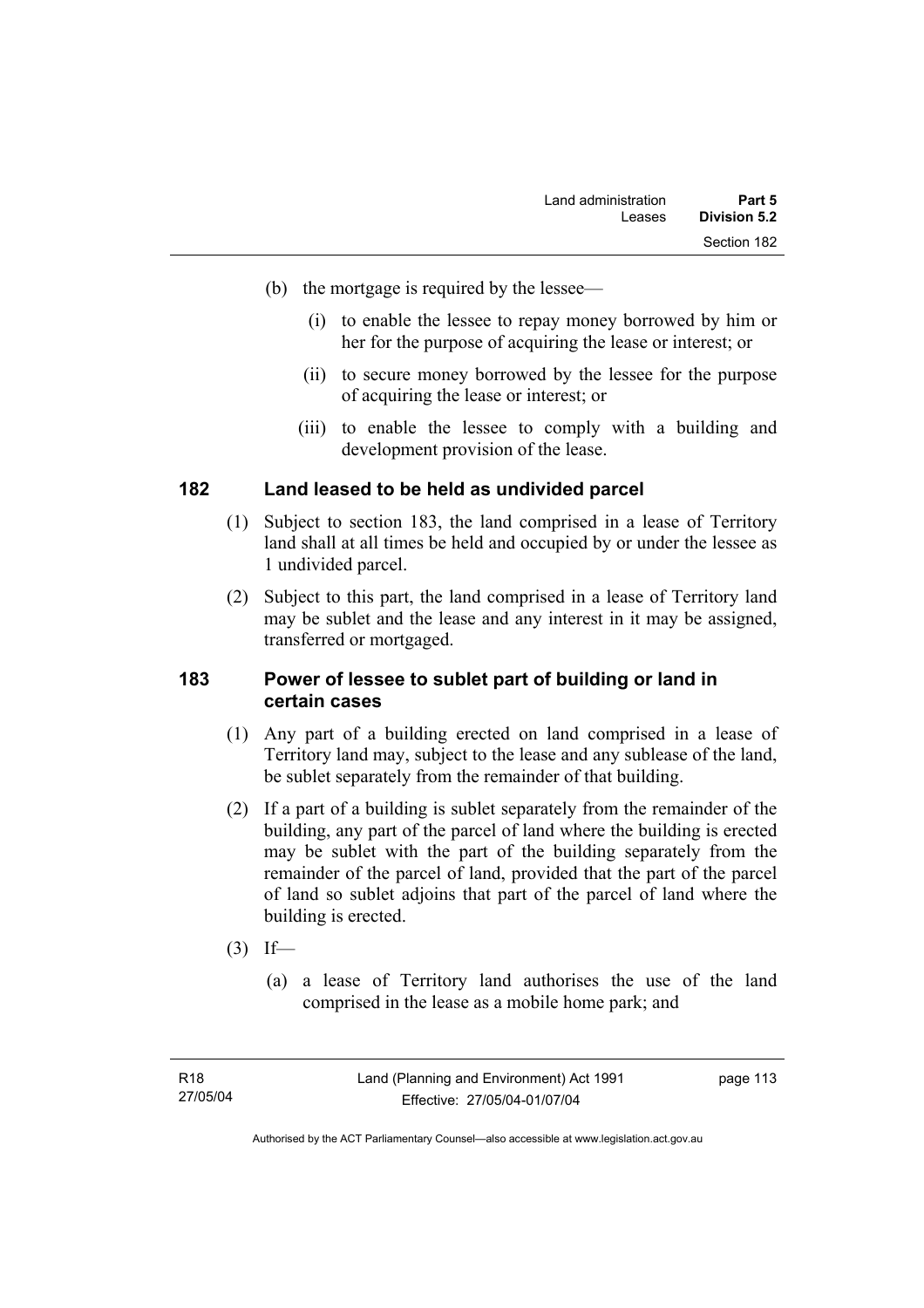| Part 5       | Land administration |
|--------------|---------------------|
| Division 5.3 | Variation of leases |
| Section 183A |                     |

 (b) any part of the land is being used, or intended to be used, for the siting of a mobile home;

that part may, subject to the lease and any sublease of the land, be sublet separately from the remainder of the land.

(4) In subsection (3):

*mobile home* means a dwelling (whether on wheels or not) capable of being transferred from place to place and re-erected.

*mobile home park* means land used for the purpose of accommodating mobile homes or caravans, and includes a caravan park or camping ground.

# **Division 5.3 Variation of leases**

#### **183A Effect qualified**

This division has effect subject to division 5.4 (Restrictions on rural leases).

#### **184 Application to surrender and regrant of leases**

A reference in this division to the *variation* of a lease includes a reference to the surrender of a lease and the grant of a new lease to the same lessee, subject to different provisions, over land—

- (a) that is the whole or part of the land comprised in the surrendered lease; and
- (b) that is not defined land within the meaning of subdivision 2.3.4;

except if a lease is surrendered and a further lease is granted under section 171, section 171A or section 172.

#### **184A Variation of nominal rent lease—change of use charge**

 (1) The planning and land authority must not execute a variation of a nominal rent lease unless the lessee has paid the Territory any

| page 114 | Land (Planning and Environment) Act 1991 | R18      |
|----------|------------------------------------------|----------|
|          | Effective: 27/05/04-01/07/04             | 27/05/04 |

Authorised by the ACT Parliamentary Counsel—also accessible at www.legislation.act.gov.au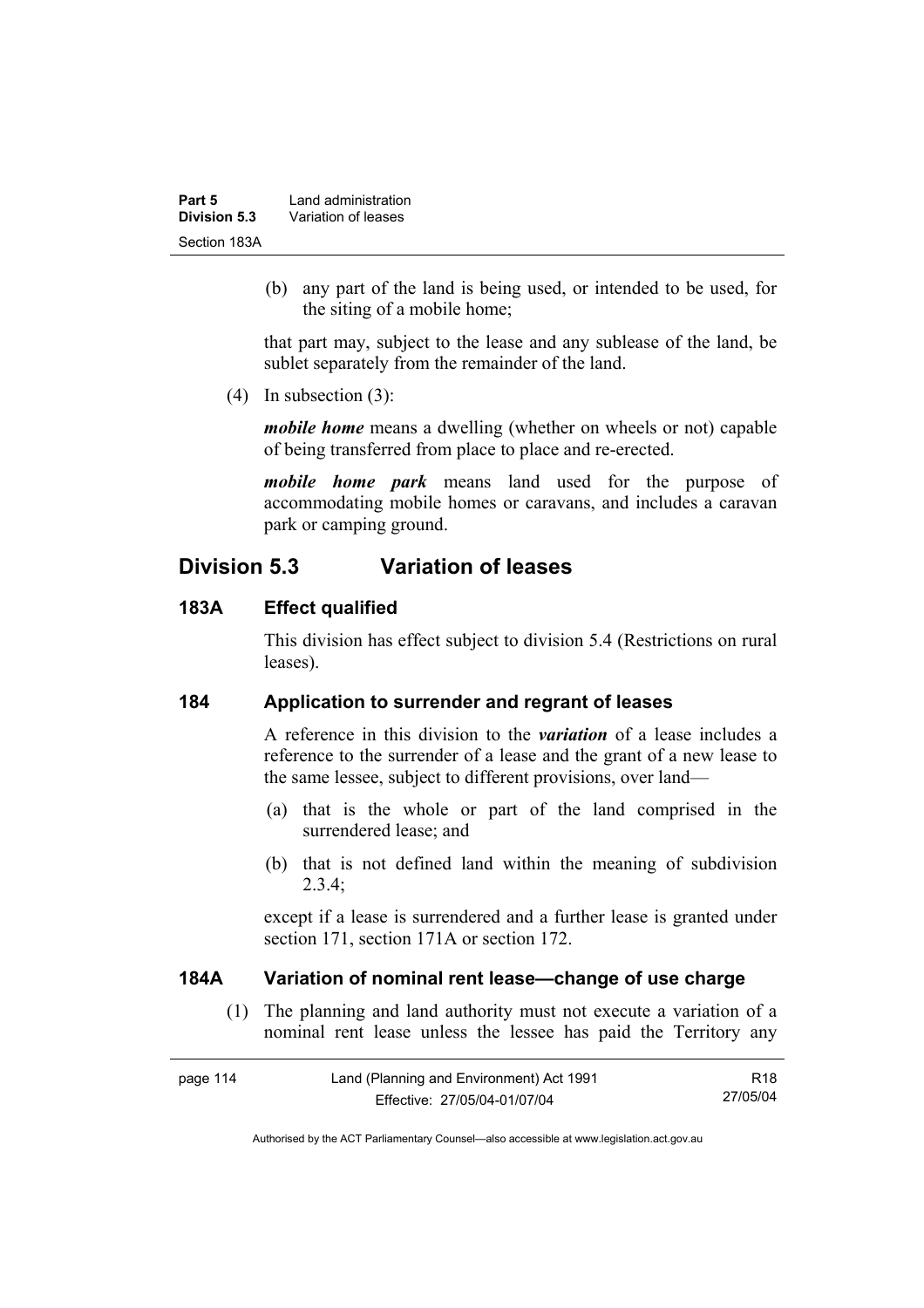change of use charge determined by the authority under subsection (2), subject to any remission or increase under section 184C.

 (2) The planning and land authority shall determine the change of use charge for a variation of a nominal rent lease in accordance with the formula—

$$
CUC = (V_1 - V_2) \times 75\%
$$

(3) In subsection (2):

*CUC* means the change of use charge payable for the variation of the lease.

 $V_1$  means the capital sum that the lease might be expected to realise if—

- (a) the lease were to be varied as proposed; and
- (b) the lease were offered for sale in good faith immediately after the variation on the reasonable terms and conditions that a genuine seller would require; and
- (c) the rent payable throughout the term of the lease were a nominal rent.

 $V_2$  means the capital sum that the lease might be expected to realise if—

- (a) the lease were not to be varied during the remainder of its term; and
- (b) the lease were offered for sale in good faith immediately before the variation on the reasonable terms and conditions that a genuine seller would require; and
- (c) the rent payable throughout the term of the lease were a nominal rent.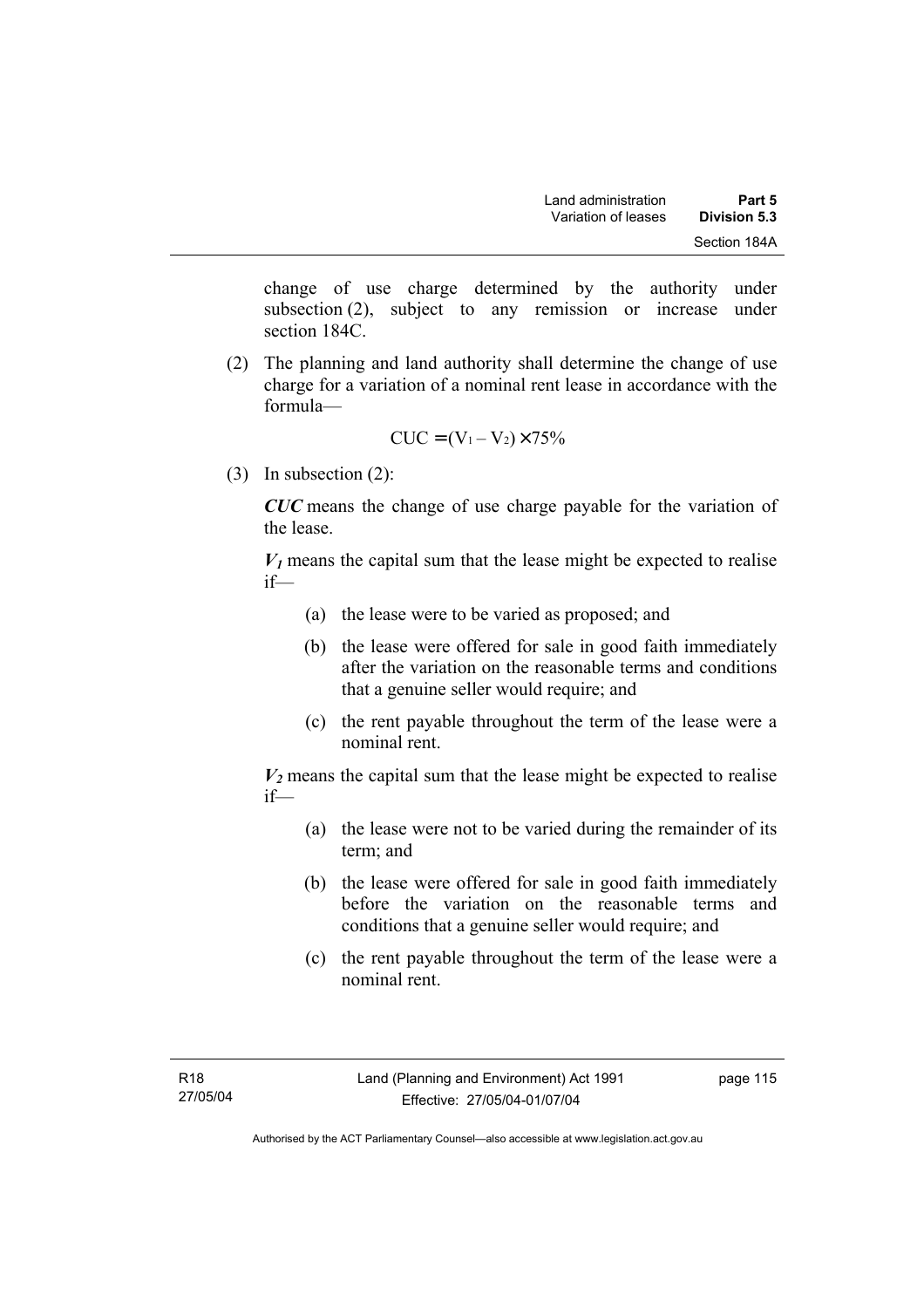| Part 5       | Land administration |
|--------------|---------------------|
| Division 5.3 | Variation of leases |
| Section 184C |                     |

- (4) If the capital value assessed as  $V_I$  under subsection (3) is equal to or less than the capital value assessed as  $V_2$  under that subsection, no change of use charge is payable under subsection (1).
- (5) So far as this section applies, because of section 184, to the surrender of a lease and the grant of a new lease—
	- (a) the reference in subsection (3), definition of  $V_I$ , paragraph (c) to the term of the lease is a reference to the term of the new lease; and
	- (b) the reference in subsection (3), definition of  $V_2$ , paragraph (c) to the term of the lease is a reference to the term of the lease to be surrendered.
- (6) A variation of a lease has no effect if the change of use charge payable under subsection (1) for the variation is not paid.

### **184C Change of use charge for variations of nominal rent leases**

- (1) On application by the lessee of a nominal rent lease who applies for a variation of the lease, the planning and land authority must remit a change of use charge under section 184A (Variation of nominal rent lease—change of use charge) in circumstances prescribed under the regulations.
- (2) The planning and land authority must increase a change of use charge under section 184A in circumstances prescribed under the regulations.

### **184D Variation of rental leases**

- (1) The planning and land authority shall not execute a variation of a rental lease unless any rent and additional rent payable under the lease up to the day of variation has been paid.
- (2) If the planning and land authority executes a variation of a rental lease, the authority must reappraise the rent payable under the lease,

R18 27/05/04

Authorised by the ACT Parliamentary Counsel—also accessible at www.legislation.act.gov.au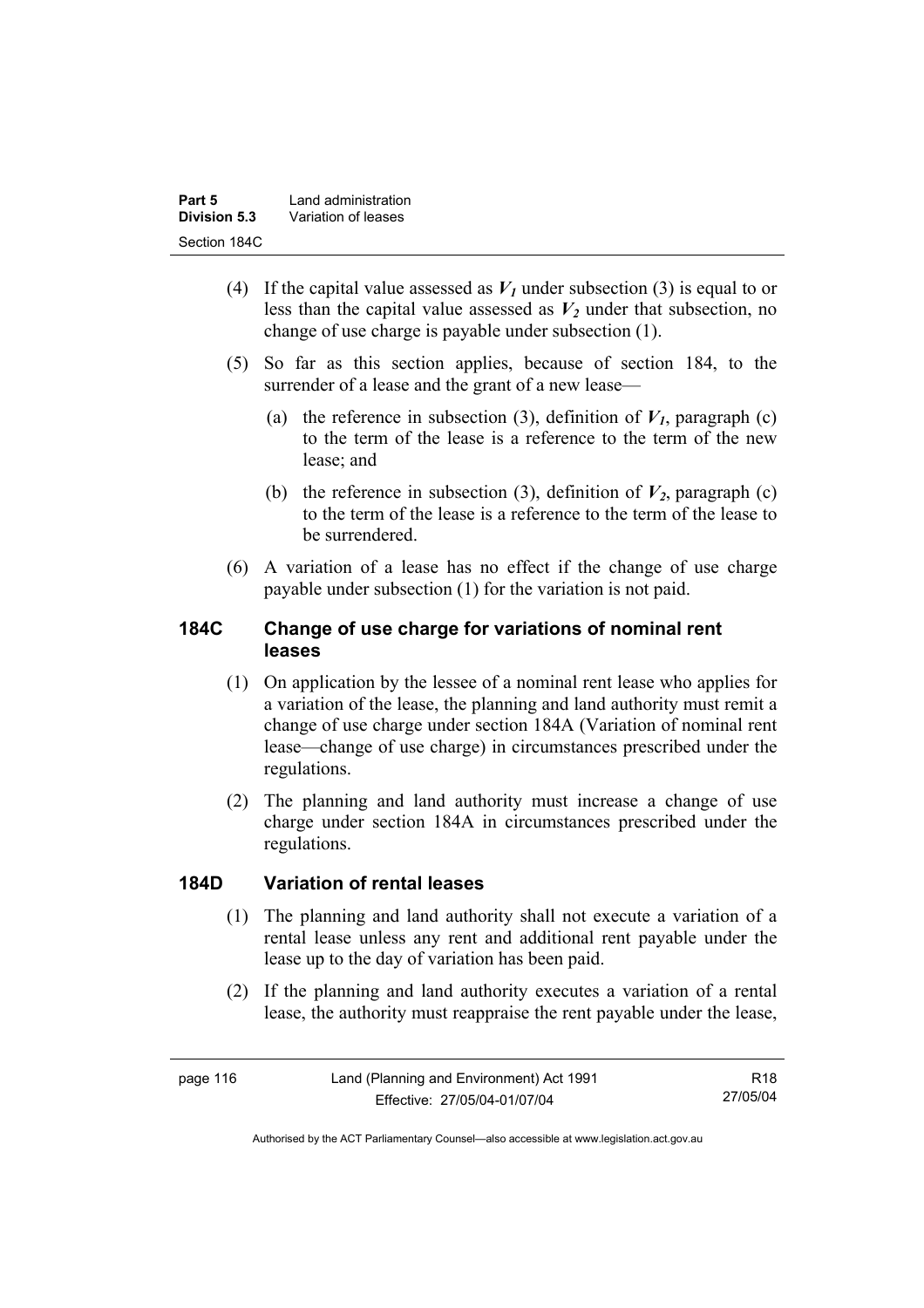following (to the extent possible) the method provided by the rental provisions of the lease.

- (3) If the planning and land authority executes a variation of a rental lease, the rent payable under the lease is to be adjusted in accordance with the reappraisal under subsection (2) with effect from the date of variation.
- (4) Subsections (2) and (3) do not apply to a variation of a rental lease—
	- (a) to reduce the rent payable to a nominal rent; or
	- (b) otherwise affecting the rental provisions of the lease.

### **185 Advice of rent payable on variation of lease**

If the planning and land authority agrees to a variation of a lease of Territory land, being a lease under which rent or additional rent is payable, it shall—

- (a) calculate the amount that would be payable under the lease for rent and additional rent up to the day when it expects the variation to be executed; and
- (b) give the lessee written notice of—
	- (i) the amount calculated for rent and additional rent under paragraph (a); and
	- (ii) the day up to which the amount payable for rent and additional rent has been calculated; and
	- (iii) the day by which the authority requires payment of the amount specified under subparagraph (i) to enable the variation of the lease to be executed on the day specified under subparagraph (ii).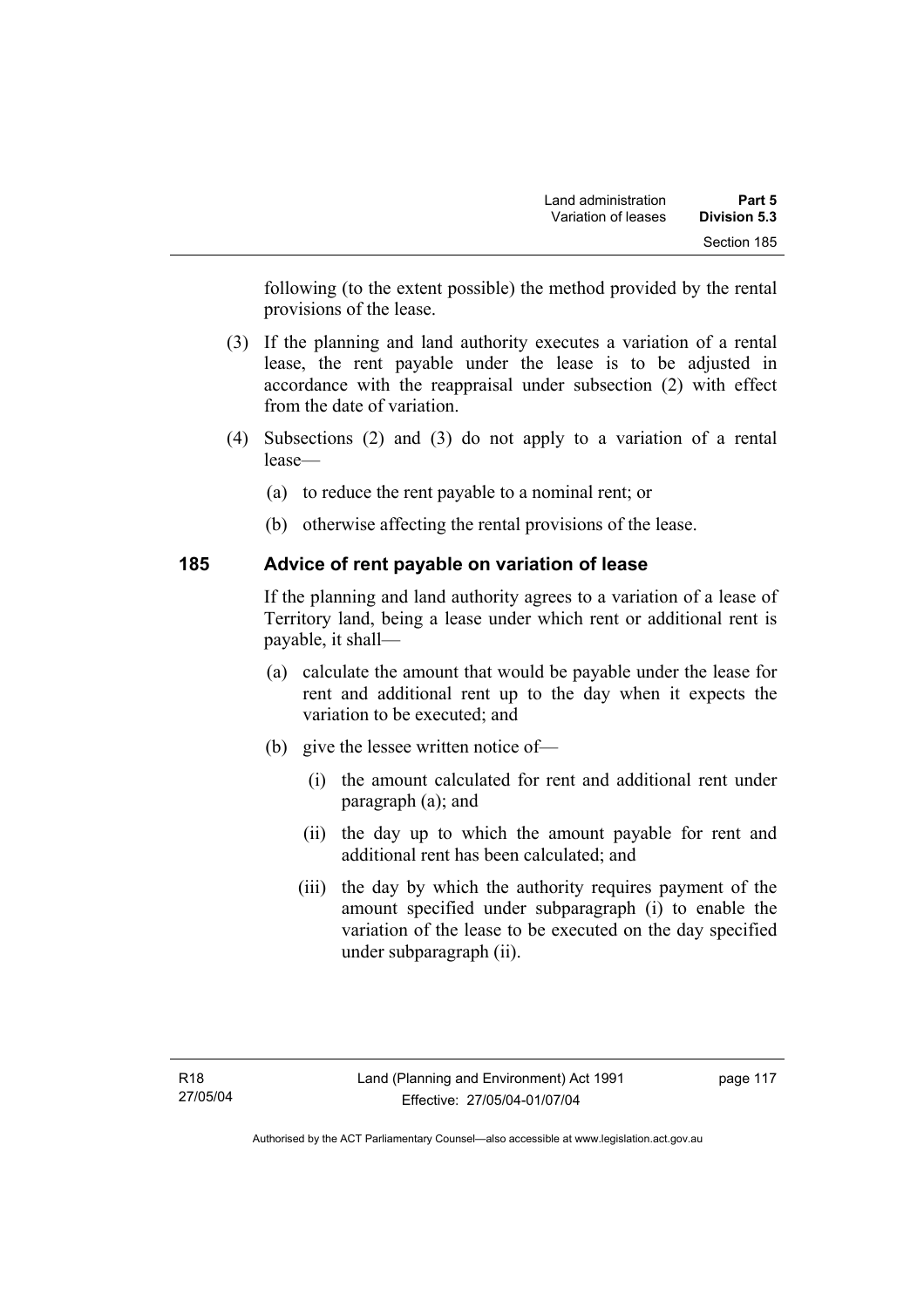### **186 Variation of lease to pay out rent**

- (1) A lease shall not be varied to reduce the rent payable to a nominal rent unless—
	- (a) the lease is included in a prescribed class of leases; and
	- (b) all amounts payable to the Territory up to the day of variation of the lease for rates and land tax levied in relation to the land comprised in the lease have been paid; and
	- (c) the provisions of the lease requiring the lessee to develop the land comprised in the lease have been complied with up to the day of the variation; and
	- (d) the lessee has paid the Territory an amount determined by the planning and land authority by reference to any policy direction made under subsection (2).
- (2) The Minister may, in writing, make policy directions for subsection (1) (d).
- (3) A policy direction under subsection (2) is a disallowable instrument.

*Note* A disallowable instrument must be notified, and presented to the Legislative Assembly, under the Legislation Act.

- (4) If a lease of Territory land is varied to reduce the rent payable to a nominal rent, the lease as varied shall provide that the lessee is to pay a rent of 5 cents per annum if and when that rent is demanded.
- (5) The requirements of this section are in addition to, and not in substitution for, the requirements of the other provisions of this Act relating to the variation of leases.

### **186A No variations to extend term**

The planning and land authority shall not execute a variation of a lease of Territory land to extend the term of the lease.

R18 27/05/04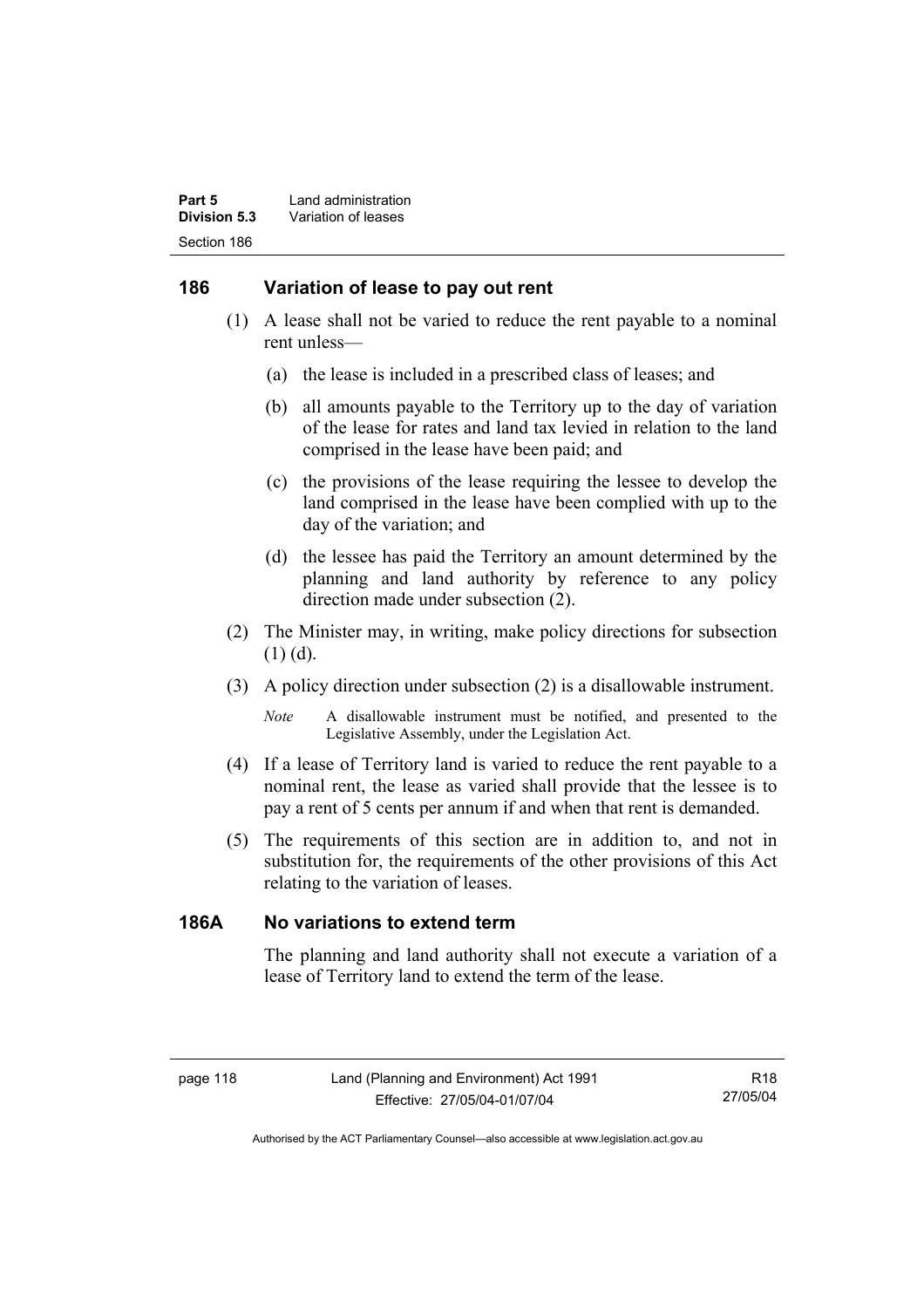# **Division 5.4 Restrictions on rural leases**

#### **186B Definitions for div 5.4**

In this division:

*dealing*, in relation to a lease, means—

- (a) assigning or transferring the lease; or
- (b) subletting the land comprised in the lease or any part of it; or
- (c) parting with possession of the land comprised in the lease or any part of it.

#### *discharge amount—*

- (a) in relation to a special Pialligo lease—means an amount determined in accordance with section 186F; or
- (b) in any other case—means an amount determined in accordance with section 186E.

*earlier index number***,** for a lease, means the last index number issued before the lease was granted under section 161 or section 171A.

#### *holding period* is a period ending—

- (a) in relation to a long lease—10 years after the lease is granted; or
- (b) in relation to a short lease—at the end of  $\frac{1}{3}$  the term of the lease.

*index number*—see section 186G.

#### *later index number* means—

 (a) for a special Pialligo lease—the last index number issued before the discharge amount is to be paid; or

page 119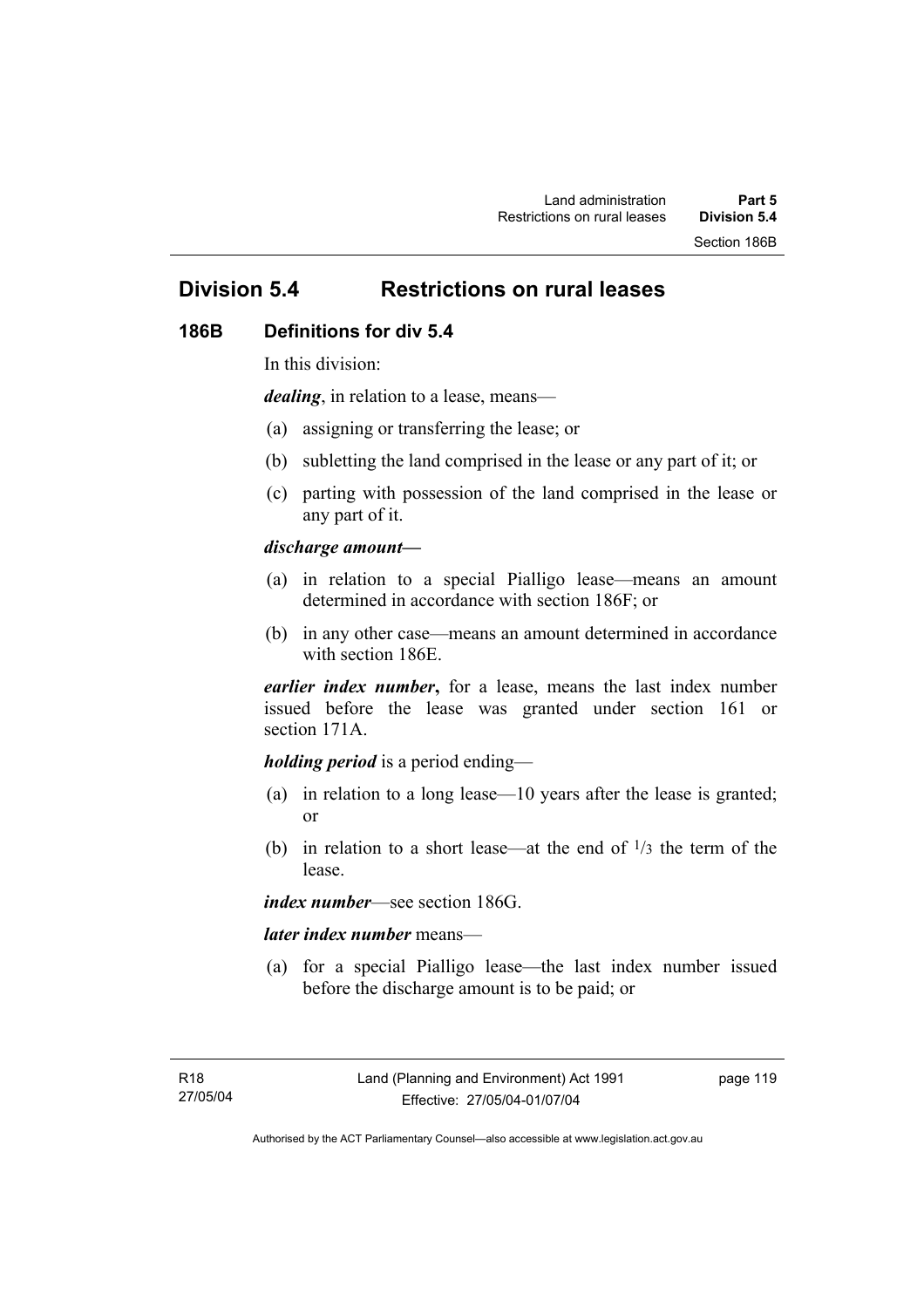| Part 5       | Land administration          |
|--------------|------------------------------|
| Division 5.4 | Restrictions on rural leases |
| Section 186C |                              |

 (b) for any other lease—the last index number issued before the last amount is worked out under section 186E.

*long lease* means a lease for a term of at least 21 years.

*short lease* means a lease for a term less than 21 years.

*special Pialligo lease* means a lease comprising land in block 6, 12, 13, 14, 15, 19, 20 or 52 of section 2 of the district of Majura.

### **186C Land management agreements**

- (1) The planning and land authority may—
	- (a) grant a rural lease; or
	- (b) grant a further rural lease; or
	- (c) vary a rural lease; or
	- (d) consent to the assignment or transfer of a rural lease;

only if the person to whom the lease is to be granted, assigned or transferred, or the person whose lease is to be varied, (the *relevant person*) has entered into an agreement that complies with this section with the Territory about managing the rural land subject to the lease.

- (2) An agreement complies with this section if it is—
	- (a) in accordance with a form approved by the Minister under section 287A (Approved forms) for this section; and
	- (b) signed by—
		- (i) the planning and land authority; and
		- (ii) the relevant person.
- (3) An agreement may contain a provision allowing the agreement to be varied other than by agreement between the parties.

R18 27/05/04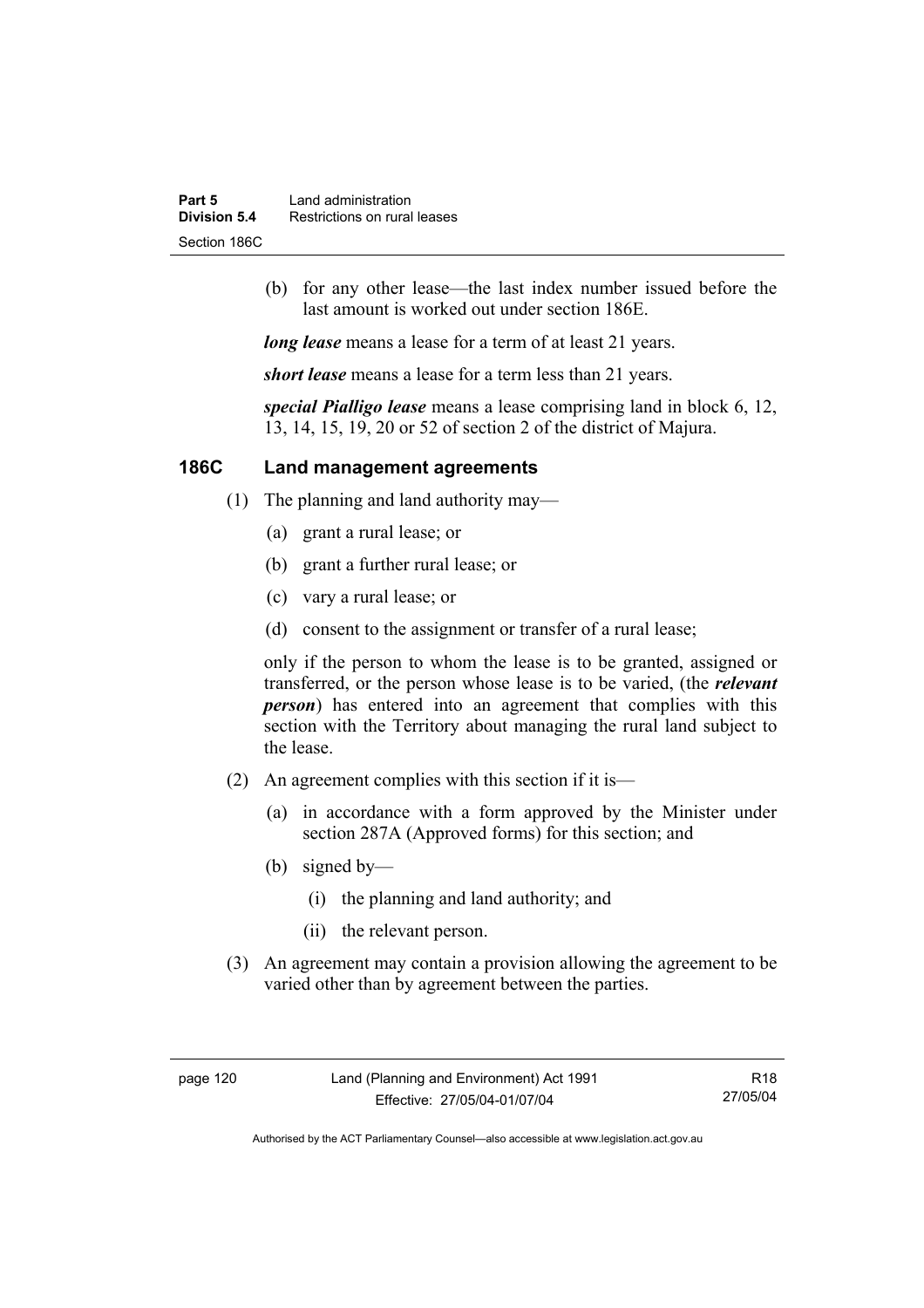#### **186D Dealings with rural leases**

- (1) This section applies to—
	- (a) a rural lease granted under section 161 (Granting of leases) after 15 December 1999 for consideration less than the market value of the lease; and
	- (b) a lease granted under section 171A (Grant of further rural leases) after 15 December 1999 on the payment of an amount worked out on the application of an amount condition mentioned in section 171A (3) (a).
- (2) However, this section does not apply to a lease mentioned in subsection (1) (b) that was granted on the surrender of a lease for which a discharge amount had been paid.
- (3) A lessee, or other person with an interest in the lease, may deal with a lease to which this section applies within the holding period only with the written consent of the planning and land authority.
- (4) A dealing in relation to a lease made or entered into without consent has no effect.
- (5) The planning and land authority must consent under this section to a dealing if—
	- (a) the person to whom—
		- (i) the lease is being assigned or transferred; or
		- (ii) the land comprised in the lease, or part of it, is sublet; or
		- (iii) possession of the land comprised in the lease, or part of it, is being given;

is the lessee's domestic partner or child; or

(b) the discharge amount has been paid in relation to the lease;

but may not consent otherwise.

page 121

Authorised by the ACT Parliamentary Counsel—also accessible at www.legislation.act.gov.au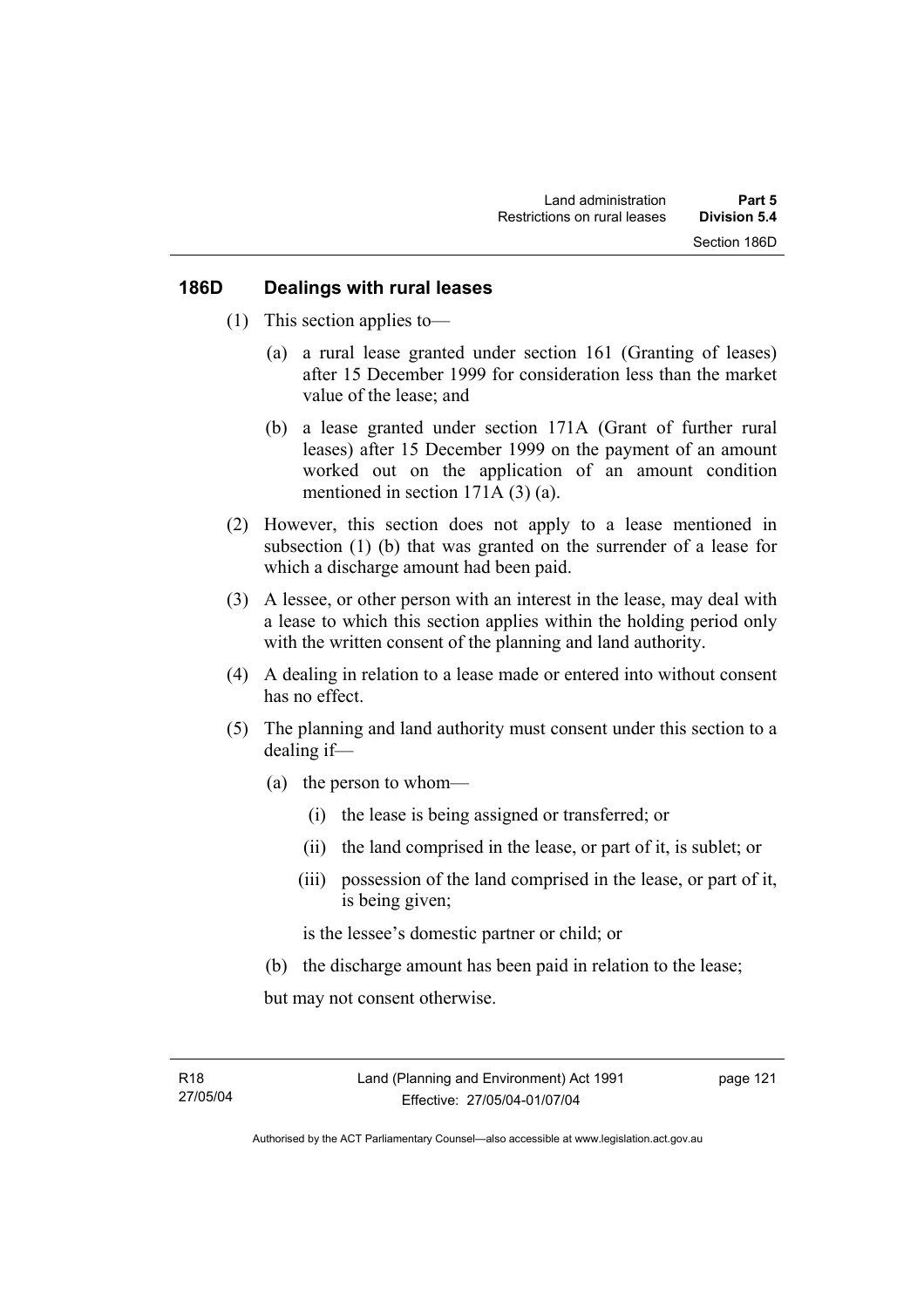- (6) The validity of a dealing made or entered into with the consent of the planning and land authority under subsection (5) is not affected—
	- (a) by a defect or irregularity in relation to the giving of the consent; or
	- (b) because a ground, or all grounds, for the consent had not arisen.
- (7) In this section:

*child*, of a lessee, includes a child of the lessee's domestic partner.

#### **186E Discharge amount**

 (1) The discharge amount for a lease (other than a special Pialligo lease) is the amount determined in accordance with the formula—

 $(y) \times 50\%$  + owed amount earlier index no ((last amount - (first amount  $\times \frac{\text{later index no}}{\text{inter index}}$ )) $\times$  50%) +

(2) In this section:

*earlier index no*—see section 186B, definition of *earlier index number*.

*first amount* means—

- (a) in relation to a nominal rent lease—the consideration for the lease when granted under section 161 or section 171A; or
- (b) in relation to a short lease—the value of the lease determined when the lease was granted under section 161 or section 171A; or
- (c) in relation to any other lease—any consideration for the lease when granted under section 161 or section 171A plus any amount to be paid under the lease;

other than an amount attributable to lessee-owned improvements to the land comprised in the lease.

| page 122 | Land (Planning and Environment) Act 1991 | R18      |
|----------|------------------------------------------|----------|
|          | Effective: 27/05/04-01/07/04             | 27/05/04 |

Authorised by the ACT Parliamentary Counsel—also accessible at www.legislation.act.gov.au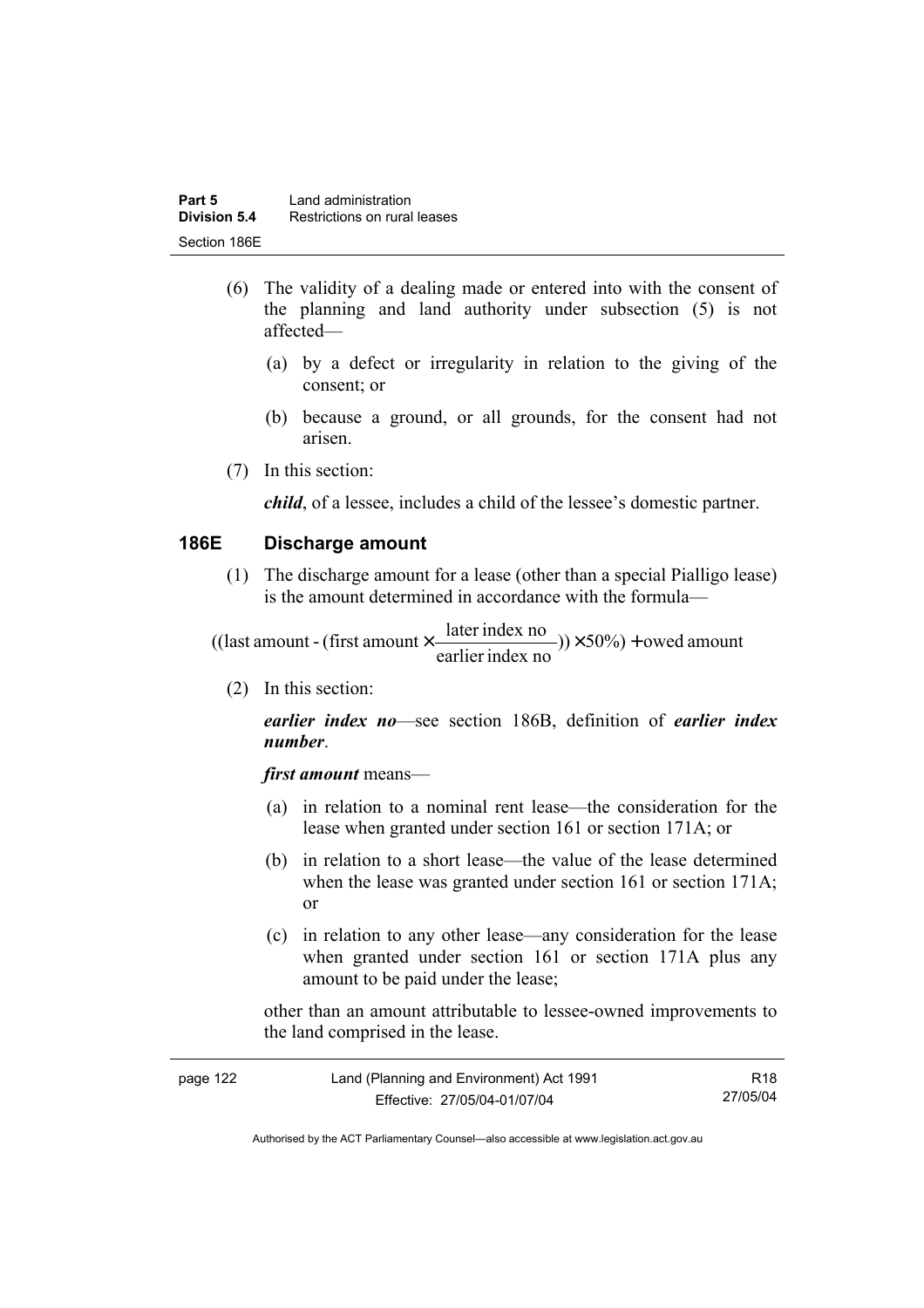*last amount*, in relation to a lease, means—

- (a) the consideration for the dealing with the lease, not including any amount attributable to lessee-owned improvements to the land comprised in the lease; or
- (b) if—
	- (i) there is no consideration; or
	- (ii) the dealing relates to only part of the land comprised in the lease; or
	- (iii) the consideration is less than the market value of the lease;

the market value of the lease, not including any amount attributable to the lessee-owned improvements to the land comprised in the lease.

#### *later index no*—see section 186B, definition of *later index number*.

#### *owed amount* means—

- (a) in relation to a long lease—any amount remaining to be paid under the lease, even if the amount is not due; or
- (b) in relation to a short lease—any rent and additional rent payable under the lease up to the day of the dealing with the lease.

### **186F Discharge amount—special Pialligo leases**

- (1) The discharge amount for a special Pialligo lease granted less than 1 year before the discharge amount is to be paid is an amount equal to the total of the amount paid and the owed amount for the lease.
- (2) The discharge amount for a special Pialligo lease granted at least 1 year before the discharge amount is to be paid is the amount determined in accordance with the formula—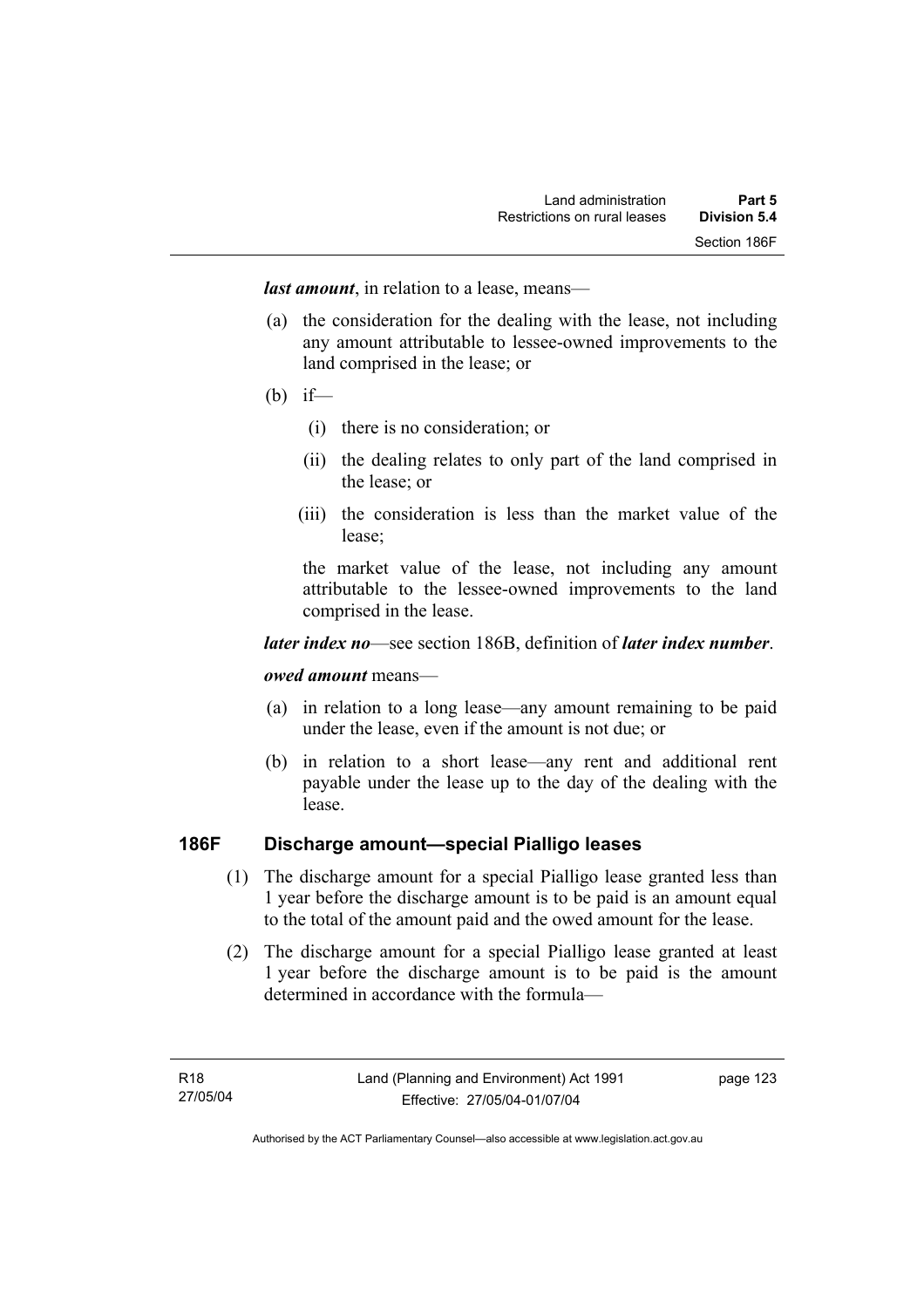$) +$  owed amount 10 amount paid - (cpi adjusted amount  $\times \frac{\text{years since grant}}{10}$ ) +

 (3) The cpi adjusted amount in relation to a lease is the amount determined in accordance with the formula—

> earlier index number amount paid  $\times \frac{\text{later index number}}{\text{lintermax}}$

(4) In this section:

*amount paid* means—

- (a) in relation to a nominal rent lease—the consideration for the lease when granted under section 161 or section 171A; or
- (b) in relation to any other lease—any consideration for the lease when granted under section 161 or section 171A plus any amount to be paid under the lease;

other than an amount attributable to lessee-owned improvements to the land comprised in the lease.

*years since grant*, in relation to a lease, means the number of whole years since the lease was granted under section 161 or section 171A.

*owed amount*, in relation to a lease, means any amount remaining to be paid under the lease, even if the amount is not due.

#### **186G Index numbers**

(1) In this division:

*index number* means the All Groups Consumer Price Index number, being the weighted average of the 8 capital cities, published by the Australian Statistician from time to time.

- (2) However, in determining index numbers for this division—
	- (a) if the Australian Statistician revises the calculation of an index number for a reason other than a change in the reference base

| page 124 | Land (Planning and Environment) Act 1991 | R18      |
|----------|------------------------------------------|----------|
|          | Effective: 27/05/04-01/07/04             | 27/05/04 |

Authorised by the ACT Parliamentary Counsel—also accessible at www.legislation.act.gov.au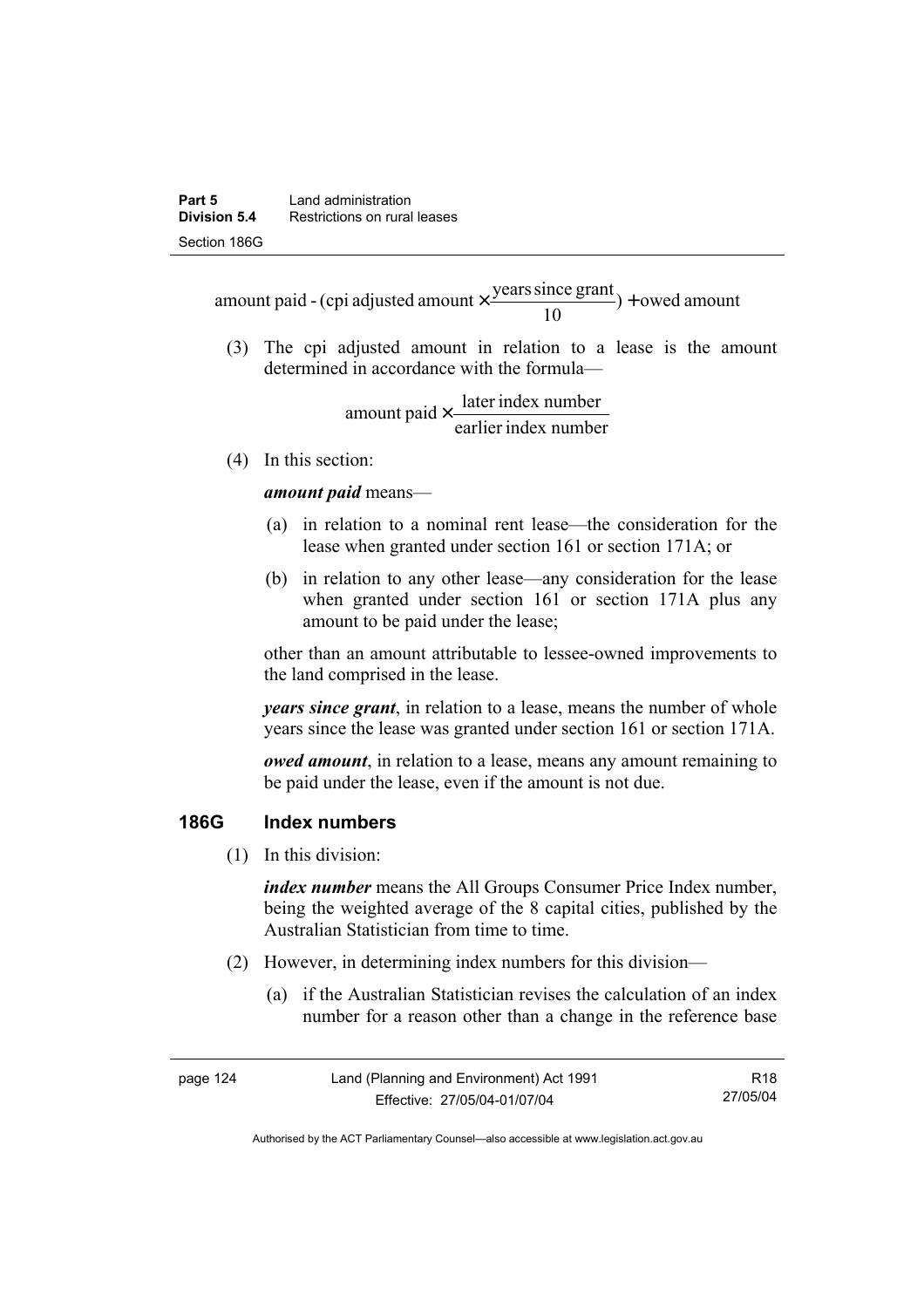for the All Groups Consumer Price Index and, as a result of the calculation, publishes an index number for a period in substitution for the previous index number—the later index number is disregarded; and

 (b) if the Australian Statistician changes the reference base for the consumer price index after the lease is granted but before the calculation of the later index number—the earlier index number is the index number that would have been applicable if the new reference base had been in effect when the lease was granted.

### **186H No subdivision or consolidation**

The planning and land authority may not consent to the consolidation or subdivision of a lease to which section 186D applies during the holding period.

# **Division 5.5 Consolidation and subdivision**

# **187AA Effect qualified**

This division has effect subject to division 5.4 (Restrictions on rural leases).

# **187 Application—nominal rent leases of Territory land**

This division applies only in relation to the consolidation and subdivision of nominal rent leases.

# **187A Consolidation and subdivision—change of use charge**

 (1) The planning and land authority must not execute a consolidation or a subdivision unless the lessee has paid the Territory any change of use charge determined by the authority under subsection (2), subject to any remission or increase under section 187C.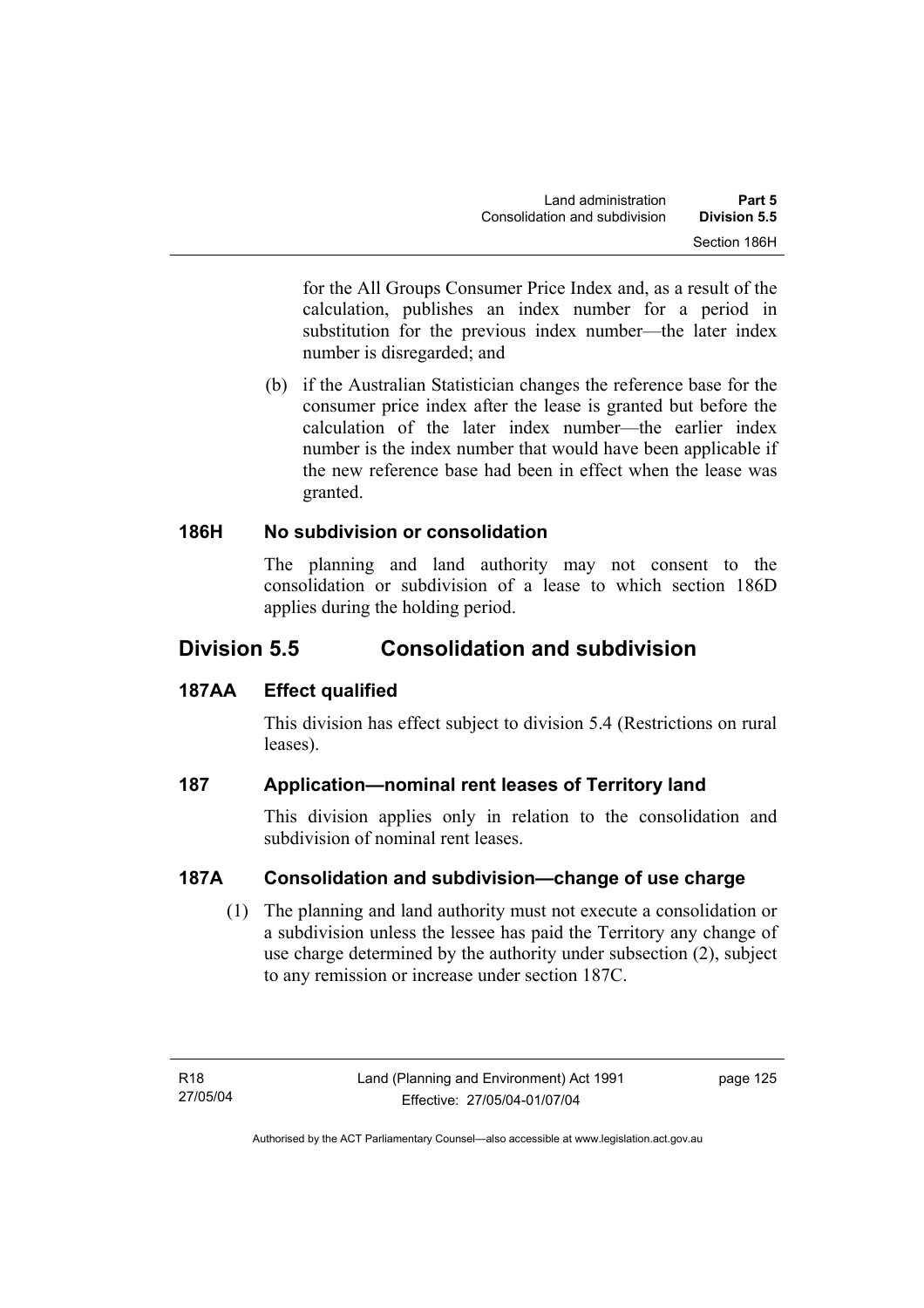(2) The planning and land authority shall determine the change of use charge for a consolidation or a subdivision in accordance with the formula—

$$
CUC = (V_1 - V_2) \times 75\%
$$

(3) In subsection (2):

*CUC* means the change of use charge payable for the consolidation or subdivision.

 $V_1$  means the capital sum that the new lease or leases to be granted under the consolidation or subdivision might be expected to realise if—

- (a) the consolidation or subdivision were to take place as proposed; and
- (b) the new lease or leases were offered for sale in good faith immediately after the variation on the reasonable terms and conditions that a genuine seller would require; and
- (c) the rent payable throughout the term of the new lease or leases were a nominal rent.

 $V_2$  means the capital sum that the lease or leases to be surrendered under the consolidation or subdivision might be expected to realise if—

- (a) no consolidation or subdivision were to take place during the remainder of the term of the surrendered lease or leases; and
- (b) the lease or leases were offered for sale in good faith immediately before the consolidation or subdivision on the reasonable terms and conditions that a genuine seller would require; and
- (c) the rent payable throughout the term of the lease or leases to be surrendered were a nominal rent.

| page 126 | Land (Planning and Environment) Act 1991 | R18      |
|----------|------------------------------------------|----------|
|          | Effective: 27/05/04-01/07/04             | 27/05/04 |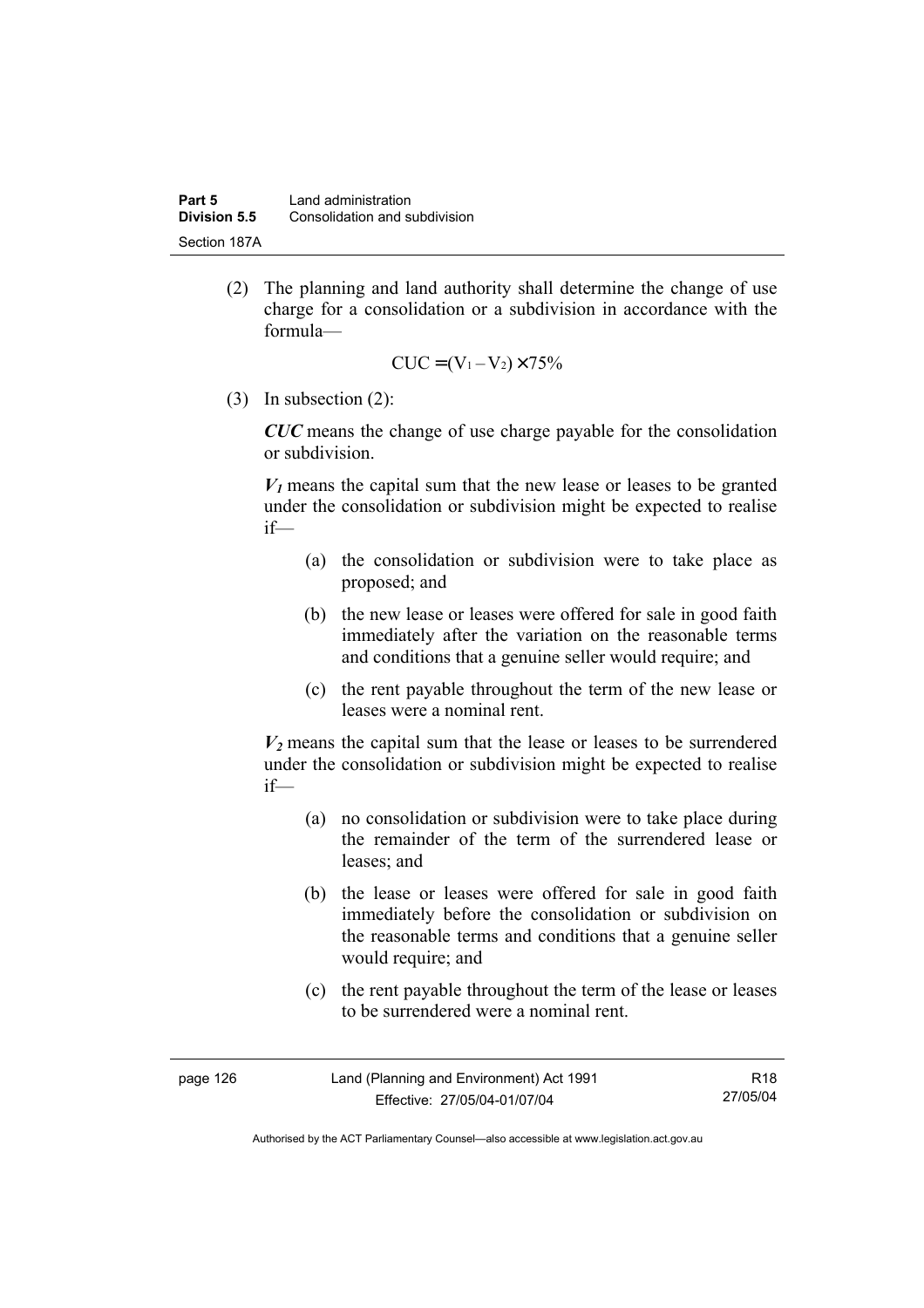- (4) If the capital value assessed as  $V_I$  under subsection (3) is equal to or less than the capital value assessed as  $V_2$  under that subsection, no change of use charge is payable under subsection (1).
- (5) A consolidation or subdivision has no effect if the change of use charge payable under subsection (1) for the consolidation or subdivision is not paid.

### **187C Change of use charge for consolidations and subdivisions**

- (1) On application by a lessee who applies for a consolidation or subdivision of a lease or leases, the planning and land authority must remit a change of use charge under section 187A (Consolidation and subdivision—change of use charge) in circumstances prescribed under the regulations.
- (2) The planning and land authority must increase a change of use charge under section 187A in circumstances prescribed under the regulations.

# **Division 5.6 Recovery of land**

# **188 Termination of leases**

- (1) Subject to subsection (6), if a lessee of Territory land contravenes this part or the lease, the planning and land authority may, by written notice served on the lessee by post, terminate the lease.
- (2) A notice under subsection (1) takes effect on the day 14 days after the day it is served.
- (3) The planning and land authority shall serve a copy of a notice of the termination of a lease of Territory land under subsection (1) on—
	- (a) the registrar-general; and
	- (b) any person having an interest in the land, being an interest registered under the *Land Titles Act 1925*;

page 127

Authorised by the ACT Parliamentary Counsel—also accessible at www.legislation.act.gov.au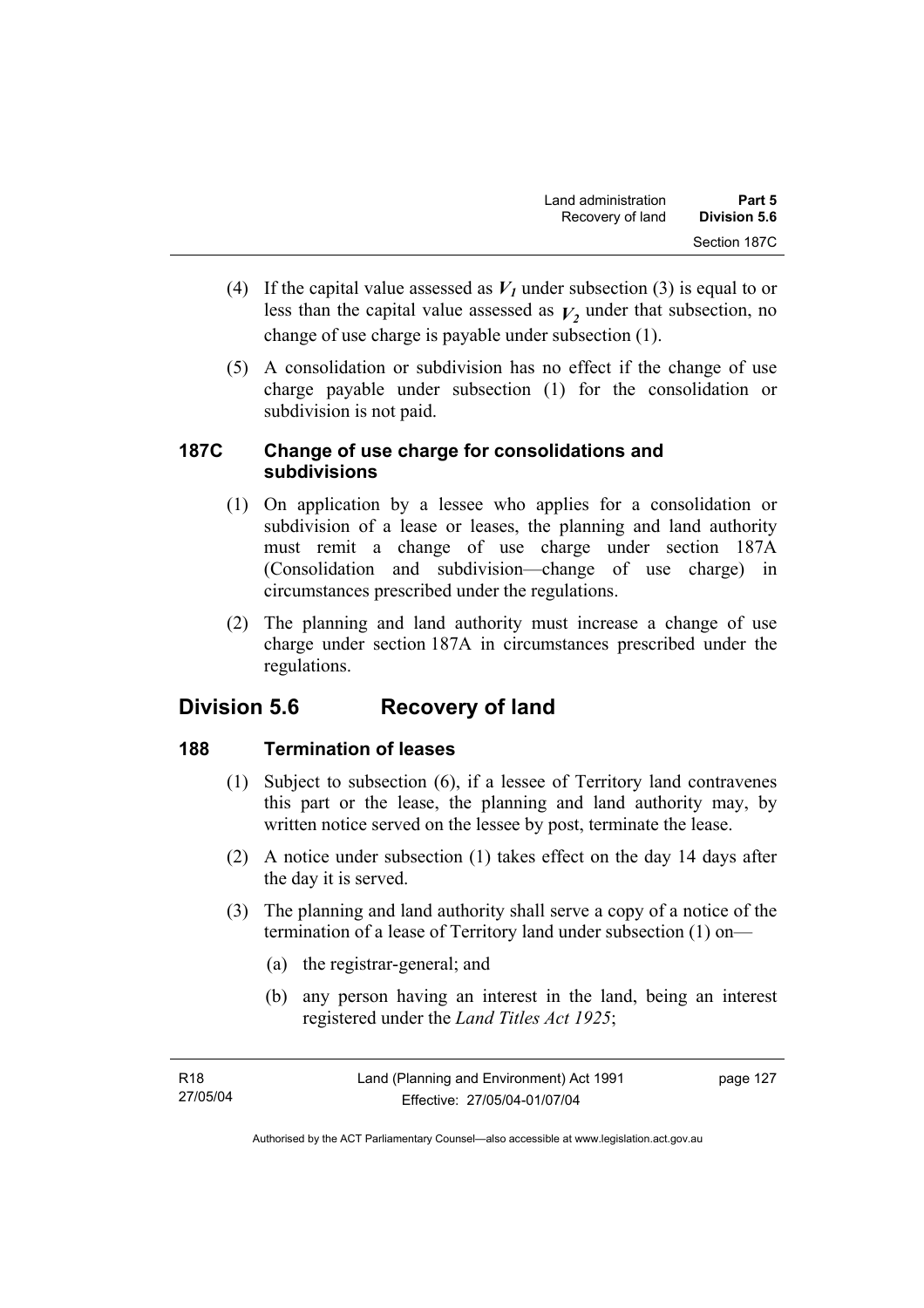| Part 5       | Land administration |
|--------------|---------------------|
| Division 5.6 | Recovery of land    |
| Section 189  |                     |

at the same time as, or as soon as practicable after, the notice under subsection (1) is served.

- (4) Subject to subsection (6), if a person who occupies Territory land under a licence from the Commonwealth or the Territory contravenes this part or the licence, the planning and land authority may, by written notice served on the licensee by post, terminate the licence.
- (5) A notice under subsection (4) takes effect on the day 7 days after the day it is served.
- (6) The planning and land authority shall not terminate a lease or a licence under this section unless it has—
	- (a) by written notice served on the lessee or licensee by post—
		- (i) informed the lessee or licensee that it is considering terminating the lease or licence; and
		- (ii) specified the grounds on which it is considering taking that action; and
		- (iii) invited the lessee or licensee to notify the authority in writing within 21 days after the date of the notice of any reasons why the lessee or licensee considers that the lease or licence should not be terminated; and
	- (b) taken into account any reasons for not terminating the lease or licence notified to the authority by the lessee or licensee in accordance with the notice served on him or her under paragraph (a).
- (7) The validity of the termination of a lease is not affected by a failure to comply with subsection (3).

#### **189 How land may be recovered**

(1) This section applies if—

R18 27/05/04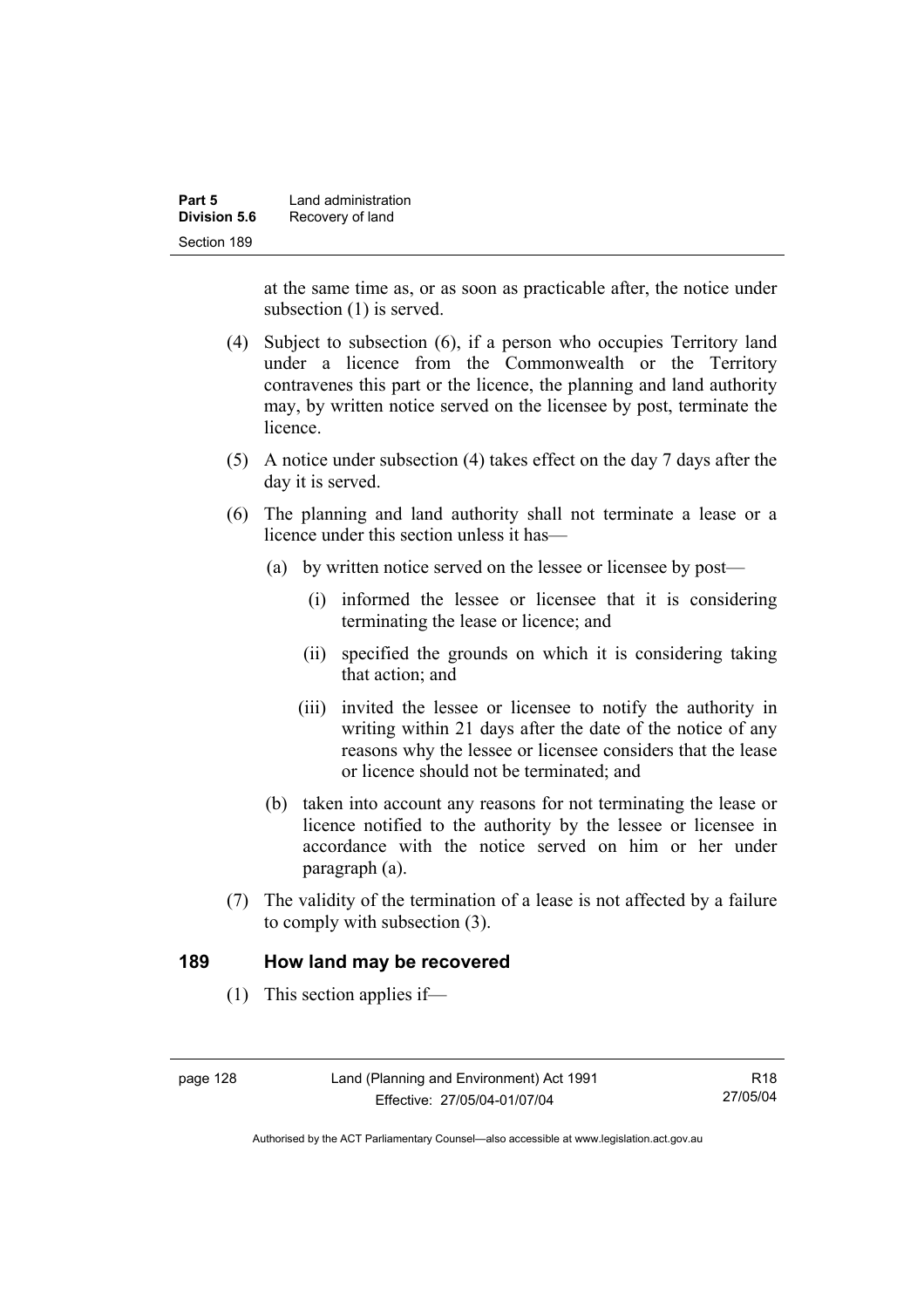- (a) a person who has been a lessee of Territory land remains in possession of the land after—
	- (i) the term of the lease has ended; or
	- (ii) the lease has been surrendered or ended; or
- (b) a person who has been a licensee of Territory land remains in possession of the land after—
	- (i) the term of the licence has ended; or
	- (ii) the licence has been surrendered or ended.
- (2) The Executive may, by written notice to the person (the *unlawful occupier*), demand that the unlawful occupier give possession of the land to the Executive within the reasonable period stated in the demand.
- (3) If a demand is not complied with—
	- (a) the Executive may apply to the Magistrates Court for an order that possession of the land be given to the Executive; and
	- (b) the court may issue a warrant authorising a police officer, within 30 days after the day the warrant is issued, to enter the land with the assistance and by the force that is reasonable, and give possession of the land to the Executive.
- (4) The planning and land authority is authorised to do any of the following on behalf of the Executive:
	- (a) make a demand under subsection (2);
	- (b) make an application to the Magistrates Court under subsection  $(3)$   $(a)$ ;
	- (c) take possession of land under this section.
- (5) In this section:

*licence* means a licence granted by the Territory, the Commonwealth or the planning and land authority.

| R18      | Land (Planning and Environment) Act 1991 | page 129 |
|----------|------------------------------------------|----------|
| 27/05/04 | Effective: 27/05/04-01/07/04             |          |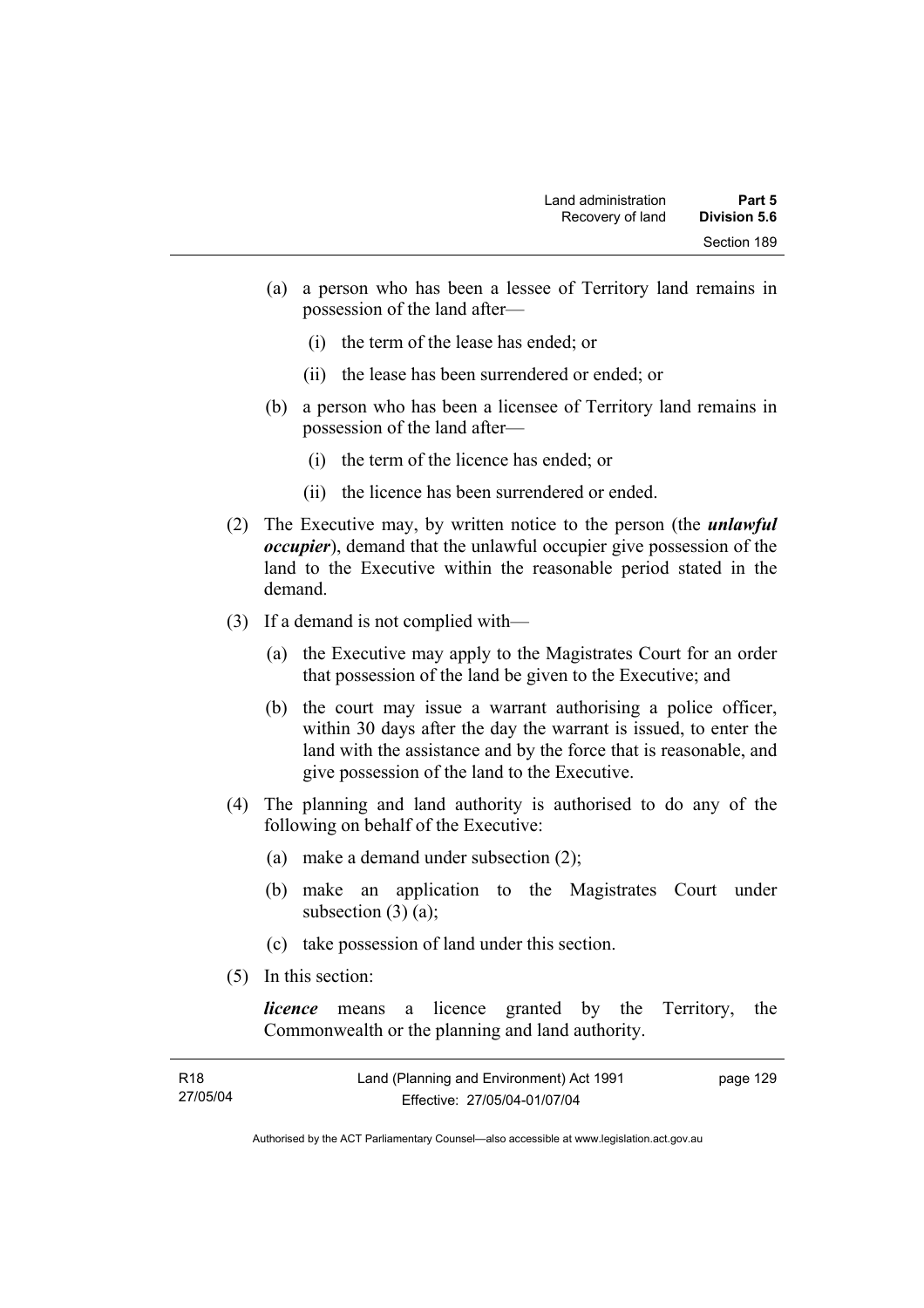| Part 5       | Land administration |
|--------------|---------------------|
| Division 5.7 | Public land         |
| Section 190  |                     |

### **190 Evidence of ending of lease**

- (1) The planning and land authority may certify in writing that a lease of Territory land mentioned in the certificate has ended.
- (2) A certificate under subsection (1) is evidence of the matter it states.
- (3) A document that purports to be a certificate under subsection (1) is taken to be such a certificate, unless the contrary is proved.

# **Division 5.7 Public land**

# **Subdivision 5.7.1 Preliminary**

### **191 Definitions for div 5.7**

In this division:

*plan of management* means a plan of management prepared under subdivision 5.7.4, as varied and in effect from time to time.

*variation*, in relation to a plan of management, includes the revocation of the plan and its substitution with a new plan.

# **Subdivision 5.7.2 Public land**

# **192 Recommendations to planning and land authority**

The conservator may, in writing, recommend to the planning and land authority that the plan be varied to provide for—

- (a) the identification of an area of land as public land and its reservation for a purpose referred to in section 193; or
- (b) in relation to an area already identified in the plan as public land—
	- (i) the variation of its boundaries to reduce or increase the size or the area, or to alter the shape of the area; or
	- (ii) the variation of the purpose for which it is reserved; or

| page 130 | Land (Planning and Environment) Act 1991 | R <sub>18</sub> |
|----------|------------------------------------------|-----------------|
|          | Effective: 27/05/04-01/07/04             | 27/05/04        |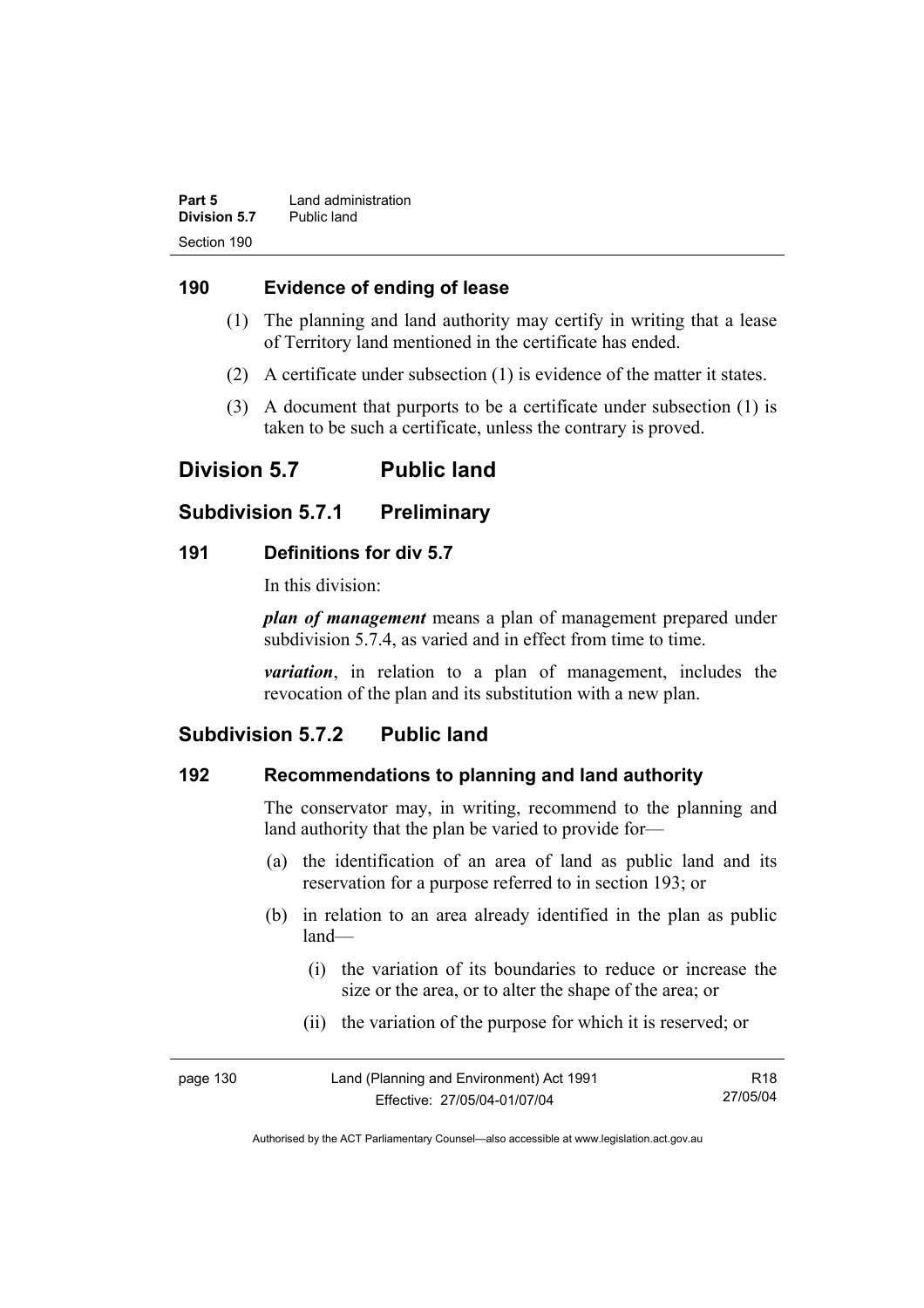(iii) the cessation of its designation as public land.

# **Subdivision 5.7.3 Management of public land**

### **193 Reserved areas**

Public land may be reserved by the plan under section 7 (3) (f) for any of the following purposes:

- (a) a wilderness area;
- (b) a national park;
- (c) a nature reserve;
- (d) a special purpose reserve;
- (e) an urban open space;
- (f) a cemetery or burial ground;
- (g) a lake; or
- (h) a sport and recreation reserve.

# **194 Management**

An area of public land shall be managed in accordance with—

- (a) the management objectives applying to the area; and
- (b) the plan of management (if any) for the area.

# **195 Management objectives**

- (1) For section 194, the management objectives for an area of public land reserved for a particular purpose are—
	- (a) objectives specified in schedule 1; and
	- (b) objectives specified by the conservator under subsection (2);

in relation to areas of land reserved for that purpose.

page 131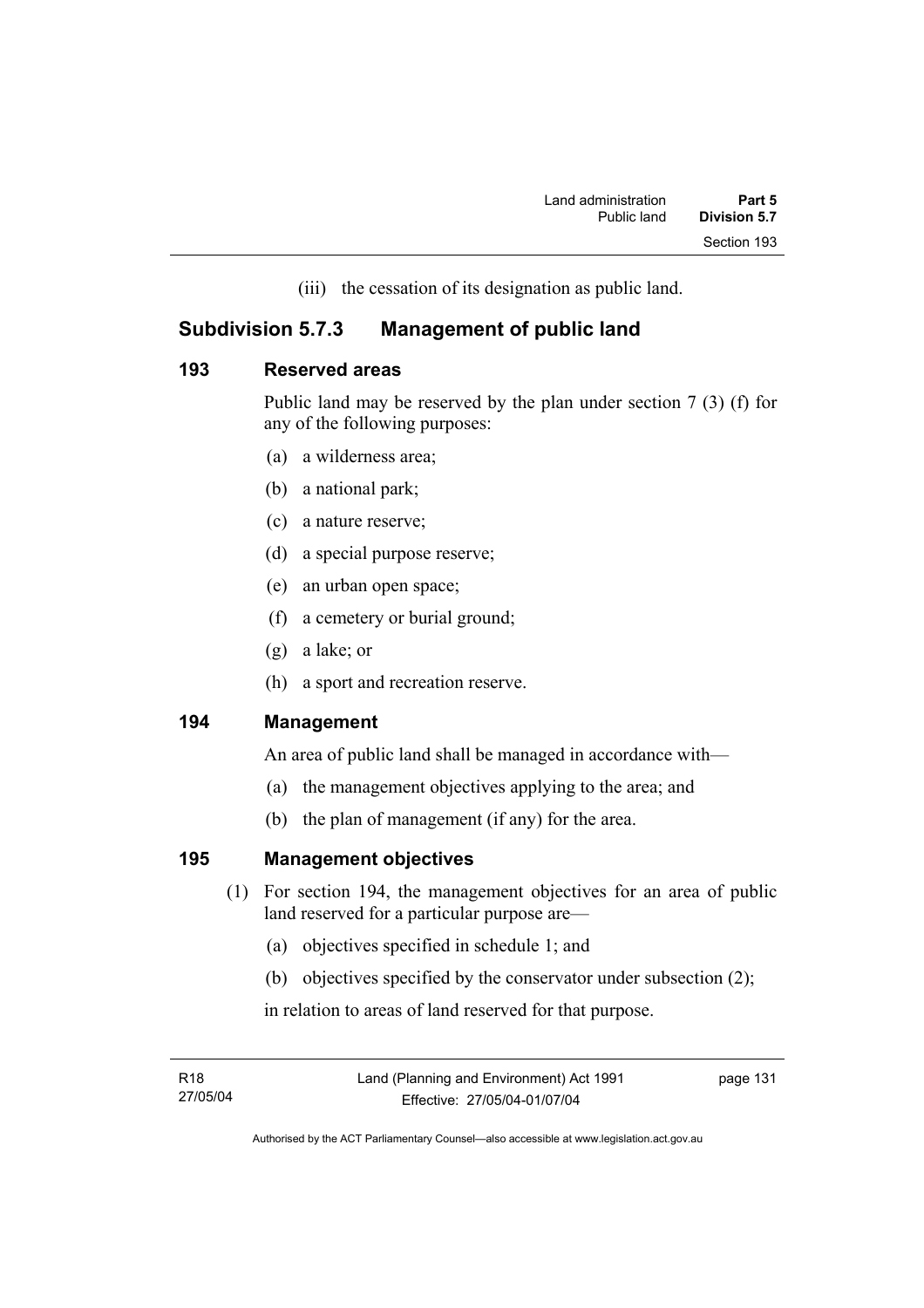- (2) The conservator may, in writing, determine management objectives for an area of public land reserved for a purpose mentioned in schedule 1.
	- *Note* A power given under an Act to make a statutory instrument (including a determination of management objectives) includes power to amend or repeal the instrument (see Legislation Act, s 46 (1)).
- (3) A determination of management objectives is a disallowable instrument.
	- *Note 1* A disallowable instrument must be notified, and presented to the Legislative Assembly, under the Legislation Act.
	- *Note 2* An amendment or repeal of a determination of management objectives is also a disallowable instrument (see Legislation Act, s 46 (2))*.*
- (4) If there is an inconsistency between the application of 2 management objectives specified in schedule 1 in relation to an area of public land, the objective appearing later in the schedule is to be read subject to the other objective.
- (5) If there is an inconsistency between the application of a management objective specified in schedule 1 and a management objective specified by the conservator under subsection (2) in relation to an area of public land, the objective specified by the conservator is to be read subject to the other objective.
- (6) In schedule 1:

*natural environment* means all biological, physical and visual elements of the earth and its atmosphere, whether natural or modified.

# **Subdivision 5.7.4 Plans of management**

### **196 Content**

A plan of management includes—

(a) a description of the area of public land to which it applies; and

| page 132 | Land (Planning and Environment) Act 1991 | R18      |
|----------|------------------------------------------|----------|
|          | Effective: 27/05/04-01/07/04             | 27/05/04 |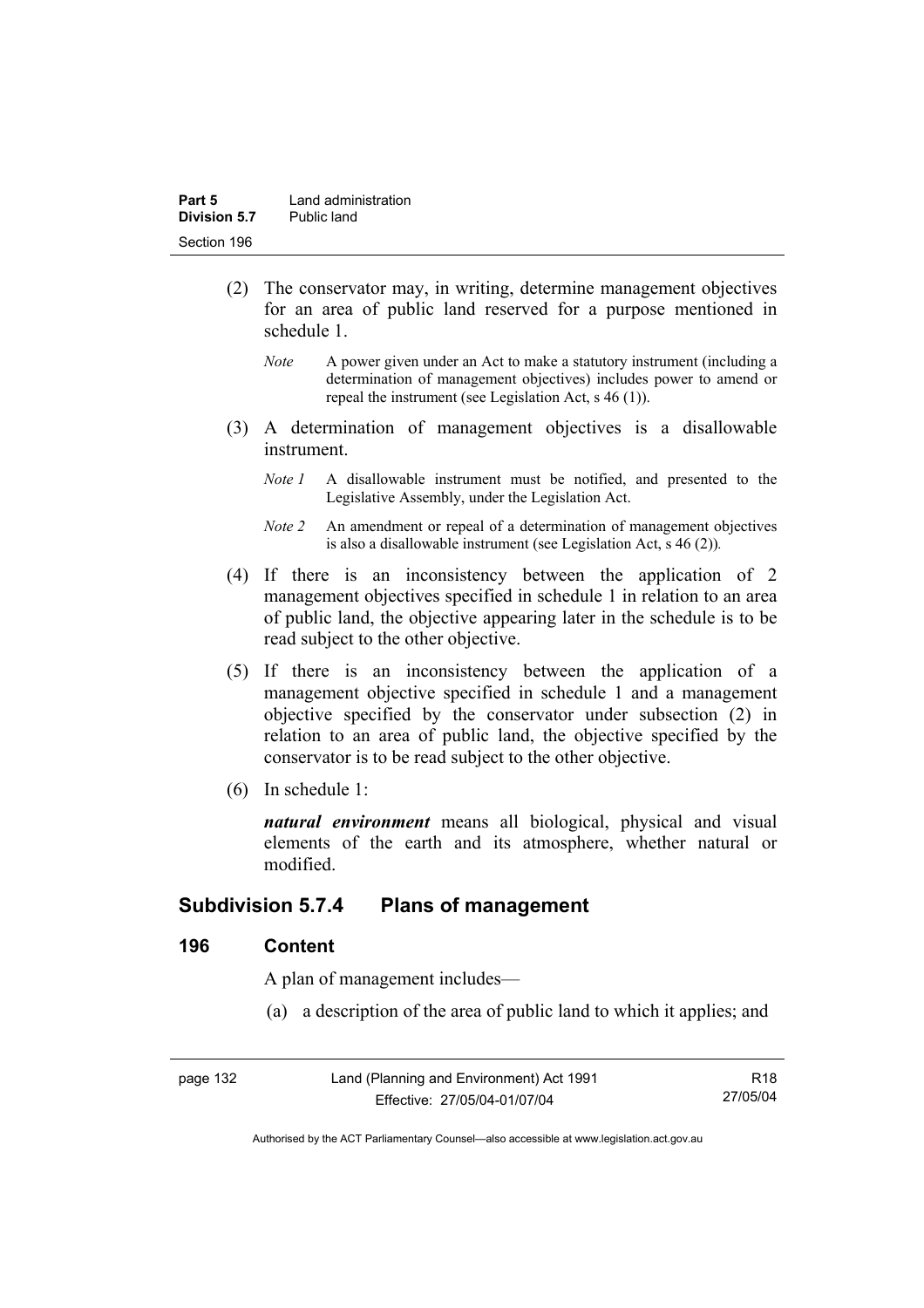(b) how the relevant management objectives referred to in section 195 (1) are to be implemented or promoted in that area.

### **197 Preparation**

- (1) The conservator shall prepare a draft plan of management for an area of public land as soon as practicable after the area is identified as such in the plan.
- (2) In preparing a draft plan of management, the conservator shall consider any recommendation submitted by the authority.

### **198 Variations**

- (1) The conservator may prepare a draft variation of a plan of management in the same way as a draft plan of management.
- (2) This subdivision applies to a draft variation of a plan of management as if it were a draft plan of management.

# **199 Environmental assessments and inquiries**

- (1) At the written request of the conservator, or on his or her own initiative, at any time before a draft plan of management is approved under section 204 (a) the Minister may—
	- (a) direct that an assessment be made; or
	- (b) establish a panel to conduct an inquiry;

about any aspect of the draft plan.

 (2) In preparing or revising a draft plan of management, the conservator shall consider any relevant assessment or the report of any relevant inquiry.

# **200 Public consultation**

 (1) This section applies to a draft plan of management for an area of public land if—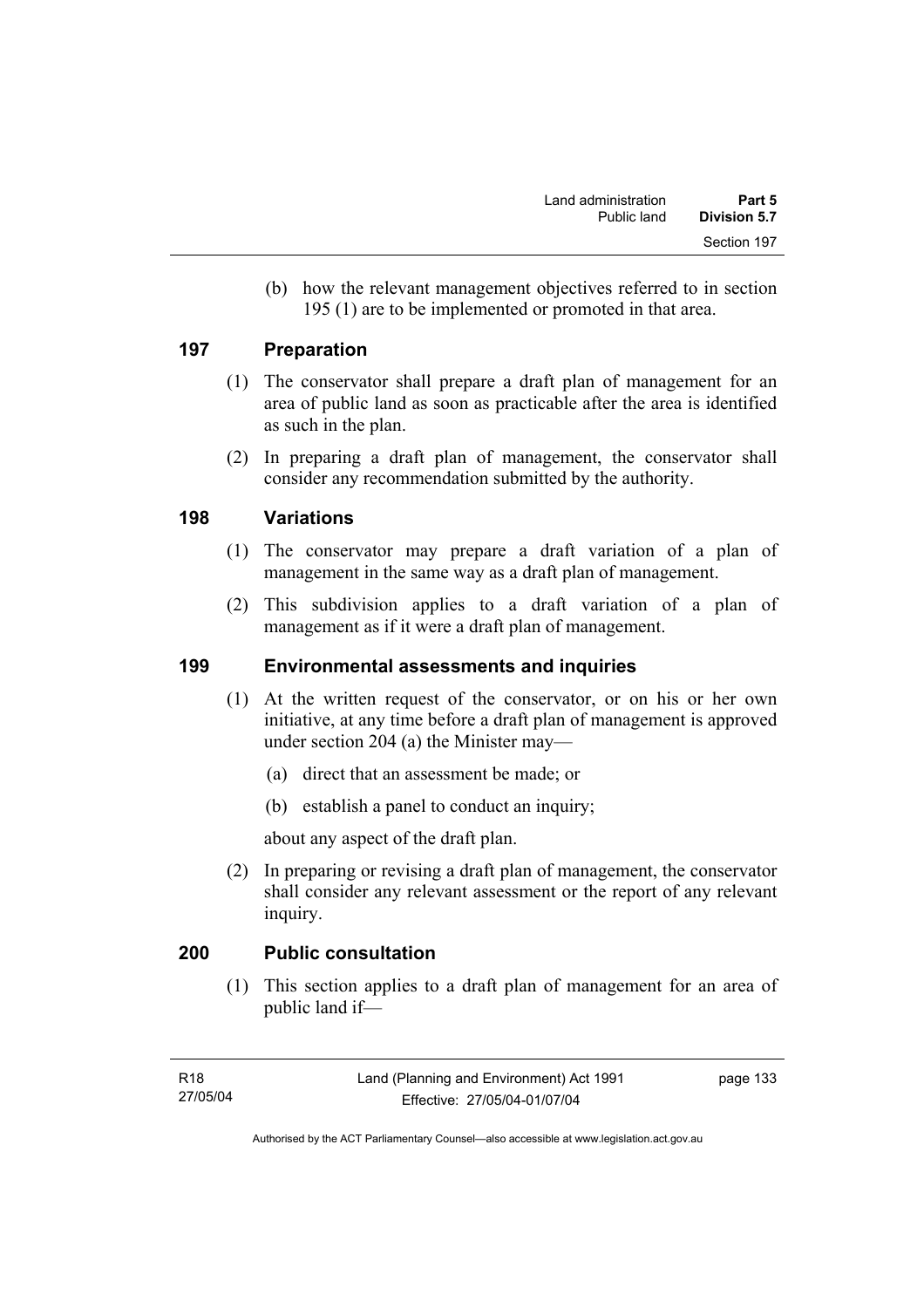- (a) no corresponding preliminary draft plan of management for that area has been notified under section 19; or
- (b) if such a preliminary draft has been so notified—the firstmentioned draft plan of management differs significantly from that preliminary draft.
- (2) The conservator shall make copies of a draft plan of management to which this section applies available to an appropriate committee of the Legislative Assembly.
- (3) The conservator shall make copies of a draft plan of management to which this section applies available for public inspection during office hours at the places specified in a written notice prepared by the conservator.
- (4) A notice under subsection (3) shall include a statement inviting persons to submit written comments about the draft plan of management to the conservator at a specified address and within a specified period of not less than 21 days from the date of the notice.
- (5) A notice under subsection (3) is a notifiable instrument.

*Note* A notifiable instrument must be notified under the Legislation Act.

(6) The conservator must also publish the notice in a daily newspaper.

# **201 Revision**

The conservator may revise a draft plan of management—

- (a) in consideration of any written comments received from any person about the draft plan; or
- (b) to correct any formal error.

# **202 Submission to Minister**

The conservator shall submit a draft plan of management (as revised under section 201) to the Minister for approval, together with—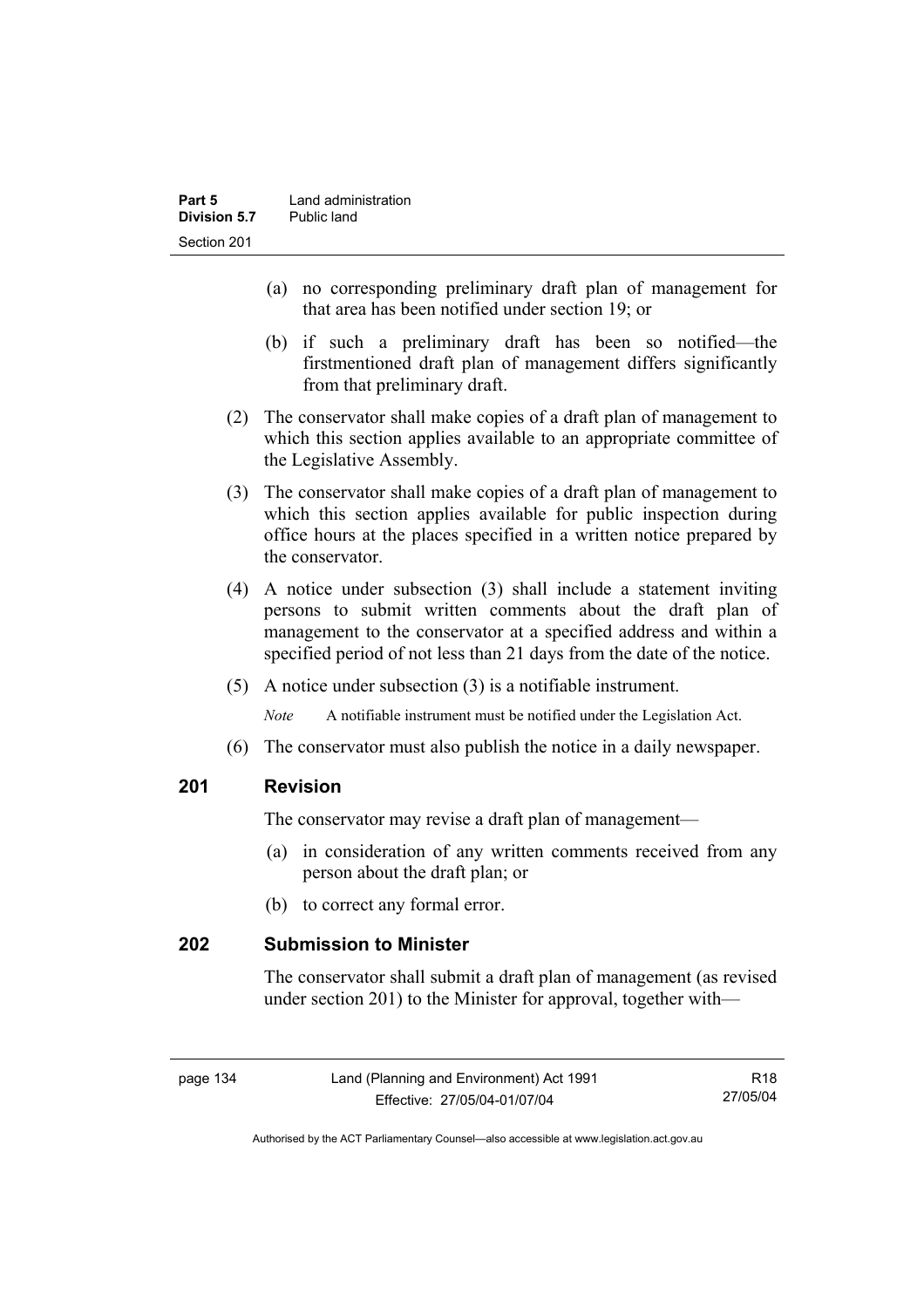- (a) a written report setting out the issues raised in any written comments submitted to the conservator in relation to the draft; and
- (b) a written report about the conservator's consultation with the public and with any other person or authority about the draft.

## **203 Consideration of plan of management by Legislative Assembly committee**

If the conservator submits a draft plan of management to the Minister under section 202, the Minister shall, within 7 days of receiving the draft plan give—

- (a) a copy of the draft plan; and
- (b) a copy of the reports referred to in section 202 (a) and (b) relating to the draft plan; and
- (c) all other documents relating to the draft plan submitted to the Minister by the conservator;

to an appropriate committee of the Legislative Assembly.

# **204 Minister's powers**

- (1) On receipt of a draft plan of management submitted under section 202 or section 205 for approval, the Minister shall consider any recommendation relating to the draft by a committee of the Legislative Assembly that considers the draft under section 203 and—
	- (a) in writing, approve a plan of management in the form in which the draft is submitted; or
	- (b) refer the draft to the conservator together with any of the following written directions:
		- (i) to conduct further specified consultation;
		- (ii) to consider any revision suggested by the Minister;

| R18      | Land (Planning and Environment) Act 1991 | page 135 |
|----------|------------------------------------------|----------|
| 27/05/04 | Effective: 27/05/04-01/07/04             |          |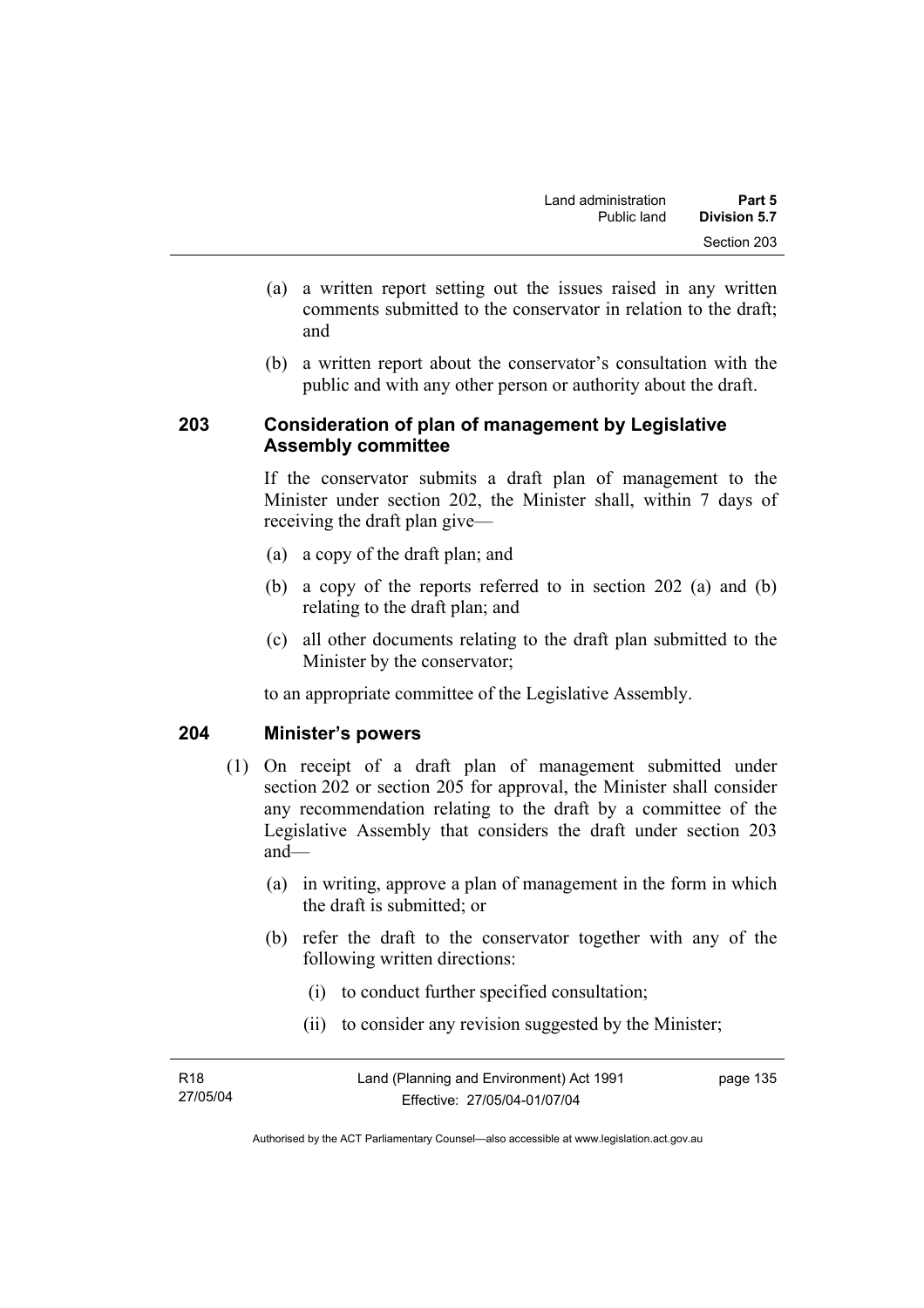- (iii) to revise the draft in a specified way;
- (iv) to defer, in writing, until a specified date or the occurrence of a specified event, the resubmission of the draft to the Minister;
- (v) to withdraw the draft in writing.
- (2) The following are notifiable instruments:
	- (a) a deferral directed under subsection (1) (b) (iv);
	- (b) a withdrawal directed under subsection (1) (b) (v).
	- *Note* A notifiable instrument must be notified under the Legislation Act.

### **205 Referral back to conservator**

If the Minister refers a draft plan of management to the conservator under section 204 (1) (b), the conservator shall—

- (a) comply with the Minister's directions; and
- (b) if the Minister gives a direction under section 204 (1) (b) (i) or (ii)—if the conservator considers appropriate, revise the draft plan; and
- (c) revise the draft to correct any formal error; and
- (d) resubmit the draft plan of management (as revised) to the Minister for approval together with a written report about the conservator's compliance with the Minister's directions and about any revision of the draft under paragraph (c).

### **206 Notice of revival of deferred draft plan of management**

(1) If the conservator defers a draft plan of management as directed under section 204 (1) (b) (iv) (Minister's powers), on the day stated in the deferral, or as soon as possible after the event mentioned in the deferral, the conservator must prepare a written notice stating that the draft plan of management is revived.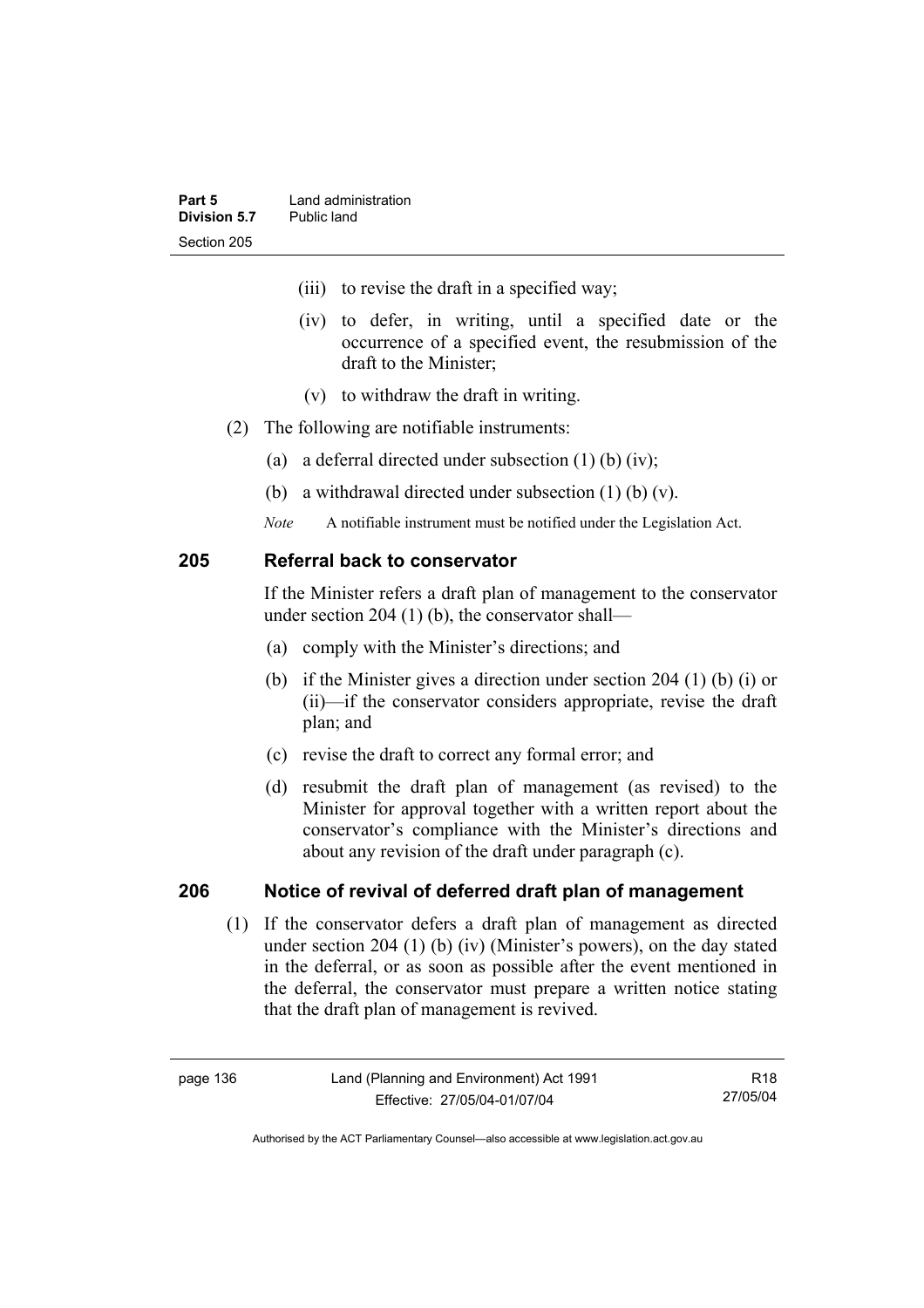(2) A notice is a notifiable instrument.

*Note* A notifiable instrument must be notified under the Legislation Act.

(3) The conservator must also publish the notice in a daily newspaper.

### **207 Notification, presentation, disallowance and date of effect**

 (1) A plan of management, as approved by the Minister under section 204, is a disallowable instrument.

- (2) The Legislation Act, chapter 7 (Presentation, amendment and disallowance of subordinate laws and disallowable instruments) applies to a plan of management as if each reference in that chapter to 6 sitting days were a reference to 5 sitting days.
- (3) Subject to any disallowance under the Legislation Act, chapter 7, the plan of management commences—
	- (a) on the day after the 5th sitting day after the day it is presented to the Legislative Assembly under that chapter; or
	- (b) if the plan provides for a later date or time of commencement—on that date or at that time.

# **Subdivision 5.7.5 Leases and licences**

### **208 Leases—generally**

- (1) Except as provided by section 209, the planning and land authority shall not grant a lease—
	- (a) of public land; or
	- (b) during the defined period, of land designated, in a draft variation of the plan notified under section 19, to become public land.

*Note* A disallowable instrument must be notified, and presented to the Legislative Assembly, under the Legislation Act.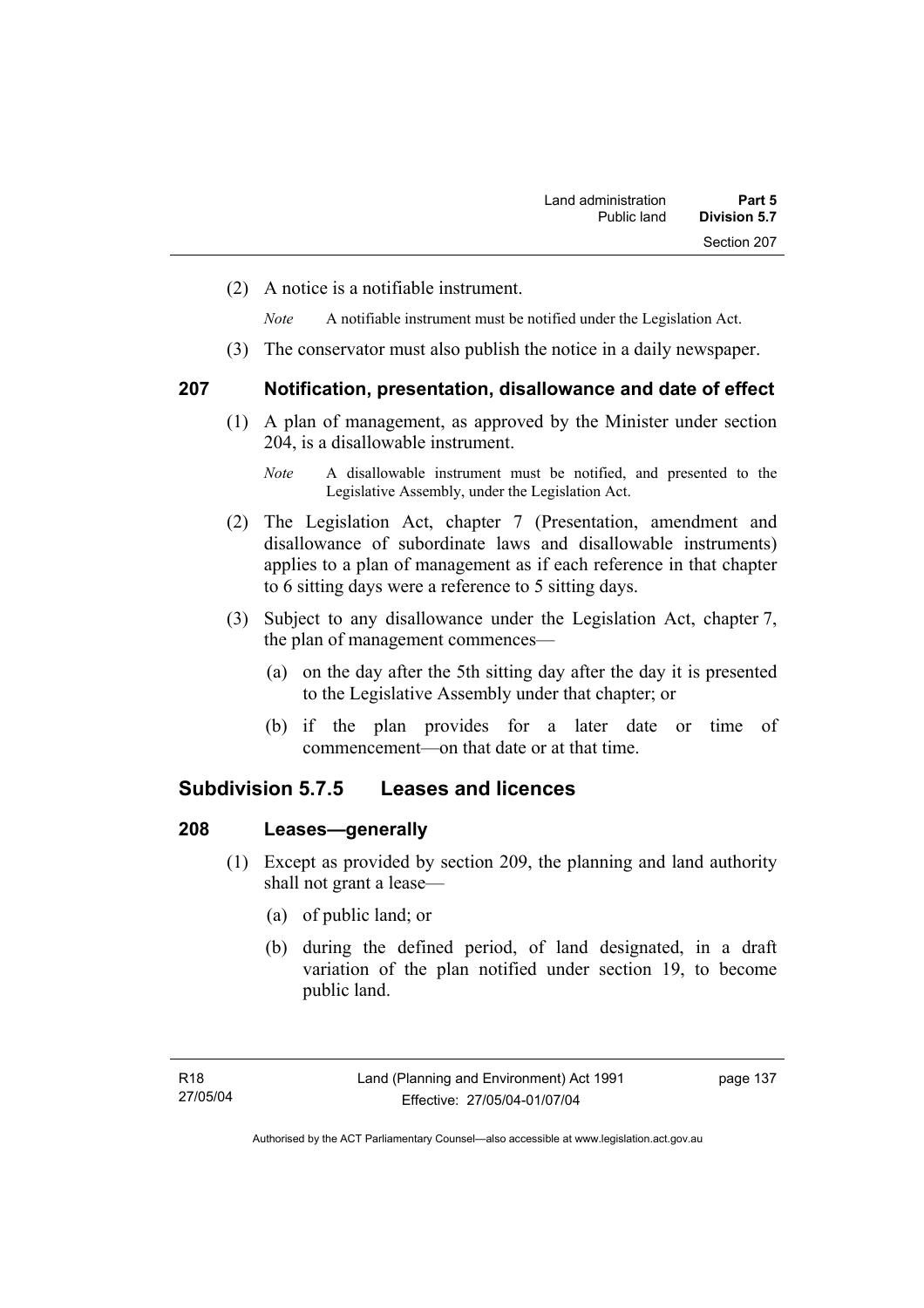| Part 5       | Land administration |
|--------------|---------------------|
| Division 5.7 | Public land         |
| Section 209  |                     |

(2) In subsection (1):

*defined period*, in relation to land designated, in a draft variation of the plan, to become public land, means the period of interim effect, under part 2, of that draft variation.

### **209 Grant of leases**

- (1) On the written recommendation of the conservator, the planning and land authority may grant a lease of an area, or part of an area, of public land except if that area is reserved under the plan as a wilderness area.
- (2) On the written recommendation of the conservator, the planning and land authority may during the defined period referred to in section 208 (2), grant a lease of an area, or part of an area, of land designated in a draft variation of the plan to become public land except if it is proposed in that draft variation that the area be reserved as a wilderness area.

### **210 Licences**

 (1) The planning and land authority may, on the written recommendation of the conservator, grant a licence to a person to occupy or use an area of unleased public land.

#### **Example of when a licence might be given to a person**

to allow a building (including a fitting attached to the building) owned or occupied by the person to encroach onto, over or under an area of unleased public land

- *Note* An example is part of the Act, is not exhaustive and may extend, but does not limit, the meaning of the provision in which it appears (see Legislation Act, s 126 and s 132).
- (2) An application for a licence under subsection (1) shall—
	- (a) be in writing signed by the applicant; and
	- (b) specify—
		- (i) the land in relation to which the licence is sought; and

| page 138 | Land (Planning and Environment) Act 1991 | R <sub>18</sub> |
|----------|------------------------------------------|-----------------|
|          | Effective: 27/05/04-01/07/04             | 27/05/04        |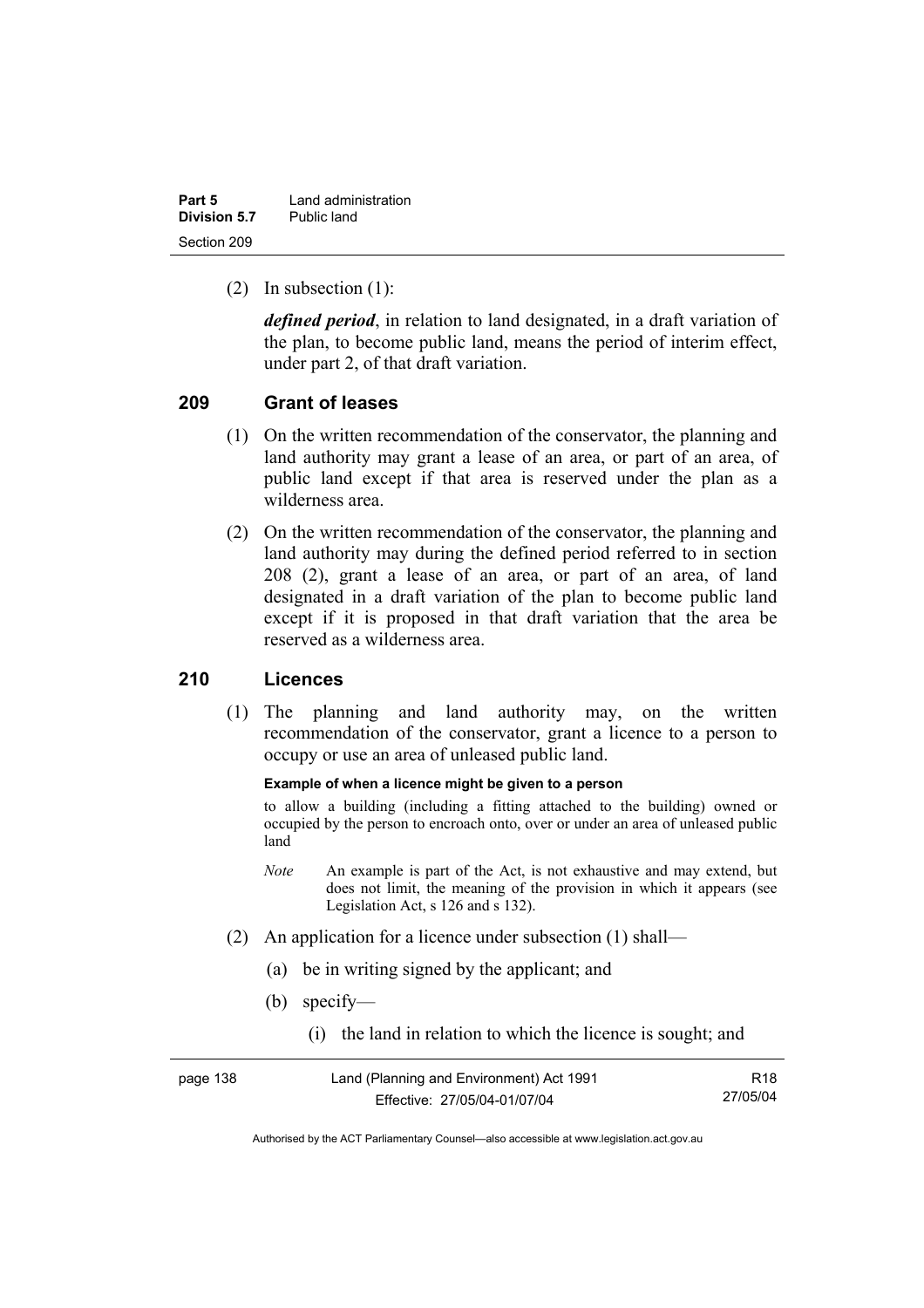- (ii) the period for which the licence is sought; and
- (iii) the purposes for which it is proposed that the land should be used under the licence.
- *Note* A fee may be determined under s 287 for this subsection.
- (3) A licence under subsection (1) shall—
	- (a) be in writing; and
	- (b) apply to the person to whom it is granted and to all other persons to whom it is expressed to apply; and
	- (c) specify the period for which it is granted; and
	- (d) be subject to the conditions (if any) specified in the licence.
- (4) A person is not required to hold a licence under this section to occupy or use an area of unleased public land if—
	- (a) the person holds a permit under the *Roads and Public Places Act 1937* to place an object in, over or across the area; and
	- (b) the area is being occupied or used in accordance with the permit; and
	- (c) for an occupation or use that requires an approval under division 6.2 (Approvals)—
		- (i) the occupation or use has been approved under that division; and
		- (ii) the person is complying with any conditions under section 245 (Conditional approvals) that apply to the approval.

### **211 Miner's rights in relation to public land**

A miner's right must not be granted in relation to public land.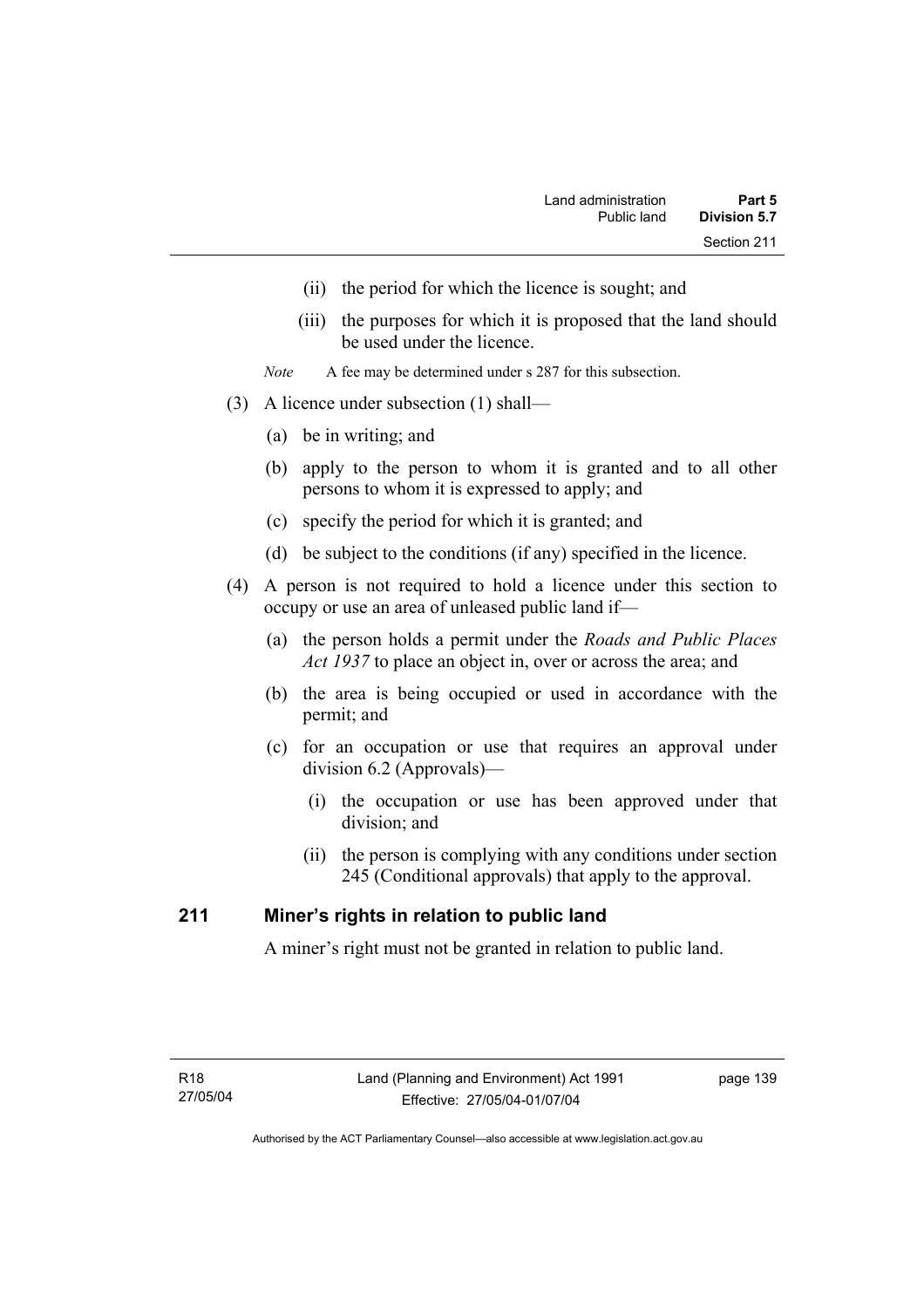**Part 5 Land administration Division 5.8** Miscellaneous Section 214

# **Division 5.8 Miscellaneous**

# **214 Lessee may surrender lease or part of lease**

- (1) A person who holds a lease of Territory land may, at any time, with the consent of the planning and land authority, surrender the lease or any part of the land comprised in the lease.
- (2) The planning and land authority may agree to accept the surrender of a lease, or part of the land comprised in a lease, under subsection (1) either unconditionally or subject to any condition the authority considers appropriate.
- (3) The surrender of a lease, or of part of the land comprised in a lease, shall not entitle the lessee to a refund or remission of any rent already paid or due.

# **215 Reduction of rent and relief from provisions of lease**

- (1) The planning and land authority may approve—
	- (a) a reduction of the rent payable under a lease of Territory land, or of the amount payable, in relation to any occupation of Territory land; or
	- (b) the grant of relief, to a lessee or occupier of Territory land, from compliance, completely or partly, with any provision to which the person's lease or occupation is subject.
- (2) The reduction or grant of relief may be for any period (including a period before the commencement of this section or any other period before the approval).
- (3) If the planning and land authority gives an approval under subsection (1), the liability or obligation of the lessee or occupier under the lease, or in relation to the person's occupation, is discharged for the period approved, to the extent of the reduction or grant of relief approved.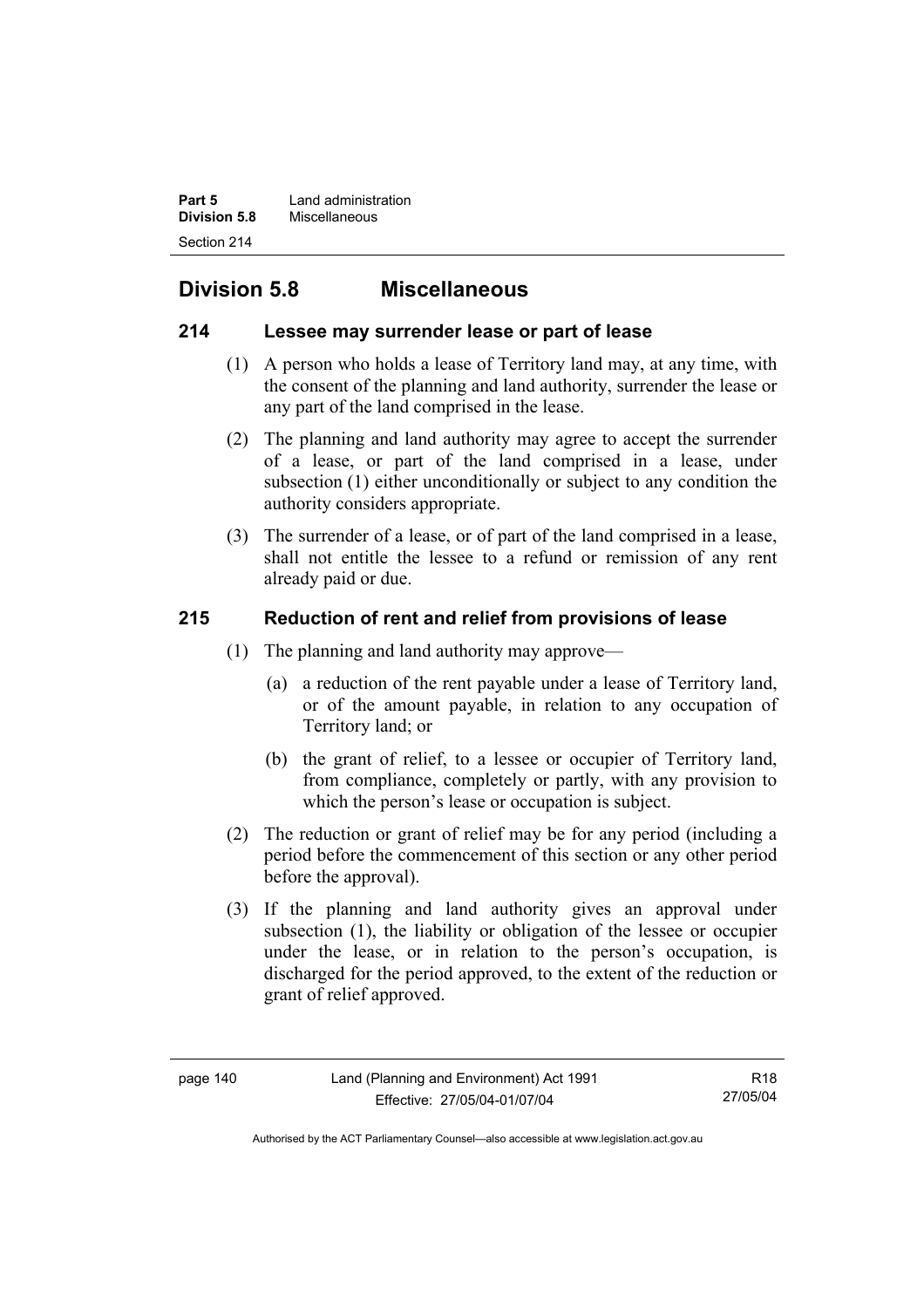- (4) An approval under subsection (1) may be made subject to conditions.
- (5) If the planning and land authority approves a grant of relief to a lessee or occupier under subsection (1), it must give to the lessee or occupier notice of the reduction of rent or other grant of relief approved.

*Note* For how documents may be given, see Legislation Act, pt 19.5.

### **216 Access to leased land from roads and road related areas**

- (1) The planning and land authority may grant a lease of Territory land only if satisfied that the lessee will, during the term of the lease, have—
	- (a) direct access to the leased land from a road or road related area; or
	- (b) access to the leased land from a road or road related area by way of an access road or track, or in another way, that the lessee may use without charge and for all purposes at any hour of the day or night.
- (2) A way of access to leased land provided by the planning and land authority because of subsection (1) (b)—
	- (a) must not interfere with a building, garden or stockyard on the land at the time the way of access is provided; and
	- (b) must be located in a way that causes as little damage or inconvenience to the lessee as possible.
- (3) The validity of a lease granted under this part is not affected by a failure to comply with this section.
- (4) In this section:

*road*—see the *Road Transport (General) Act 1999*, dictionary.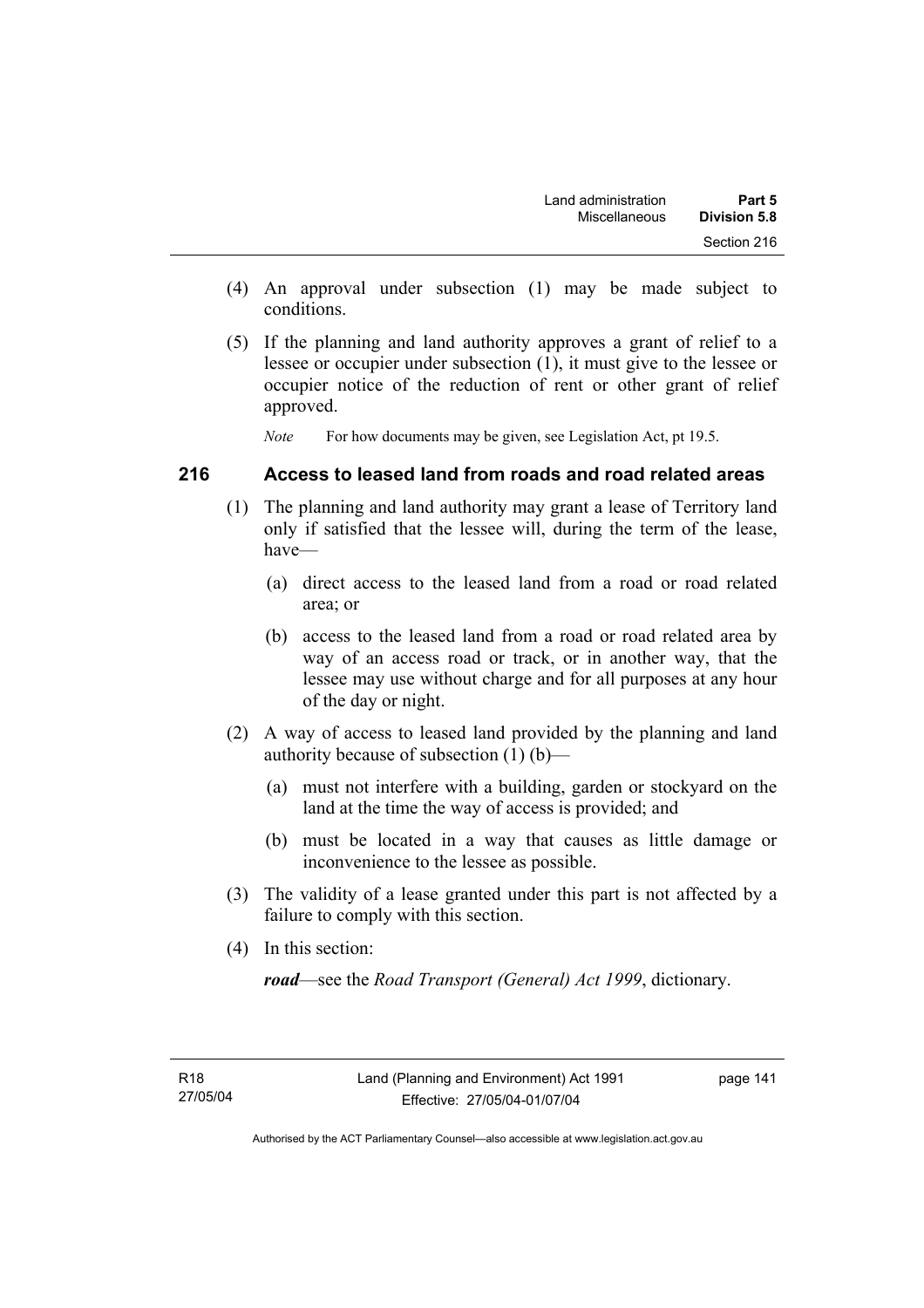| Part 5       | Land administration |  |
|--------------|---------------------|--|
| Division 5.8 | Miscellaneous       |  |
| Section 216A |                     |  |

*road related area*—see the *Road Transport (General) Act 1999*, dictionary.

### **216A Notification of certain leases**

- (1) This section applies if, during a quarter, the planning and land authority grants a lease—
	- (a) by direct grant; or
	- (b) under section 163 (Leases to community organisations), section 164 (Special leases) or section 209 (Grant of leases).
- (2) The planning and land authority must, within 5 working days after the end of the quarter, give the Minister a statement that sets out, in relation to any lease mentioned in subsection (1) granted during the quarter—
	- (a) the name of the lessee; and
	- (b) a description of the land comprised in the lease in accordance with the *Districts Act 2002*, section 9 (Description of parcel of land for dealings); and
	- (c) the amount (if any) paid for the grant of the lease; and
	- (d) the provision of this Act under which the lease was granted.
- (3) The Minister must present to the Legislative Assembly a copy of a statement received under subsection (2) within 5 sitting days after the day the Minister receives it.
- (4) The validity of a lease is not affected by a failure to comply with subsection  $(2)$  or  $(3)$ .
- (5) In this section—

*quarter* means a period of 3 months beginning on 1 January, 1 April, 1 July or 1 October in a year.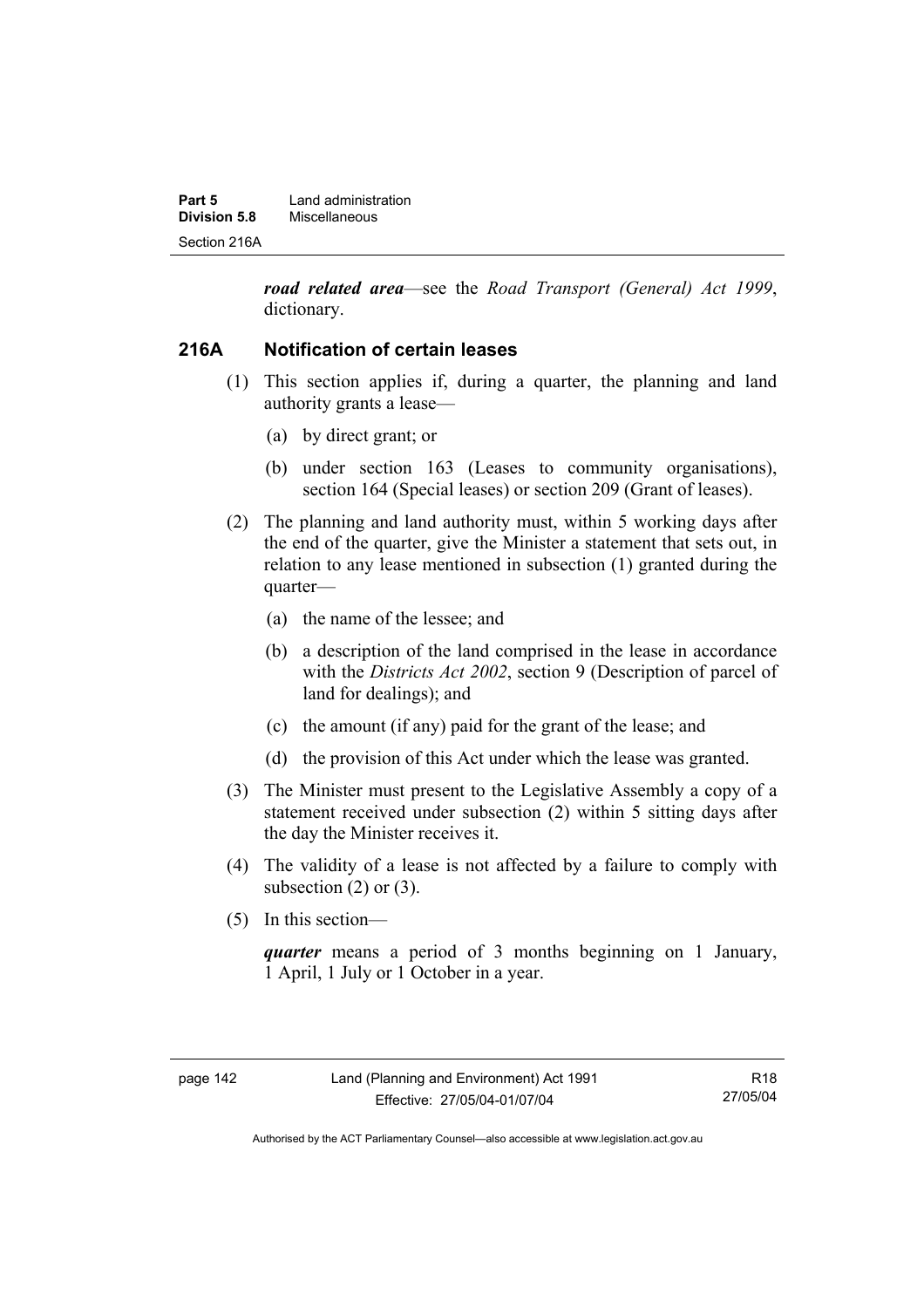# **217 Licences in relation to land that is not public land**

 (1) A person may apply to the planning and land authority for a licence to occupy or use an area of unleased Territory land that is not public land.

#### **Example of when a licence might be given to a person**

To allow a building (including a fitting attached to the building) owned or occupied by the person to encroach onto, over or under an area of unleased Territory land that is not public land.

- *Note* An example is part of the Act, is not exhaustive and may extend, but does not limit, the meaning of the provision in which it appears (see Legislation Act, s 126 and s 132).
- (2) An application under subsection (1) shall—
	- (a) be in writing signed by the applicant; and
	- (b) specify—
		- (i) the land in relation to which the licence is sought; and
		- (ii) the period for which the licence is sought; and
		- (iii) the purposes for which it is proposed that the land should be used under the licence.
	- *Note* A fee may be determined under s 287 for this subsection.
- (3) On receiving an application under subsection (1) the planning and land authority may grant the applicant a licence to occupy or use the land specified in the application for the purposes and period specified in the application.
- (4) A licence under subsection (1) shall—
	- (a) be in writing; and
	- (b) apply to the person to whom it is granted and to all other persons to whom it is expressed to apply; and
	- (c) specify the period for which it is granted; and

page 143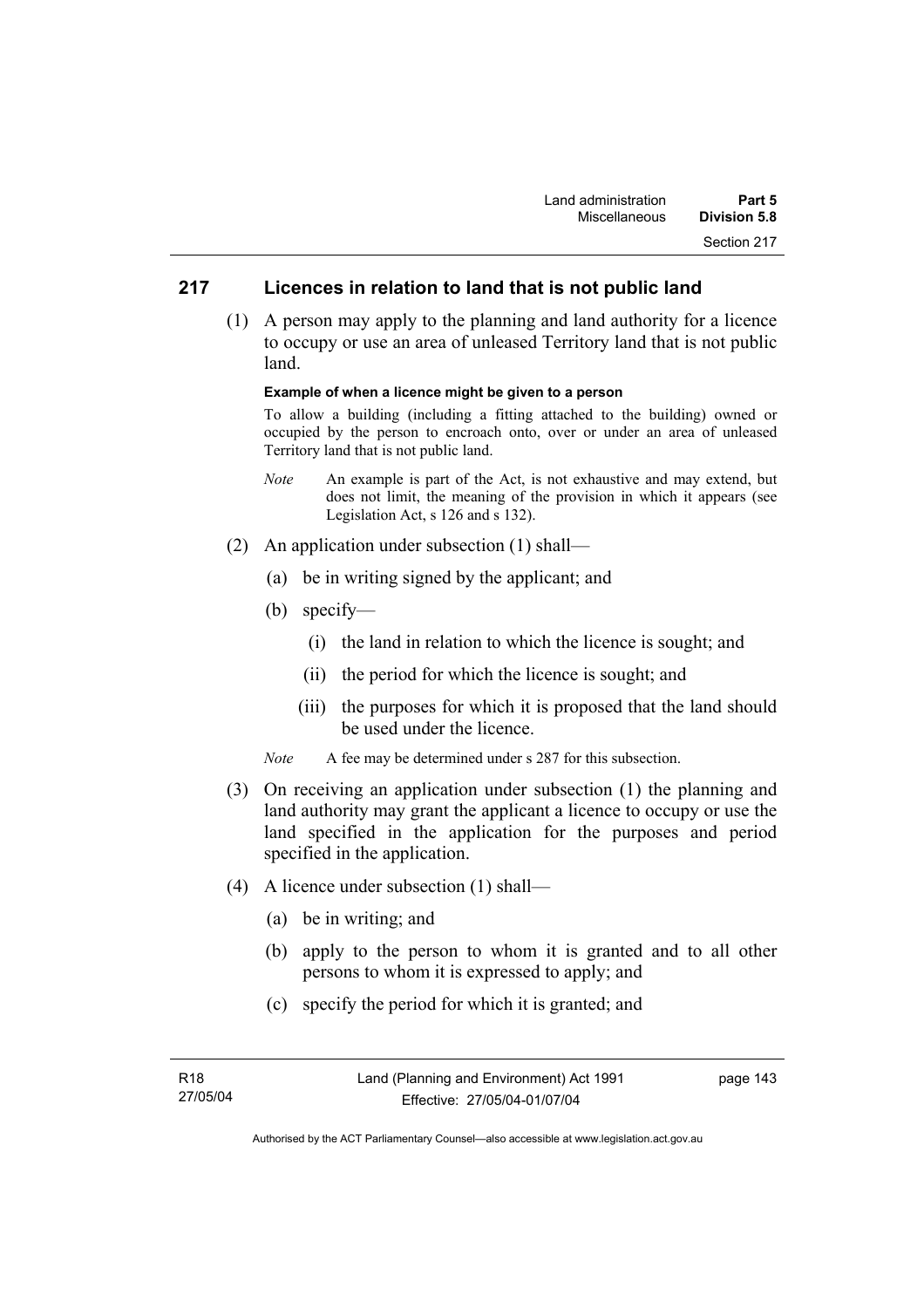| Part 5       | Land administration |
|--------------|---------------------|
| Division 5.8 | Miscellaneous       |
| Section 218  |                     |

- (d) be subject to the conditions (if any) that are specified in the licence.
- (5) A person is not required to hold a licence under this section to occupy or use an area of unleased Territory land that is not public land if—
	- (a) the person holds a permit under the *Roads and Public Places Act 1937* to place an object in, over or across the area; and
	- (b) the area is being occupied or used in accordance with the permit; and
	- (c) for an occupation or use that requires an approval under division 6.2 (Approvals)—
		- (i) the occupation or use has been approved under that division; and
		- (ii) the person is complying with any conditions under section 245 (Conditional approvals) that apply to the approval.

### **218 Reservation of minerals**

A reservation of minerals contained in a lease of Territory land shall be read as a reservation of all minerals and mineral substances in or on the land, including gold, silver, copper, tin, other metals, ores and substances containing metals, gems, precious stones, coal, limestone, shale, mineral oils, valuable earths and substances, stone, clay, gravel and sand.

### **219 Rights to extract minerals**

- (1) The planning and land authority may, by a lease or other agreement, grant a person the right to extract minerals from specified Territory land.
- (2) The provisions of a lease or other agreement entered under subsection (1) shall be the provisions agreed between the parties.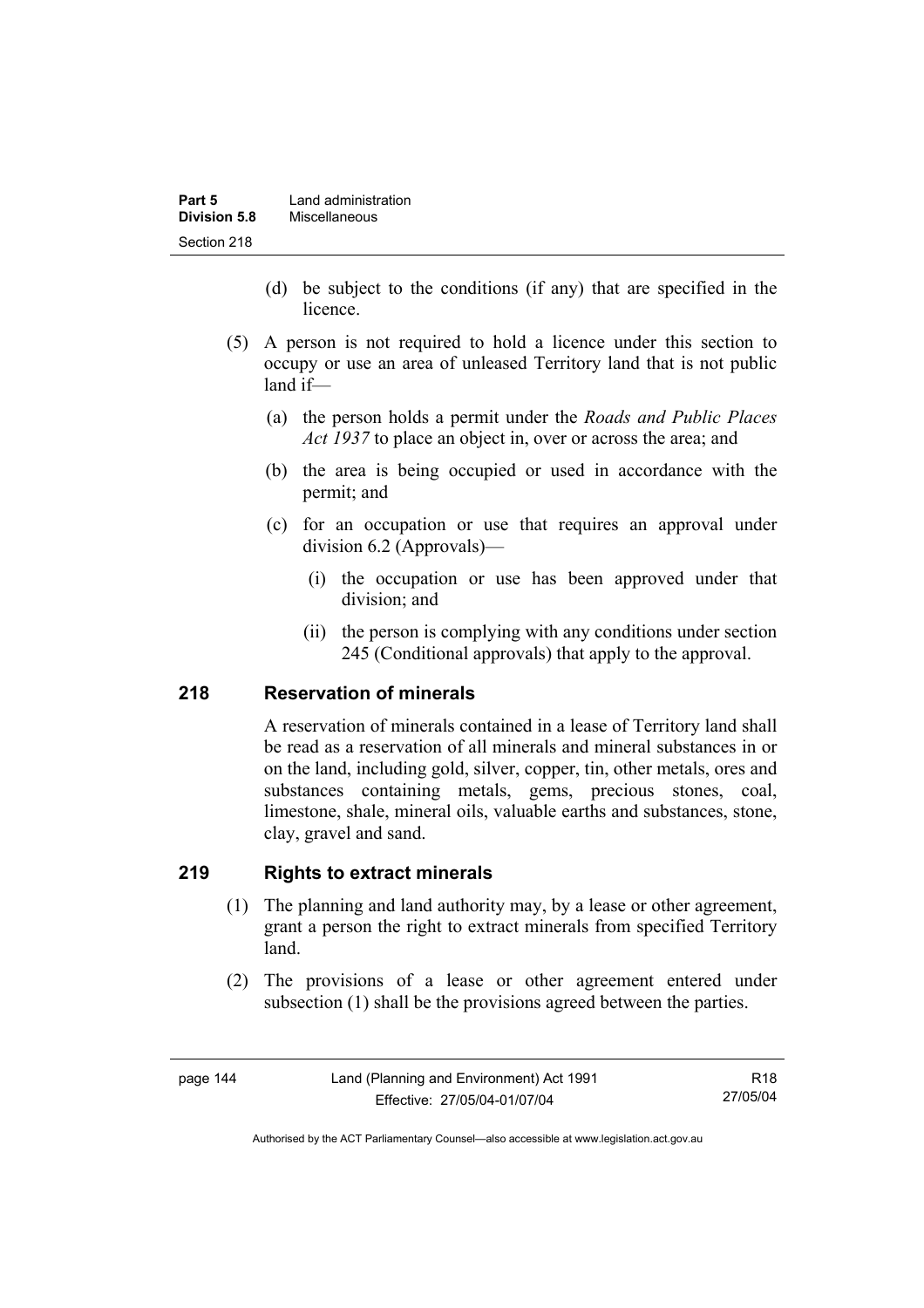### **220 Access to lease documents and development agreements**

- (1) The *Freedom of Information Act 1989*, section 11 (2) does not apply to a document that is—
	- (a) a lease; or
	- (b) a variation of a lease; or
	- (c) a renewal of a lease;

if the document became a document of a Commonwealth agency before 1 January 1977.

- (2) A document that is—
	- (a) a lease; or
	- (b) a variation of a lease; or
	- (c) a renewal of a lease;

shall be deemed not to be an exempt document for the *Freedom of Information Act 1989*.

 (3) A reference in this section to a *lease* is a reference to a lease of Territory land.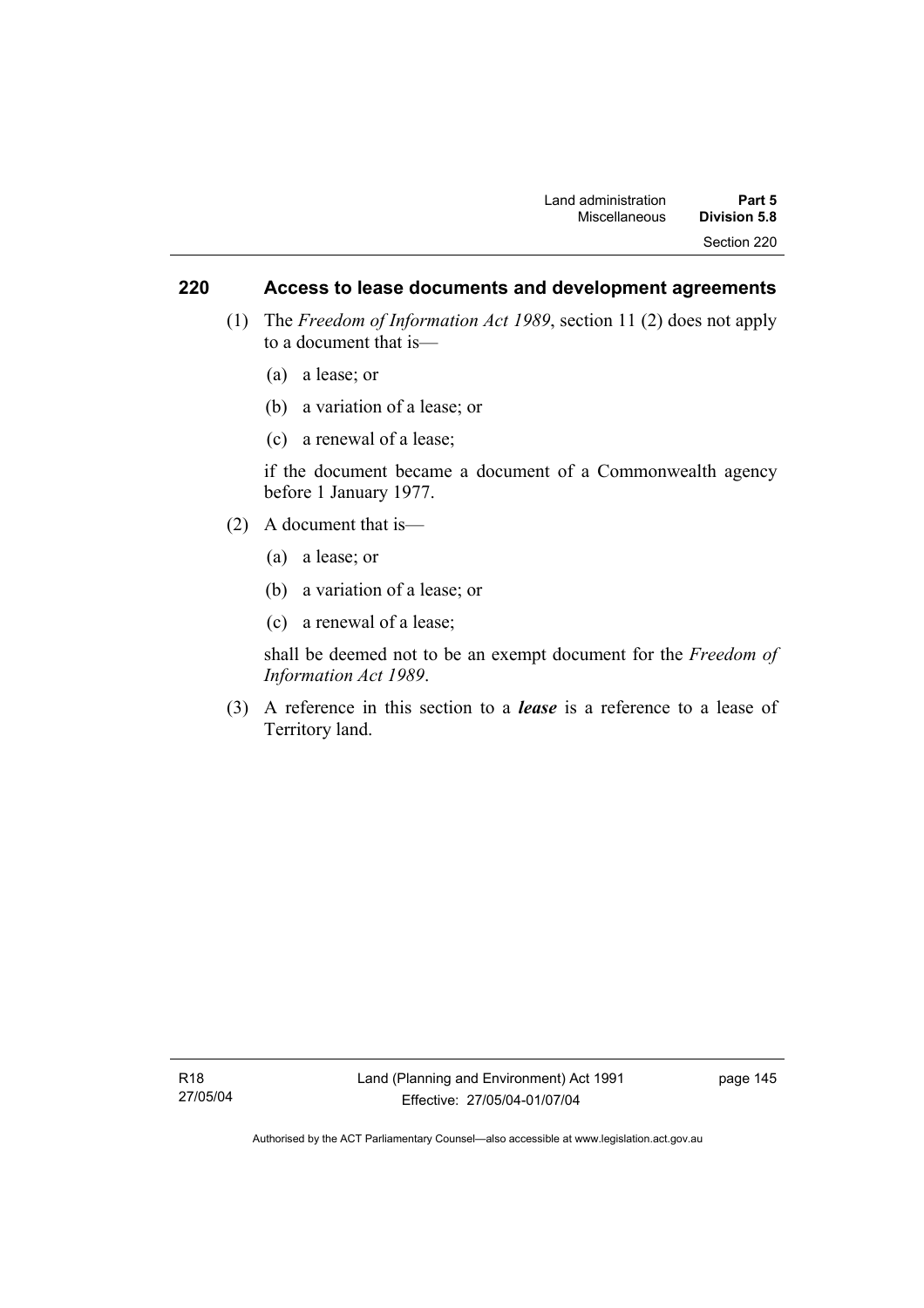**Part 6 Approvals and orders**<br>**Division 6.1 Preliminary Division 6.1** Preliminary Section 222

# **Part 6 Approvals and orders**

# **Division 6.1 Preliminary**

### **U 222 Definitions for pt 6**

In this part:

*application* means an application for approval to undertake a development.

*approval* means—

- (a) an approval under section 230 (Approvals); or
- (b) if, on reconsideration of an original decision, an application for development is approved—an approval on reconsideration.
- *Note* Subdiv 6.2.4 deals with reconsideration of original decisions.

#### *building* includes—

- (a) an addition to a building; and
- (b) a structure attached to a building; and
- (c) a part of a building.

*building work*—see the *Building Act 1972*, section 5.

*consolidation*—see section 159.

*development* means activity in relation to land that consists of 1 or more of the following activities:

- (a) the erection, alteration or demolition of a building or structure on or under the land;
- (b) the carrying out of earthworks or other construction work on or under the land;

Authorised by the ACT Parliamentary Counsel—also accessible at www.legislation.act.gov.au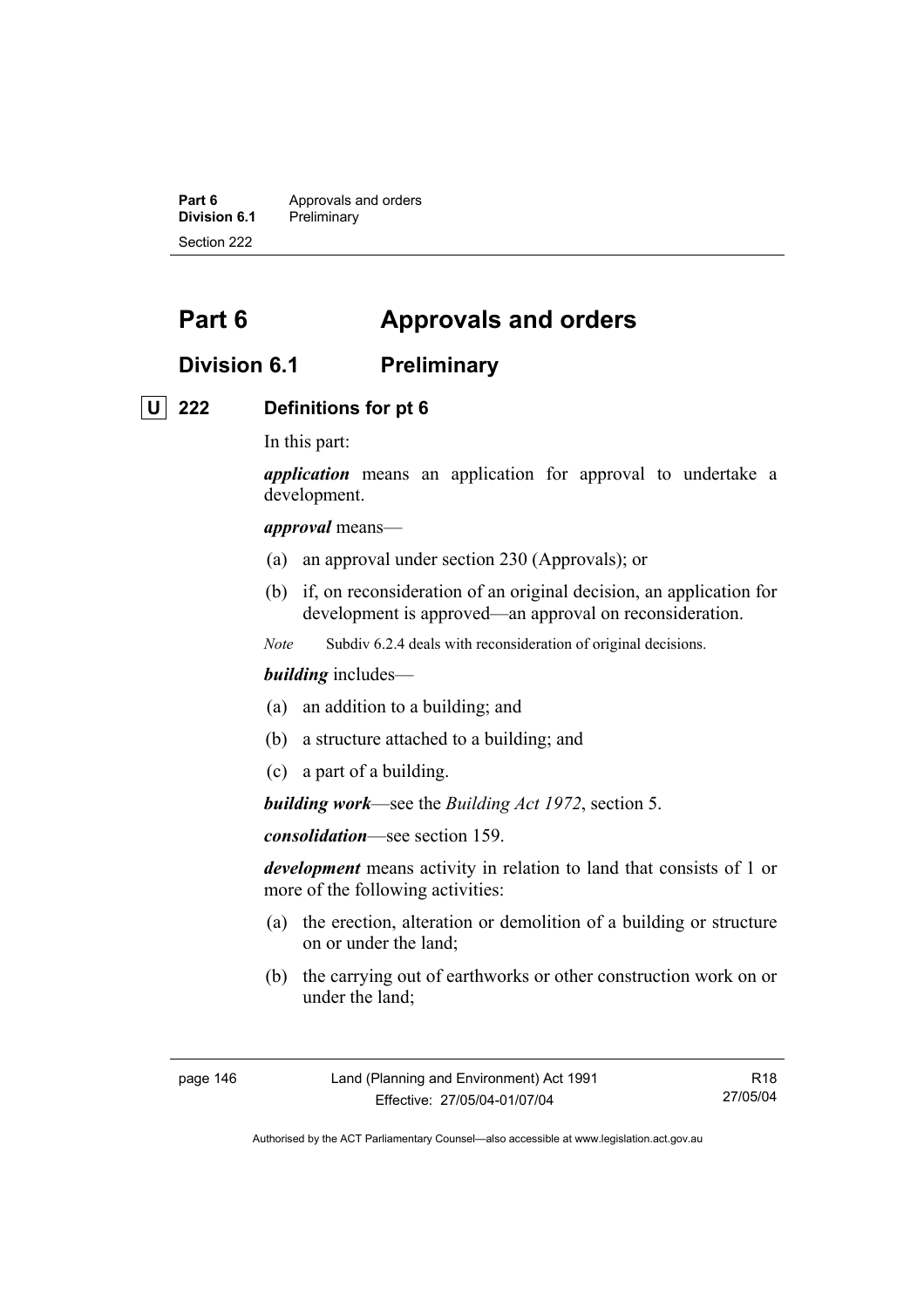- (c) the carrying out of work that would affect the landscape of the land except if the land is leased for residential purposes only and is not specified in the heritage places register, or an interim heritage places register, as a heritage place;
- (d) a use of the land for a business—
	- (i) that is a home business within the meaning of the plan; and
	- (ii) that is not expressly authorised by a current lease;
- (e) a use of the land for an activity—
	- (i) that is prescribed for section  $175(3)(a)$ ; and
	- (ii) that is not expressly authorised by a current lease;
- (f) if the land is unleased Territory land—a use of the land that is not authorised by a current licence or permit granted for the land under an Act;
- (g) the erection, fixing or displaying of a sign or advertising material on the land, or on a structure or building on the land, otherwise than in accordance with a right to do so expressly given by a current licence granted under this Act, a current lease or a current permit under the *Roads and Public Places Act 1937*;
- (h) a variation of a lease of the land;
- (i) an activity declared by another Act to be a development activity for the purposes of this part;

but does not include a use of unleased Territory land by or on behalf of the Territory for a purpose for which it was used before the commencement of this Act.

*Executive* includes a Minister acting on behalf of the Executive.

*inspector* means a person appointed as an inspector under section 263 (1).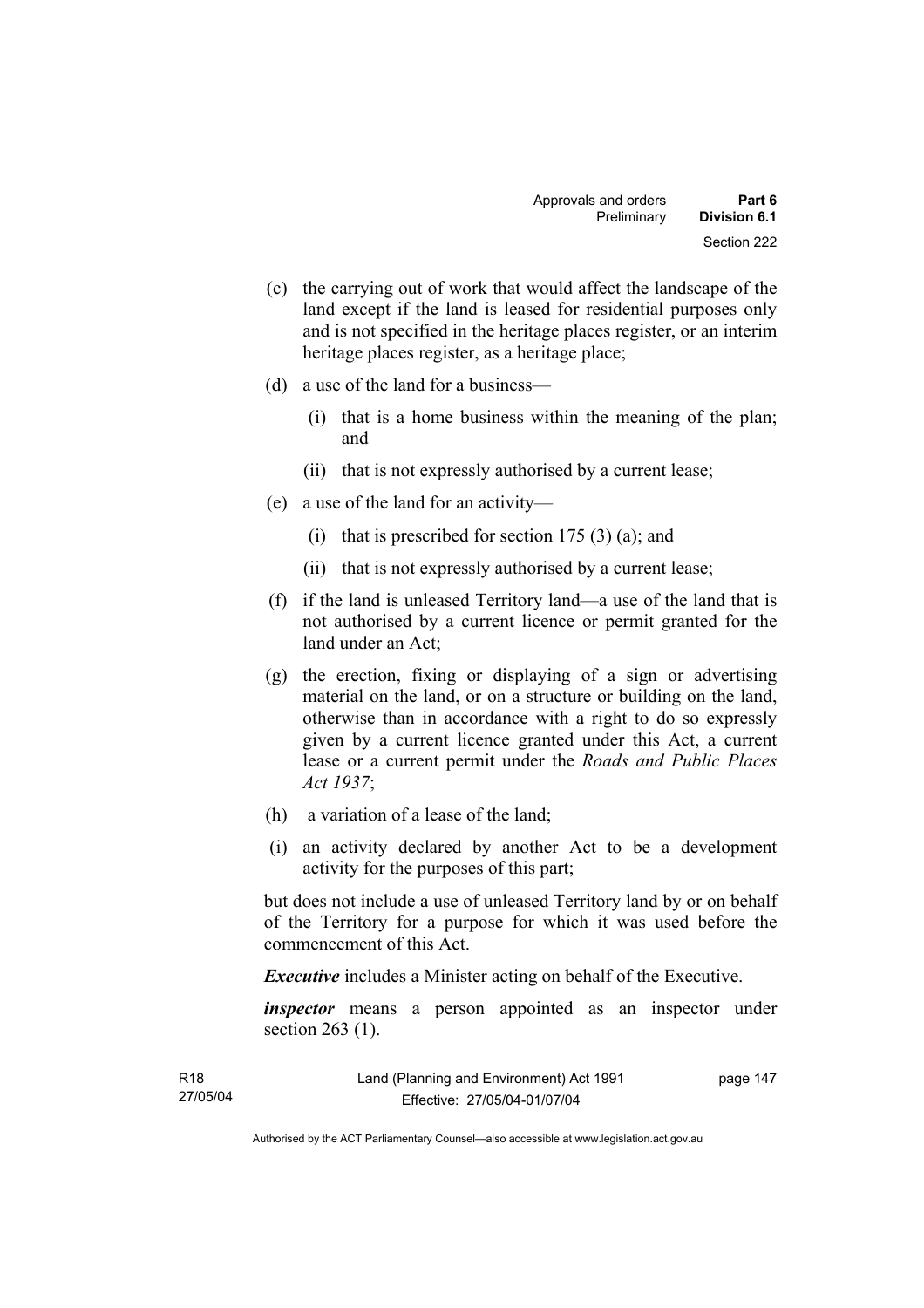| Part 6       | Approvals and orders |
|--------------|----------------------|
| Division 6.1 | Preliminary          |
| Section 223  |                      |

*lease*—see section 159.

*lessee*—see section 159.

*objection* means an objection under section 237.

*order* means—

- (a) an order under division 6.3; or
- (b) a decision under another Act that is declared by an Act to be an order for this part.

*original decision*—see section 246 (1).

*prescribed period* means the period specified in, or ascertained in accordance with, the regulations.

*prohibition notice*—see section 260 (1).

*relevant authority*, in relation to an application, means—

- (a) if the Minister has, under section 229B (Minister may decide some applications), decided to consider an application—the Minister; or
- (b) the planning and land authority.

*structure* includes a fence, mast, antenna, aerial, road, footpath, driveway, carpark, culvert or service conduit or cable.

*subdivision—*see section 159.

*variation*, of a lease—see section 223.

### **223 Meaning of** *variation* **for pt 6**

- (1) In this part, *variation*, of a lease, includes—
	- (a) the surrender of a lease and the granting of a new lease subject to different provisions to the same lessee over all or part of the land comprised in the surrendered lease; and
	- (b) a consolidation; and

page 148 Land (Planning and Environment) Act 1991 Effective: 27/05/04-01/07/04

R18 27/05/04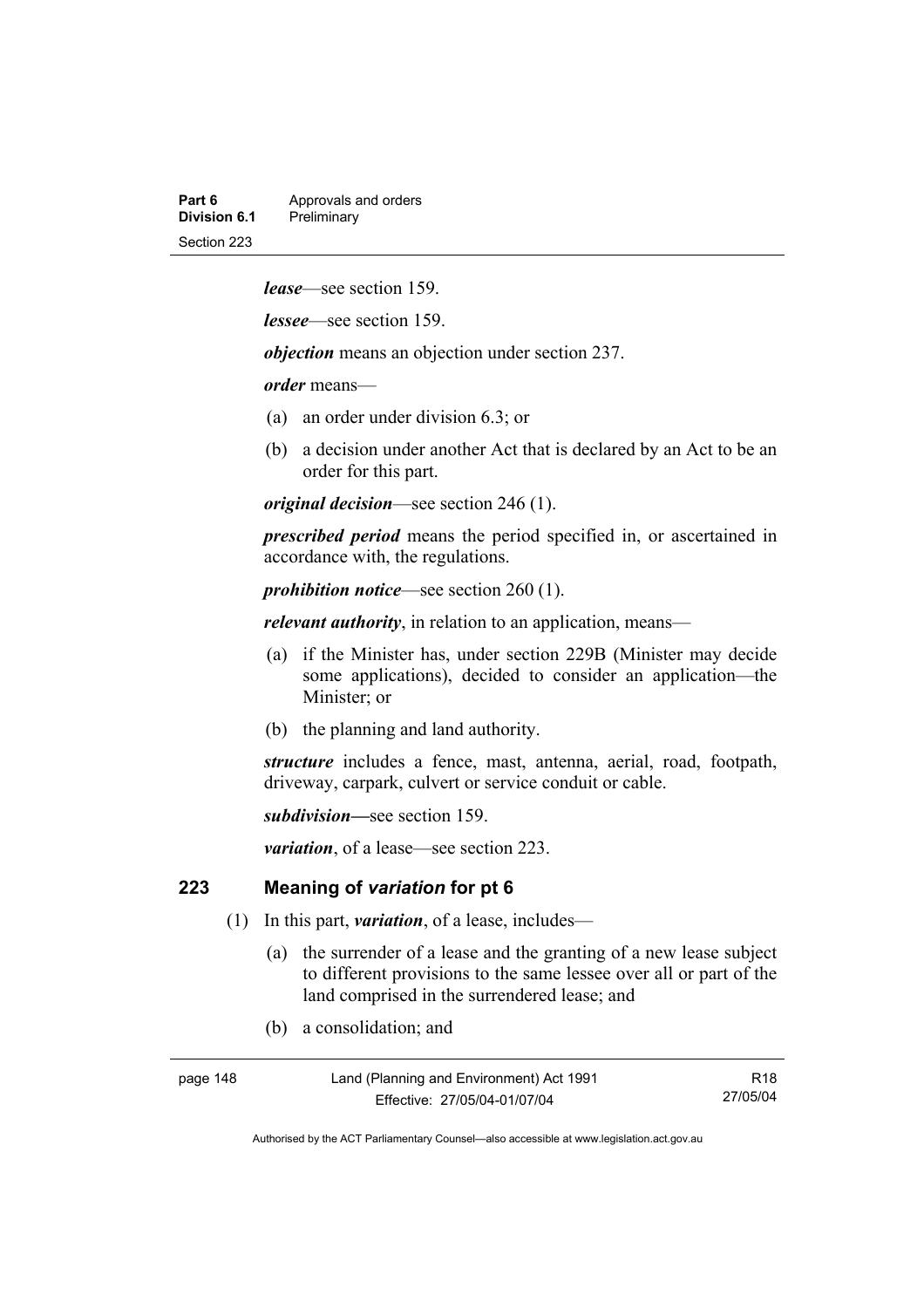- (c) a subdivision.
- (2) However, the *variation* of a lease does not include the surrender of a lease and the granting of a new lease to the same lessee over all or part of the land comprised in the surrendered lease if—
	- (a) the land is defined land within the meaning of section 31; or
	- (b) the new lease is granted under any of the following provisions:
		- (i) section 171 (Grant of further residential leases);
		- (ii) section 171A (Grant of further rural leases);
		- (iii) section 172 (Grant of further leases for purposes other than residential or rural).

# **Division 6.2 Approvals**

### **Subdivision 6.2.1 General**

### **225 Offence—development**

 (1) A person shall not, without reasonable excuse, undertake a development otherwise than in accordance with an approval.

Maximum penalty: 50 penalty units.

 (2) A Territory authority shall not, without reasonable excuse, undertake a development except in accordance with an approval.

### **226 Application to undertake development**

- (1) An application for approval must—
	- (a) be signed by the applicant; and
	- (b) if the application is for approval of a variation of a lease—be accompanied by an assessment by an accredited valuer that sets out the amounts of the values represented by  $V_1$  and  $V_2$ in—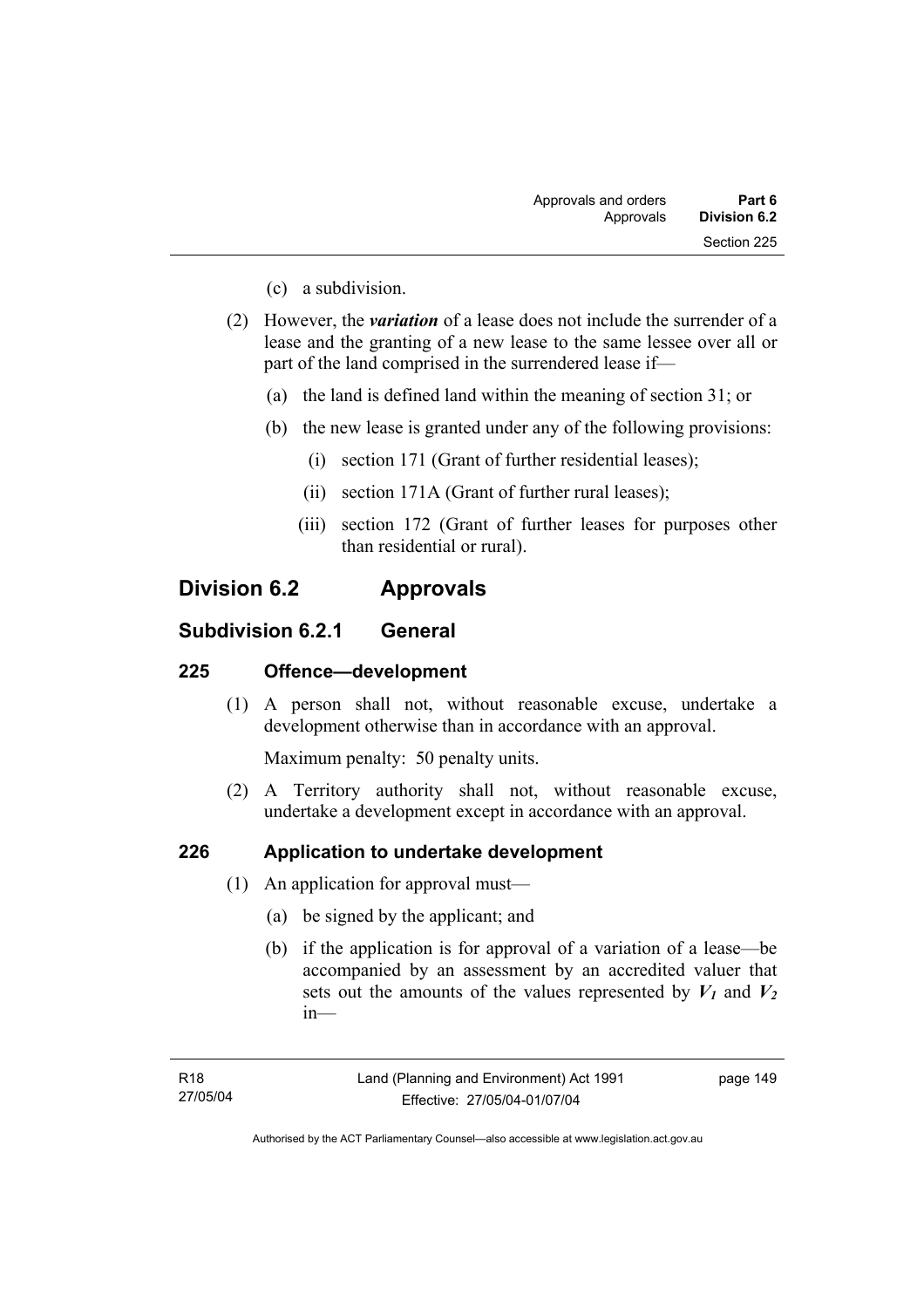- (i) for a variation that is not a consolidation or subdivision section 184A; or
- (ii) for a variation consisting of a consolidation or subdivision—section 187C.
- *Note 1* A fee may be determined under s 287 for this subsection.
- *Note 2* If a form is approved under s 287A for an application or a declaration, the form must be used.
- (2) If the development to which the application relates requires construction work to be carried out on land that has previously been developed, and that is not leased for rural purposes, the application must be accompanied by a survey certificate given by a registered surveyor that shows—
	- (a) the boundaries of the land where the development is to be undertaken; and
	- (b) the location of each building or structure on the land; and
	- (c) the existing contours of the land.
- (3) A person is not entitled to apply to undertake a development of a rural lease if—
	- (a) the development is a variation of the lease that is a consolidation or subdivision; and
	- (b) the planning and land authority may not consent to the consolidation or subdivision under section 186H.
- (4) If an application is made by a person who is not the lessee of the place to which the application relates, the application shall, in addition to being signed by the person by whom it is made, be signed by—
	- (a) if the place to which the application relates is subject to a lease—the lessee of the place; or
	- (b) in any other case—the planning and land authority.

| page 150 | Land (Planning and Environment) Act 1991 | R18      |
|----------|------------------------------------------|----------|
|          | Effective: 27/05/04-01/07/04             | 27/05/04 |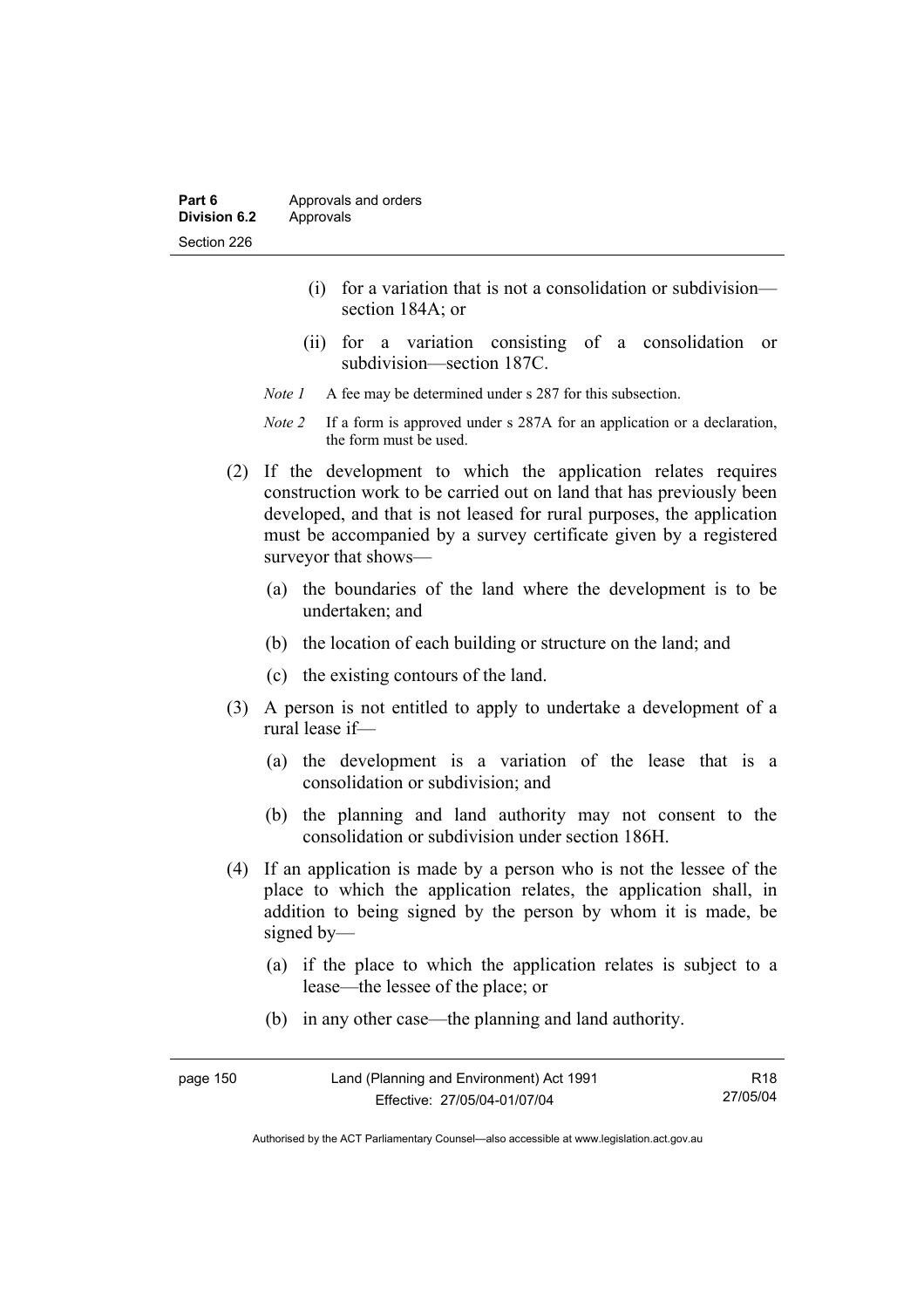- (5) A lessee may, by writing, appoint a person to act on his or her behalf in relation to an application.
- (6) A person who signs an application under subsection (4) (a) shall be taken to be an applicant in relation to the application.
- (7) The planning and land authority may—
	- (a) correct a formal error in an application; or
	- (b) at the request of the applicant, make an alteration to an application.
- (8) If the planning and land authority makes an alteration or correction under subsection (7), the authority must—
	- (a) advise the applicant, or if there is more than 1, each applicant, that the alteration or correction has been made; and
	- (b) if notice has been given under section 229 of the making of the application—give notice in accordance with that section of the application as so altered or corrected.
- (9) An application may be made under this section in relation to a development that has been undertaken without approval.
- (10) The Minister may, in writing, exempt developments mentioned in subsection (2) from the application of the subsection.
- (11) An exemption is a disallowable instrument.
	- *Note* A disallowable instrument must be notified, and presented to the Legislative Assembly, under the Legislation Act.
- (12) In this section:

*accredited valuer* means a person who is—

 (a) registered, licensed or approved under the law of the Commonwealth or a State to carry out valuations of property; or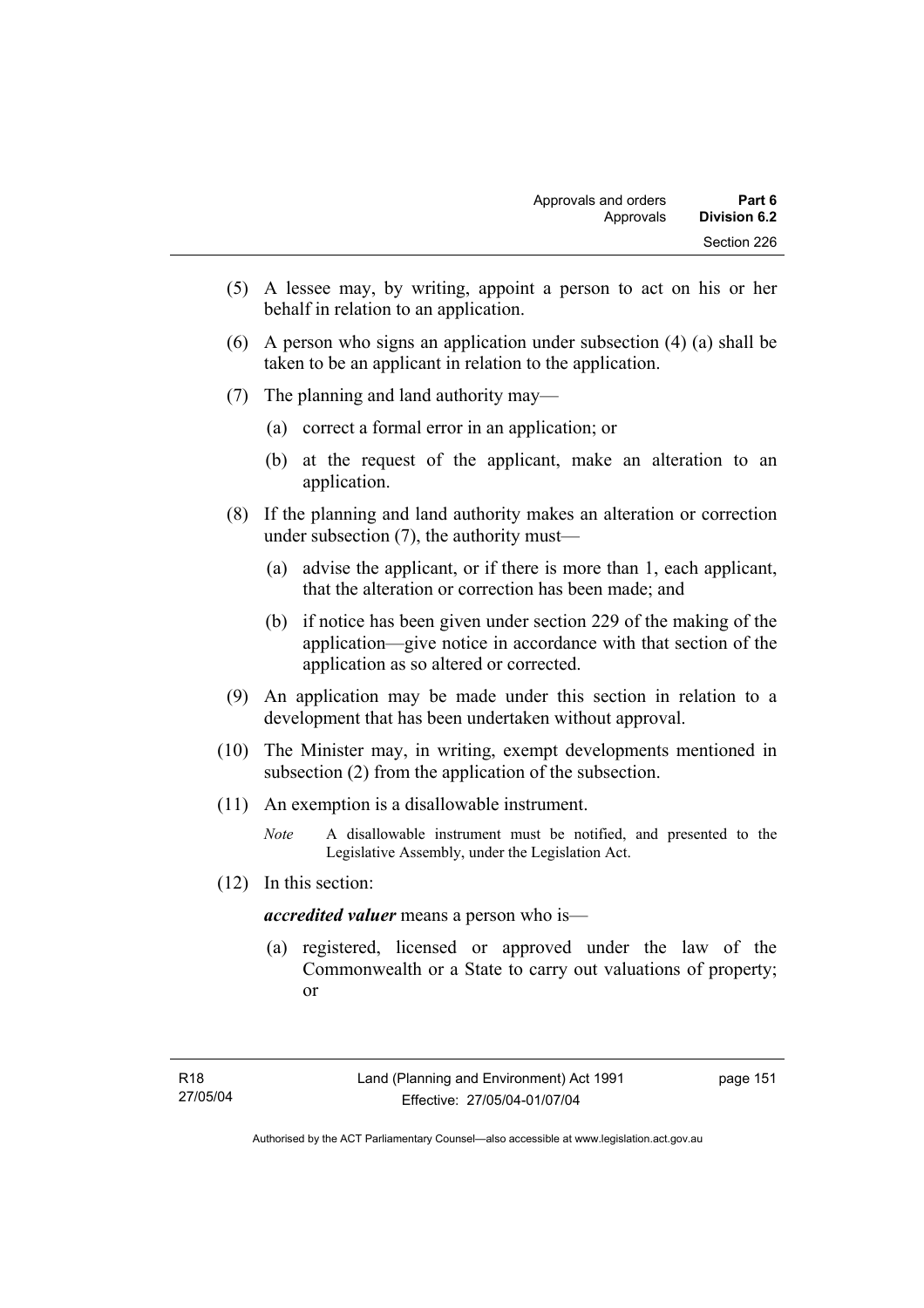| Part 6       | Approvals and orders |
|--------------|----------------------|
| Division 6.2 | Approvals            |
| Section 227  |                      |

 (b) accredited as a certified practising valuer by the body known as the Australian Property Institute.

### **227 Register of applications, approvals, orders and lease and development conditions**

- (1) The planning and land authority shall keep a register of—
	- (a) each alteration or correction to an application made under section 226 (7); and
	- (b) each application that has not been withdrawn, or that is not to be taken to have been withdrawn and in relation to which the period for making an application under section 275 or section 276 has not ended; and
	- (c) each approval in relation to which the period for making an application under section 275 or section 276 has not ended; and
	- (d) each approval, for the period for which it remains in force; and
	- (e) each order, for the period for which it remains in effect; and
	- (f) the lease and development conditions (if any) applicable to a lease granted after the commencement of this paragraph; and
	- (g) any comments of the planning and land authority or the planning and land council given to the planning and land authority for the Minister's consideration of an application under section 229B (Minister may decide some applications); and
	- (h) if an application has been reconsidered under subdivision 6.2.4—the date and details of the decision on reconsideration; and
	- (i) details of any minor amendment made under section 247.
- (2) The planning and land authority may enter in the register details of lease and development conditions applicable to a lease granted before the commencement of subsection (1) (f ).

| page 152 | Land (Planning and Environment) Act 1991 | R18      |
|----------|------------------------------------------|----------|
|          | Effective: 27/05/04-01/07/04             | 27/05/04 |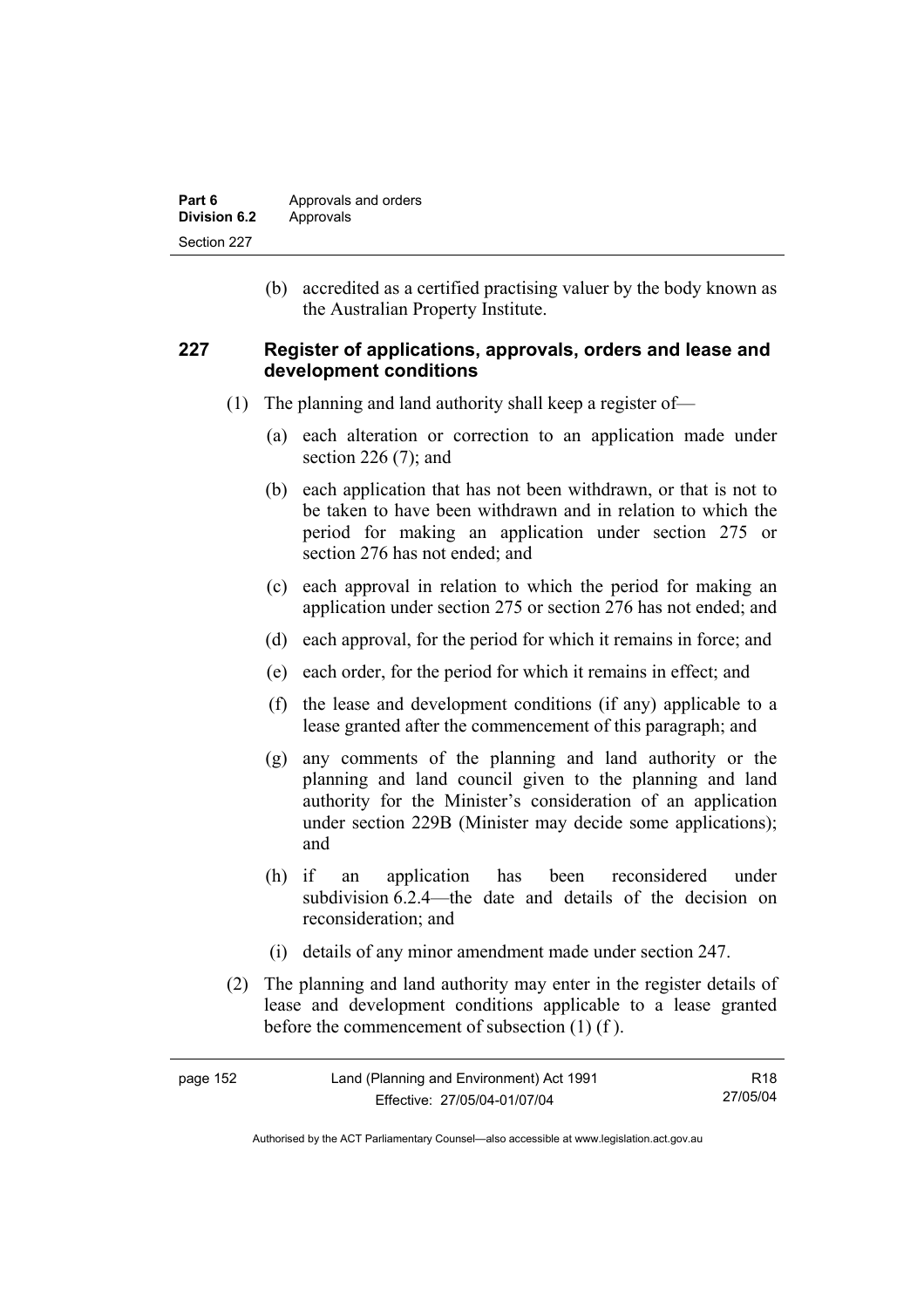- (3) A person may, during office hours—
	- (a) inspect the register; and
	- (b) make copies of, or take extracts from, the register or any part of a document relevant to an application.
	- *Note* A fee may be determined under s 287 for par (b).
- (4) In this section:

*lease and development condition*, for a lease, means a condition, other than a condition contained in the lease, that—

- (a) was approved by the Territory when the lease was granted; and
- (b) regulates the development or use of the land that is subject to the lease.

### **228 Restrictions on inspection of applications**

- (1) An applicant for approval to undertake a development may apply in writing to the planning and land authority for a part of any copy of the application to be excluded from being made available to the public or for public inspection.
- (2) The planning and land authority may approve or refuse to approve an application under subsection (1).
- (3) The planning and land authority must approve an application if satisfied that—
	- (a) the part of the application for approval to undertake a development to which the application under subsection (1) relates contains information—
		- (i) about the personal or business affairs of a person; or
		- (ii) that has been given to the authority in confidence; or
		- (iii) the publication of which would disclose a trade secret; or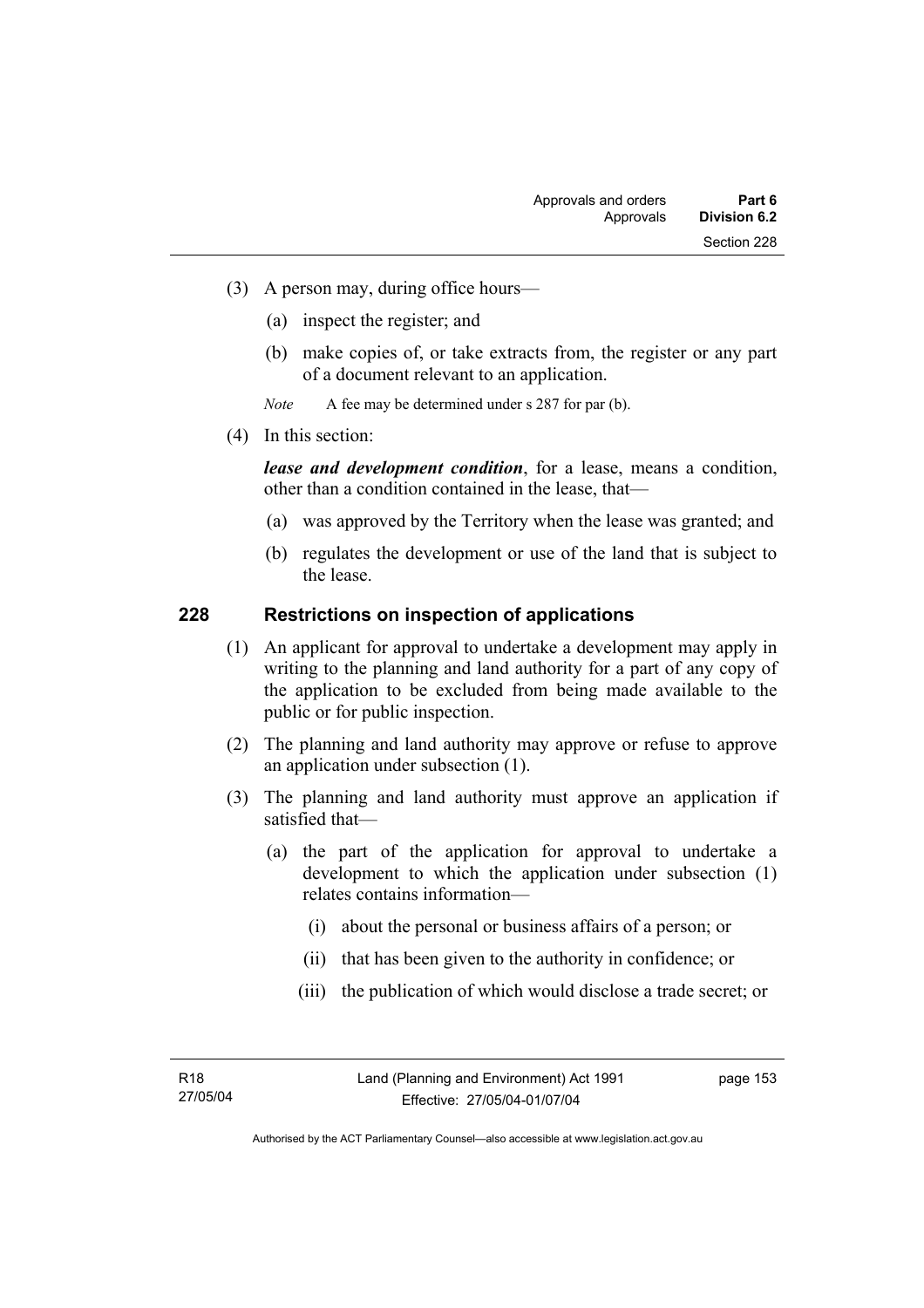- (iv) the disclosure of which is likely to affect the conduct of a person's lawful business affairs; and
- (b) it would not be in the public interest for the part to be published.
- (4) If a part of an application is excluded from the copies of that application made available to the public or for public inspection, each copy shall include a statement to the effect that an unspecified part of the application has been excluded for the purpose of protecting the confidentiality of information included in that part.

# **229 Notice of application**

- (1) The planning and land authority shall—
	- (a) if a place other than unleased land adjoining the place to which an application relates—
		- (i) is occupied—give notice by post of the making of the application to the lessee of the adjoining place at the address of the adjoining place; or
		- (ii) is unoccupied—give notice by post to the lessee of the adjoining place at the address of the lessee last-known to the authority; and
	- (b) publish notice of the making of each application in a daily newspaper.
- (2) Subsection (1) (a) does not apply—
	- (a) if, in the opinion of the planning and land authority, the number of places adjoining the place to which the application relates is such that it would be impractical to give notice by post to the lessee of each place; or
	- (b) in relation to a place adjoining the place to which the application relates that is leased by the applicant or a person for whom the applicant has been appointed to act as agent.

| page 154 | Land (Planning and Environment) Act 1991 | R <sub>18</sub> |
|----------|------------------------------------------|-----------------|
|          | Effective: 27/05/04-01/07/04             | 27/05/04        |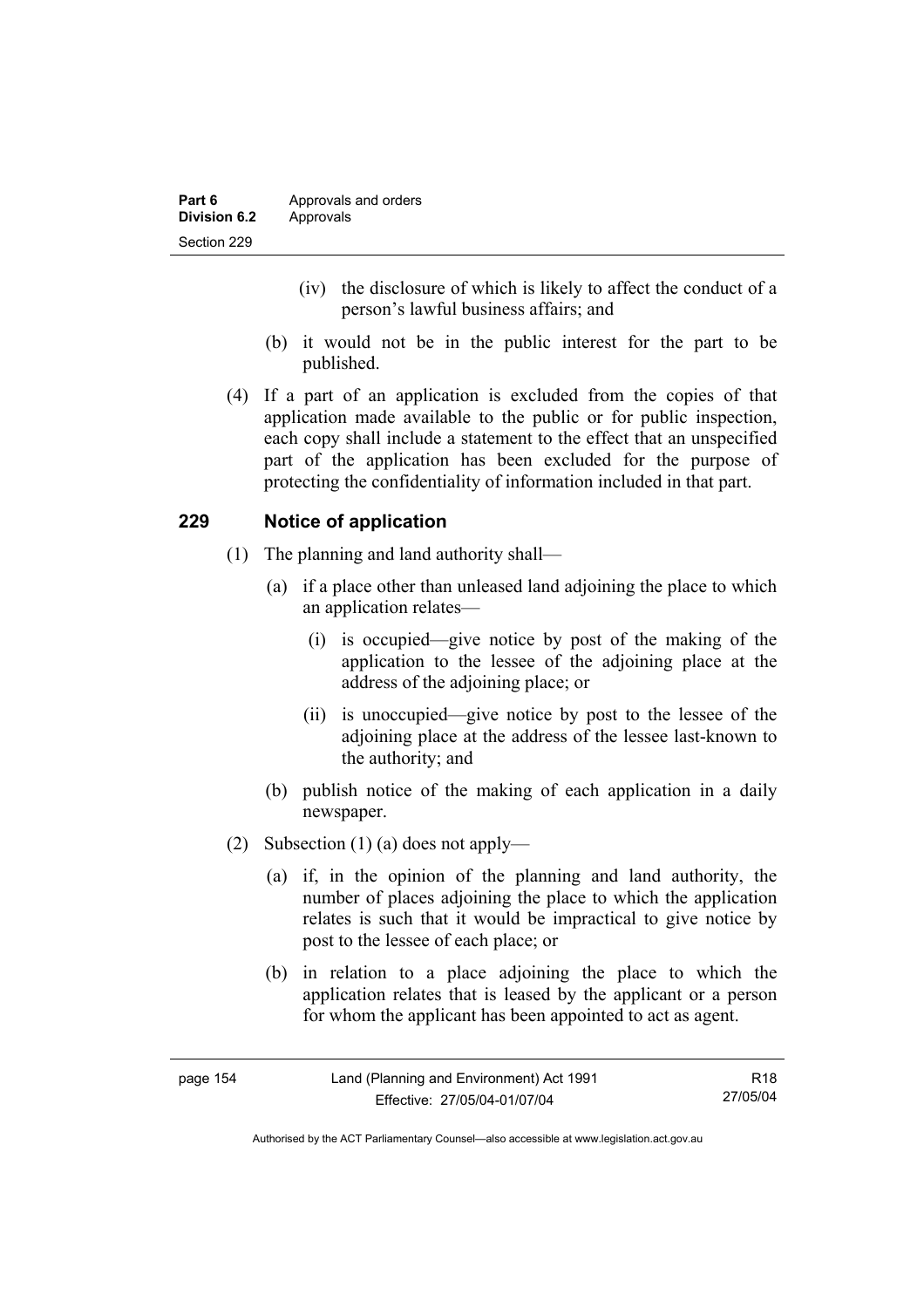(3) The planning and land authority shall, if the application relates to a development that is or includes a variation of a lease, give written notice of the making of the application to each person having an estate or interest in the land subject to the lease to be varied (being an estate or interest that is registered under the *Land Titles Act 1925*).

*Note* For how documents may be given, see Legislation Act, pt 19.5.

- (4) The planning and land authority
	- (a) must give to the heritage council for comment a copy of each application that relates to a place specified in the heritage places register, or an interim heritage places register, as a heritage place; and
	- (b) must give to the conservator a copy of each application that involves, or is likely to involve, damage to a significant tree under the *Tree Protection (Interim Scheme) Act 2001*; and
	- (c) must give to the conservator for comment a copy of each application that relates to public land; and
	- (d) may give a copy of an application to any other person or body for comment.
- (5) The planning and land authority shall give the environment management authority written notice of an application in relation to a development—
	- (a) listed in the *Environment Protection Act 1997*, schedule 1; or
	- (b) that has the potential to cause serious or material environmental harm within the meaning of that Act.
- (6) The planning and land authority shall cause to be erected on the place to which an application relates a sign that specifies the development proposed to be undertaken in relation to that place.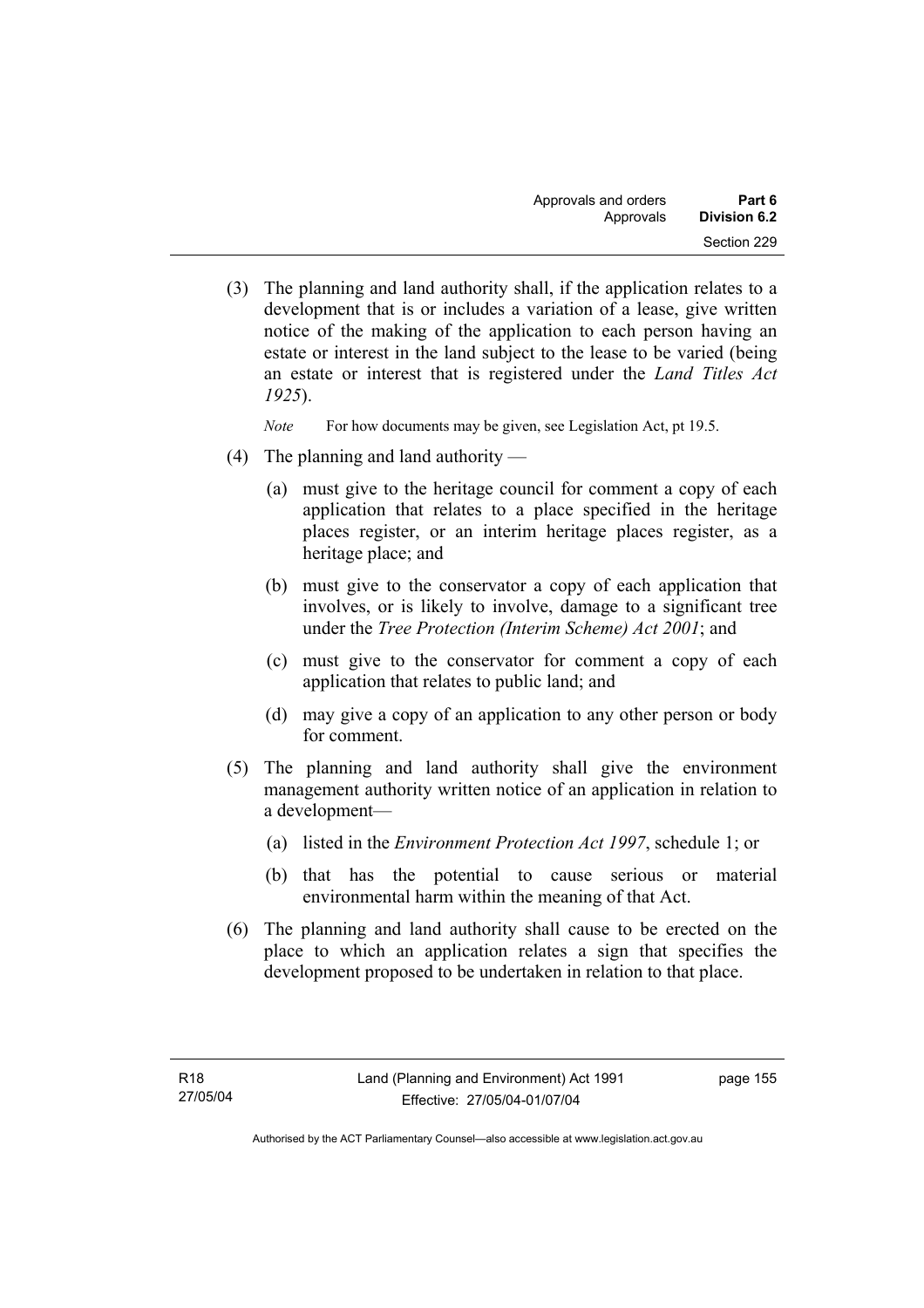| Part 6       | Approvals and orders |
|--------------|----------------------|
| Division 6.2 | Approvals            |
| Section 229A |                      |

 (7) A person shall not, without lawful excuse, move, deface, damage, obscure or otherwise interfere with a sign erected under subsection  $(6)$ .

Maximum penalty: 5 penalty units.

 (8) A person shall not, without reasonable excuse, prevent or restrict access to a sign erected under subsection (6).

Maximum penalty: 5 penalty units.

- (9) The validity of an approval is not to be taken to be affected by a failure by the planning and land authority to comply with subsection  $(6)$ .
- (10) A reference in subsection (1) to a *lessee* is a reference to the person registered as lessee in the register kept under the *Land Titles Act 1925* in relation to the place to which the application relates.

### **229A Direction that applications be submitted to Minister**

- (1) The Minister may, in writing, direct the planning and land authority to refer to the Minister an application that has not been decided by the authority.
	- *Note* The *Planning and Land Act 2002*, s 10 provides that the planning and land authority must comply with directions given to it under a Territory law.
- (2) When complying with the direction, the planning and land authority must also give the Minister—
	- (a) the information and documents received by the authority in relation to the application; and
	- (b) any other relevant information and documents held by the authority.
- (3) If the Minister gives a direction under subsection (1) in relation to an application, the planning and land authority must take no further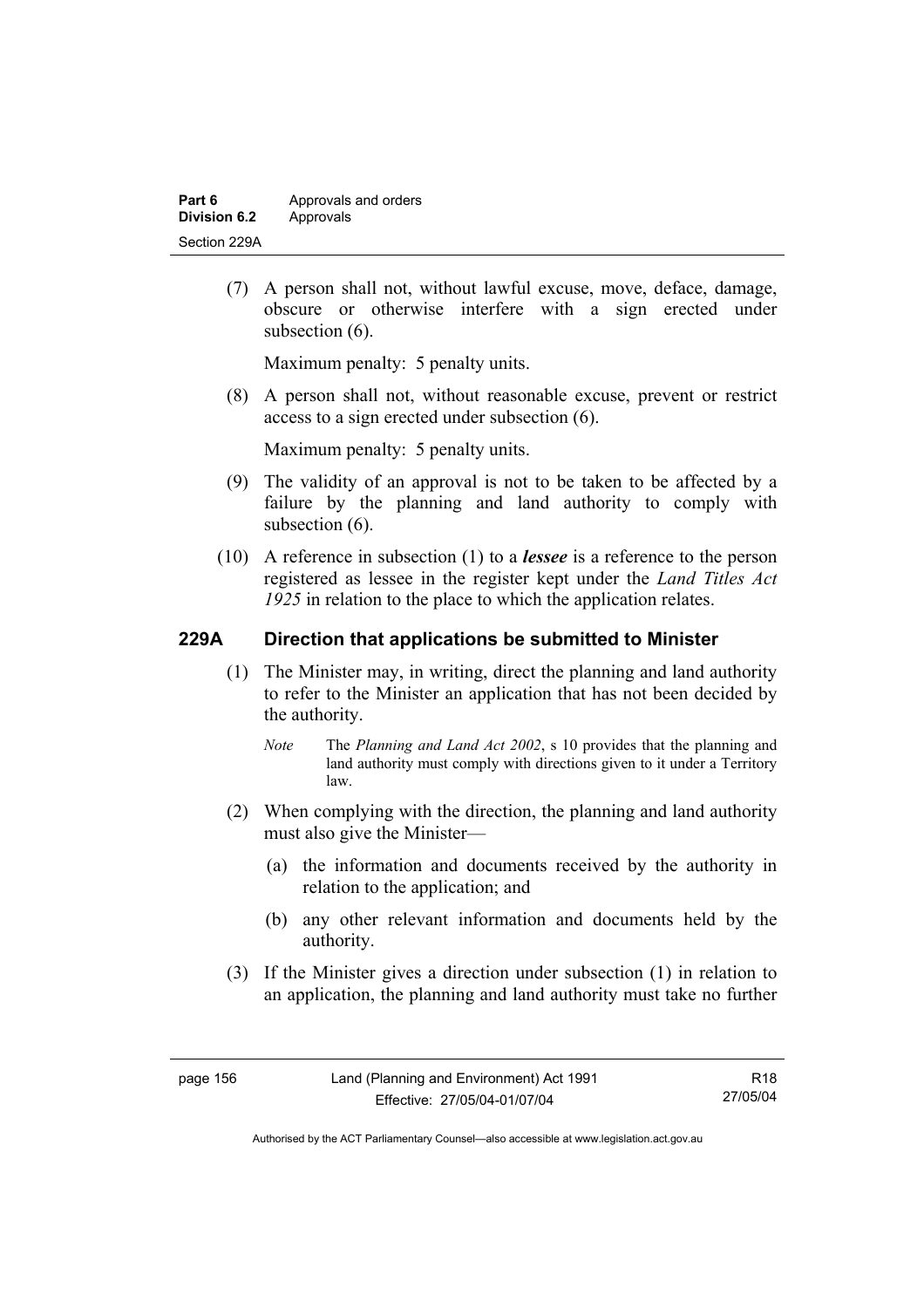action that would lead to a decision by the authority on the application.

### **229B Minister may decide some applications**

- (1) This section applies in relation to an application referred to the Minister under section 229A.
- (2) The Minister may decide to consider the application if, in the Minister's opinion—
	- (a) the application raises a major policy issue; or
	- (b) the application seeks approval for a development that may have a substantial effect on the achievement or development of objectives of the Territory plan; or
	- (c) the approval or refusal of the application would provide a substantial public benefit.
- (3) If the Minister decides to consider an application, the Minister must tell the planning and land authority in writing about the decision.
- (4) An advice under subsection (3) is a notifiable instrument.

*Note* A notifiable instrument must be notified under the Legislation Act.

- (5) An advice under subsection (3) must be notified under the Legislation Act within 3 weeks after the day it is given.
- (6) If the Minister decides to consider an application, the Minister must—
	- (a) tell the applicant in writing about the decision and the grounds on which the decision has been taken; and
	- (b) ensure that the Minister has the comments of the planning and land authority and the planning and land council on the application; and
	- (c) approve or refuse the application under section 230.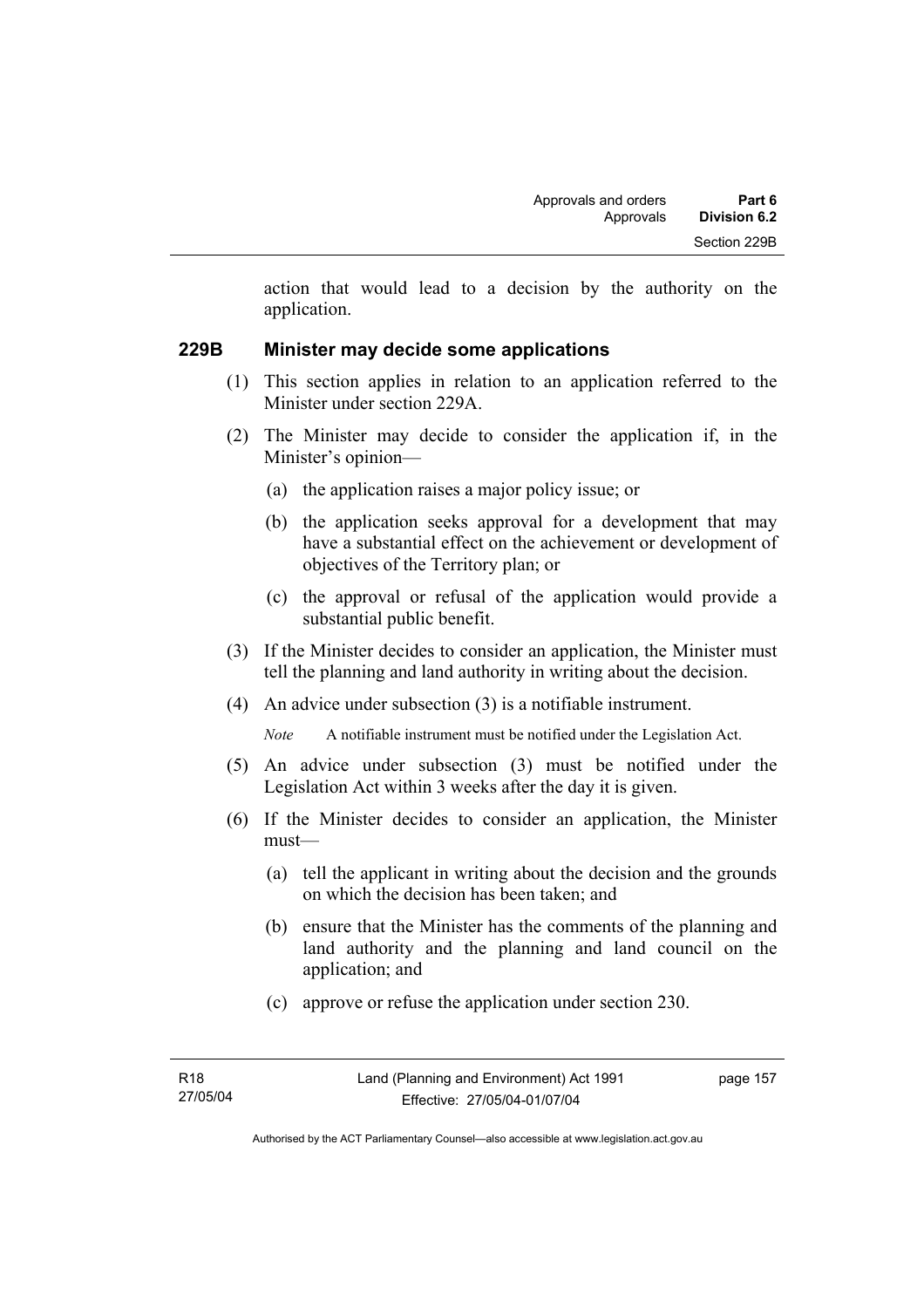| Part 6       | Approvals and orders |
|--------------|----------------------|
| Division 6.2 | Approvals            |
| Section 230  |                      |

- (7) Within 3 sitting days after the day the Minister decides an application, the Minister must present to the Legislative Assembly a statement containing—
	- (a) a description of the development to which the application relates; and
	- (b) details of the land where the development is proposed to take place; and
	- (c) the applicant's name; and
	- (d) details of the Minister's decision; and
	- (e) the grounds for the decision.
- (8) The statement under subsection (7) must be accompanied by a copy of the comments of the planning and land council on the application to which the statement relates.
- (9) If the Minister is satisfied that the Minister should not consider the application, the Minister must refer the application back to the planning and land authority for decision.

### **230 Approvals**

- (1) The relevant authority may approve or refuse to approve an application.
- (2) The relevant authority is to be taken to have refused to approve an application if he or she fails to make a decision in relation to the application before the end of the prescribed period.
- (3) Notwithstanding subsection (2), the relevant authority may approve an application at any time until the earliest of the following dates:
	- (a) the date when the administrative appeals tribunal has finally dealt with an application under section 275 to review the relevant authority's deemed refusal under subsection (2) of this section;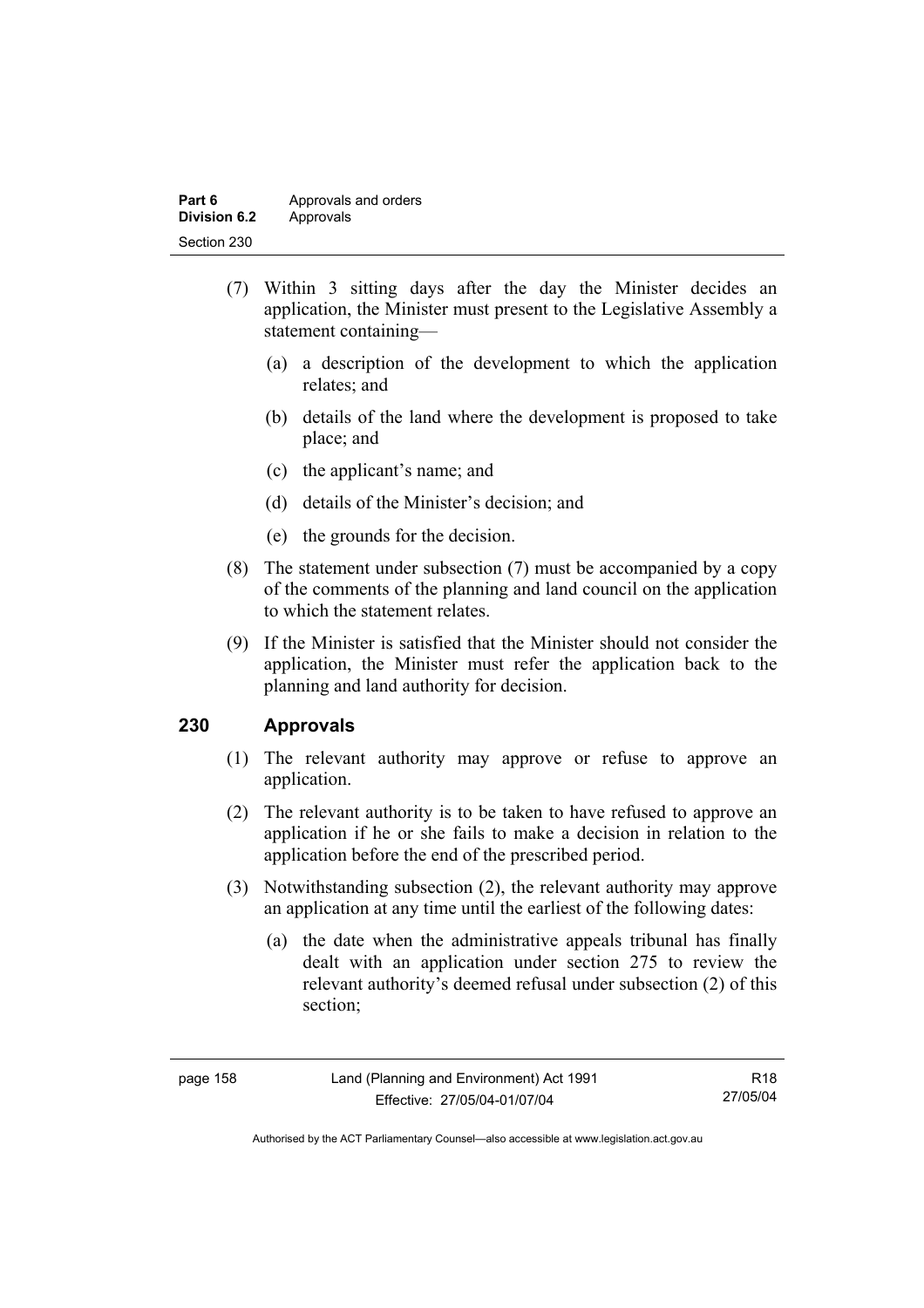- (b) 6 months after the date of the application, unless paragraph (c) applies;
- (c) if an assessment or a variation to the plan is required in relation to the application—12 months after the date of the application.
- (4) Subject to subsection (5), if the relevant authority approves an application to undertake a development that includes an activity that is not permitted by a lease of the land where the activity is to be carried out, the approval shall not take effect in relation to that activity until the lease is varied to permit the activity.
- (5) Subsection (4) does not apply in relation to—
	- (a) an activity referred to in section 222 (1), definition of *development*, paragraph (c); or
	- (b) an activity included in a development of a type prescribed for section 175 (3) (a); or
	- (c) an activity prescribed for section 175 (3) (b).

# **231 Matters to be considered**

- (1) Before approving or refusing to approve an application, the relevant authority must —
	- (a) consider—
		- (i) any comments of a person or body to which the application has been referred for comment; and
		- (ii) each objection or other submission the planning and land authority has received in relation to the application that has not been withdrawn; and
		- (iii) a preliminary assessment under division 4.2, or a report under section 128; and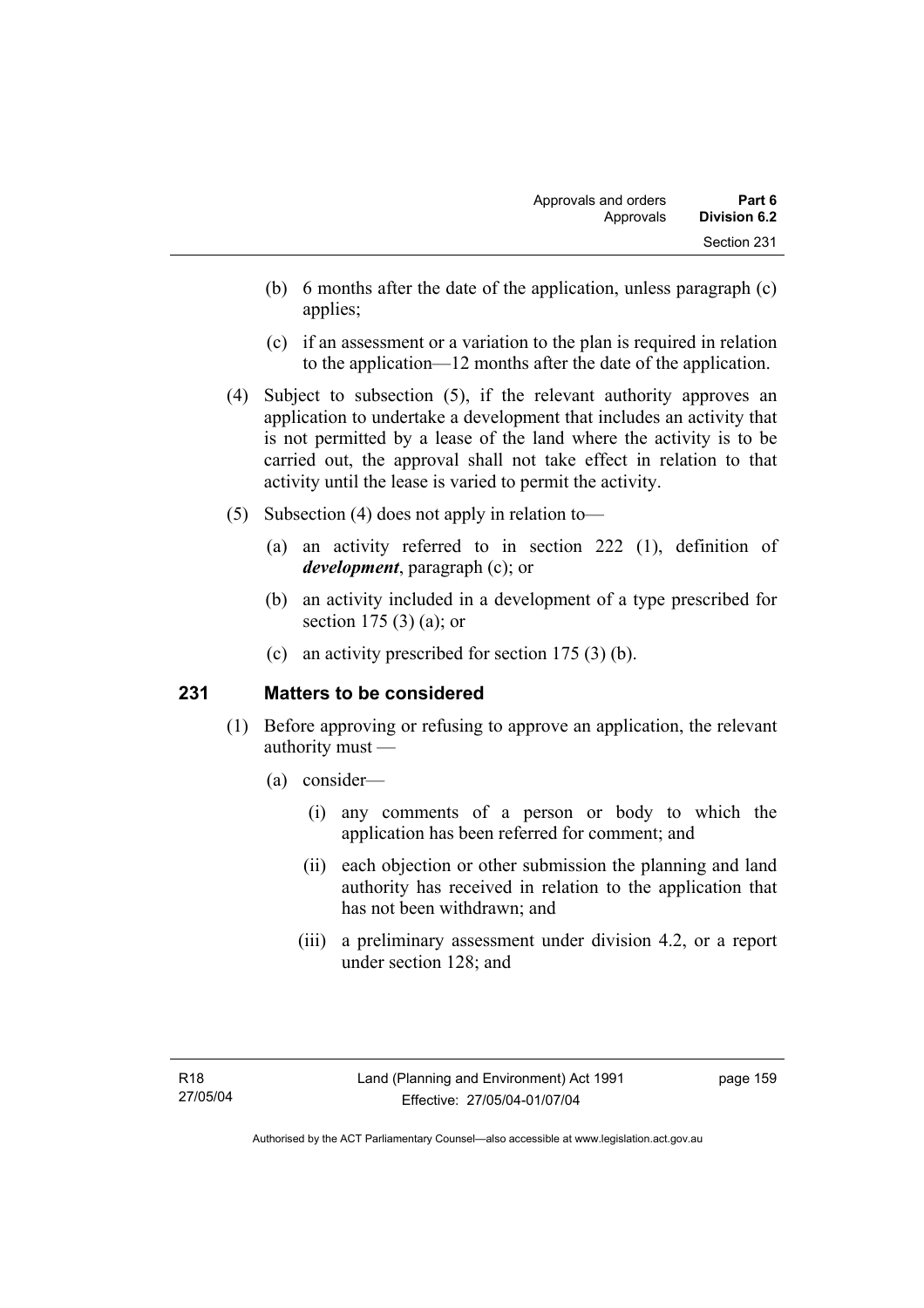| Part 6       | Approvals and orders |
|--------------|----------------------|
| Division 6.2 | Approvals            |
| Section 232  |                      |

- (iv) any assessment made, or the report of any inquiry conducted, in relation to the development to which the application relates; and
- (v) if the relevant authority is the Minister—the comments of the planning and land authority and the planning and land council; and
- (b) for an application for approval to undertake a development that would be affected by requirements relating to the conservation of the heritage significance of an Aboriginal place included in the heritage places register or an interim heritage places register—take all reasonable steps to consult with, and consider the views of, any relevant Aboriginal organisation.
- (2) In subsection  $(1)$  (b):

*Aboriginal place*—see section 52.

*relevant Aboriginal organisation*—see section 52.

### **232 Duty of applicants**

- (1) The planning and land authority may direct an applicant—
	- (a) to give the notice of the application that the authority would, apart from this section, be required to give; and
	- (b) to give notice to any other person.
- (2) The planning and land authority need not give notice of an application under section 229 (Notice of application) or another Act if the authority gives a direction under subsection (1).
- (3) If an applicant fails to comply with a direction under subsection (1), the application is to be taken to have been withdrawn.
- (4) The applicant shall pay the cost of a notice given in accordance with a direction under subsection (1).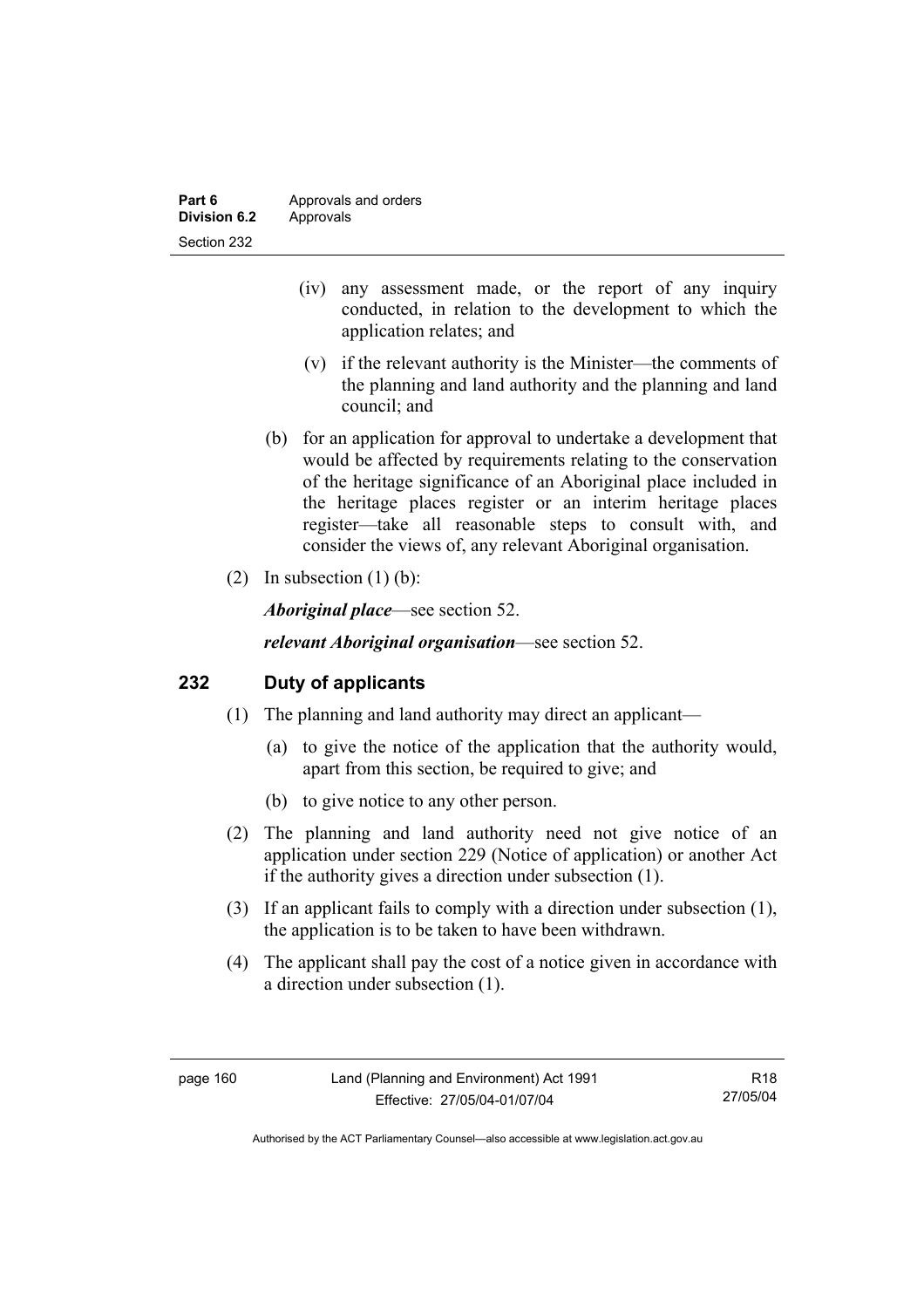- (5) If the planning and land authority publishes a notice under section 229 (1) (b), the reasonable cost of the notice is a debt payable by the applicant to the Territory.
	- *Note* If a form is approved under s 287A for a notice under par (a) or (b), the form must be used.

### **233 More information**

- (1) The planning and land authority may, by written notice, require an applicant to give to the authority, within the period specified in the notice (of not less than 28 days), either orally or in writing, the further information relating to the application that is specified in the notice.
- (2) An applicant may, at any time before the end of the period specified in a notice under subsection (1), apply to the planning and land authority for an extension of the period within which the applicant is to give information.
- (3) On receipt of an application under subsection (2), the planning and land authority may grant an extension of the period of not more than 6 months.

# **234 Effect of failure to give further information**

If a person fails to give information in accordance with a notice under section 233 (1), the planning and land authority shall, for the purposes of enabling an application to be made to the administrative appeals tribunal under section 275, be taken to have made a decision refusing the application for approval to undertake the development.

### **236 Environmental assessments and inquiries**

The Minister may—

- (a) direct that an assessment be made; or
- (b) establish a panel to conduct an inquiry;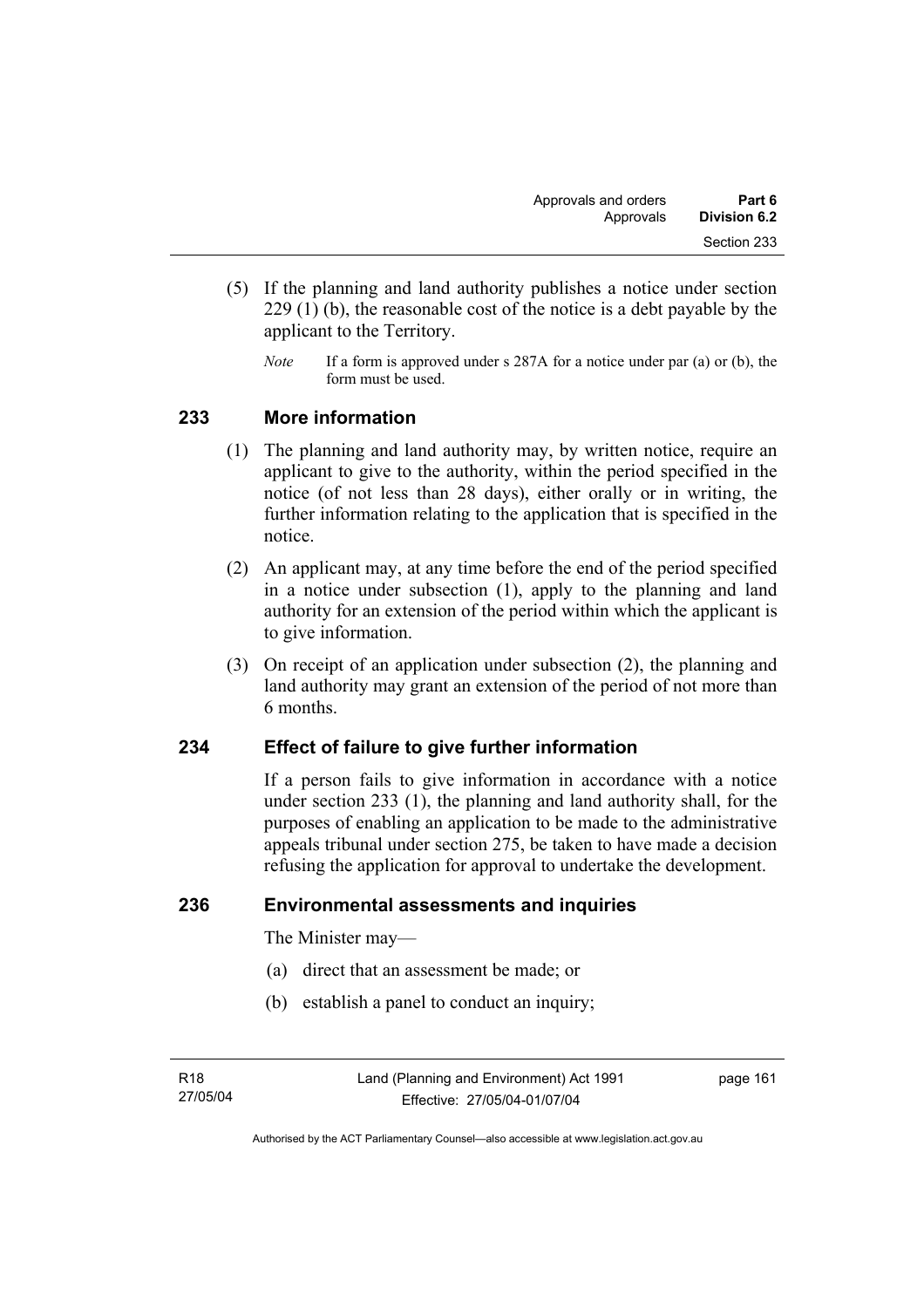| Part 6              | Approvals and orders |
|---------------------|----------------------|
| <b>Division 6.2</b> | Approvals            |
| Section 237         |                      |

about any aspect of an application.

# **Subdivision 6.2.2 Objections**

### **237 Objections—general**

- (1) Any person who may be affected by the approval of an application may, within the prescribed period (or that period as extended under this section), object to the grant of the approval.
- (2) The planning and land authority may, by notice published in a daily newspaper, extend or further extend the period allowed under subsection (1) for the objection to the grant of an approval of an application.
- (3) The power under subsection (2) may be exercised after the end of the period to be extended.
- (4) An objection shall be made to the planning and land authority in writing and shall set out the grounds of the objection.
- (5) The planning and land authority shall give an applicant for approval to undertake a development a copy of each objection to the application, and any other submission received by the authority in relation to the application, that has not been withdrawn.
- (6) In this section:

*person* includes an unincorporated association.

# **238 Inspection of objections**

The planning and land authority shall make a copy of each objection available for inspection by members of the public during office hours until the end of the period during which application may be made to the administrative appeals tribunal for a review of a decision in relation to the application.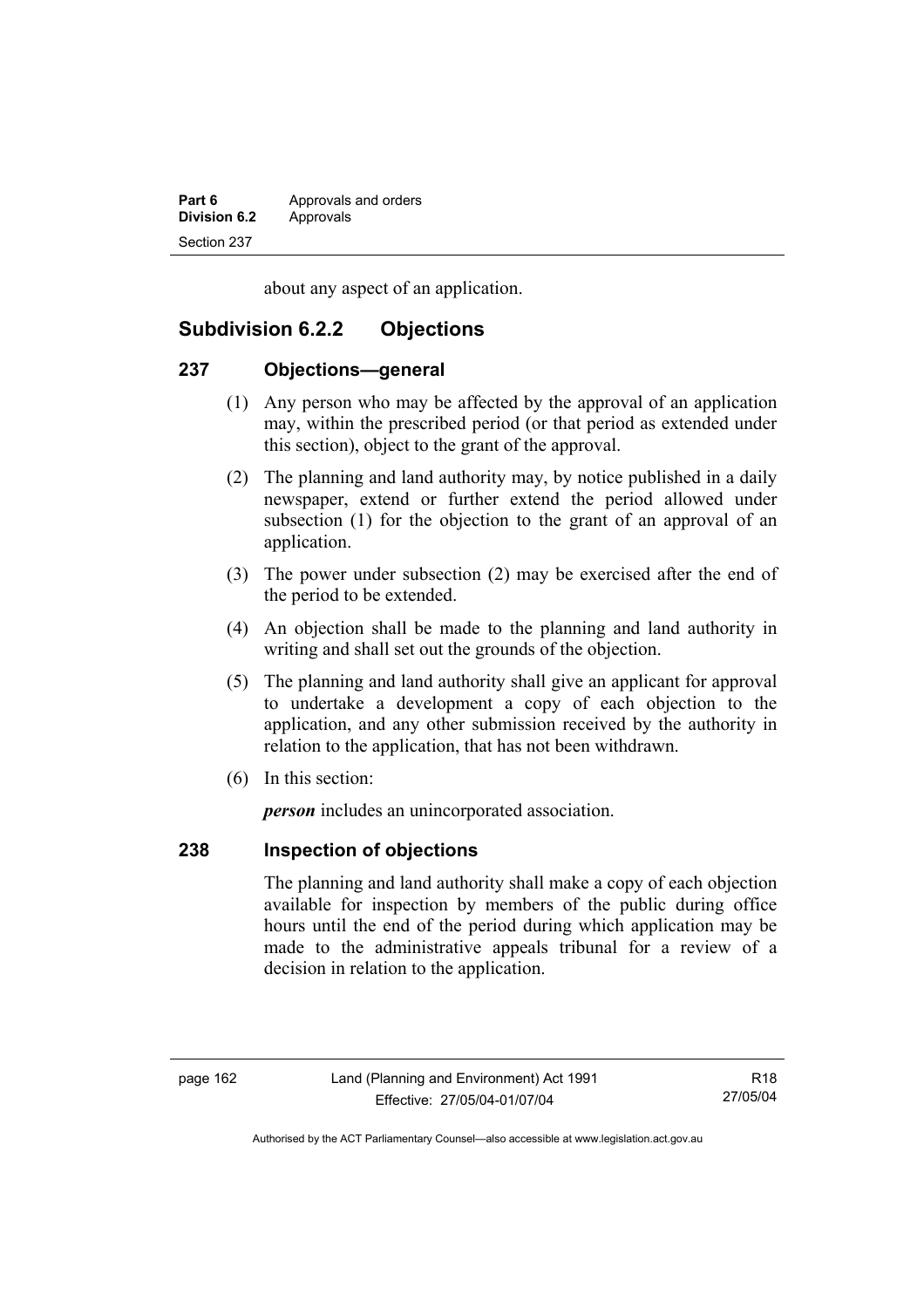### **239 Identity of objectors**

The planning and land authority may, on request by a person making an objection, exclude the identity of the objector from being made available under section 237 (5) or section 238 if, in the authority's opinion, based on reasonable grounds, it would not be in the public interest for that identity to be published.

# **Subdivision 6.2.3 Approvals**

## **242 Approvals—notices to applicants and registrar-general**

- (1) If an application is approved, the planning and land authority must give written notice—
	- (a) to the applicant; and
	- (b) if the application approved relates to a variation of a lease—to the registrar-general for notification under the *Land Titles Act 1925*.
	- *Note* An application may be approved under s 246A on reconsideration of an original refusal—see s 222 (1), def *approval*.
- (2) A notice to an applicant must state the date the approval takes effect.

*Note* For date of effect of an approval, see s 249.

### **243 Notification of approval or refusal of application**

- (1) If an application is approved, the planning and land authority must give each person who objected under section 237 (1) written notice of the approval.
	- *Note* An application may be approved under s 246A on reconsideration of an original refusal—see s 222 (1), def *approval*.
- (2) Subsection (1) does not apply to an approval for which the planning and land authority has issued a certificate that an environmental impact statement made, or an inquiry conducted, under part 4 has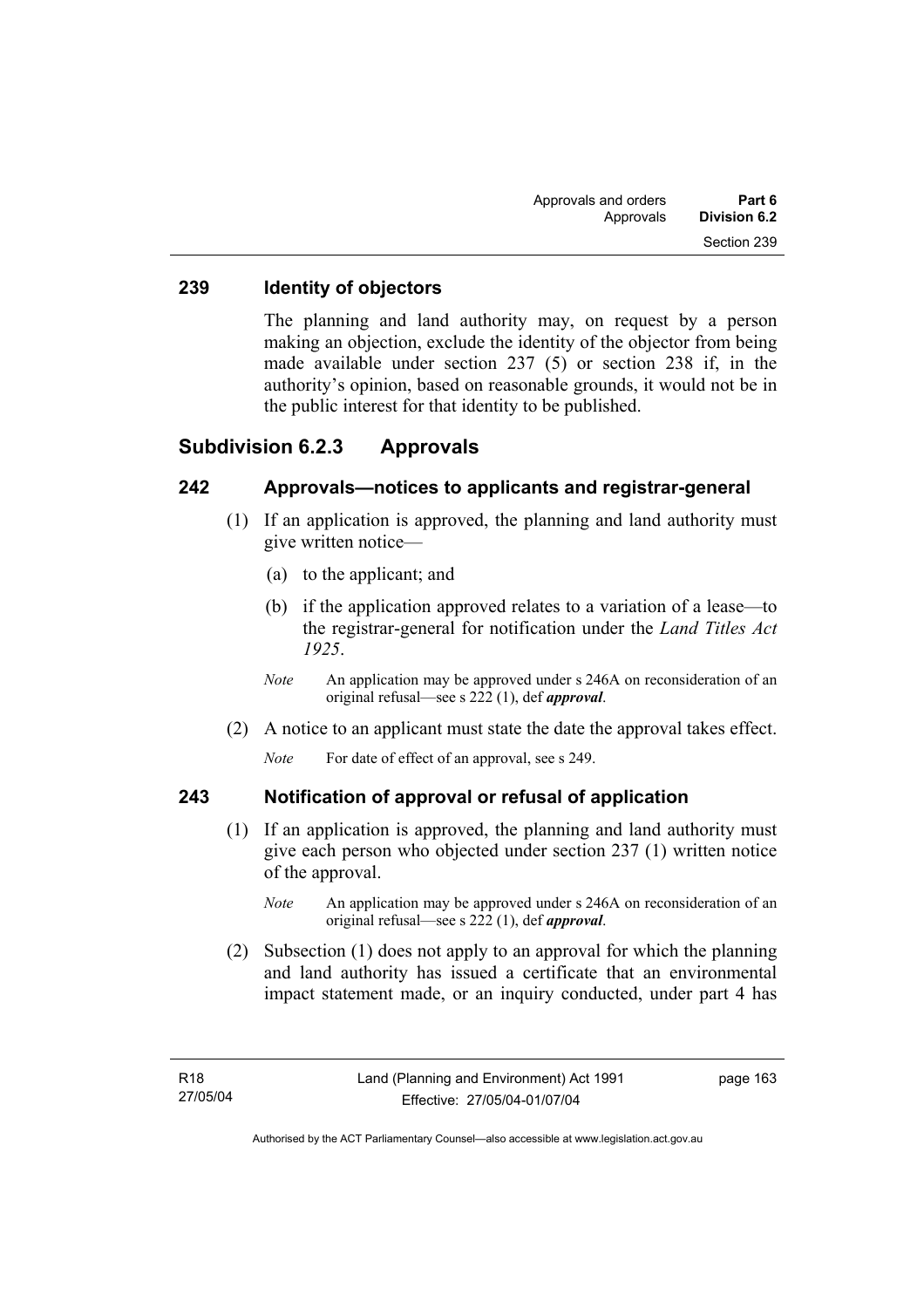| Part 6              | Approvals and orders |
|---------------------|----------------------|
| <b>Division 6.2</b> | Approvals            |
| Section 243         |                      |

substantially dealt with the matters forming the basis of the decision to approve the application.

- (3) A notice under subsection (1) must—
	- (a) contain—
		- (i) a description of the place to which the decision relates; and
		- (ii) a brief description of the development the subject of the decision; and
	- (b) set out the decision and the reasons for the decision; and
	- (c) specify—
		- (i) the place where, and times when, a copy of the application and the decision may be inspected; and
		- (ii) how application may be made to the administrative appeals tribunal for a review of the decision.
- (4) If an application is refused, the planning and land authority must give written notice of the refusal to the applicant and each person who objected under section 237 (1).
- (5) In this section:

*refused*, for an application, includes confirming a decision to refuse an application on reconsideration of the decision under subdivision 6.2.4

- (6) A notice under subsection (4) shall set out the reasons for the decision.
- (7) A notice under subsection (1) or (4) must comply with the requirements of the code of practice in force under the *Administrative Appeals Tribunal Act 1989*, section 25B (1).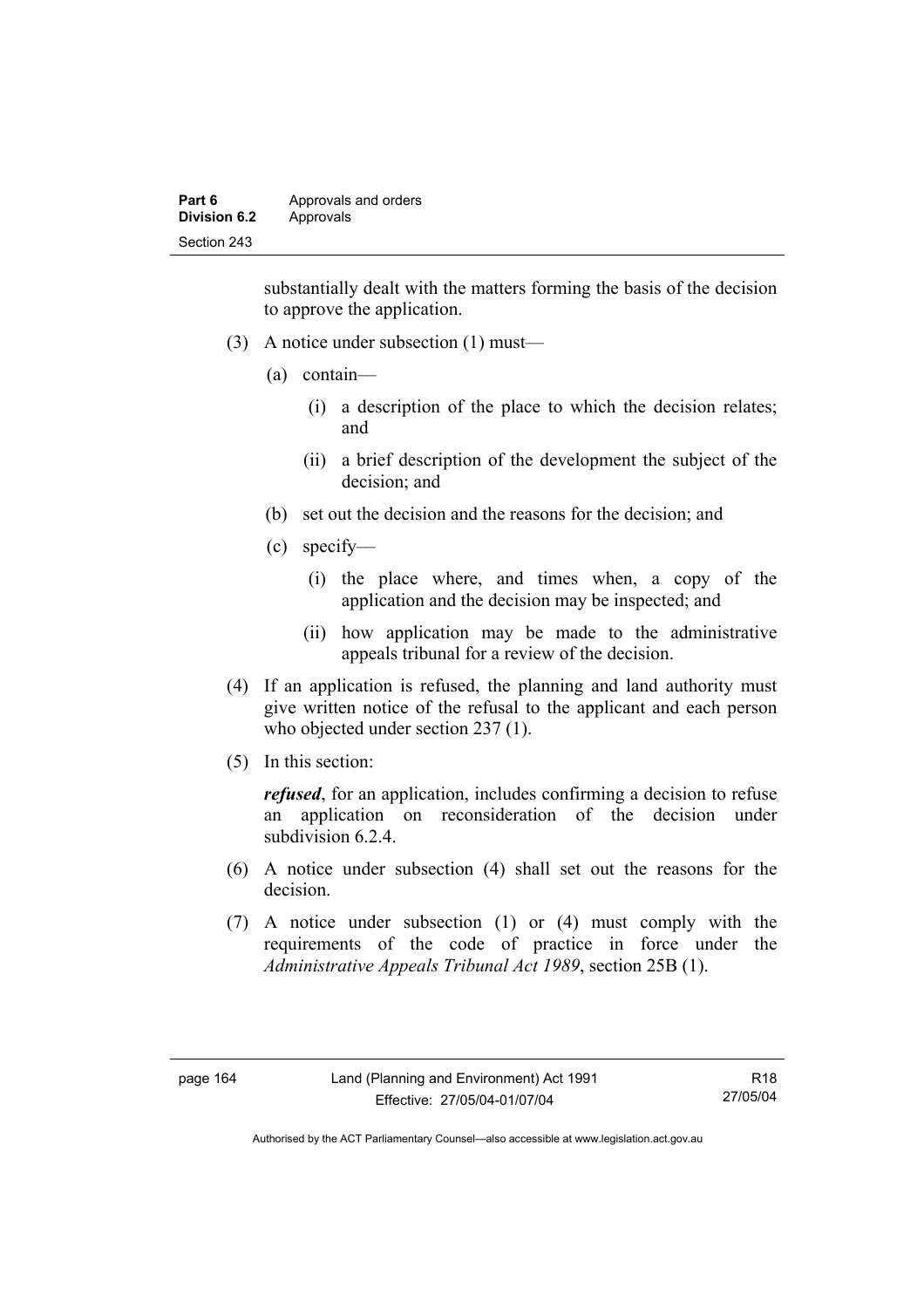### **244 Notification if more than 1 objector**

If a number of persons make 1 objection, the planning and land authority is to be taken to have complied with section 243 (1) or (3), as the case may be, if the authority gives notice—

- (a) if the name and address of 1 of those persons have been given as the person to whom notice of the decision is to be given—to that person; or
- (b) if no name and address has so been given—to 1 of the persons who made that objection.

### **245 Conditional approvals**

- (1) An approval may be conditional.
- (2) The relevant authority—
	- (a) shall include in an approval any condition that is required to be included by the plan; and
	- (b) shall not include in an approval a condition inconsistent with a condition included under paragraph (a).
- (3) Without limiting subsection (1), the conditions subject to which an approval may be given may include a condition—
	- (a) that a development is to be carried out to the satisfaction of a specified person or body; or
	- (b) requiring a development to be carried out in stages within the periods specified in or under the approval; or
	- (c) specifying a period in which a development or any stage of a development is to be carried out; or
	- (d) that an approval does not take effect unless a specified approval is revoked, amended or given; or
	- (e) in relation to an approval to carry out a development for a specified period—that—

| Land (Planning and Environment) Act 1991 | page 165 |
|------------------------------------------|----------|
| Effective: 27/05/04-01/07/04             |          |
|                                          |          |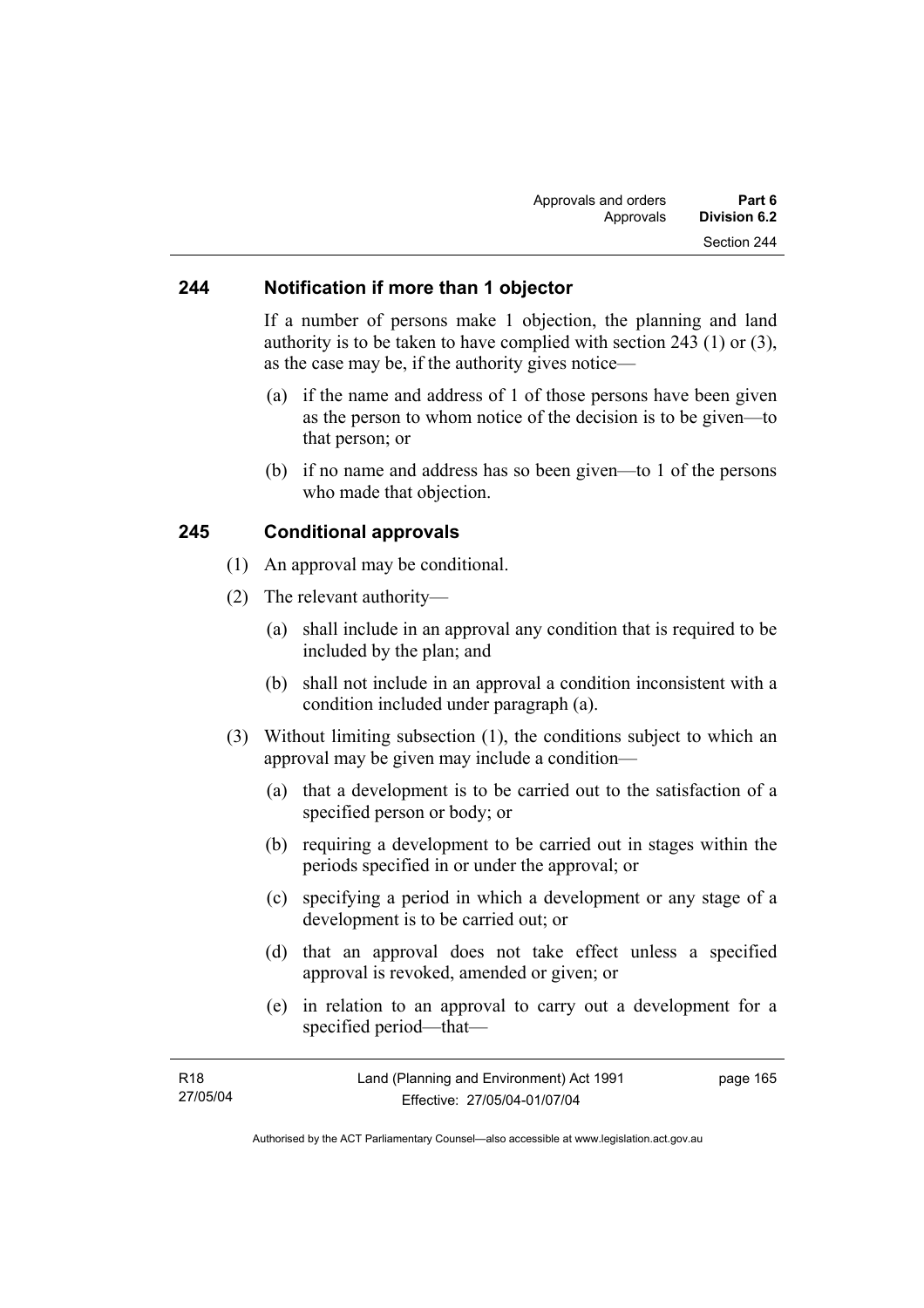| Part 6       | Approvals and orders |
|--------------|----------------------|
| Division 6.2 | Approvals            |
| Section 245  |                      |

- (i) building works or other works carried out in or on a place the subject of the approval are to be removed at the end of that period; or
- (ii) the place is to be restored to a specified state at the end of that period; or
- (f) that a bond be entered into securing performance against the conditions of an approval; or
- (g) that the applicant is to enter into an agreement with the Minister for the conservation of the heritage significance of places specified in the heritage places register; or
- (h) that a development be carried out to a specified standard; or
- (i) that specified works, services or facilities that the relevant authority considers reasonable in the circumstances—
	- (i) be provided by the applicant on or to a place the subject of the approval, or on or to another place; or
	- (ii) be paid for in whole or in part by the applicant; or
	- (iii) be provided on or to a place the subject of the approval by agreement between the applicant and the Minister responsible for the provision of the works, services or facilities; or
- (j) that plans, drawings or other documents be prepared by the applicant and lodged with the planning and land authority for approval before the development or a specified part of it is begun; or
- (k) requiring changes to be made to any plan, drawing or other document forming part of the application for approval; or
- (l) that the applicant give to the planning and land authority a further assessment by a valuer that complies with section  $226$  (1) (b).

| page 166 |  |
|----------|--|
|----------|--|

R18 27/05/04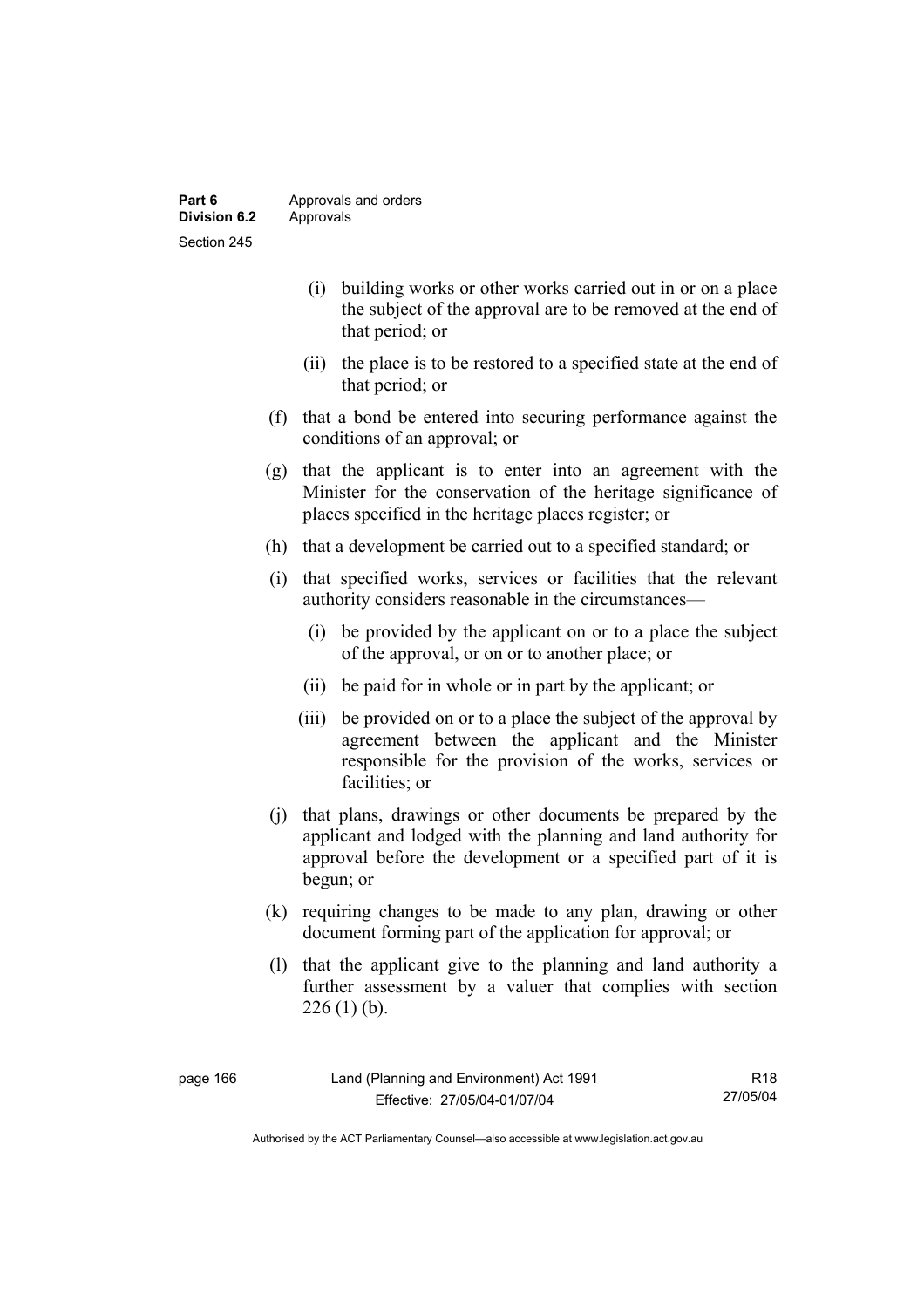(4) The planning and land authority may approve an amendment to a plan, drawing or other document approved under subsection (3) (j) if the amendment is not inconsistent with section 230 (4) or an approval under subsection (3) (j).

# **Subdivision 6.2.4 Reconsideration of applications for approval**

# **245A Definitions for subdiv 6.2.4**

In this subdivision:

*new application*—see section 246 (2).

*original application*—see section 246 (1) (a).

*original decision*—see section 246 (1) (a).

# **246 Applications for reconsideration**

- (1) This section applies if—
	- (a) an application (the *original application*) has been approved or refused (the *original decision*) by the planning and land authority; and
	- (b) either—
		- (i) an application has not previously been made under this section for reconsideration of the original decision; or
		- (ii) an application has been previously made and the original decision was taken to be confirmed under section 246B (No action by planning and land authority within time).
- (2) The applicant for the original application may apply (the *new application*) for reconsideration of the original decision.
- (3) The new application must be made within—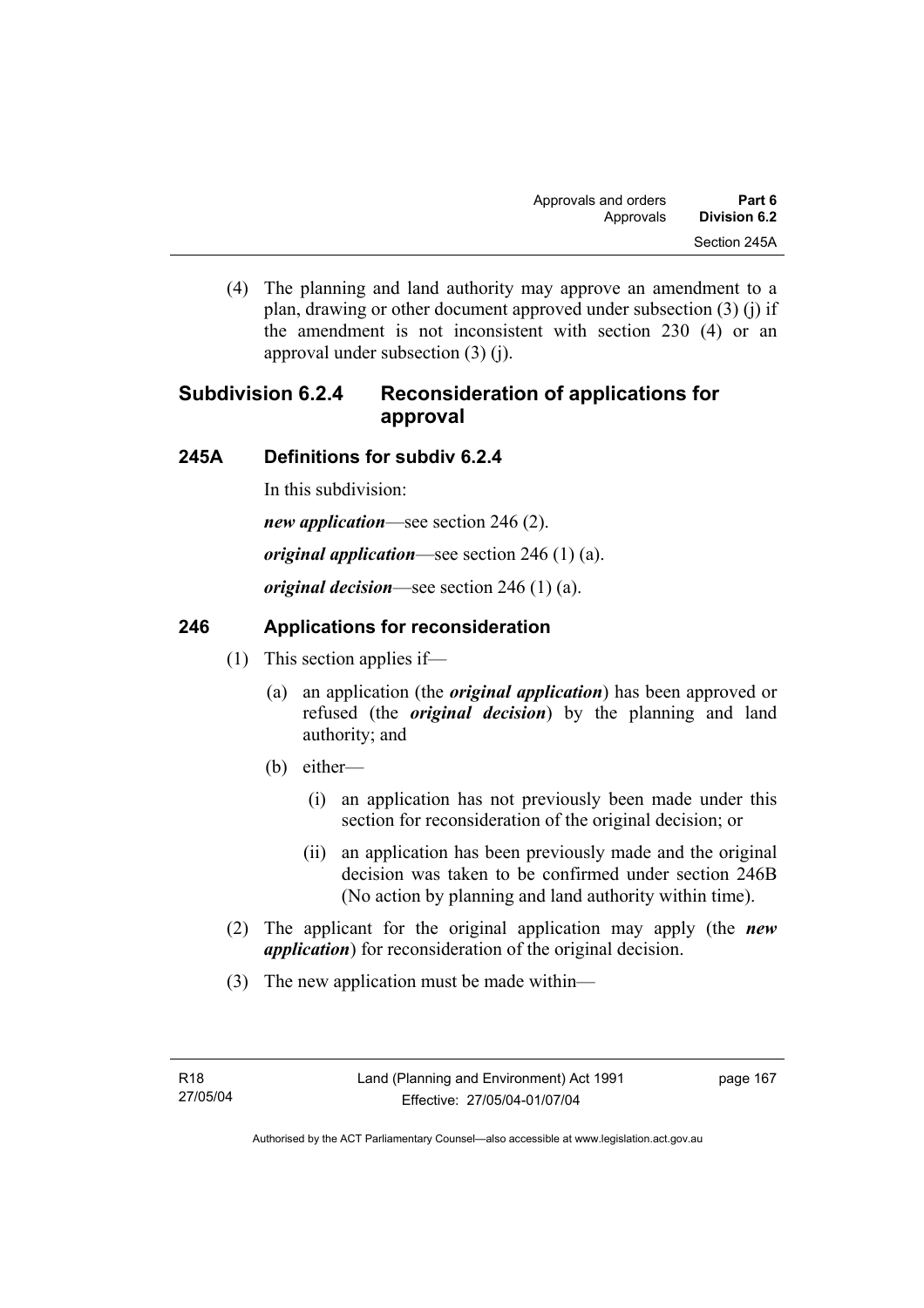| Part 6              | Approvals and orders |
|---------------------|----------------------|
| <b>Division 6.2</b> | Approvals            |
| Section 246A        |                      |

- (a) 4 weeks after the day the applicant is told about the decision by the planning and land authority; or
- (b) any longer period allowed by the planning and land authority, either before or after the end of the 4 weeks.
- (4) The application must set out the grounds on which reconsideration of the original decision is sought.
- (5) The making of the application for reconsideration of the original decision automatically stays the operation of the decision.

## **246A Reconsideration of decisions**

- (1) Within 4 weeks after the day the planning and land authority receives the new application, the authority must—
	- (a) reconsider the original decision; and
	- (b) after reconsideration—
		- (i) make any decision in substitution for the original decision that the authority could have made on the original application; or
		- (ii) confirm the original decision.
- (2) The 4 weeks mentioned in subsection (1) may be extended for a stated period by agreement between the planning and land authority and the applicant.
- (3) In reconsidering the original decision, the planning and land authority—
	- (a) need not give notice of the new application under section 229; but
	- (b) must give written notice of the new application to anyone who objected to the grant of approval for the original application, allow the person reasonable time (that is not shorter than 2

R18 27/05/04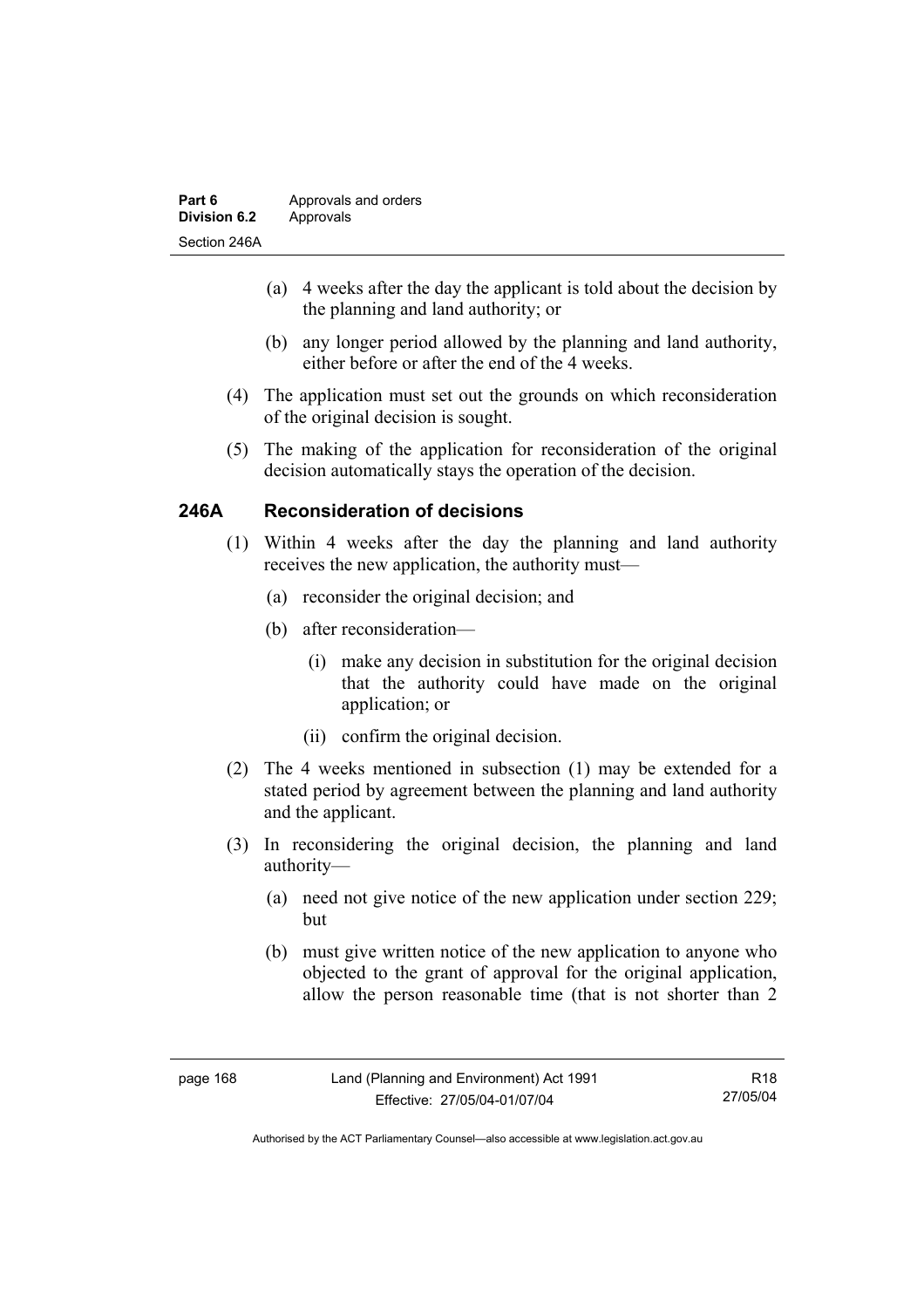weeks) to make a submission on the new application, and consider any submission made within the time allowed.

- (4) Also, in reconsidering the original decision, the planning and land authority—
	- (a) must consider any information available to it when it made the original decision and information given in the new application; and
	- (b) may consider any other relevant information.

#### **Examples of other relevant information**

- 1 information from submissions by objectors
- 2 information from an assessment or panel ordered under section 236
- *Note* An example is part of the Act, is not exhaustive and may extend, but does not limit, the meaning of the provision in which it appears (see Legislation Act, s 126 and s 132).
- (5) The planning and land authority must ensure that, if the original decision is made on its behalf by a person (the *original decision-maker*), the authority or someone other than the original decision-maker reconsiders the decision.

## **246B No action by planning and land authority within time**

If the planning and land authority does not make a substitute decision, nor confirm the original decision, within the 4 weeks mentioned in section 246A, the planning and land authority is taken to have confirmed the original decision.

### **246C Notice of decision on reconsideration**

 (1) As soon as practicable after reconsidering the original decision, the planning and land authority must give written notice of the decision on the reconsideration to the applicant and anyone who was given notice of the new application under section 246A (3) (b).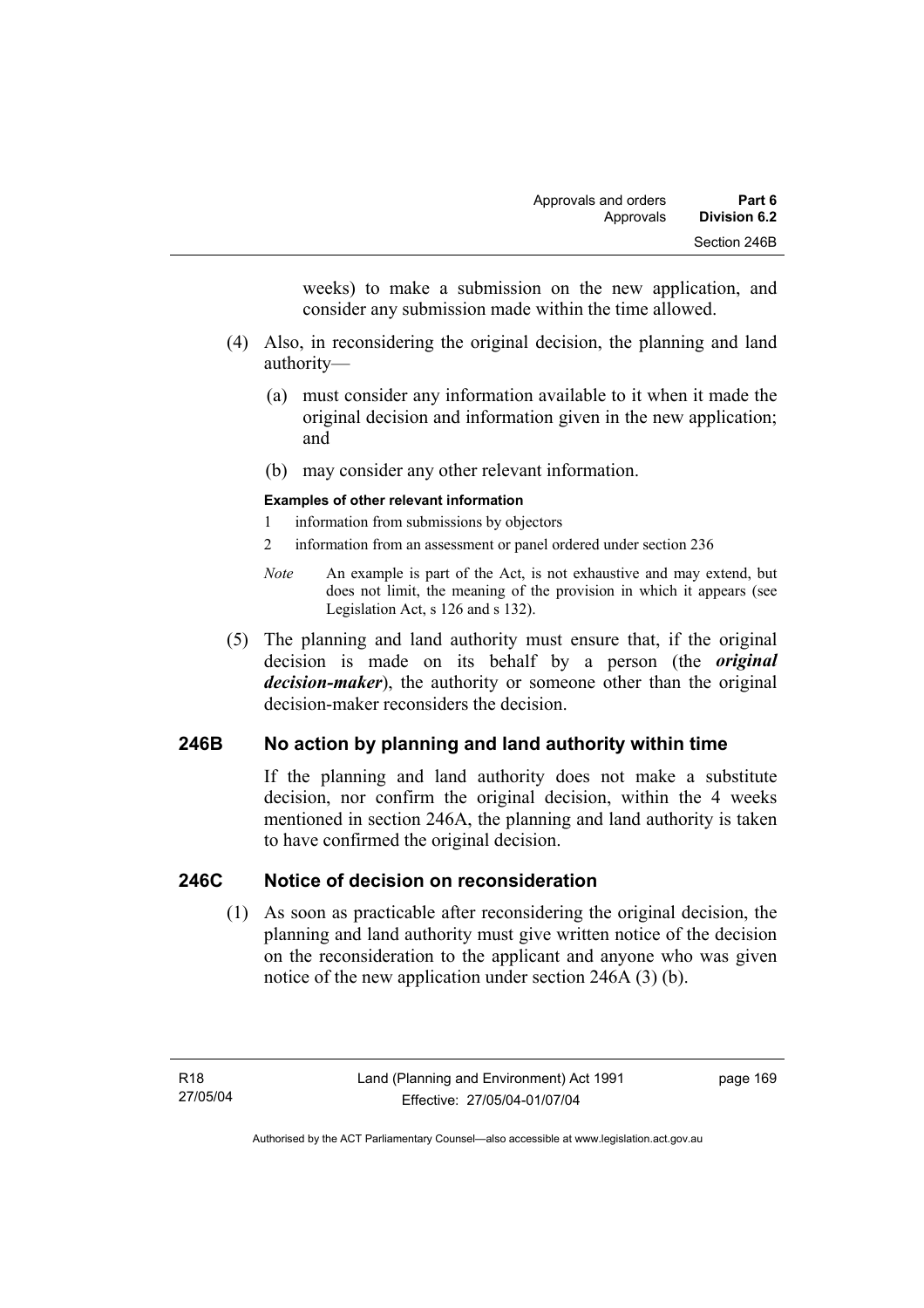| Part 6       | Approvals and orders |
|--------------|----------------------|
| Division 6.2 | Approvals            |
| Section 247  |                      |

 (2) The notice must be in accordance with the requirements of the code of practice in force under the *Administrative Appeals Tribunal Act 1989*, section 25B (1).

## **Subdivision 6.2.5 Approvals—miscellaneous**

#### **247 Minor amendments**

- (1) The lessee or an occupier of a place in relation to which an approval is in force may apply in writing to the planning and land authority for an amendment of it.
- (2) The planning and land authority may amend an approval, if satisfied that the amendment—
	- (a) does not change the effect of a condition subject to which the approval was given; and
	- (b) will not cause a significant increase in detriment to any person; and
	- (c) does not change the kind of development approved but only the activity permitted.
- (3) The planning and land authority shall give notice of an amendment—
	- (a) to the person who made the application to amend; and
	- (b) if that person is not the lessee or occupier of the place to which the approval relates—to the lessee; and
	- (c) to each person who had objected under section 237 (Objections—general) to the grant of the approval; and
	- (d) to any relevant Territory authority.
	- *Note* For how documents may be given, see Legislation Act, pt 19.5.

R18 27/05/04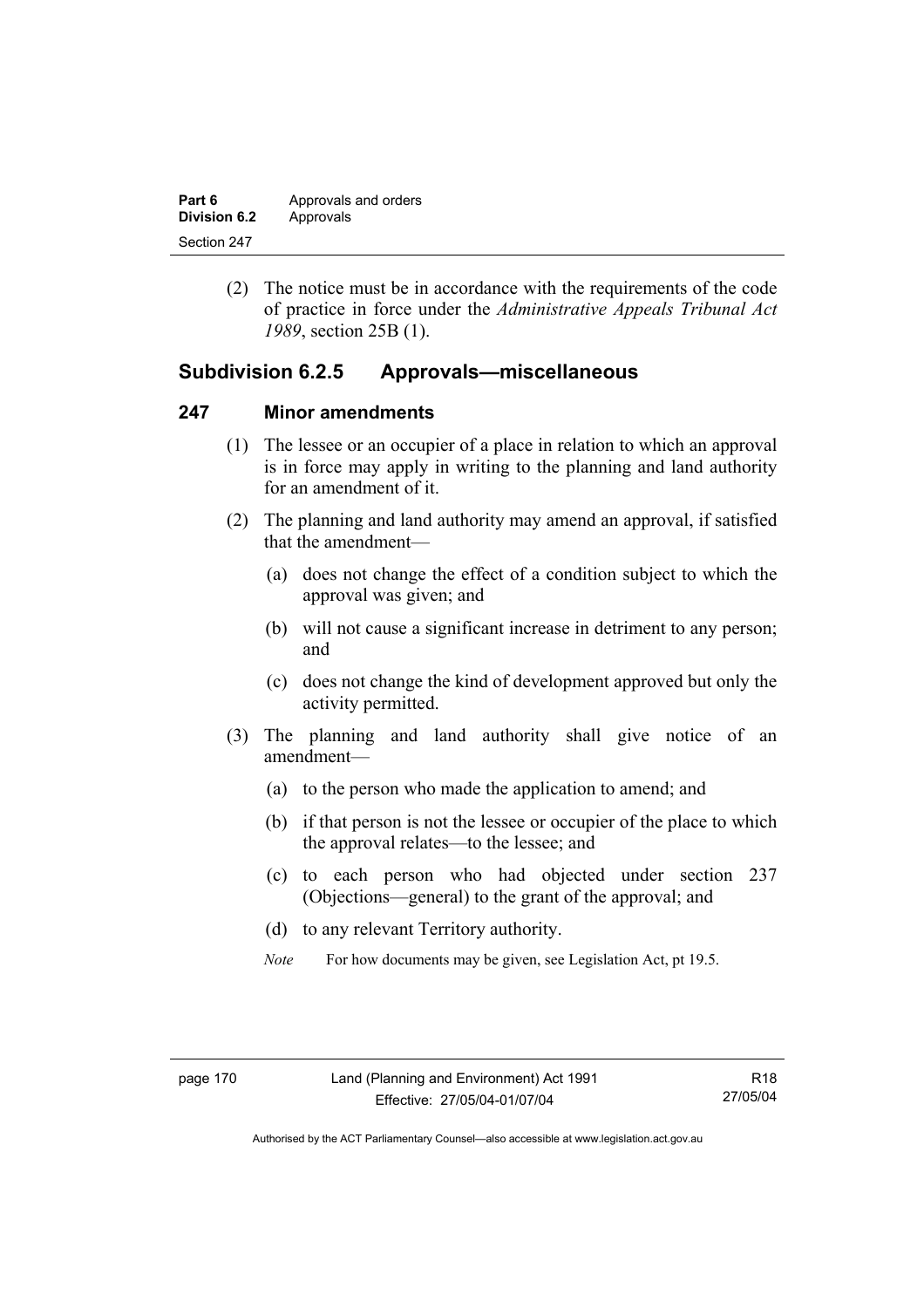### **248 Corrections**

If the planning and land authority is satisfied that an approval contains a formal error, the authority must—

- (a) correct the approval; and
- (b) notify the applicant in writing.

### **249 When approvals take effect**

- (1) This section is subject to section 230 (4) and section 245 (3) (d).
	- *Note* Section 230 (4) prevents an approval of a development application for an activity not permitted by the lease from taking effect until the lease is varied. Section 245 (3) (d) allows a condition to be included in an application for approval that the approval does not take effect until a specified approval is given, amended or varied.
- (2) An approval under section 230 (Approvals) takes effect—
	- (a) if no objection to the relevant application has been made under section 237—on the day the approval is given; or
	- (b) if an objection to the relevant application has been made under section 237 and no application has been made to the AAT for review of the decision within 4 weeks after the day of the decision—on the day after the end of the period of 4 weeks; or
	- (c) if application is made to the AAT for a review of the decision to grant the approval and the tribunal decides to confirm the decision (whether or not a condition is varied, omitted or imposed)—on the day the tribunal makes its decision.
- (3) An approval on reconsideration under division 6.2.4 takes effect on the day the decision granting the approval is given.
- (4) However, the operation of an approval mentioned in subsection (2) (a) or (3) is stayed if application is made to the  $AAT$ for review of the decision to grant the approval.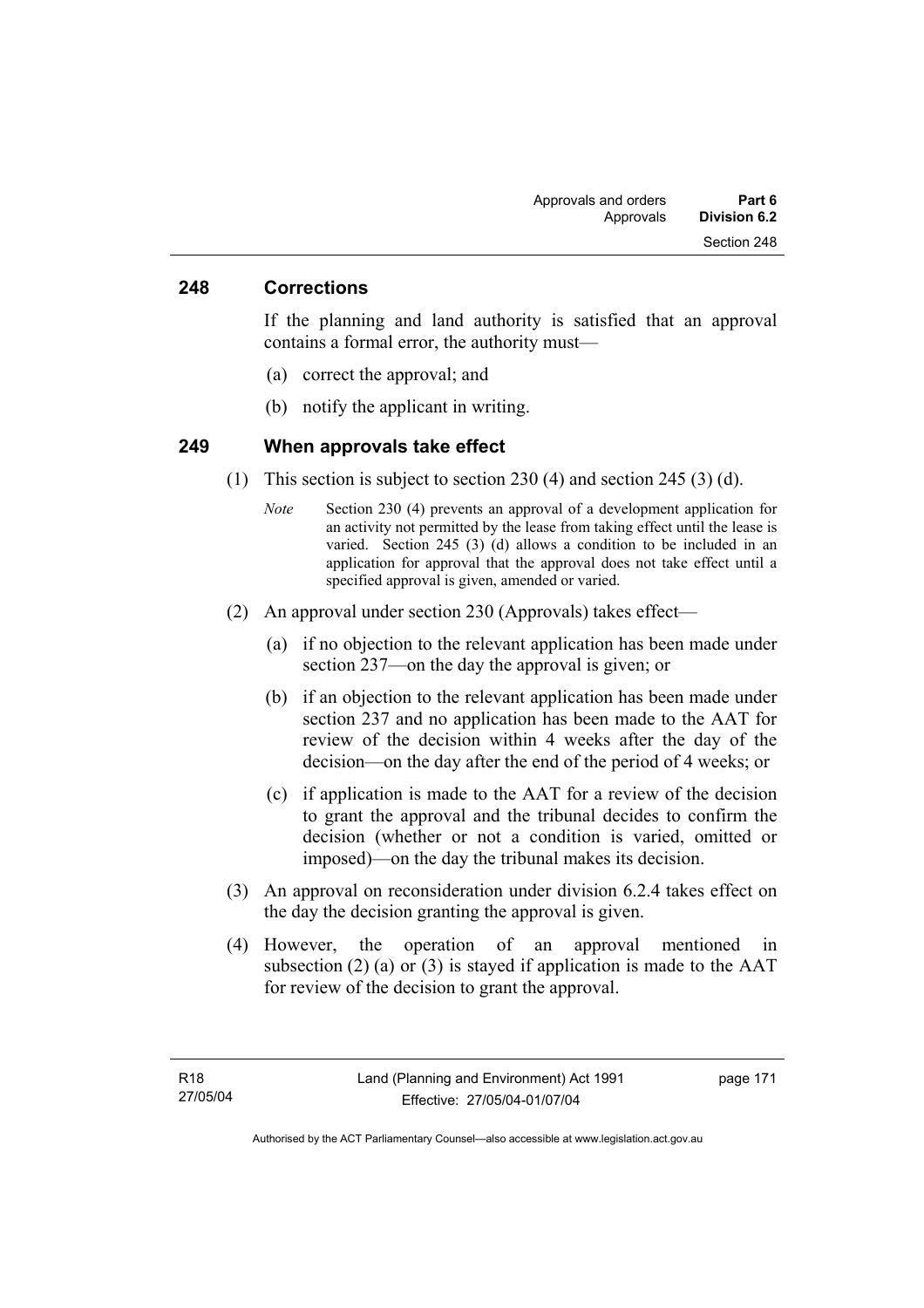| Part 6       | Approvals and orders |
|--------------|----------------------|
| Division 6.2 | Approvals            |
| Section 250  |                      |

 (5) The stay of the operation of the approval remains in force until the application for review is decided by the tribunal.

## **250 Execution of approvals for variations of leases**

Subject to division 5.3, if an approval to undertake a development takes effect under section 249, being a development that consists of or includes a variation of a lease, the planning and land authority shall vary the lease in accordance with the terms of the approval.

## **251 End of approvals**

- (1) An approval to undertake a development (other than a development that consists wholly of a variation of a lease) ends if—
	- (a) the development or any stage of the development is not begun within the period specified in the approval; or
	- (b) the development or any stage of the development is not completed within the period specified in the approval; or
	- (c) if no period is specified in an approval for the beginning of the development or any stage of the development—the development or stage of development is not begun within 2 years after the day the approval takes effect.

*Note* For when an approval takes effect, see s 249.

 (2) The end of an approval does not affect anything done under the approval before its end.

### **252 Extension of time**

 (1) The lessee or occupier of a place in relation to which an approval to undertake a development (other than a development that consists wholly of a variation of a lease) applies (being an approval that specifies the date for the completion of the development or any stage of the development) may, before the end of the approval, apply to the planning and land authority for an extension of the period within which to complete the development or any stage of it.

| page 172 | Land (Planning and Environment) Act 1991 | R18      |
|----------|------------------------------------------|----------|
|          | Effective: 27/05/04-01/07/04             | 27/05/04 |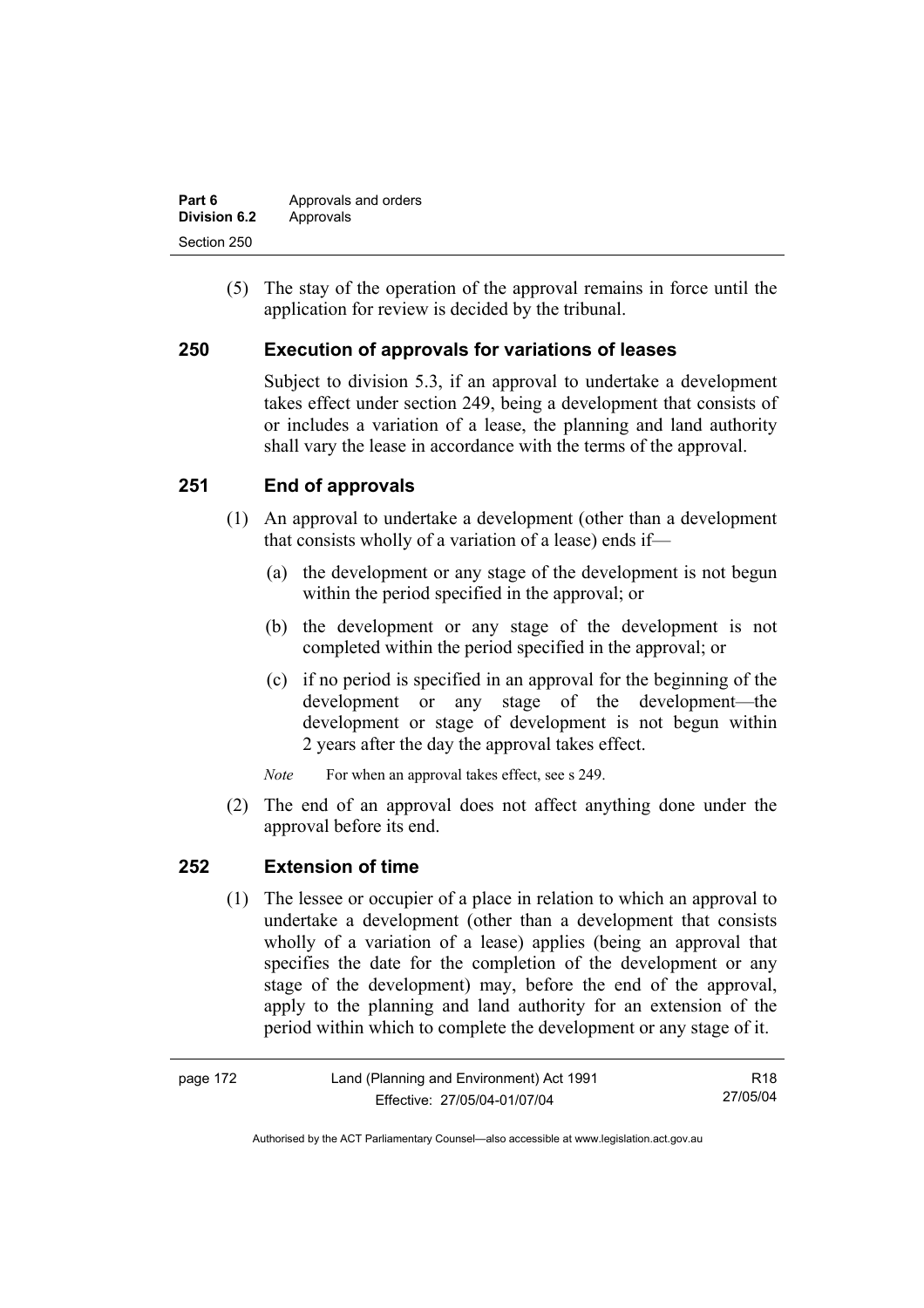(2) On receipt of an application under subsection (1), the planning and land authority may extend the period within which the development, or the stage of the development, is to be completed.

# **253 Revocation of approval**

A relevant authority may revoke an approval given by the authority—

- (a) if satisfied that the approval was obtained by fraud or misrepresentation; or
- (b) if the approval is in relation to a place that is specified in the heritage places register or interim heritage places register—if the applicant is convicted of an offence under this part.

# **Subdivision 6.2.6 Powers of Supreme Court**

## **253A Injunctions to require compliance with approvals**

- (1) This section applies if a person (the *relevant person*) has failed, is failing, or proposes to fail, to do something in accordance with the terms of an approval.
- (2) The planning and land authority or anyone else may apply to the Supreme Court for an injunction requiring the relevant person to do the thing.
- (3) On application under subsection (2), the Supreme Court may grant an injunction requiring the relevant person to do the thing.
- (4) The Supreme Court may grant an injunction requiring the relevant person to do a thing—
	- (a) if satisfied that the person has failed to do the thing, whether or not it appears to the court that the person intends to fail again, or to continue to fail, to do the thing; or
	- (b) if it appears to the court that, if an injunction is not granted, it is likely the person will fail to do the thing, whether or not the

page 173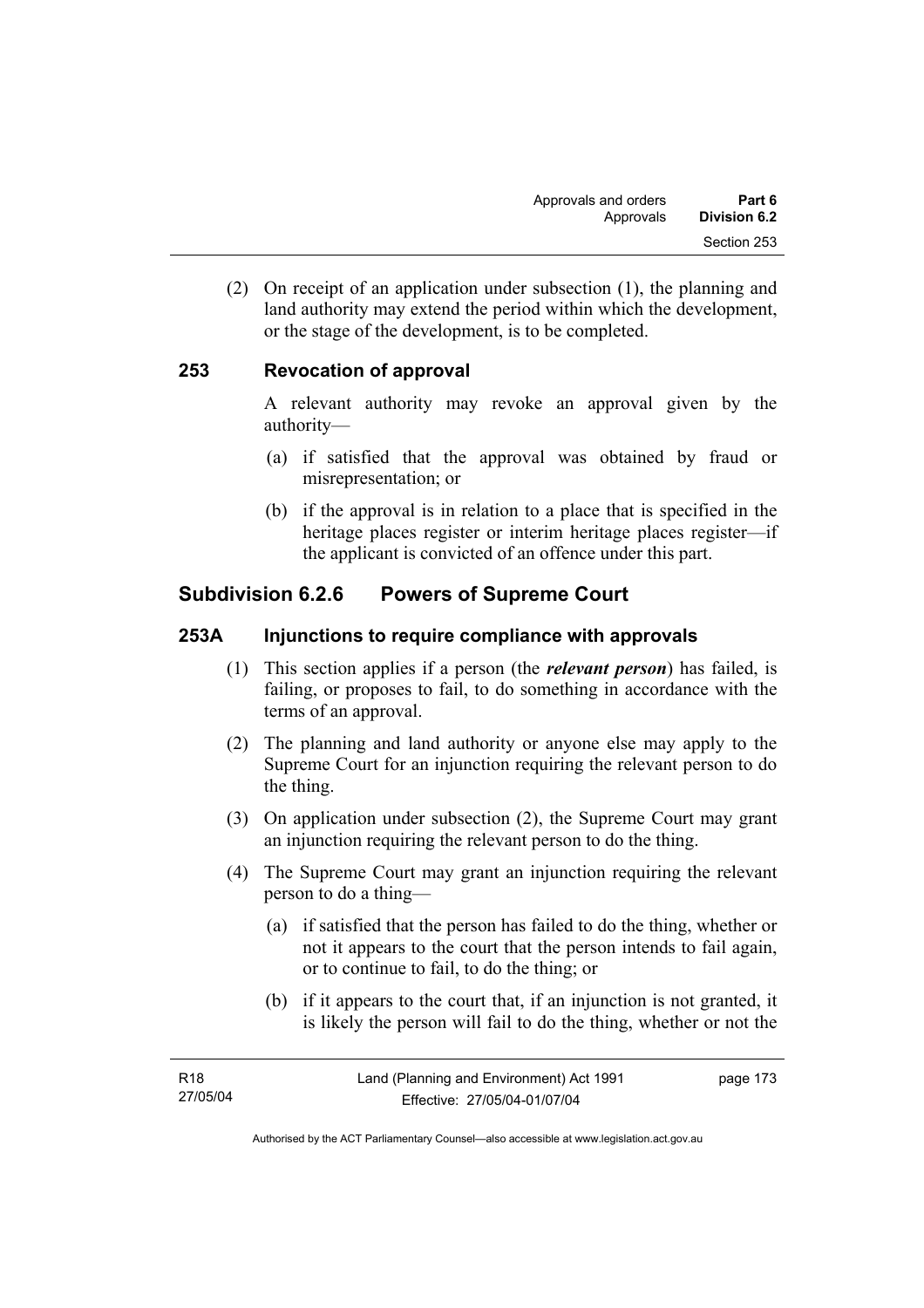| Part 6       | Approvals and orders |
|--------------|----------------------|
| Division 6.3 | Orders               |
| Section 254  |                      |

person has previously failed to do the thing and whether or not there is an imminent danger of substantial damage to someone else if the person fails to do the thing.

 (5) This section applies whether or not a proceeding for an offence against this part has begun or is about to begin.

# **Division 6.3 Orders**

# **Subdivision 6.3.1 Making of orders**

### **254 Applications to planning and land authority for orders**

- (1) A person may apply to the planning and land authority for an order directed to 1 or more of the following:
	- (a) the lessee or occupier of a place where a controlled activity was, is being, or is to be, conducted;
	- (b) anyone by whom or on whose behalf a controlled activity was, is being, or is to be, conducted.
- (2) The application must state—
	- (a) the matter about which the order is sought; and
	- (b) the kind of order sought by the person; and
	- (c) each person to whom the order sought is to be directed; and
	- (d) the place in relation to which the order is sought; and
	- (e) the grounds on which the order is sought.
	- *Note* If a form is approved under s 287A for an application, the form must be used.
- (3) The planning and land authority must give written notice of the application to—
	- (a) each person to whom the order sought is to be directed; and

| page 174 | Land (Planning and Environment) Act 1991 | R18      |
|----------|------------------------------------------|----------|
|          | Effective: 27/05/04-01/07/04             | 27/05/04 |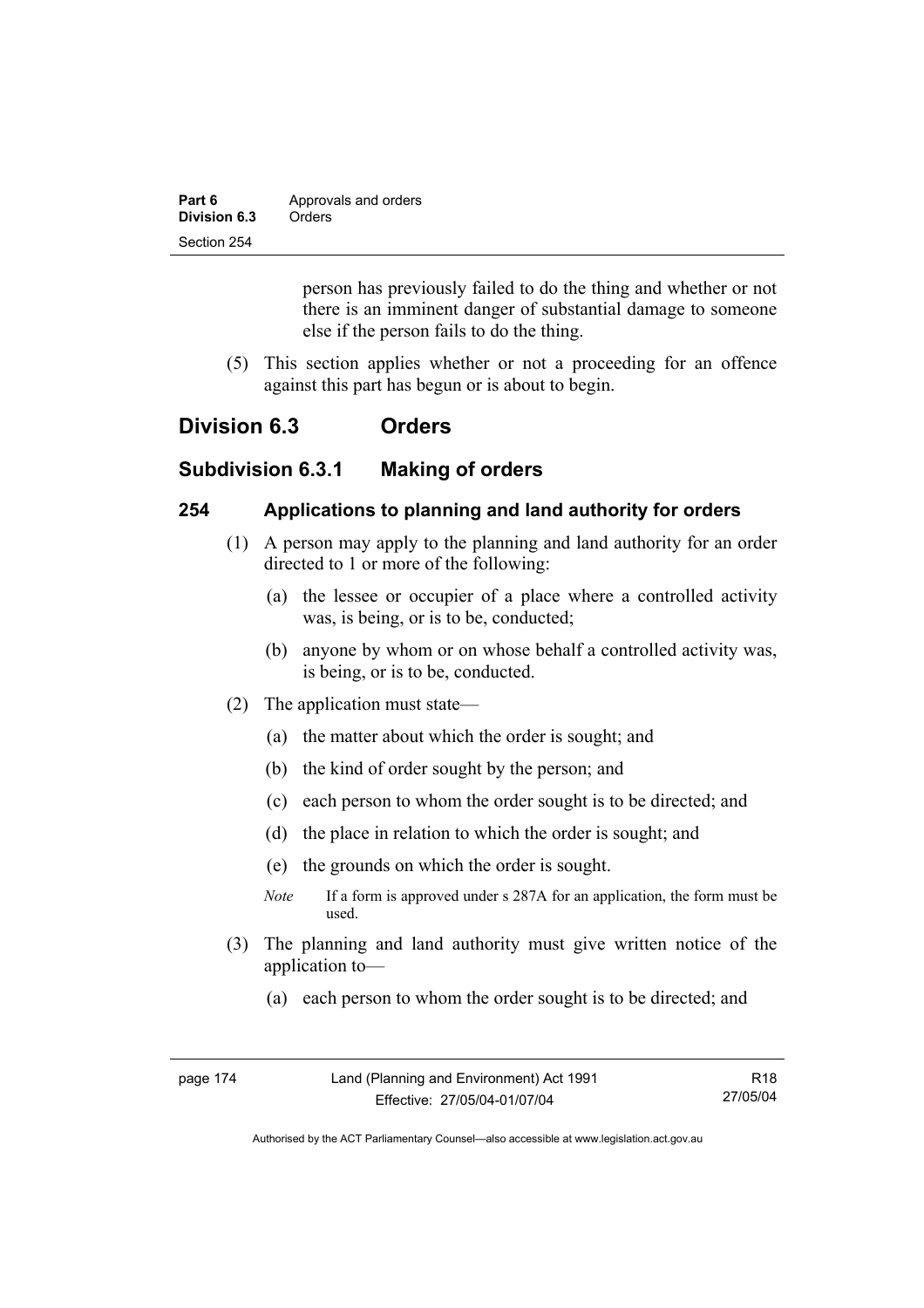- (b) if different from the person or people mentioned in paragraph (a)—the lessee or occupier of the place in relation to which the order is sought; and
- (c) if the order sought relates to the control of a pest animal or plant—the conservator; and
- (d) if the order sought relates to the pruning of a significant tree under the *Tree Protection (Interim Scheme) Act 2001*—the conservator; and

 (e) if the order sought relates to the parking of a heavy vehicle on residential land under the *Road Transport (Safety and Traffic Management) Regulations 2000*, division 3.1.3—the road transport authority.

*Note* For how documents may be given, see Legislation Act, pt 19.5.

- (4) The notice must—
	- (a) be accompanied by a copy of the application; and
	- (b) contain a statement to the effect that the person to whom it is given may, within 7 days after the day the person is given the notice, make a submission to the planning and land authority about the making of the order.
- (5) The notice may also include any other information that the planning and land authority considers appropriate.

## **254A Decision on application to planning and land authority for order**

 (1) Before deciding whether to make an order on an application under section 254, the planning and land authority must consider any submission made by a person within 7 days after the day the person was given notice of the application under that section.

*Note* For restrictions on pruning etc a significant tree, see *Tree Protection (Interim Scheme) Act 2001*, s 10.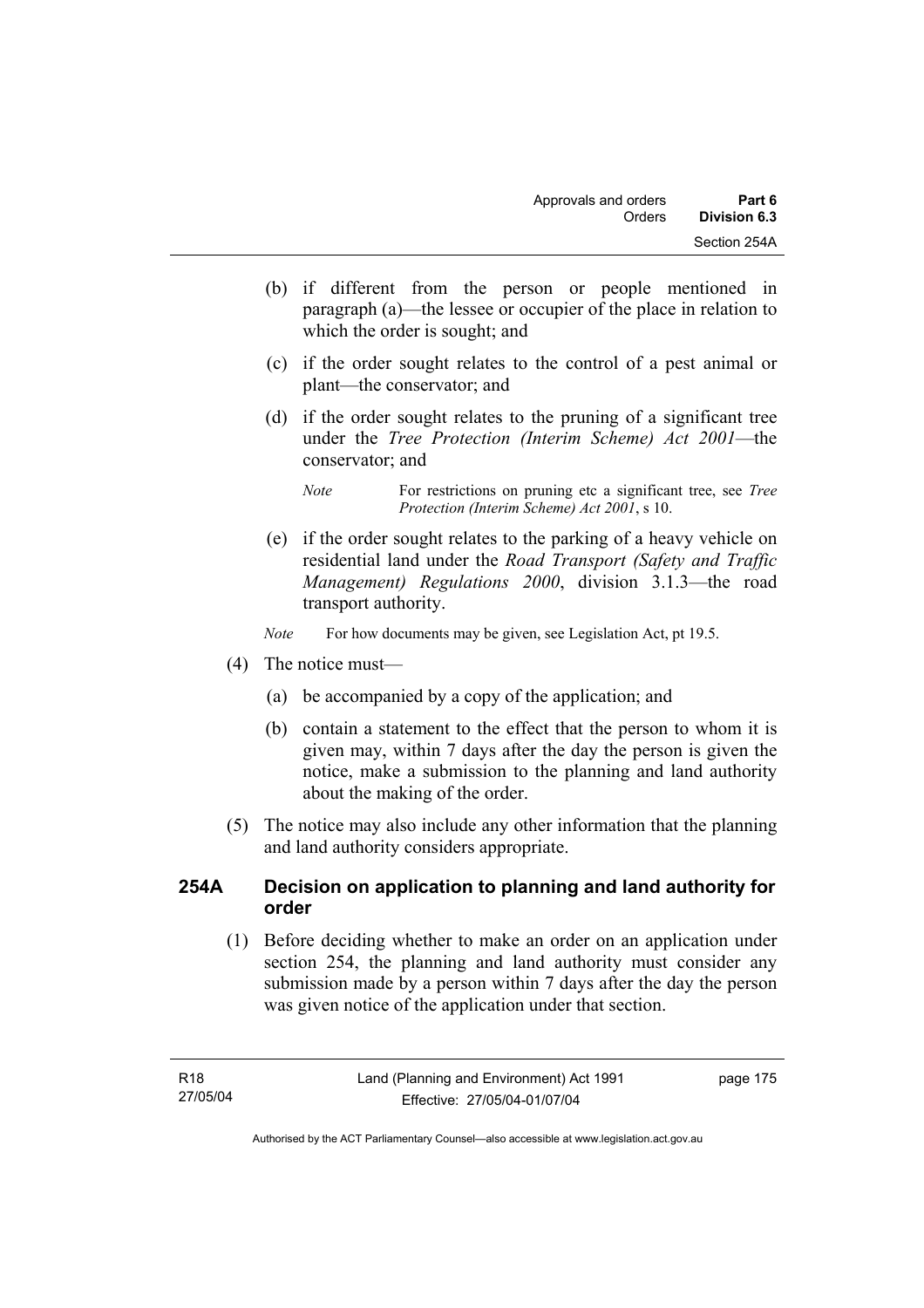- (2) The planning and land authority may decide—
	- (a) to make an order of the kind sought; or
	- (b) to make an order (including a different kind of order) that is not more onerous than the order sought; or
	- (c) not to make an order.

#### **Example of less onerous order—par (b)**

A person applies for an order for the demolition of an unapproved structure but the planning and land authority makes an order that a development application be lodged for the structure within a stated period and, if the application is not lodged within that period or is not approved, the structure is to be demolished.

- *Note* An example is part of the Act, is not exhaustive and may extend, but does not limit, the meaning of the provision in which it appears (see Legislation Act, s 126 and s 132).
- (3) An order may be directed to 1 or more of the following:
	- (a) the person against whom the order is sought to be directed;
	- (b) if the planning and land authority considers that the order would be more appropriately directed to someone else mentioned in section 254 (3) (a) or (b)—that person.
- (4) The planning and land authority is to be taken to have refused to make the order applied for under section 254 if the authority fails to decide the application before the end of the period prescribed under the regulations.
- (5) The planning and land authority must refuse to make an order about the use or management of land in a way that fails to control a pest animal or plant if—
	- (a) there is a written agreement between the lessee or occupier of the land and the Environment Minister about control of the propagation of the pest animal or plant; and
	- (b) the authority is satisfied that the lessee or occupier is giving effect to the agreement.

| page 176 | Land (Planning and Environment) Act 1991 | R <sub>18</sub> |
|----------|------------------------------------------|-----------------|
|          | Effective: 27/05/04-01/07/04             | 27/05/04        |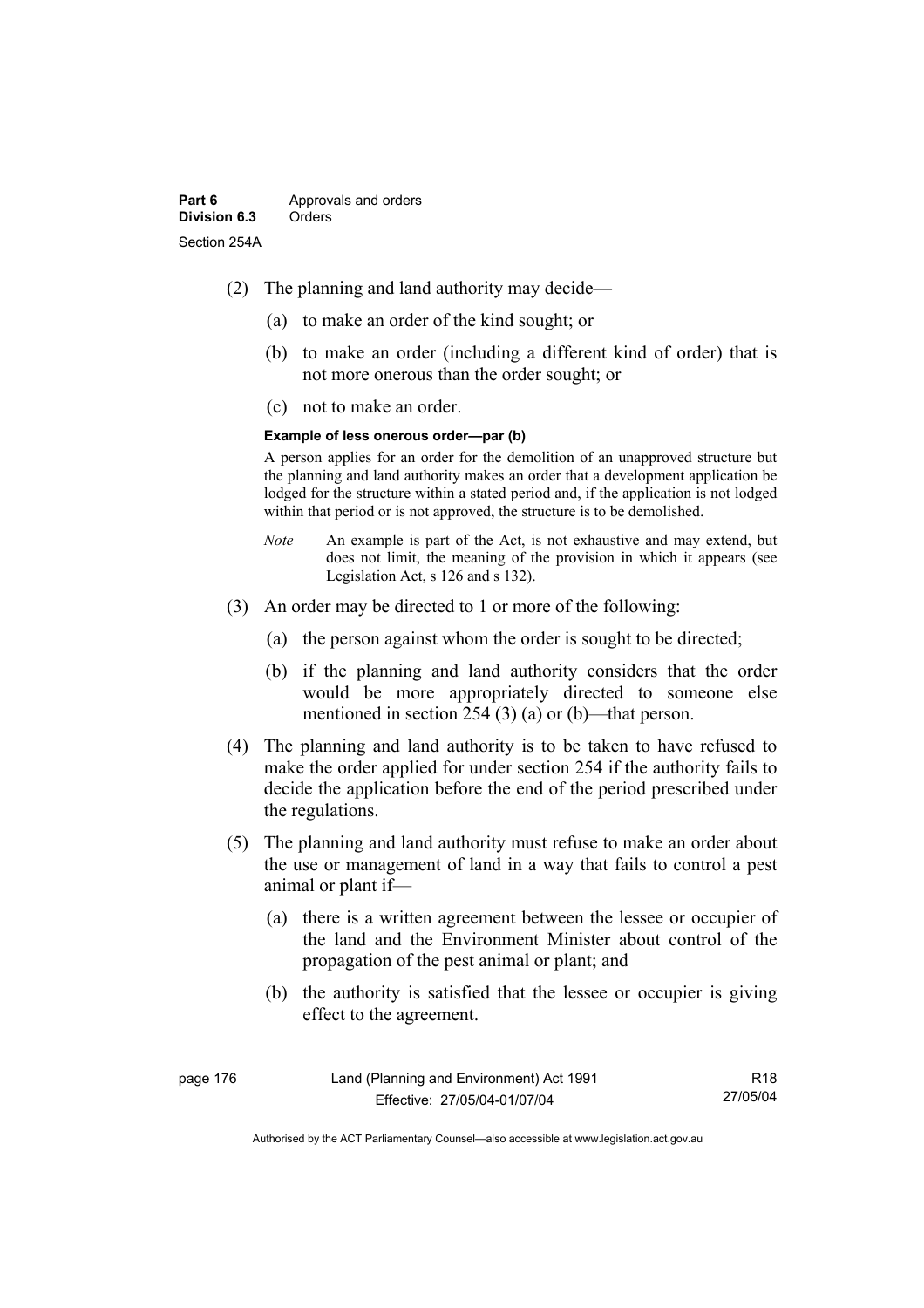## **255 Proposed orders on planning and land authority's own initiative**

- (1) This section applies if the planning and land authority proposes, on the authority's own initiative, to make an order (the *proposed order*) directed to 1 or more of the following:
	- (a) the lessee or occupier of a place where a controlled activity was, is being, or is to be, conducted;
	- (b) anyone by whom or on whose behalf a controlled activity was, is being, or is to be, conducted.
- (2) The planning and land authority must give written notice of the proposed order to—
	- (a) each person to whom the proposed order is directed; and
	- (b) if different from the person or people mentioned in paragraph (a)—the lessee or occupier of the place in relation to which the proposed order is to apply; and
	- (c) if the proposed order relates to the control of a pest animal or plant—the conservator; and
	- (d) if the proposed order relates to the pruning of a significant tree under the *Tree Protection (Interim Scheme) Act 2001*—the conservator; and
		- *Note* For restrictions on pruning etc a significant tree, see *Tree Protection (Interim Scheme) Act 2001*, s 10.
	- (e) if the proposed order relates to the parking of a heavy vehicle on residential land under the *Road Transport (Safety and Traffic Management) Regulations 2000*, division 3.1.3—the road transport authority.
	- *Note* For how documents may be given, see Legislation Act, pt 19.5.
- (3) The notice must state—
	- (a) each person to whom the proposed order is directed; and

Authorised by the ACT Parliamentary Counsel—also accessible at www.legislation.act.gov.au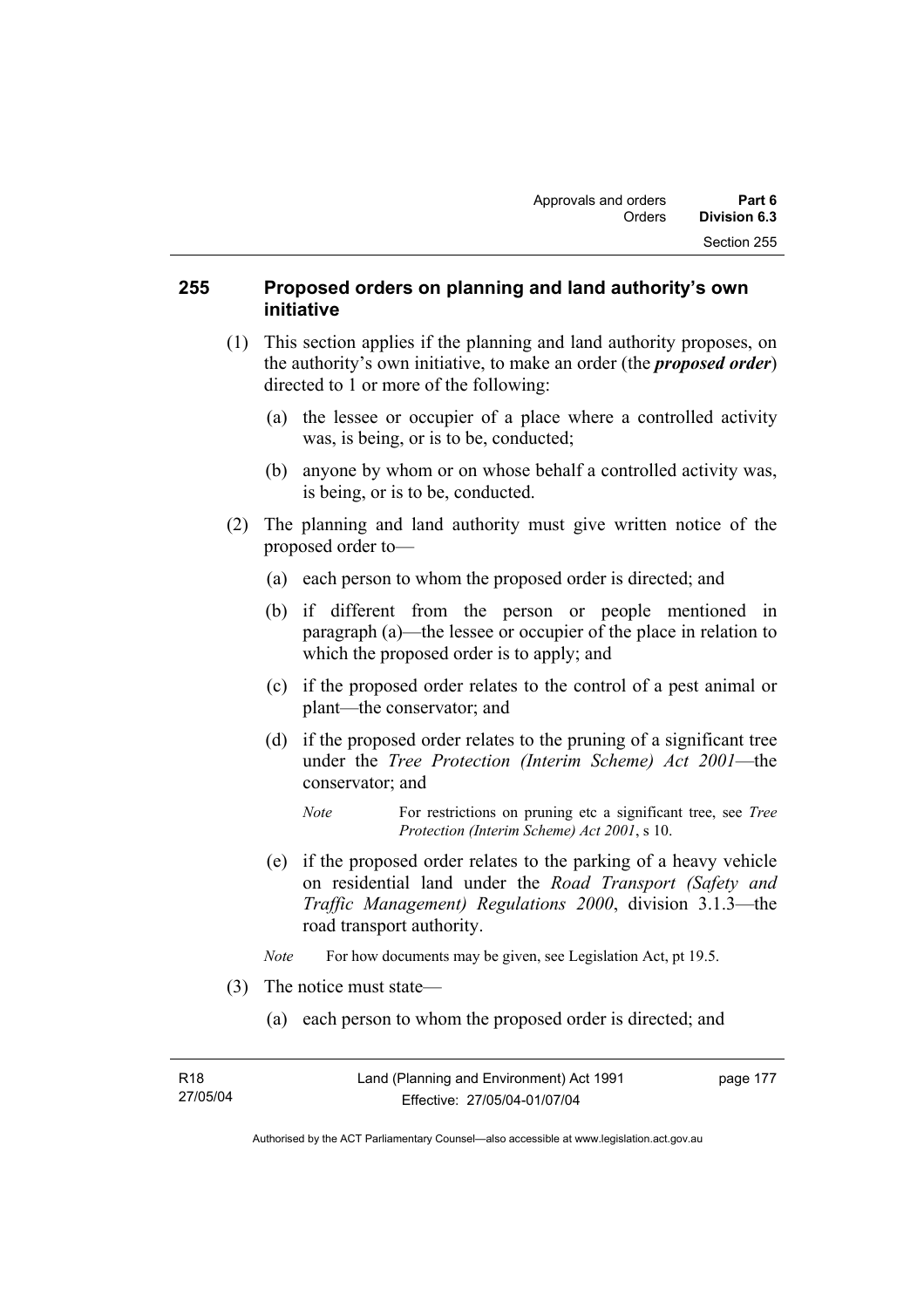- (b) the terms of the proposed order and the place in relation to which it is to apply; and
- (c) the grounds for making the proposed order; and
- (d) when the proposed order will take effect; and
- (e) if appropriate—
	- (i) the period for compliance with the proposed order; and
	- (ii) when the proposed order will end (including, for example, on the happening of an event stated in the order).
- *Note* An example is part of the Act, is not exhaustive and may extend, but does not limit, the meaning of the provision in which it appears (see Legislation Act, s 126 and s 132).
- (4) Also, the notice must contain a statement to the effect that the person to whom it is given may, within 7 days after the day the person receives the notice, make a submission to the planning and land authority about the making of the proposed order.
- (5) Further, the notice may include any other information that the planning and land authority considers appropriate

## **256 Decision on proposed order on planning and land authority's own initiative**

- (1) Before deciding whether to make the proposed order mentioned in section 255, the planning and land authority must consider any submission made by a person within 7 days after the day the person was given notice of the proposed order under section 255 (2).
- (2) The planning and land authority may decide—
	- (a) to make the proposed order; or
	- (b) to make an order (including a different kind of order) that is not more onerous than the proposed order; or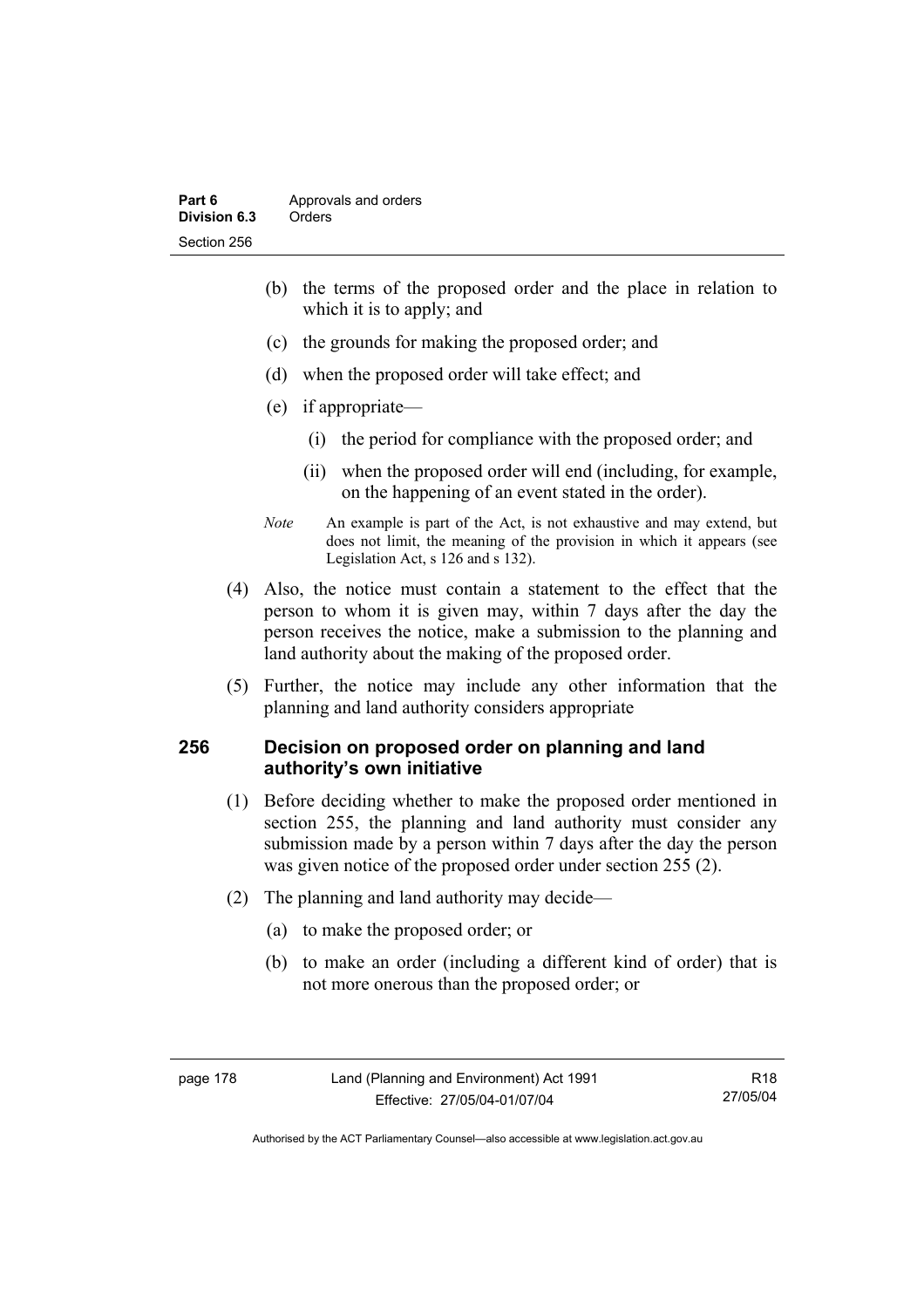(c) not to make the proposed order.

#### **Example of less onerous order—par (b)**

an order that requires the doing of an act within a period longer than that stated in the proposed order

- *Note* An example is part of the Act, is not exhaustive and may extend, but does not limit, the meaning of the provision in which it appears (see Legislation Act, s 126 and s 132).
- (3) An order may be directed to 1 or more of the following:
	- (a) the person against whom the proposed order is directed; or
	- (b) if the planning and land authority considers that the order would be more appropriately directed to someone else mentioned in section 255 (2) (a) or (b)—that person.

# **257 Content of orders**

- (1) An order must state—
	- (a) that it is an order under this Act made by the planning and land authority; and
	- (b) each person to whom the order is directed; and
	- (c) anyone else who is bound by the order (see section 257B); and
	- (d) the terms of the order and the place in relation to which the order applies; and
	- (e) the grounds on which the order is made; and
	- (f) when the order takes effect; and
	- (g) if appropriate—
		- (i) the period for compliance with the order; and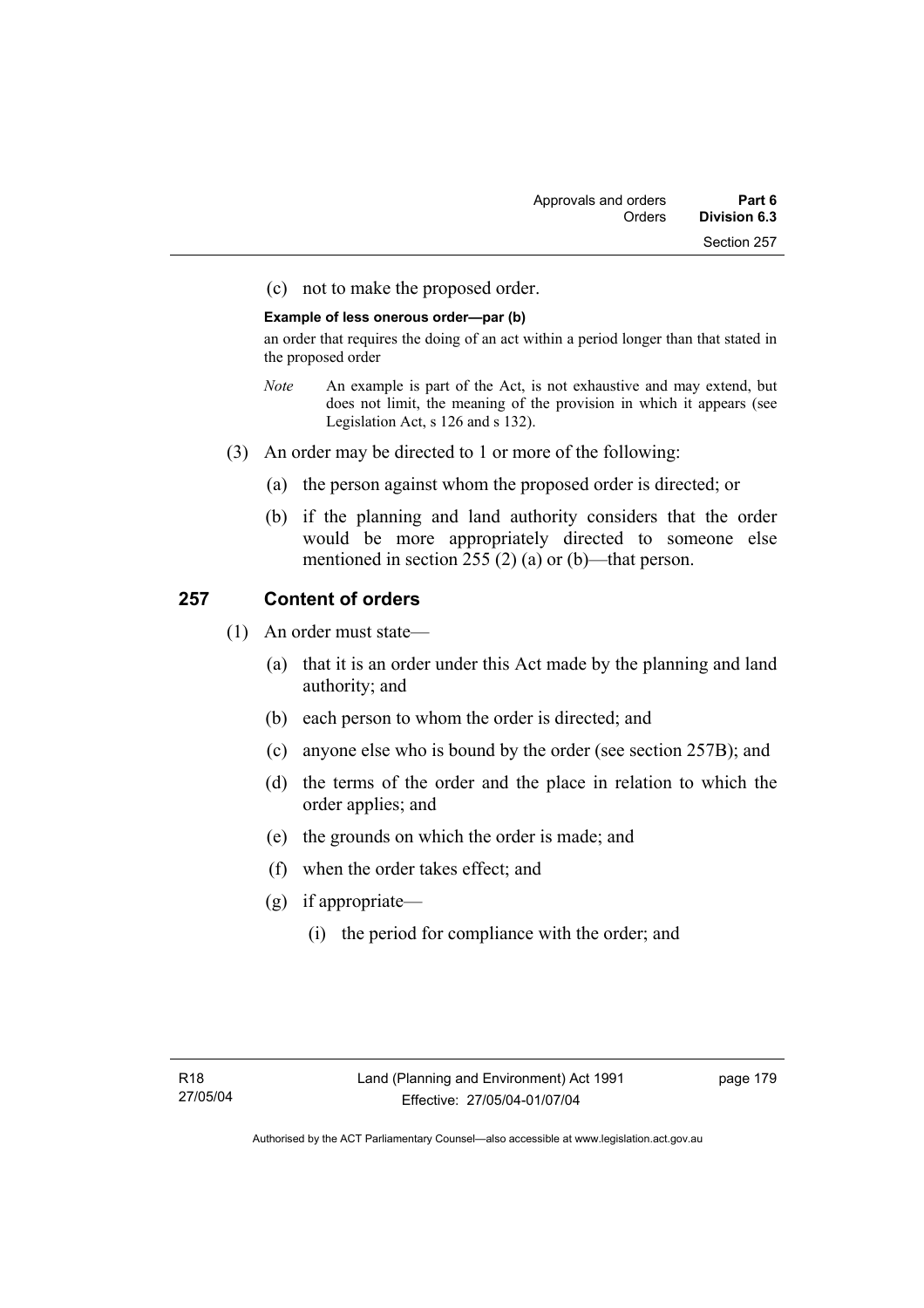- (ii) when the order ends (including, for example, on the happening of an event stated in the order).
- *Note* An example is part of the Act, is not exhaustive and may extend, but does not limit, the meaning of the provision in which it appears (see Legislation Act, s 126 and s 132).
- (2) An order must also contain a statement to the effect that the order operates until it is revoked or ends in accordance with the order.
- (3) An order may direct anyone to whom it is directed—
	- (a) not to begin a development without approval; or
	- (b) to stop carrying out a development without approval; or
	- (c) to stop, or not begin, a controlled activity other than a development; or
	- (d) to comply with the terms of an approval to undertake a development; or
	- (e) to stop carrying out a development other than in accordance with the conditions under which an approval to carry out the development was given; or
	- (f) to demolish a building or structure, or a part of a building or structure, that has been constructed or erected without approval or permission required under a Territory law; or
	- (g) to demolish a building or structure, or a part of a building or structure, that encroaches onto, over or under unleased Territory land without approval granted under a Territory law; or
	- (h) to restore any land, building or structure that has been altered without approval or permission required under a Territory law; or
	- (i) to replace with an identical building or structure any building or structure that has been demolished without approval or permission required under a Territory law; or

| page 180 | Land (Planning and Environment) Act 1991 | R18      |
|----------|------------------------------------------|----------|
|          | Effective: 27/05/04-01/07/04             | 27/05/04 |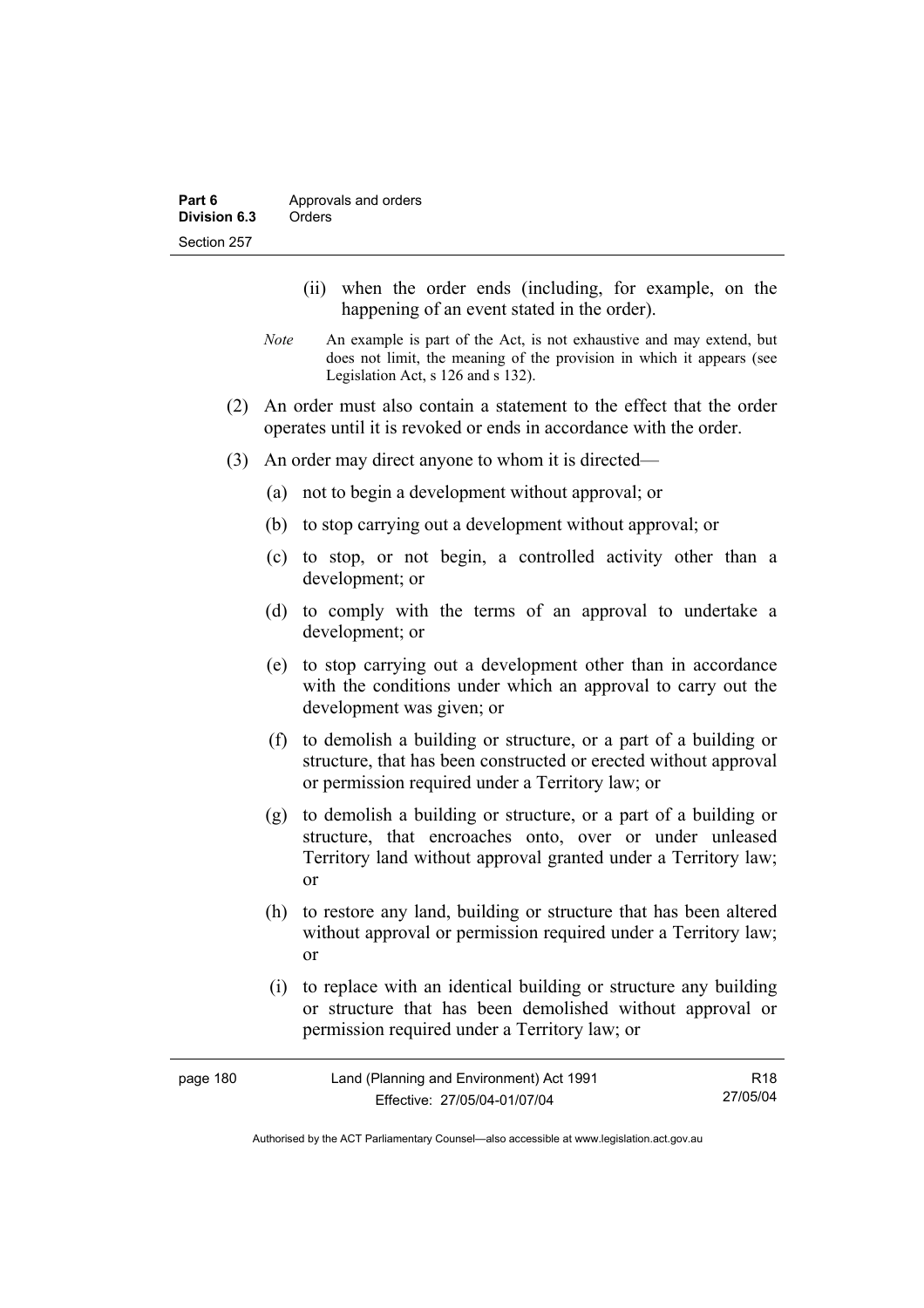- (j) to clean up a leasehold; or
- (k) to prune, in a way stated in the order, a tree, sapling, plant or shrub that overhangs a public place; or
	- *Note* For restrictions on pruning etc a significant tree, see *Tree Protection (Interim Scheme) Act 2001*, s 10.
- (l) to stop carrying out an activity that is likely to cause soil erosion; or
- (m) to stop carrying out an activity that involves destroying, damaging, removing or otherwise interfering with vegetation (living or dead) or removing or otherwise interfering with soil that is—
	- (i) between the banks of a watercourse; or
	- (ii) within 20m of a bank of a watercourse; or
	- (iii) on land having a slope of more than 18° from the horizontal; or
- (n) to manage land held under a rural lease in accordance with the land management agreement applying to it; or
- (o) if the person to whom the order is directed is bound by a land management agreement—to comply with the land management agreement.

# **257A Notice of making of orders**

If the planning and land authority makes an order, the authority must give notice of the making of the order to the following:

- (a) each person to whom the order is directed;
- (b) the applicant (if any) for the order;
- (c) the lessee or occupier of the place in relation to which the order applies;
- (d) the registrar-general;

| R18      | Land (Planning and Environment) Act 1991 | page 181 |
|----------|------------------------------------------|----------|
| 27/05/04 | Effective: 27/05/04-01/07/04             |          |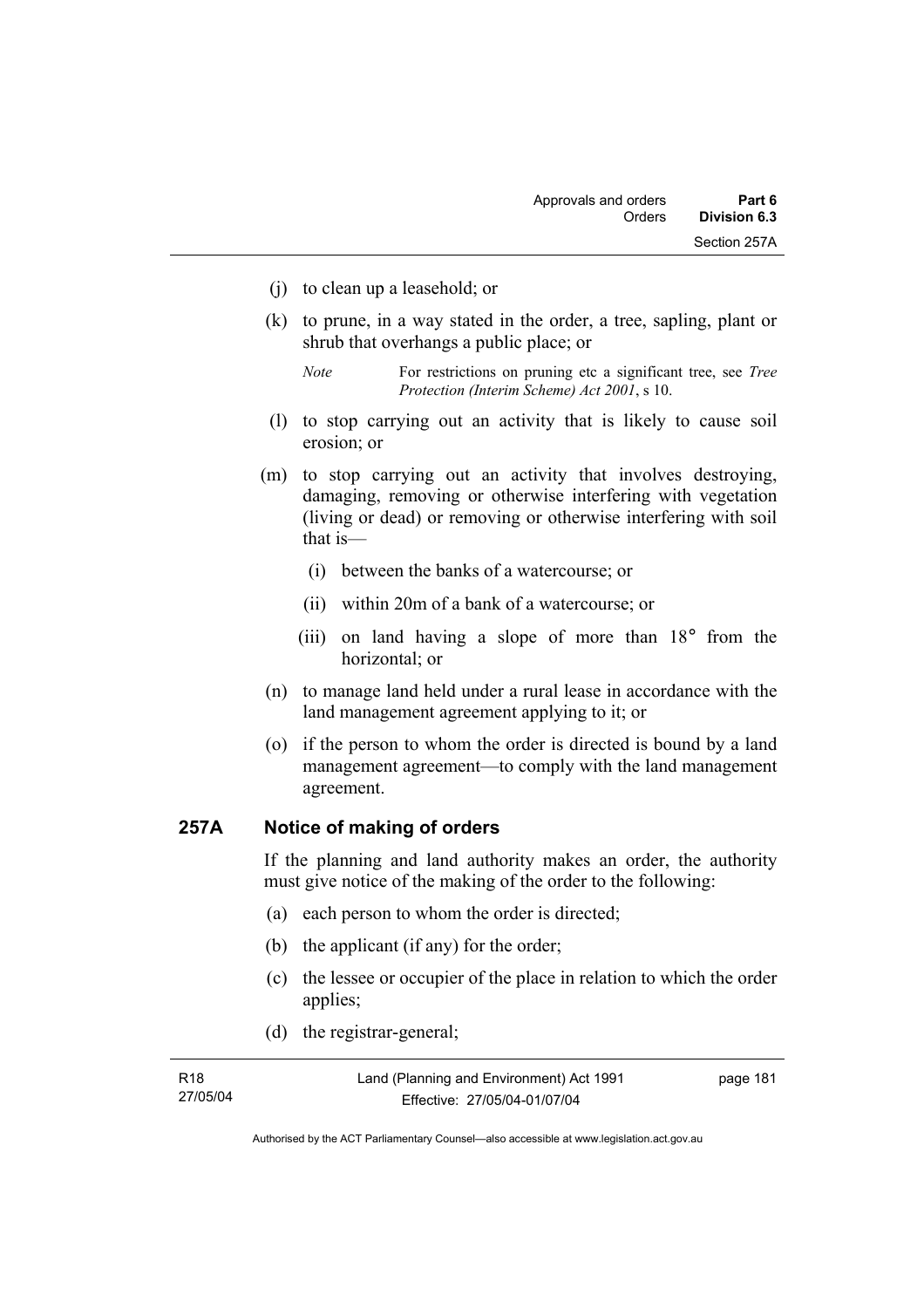- (e) if the order relates to the control of a pest animal or plant—the conservator;
- (f) if the order relates to the pruning of a significant tree under the *Tree Protection (Interim Scheme) Act 2001*—the conservator; and
- (g) if the order relates to the parking of a heavy vehicle on residential land under the *Road Transport (Safety and Traffic Management) Regulations 2000*, division 3.1.3—the road transport authority;
- (h) anyone else whose interests the authority believes are adversely affected by the order.
- *Note* For how documents may be given, see Legislation Act, pt 19.5.

# **257B Who is bound by an order?**

- (1) An order binds each person to whom it is directed.
- (2) If an order binds the lessee of the place to which the order applies, the order also binds anyone who becomes the lessee of the place after the order is made (a *future lessee*) to the same extent as if the order had been directed to that person.
- (3) If an order binds the occupier of the place to which the order applies, the order also binds anyone who becomes an occupier of the place after the order is made (a *future occupier*) to the same extent as if the order had been directed to that person.
- (4) However, subsection (2) or (3) does not apply to an order if the order states that it does not bind a future lessee or a future occupier (as appropriate) of the lease.

# **258 Contravening orders**

- (1) A person commits an offence if—
	- (a) the planning and land authority makes an order directed to the person; and

| page 182 | Land (Planning and Environment) Act 1991 | R18      |
|----------|------------------------------------------|----------|
|          | Effective: 27/05/04-01/07/04             | 27/05/04 |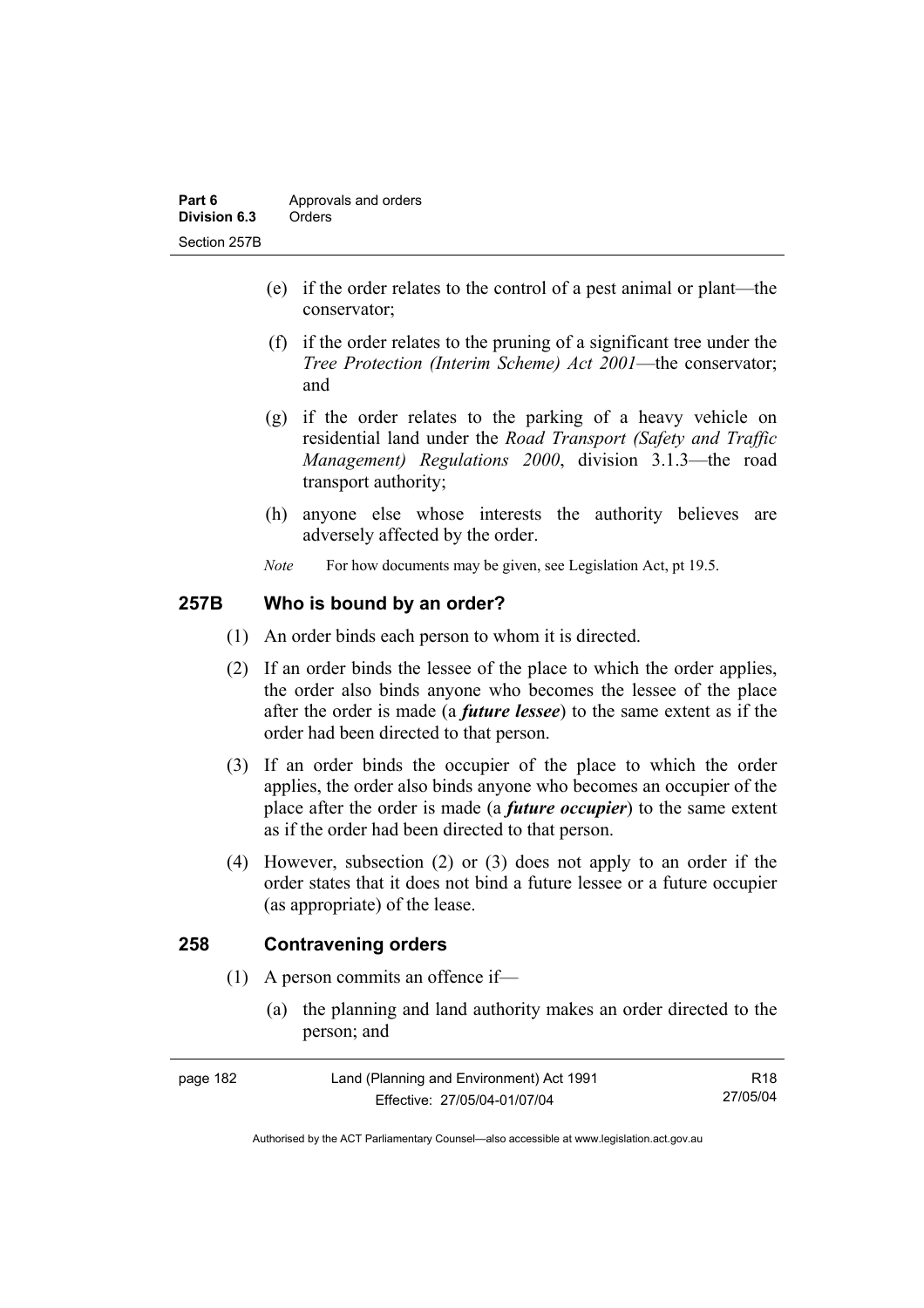- (b) the order requires the person to do, or not do, something stated in the order; and
- (c) the person is given notice of the making of the order (whether by being given a copy of the order or otherwise); and
- (d) the person contravenes the order.

Maximum penalty: the amount stated in schedule 5, column 3 in relation to the activity for which the order was made.

- *Note* A Territory authority is not liable to be prosecuted for an offence against this section (see Legislation Act, s 121).
- (2) An offence against this section is a strict liability offence.

## **258A Ending of orders**

- (1) An order operates until it is revoked or ends in accordance with the order.
- (2) A person who is bound by an order may, in writing, apply to the planning and land authority for the revocation of the order.
- (3) The application must state the grounds on which the revocation of the order is sought.
- (4) The planning and land authority may revoke the order if satisfied, on reasonable grounds, that the order is no longer necessary or appropriate.

### **258B Notice ending orders**

- (1) If an order ends otherwise than by being revoked, the planning and land authority must give written notice of the ending of the order to the registrar-general.
- (2) If the planning and land authority revokes an order, the authority must give written notice of the revocation to—
	- (a) each person to whom the order was directed; and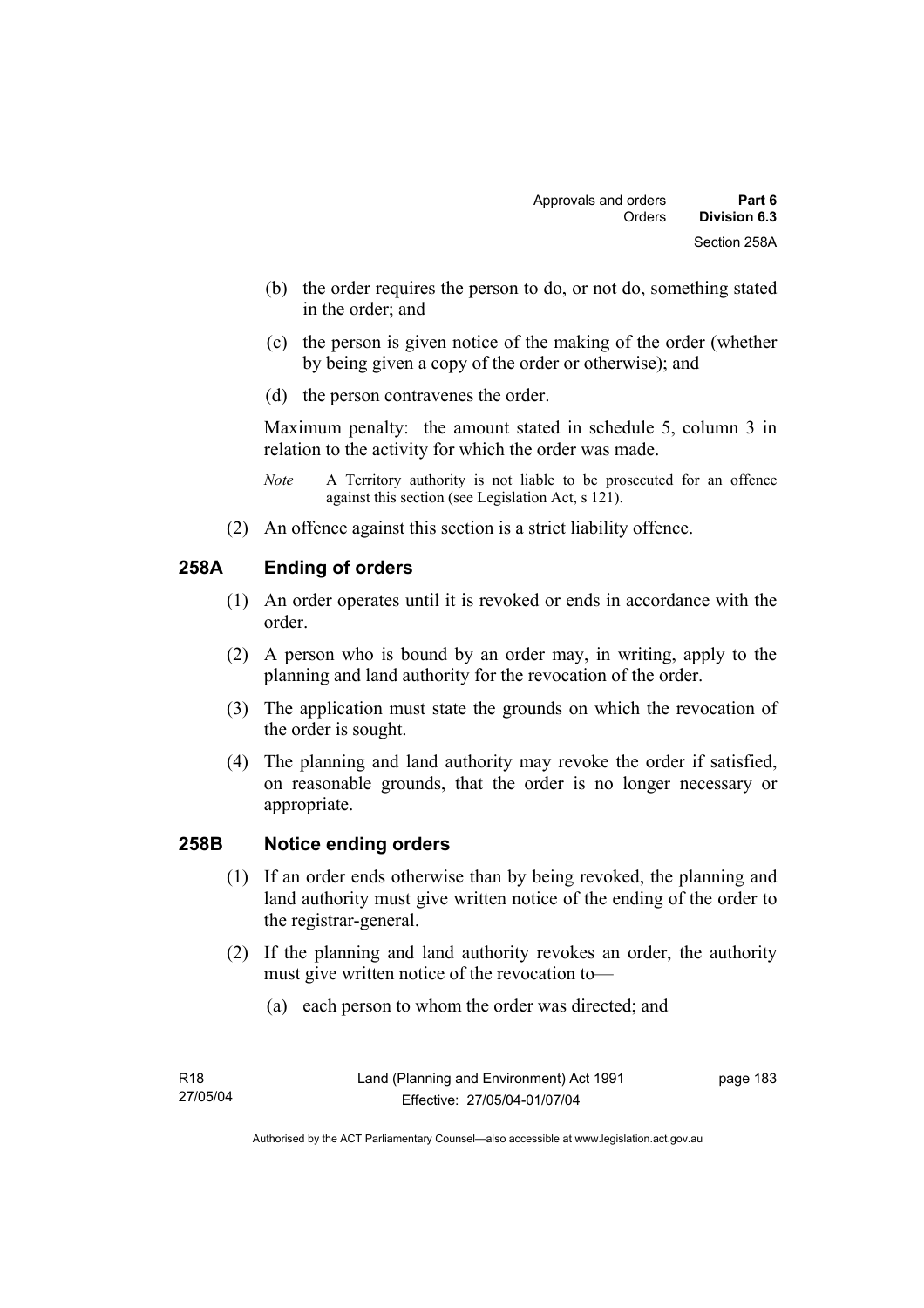| Part 6       | Approvals and orders |  |
|--------------|----------------------|--|
| Division 6.3 | Orders               |  |
| Section 258C |                      |  |

- (b) if different from the person or people mentioned in paragraph (a)—the lessee or occupier of the place in relation to which the order applied; and
- (c) the registrar-general.

### **258C Effect of orders about pest animals or plants**

- (1) This section applies if an order relates to the control of a pest animal or plant.
- (2) A person to whom the order is directed is not required to hold a licence under the *Nature Conservation Act 1980* for any action required to comply with the order in relation to the pest animal or plant.

# **Subdivision 6.3.2 Rectification work**

### **259 Definitions for sdiv 6.3.2**

In this subdivision:

*authorised person*—see section 259C (1).

#### *rectification work* means—

- (a) work in relation to a place where a controlled activity is being conducted to ensure compliance with the approval for the activity; or
- (b) the conduct of an activity required under an order that was not carried out within the period stated in the order.

## **259A Direction to carry out rectification work**

- (1) The planning and land authority may direct 1 or more of the following to carry out rectification work in relation to a controlled activity:
	- (a) the lessee or occupier of a place where the activity was or is being conducted;

| page 184 | Land (Planning and Environment) Act 1991 | R18      |
|----------|------------------------------------------|----------|
|          | Effective: 27/05/04-01/07/04             | 27/05/04 |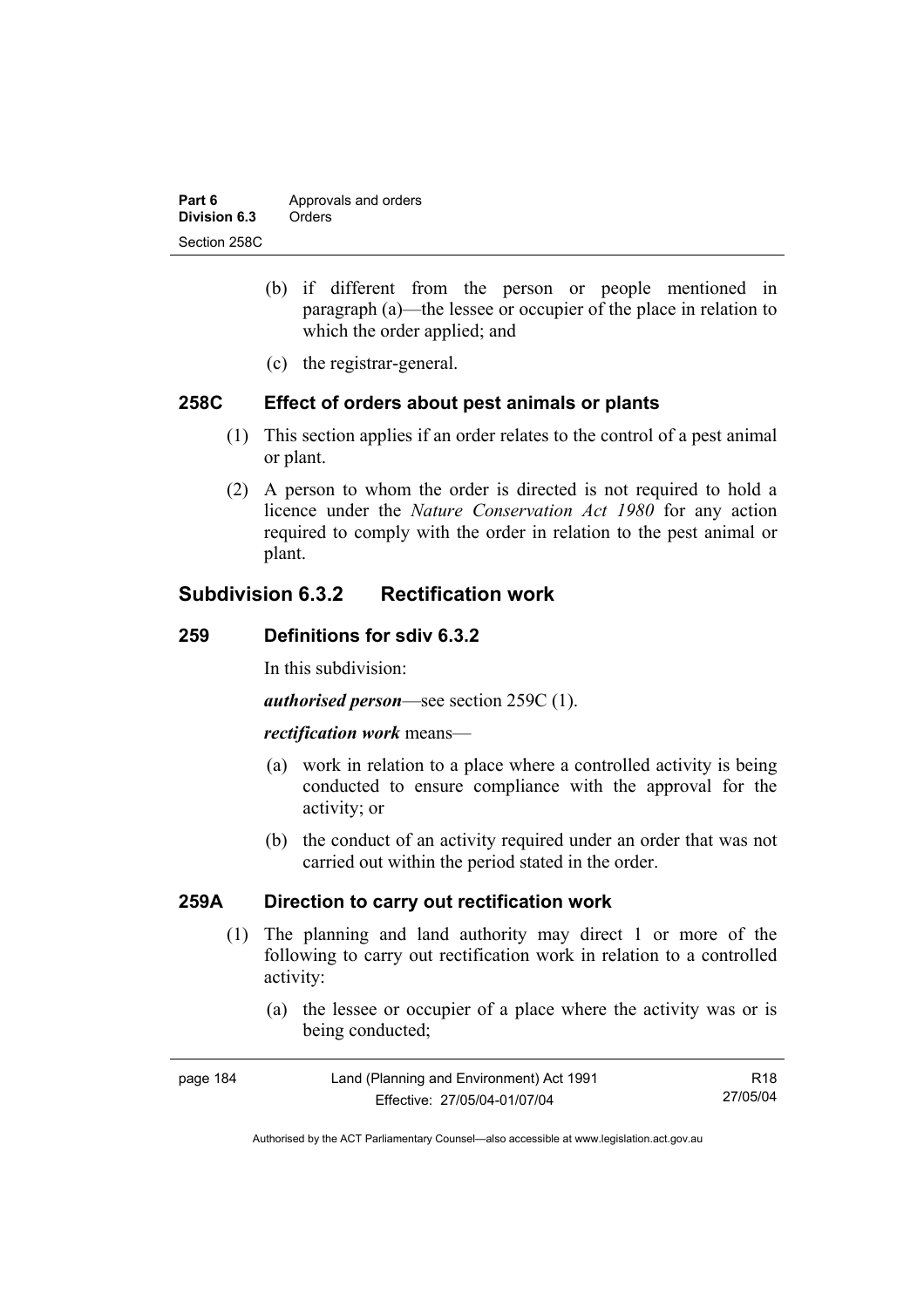- (b) anyone by whom or on whose behalf the activity was or is being conducted.
- (2) The planning and land authority must give notice of the direction to—
	- (a) the person who is required to comply with the direction; and
	- (b) if different from the person mentioned in paragraph (a)—the lessee or occupier of the place to which the direction applies.
	- *Note* For how documents may be given, see Legislation Act, pt 19.5.
- (3) The notice must state—
	- (a) that it is a direction under this Act made by the planning and land authority; and
	- (b) the person who is required to comply with the direction; and
	- (c) the place in relation to which the direction applies; and
	- (d) the rectification work required; and
	- (e) the grounds on which the direction is made; and
	- (f) that the rectification work must be completed within 7 days after the day the notice is given to the person or any longer period stated in the notice.
- (4) The notice must also contain a statement to the effect that, if the rectification work is not completed within the period required by the notice—
	- (a) the planning and land authority may authorise someone else to carry out the work; and
	- (b) the reasonable cost of carrying out the work is a debt to the Territory by the person who is required to comply with the direction.
- (5) This section applies whether or not a proceeding for an offence against this part has been begun or is about to begin.

| R18      | Land (Planning and Environment) Act 1991 | page 185 |
|----------|------------------------------------------|----------|
| 27/05/04 | Effective: 27/05/04-01/07/04             |          |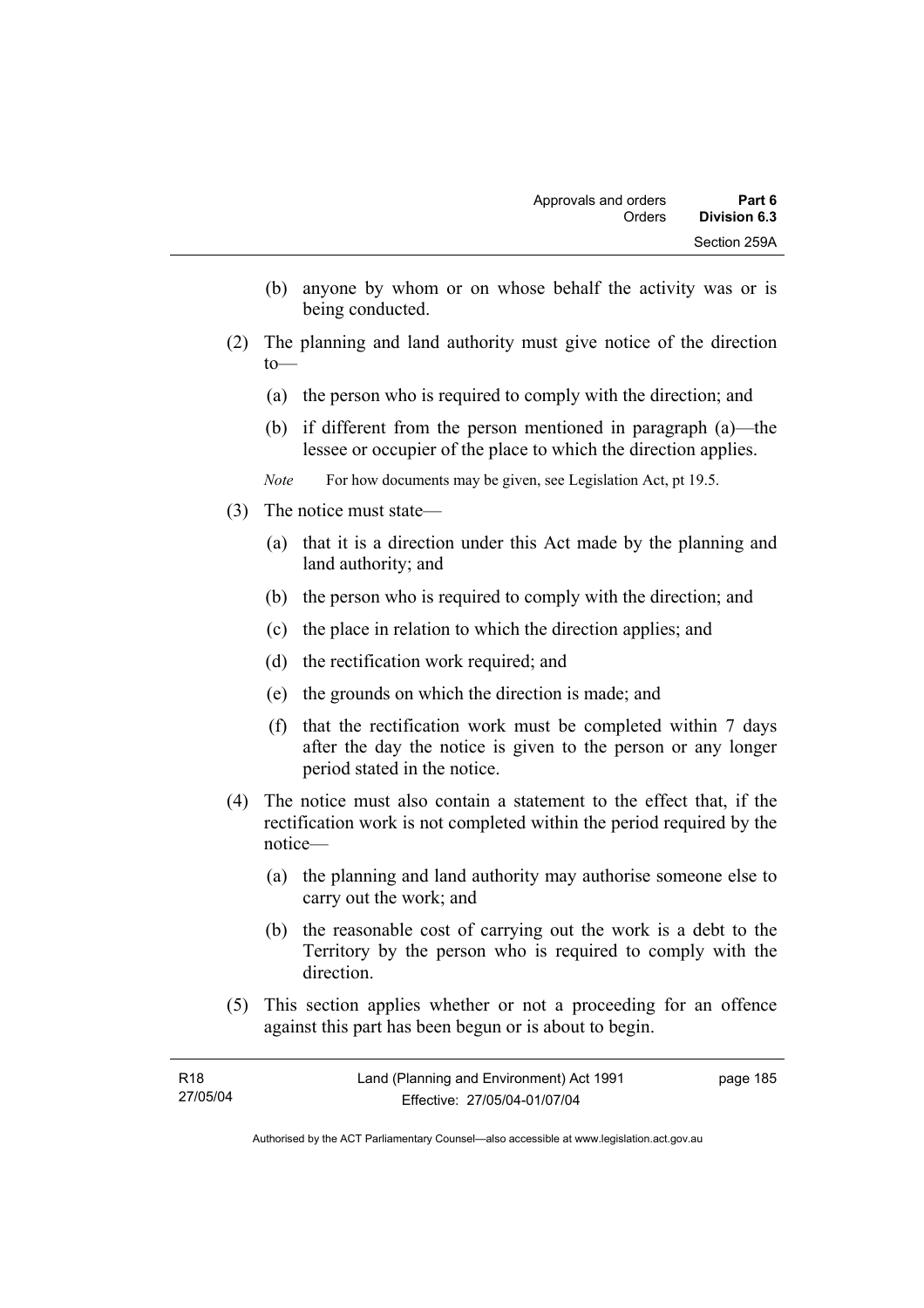## **259B Contravening direction to carry out rectification work**

- (1) A person commits an offence if—
	- (a) the planning and land authority makes a direction to carry out rectification work in relation to a controlled activity; and
	- (b) the person is required to comply with the direction; and
	- (c) the person is given notice of the making of the direction; and
	- (d) the person contravenes the direction.

Maximum penalty: 50 penalty units.

- *Note* A Territory authority is not liable to be prosecuted for an offence against this section (see Legislation Act, s 121).
- (2) An offence against this section is a strict liability offence.

## **259C Authorisation to carry out rectification work**

- (1) The planning and land authority may authorise a person (an *authorised person*) to enter the place to which a direction under section 259A applies to carry out the rectification work required by the notice under that section if the work is not completed within the period required by the notice.
- (2) However, the planning and land authority must not give the authorisation—
	- (a) until the end of the period within which an application may be made to the administrative appeals tribunal for the review of the decision to make the order to which the rectification work relates; or
	- (b) if an application is made to the administrative appeals tribunal for a review of the decision—unless the decision is upheld or the application is withdrawn.
- (3) The authorised person must carry out the rectification work in accordance with the directions of an inspector.

| page 186 | Land (Planning and Environment) Act 1991 | R18      |
|----------|------------------------------------------|----------|
|          | Effective: 27/05/04-01/07/04             | 27/05/04 |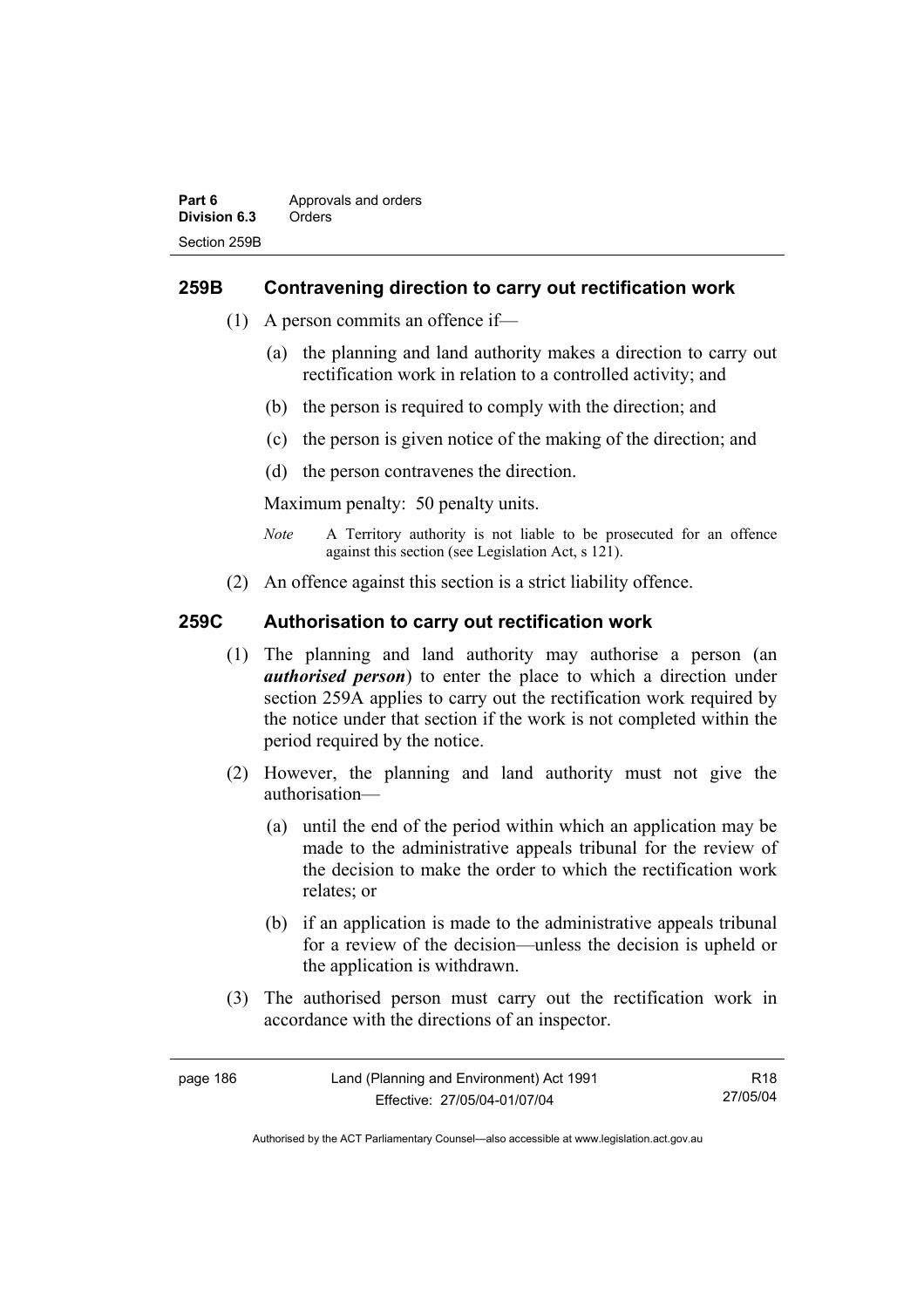### **259D Obstructing etc authorised people**

- (1) A person commits an offence if—
	- (a) the person knows that, or is reckless about the fact that, a person is an authorised person; and
	- (b) the person obstructs, hinders, intimidates or resists the authorised person in the exercise of the person's functions.

Maximum penalty: 50 penalty units, imprisonment for 6 months or both.

(2) Strict liability applies to subsection (1) (b).

### **259E Liability for cost of rectification work**

The person who is required to comply with a direction under section 259A (Direction to carry out rectification work) must pay to the Territory the reasonable cost of any rectification work carried out by an authorised person to which the direction related.

*Note* An amount owing under a law may be recovered as a debt in a court of competent jurisdiction (see Legislation Act, s 177).

## **259F Determination of criteria for deferral of rectification work cost**

- (1) The planning and land authority may, in writing, determine circumstances when the payment of all or part of the cost of rectification work carried out by an authorised person on a lessee's leasehold may be deferred by the lessee.
- (2) A determination under subsection (1) is a notifiable instrument.

*Note* A notifiable instrument must be notified under the Legislation Act.

### **259G Application for deferral of rectification work cost**

 (1) A lessee who is required to pay the cost of rectification work carried out on the lessee's leasehold may, in writing, apply to the planning

| R18      | Land (Planning and Environment) Act 1991 | page 187 |
|----------|------------------------------------------|----------|
| 27/05/04 | Effective: 27/05/04-01/07/04             |          |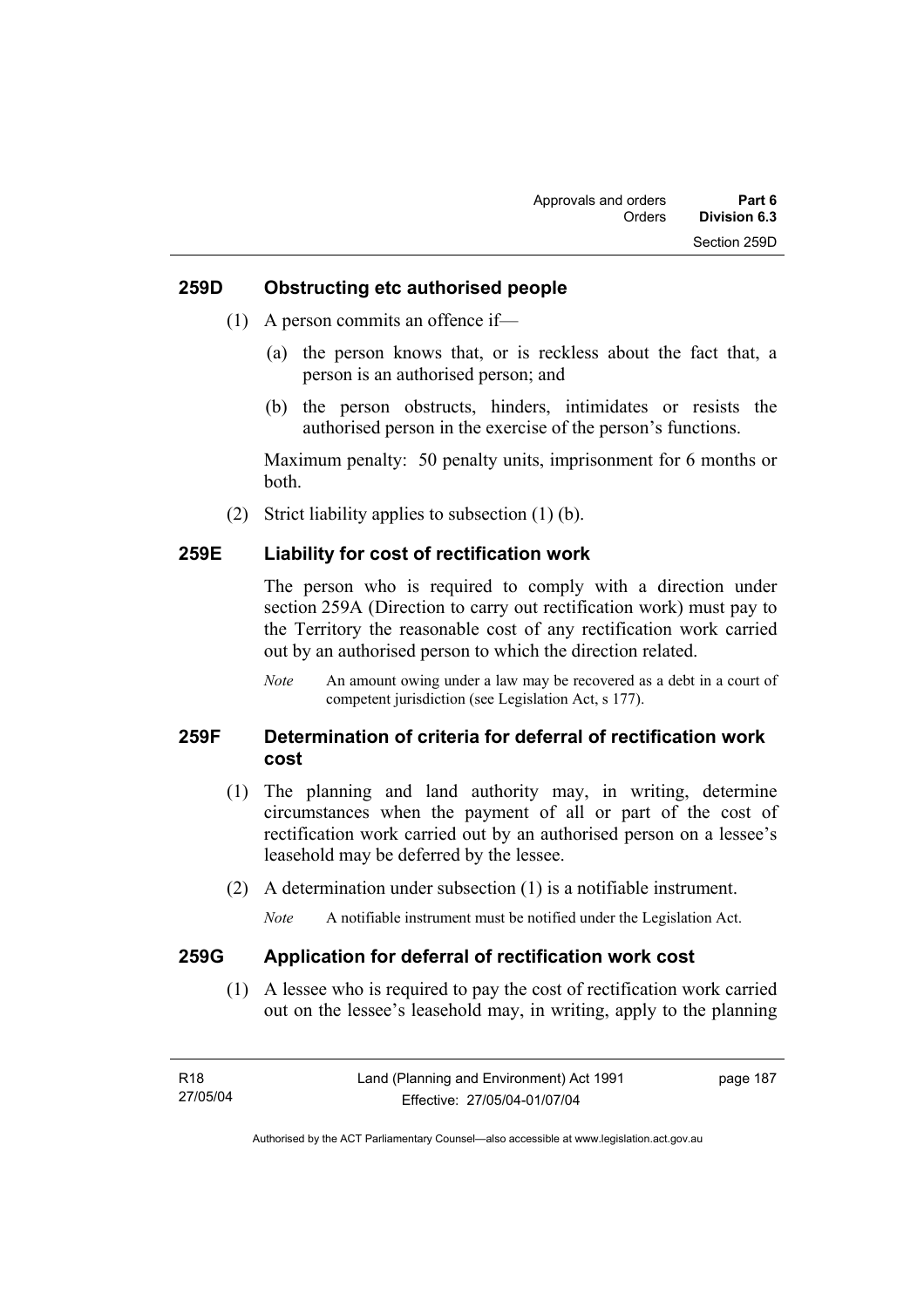| Part 6       | Approvals and orders |  |
|--------------|----------------------|--|
| Division 6.3 | Orders               |  |
| Section 259H |                      |  |

and land authority for the deferment of payment of all or part of the cost of the rectification work.

- (2) The application must state the grounds for the application.
	- *Note* If a form is approved under s 287A for an application, the form must be used.

#### **259H Deferral of rectification work cost**

 (1) The planning and land authority may, in writing, declare that all or part of the cost of rectification work payable by a lessee is deferred if satisfied that a circumstance determined under section 259F (1) applies to the lessee.

*Note* Interest is payable on the deferred amount, see s 259I.

- (2) The declaration must state—
	- (a) the leasehold to which the declaration relates; and
	- (b) the amount of the cost of the rectification work deferred.

## **259I Security for deferred rectification work cost**

- (1) The planning and land authority must—
	- (a) lodge a copy of a declaration under section 259H with the registrar-general for registration under the *Land Titles Act 1925*; and
	- (b) give a copy of the declaration to the lessee of the leasehold to which the declaration relates and anyone else who has an interest in the leasehold.
- (2) For the *Land Titles Act 1925*, section 104 (1) (Lodging of caveat), the Territory is taken to be a person claiming an interest in the leasehold to which the declaration relates.
- (3) The registration under the *Land Titles Act 1925* of the copy of a declaration under section 259H creates a charge over the leasehold to which the declaration relates for—

| page 188 | Land |
|----------|------|
|          |      |

R18 27/05/04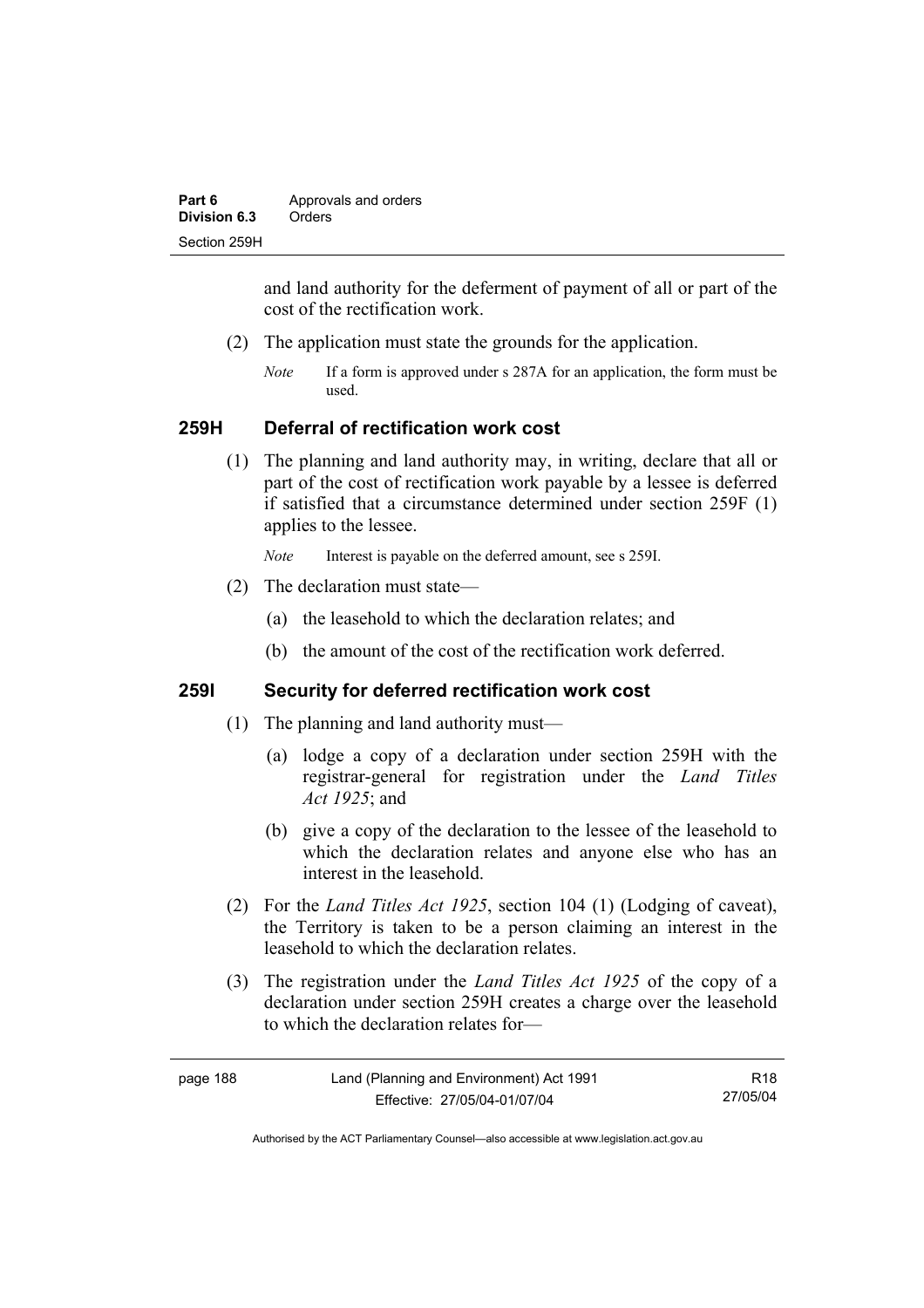- (a) the amount stated in the declaration; and
- (b) interest on the amount calculated on a daily basis at the interest rate applying from time to time under the *Taxation Administration Act 1999*, section 26 (Interest rate).

## **259J Payment of deferred rectification work cost**

- (1) If the full amount of the charge mentioned in section 259I (3) is paid to the Territory, the planning and land authority must—
	- (a) revoke the declaration to which the charge relates; and
	- (b) lodge a copy of the revocation with the registrar-general for registration under the *Land Titles Act 1925*; and
	- (c) give a copy of the revocation to the lessee of the charged leasehold and anyone else who has an interest in the leasehold.
- (2) The charge is discharged on the registration under the *Land Titles Act 1925* of the copy of the revocation of the declaration.
- (3) The lessees of a charged leasehold are liable separately and together for the payment to the Territory of the full amount of the charge.
- (4) A registered charge under this section does not give a power of sale over the leasehold to which it relates.

# **Subdivision 6.3.3 Prohibition notices and injunctions**

### **260 Prohibition notices—making**

- (1) This section applies if the planning and land authority believes, on reasonable grounds, that the giving of a notice under this section (a *prohibition notice*) is necessary to prevent or lessen a significant threat or likelihood of irreversible damage to a thing because of the conduct, or likely conduct, of a controlled activity.
- (2) Also, this section applies whether or not—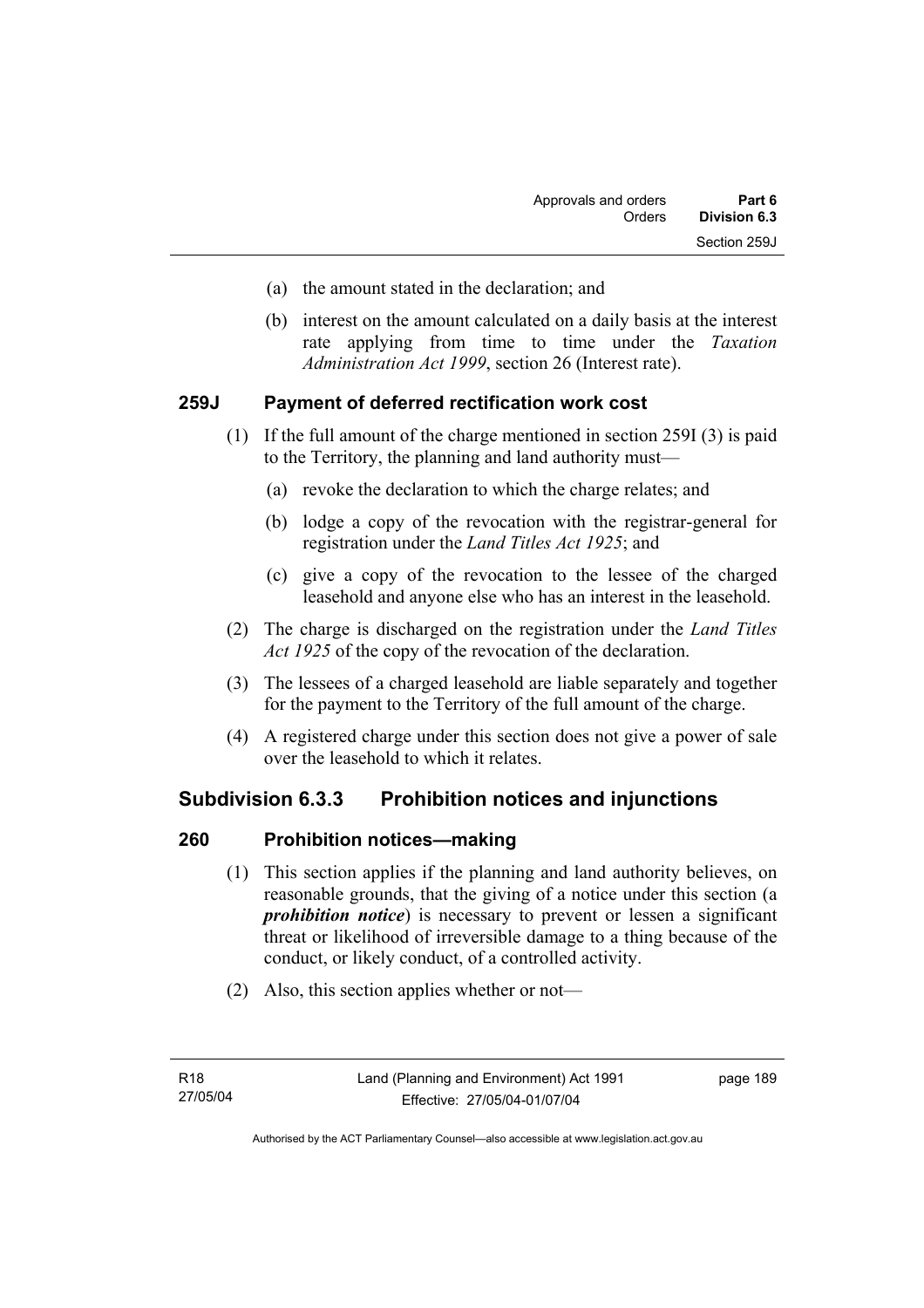- (a) an order has been made or is proposed to be made in relation to a controlled activity; or
- (b) a proceeding for an offence against this part has begun or is about to begin.
- (3) The planning and land authority may give a prohibition notice to 1 or more of the following:
	- (a) the lessee or occupier of a place to which the controlled activity relates;
	- (b) anyone by whom or on whose behalf the activity—
		- (a) was, is being, or is to be, conducted; or
		- (b) is likely to be conducted.
	- *Note* For how documents may be given, see Legislation Act, pt 19.5.
- (4) The prohibition notice must state—
	- (a) that it is a prohibition notice under this Act; and
	- (b) each person to whom it is directed; and
	- (c) that the notice takes effect when it is given to a person to whom it is directed; and
	- (d) the grounds on which the notice is given; and
	- (e) the activity, and the place, in relation to which the notice applies; and
	- (f) that the activity—
		- (i) must not be carried on by the person; or
		- (ii) must not be carried on by the person except in accordance with the notice; and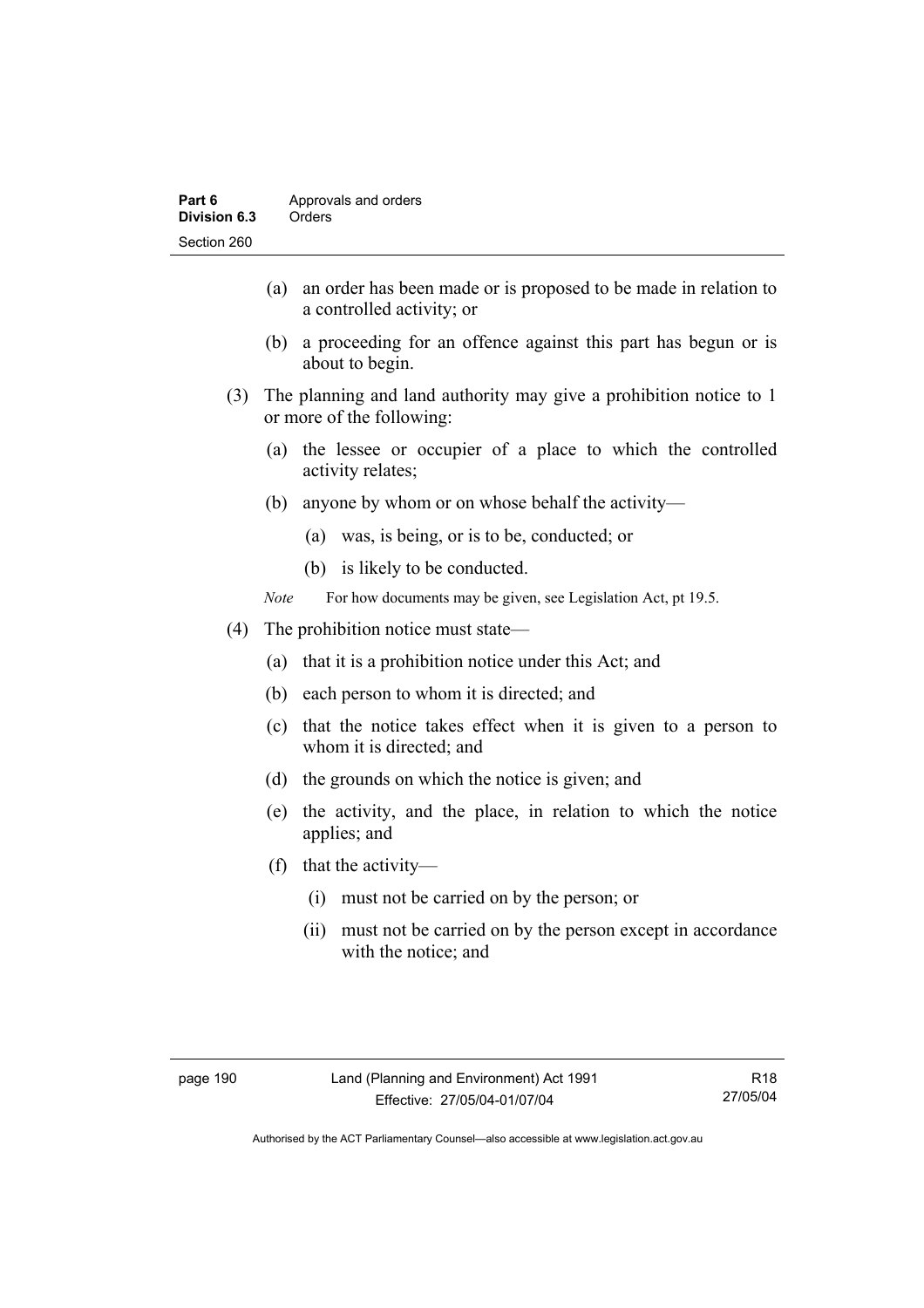- (g) when the notice ends (including, for example, on the happening of an event stated in the notice).
- *Note* An example is part of the Act, is not exhaustive and may extend, but does not limit, the meaning of the provision in which it appears (see Legislation Act, s 126 and s 132).
- (5) A prohibition notice takes effect when it is given to a person to whom it is directed.
- (6) To remove any doubt, 2 or more prohibition notices may be given in relation to the same activity.

# **260A Contravening prohibition notices**

- (1) A person commits an offence if—
	- (a) the planning and land authority gives a prohibition notice to the person; and
	- (b) the notice is directed to the person; and
	- (c) the notice states that a controlled activity must not be carried on by the person in relation to a place; and
	- (d) the person carries on the activity in relation to the place.

Maximum penalty: 50 penalty units, imprisonment for 6 months or both.

- *Note* A Territory authority is not liable to be prosecuted for an offence against this section (see Legislation Act, s 121).
- (2) A person commits an offence if—
	- (a) the planning and land authority gives a prohibition notice to the person; and
	- (b) the notice is directed to the person; and
	- (c) the notice states that a controlled activity must not be carried on by the person in relation to a place except in accordance with the notice; and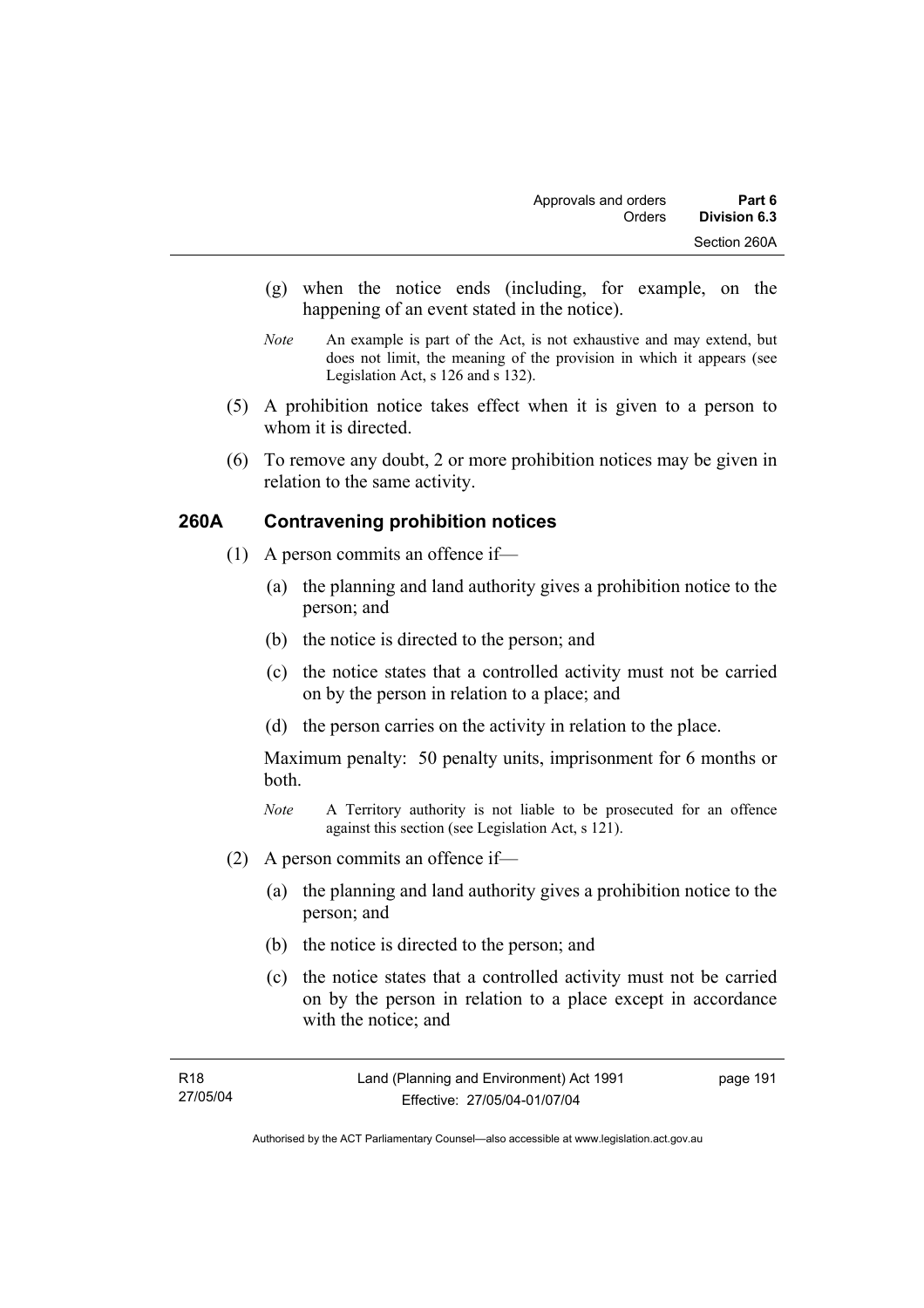| Part 6       | Approvals and orders |  |
|--------------|----------------------|--|
| Division 6.3 | Orders               |  |
| Section 260B |                      |  |

 (d) the person carries on the activity in relation to the place otherwise than in accordance with the notice.

Maximum penalty: 50 penalty units, imprisonment for 6 months or both.

(3) An offence against this section is a strict liability offence.

## **260B Prohibition notices—ending**

- (1) A prohibition notice remains in force until it ends in accordance with this section
- (2) A prohibition notice ends on the earlier of the following:
	- (a) 60 days after the day it is given to a person to whom the notice is directed:
	- (b) the notice ends in accordance with the notice;
	- (c) the notice is revoked.
- (3) A person to whom a prohibition notice is directed may, in writing, apply to the planning and land authority for the revocation of the notice.
- (4) The application must state the grounds on which the revocation of the prohibition notice is sought.
- (5) The planning and land authority may revoke the prohibition notice if satisfied, on reasonable grounds, that the notice is no longer necessary or appropriate.

## **260C Injunctions to restrain contravention of orders or prohibition notices**

 (1) This section applies if a person (the *relevant person*) has engaged, is engaging, or proposes to engage, in conduct that was, is, or would be, a contravention of an order or a prohibition notice.

R18 27/05/04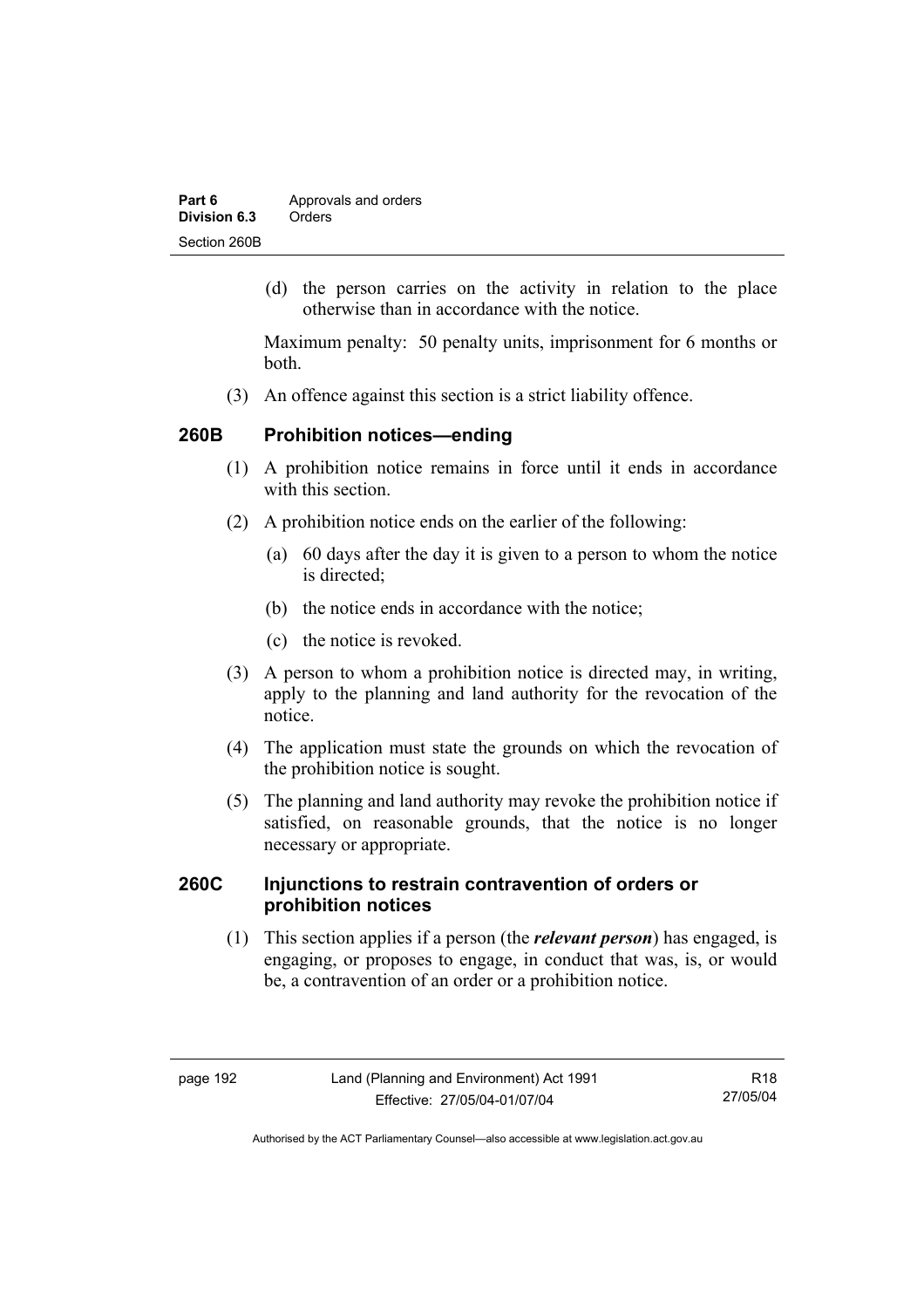- (2) The planning and land authority or anyone else may apply to the Supreme Court for an injunction.
- (3) On application under subsection (2), the Supreme Court may grant an injunction—
	- (a) restraining the relevant person from engaging in the conduct; and
	- (b) if, in the court's opinion, it is desirable to do so, requiring the relevant person to do anything.
- (4) The Supreme Court may grant an injunction restraining a relevant person from engaging in conduct of a particular kind—
	- (a) if satisfied that the person has engaged in conduct of that kind, whether or not it appears to the court that the person intends to engage again, or to continue to engage, in conduct of that kind; or
	- (b) if it appears to the court that, if an injunction is not granted, it is likely the person will engage in conduct of that kind, whether or not the person has previously engaged in conduct of that kind and whether or not there is an imminent danger of substantial damage to someone else if the person engages in conduct of that kind.
- (5) This section applies whether or not a proceeding for an offence against this part has begun or is about to begin.

# **Subdivision 6.3.4 Other matters**

# **261 Declaration of pest animal or pest plant**

- (1) The Environment Minister may, in writing, declare—
	- (a) an animal to be a pest animal; or
	- (b) a plant to be a pest plant.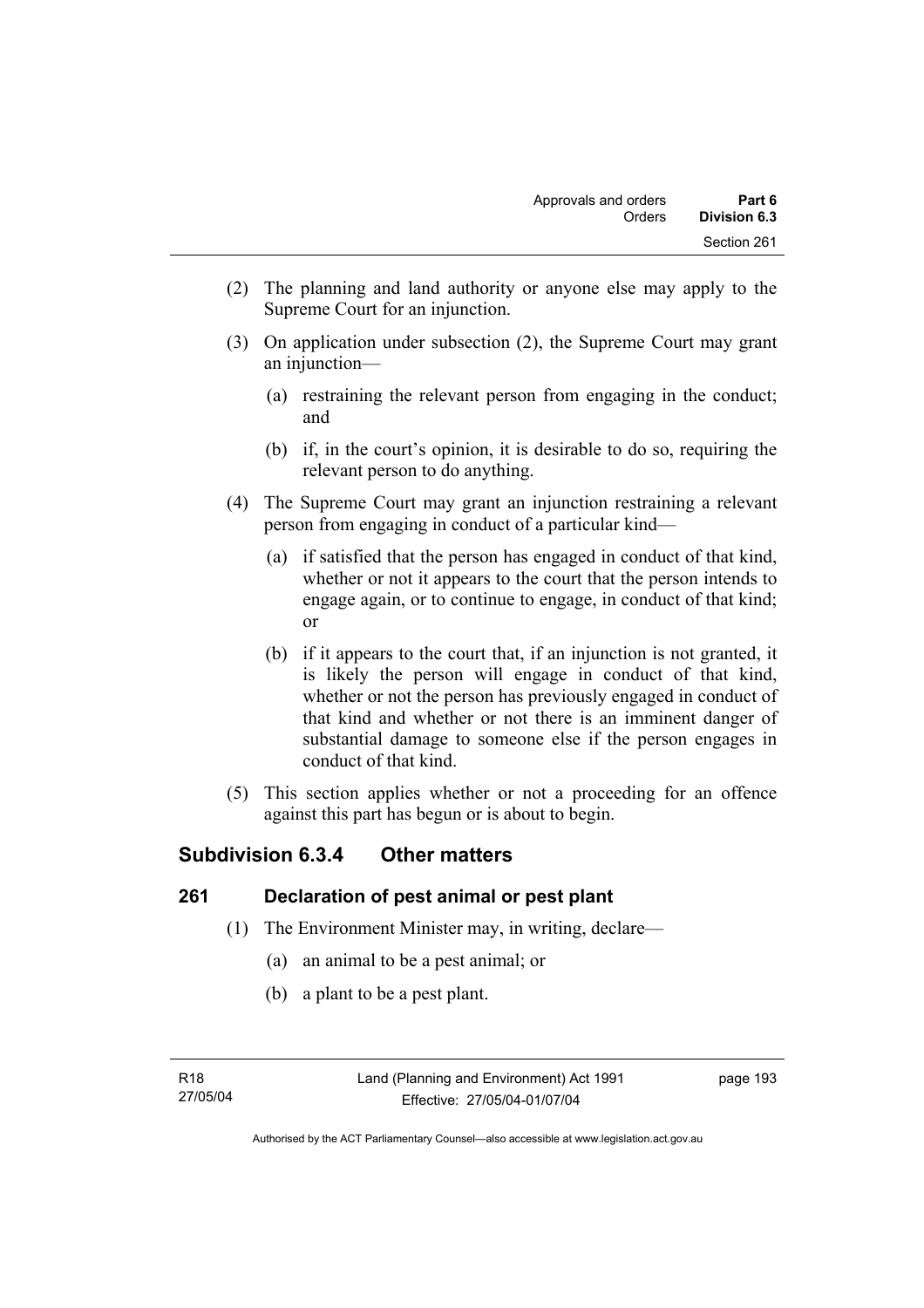- (2) The Environment Minister must not make a declaration unless the Minister has consulted with—
	- (a) the flora and fauna committee under the *Nature Conservation Act 1980*; and
	- (b) for a proposed declaration under subsection  $(1)$  (a)—the animal welfare advisory committee under the *Animal Welfare Act 1992*.
- (3) After making a declaration, the Environment Minister—
	- (a) must arrange for the preparation of a plan for the control of the propagation of the pest animal or plant; and
	- (b) if the declaration was made under subsection (1) (a)—may arrange for the preparation of a code of practice under the *Animal Welfare Act 1992* for the pest animal.
- (4) A declaration is a disallowable instrument.
	- *Note* A disallowable instrument must be notified, and presented to the Legislative Assembly, under the Legislation Act.
- (5) In subsection (1):

*animal* means any live vertebrate, but does not include a human being.

# **Division 6.4 Inspection and seizure powers**

# **Subdivision 6.4.1 Preliminary**

### **262 Definitions for div 6.4**

In this division:

*connected*—a thing is *connected* with an offence if—

- (a) the offence has been committed in relation to it; or
- (b) it will provide evidence of the commission of the offence; or

| page 194 | Land (Planning and Environment) Act 1991 | R18      |
|----------|------------------------------------------|----------|
|          | Effective: 27/05/04-01/07/04             | 27/05/04 |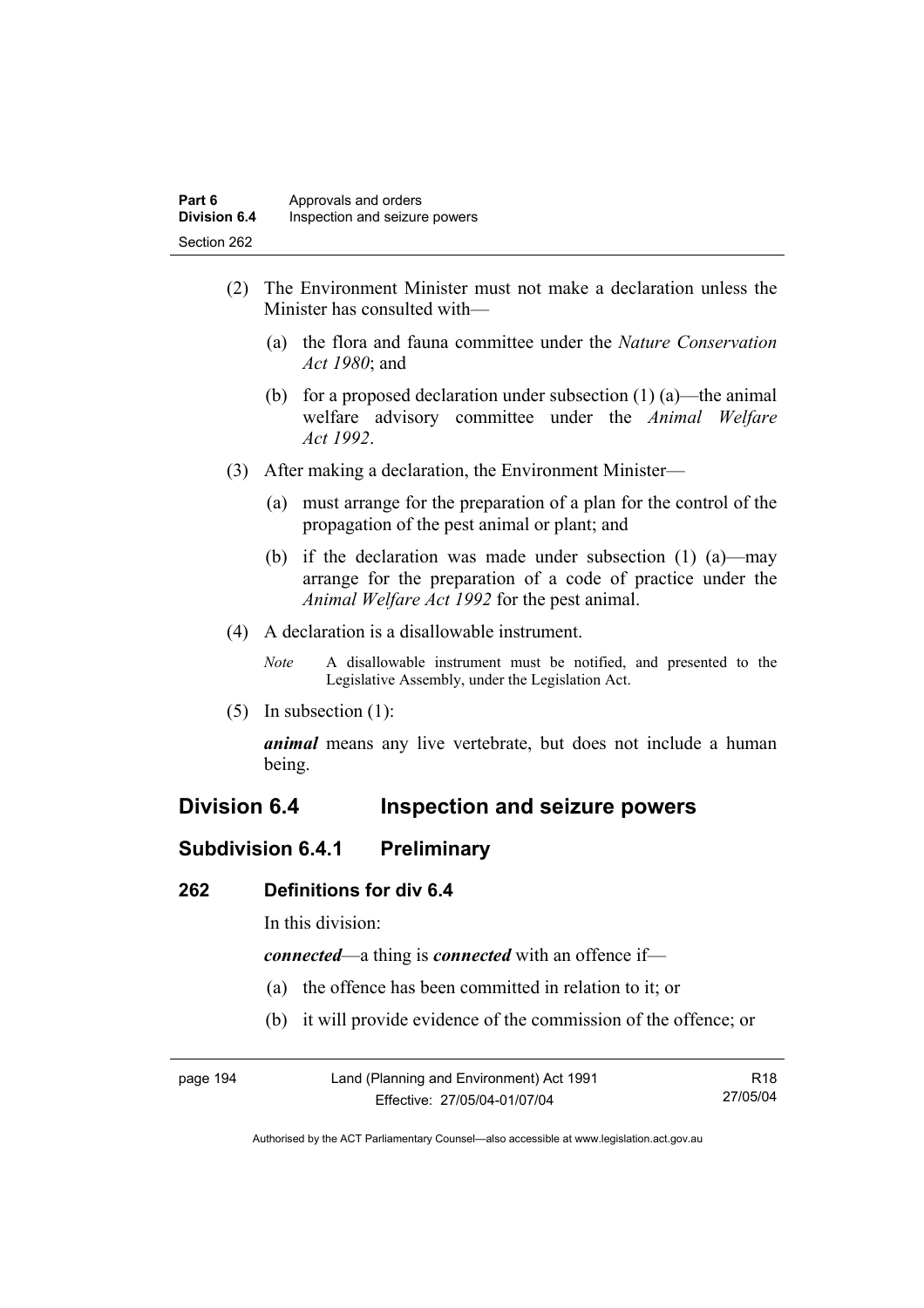(c) it was used, is being used, or is intended to be used, to commit the offence.

*occupier*, of premises, includes—

- (a) a person believed, on reasonable grounds, to be an occupier of the premises; and
- (b) a person apparently in charge of the premises.

*offence* includes an offence that there are reasonable grounds for believing has been, is being, or will be committed.

# **263 Appointment of inspectors**

- (1) The planning and land authority may appoint a person as an inspector for this part.
- *Note 1* For the making of appointments (including acting appointments), see Legislation Act, div 19.3.
- *Note 2* In particular, a person may be appointed for a particular provision of a law (see Legislation Act, s 7 (3)) and an appointment may be made by naming a person or nominating the occupant of a position (see s 207).
- (2) An inspector has the functions that the planning and land authority directs.

### **264 Identity cards**

- (1) The planning and land authority must issue an inspector with an identity card that states the person is an inspector for this Act, or for stated provisions of this Act, and shows—
	- (a) a recent photograph of the person; and
	- (b) the name of the person or the particulars that are prescribed under the *Magistrates Court Act 1930* as the identifying particulars for the person (or both); and
	- (c) the date of issue of the card; and
	- (d) a date of expiry for the card; and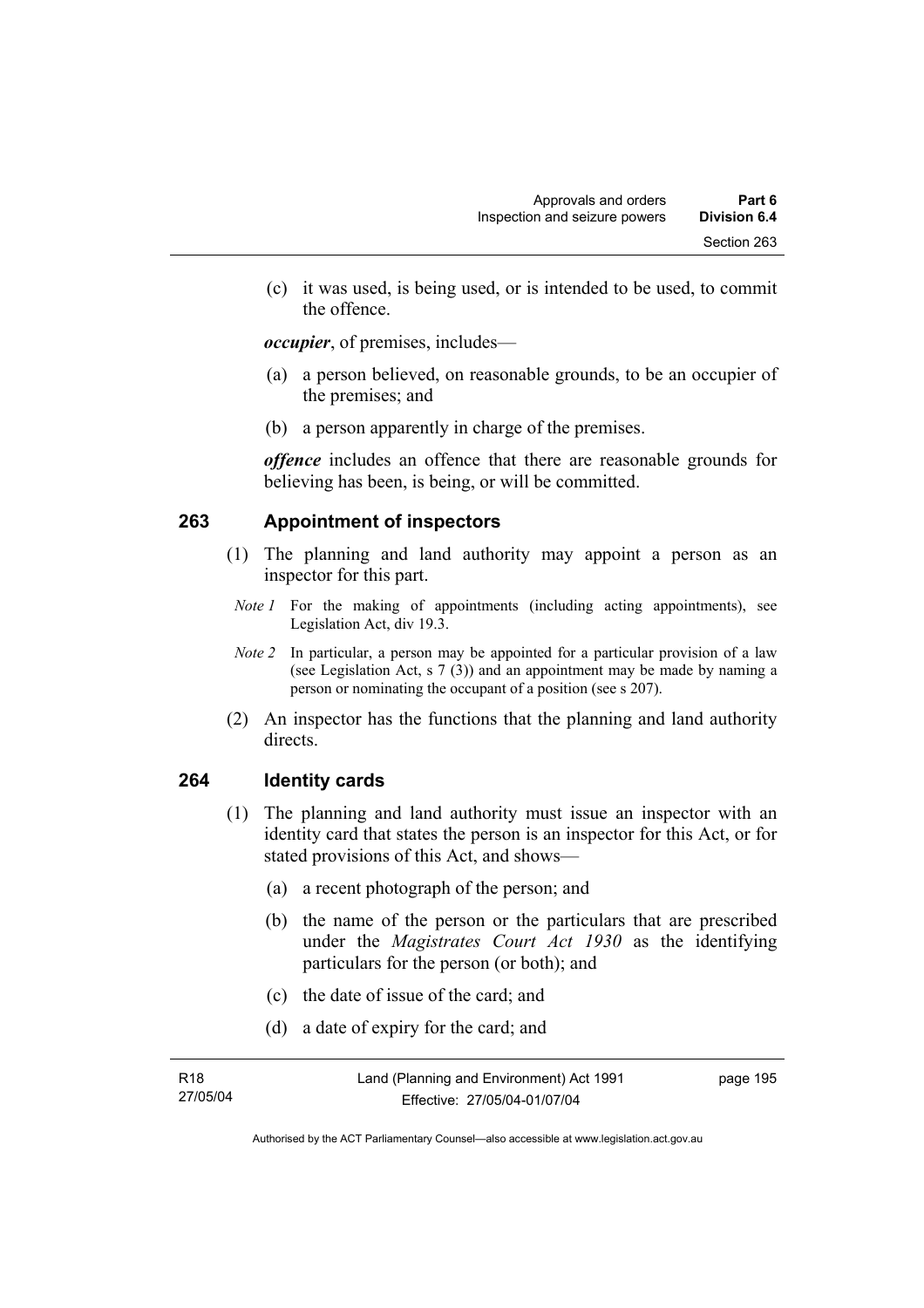- (e) anything else prescribed under the regulations.
- (2) A person commits an offence if—
	- (a) the person ceases to be an inspector; and
	- (b) the person does not return the person's identity card to the chief executive as soon as practicable (but within 7 days) after the day the person ceases to be an inspector.

Maximum penalty: 1 penalty unit.

(3) An offence against this section is a strict liability offence.

#### **265 Power not to be exercised before identity card shown**

An inspector may exercise a power under this Act in relation to a person only if the inspector first shows the person his or her identity card.

### **Subdivision 6.4.2 Inspection**

### **266 Inspections etc**

For the purposes of ascertaining whether or not a controlled activity is being conducted in or on any place—

- (a) in accordance with an approval; or
- (b) without an approval; or
- (c) contrary to the conditions of an approval; or
- (d) in accordance with, or in contravention of, an order;

an inspector may enter the place—

- (e) with the consent of the occupier of the place; or
- (f) under a warrant issued under section 273; or
- (g) with the assistance and by the force that is reasonable, if the inspector believes on reasonable grounds that the

| page 196 | Land (Planning and Environment) Act 1991 | R18      |
|----------|------------------------------------------|----------|
|          | Effective: 27/05/04-01/07/04             | 27/05/04 |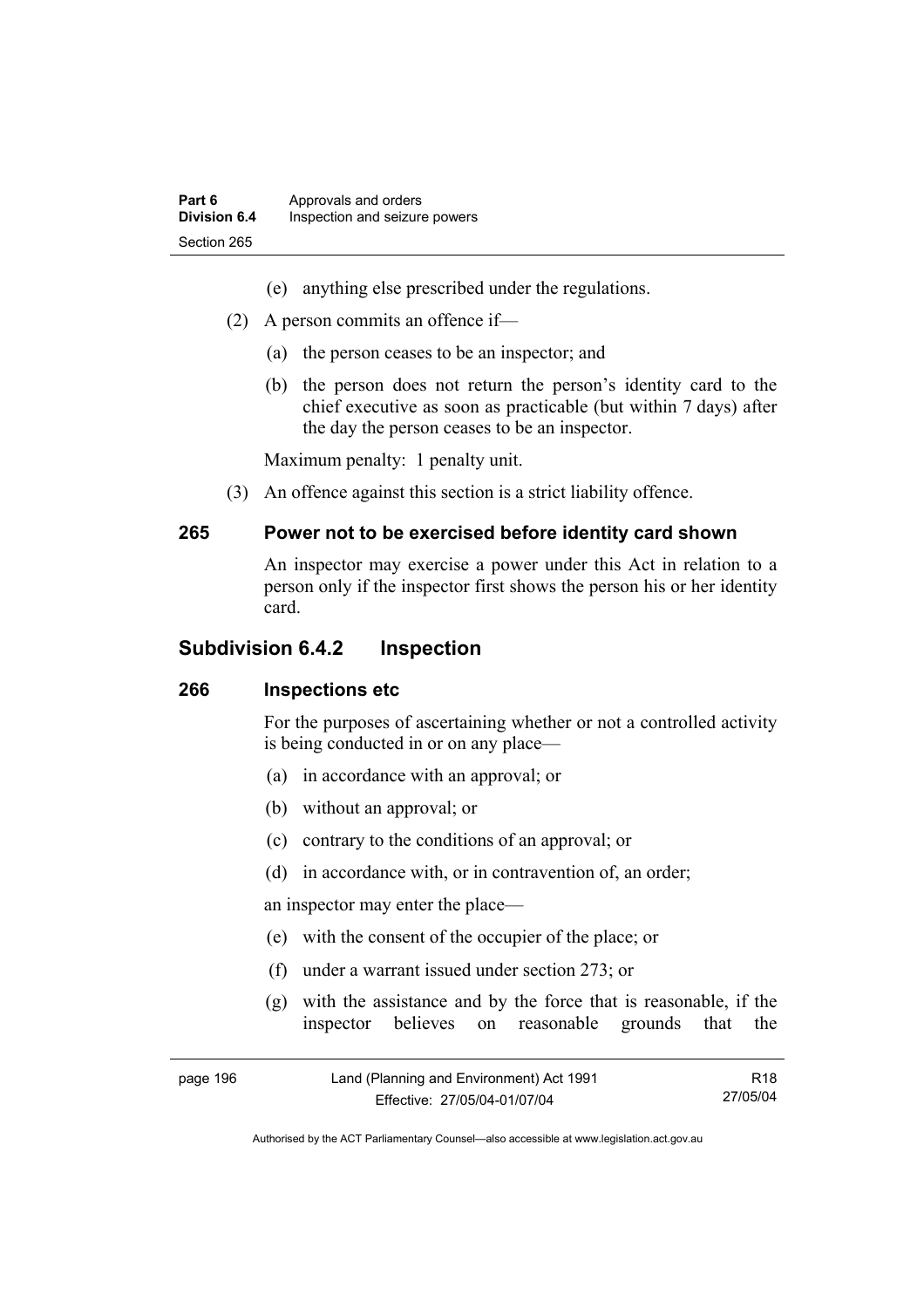circumstances are of such seriousness and urgency as to require the immediate exercise of those powers without the authority of a warrant issued under section 273;

and, subject to section 268, exercise any power referred to in section 269 if the inspector believes on reasonable grounds that a controlled activity is, or is intended to be, conducted in or on that place.

# **267 Consent to entry**

- (1) Before seeking the consent of the occupier of a place for section 266, an inspector shall inform the occupier that he or she may refuse to give that consent.
- (2) If an inspector obtains the occupier's consent for those purposes, the inspector shall ask the occupier to sign a written acknowledgment—
	- (a) that the occupier has been informed that he or she may refuse to give consent, for section 266, for the inspector to enter the place and to exercise any power under section 269; and
	- (b) that the occupier has given the inspector that consent; and
	- (c) of the day and time when the consent was given.
- (3) If it is material, in any proceedings, for a court to be satisfied that an occupier has consented for section 266 and an acknowledgment, in accordance with subsection (2), signed by the occupier, is not produced in evidence, it shall be presumed that the occupier did not consent, but that presumption is rebuttable.

### **269 Powers of inspection**

- (1) Subject to this part, an inspector who enters a place under section 266 may—
	- (a) inspect, examine, take measurements of, or conduct tests relating to, the premises or a controlled activity conducted in or on that place; and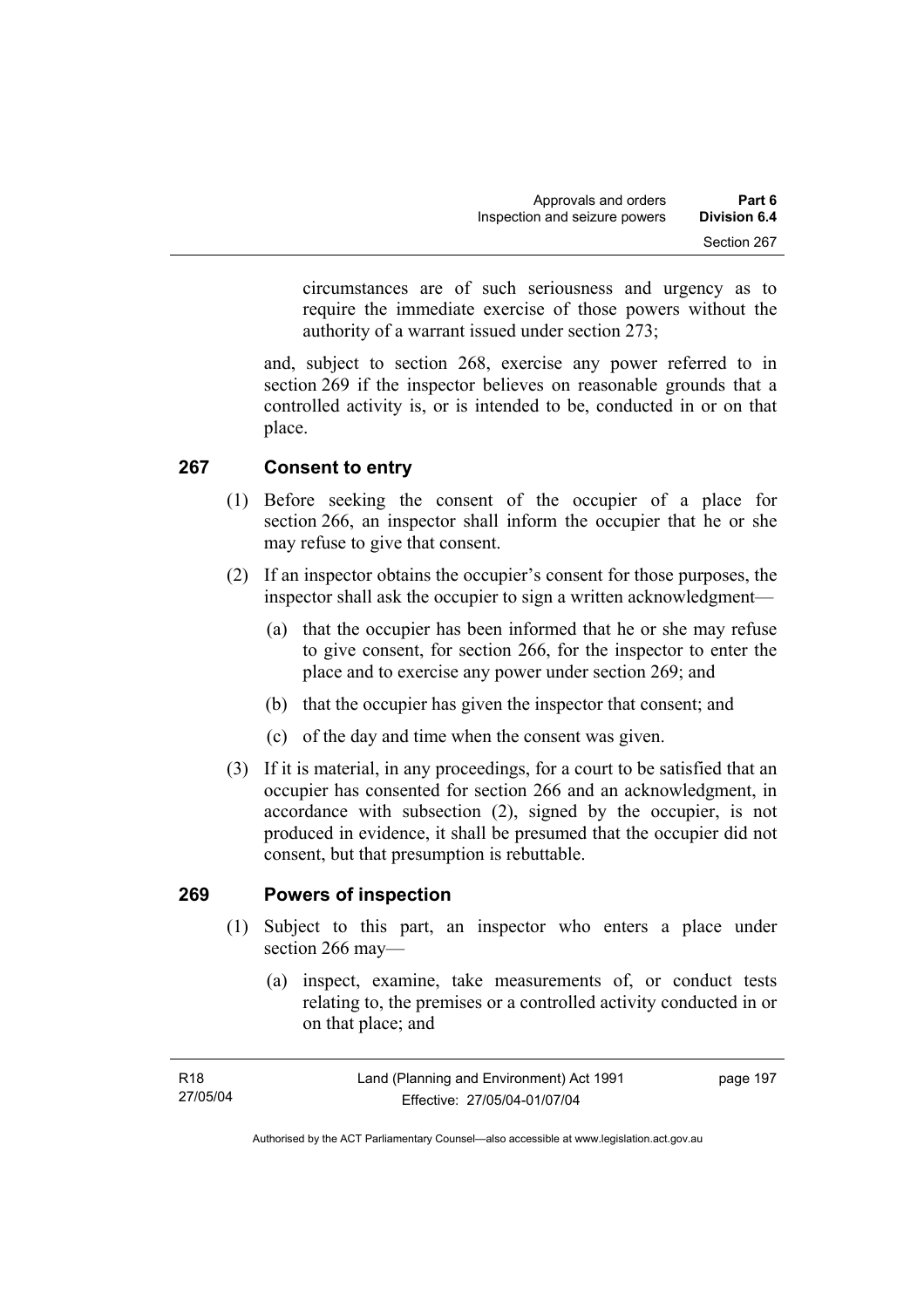- (b) take the photographs, video recordings, or make the sketches or other recordings, that the inspector believes on reasonable grounds to be necessary; and
- (c) take samples of anything that the inspector believes on reasonable grounds is connected with an offence against this part; and
- (d) seize anything that the inspector believes on reasonable grounds to be connected with an offence against this part; and
- (e) inspect, make copies of, or take extracts from, any document in or on that place that the inspector believes on reasonable grounds is connected with an offence against this part; and
- (f) require any person in or on the place—
	- (i) to give the inspector such information; or
	- (ii) to produce to the inspector any document containing such information;

relating to the use of the place in relation to the conduct of a controlled activity; and

- (g) require any person in or on the place to answer questions; and
- (h) require any person on the premises to give the inspector the assistance that is reasonable to enable the inspector to exercise his or her powers under this section.
- (2) A person shall not, without reasonable excuse, fail to comply with a requirement made of the person under subsection  $(1)$   $(f)$ ,  $(g)$  or  $(h)$ .

Maximum penalty: 50 penalty units.

# **271 Taking samples**

An inspector who takes samples under section 269 (1) (c) shall—

 (a) ensure that the sample permits paragraph (c) to be complied with; and

| page 198 | Land (Planning and Environment) Act 1991 | R18      |
|----------|------------------------------------------|----------|
|          | Effective: 27/05/04-01/07/04             | 27/05/04 |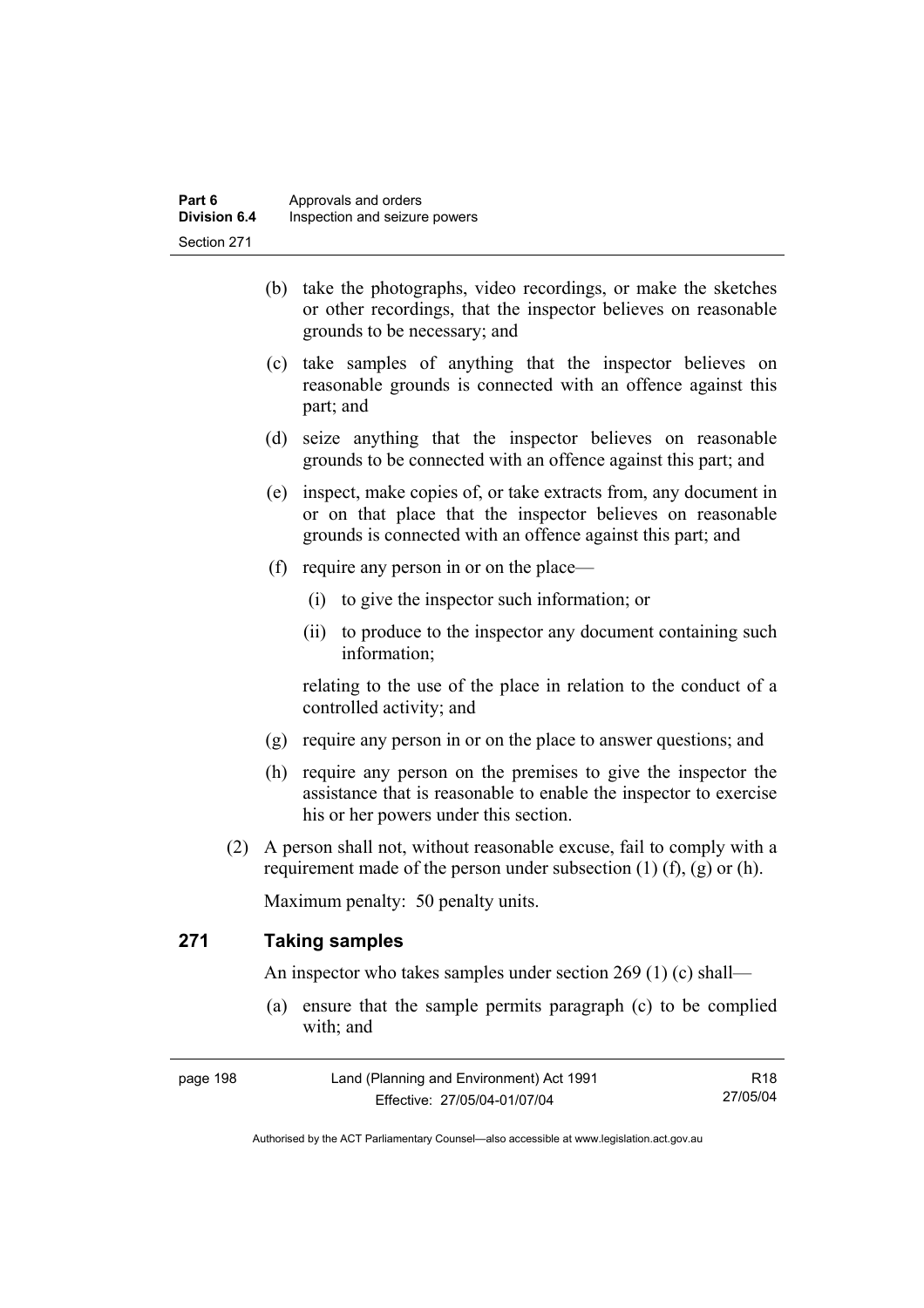- (b) give a receipt for the sample to the occupier of the place from where the sample was taken; and
- (c) divide the sample into 2 parts as nearly as practicable identical in size and composition to each other and each suitable for the purpose of analysis; and
- (d) place each of those parts in a separate container and seal each container; and
- (e) attach to each container a label bearing the signature of the inspector and particulars of the date and time when, and the place where, the sample was taken; and
- (f) give 1 container to the occupier of the place.

### **272 Disposal of seized items**

- (1) If a thing has been seized under section 269 (1) (d) and—
	- (a) a prosecution for an offence against this part in relation to that thing has not been instituted within 90 days after the day of seizure; or
	- (b) a person is so charged but is not convicted;

subject to subsection (2), the planning and land authority shall take all reasonably practical steps to give the thing to the person whom the authority reasonably believes to be entitled to it.

- (2) If a person is—
	- (a) convicted of an offence against this part; or
	- (b) dealt with under the *Crimes Act 1900*, section 402 in relation to an offence against this Act;

the court may order that anything seized under section 269 (1) (d) and connected with the offence—

 (c) be given to the person who appears to the court to be entitled to it; or

| R18      | Land (Planning and Environment) Act 1991 | page 199 |
|----------|------------------------------------------|----------|
| 27/05/04 | Effective: 27/05/04-01/07/04             |          |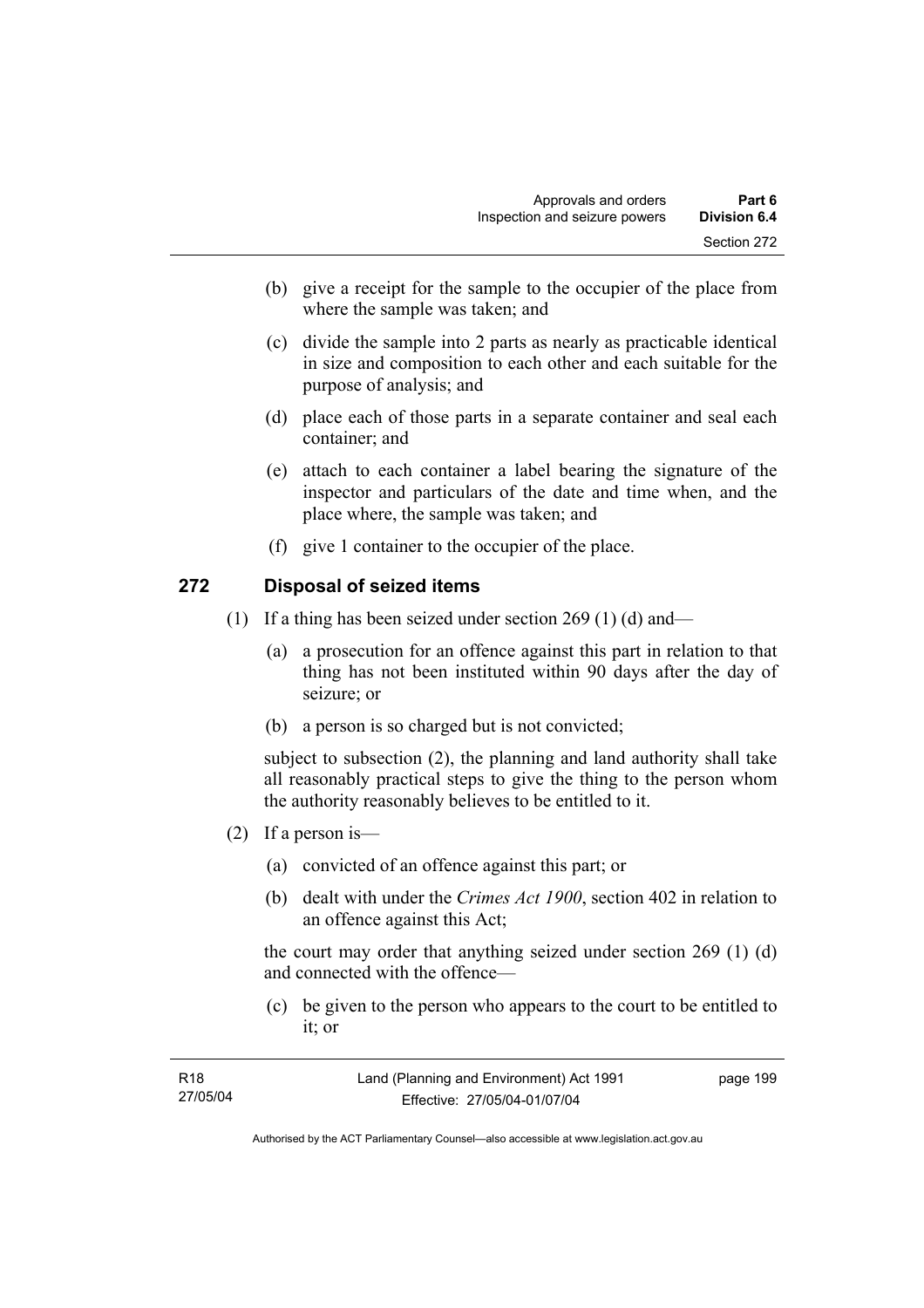(d) be forfeited to the Territory.

### **273 Search warrants**

- (1) If an inspector suspects on reasonable grounds that there is in or on any place a thing of a particular kind connected with a particular offence against this part or the regulations, the inspector may—
	- (a) lay before a magistrate an information on oath setting out those grounds; and
	- (b) apply for the issue of a warrant to search the place for things of that kind.
- (2) If an application is made under subsection (1) for a warrant to search a place, a magistrate may, subject to subsection (3), issue a warrant authorising an inspector named in the warrant, with the assistance and by the force that is necessary and reasonable—
	- (a) to enter the place; and
	- (b) to ascertain whether or not a controlled activity is being conducted in or on the place; and
	- (c) to search the place for things of the kind specified in the warrant; and
	- (d) to seize anything found in the course of the search that the inspector believes on reasonable grounds to be a thing of that kind connected with the relevant offence.
- (3) A magistrate shall not issue a warrant under subsection (2) unless—
	- (a) the informant or another person has given the magistrate, either orally or by affidavit, any further information that the magistrate requires about the grounds on which the issue of the warrant is being sought; and
	- (b) the magistrate is satisfied that there are reasonable grounds for issuing the warrant.

R18 27/05/04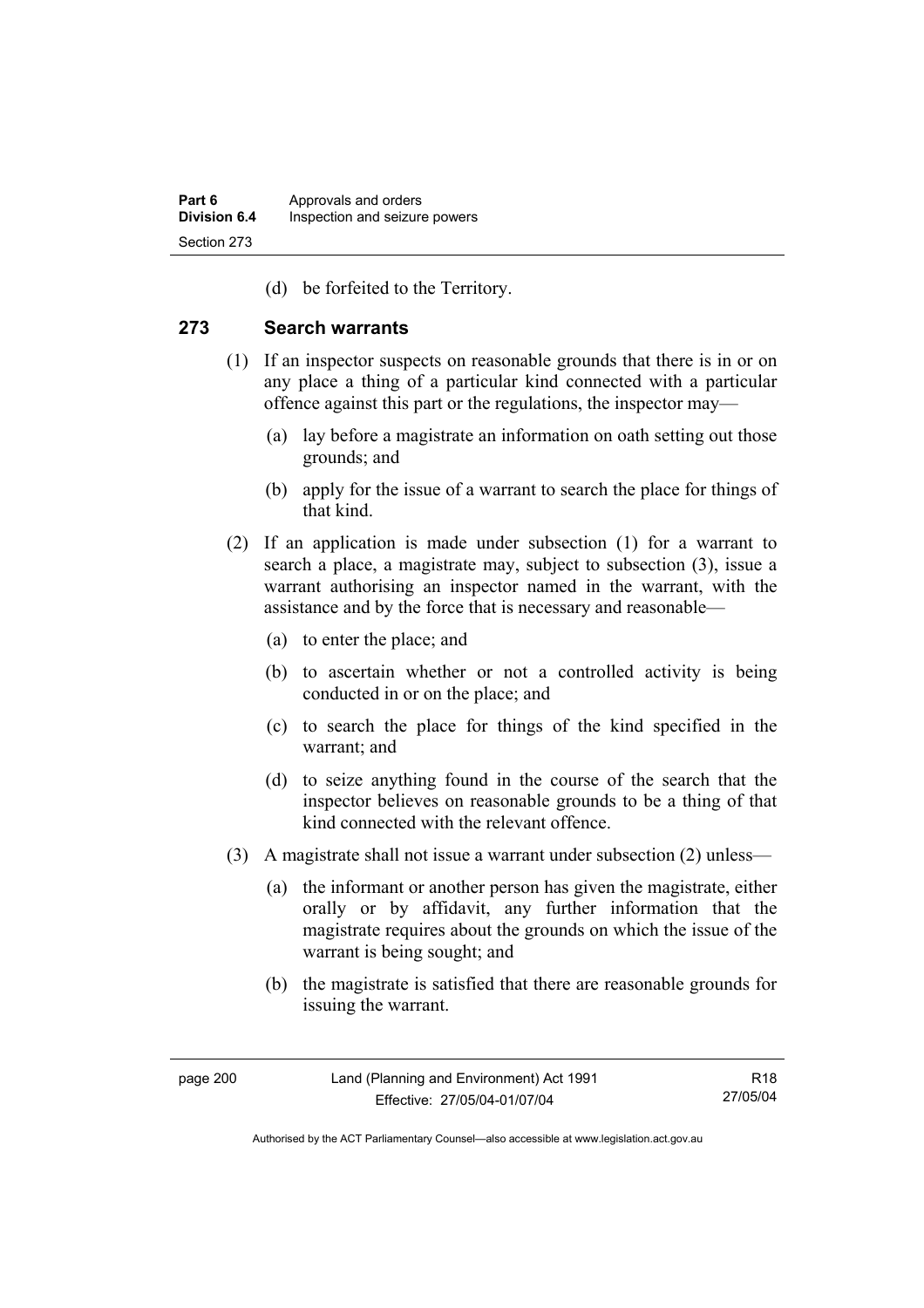- (4) A warrant shall—
	- (a) state the purpose for which it is issued; and
	- (b) specify the nature of the relevant offence; and
	- (c) specify particular hours during which the entry is authorised, or state that the entry is authorised at any time of the day or night; and
	- (d) include a description of the kinds of things in relation to which the powers under the warrant may be exercised; and
	- (e) specify the date (not later than 28 days after the date of issue of the warrant) when the warrant ceases to have effect.

## **Division 6.6 Miscellaneous**

## **Subdivision 6.6.1 Review of decisions**

## **275 AAT review—general**

- (1) A person whose interests are affected by a decision mentioned in schedule 4, part 4.1, column 4 may apply to the AAT for review of the decision.
- (2) A person mentioned in schedule 4, part 4.1, column 2 who makes a decision mentioned in column 4 of the item mentioning the person must give written notice to people whose interests the person believes are affected by the decision.
- (3) The notice under subsection (2) must comply with the requirements of the code of practice in force under the *Administrative Appeals Tribunal Act 1989*, section 25B (1).

## **275A Approvals subject to entity's satisfaction**

(1) This section applies if—

page 201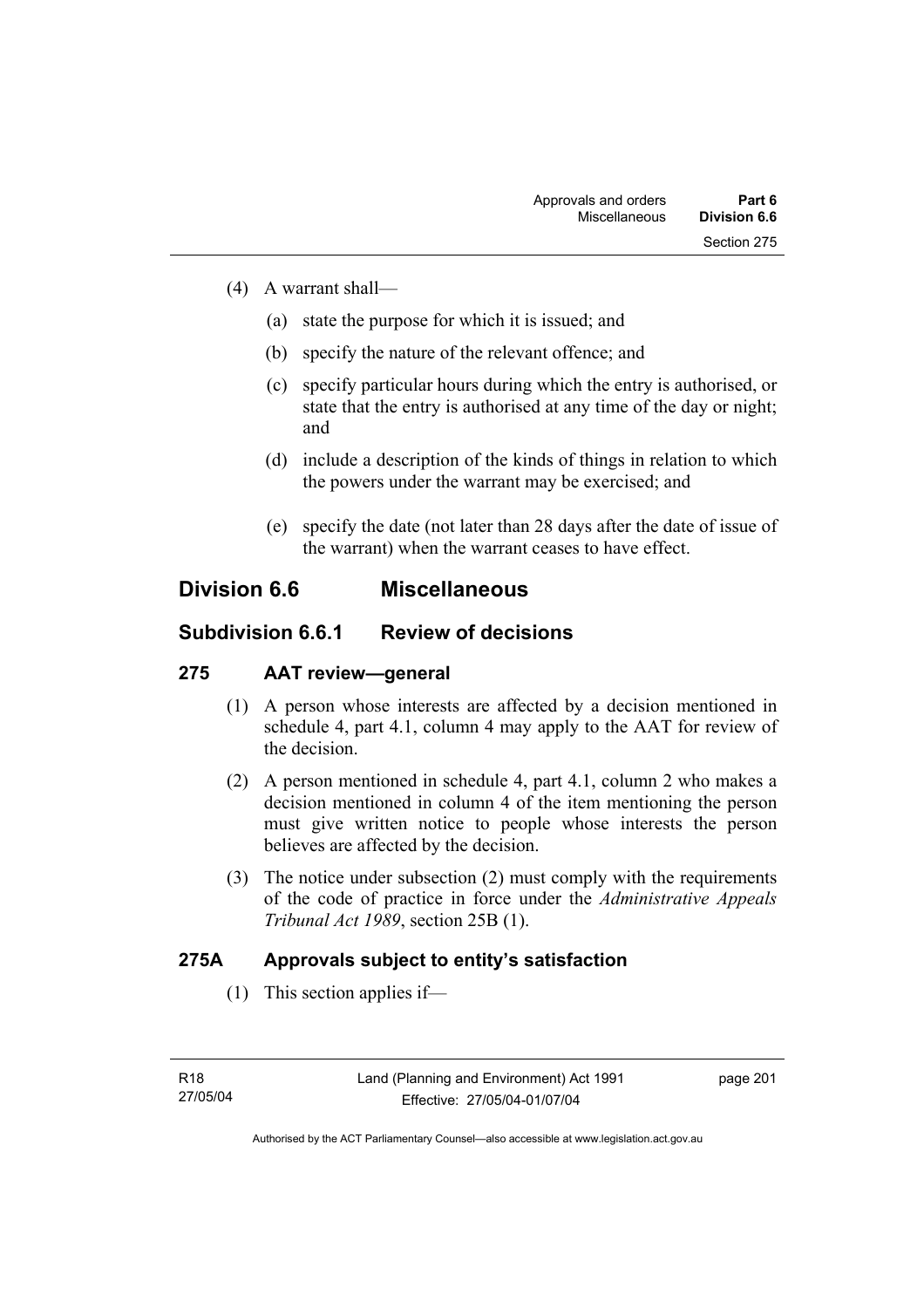| Part 6       | Approvals and orders |
|--------------|----------------------|
| Division 6.6 | Miscellaneous        |
| Section 276  |                      |

- (a) an approval given to a person contains a condition that a development is to be carried out to the satisfaction of an entity mentioned in the approval; and
- (b) the entity decides that the development has not been carried out to its satisfaction.
- *Note* Section 245 (3) (a) allows a relevant authority to impose a condition of the kind mentioned in s (1) (a).
- (2) The entity must give the person written notice of the decision.
- (3) The notice must be in accordance with the requirements of the code of practice in force under the *Administrative Appeals Tribunal Act 1989*, section 25B (1).
- (4) A person whose interests are affected by a decision mentioned in subsection (1) (b) may apply to the AAT for review of the decision.

### **276 Review of decisions—objectors and third parties to approvals**

- (1) A person who is qualified under subsection (2) may apply to the AAT for review of a decision of the relevant authority to—
	- (a) approve an application under section 230 or section 246A; or
	- (b) include a condition in an approval.
	- *Note* Section 245 deals with inclusion of conditions.
- (2) A person is qualified to make an application under subsection (1) if—
	- (a) the person objected to the grant of the approval of the relevant application to undertake development under section 237; or
	- (b) the AAT is satisfied that the person had reasonable grounds for not objecting within the prescribed period.
- (3) An application under subsection (1) must be made within 4 weeks after the day the person was notified of the decision.

R18 27/05/04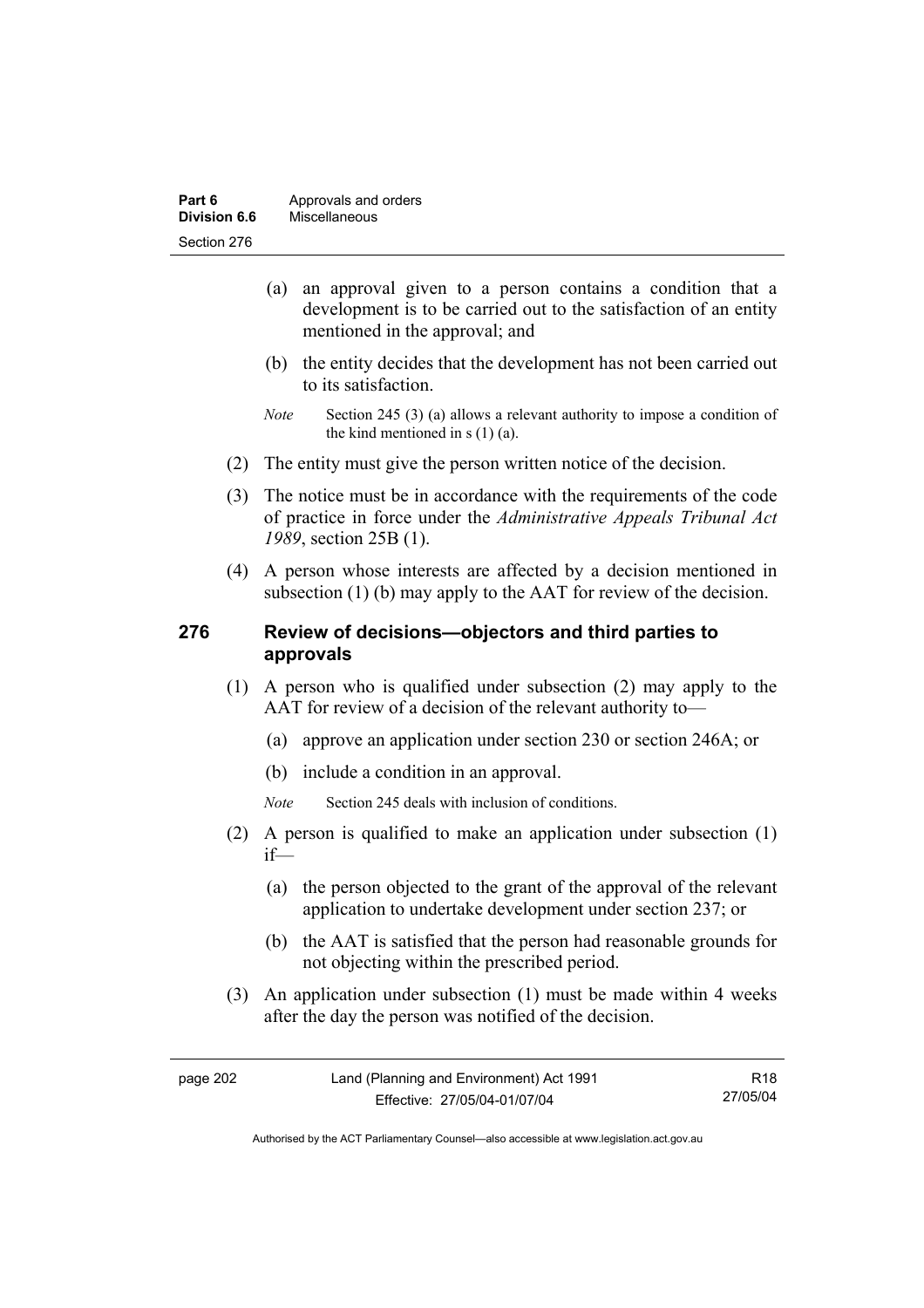- (4) A notice given under section 243 to a person who objected under section 237 shall be in accordance with the requirements of the code of practice in force under the *Administrative Appeals Tribunal Act 1989*, section 25B (1)*.*
- (5) At the hearing of a proceeding before the administrative appeals tribunal, the tribunal shall have regard to—
	- (a) any decisions or recommendations of a committee of the Legislative Assembly in relation to; and
	- (b) any environmental impact statement made, or inquiry conducted into;

a matter that is in issue in the hearing.

(6) In this section:

*person* includes an unincorporated association.

 (7) For this section, an organisation or association of persons, whether incorporated or not, shall be taken to have interests that are affected by a decision if the decision relates to a matter included in the objects or purposes of the organisation or association.

## **277 Review of decisions—orders and prohibition notices**

- (1) Application may be made to the administrative appeals tribunal for review of a decision of the planning and land authority—
	- (a) to make an order under section 254A (2) (Decision on application to planning and land authority for order) or section 256 (2) (Decision on proposed order on planning and land authority's own initiative); or
	- (b) not to make an order under section 254A (2); or
	- (c) to include in an order under section 254A (2) or section 256 (2) a direction of a kind mentioned in section 257 (3); or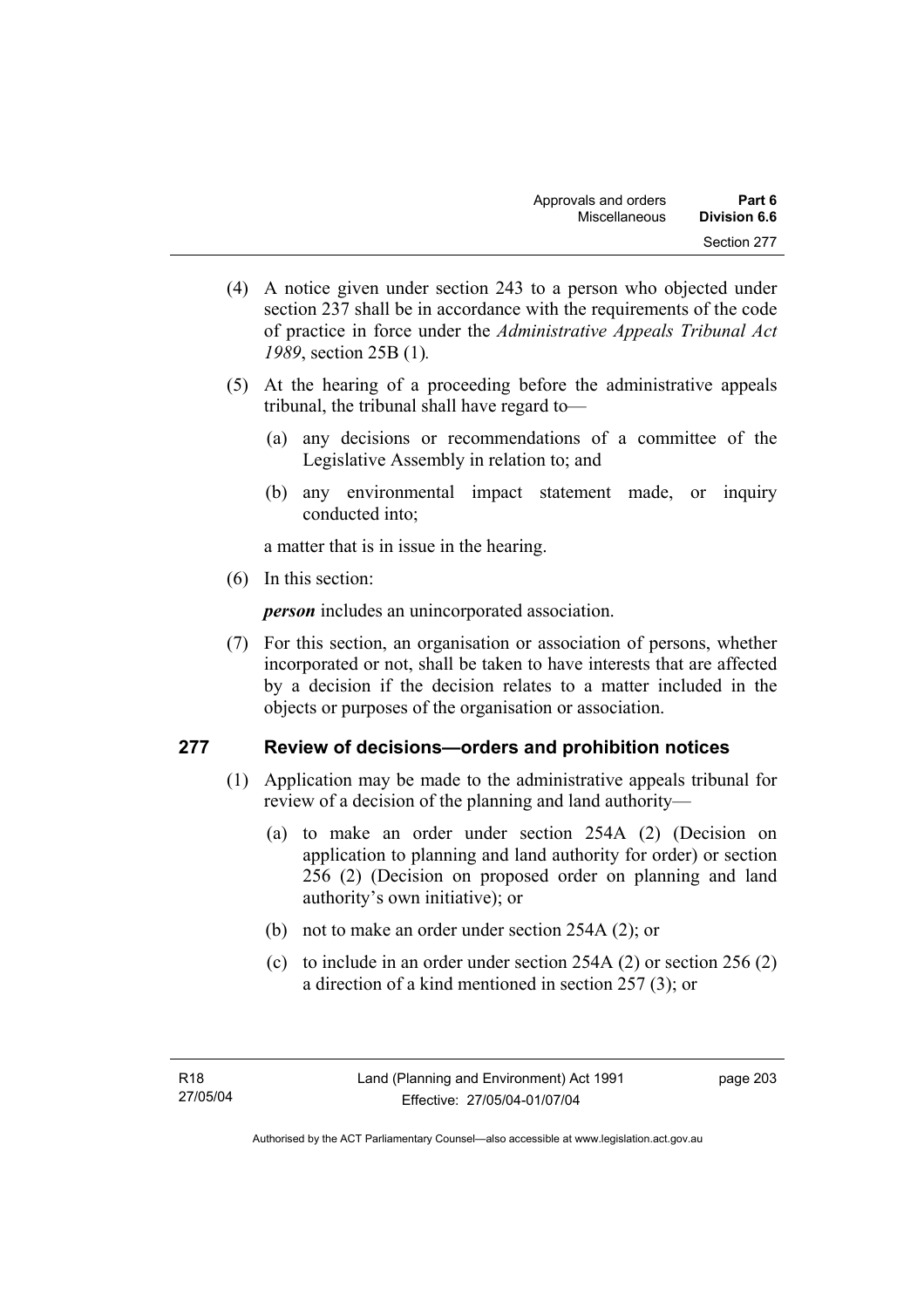| Part 6       | Approvals and orders |
|--------------|----------------------|
| Division 6.6 | Miscellaneous        |
| Section 278  |                      |

- (d) to refuse, under section 258A (4) (Ending of orders), to revoke an order; or
- (e) to give a prohibition notice under section 260 (3) (Prohibition notices—making); or
- (f) to refuse, under section 260B (5) (Prohibition notices ending), to revoke a prohibition notice.
- (2) A notice given by the planning and land authority to a person in accordance with section 257A (a), (b), (c) or  $(g)$  (Notice of making of orders) must be in accordance with the requirements of the code of practice under the *Administrative Appeals Tribunal Act 1989*, section 25B (1).

## **278 Notification of objectors**

- (1) This section applies in relation to a decision mentioned in schedule 4, part 4.1.
- (2) The person who made the decision must, as soon as practicable, tell each person who, under section 237, objected to the application in relation to which the decision was made, in writing, about the application to the tribunal.
- (3) A notice under subsection (1) shall include a statement to the effect that the person to whom it is given is entitled, on application to the administrative appeals tribunal, to be made a party to the proceedings for the review.
- (4) In this section:

*applicant* means—

- (a) for a decision mentioned in schedule 4, part 4.1, items 1 to  $7$ the applicant for the decision; or
- (b) for a decision mentioned in schedule 4, part 4.1 item 8—the person to whom the approval was granted.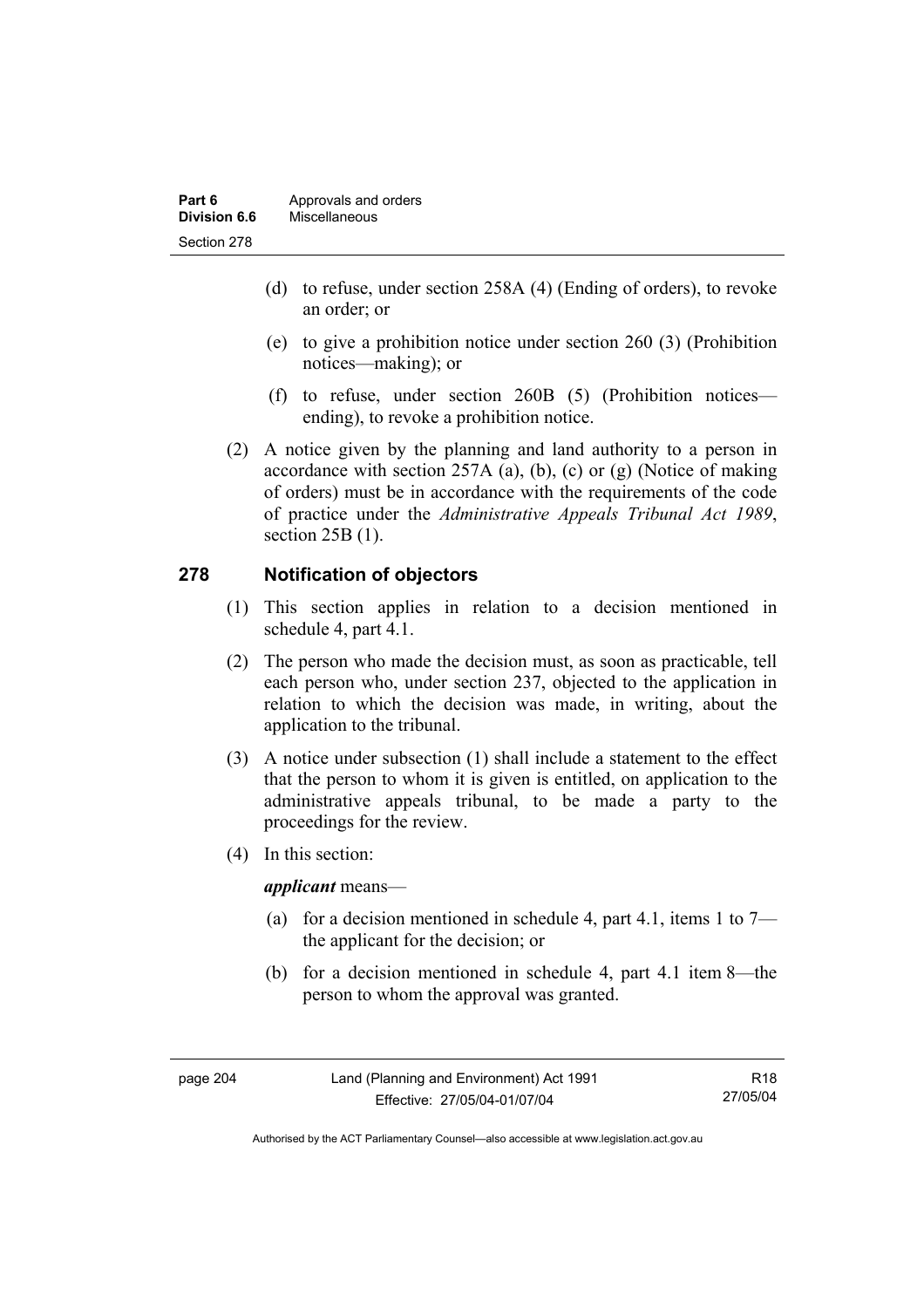## **279 Application for review by objectors—notification to applicants**

- (1) If an objector makes an application under section 276 for the review of a decision, the objector shall, at the same time, give notice to the person who made the application for approval of the decision in relation to which the objector has applied for review.
- (2) A notice under subsection (1) shall include a statement to the effect that the person to whom it is given is entitled, on application to the administrative appeals tribunal, to be made a party to the proceedings for the review.
- (3) In subsection (1):

*objector* means a person mentioned in section 276 (2).

## **279A Challenge to validity of certain decisions**

- (1) The validity of a decision made by the Minister on an application to which section 229B (6) applies may not be questioned in any legal proceedings except those begun within 28 days after the date of the decision.
- (2) In this section:

*legal proceedings* does not include an application to the administrative appeals tribunal.

## **Subdivision 6.6.2 General**

## **282 Regulations for pt 6**

- (1) The regulations may make provision for—
	- (a) the lodging of applications; and
	- (b) the form and conditions of a bond referred to in section 245 (3) (f), including the method of calculating the amount of the bond and the conditions of payment under the bond; and

| R18      | Land (Planning and Environment) Act 1991 | page 205 |
|----------|------------------------------------------|----------|
| 27/05/04 | Effective: 27/05/04-01/07/04             |          |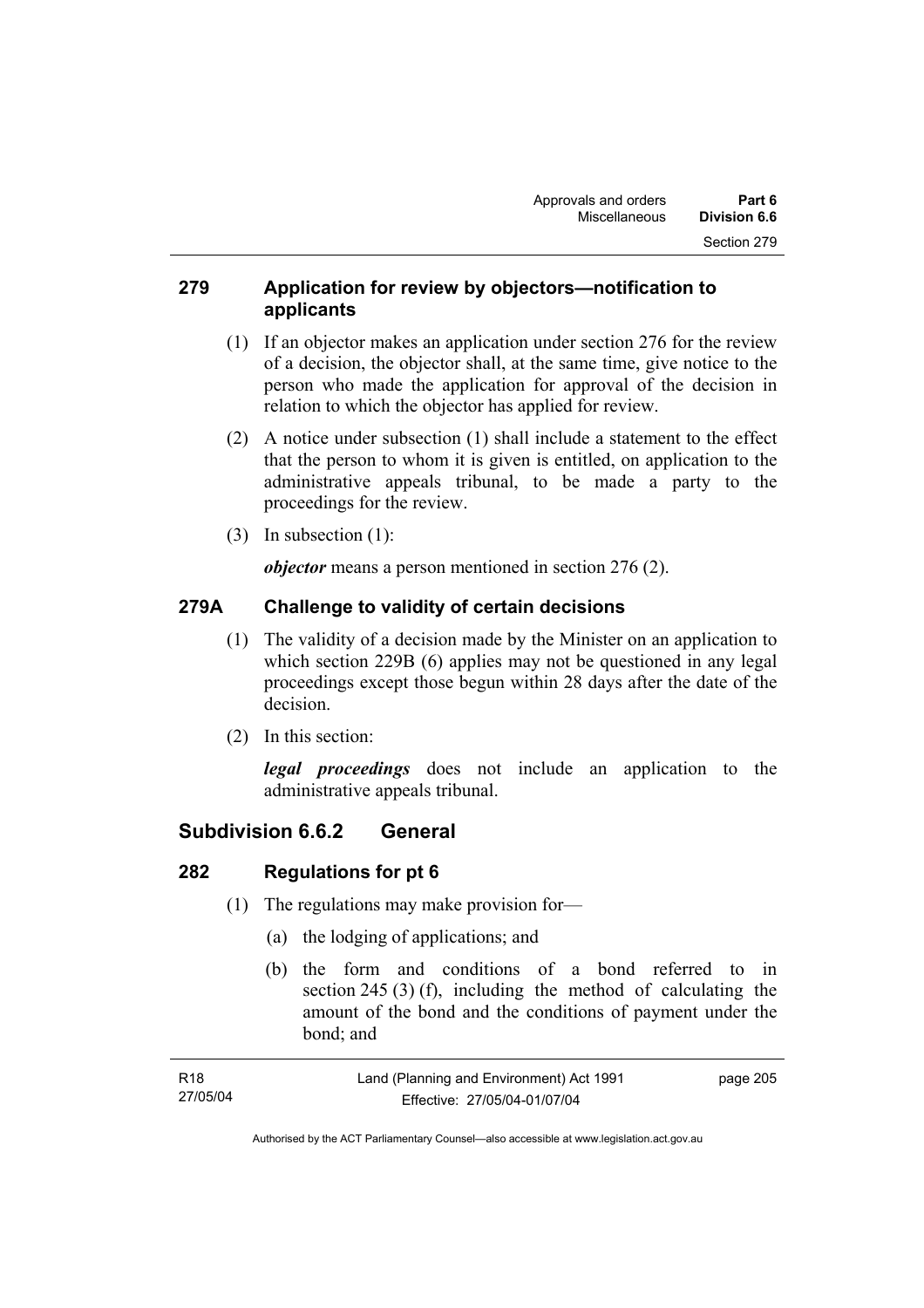- (c) the exemption of the Territory or a Territory authority from the requirements of all or any of the provisions of this part; and
- (d) the circumstances, whether generally or in a particular case, in which an exemption under paragraph (c) applies; and
- (e) exempting a development of a kind specified in the regulations, either absolutely or subject to conditions, from the application of this part or any provision of this part; and
- (f) exempting a controlled activity of a kind specified in the regulations, either absolutely or subject to conditions, from the application of this part or any provision of this part; and
- (g) the extension of any period within which action is to be taken by the Minister, the planning and land authority or anyone else, under this part or the regulations.
- (2) The regulations may authorise the Minister to exempt from this part or any provision of this part a development that consists of the erection, fixing or displaying of a sign or advertising material on the land, otherwise than in accordance with a right to do so expressly given by a current licence granted under this Act or a current lease.
- (3) An exemption under a regulation mentioned in subsection (2) is a disallowable instrument.
	- *Note* A disallowable instrument must be notified, and presented to the Legislative Assembly, under the Legislation Act.
- (4) An exemption under subsection (1) or (2) that relates to a development mentioned in subsection (2) may be conditional.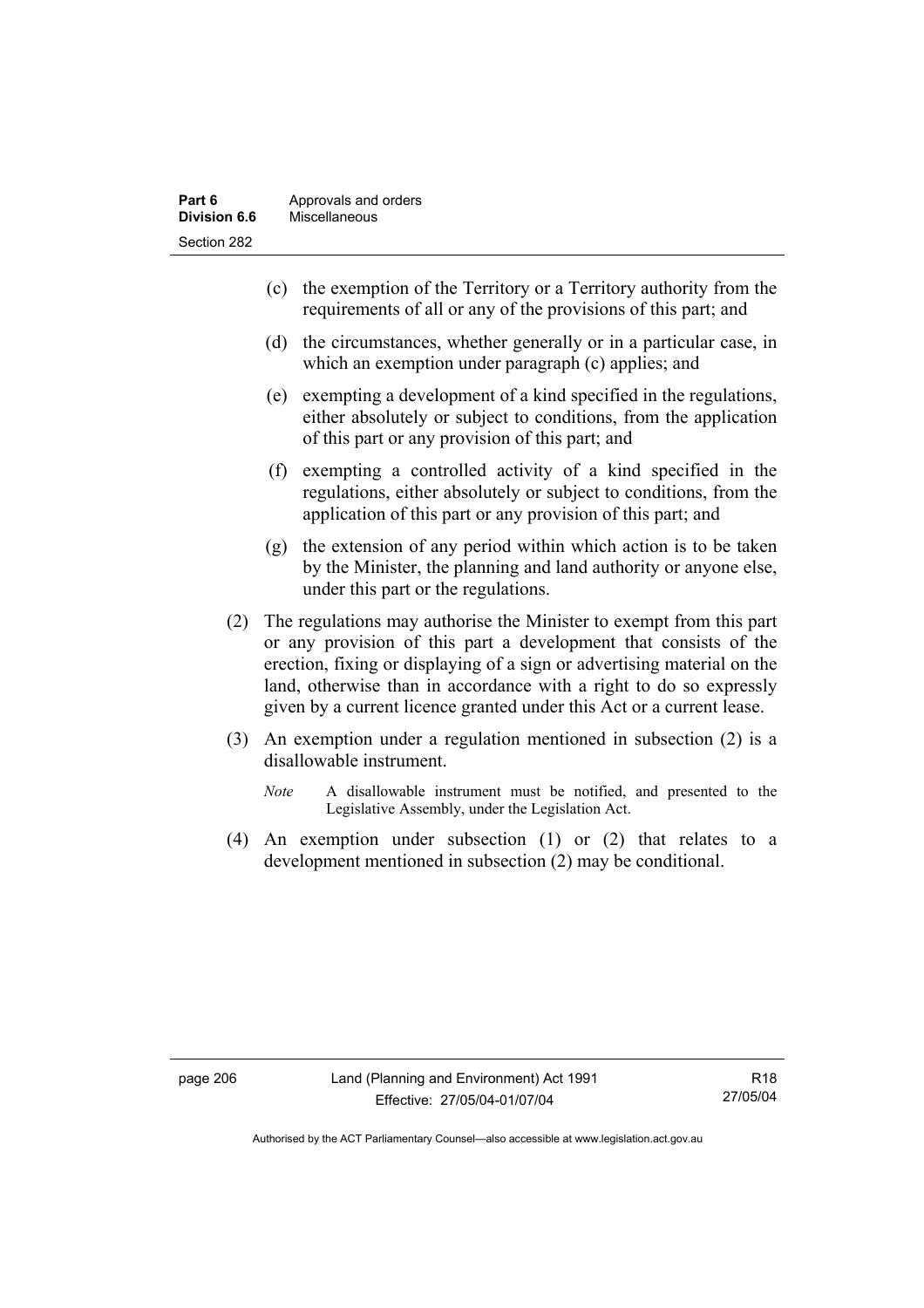## **Part 7 Administrative appeals**

#### **282A AAT review of decisions**

- (1) Application may be made to the AAT for review of the following decisions:
	- (a) a decision mentioned in subsection (3) or (4);
	- (b) a decision not to register a place under section 69 (1) (b) or 73 (1) (b);
	- (c) a decision mentioned in schedule 4, part 4.2, column 4.
- (2) A person mentioned in schedule 4, part 4.2, column 2, who makes a decision mentioned in column 4 of the item in which the person is mentioned must give written notice to people whose interests the person believes are affected by the decision.
- (3) If the Environment Minister, under section 125 (5), fixes a maximum price for the sale by a proponent of a copy of a draft environmental impact statement, the Environment Minister must give written notice of the decision to the proponent.
- (4) If the planning and land authority decides to vary a land management agreement under a provision mentioned in section 186C (3), the authority must give written notice of the decision to the other party to the agreement.
- (5) A notice under subsection (2), (3) or (4) must comply with the requirements of the code of practice in force under the *Administrative Appeals Tribunal Act 1989*, section 25B (1).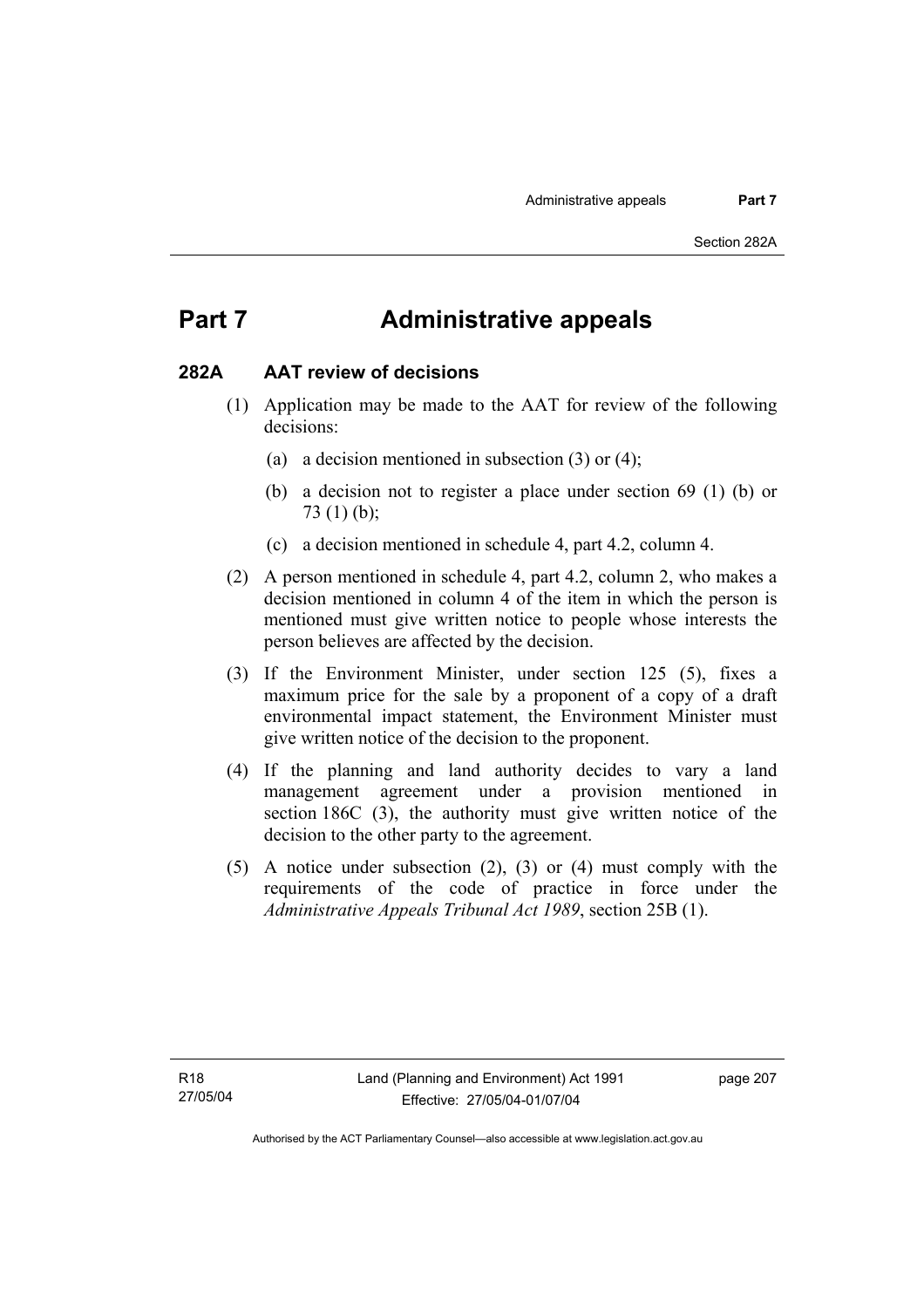#### **Part 8** Miscellaneous

Section 283

## **Part 8 Miscellaneous**

### **283 People authorised to exercise powers of Executive**

- (1) The Executive may, in writing, authorise anybody to act on its behalf in the exercise of a function under part 2 (Planning) or part 5 (Land administration), other than a function under the following provisions:
	- section 163 (4) (Leases to community organisations)
	- section 164 (3) (Special leases)
	- section 167 (1) (Eligibility for certain classes of leases)
	- section 178 (3) (Refund of amount paid for grant of lease).
- (2) If the exercise of a function by the Executive in accordance with this part is dependent on the opinion, belief or state of mind of the Executive in relation to a matter and a person has, under subsection (1), been authorised to exercise that function, the function may be exercised by the person so authorised on his, her or its opinion, belief or state of mind in relation to the matter.

## **284 Power of administrative appeals tribunal and Supreme Court**

If a person appeals, or purports to appeal, under this Act—

- (a) to the administrative appeals tribunal; or
- (b) against a determination or decision of the administrative appeals tribunal to the Supreme Court;

and it appears to the tribunal or court, as the case may be—

 (c) that the appeal, or purported appeal, or the decision, or the purported decision, against which the appeal, or purported

R18 27/05/04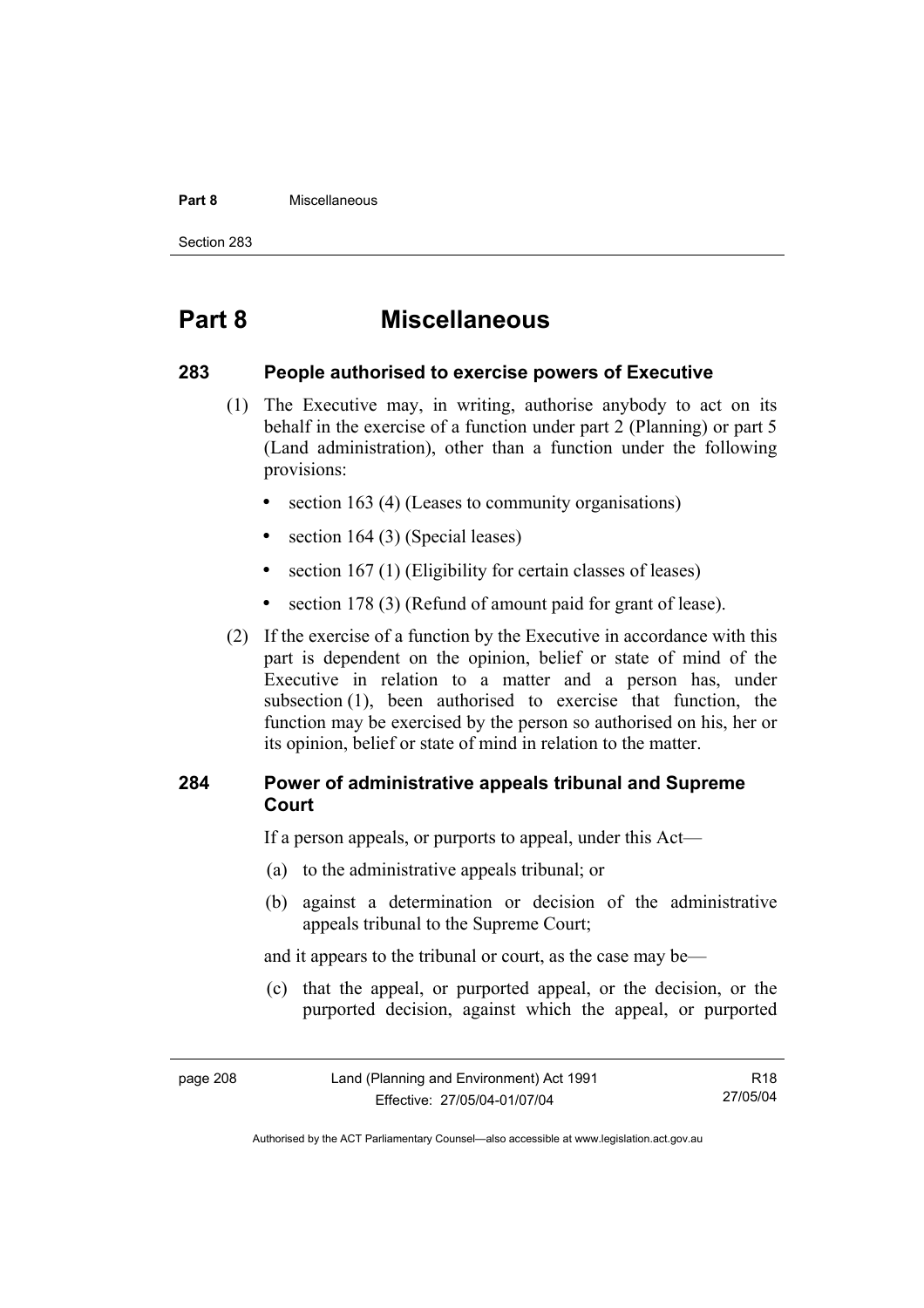appeal, has been brought is affected by a failure to comply with a requirement of this Act; and

 (d) that to exercise the powers given by this section would not be unjust or inequitable;

the tribunal or court may order that, subject to any specified conditions, the requirement concerned be dispensed with to the necessary extent.

### **286 Acts and omissions of representatives**

(1) In this section:

*person* means an individual.

*Note* See the Criminal Code, pt 2.5 for provisions about corporate criminal responsibility.

*representative*, of a person, means an employee or agent of the person.

*state of mind*, of a person, includes—

- (a) the person's knowledge, intention, opinion, belief or purpose; and
- (b) the person's reasons for the intention, opinion, belief or purpose.
- (2) This section applies to a prosecution for any offence against this Act.
- (3) If it is relevant to prove a person's state of mind about an act or omission, it is enough to show—
	- (a) the act was done or omission made by a representative of the person within the scope of the representative's actual or apparent authority; and
	- (b) the representative had the state of mind.

page 209

Authorised by the ACT Parliamentary Counsel—also accessible at www.legislation.act.gov.au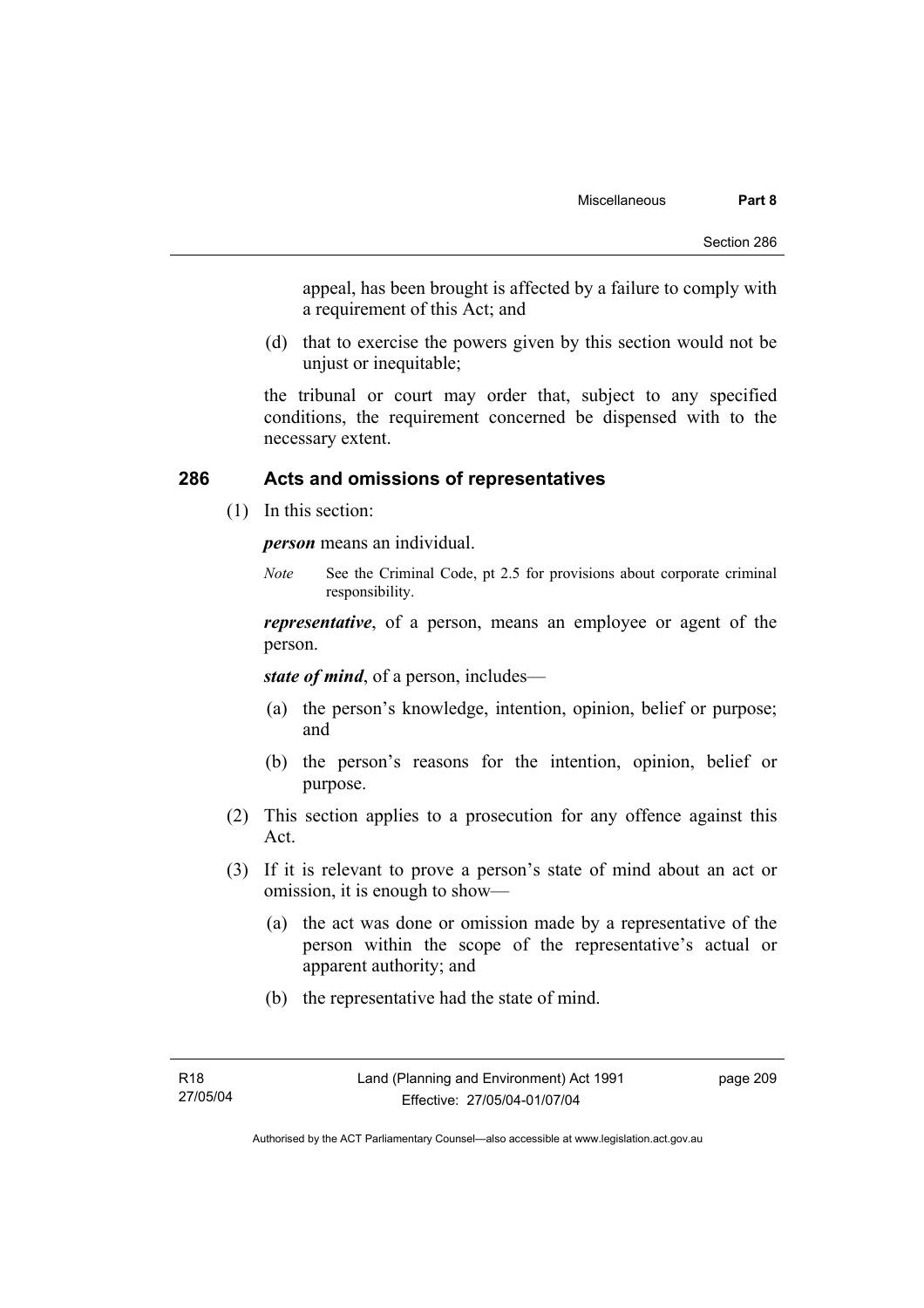#### **Part 8** Miscellaneous

#### Section 287

- (4) An act done or omitted to be done on behalf of a person by a representative of the person within the scope of the representative's actual or apparent authority is also taken to have been done or omitted to be done by the person.
- (5) However, subsection (4) does not apply if the person establishes that reasonable precautions were taken and appropriate diligence was exercised to avoid the act or omission.
- (6) A person who is convicted of an offence cannot be punished by imprisonment for the offence if the person would not have been convicted of the offence without subsection (3) or (4).

### **287 Determination of fees**

- (1) The Minister may, in writing, determine fees for this Act.
	- *Note* The Legislation Act contains provisions about the making of determinations and regulations relating to fees (see pt 6.3).
- (2) A determination is a disallowable instrument.
	- *Note* A disallowable instrument must be notified, and presented to the Legislative Assembly, under the Legislation Act.

## **287A Approved forms**

- (1) The Minister may, in writing, approve forms for section 186C (Land management agreements).
- (2) The planning and land authority may approve forms for any other provision of this Act.
- (3) If a form is approved for a particular purpose, the form must be used for that purpose.

*Note* For other provisions about forms, see Legislation Act, s 255.

- (4) A form approved for section 186C is a disallowable instrument.
	- *Note* A disallowable instrument must be notified, and presented to the Legislative Assembly, under the Legislation Act.

page 210 Land (Planning and Environment) Act 1991 Effective: 27/05/04-01/07/04 R18 27/05/04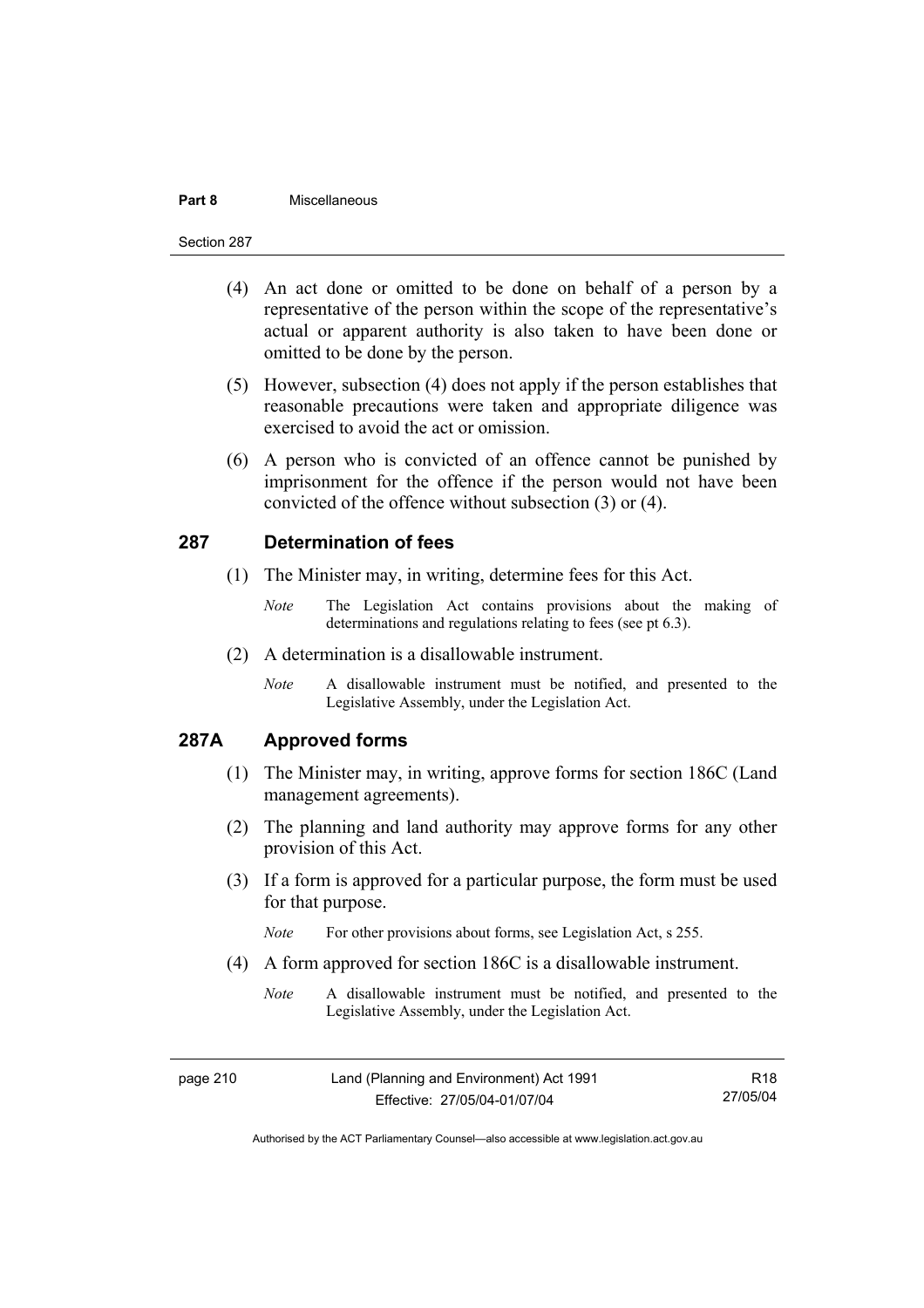(5) A form approved for any other provision is a notifiable instrument.

*Note* A notifiable instrument must be notified under the Legislation Act.

## **288 Regulation-making power**

- (1) The Executive may make regulations for this Act.
	- *Note* Regulations must be notified, and presented to the Legislative Assembly, under the Legislation Act.
- (2) The regulations may prescribe offences for contraventions of the regulations and prescribe maximum penalties of not more than 10 penalty units for offences against the regulations.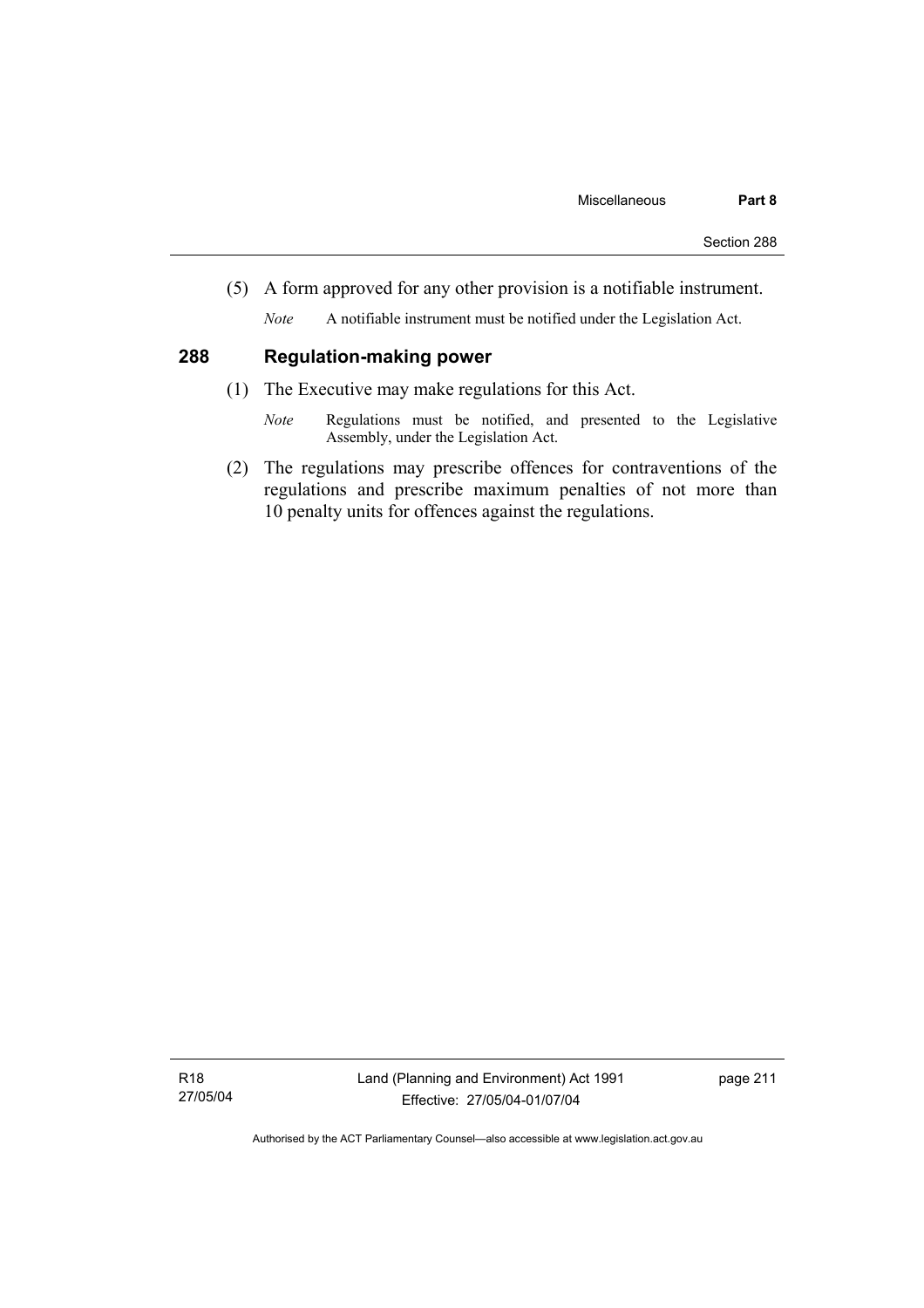#### **Part 9 Transitional**

Section 289

## **Part 9 Transitional**

#### **289 Status of leases and licences**

- (1) Subject to section 290, a lease or licence granted or continued, or purported to have been granted or continued, under a repealed Act and in force immediately before 2 April 1992 is taken, on and after that day, to have been granted under this Act.
- (2) In this section:

*repealed Act* means any of the following Acts:

- (a) the *Leases Act 1918* No 2;
- (b) the *Leases (Special Purposes) Act 1925* No 11;
- (c) the *City Area Leases Act 1936* No 31.

## **290 Continued application of certain repealed Acts and provisions**

- (1) Despite the repeal of the *Australian National University (Leases) Act 1967*, that Act continues to apply in relation to a lease granted under, or continued in force by, that Act and in force immediately before 2 April 1992.
- (2) Despite the repeal of the *Canberra College of Advanced Education (Leases) Act 1977* and subject to subsection (3), that Act continues to apply in relation to a lease granted under that Act and in force immediately before 2 April 1992.
- (3) For subsection (2), the *Canberra College of Advanced Education (Leases) Act 1977*, section 5 is taken to apply as if that section had been amended by omitting 'in perpetuity'.
- (4) Despite the repeal of the *Church Lands Leases Act 1924*, that Act, sections 5, 6, 8 and 10 continue to apply in relation to a lease

R18 27/05/04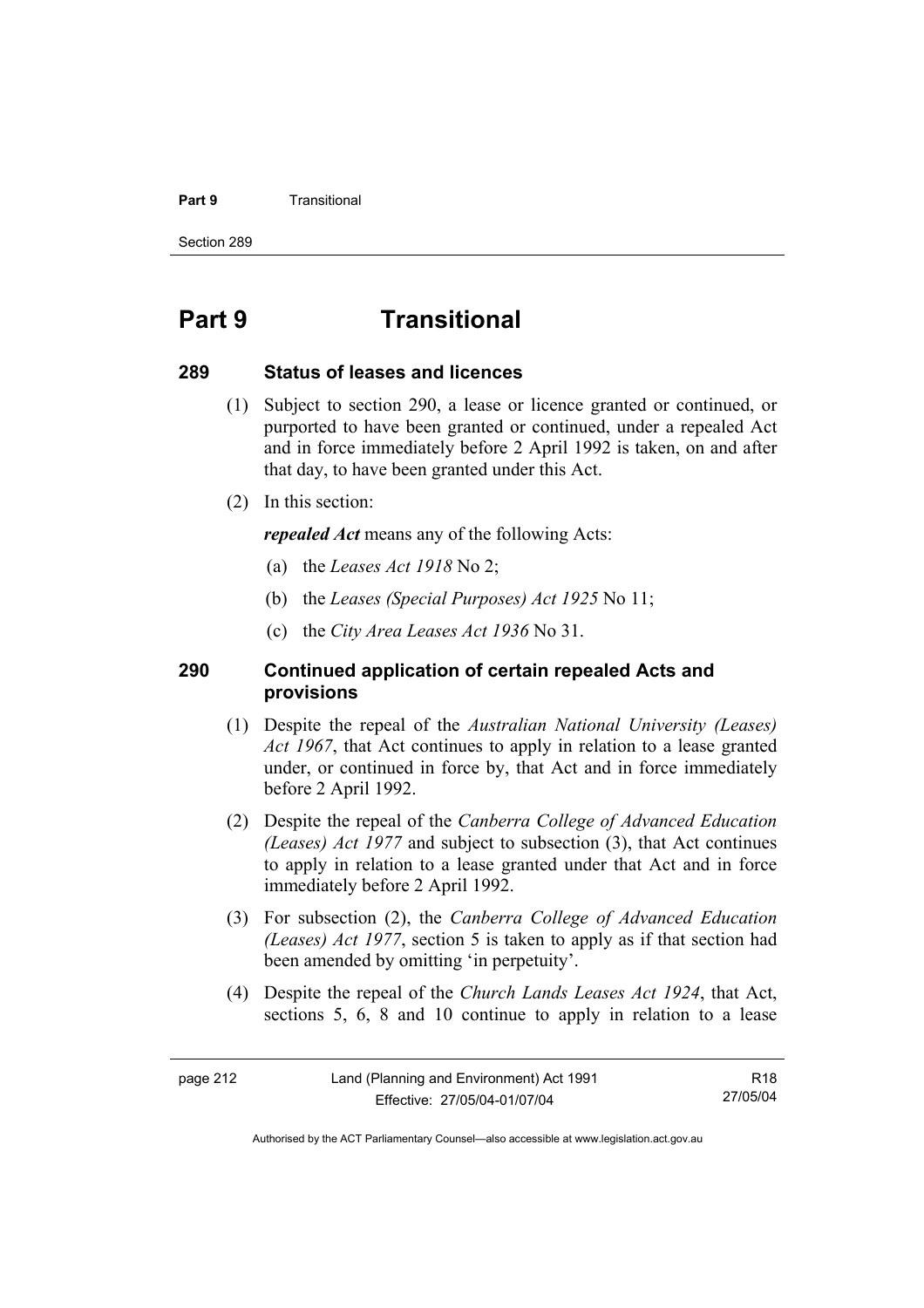granted under that Act and in force immediately before 2 April 1992.

- (5) In a continuing lease, a reference to *improvements* is a reference to improvements other than improvements by way of clearing, draining, grading, filling, excavating or levelling made by the Territory or the Commonwealth or the cost of which the Territory or the Commonwealth has paid.
- (6) Despite the repeal of the *City Area Leases Act 1936*, the following sections of that Act continue to apply:
	- (a) so far as the section relates to a continuing lease in which provision is made for the land comprised in the lease to be used for a purpose specified in that Act, section 8A (1)—section 8A;
	- (b) so far as the section relates to a variation of a continuing lease in respect of which notice under that Act, section 18A of that Act was given before the commencement day—section 18B;
	- (c) so far as the section relates to a continuing lease in relation to which notice under the section was given before the commencement day—section 22;
	- (d) so far as the section relates to a continuing lease specified in that Act, section 28A (1)—section 28A;
	- (e) so far as the section relates to a continuing lease specified in that Act, section 28DA (1)—section 28DA;
	- (f) so far as the section relates to a sublease specified in that Act, section 30A (2) and in force immediately before 2 April 1992—section 30A.
- (7) Despite the repeal of the *Leases (Special Purposes) Act 1925*, that Act, sections 5AC, 5AD, 5A and 5B continue to apply in relation to a lease of Territory Land—
	- (a) granted under that Act, section 3 (2) as in force immediately before 11 May 1989; and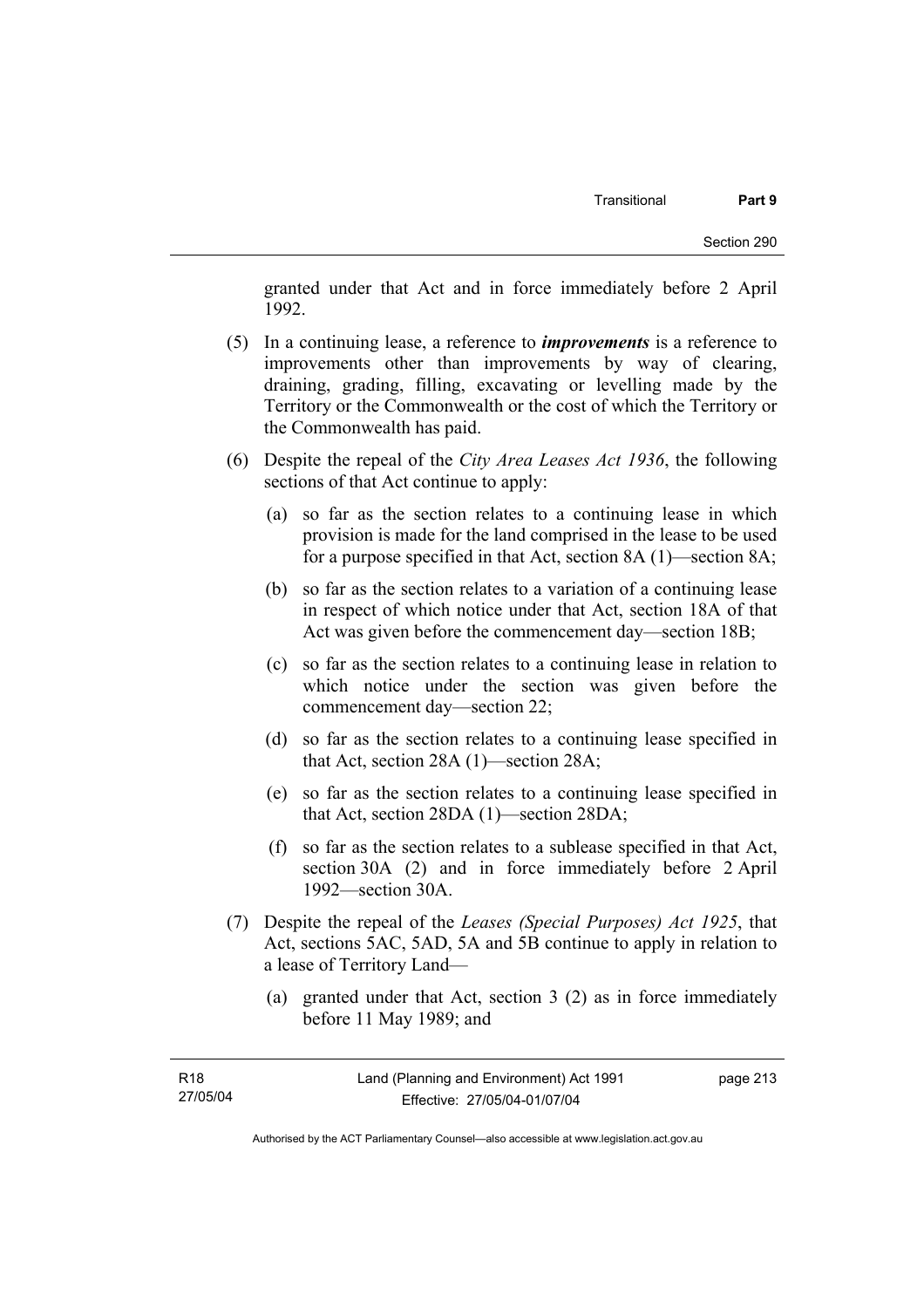#### **Part 9** Transitional

Section 291

- (b) in force immediately before 2 April 1992.
- (8) Despite the repeal of the *Leases (Special Purposes) Act 1925*, that Act, section 5BA (6) continues to apply in relation to a lease granted under that Act and in force immediately before 2 April 1992.
- (9) In this section:

*continuing lease* means a lease granted or continued, or purported to have been granted or continued, under the *City Area Leases Act 1936* and to which this Act, section 289 applies.

## **291 Conversion of Commonwealth leases**

- (1) This section applies if—
	- (a) a declaration under the *Australian Capital Territory (Planning and Land Management) Act 1988* (Cwlth), section 27 (1) has been rescinded, revoked, amended or varied and as a consequence land that had been national land has ceased to be national land; and
	- (b) a lease had been granted under a prescribed law over all or part of that land and the lease was in force immediately before the rescission, revocation, amendment or variation of the declaration.
- (2) The lease is taken to have been granted under this Act from the day of the rescission, revocation, amendment or variation of the declaration.
- (3) In this section:

*prescribed law* means any of the following laws:

- (a) the *Leases Ordinance 1918*;
- (b) the *Leases (Special Purposes) Ordinance 1925*;
- (c) the *City Area Leases Ordinance 1936*;

page 214 Land (Planning and Environment) Act 1991 Effective: 27/05/04-01/07/04

R18 27/05/04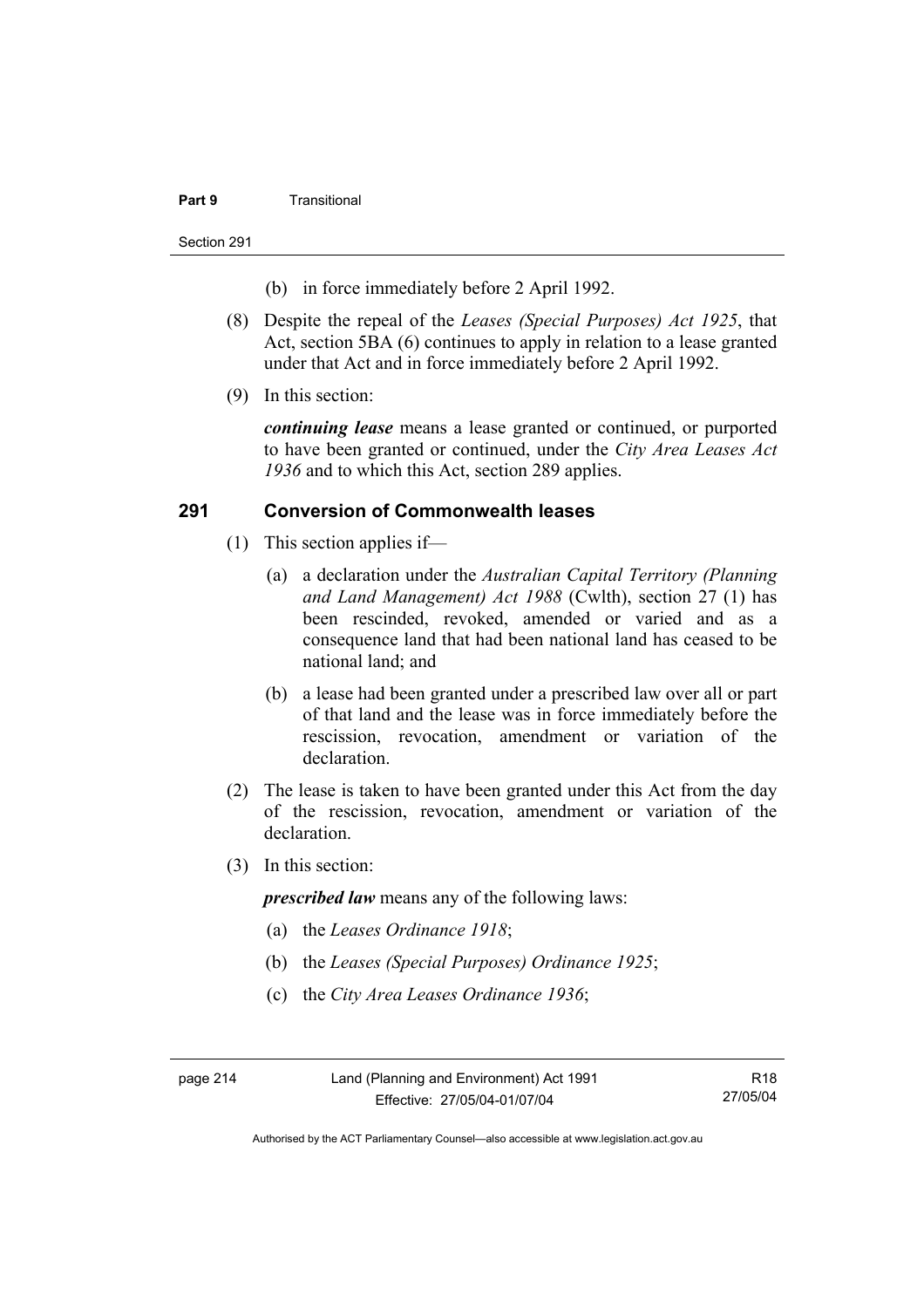(d) the provisions of a law mentioned in paragraph (a), (b) or (c) as in effect under the *National Land Ordinance 1989*.

### **292 Consent under City Area Leases Ordinance 1936, s 28**

- (1) This section applies if a lessee has obtained the consent of the Minister under the *City Area Leases Ordinance 1936*, section 28 as in force at any time before 19 December 1973 to the assignment or transfer of a lease or an interest in the lease, either at law or in equity.
- (2) For section 180 (1) (Transfer of land subject to building and development provision), the consent is taken to be a consent under this Act, section 180 (2).
- (3) This section expires 1 year after it commences.
- (4) Subsections (1) and (2) are declared to be provisions to which the Legislation Act, section 88 (Repeal does not end effect of transitional laws etc) applies.

### **293 Proceedings and evidence**

- (1) This section applies if—
	- (a) a provision of this Act, as in force immediately before the commencement of this section, expressly authorised or required the commissioner to do something; and
	- (b) after the commencement of this section, the thing may be done by another entity (the *substituted entity*).
- (2) For a proceeding begun in relation to the thing before the commencement of this section and to which the commissioner is a party, the substituted entity is substituted as a party.
- (3) A proceeding for a cause of action in relation to the thing may be brought against the substituted entity if, before the commencement of this section —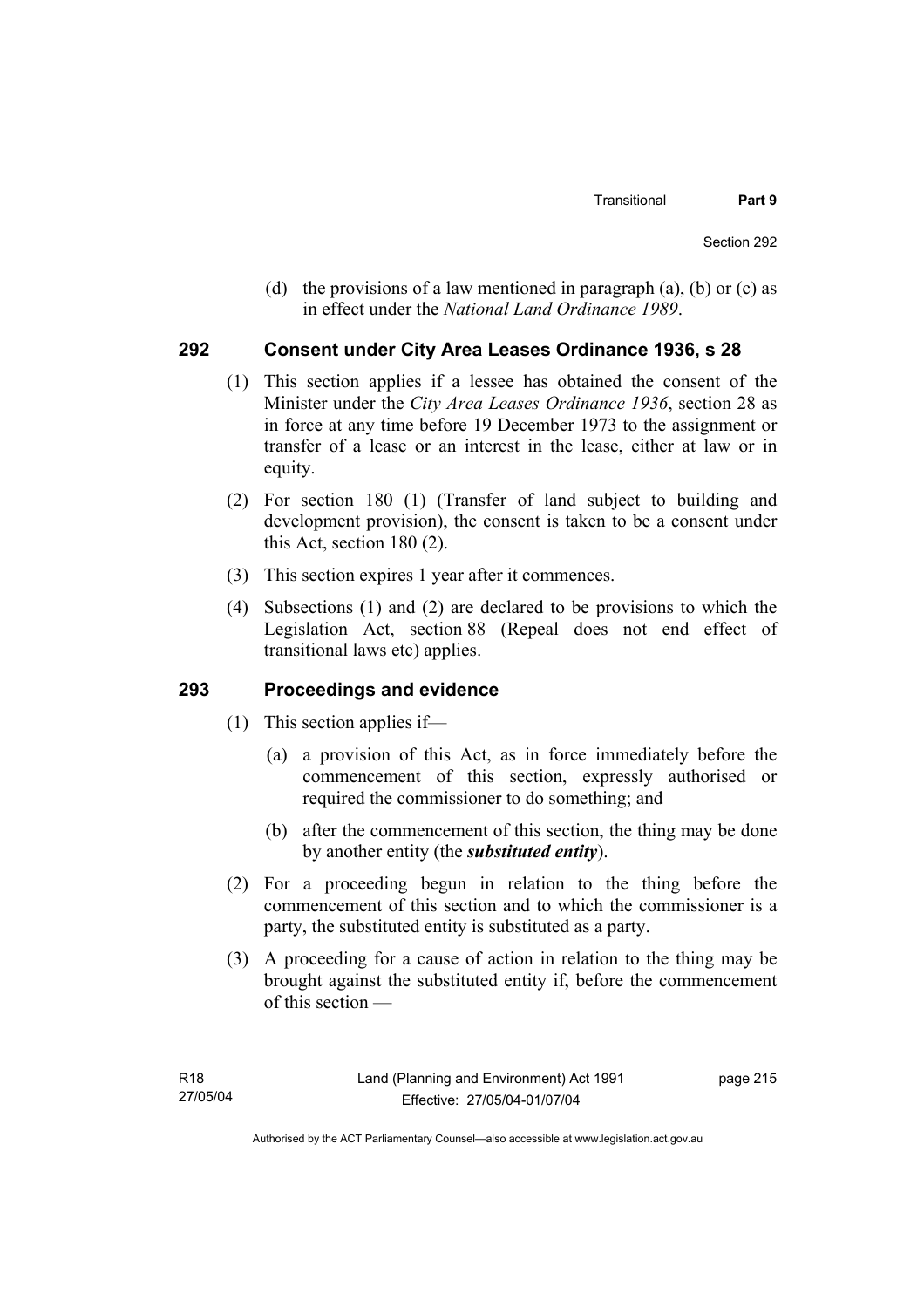#### **Part 9** Transitional

Section 293

- (a) the cause of action had accrued against the commissioner; and
- (b) a proceeding had not begun in relation to the cause of action; and
- (c) the limitation period for the cause of action had not ended.
- (4) The *Limitation Act 1985,* part 3 (Postponement of bar) applies to the beginning of a proceeding that may be brought by or against the substituted entity under this section as if the cause of action had been accrued by, or had accrued against, the entity.
- (5) The court or other entity in which, or before which, a proceeding may be or has been begun or continued under this section may give directions about the proceeding.
- (6) Any evidence that, apart from the abolition of the position of commissioner, would have been admissible for or against the commissioner is admissible for or against the substituted entity.
- (7) An order made in a proceeding by or against the commissioner before the commencement of this section may, after the commencement, be enforced by or against the substituted entity.
- (8) In this section:

*commissioner* means the commissioner under this Act as in force immediately before the commencement of this section.

*proceeding* means a civil or administrative proceeding, and includes a proceeding by way of appeal or review (including review under the *Ombudsman Act 1989*).

(9) This section expires 1 year after the day it commences.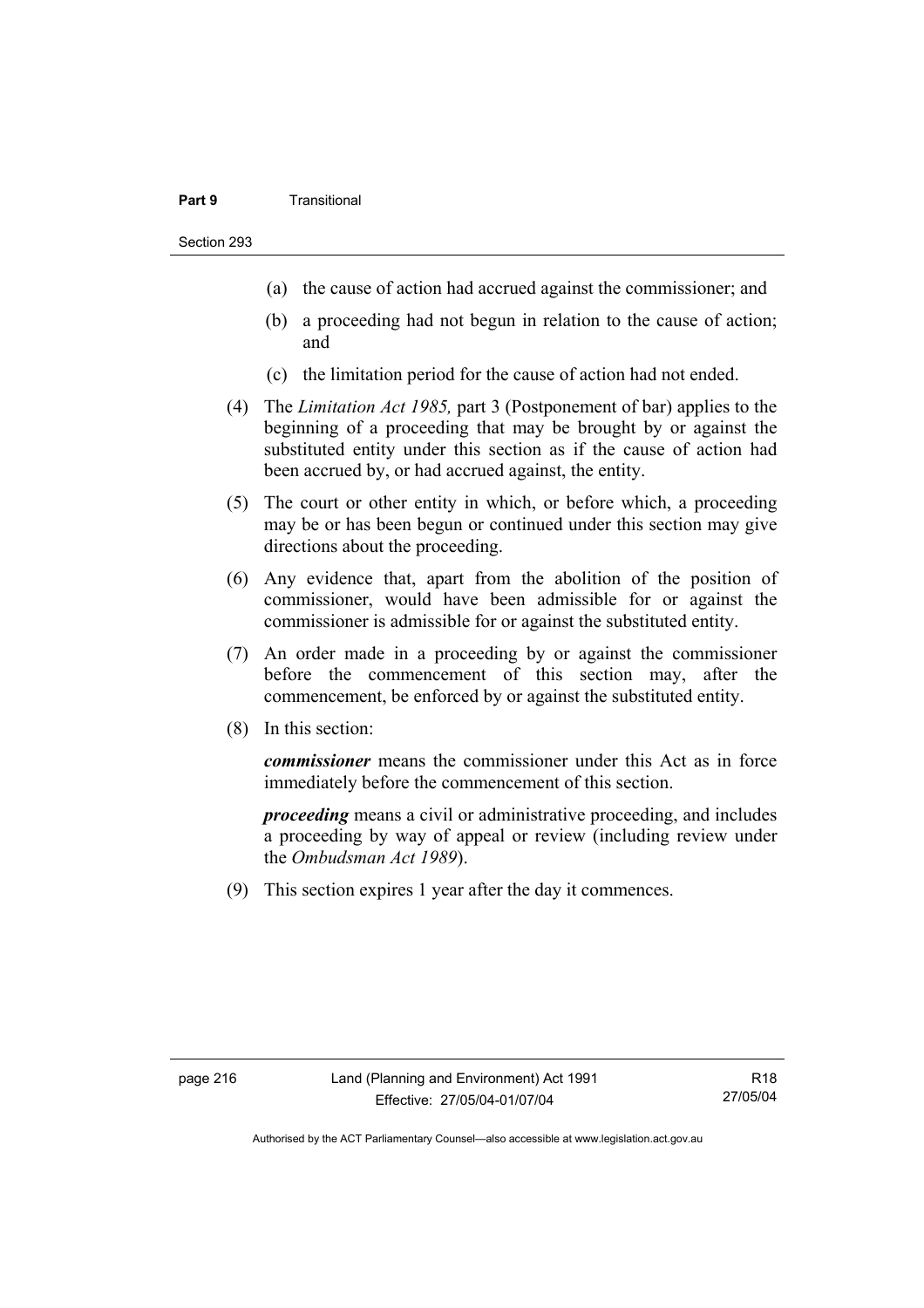# **Schedule 1 Management objectives for public land**

| column 1<br>item | column <sub>2</sub><br>reserve | column 3<br>management objectives |                                                                                                                                                                                                                 |
|------------------|--------------------------------|-----------------------------------|-----------------------------------------------------------------------------------------------------------------------------------------------------------------------------------------------------------------|
| 1                | wilderness area                | 1                                 | to conserve the natural<br>environment in a way<br>ensuring that disturbance to<br>that environment is minimal                                                                                                  |
|                  |                                | 2                                 | to provide for the use of the<br>area (other than by vehicles<br>or other mechanised<br>equipment) for recreation by<br>limited numbers of people,<br>to ensure that opportunities<br>for solitude are provided |
| 2                | national park                  | 1                                 | to conserve the natural<br>environment                                                                                                                                                                          |
|                  |                                | 2                                 | to provide for public use of<br>the area for recreation,<br>education and research                                                                                                                              |
| 3                | nature reserve                 | 1                                 | to conserve the natural<br>environment                                                                                                                                                                          |
|                  |                                | $\overline{2}$                    | to provide for public use of<br>the area for recreation,<br>education and research                                                                                                                              |
| 4                | special purpose reserve        | $\mathbf{1}$                      | to provide for public and<br>community use of the area<br>for recreation and education                                                                                                                          |

R18 27/05/04

(see s 195)

Land (Planning and Environment) Act 1991 Effective: 27/05/04-01/07/04

page 217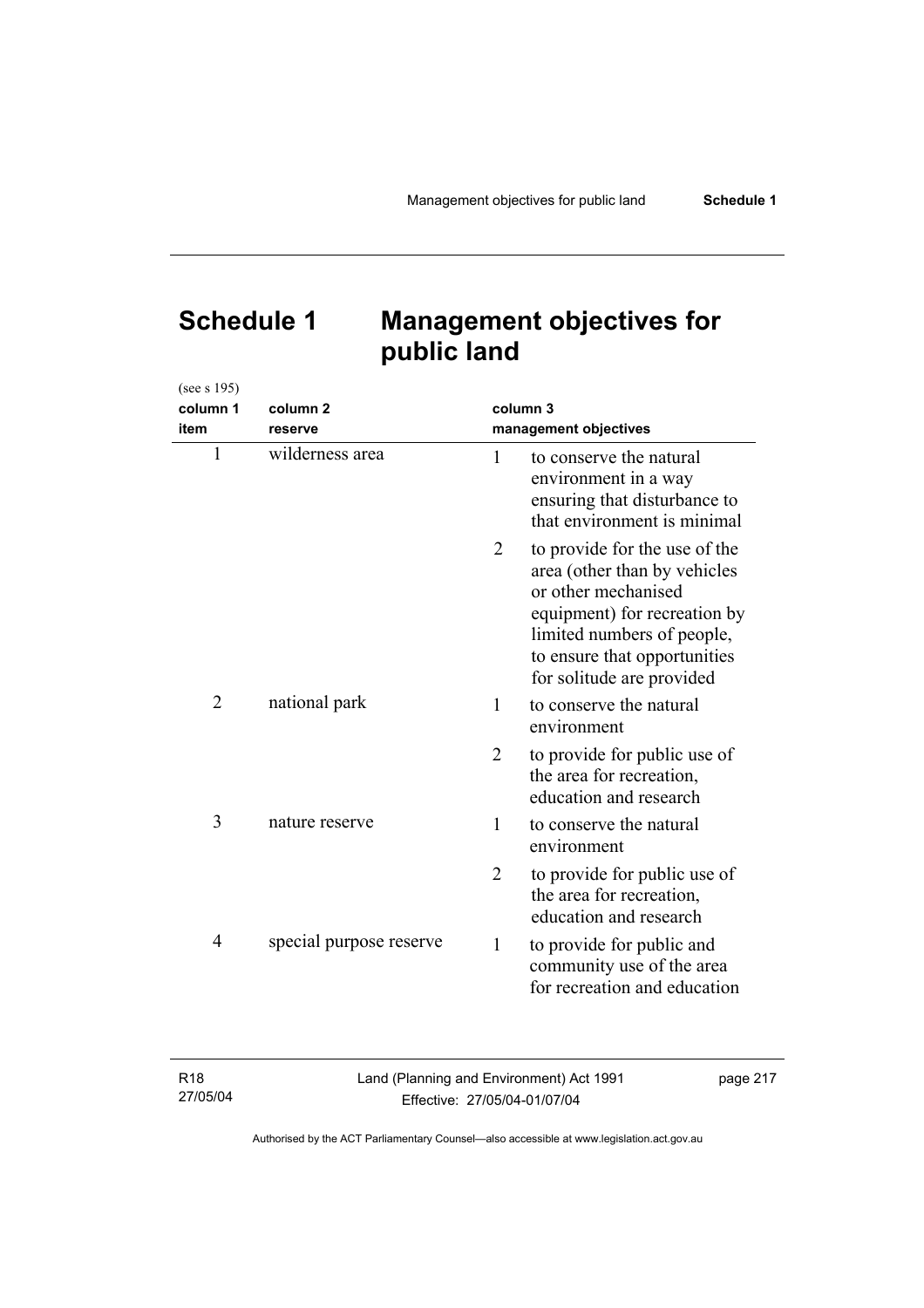## **Schedule 1** Management objectives for public land

| column 1<br>item | column <sub>2</sub><br>reserve |                | column 3<br>management objectives                                                                                       |
|------------------|--------------------------------|----------------|-------------------------------------------------------------------------------------------------------------------------|
| 5                | cemetery or burial ground      | 1              | to provide for the interment<br>or cremation of human<br>remains and the interment of<br>the ashes of human remains     |
| 6                | sport and recreation reserve   | $\overline{1}$ | to provide for public and<br>community use of the area<br>for sport and recreation                                      |
| $\overline{7}$   | urban open space               | 1              | to provide for public and<br>community use of the area                                                                  |
|                  |                                | 2              | to develop the area for public<br>and community use                                                                     |
| 8                | lake                           | $\mathbf{1}$   | to prevent and control floods<br>by providing a reservoir to<br>receive flows from rivers,<br>creeks and urban run-offs |
|                  |                                | 2              | to prevent and control<br>pollution of waterways                                                                        |
|                  |                                | 3              | to provide for public use of<br>the lake for recreation                                                                 |
|                  |                                | 4              | to provide a habitat for fauna<br>and flora                                                                             |

page 218 Land (Planning and Environment) Act 1991 Effective: 27/05/04-01/07/04

R18 27/05/04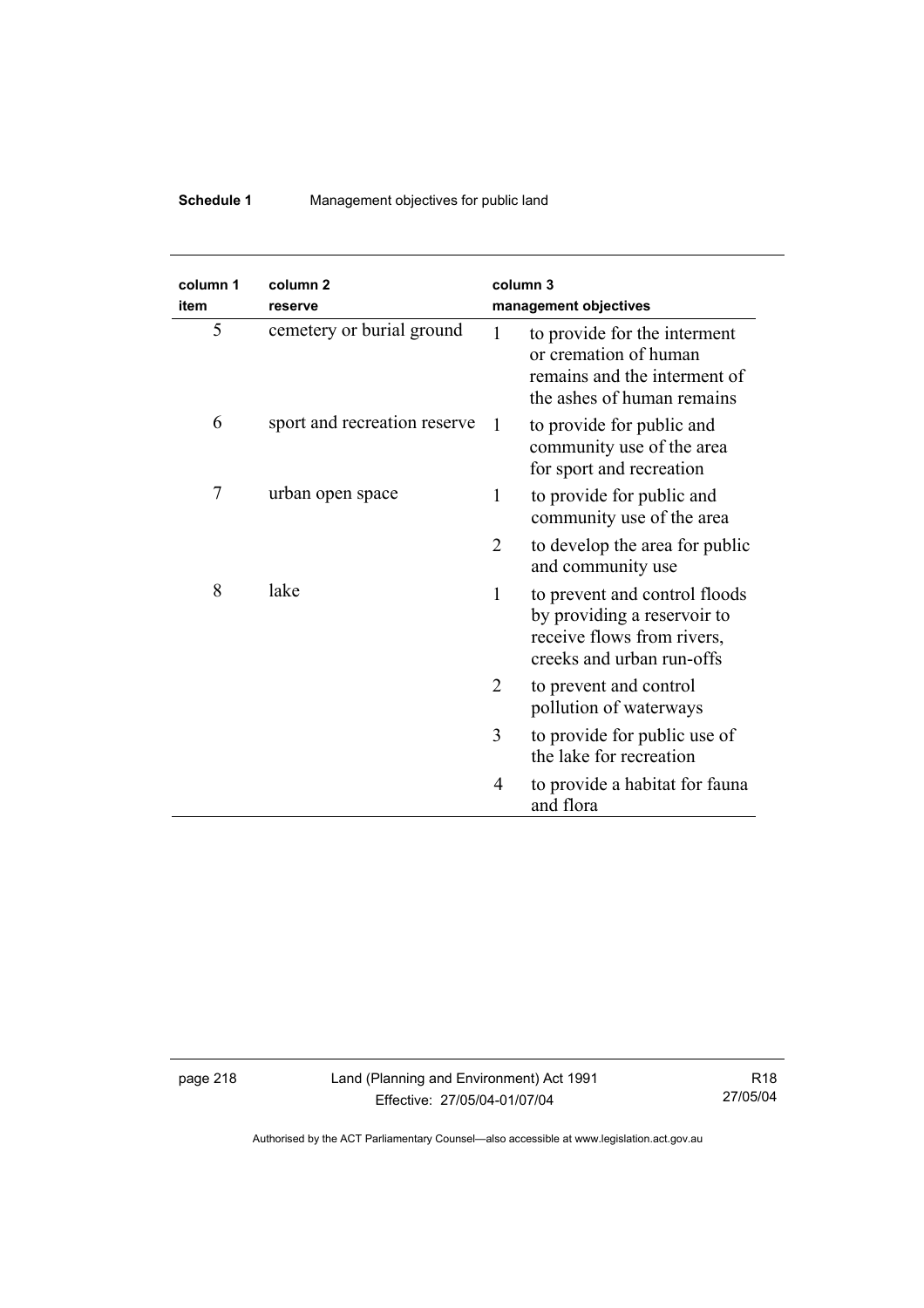## **Schedule 2 Criteria for assessment of heritage significance of places**

(see s 56)

- 1 Under the *Land (Planning and Environment) Act 1991*, section 56 the criteria for the assessment of the heritage significance of places are:
	- (a) a place that demonstrates a high degree of technical, creative achievement, or both by showing qualities of innovation or departure or representing a new achievement of its time; or
	- (b) a place that exhibits outstanding design or aesthetic qualities valued by the community or a cultural group; or
	- (c) a place that demonstrates a distinctive way of life, taste, tradition, religion, land use, custom, process, design or function that is no longer practised, is in danger or being lost, or is of exceptional interest; or
	- (d) a place that is highly valued by the community or a cultural group for reasons of strong or special religious, spiritual, cultural, educational or social associations; or
	- (e) a place that is the only know or only comparatively intact example of its type; or
	- (f) a place that is a notable example of a class of natural or cultural places or landscapes and that demonstrates the principal characteristics of that class; or
	- (g) a place that has strong or special associations with person, group, event, development or cultural phase that played a significant part in local or national history; or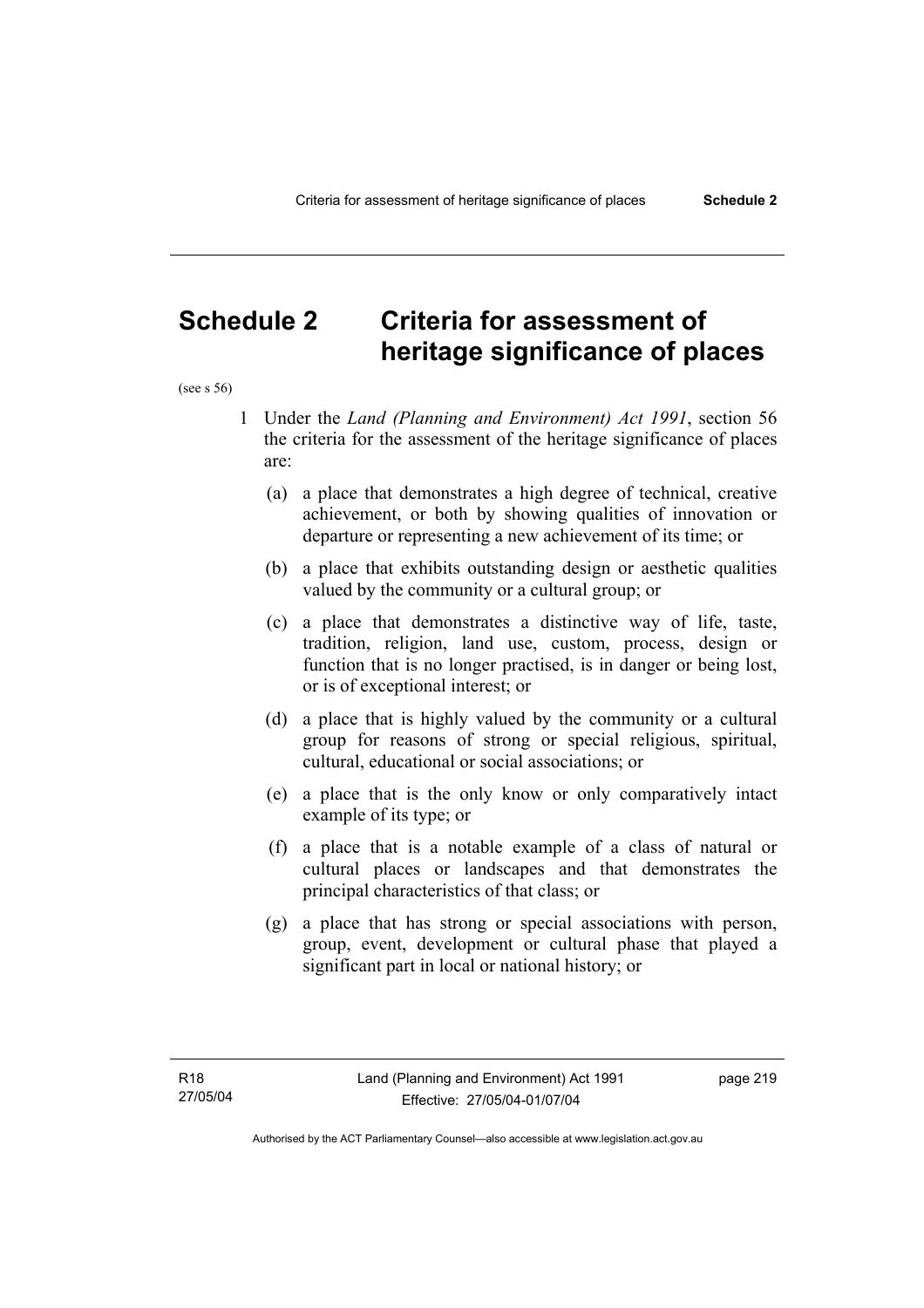- (h) a place that represents the evolution of a natural landscape, including significant geological features, landforms, biota or natural processes; or
- (i) a place that is a significant habitat or locality for the life cycle of native species; for rare, endangered or uncommon species, for species at the limits of their natural range, or for district occurrences of species; or
- (j) a place that exhibits unusual richness, diversity or significant transitions of flora, fauna or natural landscapes and their elements; or
- (k) a place that demonstrates a likelihood of providing information that will contribute significantly to a wider understanding of natural or cultural history, because of its use as a research site, teaching site, type locality or benchmark site.

page 220 Land (Planning and Environment) Act 1991 Effective: 27/05/04-01/07/04

R18 27/05/04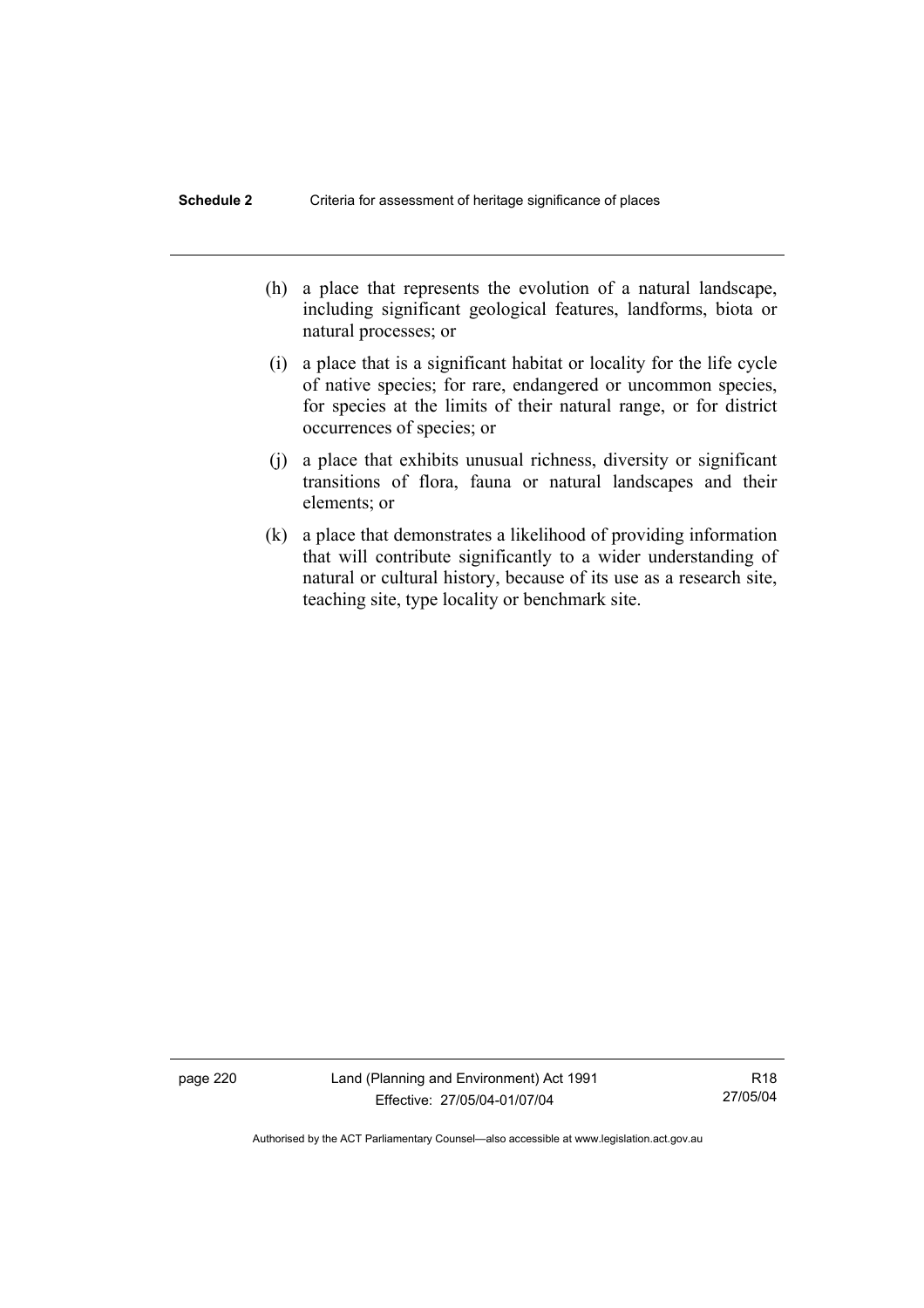## **Schedule 3 Content of preliminary assessments**

(see s 115)

**1** The following format is to be used for a preliminary assessment required under section 115.

- 1. **General Information**
- 1.1 **Name and address of proponent** This is to include the details of any ACT government authority or agency.
- 1.2 **Details of the contact** This is to include the contact officer within any ACT government authority or agency.
- 1.3 **Status of the project** Advise the current position on the planning of the project, studies begun or planned and the proposed targets for planning, development or construction.

### 1.4 **Location of the project**

- (a) project site description sufficient for precise location on a map or a map included to show the exact site location;
- (b) information on possible future extensions.

## 1.5 **Description of the project**

- (a) the type and form of the project including supporting developments including those not the responsibility of the proponent;
- (b) the purpose and need for the project, intended utilisation and operation of the facilities;
- (c) the relationship of the project with surrounding development, to connected facilities and services or to other proposed projects.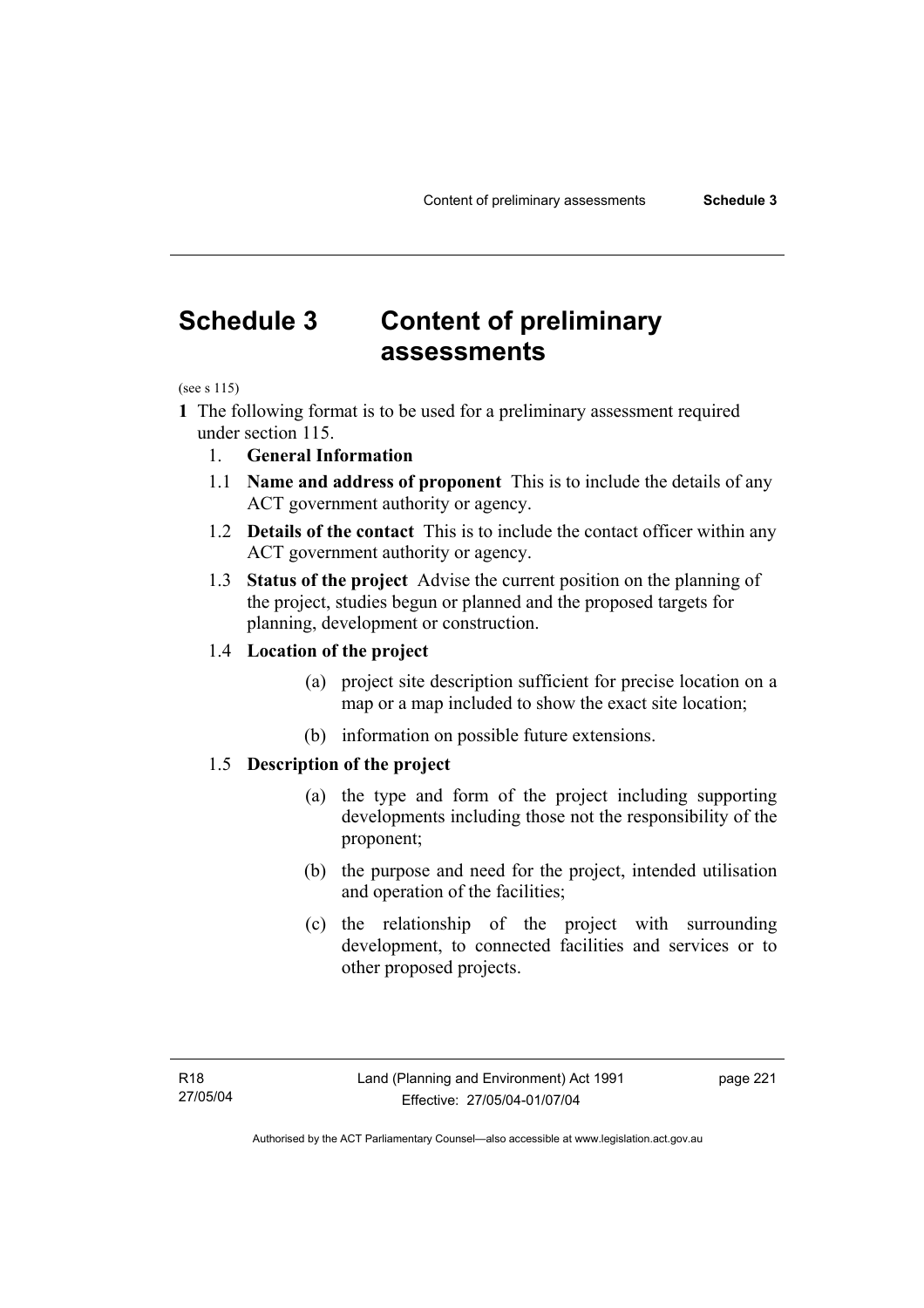## **2 Existing Environmental Conditions**

- 2.1 **Description of project site** A brief description of the overall appearance and current land use with mention made of any special features including the built and natural heritage factors (if any) of the site.
- 2.2 **Description of region surrounding the project site** Significant differences between the site and surrounding areas should be noted eg variation in population density, watershed, proximity to watercourses and water bodies.
- 2.3 **Current land use policy and lease conditions of the site**
- **3 Potential Impact of the Project on the Environment** 
	- 3.1 **On the physical environment**
	- 3.2 **On the human environment**
	- 3.3 **On the non-human biological environment**
	- 3.4 **Potentially beneficial impacts**
- **4 Summary and Conclusions** 
	- 4.1 A summary of the potential benefits and disadvantages of the project. Can the benefits to the community be said to offset any unavoidable permanent or temporary adverse effects?

page 222 Land (Planning and Environment) Act 1991 Effective: 27/05/04-01/07/04

R18 27/05/04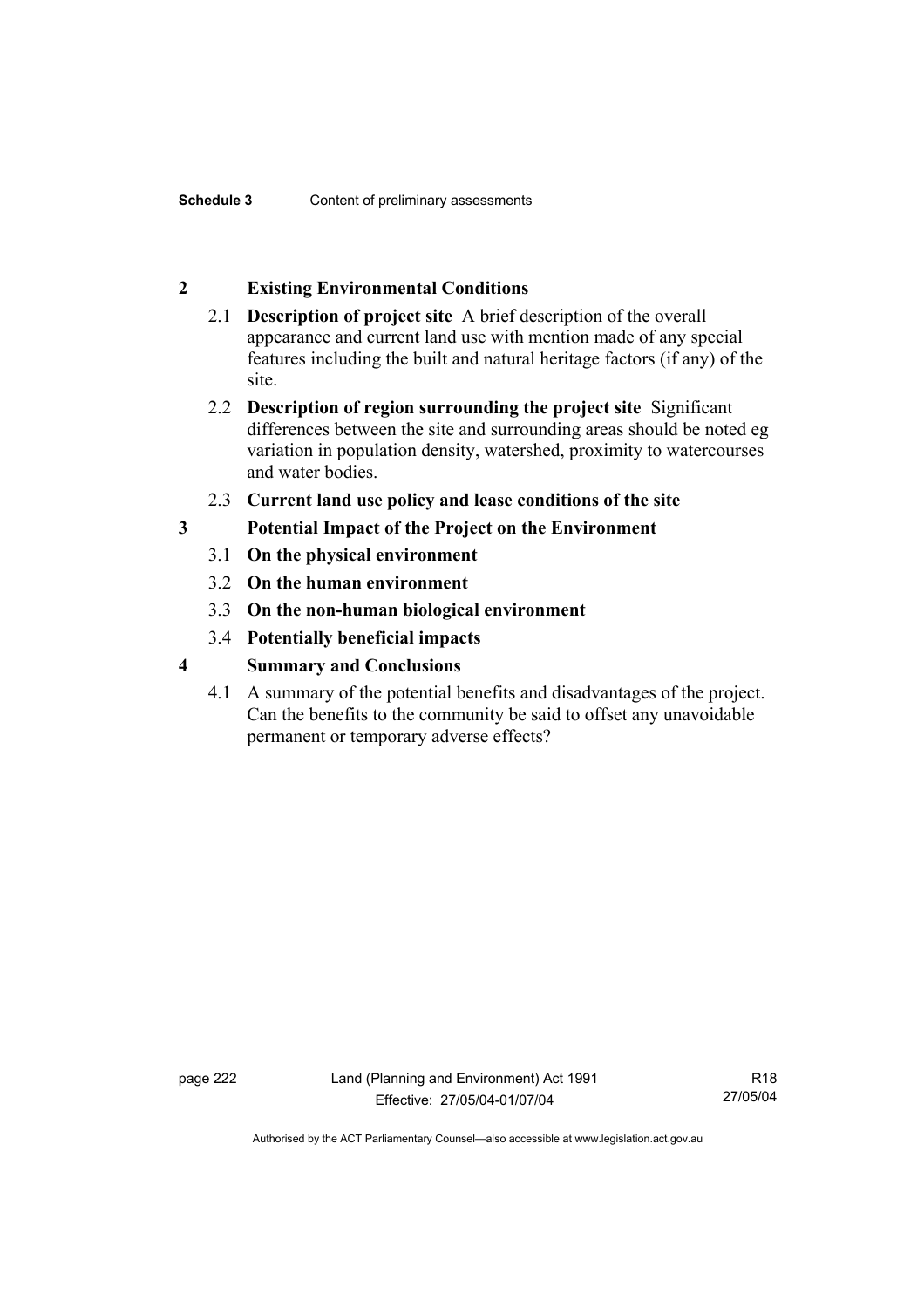# **Schedule 4 Decisions reviewable by AAT**

(see s 275, 282A)

## **Part 4.1 Reviewable decisions under part 6**

| column 1       | column <sub>2</sub>            | column 3            | column $\overline{4}$                    |
|----------------|--------------------------------|---------------------|------------------------------------------|
| item           | decision-maker                 | provision of<br>Act | decision                                 |
| 1              | planning and land<br>authority | 228(2)              | refusing to approve<br>application       |
| $\overline{2}$ | relevant authority             | 230                 | refusing to approve<br>application       |
| 3              | planning and land<br>authority | 233(3)              | refusing to grant extension of<br>period |
| 4              | relevant authority             | 245                 | giving approval subject to<br>condition  |
| 5              | planning and land<br>authority | 245(4)              | refusing to approve<br>amendment         |
| 6              | planning and land<br>authority | 246A                | refusing to approve<br>application       |
| 7              | planning and land<br>authority | 246A                | giving approval subject to<br>condition  |
| 8              | planning and land<br>authority | 247(2)              | refusing to amend approval               |
| 9              | planning and land<br>authority | 252(2)              | refusing to extend period                |

R18 27/05/04 Land (Planning and Environment) Act 1991 Effective: 27/05/04-01/07/04

page 223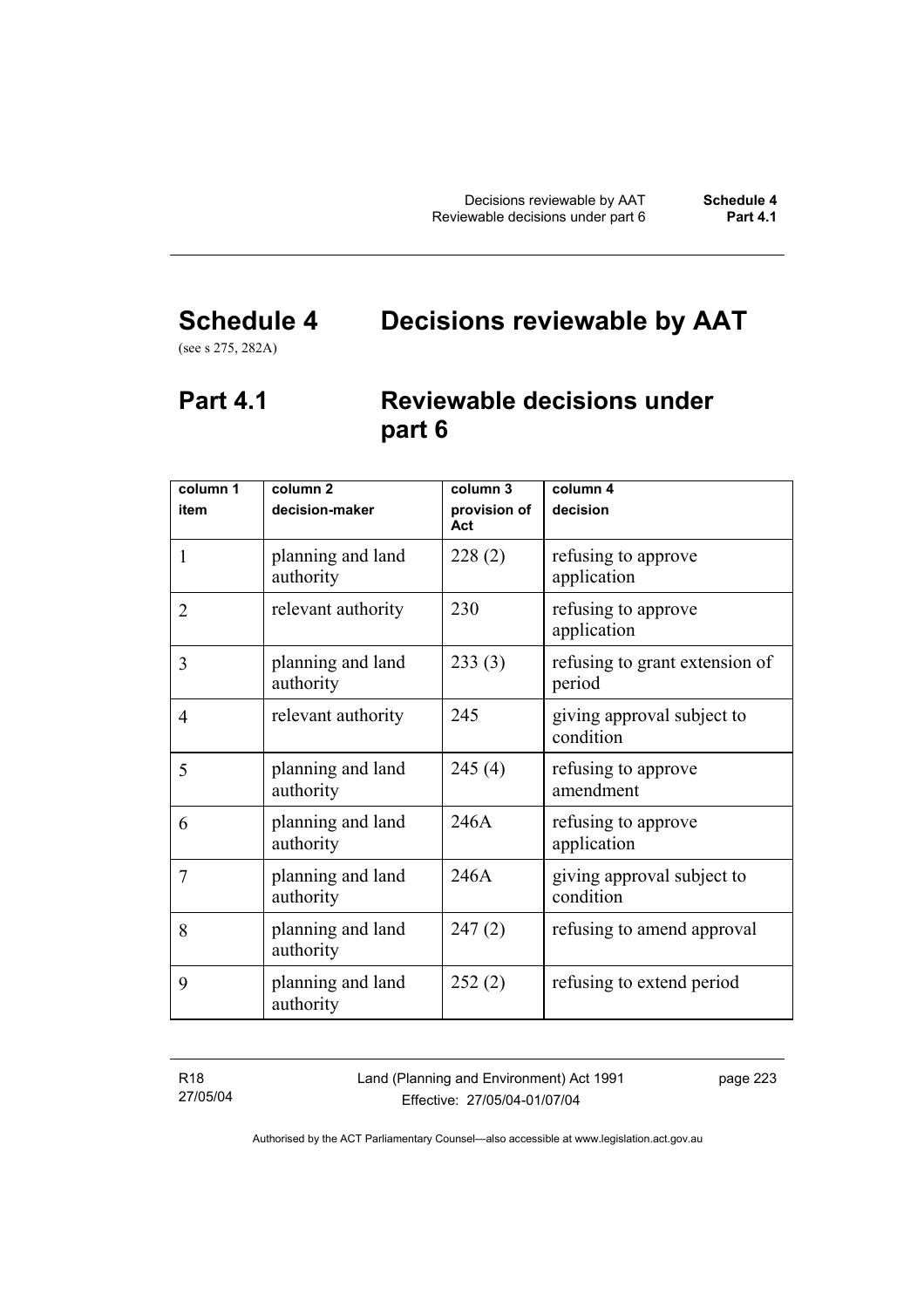| Schedule 4      | Decisions reviewable by AAT |
|-----------------|-----------------------------|
| <b>Part 4.2</b> | Other reviewable decisions  |

| column 1<br>item | column 2<br>decision-maker | column 3<br>provision of<br>Act | column 4<br>decision |
|------------------|----------------------------|---------------------------------|----------------------|
|                  | relevant authority         | 253                             | revoking approval    |

# **Part 4.2 Other reviewable decisions**

| column 1<br>item | column <sub>2</sub><br>decision-maker | column 3<br>provision of | column 4<br>decision                                                                         |
|------------------|---------------------------------------|--------------------------|----------------------------------------------------------------------------------------------|
|                  |                                       | Act                      |                                                                                              |
| 1                | heritage council                      | 59 $(3)$                 | including provision in interim<br>heritage places register                                   |
| $\overline{2}$   | heritage council                      | 59 $(3)$                 | refusing application for<br>inclusion of provision in<br>interim heritage places register    |
| 3                | heritage council                      | 62(1)(b)                 | revision of interim heritage<br>places register by removal of<br>provision relating to entry |
| $\overline{4}$   | Minister                              | 64                       | acquiring place or object                                                                    |
| 5                | Minister                              | 69(1)(a)                 | directing heritage council to<br>notify interim heritage places<br>register                  |
| 6                | Minister                              | 73 $(1)(a)$              | directing heritage council to<br>notify interim heritage places<br>register                  |
| $\overline{7}$   | Minister                              | 76(1)                    | refusing to compensate                                                                       |
| 8                | Minister                              | 82(1)                    | declaring information to be<br>restricted information                                        |

page 224 Land (Planning and Environment) Act 1991 Effective: 27/05/04-01/07/04

R18 27/05/04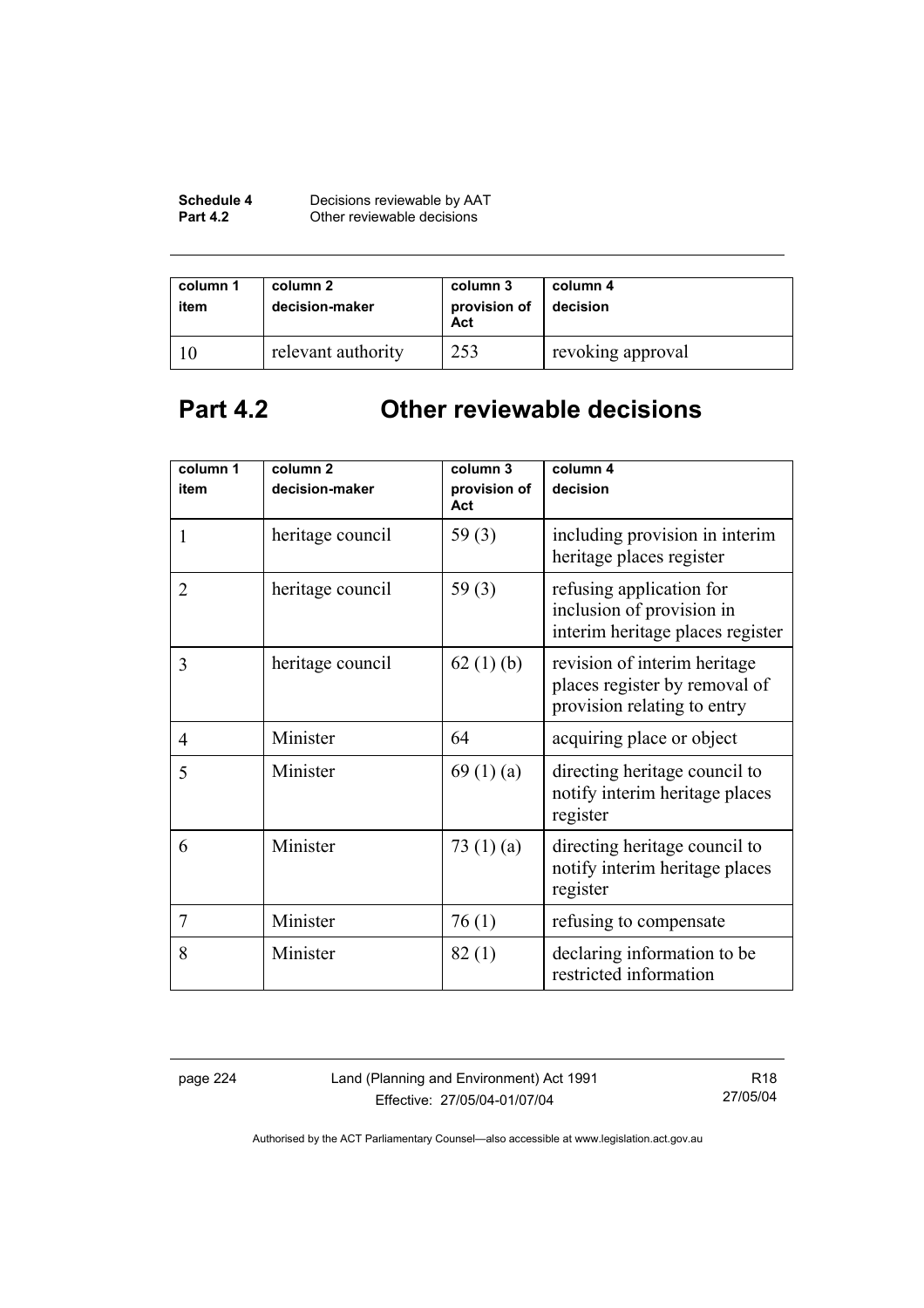Decisions reviewable by AAT **Schedule 4** Other reviewable decisions **Part 4.2** 

| column 1 | column <sub>2</sub>            | column 3            | column 4                                                                                                          |
|----------|--------------------------------|---------------------|-------------------------------------------------------------------------------------------------------------------|
| item     | decision-maker                 | provision of<br>Act | decision                                                                                                          |
| 9        | heritage council               | 84 (2)              | refusing to approve<br>publication of restricted<br>information about Aboriginal<br>place                         |
| 10       | planning and land<br>authority | 167(3)              | deciding that person not<br>eligible for grant of lease of<br>specified class                                     |
| 11       | planning and land<br>authority | 167(5)              | refusing to consent to<br>assignment, transfer or<br>subletting of lease or parting<br>of possession of leasehold |
| 12       | planning and land<br>authority | 170(1)              | terminating person's right to<br>grant of lease                                                                   |
| 13       | planning and land<br>authority | 171(2)              | refusing to grant further<br>residential lease                                                                    |
| 14       | planning and land<br>authority | 171A(1)             | refusing to grant further rural<br>lease                                                                          |
| 15       | planning and land<br>authority | 172(2)              | refusing to grant further lease<br>other than residential or rural<br>lease                                       |
| 16       | planning and land<br>authority | 174(2)              | determining market value of<br>improvements                                                                       |
| 17       | planning and land<br>authority | 177(3)              | confirming variation of rent                                                                                      |
| 18       | planning and land<br>authority | 177(3)              | on review of variation of rent,<br>substituting other variation                                                   |

R18 27/05/04 Land (Planning and Environment) Act 1991 Effective: 27/05/04-01/07/04

page 225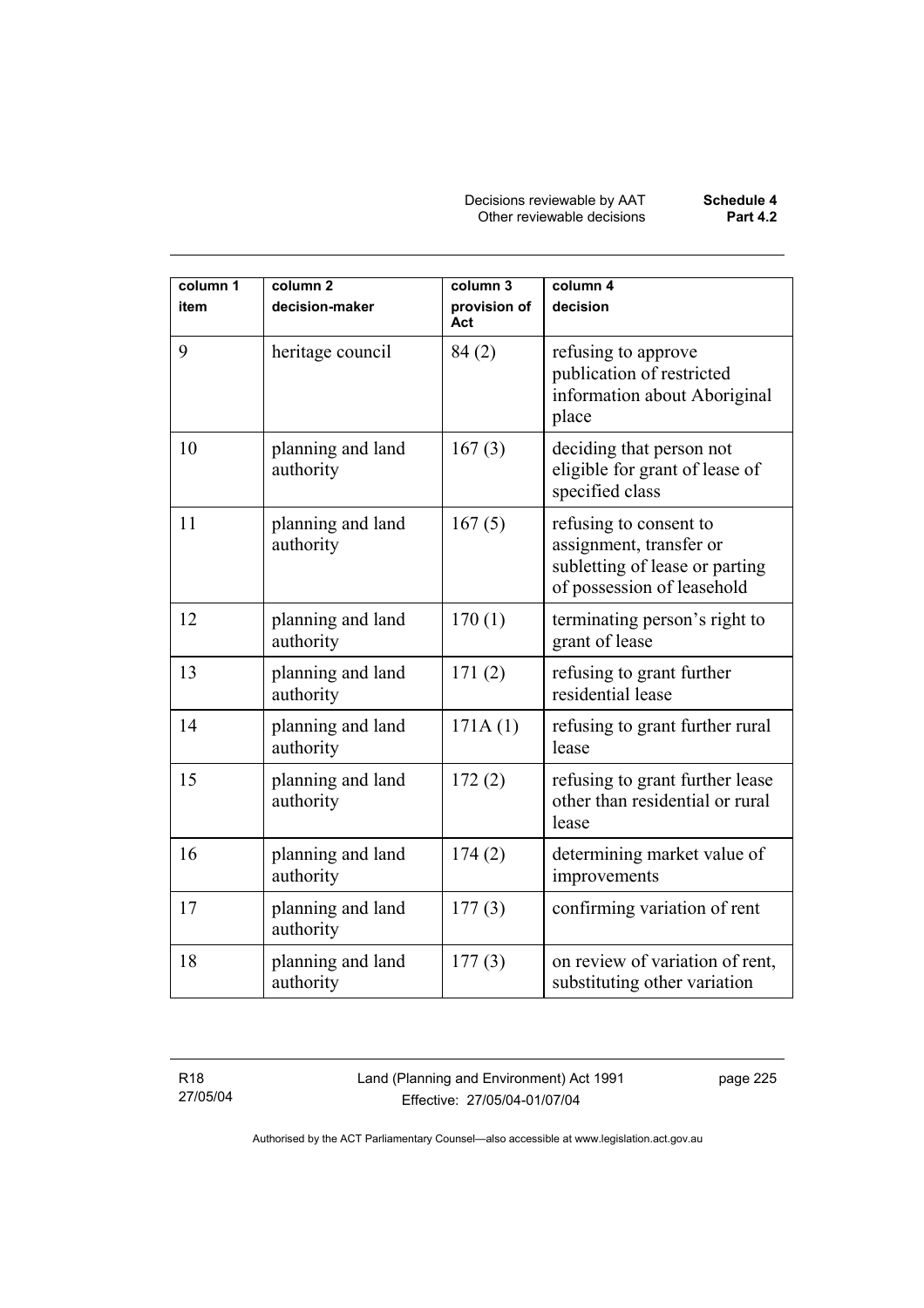#### **Schedule 4** Decisions reviewable by AAT **Part 4.2 Other reviewable decisions**

| column 1<br>item | column <sub>2</sub><br>decision-maker | column 3<br>provision of<br>Act | column 4<br>decision                                                                                                                                          |
|------------------|---------------------------------------|---------------------------------|---------------------------------------------------------------------------------------------------------------------------------------------------------------|
| 19               | planning and land<br>authority        | 178(1)                          | refusing to authorise payment<br>of amount                                                                                                                    |
| 20               | planning and land<br>authority        | 179(1)                          | refusing to issue certificate of<br>compliance                                                                                                                |
| 21               | planning and land<br>authority        | 179(2)                          | on application for certificate of<br>compliance under s 179 (1)—<br>issuing certificate that building<br>and development condition<br>partially complied with |
| 22               | planning and land<br>authority        | 179(2)                          | refusing to issue certificate<br>that building and development<br>condition partially complied<br>with                                                        |
| 23               | planning and land<br>authority        | 179(2)                          | issuing certificate of<br>compliance subject to<br>condition under s 179 (3)                                                                                  |
| 24               | planning and land<br>authority        | 180(2)                          | refusing to consent to<br>assignment or transfer of lease<br>or interest in lease                                                                             |
| 25               | planning and land<br>authority        | 184A(2)                         | determining change of use<br>charge for variation of<br>nominal rent lease                                                                                    |
| 26               | planning and land<br>authority        | 184C(1)                         | refusing to remit change of use<br>charge for variation of<br>nominal rent lease                                                                              |

page 226 Land (Planning and Environment) Act 1991 Effective: 27/05/04-01/07/04

R18 27/05/04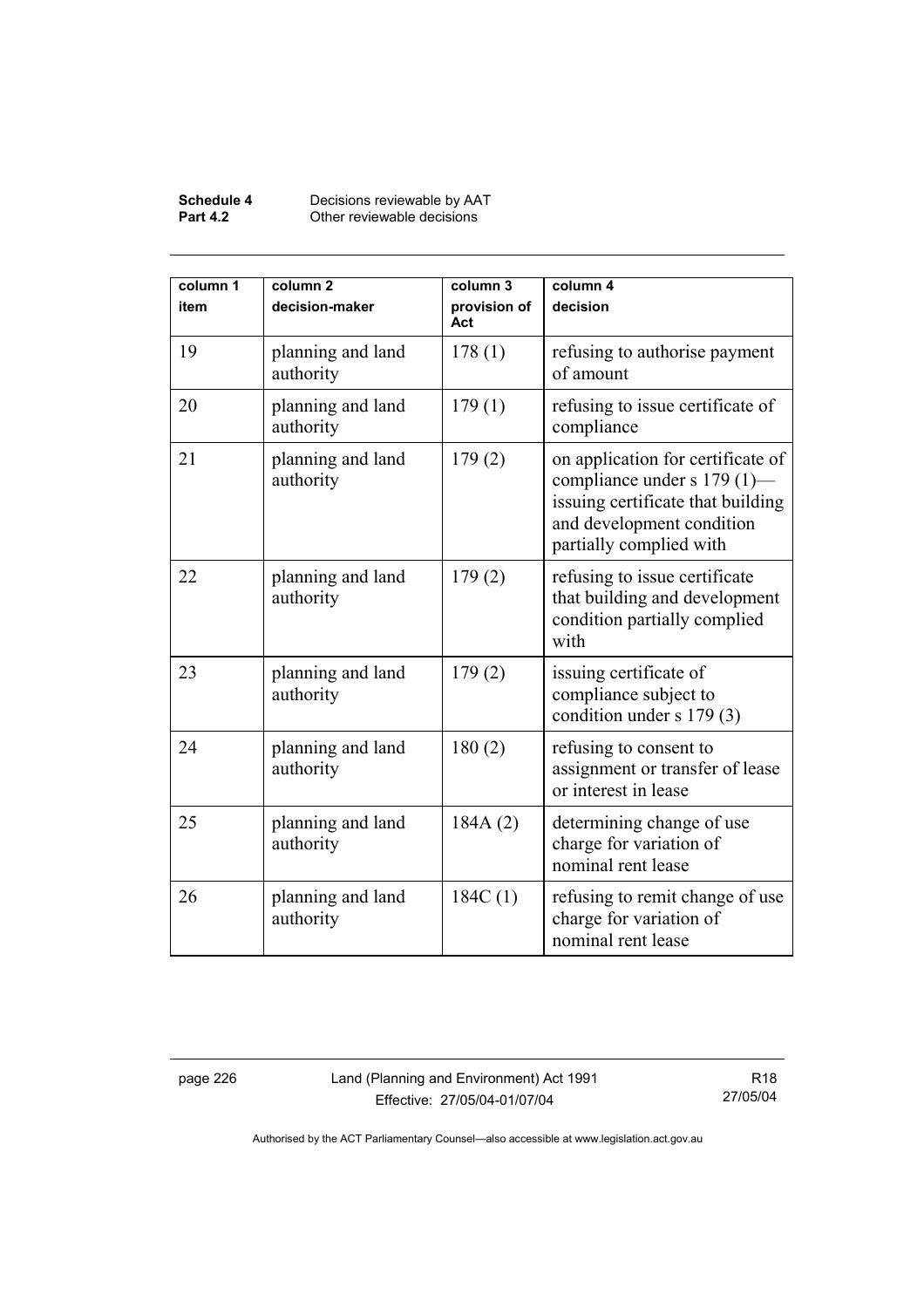Decisions reviewable by AAT **Schedule 4** Other reviewable decisions **Part 4.2** 

| column 1<br>item | column <sub>2</sub><br>decision-maker | column 3<br>provision of<br>Act | column 4<br>decision                                                                                               |
|------------------|---------------------------------------|---------------------------------|--------------------------------------------------------------------------------------------------------------------|
| 27               | planning and land<br>authority        | 184C(1)                         | remitting change of use charge<br>for variation of nominal rent<br>lease by amount less than<br>amount applied for |
| 28               | planning and land<br>authority        | 184C(2)                         | increasing change of use<br>charge for variation of<br>nominal rent lease                                          |
| 29               | planning and land<br>authority        | 184D(2)                         | reappraising rent payable<br>under rental lease                                                                    |
| 30               | planning and land<br>authority        | 186 $(1)(d)$                    | determining amount payable<br>to reduce lease rent to nominal<br>rent                                              |
| 31               | planning and land<br>authority        | 187A(2)                         | determining change of use<br>charge for consolidation or<br>subdivision                                            |
| 32               | planning and land<br>authority        | 187C(1)                         | refusing to remit change of use<br>charge for consolidation or<br>subdivision                                      |
| 33               | planning and land<br>authority        | 187C(1)                         | remitting change of use charge<br>for consolidation or<br>subdivision by amount less<br>than amount applied for    |
| 34               | planning and land<br>authority        | 187C(2)                         | increasing change of use<br>charge for consolidation or<br>subdivision                                             |
| 35               | planning and land<br>authority        | 188(1)                          | terminating lease                                                                                                  |

R18 27/05/04 Land (Planning and Environment) Act 1991 Effective: 27/05/04-01/07/04

page 227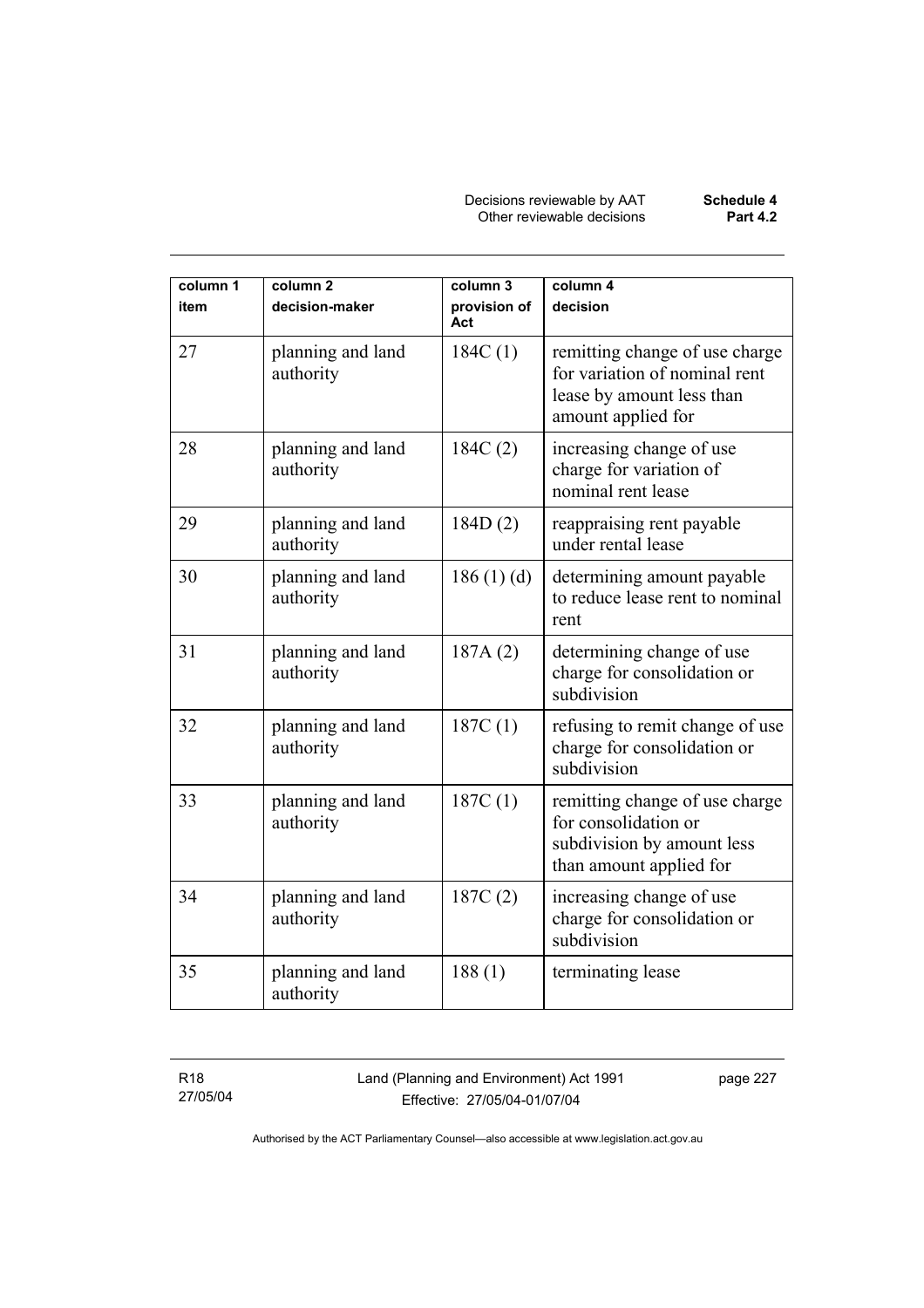| Schedule 4      | Decisions reviewable by AAT |
|-----------------|-----------------------------|
| <b>Part 4.2</b> | Other reviewable decisions  |

| column 1<br>item | column 2<br>decision-maker     | column 3<br>provision of<br>Act | column 4<br>decision                                                         |
|------------------|--------------------------------|---------------------------------|------------------------------------------------------------------------------|
| 36               | planning and land<br>authority | 188(4)                          | terminating licence                                                          |
| 37               | planning and land<br>authority | 214(1)                          | refusing consent to surrender<br>of lease or part of leasehold               |
| 38               | planning and land<br>authority | 214(2)                          | accepting surrender of lease or<br>part of leasehold subject to<br>condition |
| 39               | planning and land<br>authority | 219(1)                          | refusing to grant right to<br>extract minerals                               |

page 228 Land (Planning and Environment) Act 1991 Effective: 27/05/04-01/07/04

R18 27/05/04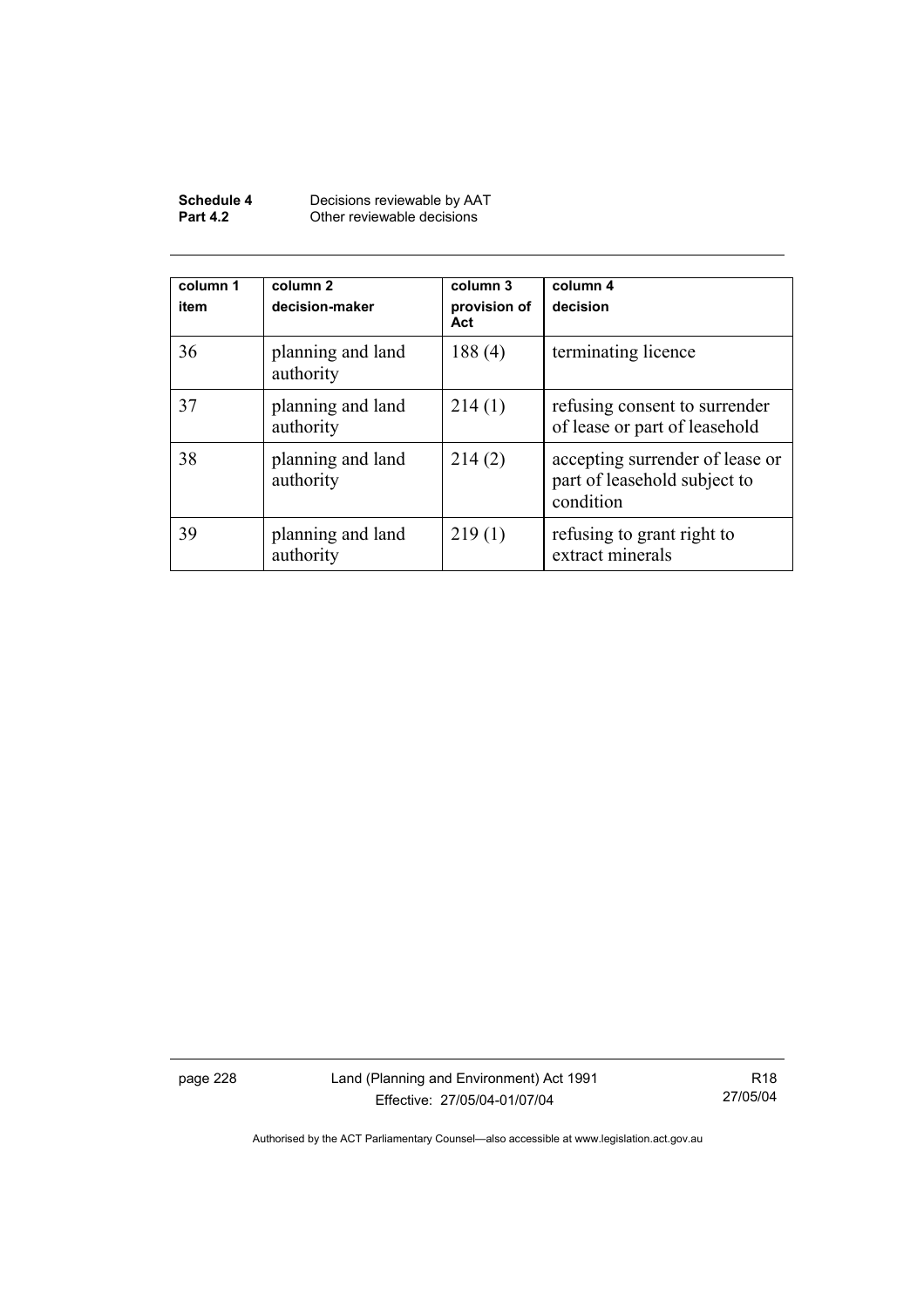# **Schedule 5 Activities subject to orders**

| (see s 4, s 258) |                                                                                                                                                                                                                                                       |                      |  |
|------------------|-------------------------------------------------------------------------------------------------------------------------------------------------------------------------------------------------------------------------------------------------------|----------------------|--|
| column 1         | column <sub>2</sub>                                                                                                                                                                                                                                   | column 3             |  |
| item             | activities                                                                                                                                                                                                                                            | penalty              |  |
| $\mathbf{1}$     | work affecting the requirements for<br>the conservation of the heritage<br>significance of places included in the<br>heritage places register or an interim<br>heritage places register conducted<br>otherwise than in accordance with an<br>approval | 200 penalty<br>units |  |
| $\overline{2}$   | failure to comply with—<br>a lease; or<br>(a)<br>if a lease is granted subject to<br>(b)<br>the lessee entering into a<br>development agreement and<br>the lessee has entered into such<br>an agreement—the<br>development agreement                  | 50 penalty<br>units  |  |
| $\overline{4}$   | failure to keep a leasehold clean                                                                                                                                                                                                                     | 50 penalty<br>units  |  |
| 5                | undertaking a development                                                                                                                                                                                                                             | 50 penalty<br>units  |  |
| 6                | having a building or structure that was<br>constructed or erected without<br>approval required by-<br>(a) this Act, division 6.2; or<br>the Buildings (Design and<br>(b)<br>Siting) Act 1964                                                          | 50 penalty<br>units  |  |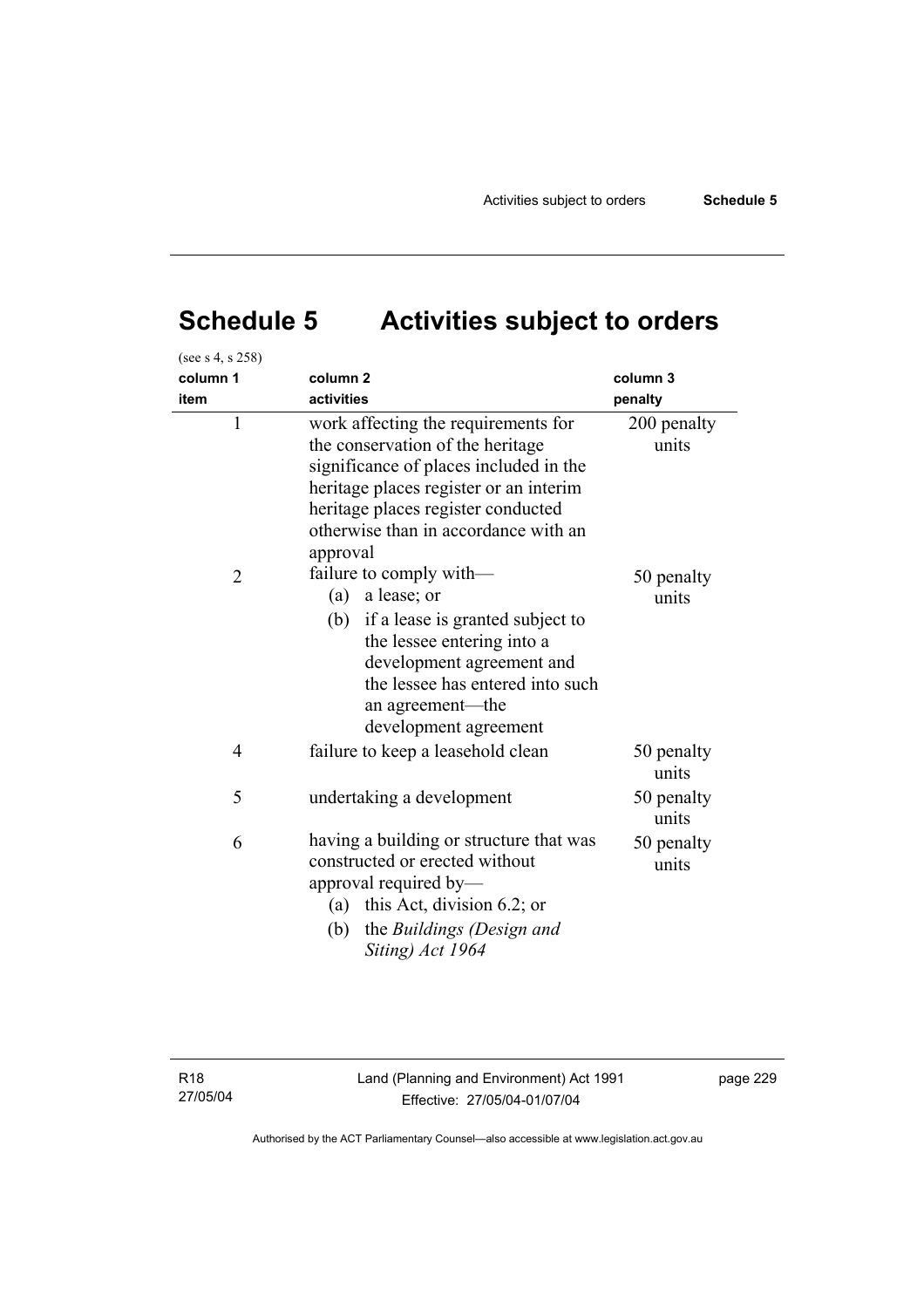## **Schedule 5** Activities subject to orders

| column 1<br>item | column <sub>2</sub><br>activities                                                                                                                                                                                                                                                                                                             | column 3<br>penalty  |
|------------------|-----------------------------------------------------------------------------------------------------------------------------------------------------------------------------------------------------------------------------------------------------------------------------------------------------------------------------------------------|----------------------|
| 9                | permitting a tree, sapling, plant or<br>shrub to overhang a public place so as<br>to obstruct or inconvenience a person<br>in that place                                                                                                                                                                                                      | 5 penalty units      |
| 10               | an activity that is likely to cause soil<br>erosion, or an activity that involves<br>destroying, damaging, removing or<br>otherwise interfering with vegetation<br>(living or dead) or soil between the<br>banks, or within 20m of the bank, of a<br>watercourse, or on land with a slope of<br>more than 18 <sup>°</sup> from the horizontal | 100 penalty<br>units |
| 11               | using or managing land in a way that<br>fails to control the propagation of a<br>pest animal or pest plant                                                                                                                                                                                                                                    | 50 penalty<br>units  |
| 12               | parking a heavy vehicle on residential<br>land in contravention of a code of<br>practice under the <i>Road Transport</i><br>(Safety and Traffic Management)<br>Regulations 2000, division 3.1.3 about<br>the parking of heavy vehicles                                                                                                        | 20 penalty<br>units  |
| 13               | managing land held under a rural lease<br>other than in accordance with the land<br>management agreement that applies to<br>it                                                                                                                                                                                                                | 50 penalty<br>units  |

page 230 Land (Planning and Environment) Act 1991 Effective: 27/05/04-01/07/04

R18 27/05/04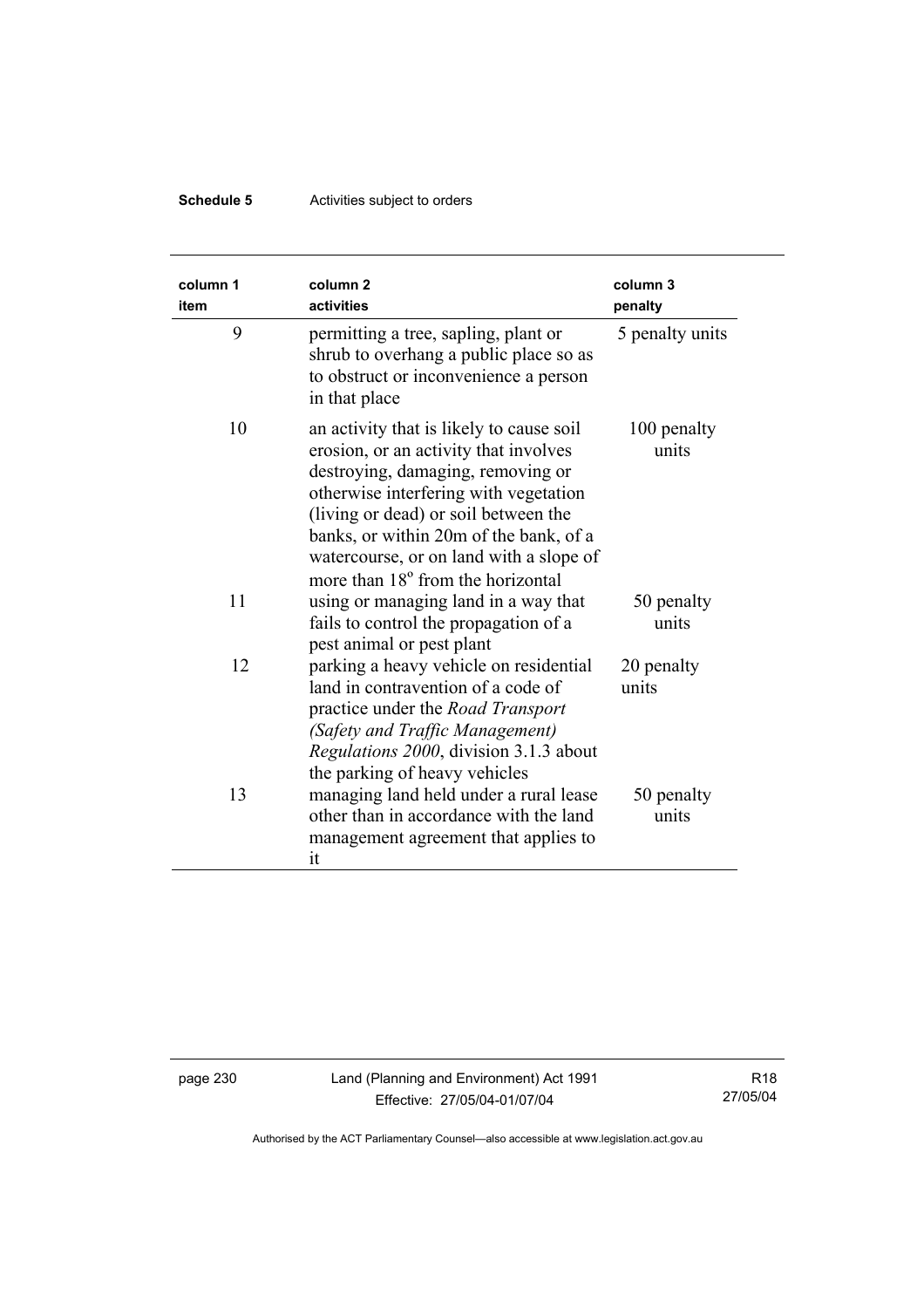## **Dictionary**

(see s 2)

*Note 1* The Legislation Act contains definitions and other provisions relevant to this Act.

*Note 2* For example, the Legislation Act, dict, pt 1, defines the following terms:

- ΑΑΤ
	- administrative appeals tribunal
	- amend
	- appoint
	- change
	- conservator of flora and fauna
	- contravene
	- document
	- domestic partner (see s 169)
	- exercise
	- function
- month
- national capital authority
- penalty unit (see s 133)
- the Territory.

*Aboriginal object*, for part 3 (Heritage)—see section 52.

*Aboriginal place*, for part 3 (Heritage)—see section 52. *Aboriginal tradition*, for part 3 (Heritage)—see section 52. *application*, for part 6 (Approvals and orders)—see section 222. *approval*, for part 6 (Approvals and orders)—see section 222. *assessment* means an assessment made under division 4.3

R18 27/05/04 page 231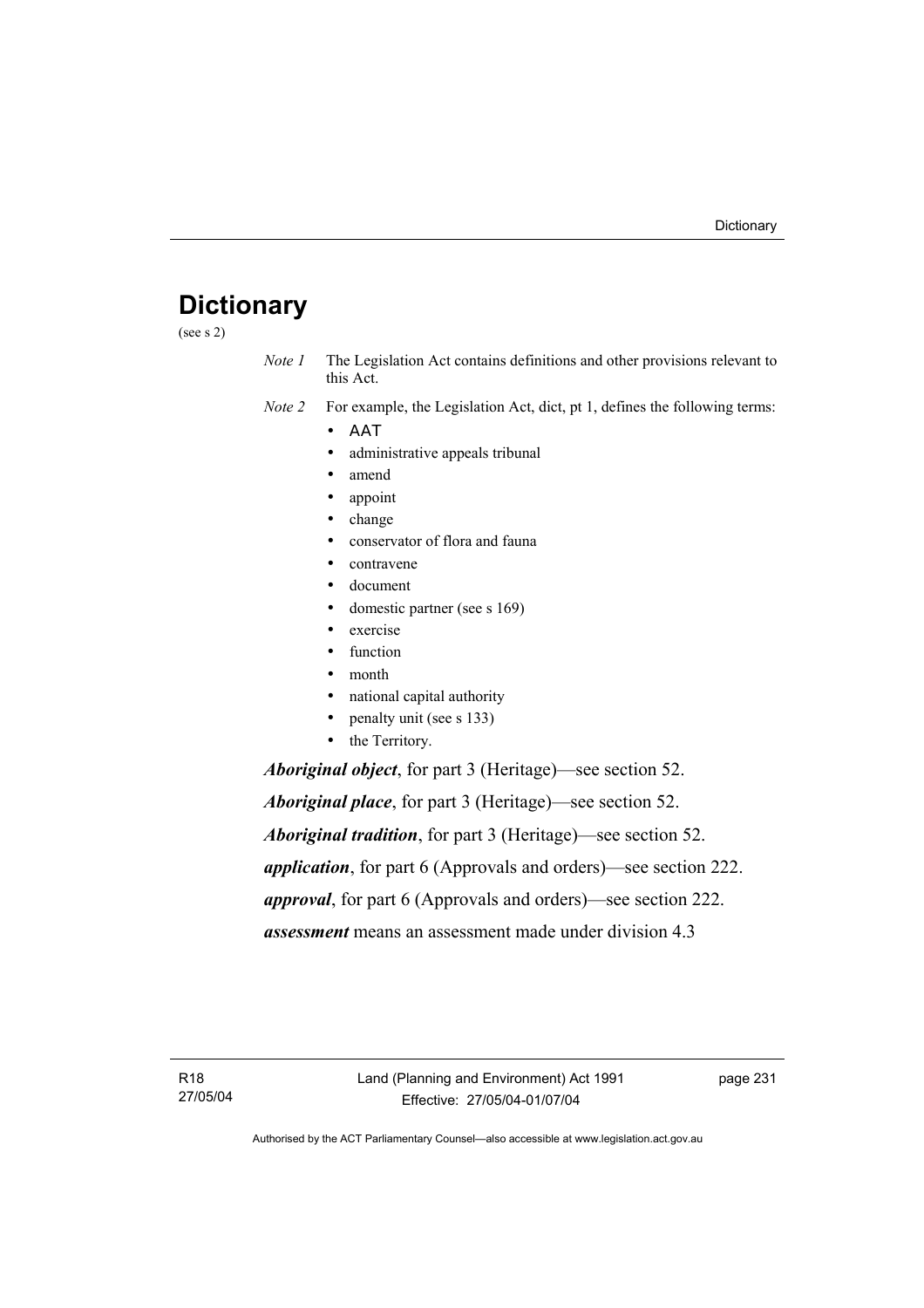#### *authorised person*—

- (a) for subdivision 4.4.3 (Procedures and powers)—see section 143; and
- (b) for subdivision 6.3.2 (Rectification work)—see section 259C (1).

*background papers*, for part 2 (Planning)—see section 5.

*building*, for part 6 (Approvals and orders)—see section 222.

*building and development provision*, for part 5 (Land administration)—see section 159.

*building work*, for part 6 (Approvals and orders)—see section 222.

*cemetery* includes crematorium.

*chairperson*, for division 3.7 (Australian Capital Territory Heritage Council)—see section 90.

*compensation*, for subdivision 3.5.4 (Compensation claims)—see section 74.

*Note* Sdiv 3.5.4 is about compensation claims in relation to Aboriginal heritage discoveries and places.

*connected*, with an offence, for division 6.4 (Enforcement)—see section 262.

*conservation*, for part 3 (Heritage)—see section 52.

*conservator* means the conservator of flora and fauna*.*

*consolidation—*

- (a) for part 5 (Land administration)—see section 159; and
- (b) for part 6 (Approvals and orders)—see section 222.

*consultation notice*, for part 2 (Planning)—see section 19.

*controlled activity* means—

(a) an activity of a kind mentioned in schedule 5; or

| page 232 | Land (Planning and Environment) Act 1991 | R <sub>18</sub> |
|----------|------------------------------------------|-----------------|
|          | Effective: 27/05/04-01/07/04             | 27/05/04        |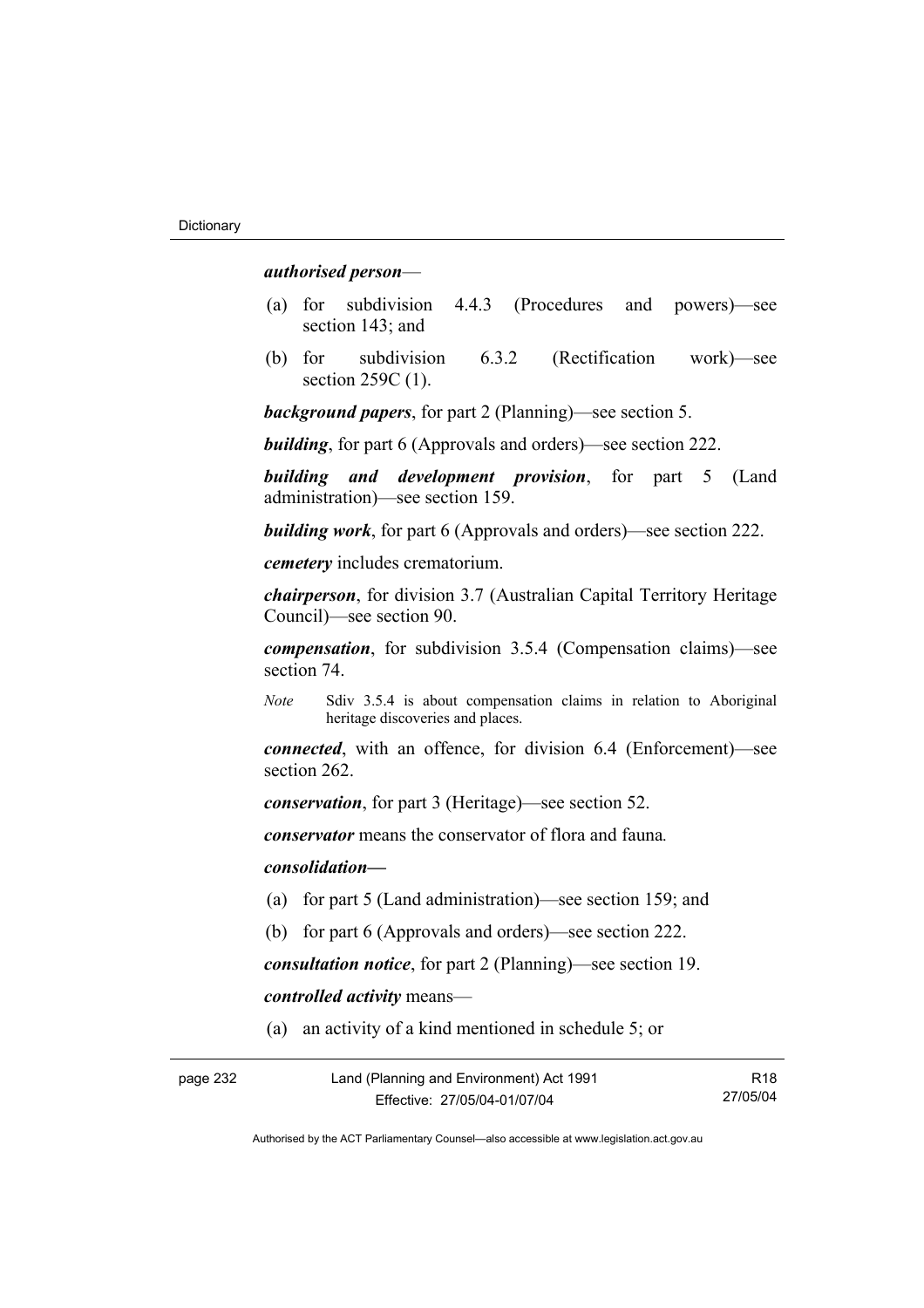(b) an activity under another Act that is declared by that Act to be a controlled activity for schedule 5.

*dealing*, for division 5.4 (Restrictions on rural leases)—see section 186B.

*defined decision*, for part 4 (Environmental assessments and inquiries)—see section 111.

*deputy chairperson*, for division 3.7 (Australian Capital Territory Heritage Council)—see section 90.

*development*, in relation to land—

- (a) for part 2 (Planning)—see section 5; and
- (b) for part 6 (Approvals and orders)—see section 222.

*discharge amount*, for division 5.4 (Restrictions on rural leases) see section 186B.

*draft plan variation*, for part 2 (Planning)—see section 5.

*earlier index number*, for division 5.4 (Restrictions on rural leases)—see section 186B.

*environmental impact*, for part 4 (Environmental assessments and inquiries)—see section 111.

*environmental impact statement*, for part 4 (Environmental assessments and inquiries)—see section 111.

*environmental report*, for part 2 (Planning)—see section 5.

*Environment Minister* means the Minister administering part 4 (Environmental assessments and inquiries).

*Executive*, for part 6 (Approvals and orders)—see section 222.

*expert member*, for division 3.7 (Australian Capital Territory Heritage Council)—see section 90.

page 233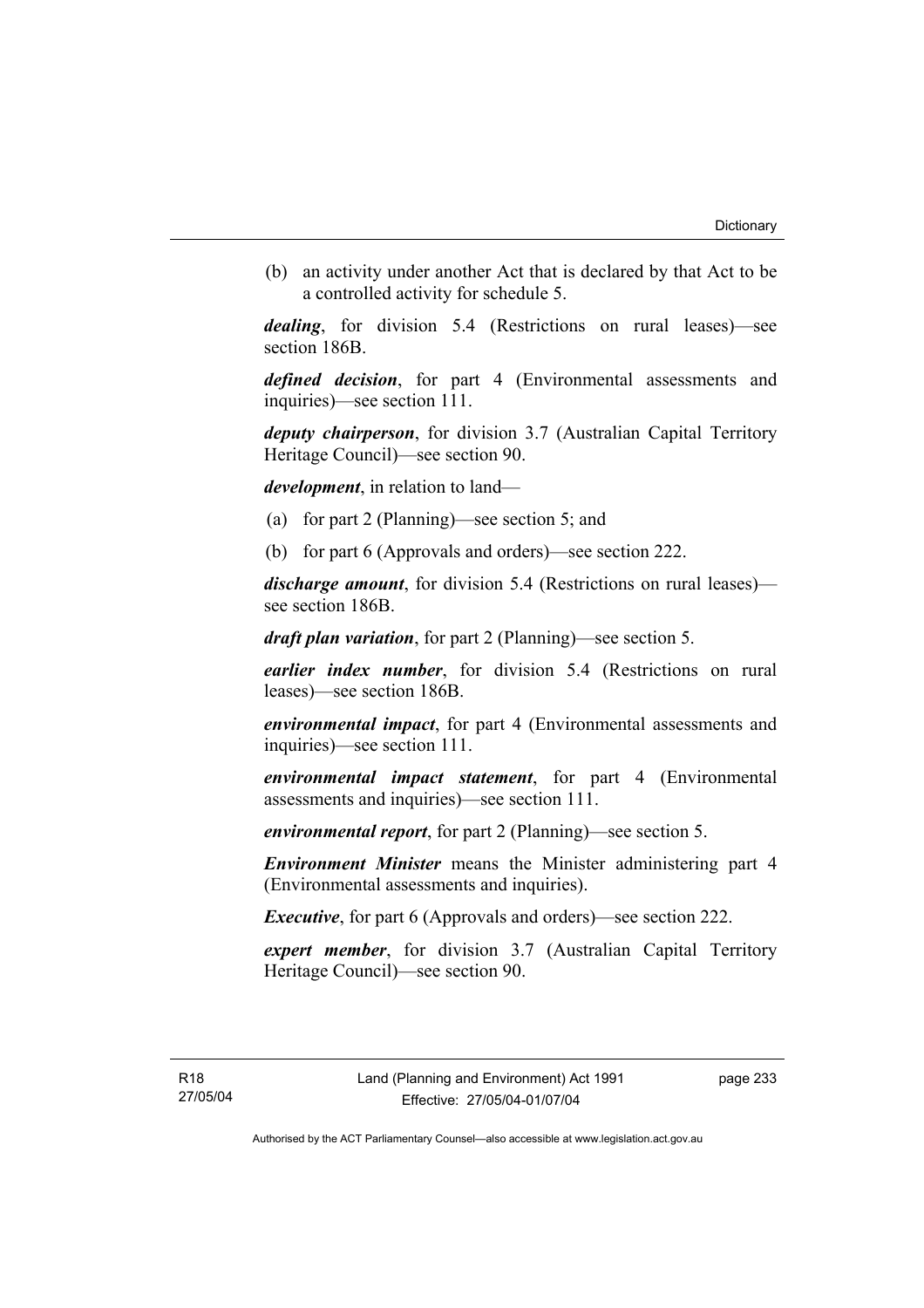*formal error* means—

- (a) a clerical error; or
- (b) an error arising from an accidental slip or omission; or
- (c) a defect of form.

*heritage council* means the Australian Capital Territory Heritage Council established under section 91.

*heritage object*, for part 3 (Heritage)—see section 52.

*heritage objects register*, for division 3.7 (Australian Capital Territory Heritage Council)—see section 90.

*heritage place*, for part 3 (Heritage)—see section 52.

*heritage places register* means the register of heritage places incorporated in the plan.

*heritage significance* means archaeological, historic, aesthetic, architectural, scientific, natural or social significance, or other special significance in relation to the environment, for the present community, and for future generations.

*holding period*, for division 5.4 (Restrictions on rural leases)—see section 186B.

*index number*, for division 5.4 (Restrictions on rural leases)—see section 186G

*inquiry* means an inquiry conducted under division 4.4 (Inquiries).

*inspector*, for part 6 (Approvals and orders), means a person appointed as an inspector under section 263 (1).

*interim heritage places register*—see section 52.

*interim variation*, in relation to the heritage places register, for part 3 (Heritage)—see section 52.

R18 27/05/04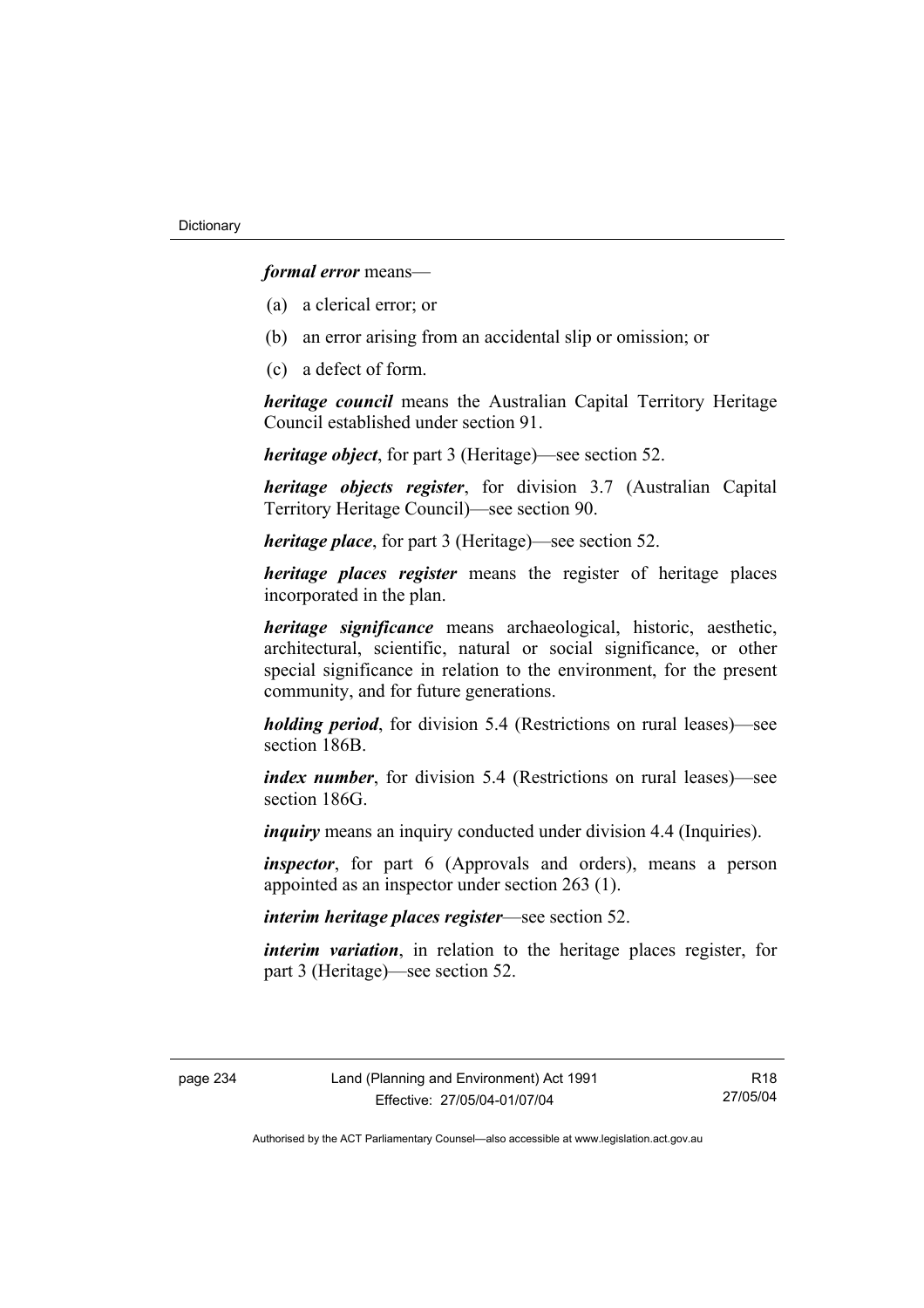#### *land*—

- (a) for part 2 (Planning)—see section 5; and
- (b) for part 4 (Environmental assessments and inquiries)—see section 111.

*land management agreement* means an agreement under section 186C.

*Note* A reference to an instrument (including a land management agreement) includes a reference to the instrument as originally made and as amended (see Legislation Act, s 102).

*later index number*, for division 5.4 (Restrictions on rural leases) see section 186B.

#### *lease—*

- (a) for part 5 (Land administration)—see section 159; and
- (b) for part 6 (Approvals and orders)—see section 222.

#### *lessee—*

- (a) for part 5 (Land administration)—see section 159; and
- (b) for part 6 (Approvals and orders)—see section 222.

*long lease*, for division 5.4 (Restrictions on rural leases)—see section 186B.

*market value*, for part 5 (Land administration)—see section 159.

*member*, for division 3.7 (Australian Capital Territory Heritage Council)—see section 90.

*national capital plan*, for part 2 (Planning)—see section 5.

*natural environment*, for schedule 1 (Management objectives for public land)—see section 195 (6).

*new application*, for subdivision 6.2.4 (Reconsideration of applications for approval)—see section 245A.

page 235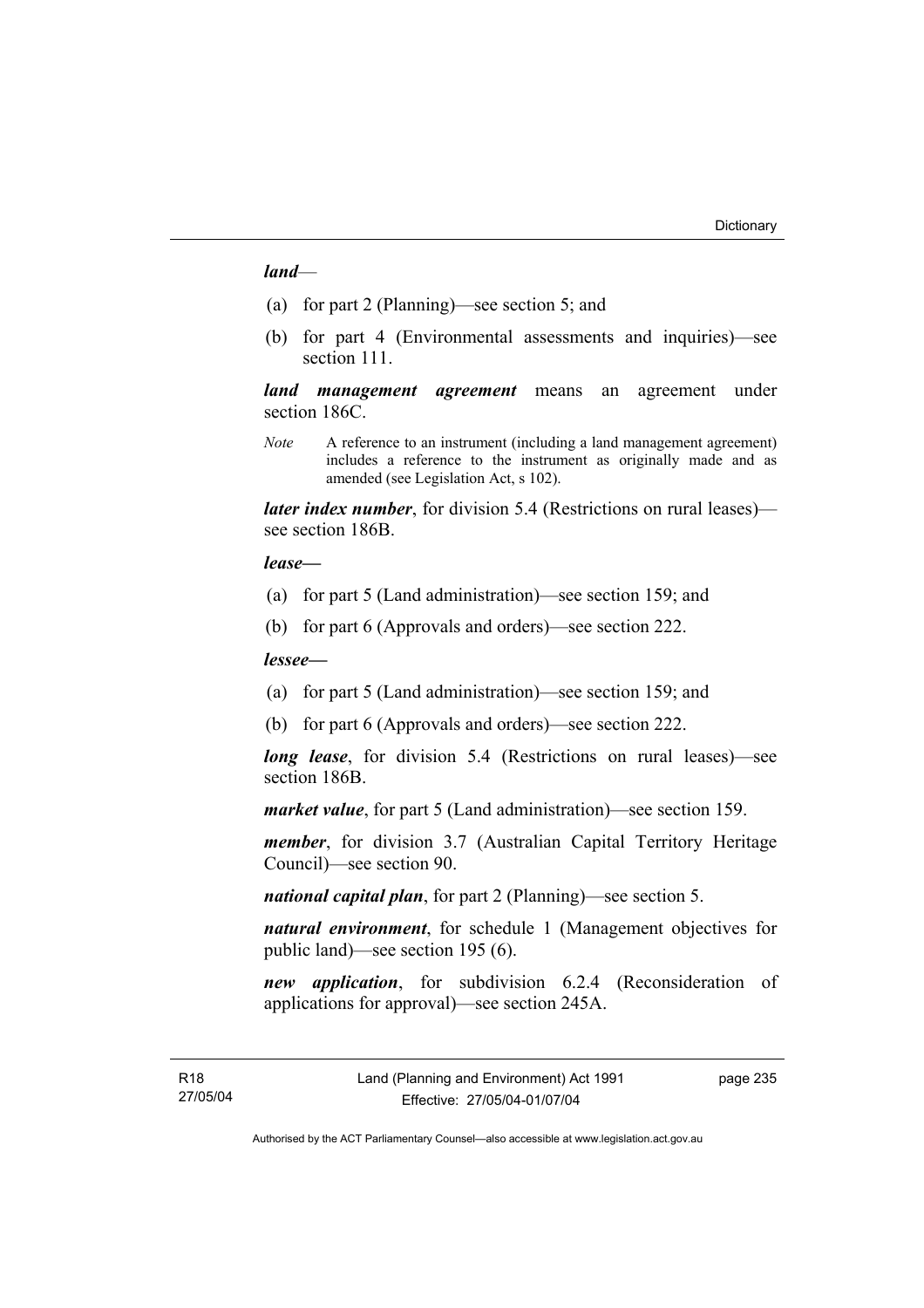*newspaper* means a newspaper published and circulating in the ACT.

*nominal rent lease*, for part 5 (Land administration)—see section 159.

*objection*, for part 6 (Approvals and orders)—see section 222.

*occupier*—

- (a) for subdivision 4.4.3 (Procedures and powers)—see section 143; and
- (b) for division 6.4 (Enforcement)—see section 262.

*offence*, for division 6.4 (Enforcement)—see section 262.

*order*, for part 6 (Approvals and orders)—see section 222.

*original application*, for subdivision 6.2.4 (Reconsideration of applications for approval)—see section 245A.

*original decision*, for subdivision 6.2.4 (Reconsideration of applications for approval)—see section 245A.

*panel*, for part 4 (Environmental assessments and inquiries)—see section 111.

*permanent member*, for division 3.7 (Australian Capital Territory Heritage Council)—see section 90.

*pest animal* means an animal declared to be a pest animal under section 261.

*pest plant* means a plant declared to be a pest plant under section 261.

*place*, for subdivision 4.4.3 (Procedures and powers)—see section 143.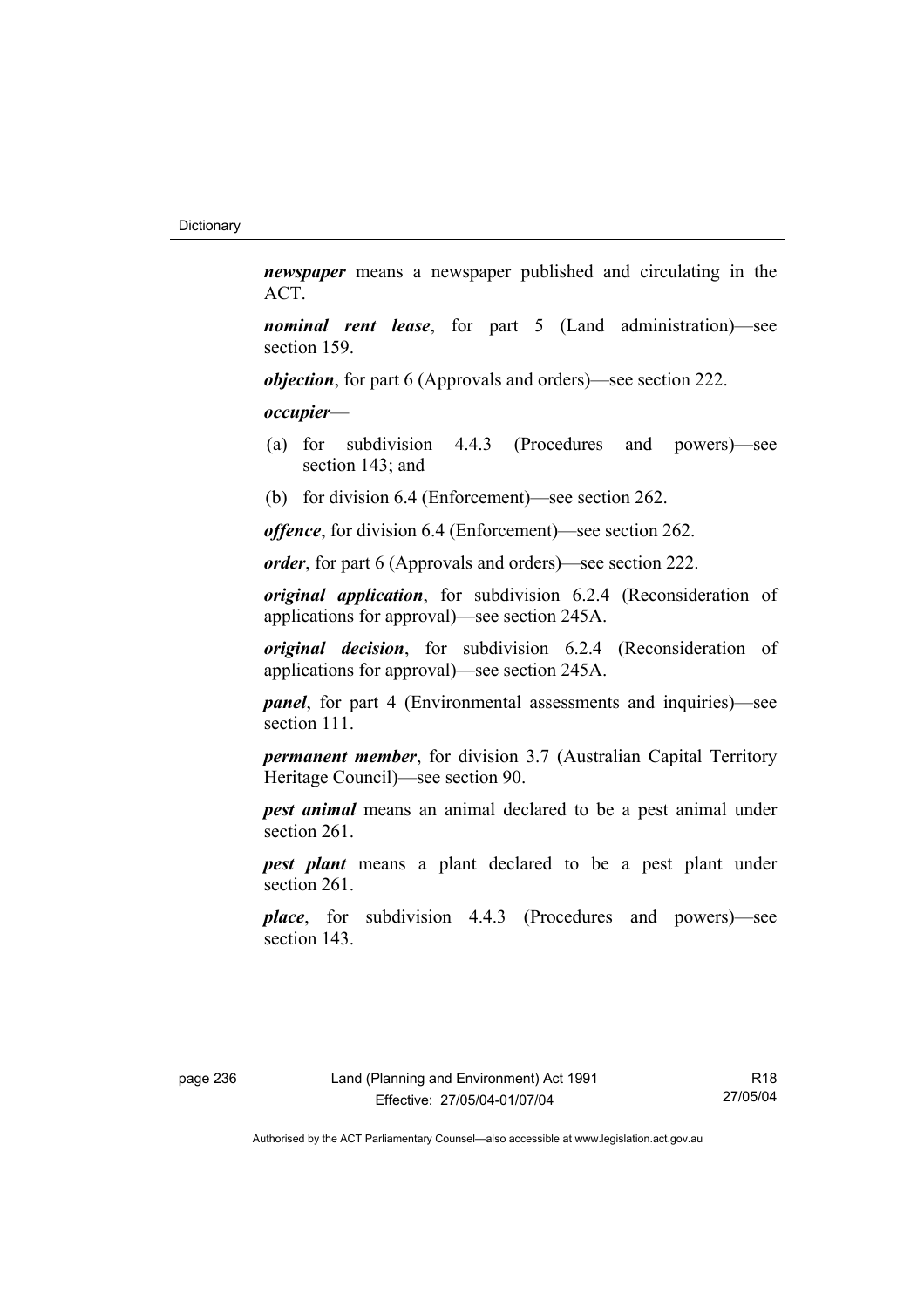*plan* means the Territory plan.

*Note* A reference to an instrument (including the plan) includes a reference to the instrument as originally made and as amended (see Legislation Act, s 102).

*plan of management*, for division 5.7 (Public land)—see section 191.

*preliminary assessment*, for part 4 (Environmental assessments and inquiries)—see section 111.

*prescribed period*, for part 6 (Approvals and orders)—see section 222.

*prohibition notice*, for part 6 (Approvals and orders)—see section 260 (1).

*proponent*, for part 4 (Environmental assessments and inquiries) see section 111.

*provision*, of a lease, for part 5 (Land administration)—see section 159.

*public car park*, for part 5 (Land administration)—see section 159.

*public environment report*, for part 4 (Environmental assessments and inquiries)—see section 111.

*public land* means land identified by the plan as public land.

*rectification work*, for subdivision 6.3.2 (Rectification work)—see section 259.

*registered*, for division 3.5 (Aboriginal heritage)—see section 66.

*registered lease*, for part 5 (Land administration)—see section 159.

*registered proprietor*, for part 5 (Land administration)—see section 159.

*registration*, for division 3.5 (Aboriginal heritage)—see section 66.

page 237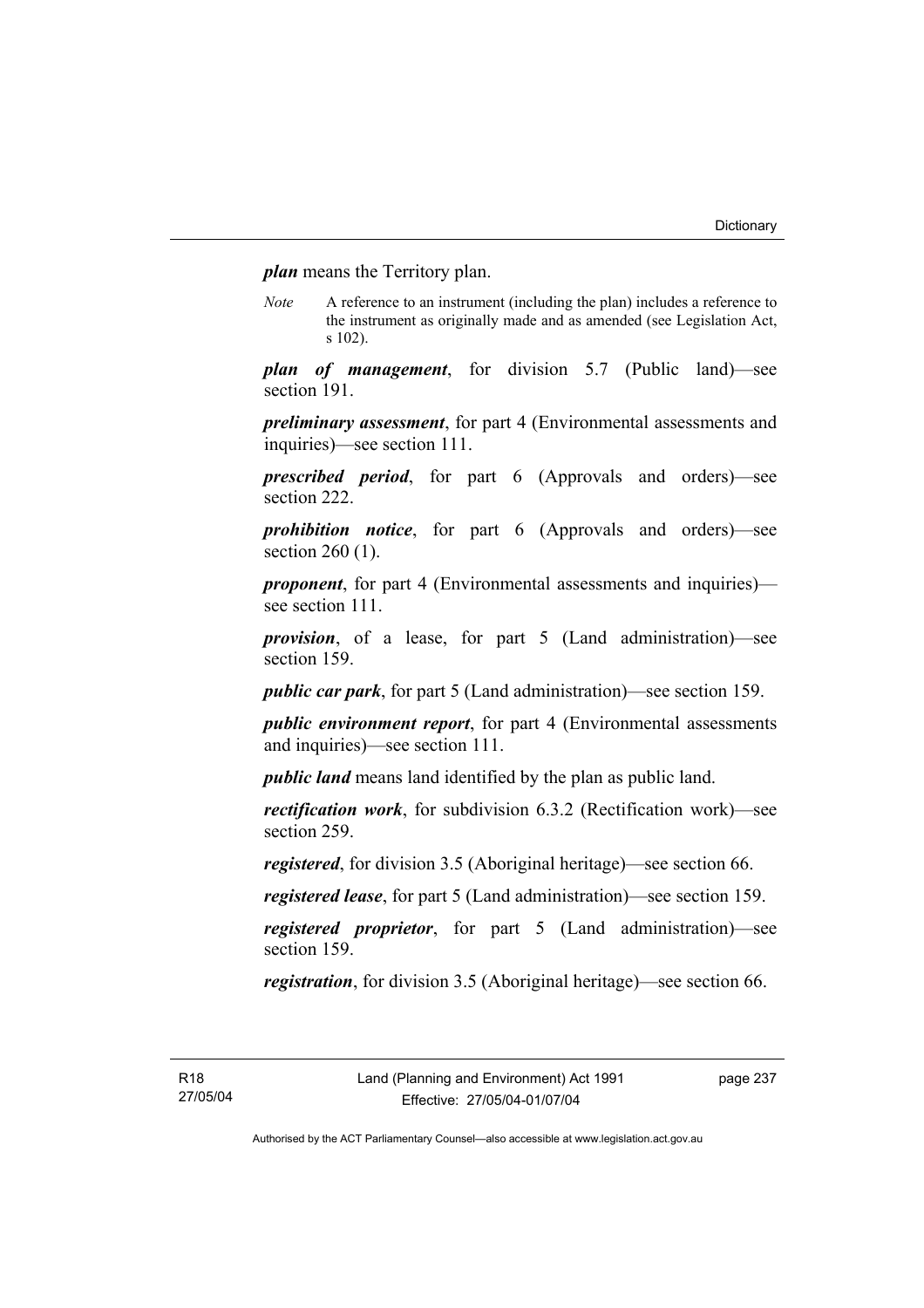*relevant Aboriginal organisation*, for part 3 (Heritage)—see section 52.

*relevant authority*, for part 6 (Approvals and orders)—see section 222.

*relevant Minister*, for part 4 (Environmental assessments and inquiries)—see section 111.

*rental lease*, for part 5 (Land administration)—see section 159.

*residential lease*, for part 5 (Land administration)—see section 159.

*restricted information*, for part 3 (Heritage)—see section 52.

*rural lease*, for part 5 (Land administration)—see section 159.

*secretary*, for division 3.7 (Australian Capital Territory Heritage Council)—see section 90.

*short lease*, for division 5.4 (Restrictions on rural leases)—see section 186B.

*special Pialligo lease*, for division 5.4 (Restrictions on rural leases)—see section 186B.

*structure*, for part 6 (Approvals and orders)—see section 222.

## *subdivision—*

- (a) for part 5 (Land administration)—see section 159; and
- (b) for part 6 (Approvals and orders)—see section 222.

*sublease*, for part 5 (Land administration)—see section 159.

*sublessee*, for part 5 (Land administration)—see section 159.

## *Territory authority* means—

- (a) a body (whether or not incorporated) established by the Executive; or
- (b) the holder of a position established under an Act or by the Executive.

| page 238 | Land (Planning and Environment) Act 1991 | R18      |
|----------|------------------------------------------|----------|
|          | Effective: 27/05/04-01/07/04             | 27/05/04 |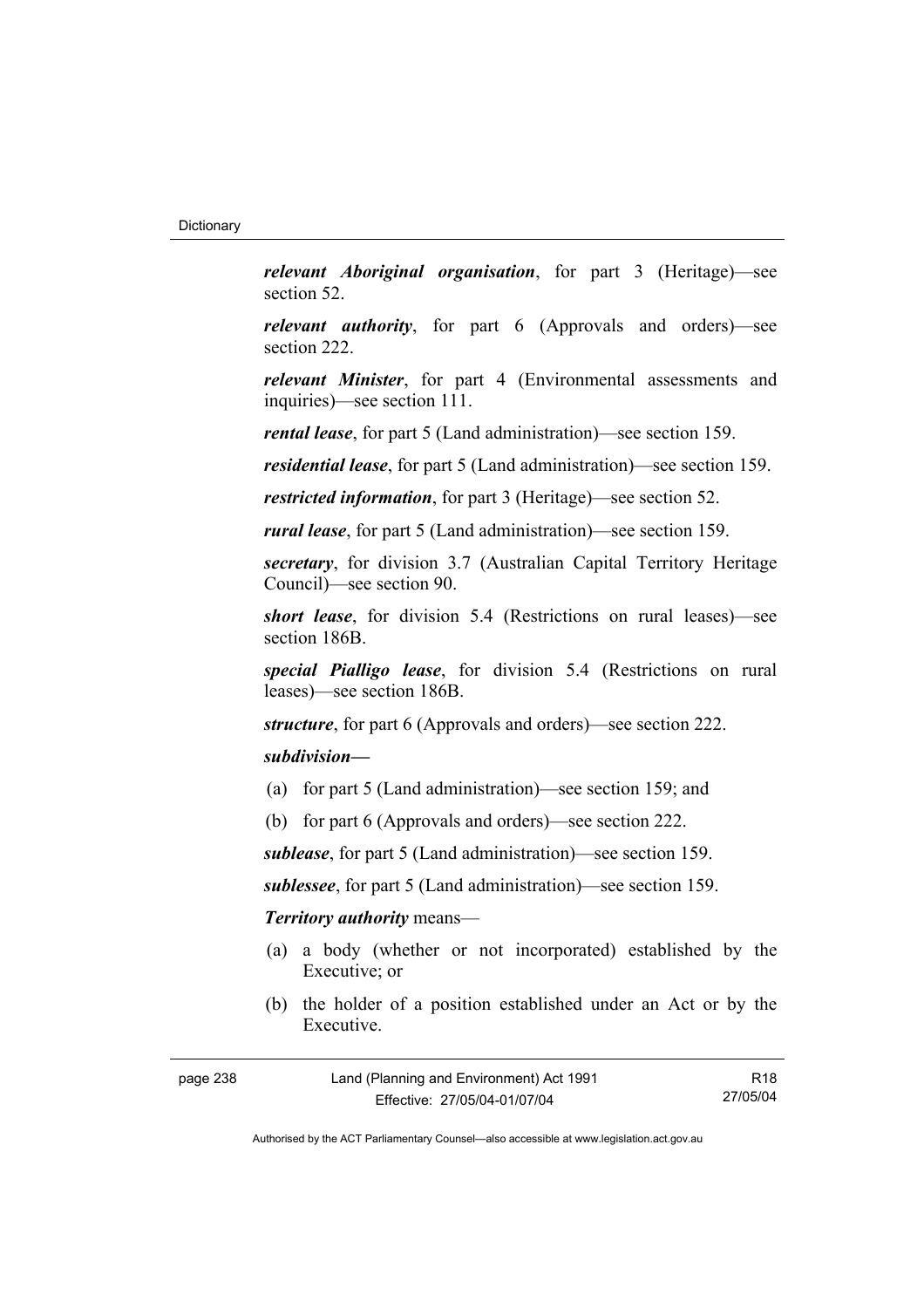*unregistered*, for division 3.5 (Aboriginal heritage)—see section 66. *variation*, for part 3 (Heritage)—see section 52. *variation*, of a lease— (a) for division 5.3 (Variation of leases)—see section 184; and

(b) for part 6 (Approvals and orders)—see section 223.

*variation*, of the plan, for part 2 (Planning)—see section 5.

*variation*, of a plan of management, for division 5.7 (Public land) see section 191.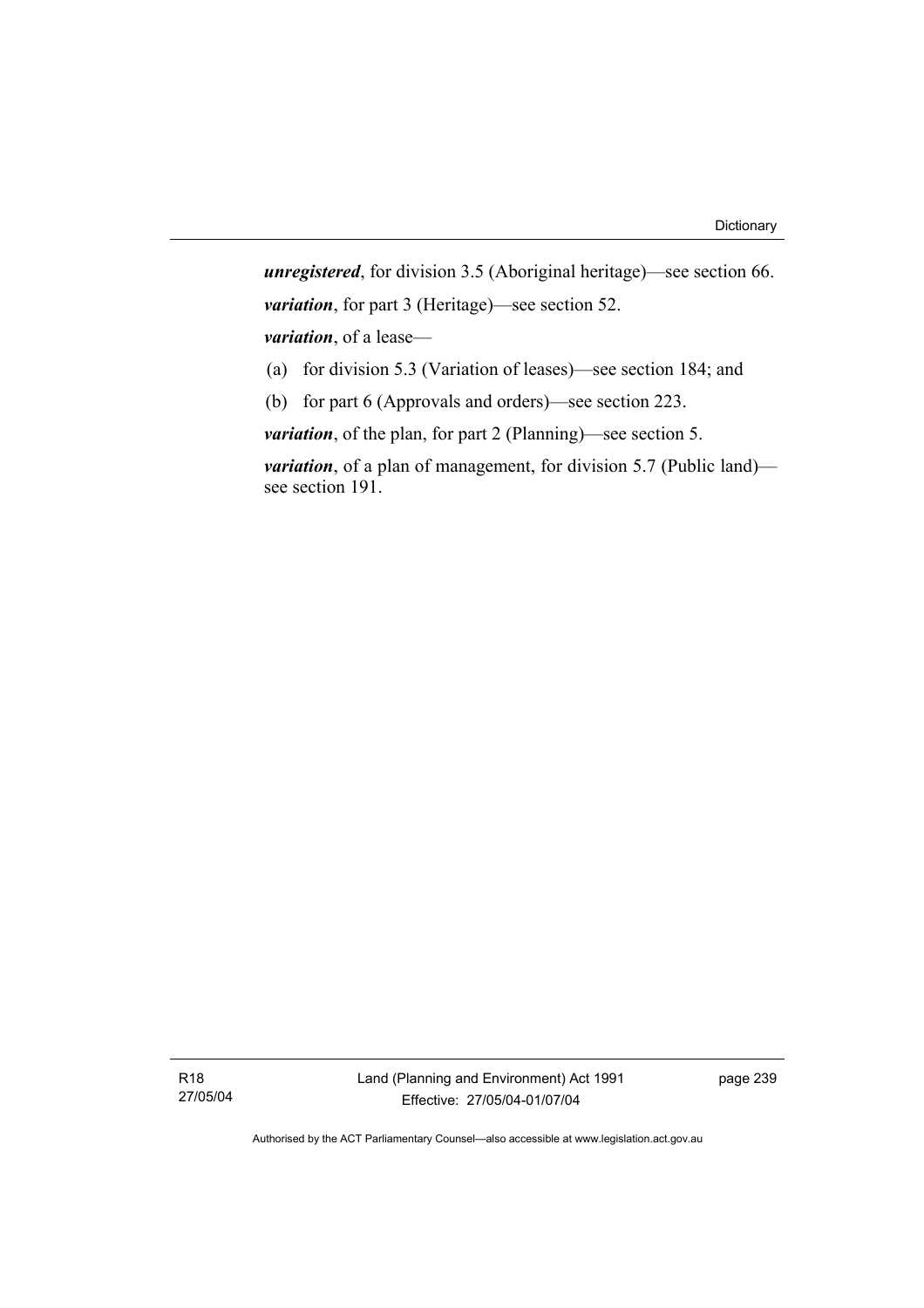1 About the endnotes

## **Endnotes**

## **1 About the endnotes**

Amending and modifying laws are annotated in the legislation history and the amendment history. Current modifications are not included in the republished law but are set out in the endnotes.

Not all editorial amendments made under the *Legislation Act 2001*, part 11.3 are annotated in the amendment history. Full details of any amendments can be obtained from the Parliamentary Counsel's Office.

Uncommenced amending laws and expiries are listed in the legislation history and the amendment history. These details are underlined. Uncommenced provisions and amendments are not included in the republished law but are set out in the last endnote.

If all the provisions of the law have been renumbered, a table of renumbered provisions gives details of previous and current numbering.

The endnotes also include a table of earlier republications.

|                                           | $am = amended$<br>$amdt = amendment$<br>$ch = chapter$<br>$cl = clause$<br>$def = definition$<br>$dict = dictionary$<br>disallowed = disallowed by the Legislative<br>Assembly<br>$div = division$<br>$exp = expires/expired$<br>$Gaz = Gazette$<br>$hda =$ heading<br>IA = Interpretation Act 1967<br>ins = inserted/added<br>$LA =$ Legislation Act 2001<br>$LR =$ legislation register<br>LRA = Legislation (Republication) Act 1996<br>$mod = modified/modification$<br>$o = order$ | $ord = ordinance$<br>orig = original<br>par = paragraph/subparagraph<br>$pres = present$<br>$prev = previous$<br>$(\text{prev})$ = previously<br>$pt = part$<br>$r = rule/subrule$<br>$reg = regulation/subregulation$<br>$renum = renumbered$<br>$reloc = relocated$<br>$R[X]$ = Republication No<br>$RI = reissue$<br>s = section/subsection<br>$sch = schedule$<br>$sdiv = subdivision$<br>$sub =$ substituted<br>SL = Subordinate Law<br>underlining = whole or part not commenced |
|-------------------------------------------|-----------------------------------------------------------------------------------------------------------------------------------------------------------------------------------------------------------------------------------------------------------------------------------------------------------------------------------------------------------------------------------------------------------------------------------------------------------------------------------------|----------------------------------------------------------------------------------------------------------------------------------------------------------------------------------------------------------------------------------------------------------------------------------------------------------------------------------------------------------------------------------------------------------------------------------------------------------------------------------------|
| om = omitted/repealed<br>or to be expired |                                                                                                                                                                                                                                                                                                                                                                                                                                                                                         |                                                                                                                                                                                                                                                                                                                                                                                                                                                                                        |

## **2 Abbreviation key**

page 240 Land (Planning and Environment) Act 1991 Effective: 27/05/04-01/07/04

R18 27/05/04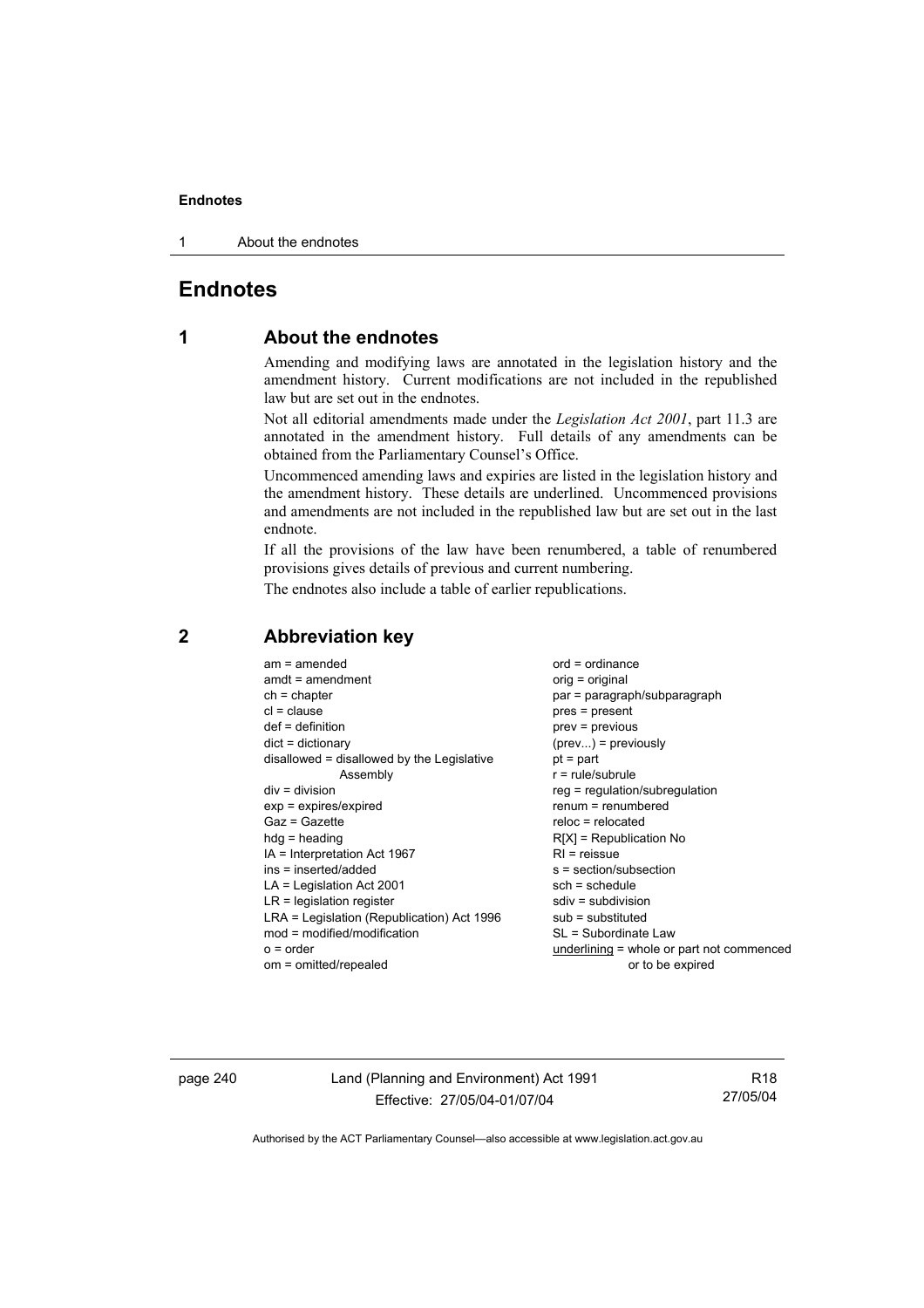## **3 Legislation history Land (Planning and Environment) Act 1991 No 100**  notified 15 January 1992 s 1 and s 2 commenced 15 January 1992 remainder commenced 2 April 1992 as amended by **Land (Planning and Environment) (Amendment) Act 1992 No 32**  notified 3 July 1992 commenced 3 July 1992 **Land (Planning and Environment) (Amendment) Act 1993 No 11**  notified 1 March 1993 commenced 1 March 1993 **Acts Revision (Position of Crown) Act 1993 No 44 sch 2**  notified 27 August 1993 (Gaz 1993 No S165) sch 2 commenced 27 August 1993 (s 2) **Registrar-General (Consequential Provisions) Act 1993 No 64**  notified 6 September 1993 s 1, s 2 commenced 6 September 1993 remainder commenced 1 October 1993 (s 2 (2) and Gaz 1993 No S207) **Land (Planning and Environment) (Amendment) Act (No 2) 1993 No 75**  notified 2 November 1993 s 1, s 2 commenced 2 November 1993 remainder commenced 1 December 1993 (Gaz 1993 No S247) **Land (Planning and Environment) (Amendment) Act (No 3) 1993 No 77**  notified 2 November 1993 s 1, s 2 commenced 2 November 1993 remainder commenced 1 December 1993 (Gaz 1993 No S243)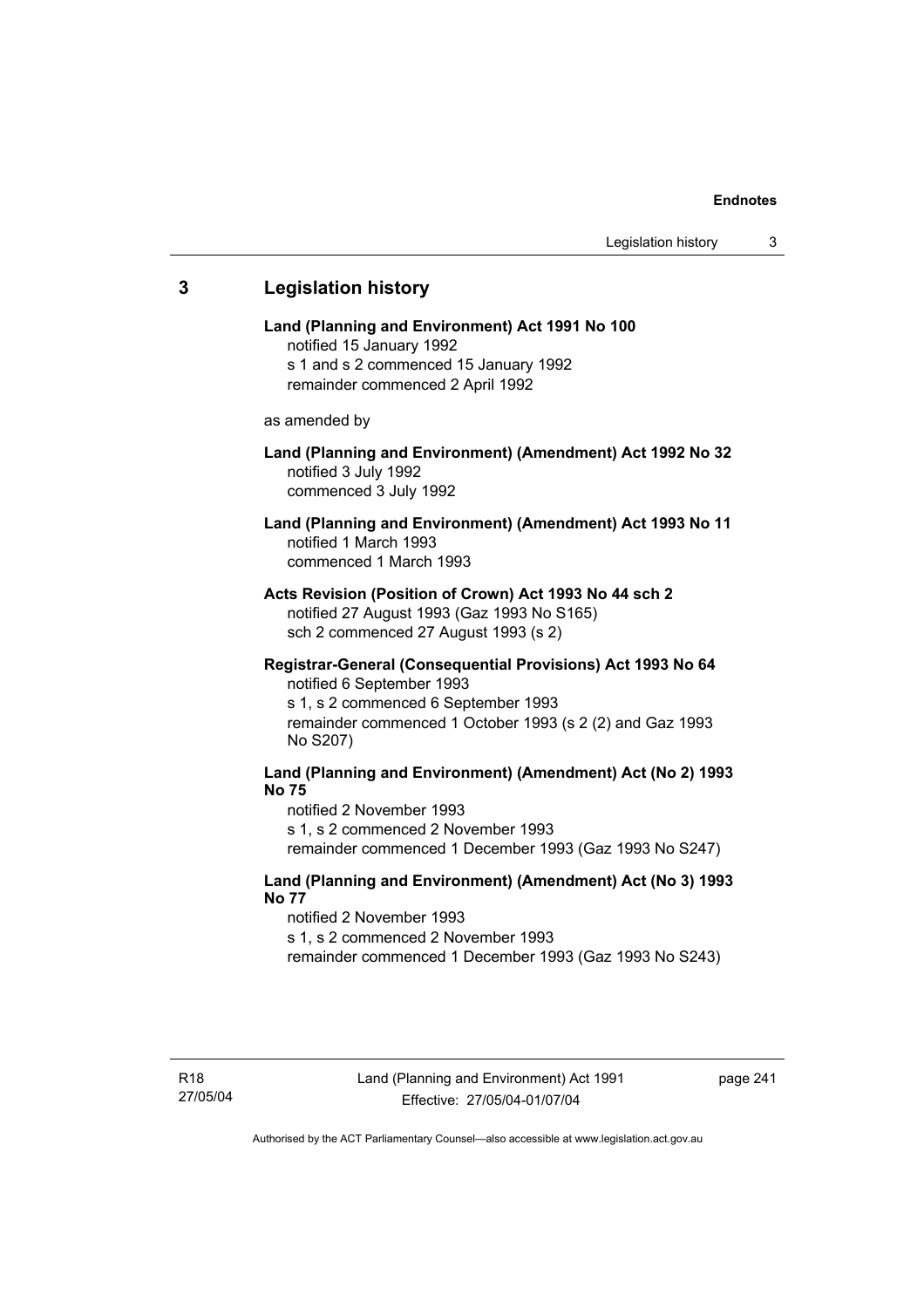3 Legislation history

## **Real Property (Consequential Provisions) Act 1993 No 90**  notified 17 December 1993 s 1, s 2 commenced 17 December 1993 remainder commenced 1 January 1994 (s 2 (2) and Gaz 1993 No S270) **Statute Law Revision Act 1994 No 26**  notified 31 May 1994 commenced 31 May 1994 **Public Sector Management (Consequential and Transitional Provisions) Act 1994 No 38**  notified 30 June 1994 s 1, s 2 commenced 30 June 1994 remainder commenced 1 July 1994 (Gaz 1994 No S142) **Administrative Appeals (Consequential Amendments) Act 1994 No 60**  notified 11 October 1994 s 1, s 2 commenced 11 October 1994 remainder commenced 14 November 1994 (s 2 (2) and Gaz 1994 No S250) **Statute Law Revision (Penalties) Act 1994 No 81**  notified 29 November 1994 s 1, s 2 commenced 29 November 1994 remainder commenced 29 November 1994 (Gaz 1994 No S269) **Statutory Offices (Miscellaneous Provisions) Act 1994 No 97**  notified 15 December 1994 s 1, s 2 commenced 15 December 1994 remainder commenced 15 December 1994 (Gaz 1994 No S293) **Land (Planning and Environment) (Amendment) Act 1995 No 20**  notified 5 September 1995 commenced 5 September 1995 **Land (Planning and Environment) (Amendment) Act (No 2) 1995 No 21**  notified 5 September 1995 ss 1-3 commenced 5 September 1995 remainder commenced 1 January 1996 (Gaz 1995 No S316)

page 242 Land (Planning and Environment) Act 1991 Effective: 27/05/04-01/07/04

R18 27/05/04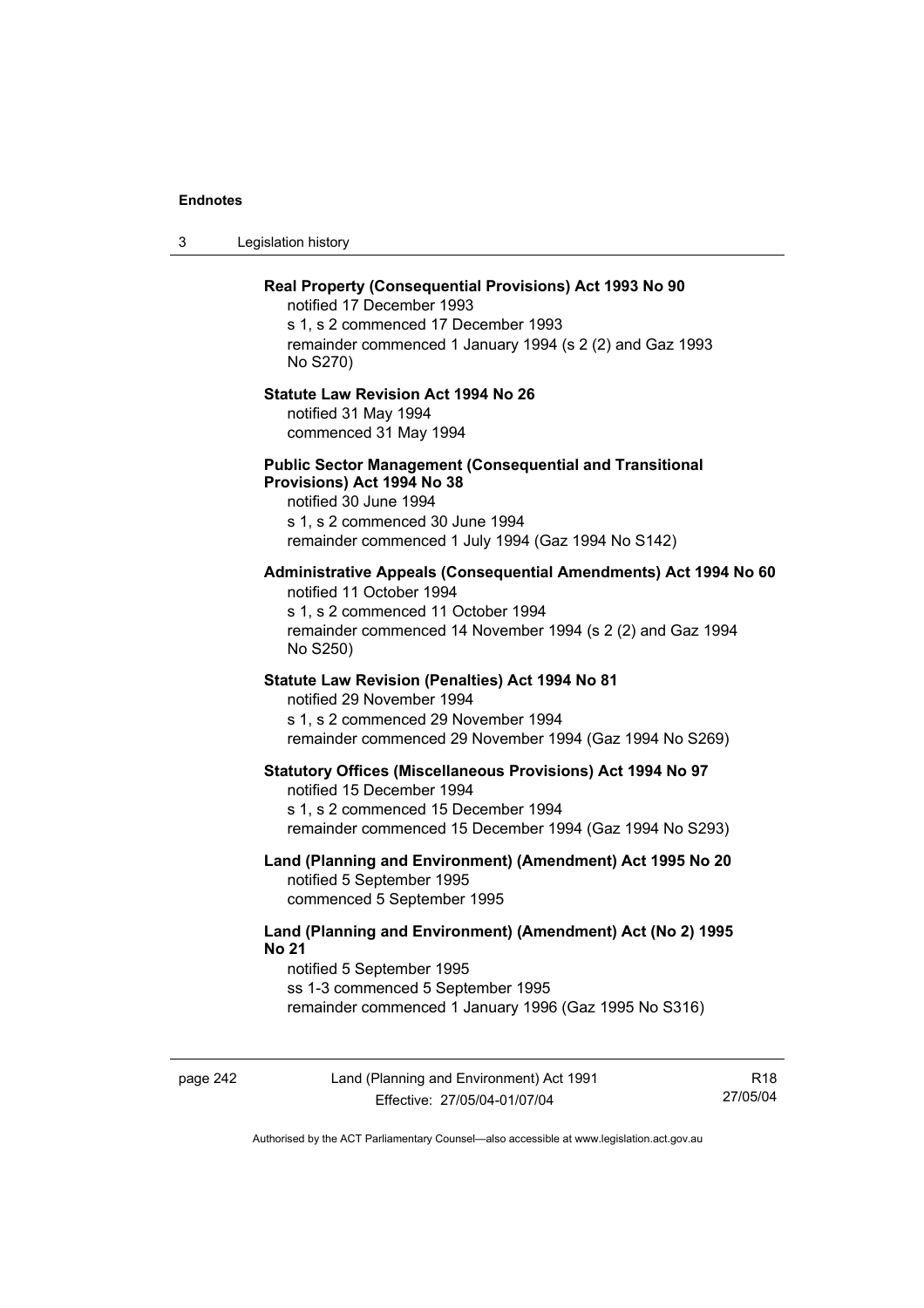## **Annual Reports (Government Agencies) (Consequential Provisions) Act 1995 No 25**

notified 5 September 1995 commenced 5 September 1995

## **Land Titles (Consequential Amendments) Act 1995 No 54**

notified 20 December 1995 commenced 20 June 1996 (s 2)

## **Remuneration Tribunal (Consequential and Transitional Provisions) Act 1995 No 56**

notified 20 December 1995 commenced 21 December 1995 (s 2 and Gaz 1995 No S315)

#### **Gungahlin Development Authority (Consequential Provisions) Act 1996 No 39**

notified 10 July 1996 commenced 19 August 1996 (s 2 and Gaz 1996 No S212)

#### **Land (Planning and Environment) (Amendment) Act 1996 No 62**  notified 3 December 1996 commenced 3 December 1996

#### **Land (Planning and Environment) (Amendment) Act (No 2) 1996 No 71**

notified 20 December 1996 ss 1-3 commenced 20 December 1996 remainder commenced 1 January 1997 (Gaz 1996 No S352)

## **Motor Traffic (Amendment) Act (No 3) 1996 No 83**

notified 20 December 1996 ss 1-3 commenced 20 December 1996 remainder commenced 1 January 1997 (Gaz 1996 No S353)

## **Land (Planning and Environment) (Amendment) Act (No 3) 1996 No 85**

notified 24 December 1996 s 1, s 2 commenced 24 December 1996 remainder commenced 24 June 1997

R18 27/05/04 page 243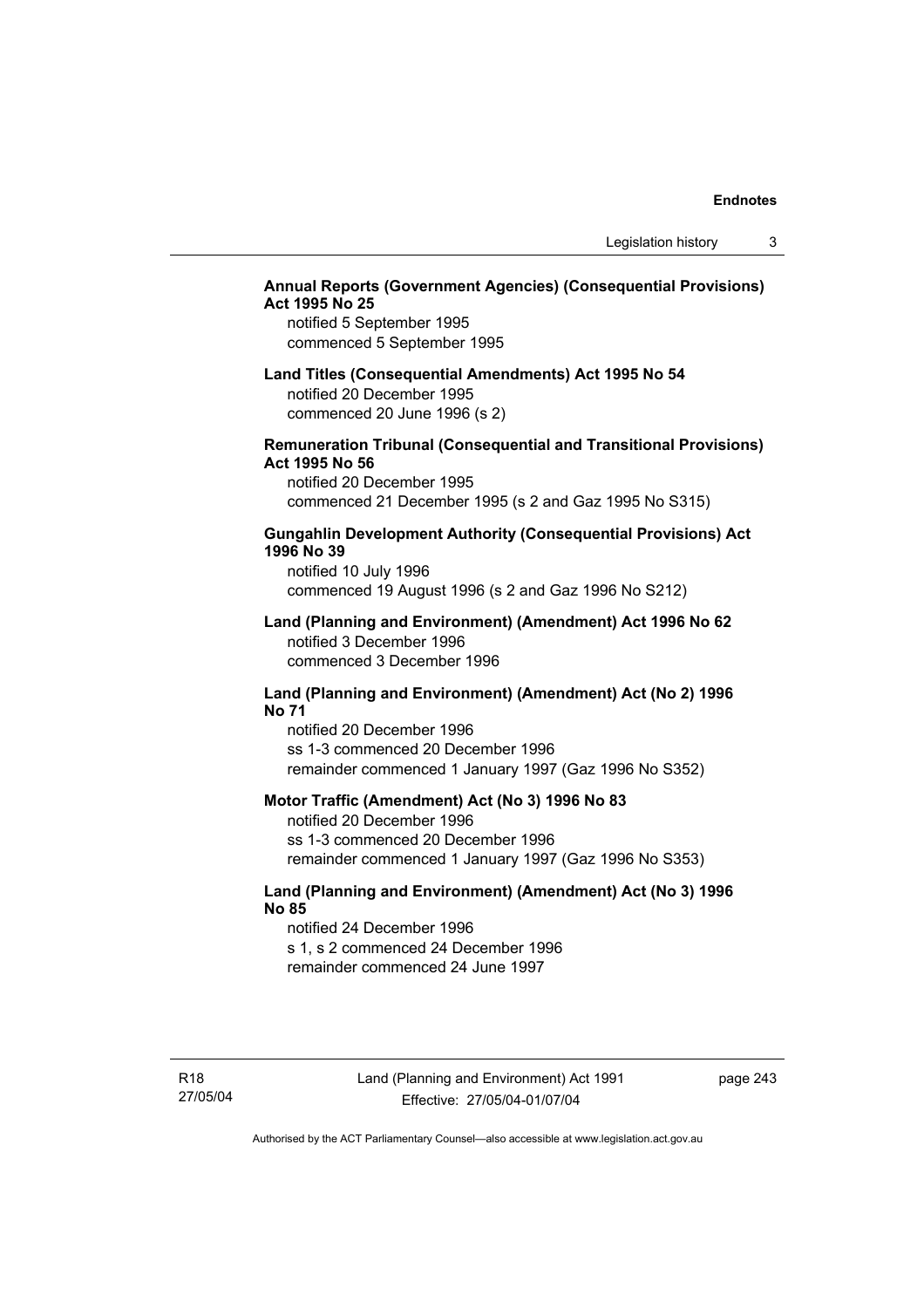| Legislation history<br>3 |  |
|--------------------------|--|
|--------------------------|--|

## **Land (Planning and Environment) (Amendment) Act 1997 No 7**

notified 22 April 1997 ss 1-3 commenced 22 April 1997 remainder commenced 24 June 1997 (s 2 (2))

## **Remuneration Tribunal (Consequential Amendments) Act 1997 No 41 (as am by Act 2002 No 49 amdt 3.222)**

notified 19 September 1997 commenced 24 September 1997 (s 2 as am by Act 2002 No 49 amdt 3.222)

## **Environment Protection (Consequential Provisions) Act 1997 No 93**

notified 1 December 1997 s 1, s 2 commenced 1 December 1997 remainder commenced 1 June 1998

## **Land (Planning and Environment) (Amendment) Act (No 2) 1997 No 116**

notified 24 December 1997 commenced 24 December 1997

#### **Statute Law Revision (Penalties) Act 1998 No 54**

notified 27 November 1998 s 1, s 2 commenced 27 November 1998 remainder commenced 9 December 1998 (Gaz 1998 No 49)

## **Water Resources Act 1998 No 63 s 83**

notified 11 December 1998 (Gaz 1998 No S209) s 83 commenced 11 December 1998

#### **Land (Planning and Environment) (Amendment) Act 1998 No 65**  notified 23 December 1998 commenced 23 December 1998

## **Land (Planning and Environment) (Amendment) Act 1999 No 40**  notified 16 July 1999 commenced 16 July 1999

## **Land Planning and Environment Amendment Act (No 2) 1999 No 73**  notified 15 December 1999 commenced 15 December 1999

page 244 Land (Planning and Environment) Act 1991 Effective: 27/05/04-01/07/04

R18 27/05/04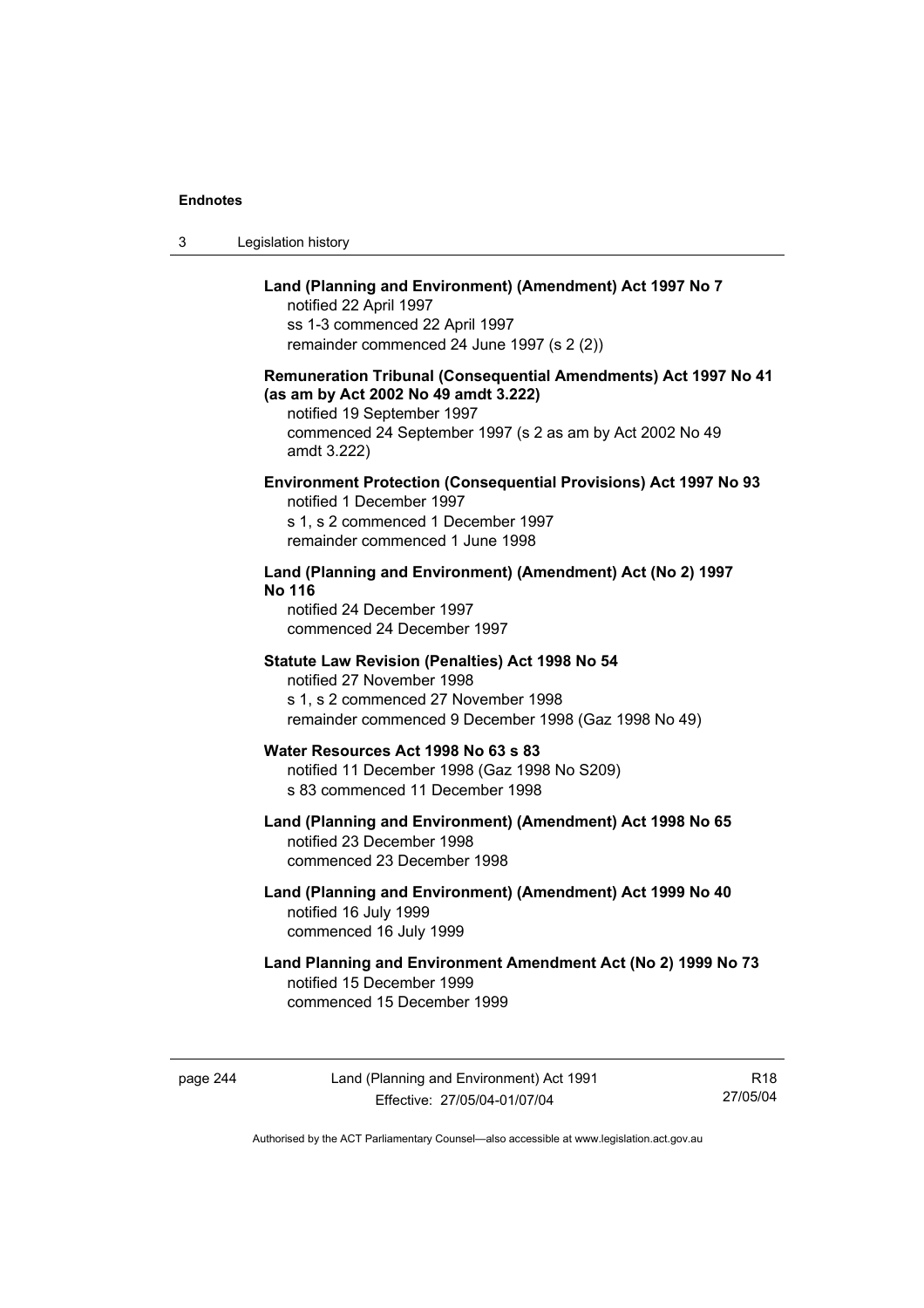#### **Road Transport Legislation Amendment Act 1999 No 79**

notified 23 December 1999 commenced 1 March 2000 (s 2 and Gaz 2000 No S5)

#### **Land (Planning and Environment) Amendment Act (No 3) 1999 No 87**  notified 23 December 1999 commenced 23 December 1999

**Land (Planning and Environment) Amendment Act 2000 No 14**  notified 31 March 2000 commenced 31 March 2000

#### **Land (Planning and Environment) Amendment Act 2000 (No 2) 2000 No 15**  notified 20 April 2000

commenced 20 April 2000

#### **Land (Planning and Environment) Amendment Act 2000 (No 3) 2000 No 37**  notified 20 July 2000

s 1, s 2 commenced 20 July 2000 remainder commenced 24 July 2000 (Gaz 2000 No S39)

## **Land (Planning and Environment) Amendment Act 2000 (No 4) 2000 No 49**

notified 28 September 2000 commenced 28 September 2000

#### **Statute Law Amendment Act 2000 No 80**

notified 21 December 2000 commenced 21 December 2000

## **Land (Planning and Environment) Amendment Act 2001 No 1**

notified 19 February 2001 (Gaz 2001 No S7) s 1, s 2 commenced 19 February 2001 (IA s 10B) remainder commenced 31 May 2001 (Gaz 2001 No 22)

## **Unit Titles Consequential Amendments Act 2001 No 17 sch 2**

notified 5 April 2001 (Gaz 2001 No 14) s 1, s 2 commenced 5 April 2001 (IA s 10B) sch 2 commenced 5 October 2001 (s 2)

R18 27/05/04 page 245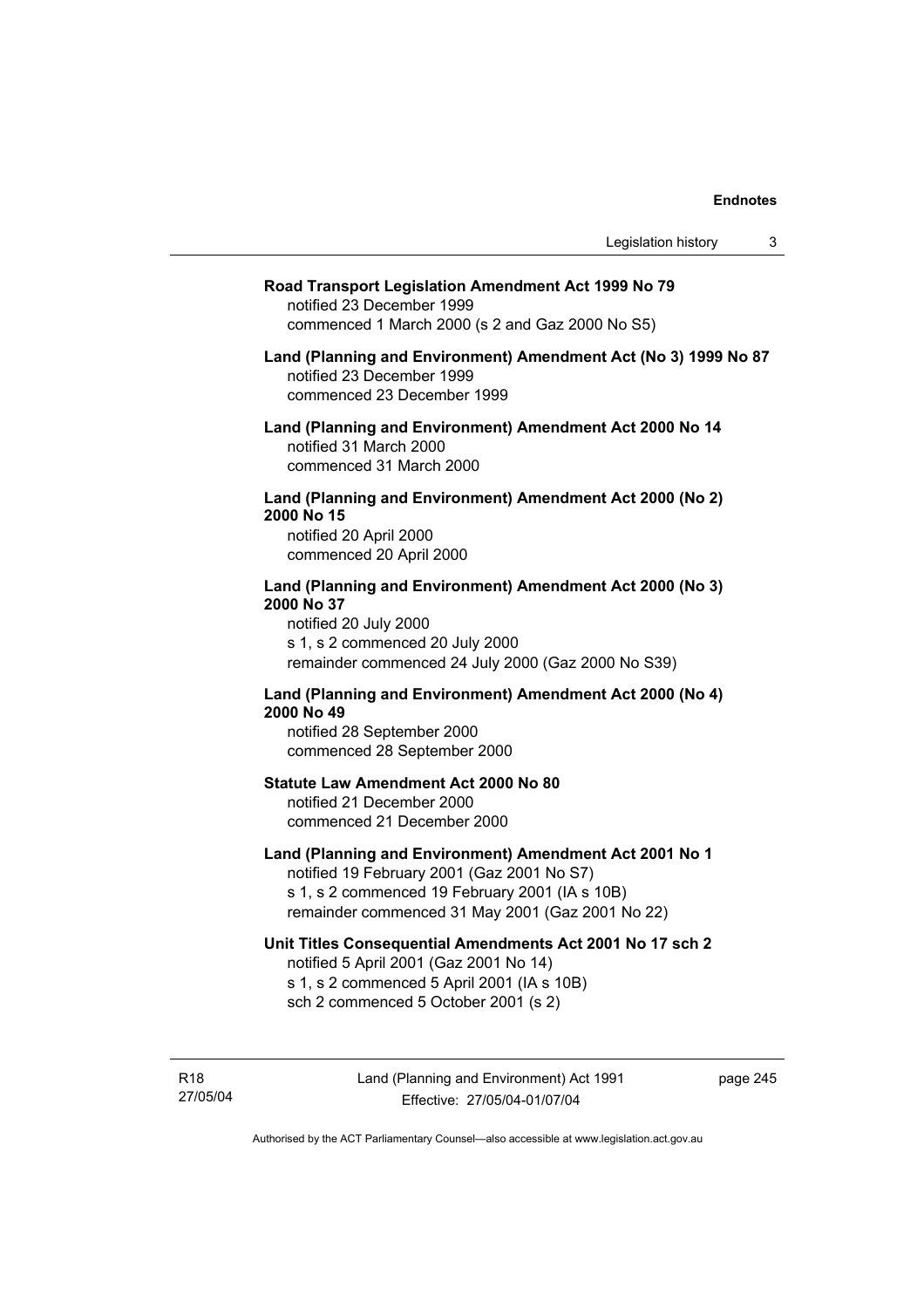| -3 | Legislation history |  |
|----|---------------------|--|
|----|---------------------|--|

#### **Tree Protection (Interim Scheme) Act 2001 No 20 s 54**

notified 3 April 2001 (Gaz 2001 No S16) s 1, s 2 commenced 3 April 2001 (IA s 10B)

s 54 taken to have commenced 29 March 2001 (s 2)

## **Land (Planning and Environment) Amendment Act 2001 (No 2) 2001 No 32**

notified 21 June 2001 (Gaz 2001 No S33) taken to have commenced 15 June 2001 (s 2)

#### **Legislation (Consequential Amendments) Act 2001 No 44 pt 207**

notified 26 July 2001 (Gaz 2001 No 30) s 1, s 2 commenced 26 July 2001 (IA s 10B) pt 207 commenced 12 September 2001 (s 2 and see Gaz 2001 No S65)

#### **Statute Law Amendment Act 2001 (No 2) 2001 No 56 pt 3.29**

notified 5 September 2001 (Gaz 2001 No S65) amdt 3.436 taken to have commenced 21 December 2000 (s 2 (2)) pt 3.29 remainder commenced 5 September 2001 (s 2 (1))

#### **Community Title Act 2001 No 58 s 101, s 102**

notified 10 September 2001 (Gaz 2001 No S66) s 1, s 2 commenced 10 September 2001 (IA s 10B) s 101, s 102 commenced 10 March 2002 (s 2 and LA s 79)

#### **Land (Planning and Environment) Amendment Act 2001 (No 3) 2001 No 73**

notified LR 12 September 2001 commenced 12 September 2001 (s 2)

## **Land (Planning and Environment) Amendment Act 2001 (No 4) 2001 No 80**

notified 10 September 2001 (Gaz 2001 No S66) s 1, s 2 commenced 10 September 2001 (IA s 10B) s 3, s 4 commenced 10 September 2001 (s 2 (1))

remainder commenced 12 September 2001 (s 2 (2))

## **Legislation Amendment Act 2002 No 11 pt 2.32**

notified LR 27 May 2002

s 1, s 2 commenced 27 May 2002 (LA s 75)

pt 2.32 commenced 28 May 2002 (s 2 (1))

## page 246 Land (Planning and Environment) Act 1991 Effective: 27/05/04-01/07/04

R18 27/05/04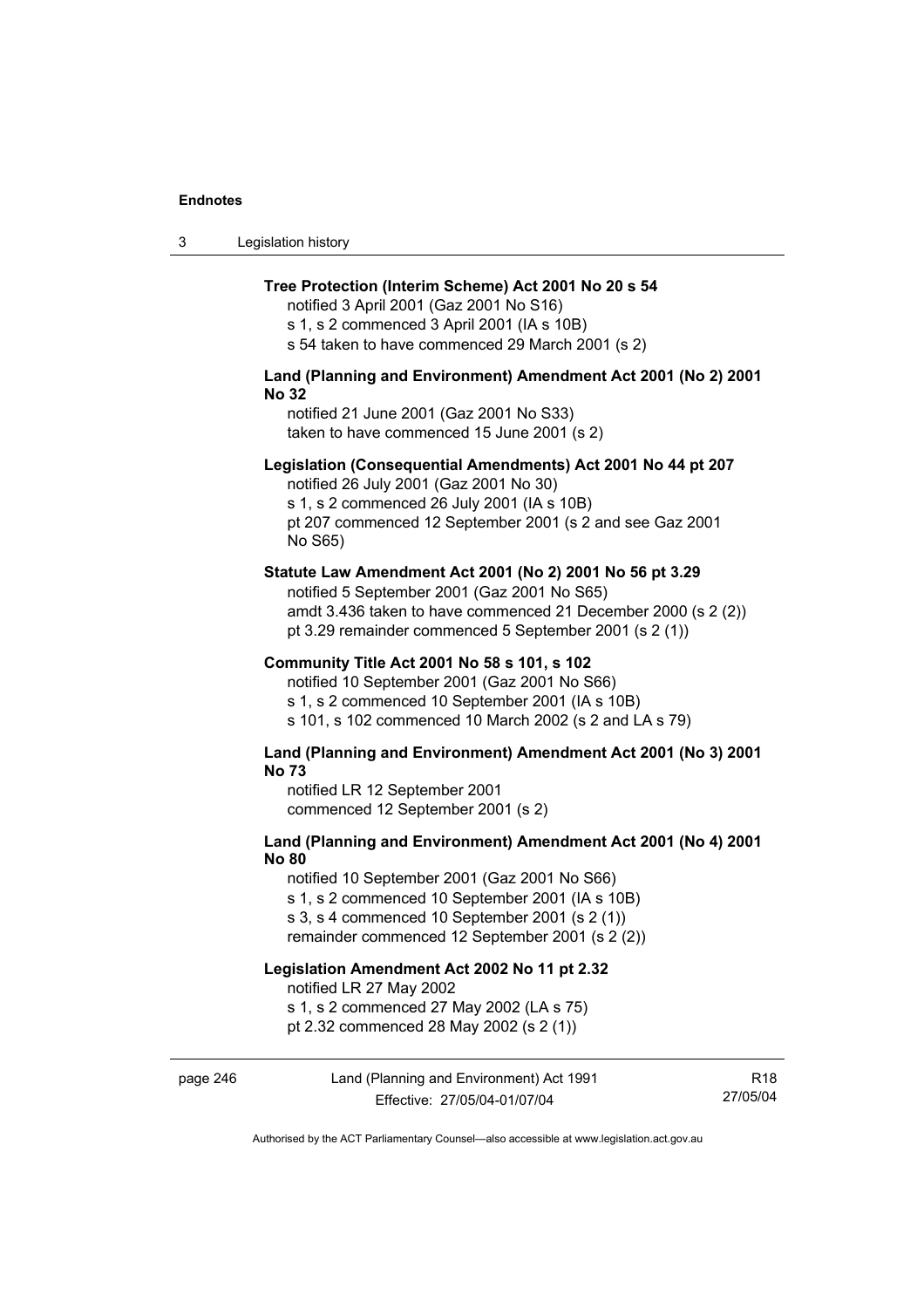## **Statute Law Amendment Act 2002 No 30 pt 3.38**

notified LR 16 September 2002

s 1, s 2 commenced 16 September 2002 (LA s 75) pt 3.38 commenced 17 September 2002 (s 2 (1))

#### **Land (Planning and Environment) Amendment Act 2002 No 37**

notified LR 10 October 2002

s 1, s 2 commenced 10 October 2002 (LA s 75 (1)) remainder commenced 11 October 2002 (s 2)

#### **Districts Act 2002 No 39 pt 1.4**

notified LR 10 October 2002

s 1, s 2 commenced 10 October 2002 (LA s 75 (1))

pt 1.4 commenced 11 October 2002 (s 2)

### **Statute Law Amendment Act 2002 (No 2) No 49 amdt 3.222**

notified LR 20 December 2002

s 1, s 2 taken to have commenced 7 October 1994 (LA s 75 (2))

amdt 3.222 commenced 24 September 1997 (s 2 (3))

*Note* This Act only amends the Remuneration Tribunal (Consequential Amendments) Act 1997 No 41.

#### **Planning and Land (Consequential Amendments) 2002 A2002-56 sch 1**

notified LR 20 December 2002 s 1, s 2 commenced 20 December 2002 (LA s 75 (1)) sch 1 commenced 1 July 2003 (s 2 and see Planning and Land Act 2002 A2002-55, s 2)

#### **Cemeteries and Crematoria Act 2003 A2003-11 sch 1 pt 1.1**

notified LR 27 March 2003 s 1, s 2 commenced 27 March 2003 (LA s 75 (1)) sch 1 pt 1.1 commenced 27 September 2003 (s 2 and LA s 79)

## **Legislation (Gay, Lesbian and Transgender) Amendment Act 2003 A2003-14 sch 1 pt 1.20**

notified LR 27 March 2003 s 1, s 2 commenced 27 March 2003 (LA s 75 (1)) sch 1 pt 1.20 commenced 28 March 2003 (s 2)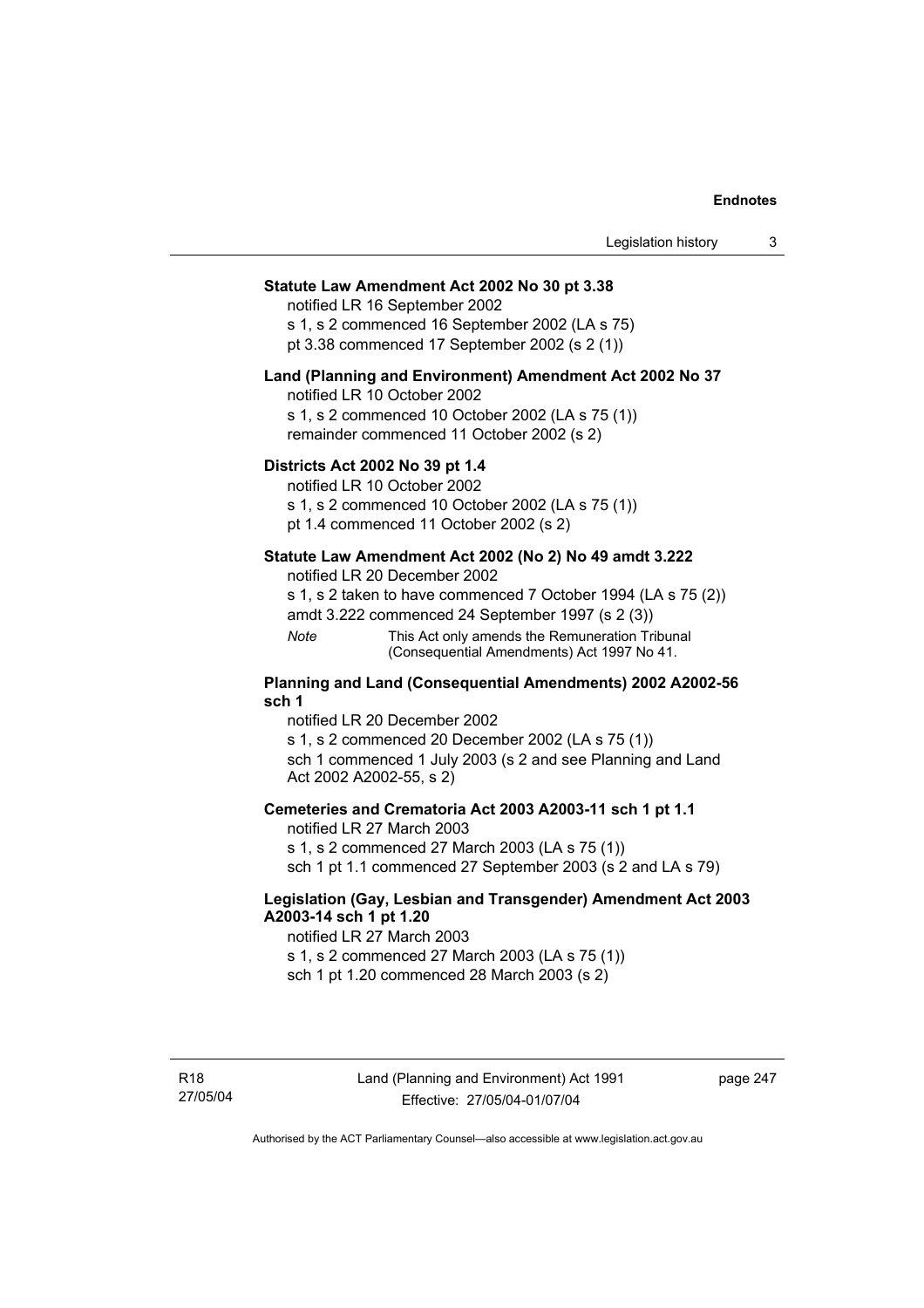3 Legislation history

### **Planning and Land Legislation Amendment Act 2003 A2003-30 sch 1 pt 1.1**

notified LR 30 June 2003

s 1, s 2 commenced 30 June 2003 (LA s 75 (1))

sch 1 pt 1.1 commenced 1 July 2003 (s 2 and see Planning and Land Act 2002 A2002-55, s 2)

#### **Land (Planning and Environment) (Compliance) Amendment Act 2003 A2003-34 pt 2, sch 1 pt 1.2, sch 2**

notified LR 7 July 2003

s 1, s 2 commenced 7 July 2003 (LA s 75 (1))

pt 2, sch 1 pt 1.2, sch 2 commenced 1 September 2003 (s 2 and CN2003-8)

## **Sexuality Discrimination Legislation Amendment Act 2004 A2004-2 sch 1 pt 1.9**

notified LR 18 February 2004

s 1, s 2 commenced 18 February 2004 (LA s 75 (1))

sch 1 pt 1.9 commenced 22 March 2004 (s 2 and CN2004-4)

#### **Construction Occupations Legislation Amendment Act 2004 A2004-13 sch 2 pt 2.16**

notified LR 26 March 2004

s 1, s 2 commenced 26 March 2004 (LA s 75 (1)) sch 2 pt 2.16 commences 1 September 2004 (s 2 and see Construction Occupations (Licensing) Act 2004 A2004-12, s 2 and CN2004-8)

**Criminal Code (Theft, Fraud, Bribery and Related Offences) Amendment Act 2004 A2004-15 sch 1 pt 1.27, sch 2 pt 2.48** 

notified LR 26 March 2004

s 1, s 2 commenced 26 March 2004 (LA s 75 (1))

sch 1 pt 1.27, sch 2 pt 2.48 commenced 9 April 2004 (s 2 (1))

## **Gungahlin Drive Extension Authorisation Act 2004 A2004-27 s 16, s 17**

notified LR 26 May 2004

s 1, s 2 commenced 26 May 2004 (LA s 75 (1))

s 16, s 17 commenced 27 May 2004 (s 2)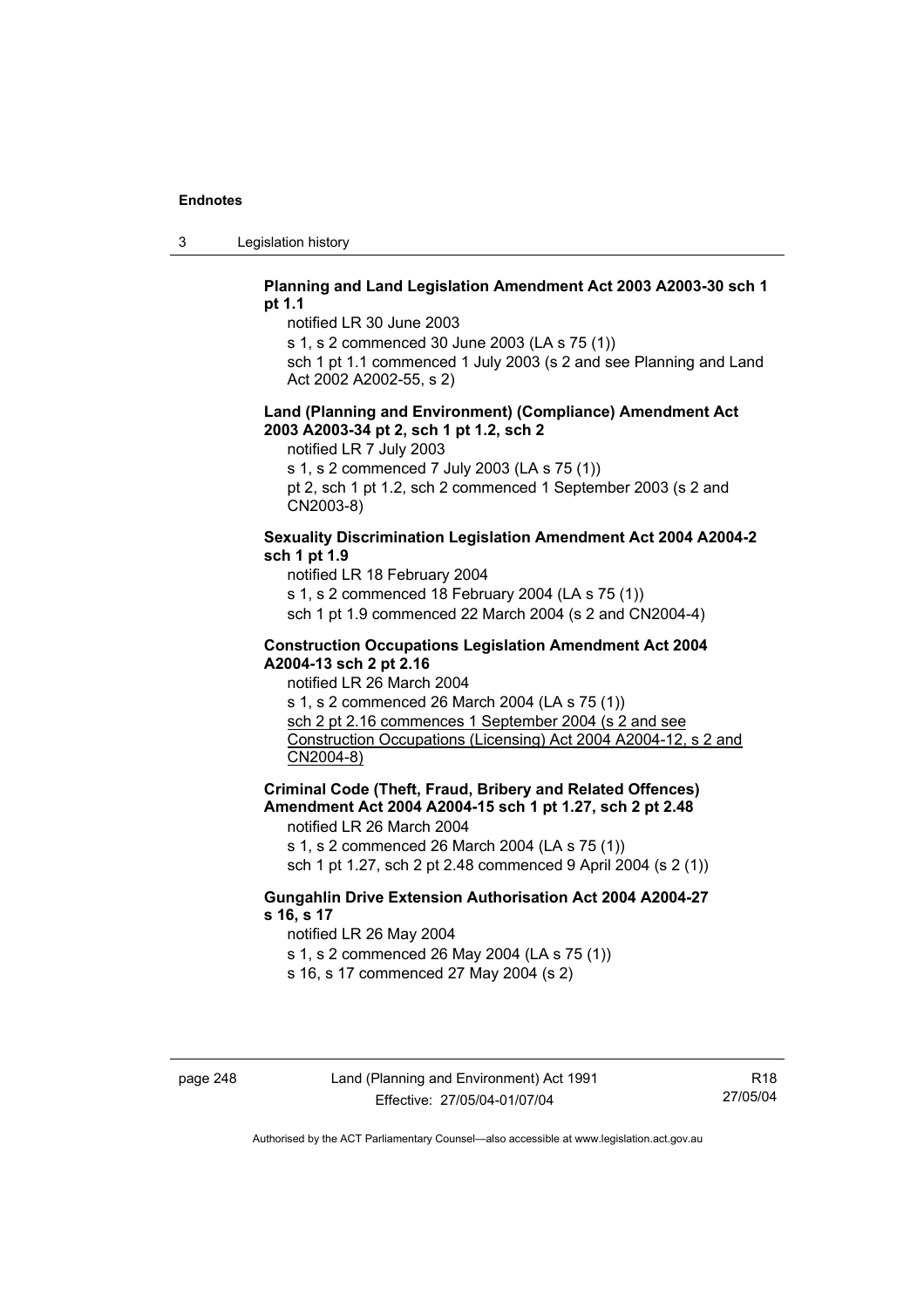# **4 Amendment history**

| <b>Name of Act</b><br>s 1   | sub 2002 No 30 amdt 3.404                                                                                                                                                                                                                                                                                                                                                                                                                                                                                                                                                                                                                                                                                                                                                                                                                                       |
|-----------------------------|-----------------------------------------------------------------------------------------------------------------------------------------------------------------------------------------------------------------------------------------------------------------------------------------------------------------------------------------------------------------------------------------------------------------------------------------------------------------------------------------------------------------------------------------------------------------------------------------------------------------------------------------------------------------------------------------------------------------------------------------------------------------------------------------------------------------------------------------------------------------|
| <b>Dictionary</b><br>s 2    | om 2001 No 44 amdt 1.2333<br>ins 2002 No 30 amdt 3.404                                                                                                                                                                                                                                                                                                                                                                                                                                                                                                                                                                                                                                                                                                                                                                                                          |
| <b>Notes</b><br>s 3         | om 1993 No 44<br>ins 2002 No 30 amdt 3.404                                                                                                                                                                                                                                                                                                                                                                                                                                                                                                                                                                                                                                                                                                                                                                                                                      |
| s 4                         | Offences against Act-application of Criminal Code etc<br>om 2002 No 30 amdt 3.404<br>def <i>appeals board</i> ins 1993 No 77 s 4<br>def commissioner ins 1996 No 85 s 4<br>def conservator am 1994 No 97 sch<br>def controlled activity am 1996 No 85 s 4<br>def determined fee om 2001 No 44 amdt 1.2334<br>def <i>Environment Minister</i> ins 1996 No 71 s 4<br>def Gungahlin central area ins 1996 No 39 s 8<br>def land management agreement ins 1999 No 73 s 4<br>sub 2001 No 44 amdt 1.2335<br>def pest animal ins 1997 No 7 s 4<br>def pest plant ins 1997 No 7 s 4<br>def <i>plan</i> sub 2001 No 44 amdt 1.2335<br>def <i>public land</i> ins 1996 No 85 s 4<br>def <i>public</i> street ins 1996 No 85 s 4<br>om 1999 No 79 sch 3<br>def registrar ins 1993 No 77 s 4<br>def <i>public</i> works om 1993 No 75 s 4<br>pres s 4 ins A2003-34 amdt 2.1 |
| Preliminary<br>div 2.1 hdg  | (prev pt 2 div 1 hdg) renum R6 LA                                                                                                                                                                                                                                                                                                                                                                                                                                                                                                                                                                                                                                                                                                                                                                                                                               |
| Definitions for pt 2<br>s 5 | am 1996 Nos 71 and 85<br>def background papers am A2002-56 amdts 1.1-1.3,<br>amdt 1.24<br>def Commonwealth Planning Act om 2002 No 30<br>amdt 3.405<br>def consultation notice ins 2002 No 30 amdt 3.406<br>def draft plan variation sub 2002 No 30 amdt 3.407,<br>A2002-56 amdt 1.4<br>def national authority om 2002 No 30 amdt 3.408<br>def national capital plan sub 2002 No 30 amdt 3.409                                                                                                                                                                                                                                                                                                                                                                                                                                                                  |

R18 27/05/04 Land (Planning and Environment) Act 1991 Effective: 27/05/04-01/07/04

page 249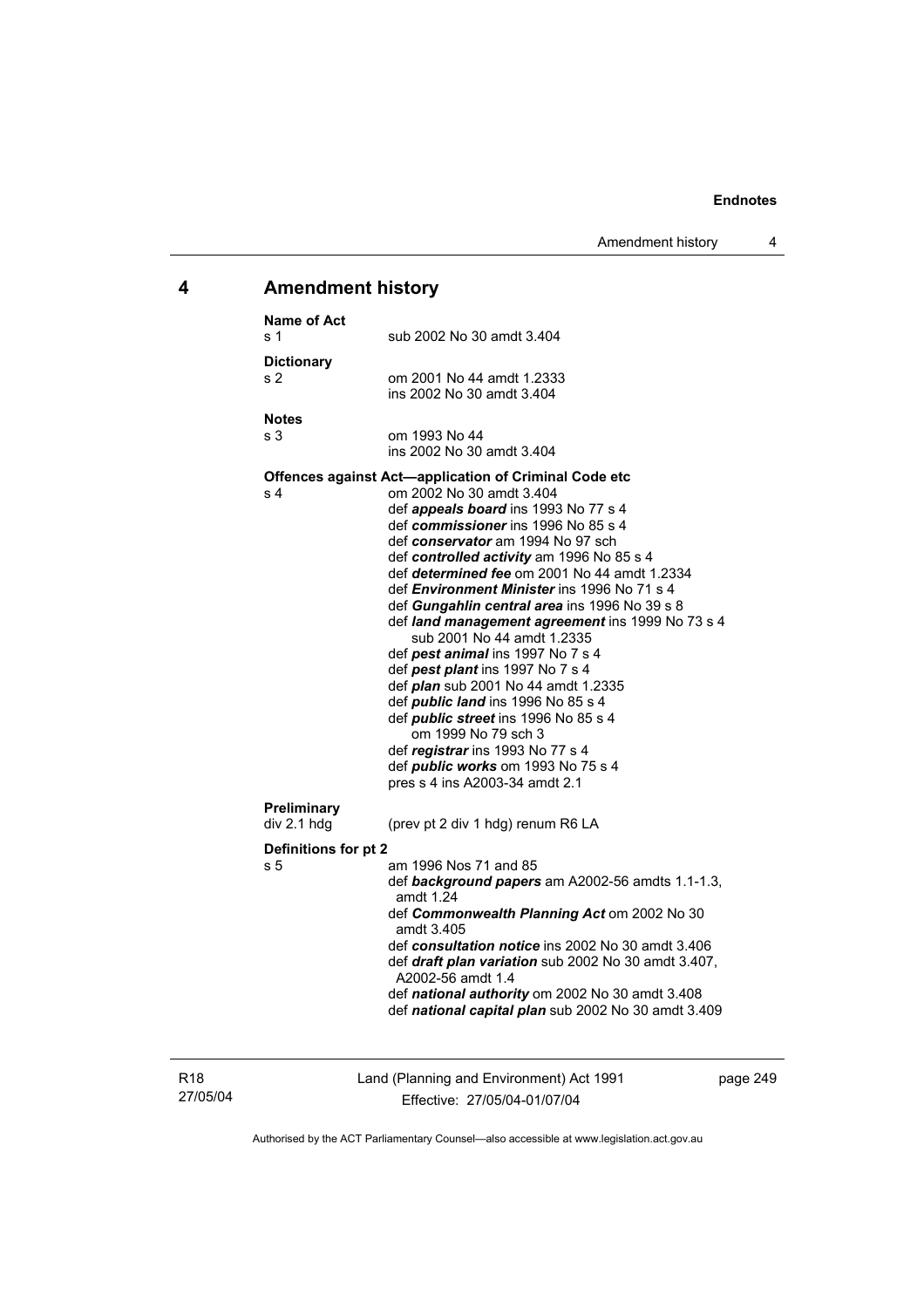| 4 | Amendment history |
|---|-------------------|
|---|-------------------|

```
Stages and parts of the plan 
s 6 om 2002 No 30 amdt 3.410 
Territory plan—object and effect 
div 2.2 hdg (prev pt 2 div 2 hdg) renum R6 LA 
Object 
s 7 am 1996 No 85; 2002 No 30 amdt 3.411 
Effect of plan 
s 8 am 1993 No 77; 1996 No 85 
Effect of draft plan variation 
s 9 am 1996 No 85; 2000 No 37 s 4; 2001 No 44 amdt 1.2336; 
                  R6 LA (see 2001 No 44 amdt 1.2337); 2002 No 30 
                  amdt 3.412, amdt 3.413; ss renum R9 LA (see 2002 No 30 
                  amdt 3.414); A2002-56 amdt 1.5, amdt 1.6; pars renum R15 
                  LA 
Effect of interim heritage places register 
s 10 am A2002-56 amdt 1.23, amdt 1.24 
Territory plan—continuation and variation 
div 2.3 hdg (prev pt 2 div 3 hdg) renum R6 LA 
Territory plan 
                 (prev pt 2 div 3 sdiv A hdg) renum R6 LA
Preparation of variations of Territory plan 
sdiv 2.3.2 hdg (prev pt 2 div 3 sdiv B hdg) renum R6 LA 
Preparation of plan variations 
s 15 am 1996 No 85 
                  sub A2002-56 amdt 1.7 
Consultation with conservator 
s 16 sub 1996 No 85
                  am A2002-56 amdt 1.24 
Heritage 
s 17 am 2001 No 44 amdt 1.2338, amdt 1.2339; 2002 No 30 amdt 
                  3.415, amdt 3.508; A2002-56 amdt 1.24 
Environmental reports and inquiries 
s 18 am 2002 No 30 amdt 3.416; A2002-56 amdt 1.24 
Public consultation—notification 
s 19 am 1993 No 75; 1996 No 85; 2000 No 37 s 5 
                  sub 2001 No 44 amdt 1.2340 
                  am 2002 No 30 amdt 3.417; A2002-56 amdt 1.8, amdt 1.23, 
                  amdt 1.24
```

|  | page 250 |  |
|--|----------|--|
|  |          |  |

Land (Planning and Environment) Act 1991 Effective: 27/05/04-01/07/04

R18 27/05/04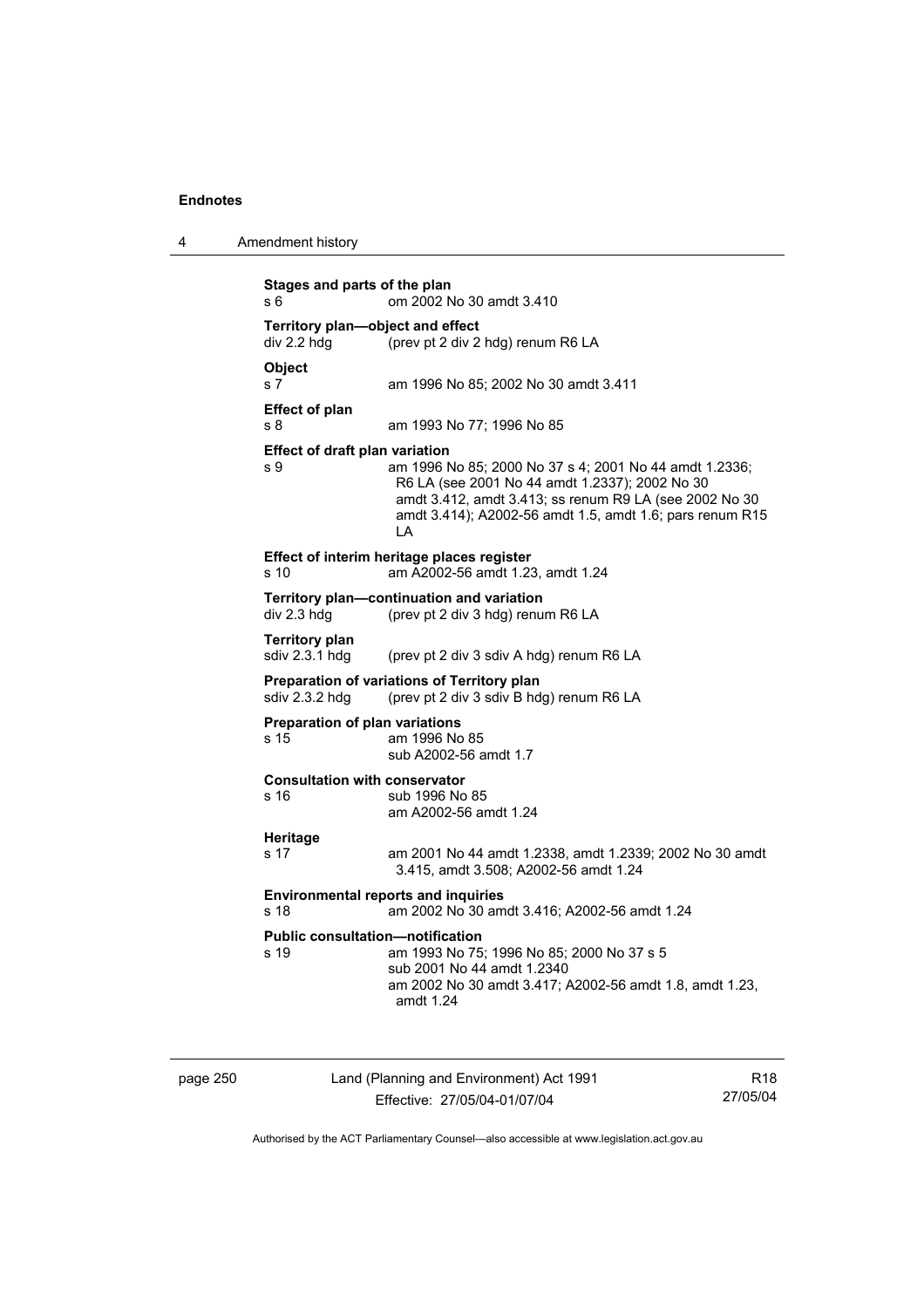| s 19A                                        | Public consultation-notice of interim effect etc<br>ins 2001 No 44 amdt 1.2340<br>am 2002 No 30 amdt 3.418                                                                                                                      |
|----------------------------------------------|---------------------------------------------------------------------------------------------------------------------------------------------------------------------------------------------------------------------------------|
| s 19 <sub>B</sub>                            | Public consultation-availability of draft plan variation etc<br>ins 2001 No 44 amdt 1.2340<br>am 2002 No 30 amdt 3.419; A2002-56 amdt 1.9, amdt 1.10,<br>amdt 1.24; ss renum R12 LA (see A2002-56 amdt 1.11)                    |
| s 19C                                        | Draft plan variations that do not affect rights<br>ins 2001 No 44 amdt 1.2340<br>sub A2002-56 amdt 1.12                                                                                                                         |
| s 20                                         | Consultation with national capital authority<br>am 2002 No 30 amdt 3.420<br>sub A2002-56 amdt 1.12                                                                                                                              |
| <b>Public inspection of comments</b><br>s 21 | am 1996 No 85; 2002 No 30 amdt 3.421<br>sub A2002-56 amdt 1.13                                                                                                                                                                  |
| s 22                                         | Revision, deferral or withdrawal of draft plan variations<br>am 1996 No 85; 2001 No 44 amdts 1.2341-1.2345; R6 LA<br>(see 2001 No 44 amdt 1.2346); 2002 No 30 amdt 3.422;<br>A2002-56 amdt 1.23, amdt 1.24                      |
| sdiv 2.3.3 hdg                               | <b>Executive approval and consideration by Legislative Assembly</b><br>(prev pt 2 div 3 sdiv C hdg) renum R6 LA                                                                                                                 |
| s 24                                         | Submission of draft plan variation to Executive<br>am 1996 No 85; 2001 No 44 amdt 1.2347; 2002 No 30<br>amdt 3.422, amdt 3.423; A2002-56 amdt 1.23, amdt 1.24;<br>A2003-30 amdt 1.1; ss renum R12 LA (see A2003-30<br>amdt 1.2) |
| s 25                                         | <b>Consideration by Legislative Assembly committee</b><br>am A2002-56 amdt 1.23                                                                                                                                                 |
| <b>Minister's powers</b><br>s 26 hdg<br>s 26 | sub A2002-56 amdt 1.14<br>am 1996 No 85; 2001 No 44 amdts 1.2348-1.2350; 2002 No<br>30 amdt 3.424; A2002-56 amdts 1.15-1.17, amdt 1.23,<br>amdt 1.24                                                                            |
| s 27                                         | Return of draft plan variation to authority<br>sub 2002 No 30 amdt 3.425<br>am A2002-56 amdt 1.18, amdt 1.19, amdt 1.23                                                                                                         |
| s 28                                         | Notice of revival of deferred draft plan variation<br>am 2001 No 44 amdt 1.2351, amdt 1.2352; A2002-56<br>amdt 1.20, amdt 1.23, amdt 1.24                                                                                       |

R18 27/05/04 Land (Planning and Environment) Act 1991 Effective: 27/05/04-01/07/04

page 251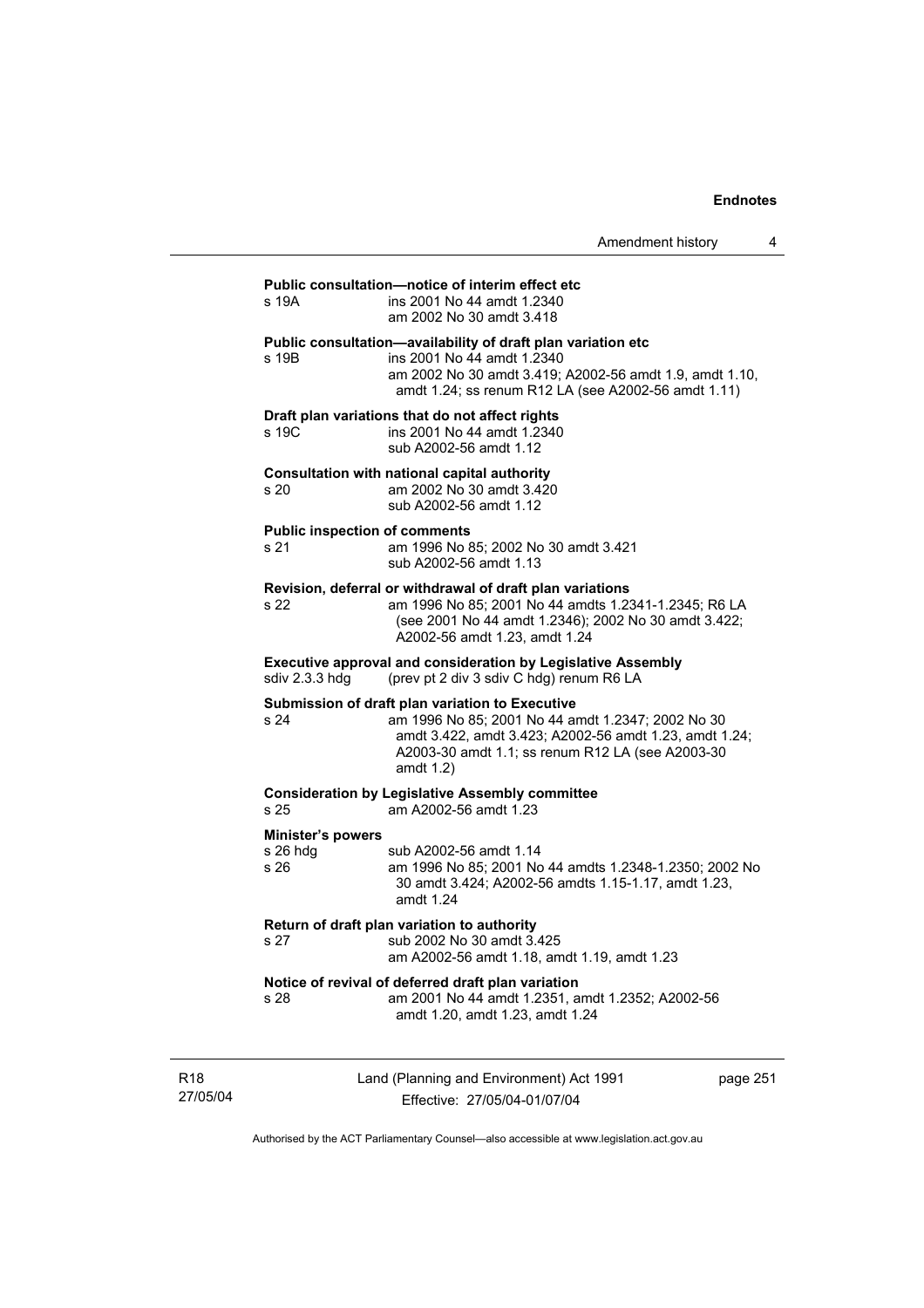4 Amendment history

| s 29                                                  | <b>Consideration of plan variation by Legislative Assembly</b><br>am 1996 No 85; 2001 No 44 amdts 1.2353-1.2356, amdt<br>1.2358; R6 LA (see 2001 No 44 amdt 1.2357); 2002 No 30<br>amdts 3.426-3.430; ss renum R9 LA (see 2002 No 30<br>amdt 3.431); A2002-56 amdt 1.20, amdt 1.21, amdt 1.23 |
|-------------------------------------------------------|-----------------------------------------------------------------------------------------------------------------------------------------------------------------------------------------------------------------------------------------------------------------------------------------------|
| s 30                                                  | Rejection of plan variation by Legislative Assembly<br>om 2001 No 44 amdt 1.2359<br>ins 2001 No 44 amdt 1.2358<br>am A2002-56 amdt 1.21, amdt 1.24                                                                                                                                            |
| s 30A                                                 | Partial rejection of plan variation by Legislative Assembly<br>ins 2001 No 44 amdt 1.2358<br>am 2002 No 30 amdt 3.432                                                                                                                                                                         |
| s 30B                                                 | Partial rejection of plan variation-newspaper publication etc<br>ins 2001 No 44 amdt 1.2358<br>am A2002-56 amdt 1.21                                                                                                                                                                          |
| <b>Plan variations-defined land</b><br>sdiv 2.3.4 hdg | (prev pt 2 div 3 sdiv D hdg) renum R6 LA                                                                                                                                                                                                                                                      |
| s 32                                                  | Plan variations in relation to defined land<br>am 1996 No 85; 2001 No 44 amdts 1.2360-1.2366; R6 LA<br>(see 2001 No 44 amdt 1.2367); am A2002-56 amdt 1.24                                                                                                                                    |
| div 2.4 hdg                                           | <b>Australian Capital Territory Planning Authority</b><br>(prev pt 2 div 4 hdg) renum R6 LA<br>om A2002-56 amdt 1.22                                                                                                                                                                          |
| div 4 subdiv A hdg om 1996 No 85                      | Establishment, constitution, functions and powers                                                                                                                                                                                                                                             |
| <b>Establishment of authority</b><br>s 33             | am 1996 No 85<br>sub 2002 No 30 amdt 3.433<br>om A2002-56 amdt 1.22                                                                                                                                                                                                                           |
| <b>Constitution</b><br>s 34                           | om 1996 No 85                                                                                                                                                                                                                                                                                 |
| <b>Functions</b><br>s 36                              | am 2002 No 30 amdt 3.434, amdt 3.435<br>om A2002-56 amdt 1.22                                                                                                                                                                                                                                 |
| <b>Executive policy directions</b><br>s 37            | am 1995 No 25; 1996 No 85; 2001 No 44 amdt 1.2368; R6 LA<br>(see 2001 No 44 amdt 1.2369); 2002 No 30 amdt 3.436<br>om A2002-56 amdt 1.22                                                                                                                                                      |

page 252 Land (Planning and Environment) Act 1991 Effective: 27/05/04-01/07/04

R18 27/05/04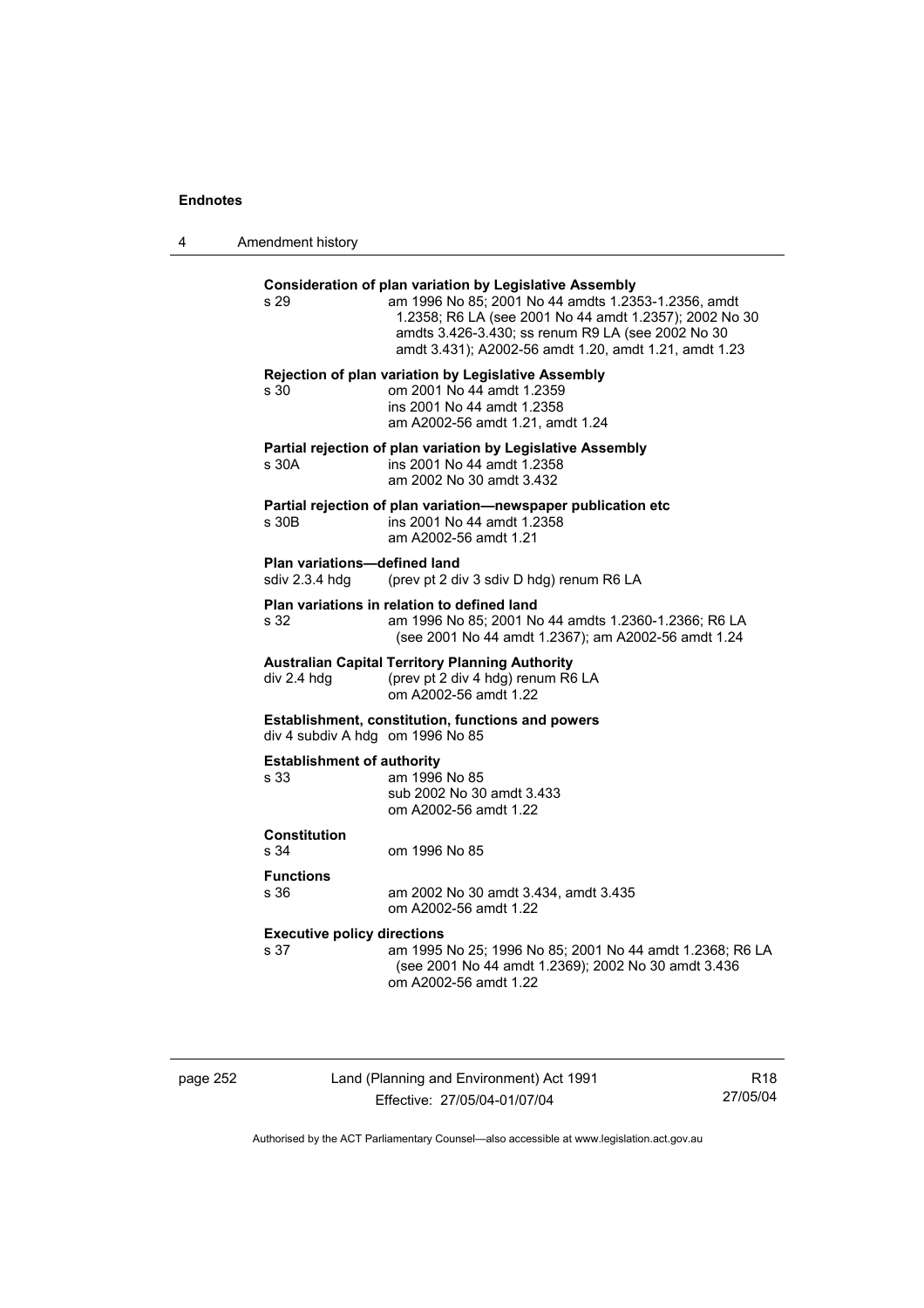Amendment history 4

```
Power to enter into contracts<br>s 38 am 1994 No
                am 1994 No 38
                 sub 2002 No 30 amdt 3.437 
                 om A2002-56 amdt 1.22 
Annual report 
s 39 om 1995 No 25 
Delegation 
s 40 sub 2002 No 30 amdt 3.437
                 om A2002-56 amdt 1.22 
Staff 
s 41 am 2002 No 30 amdt 3.438 
                 om A2002-56 amdt 1.22 
Effect of irregularity of appointment of chief planner 
s 42 om 1996 No 85 
Chief planner 
div 4 subdiv B hdg om 1996 No 85 
Chief planner 
s 43 om 1996 No 85 
Acting chief planner 
                om 1996 No 85
Remuneration and allowances 
s 45 am 1994 No 38 
                 om 1995 No 56 
Leave of absence 
                om 1996 No 85
Disclosure of interests 
s 47 om 1996 No 85 
Other employment, remuneration, business etc 
s 48 om 1996 No 85 
Resignation 
s 49 om 1996 No 85 
Termination of appointment 
s 50 om 1996 No 85 
Miscellaneous 
                (prev pt 2 div 5 hdg) renum R6 LA
Preliminary 
                (prev pt 3 div 1 hdg) renum R6 LA
```
page 253

R18 27/05/04

Authorised by the ACT Parliamentary Counsel—also accessible at www.legislation.act.gov.au

Land (Planning and Environment) Act 1991 Effective: 27/05/04-01/07/04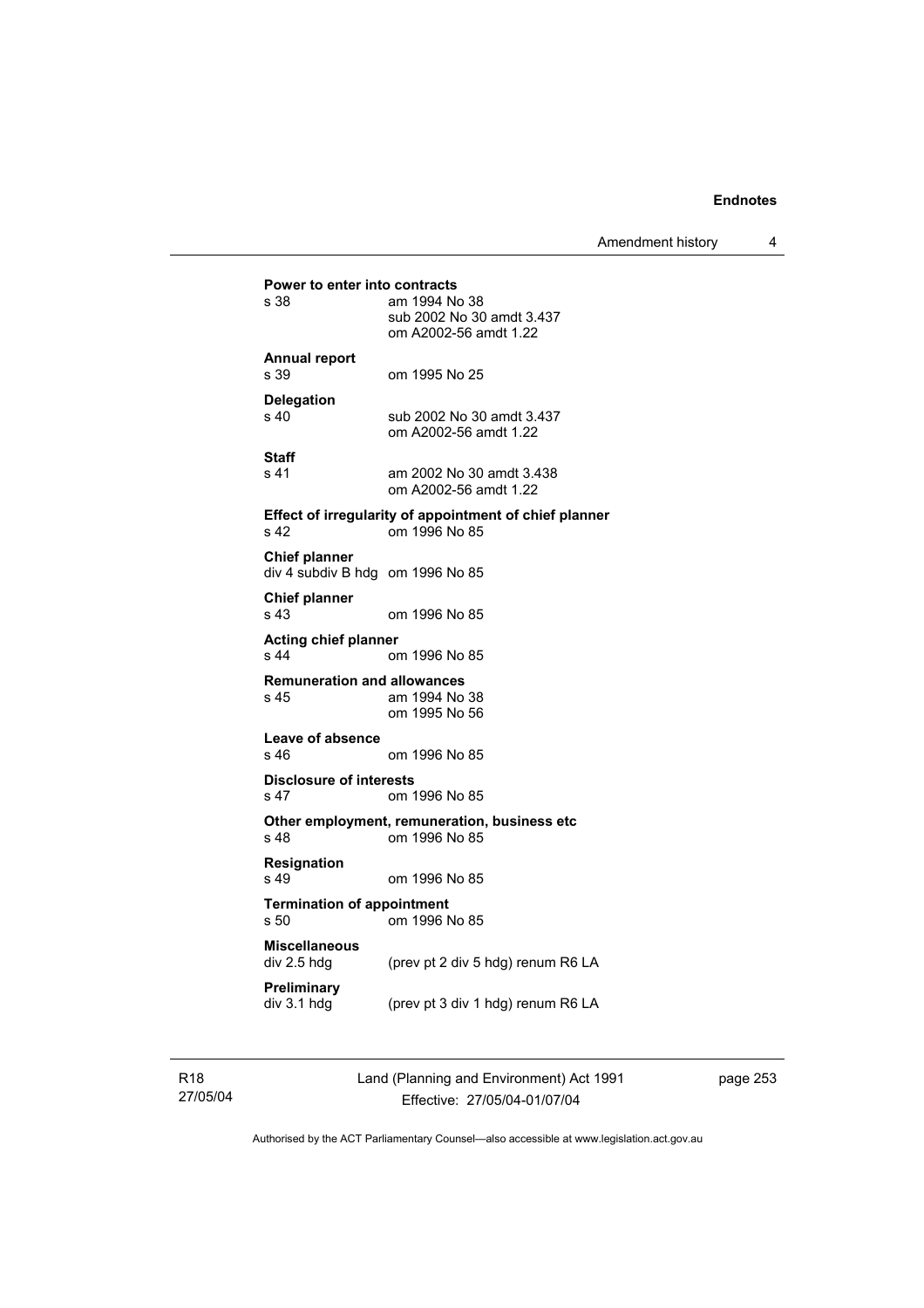4 Amendment history

|          | Definitions for pt 3<br>$s52$ hdg<br>s 52          | sub 2002 No 30 amdt 3.439<br>am 2002 No 30 amdt 3.440, amdt 3.442<br>def <i>interim heritage places register</i> ins 2001 No 44 amdt<br>1.2370<br>am 2002 No 30 amdt 3.441<br>def <i>interim variation</i> ins 2001 No 44 amdt 1.2371 |                             |
|----------|----------------------------------------------------|---------------------------------------------------------------------------------------------------------------------------------------------------------------------------------------------------------------------------------------|-----------------------------|
|          | s 53                                               | Compliance with requirements for consultation or notification<br>om 2001 No 44 amdt 1.2372<br>ins 2002 No 30 amdt 3.443                                                                                                               |                             |
|          | Heritages places register<br>div 3.2 hdg           | (prev pt 3 div 2 hdg) renum R6 LA                                                                                                                                                                                                     |                             |
|          | Content of heritage places register<br>s 54        | am 2002 No 30 amdt 3.444, amdt 3.445                                                                                                                                                                                                  |                             |
|          | Interim heritage places registers<br>$div$ 3.3 hdg | (prev pt 3 div 3 hdg) renum R6 LA                                                                                                                                                                                                     |                             |
|          | <b>Effect</b><br>sdiv 3.3.1 hdg                    | (prev pt 3 div 3 sdiv A hdg) renum R6 LA                                                                                                                                                                                              |                             |
|          | <b>Effect of interim registers</b><br>s 55         | am 2001 No 44 amdt 1.2373; 2002 No 30 amdt 3.446                                                                                                                                                                                      |                             |
|          | sdiv 3.3.2 hdg                                     | Preparation, notification and submission of registers<br>(prev pt 3 div 3 sdiv B hdg) renum R6 LA                                                                                                                                     |                             |
|          | s 59                                               | Application for inclusion of places in interim register<br>am 1993 No 77; 1996 No 71; ss renum R15 LA                                                                                                                                 |                             |
|          | <b>Public notification</b><br>s 60                 | am 1993 No 77; 1996 No 71; 2001 No 44 amdt 1.2374, amdt<br>1.2375; R6 LA (see 2001 No 44 amdt 1.2376); 2002 No 30<br>amdt 3.447, amdt 3.448                                                                                           |                             |
|          | s 61                                               | Notification of lessees and occupiers<br>am 2001 No 44 amdt 1.2377; 2002 No 30 amdt 3.508                                                                                                                                             |                             |
|          | <b>Revision of interim register</b><br>s 62        | am 1993 No 77; 1996 No 71; 2001 No 44 amdts 1.2378-<br>1.2381; R6 LA (see 2001 No 44 amdt 1.2382); 2002 No 30<br>amdt 3.449, amdt 3.508                                                                                               |                             |
|          | s 63 hdg<br>s 63                                   | Submission of interim register to planning and land authority<br>am A2002-56 amdt 1.25<br>am 1993 No 77; 1996 No 71; 2001 No 44 amdt 1.2383;<br>A2002-56 amdt 1.25-1.29                                                               |                             |
|          | <b>Acquisition</b><br>s 64                         | am A2002-56 amdt 1.30, amdt 1.31                                                                                                                                                                                                      |                             |
| page 254 |                                                    | Land (Planning and Environment) Act 1991<br>Effective: 27/05/04-01/07/04                                                                                                                                                              | R <sub>18</sub><br>27/05/04 |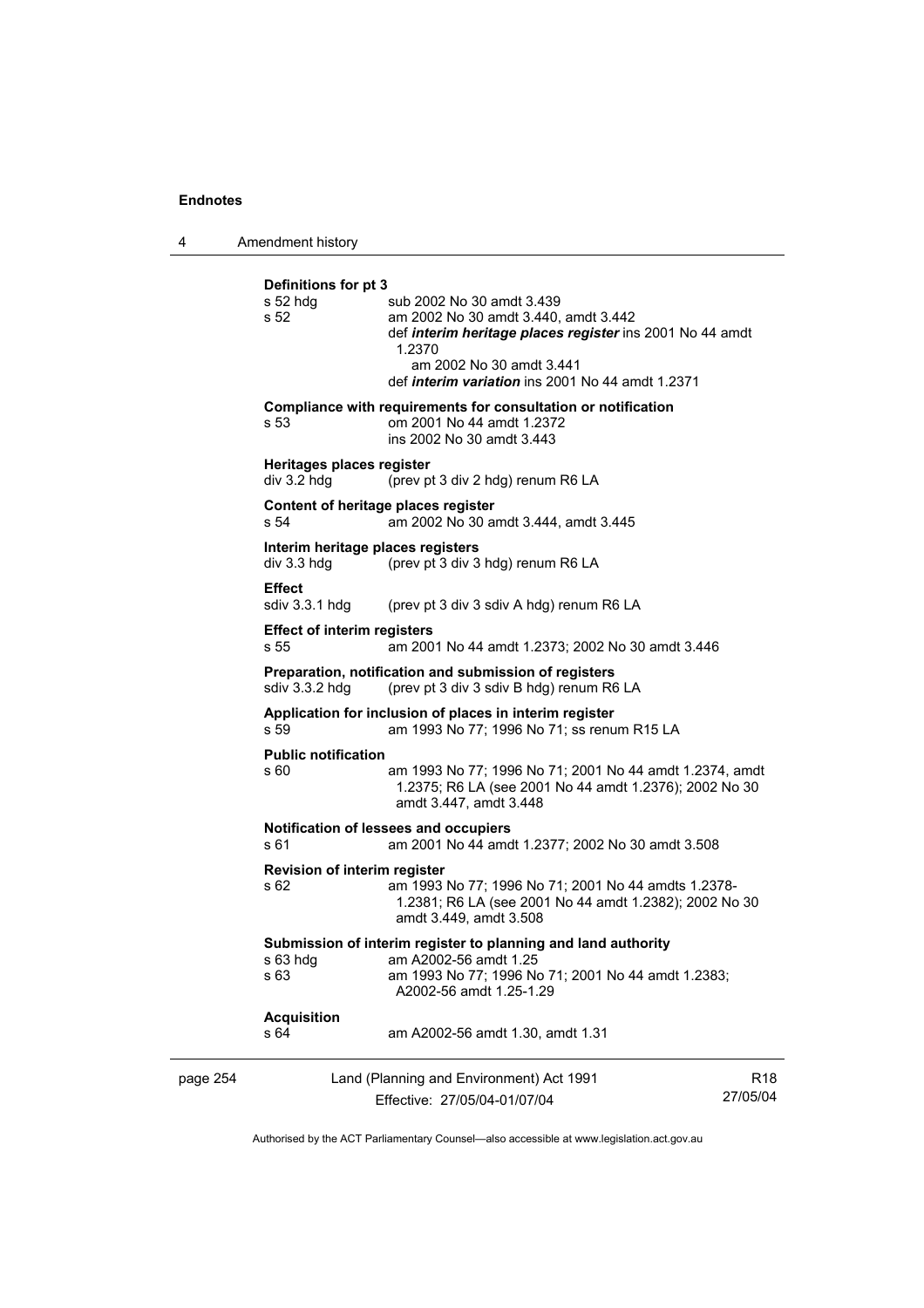| div 3.4 hdg                                  | (prev pt 3 div 4 hdg) renum R6 LA                                                            |
|----------------------------------------------|----------------------------------------------------------------------------------------------|
| <b>Notice of acquistion</b><br>s 65          | am 1993 No 77                                                                                |
|                                              | om 1996 No 71                                                                                |
| <b>Aboriginal heritage</b>                   |                                                                                              |
| div 3.5 hdg                                  | (prev pt 3 div 5 hdg) renum R6 LA                                                            |
| Preliminary                                  |                                                                                              |
| sdiv 3.5.1 hdg                               | (prev pt 3 div 5 sdiv A hdg) renum R6 LA                                                     |
| Definitions for div 3.5                      |                                                                                              |
| s 66                                         | sub 2002 No 30 amdt 3.450                                                                    |
|                                              | Reporting discoveries of unregistered Aboriginal places                                      |
| sdiv 3.5.2 hdg                               | (prev pt 3 div 5 sdiv B hdg) renum R6 LA                                                     |
| <b>Reports</b><br>s 67                       | am 1994 No 81                                                                                |
|                                              |                                                                                              |
| s 68                                         | Aboriginal heritage discoveries-consideration of reports<br>am 2002 No 30 amdt 3.508         |
|                                              | Aboriginal heritage discoveries-Ministerial directions and declarations                      |
| s69                                          | am 1993 No 77; 1996 No 71; 2001 No 44 amdts 1.2384-                                          |
|                                              | 1.2386: 2002 No 30 amdts 3.451-3.454                                                         |
| subdiv 3.5.3 hdg                             | Protection of unregistered Aboriginal heritage<br>(prev pt 3 div 5 subdiv C hdg) renum R6 LA |
|                                              |                                                                                              |
| s <sub>70</sub>                              | Damaging unregistered Aboriginal places<br>am 1994 No 81                                     |
|                                              | Orders for protection of unregistered Aboriginal places—application of pt 6                  |
| s 71                                         | am 1993 No 77; A2002-56 amdt 1.31; A2003-34 amdt 1.3                                         |
|                                              | <b>Orders-Ministerial directions and declarations</b>                                        |
| s 73                                         | am 1993 No 77; 1996 No 71; 2001 No 44 amdts 1.2387-                                          |
|                                              | 1.2389; 2002 No 30 amdt 3.455, 3.456                                                         |
| <b>Compensation claims</b><br>sdiv 3.5.4 hdg | (prev pt 3 div 5 sdiv D hdg) renum R6 LA                                                     |
|                                              |                                                                                              |
| Application of sdiv 3.5.4<br>s 75            | am 2002 No 30 amdt 3.457                                                                     |
|                                              | Loss for which compensation is recoverable                                                   |
| s 77                                         | am 2002 No 30 amdt 3.458                                                                     |
| <b>Consultation with applicants</b>          |                                                                                              |
| s 79                                         | am 1996 No 71                                                                                |

R18 27/05/04 Land (Planning and Environment) Act 1991 Effective: 27/05/04-01/07/04

page 255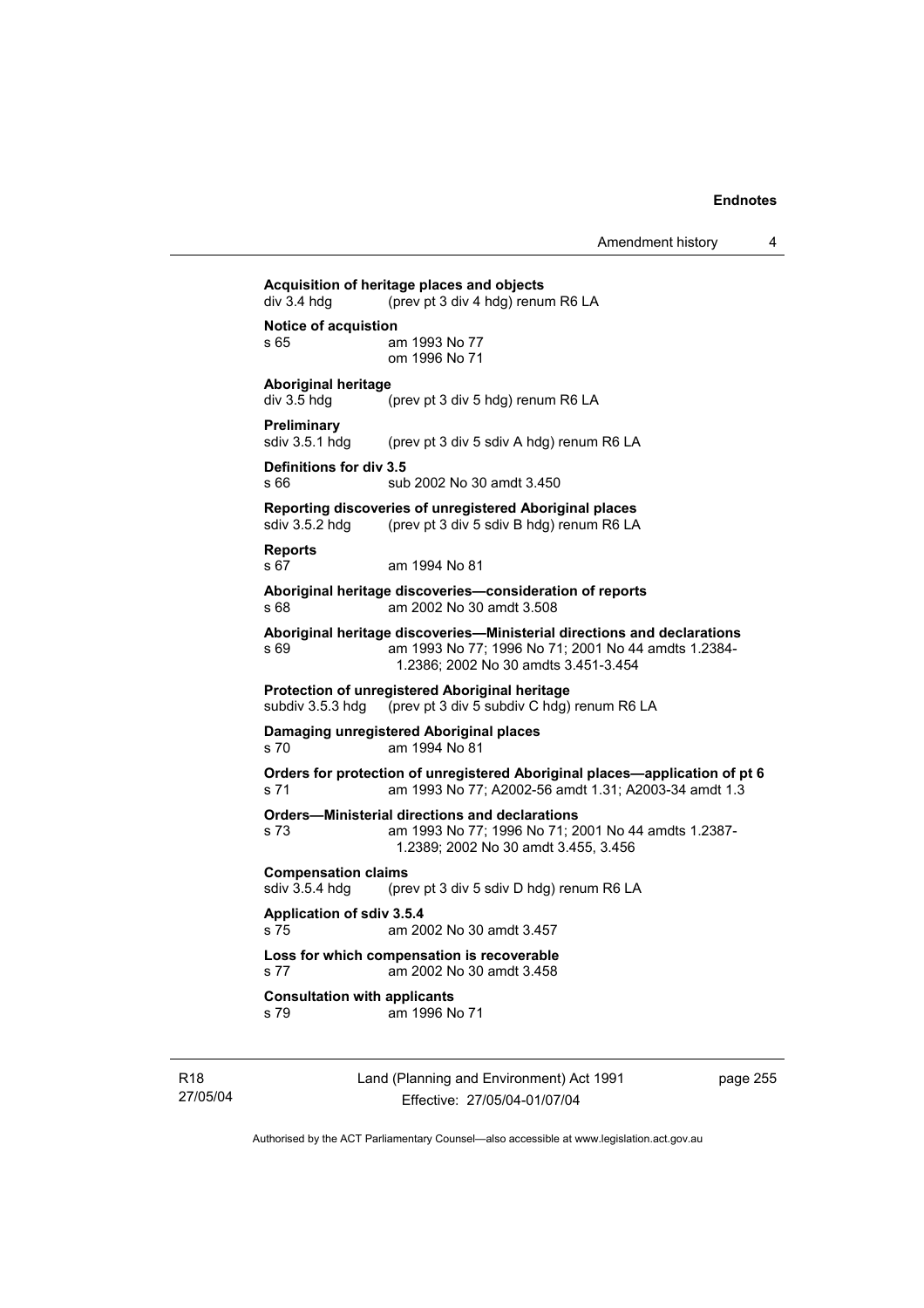| 4        | Amendment history                                              |                                                                                                                        |   |
|----------|----------------------------------------------------------------|------------------------------------------------------------------------------------------------------------------------|---|
|          | s 80                                                           | Notice of decisions about compensation<br>am 1993 No 77<br>sub 1996 No 71                                              |   |
|          | <b>Consultation in relation to registers</b><br>sdiv 3.5.5 hdg | (prev pt 3 div 5 sdiv E hdg) renum R6 LA                                                                               |   |
|          | s 81                                                           | <b>Consultation with Aboriginal organisations</b><br>am 2002 No 30 amdt 3.459                                          |   |
|          | <b>Restricted information</b><br>sdiv $3.5.6$ hdg              | (prev pt 3 div 5 sdiv F hdg) renum R6 LA                                                                               |   |
|          | <b>Restricted information</b><br>s 82                          | am 1993 No 77; 1996 No 71; 2001 No 56 amdt 3.432; 2002<br>No 30 amdt 3.508                                             |   |
|          | s 84                                                           | <b>Publication of restricted information generally</b><br>am 1993 No 77; 1994 No 81; 1996 No 71                        |   |
|          | Access to restricted information<br>s 85                       | am 1996 No 71                                                                                                          |   |
|          | <b>Administrative review</b><br>pt 3 div 6 hdg                 | om 1996 No 71                                                                                                          |   |
|          | <b>Review of decisions</b><br>s 86                             | am 1993 No 77<br>om 1996 No 71                                                                                         |   |
|          | div 3.6 hdg                                                    | Public access to heritage information<br>(prev pt 3 div 7 hdg) renum R6 LA                                             |   |
|          | sdiv $3.6.1$ hdg                                               | Information about administrative action<br>(prev pt 3 div 7 sdiv A hdg) renum R6 LA                                    |   |
|          | Searching administrative records<br>s 88                       | am 2001 No 44 amdt 1.2390, amdt 1.2391                                                                                 |   |
|          | <b>Access to heritage registers</b><br>sdiv 3.6.2 hdg          | (prev pt 3 div 7 sdiv B hdg) renum R6 LA                                                                               |   |
|          | Searching heritage registers<br>s 89                           | am 2001 No 44 amdt 1.2392, amdt 1.2393<br>sub 2002 No 30 amdt 3.460                                                    |   |
|          | div 3.7 hdg                                                    | <b>Australian Capital Territory Heritage Council</b><br>(prev pt 3 div 8 hdg) renum R6 LA<br>sub 2002 No 30 amdt 3.461 |   |
|          | Preliminary<br>sdiv 3.7.1 hdg                                  | (prev pt 3 div 8 sdiv A hdg) renum R6 LA<br>om 2002 No 30 amdt 3.461                                                   |   |
| page 256 |                                                                | Land (Planning and Environment) Act 1991                                                                               | R |

Effective: 27/05/04-01/07/04

R18 27/05/04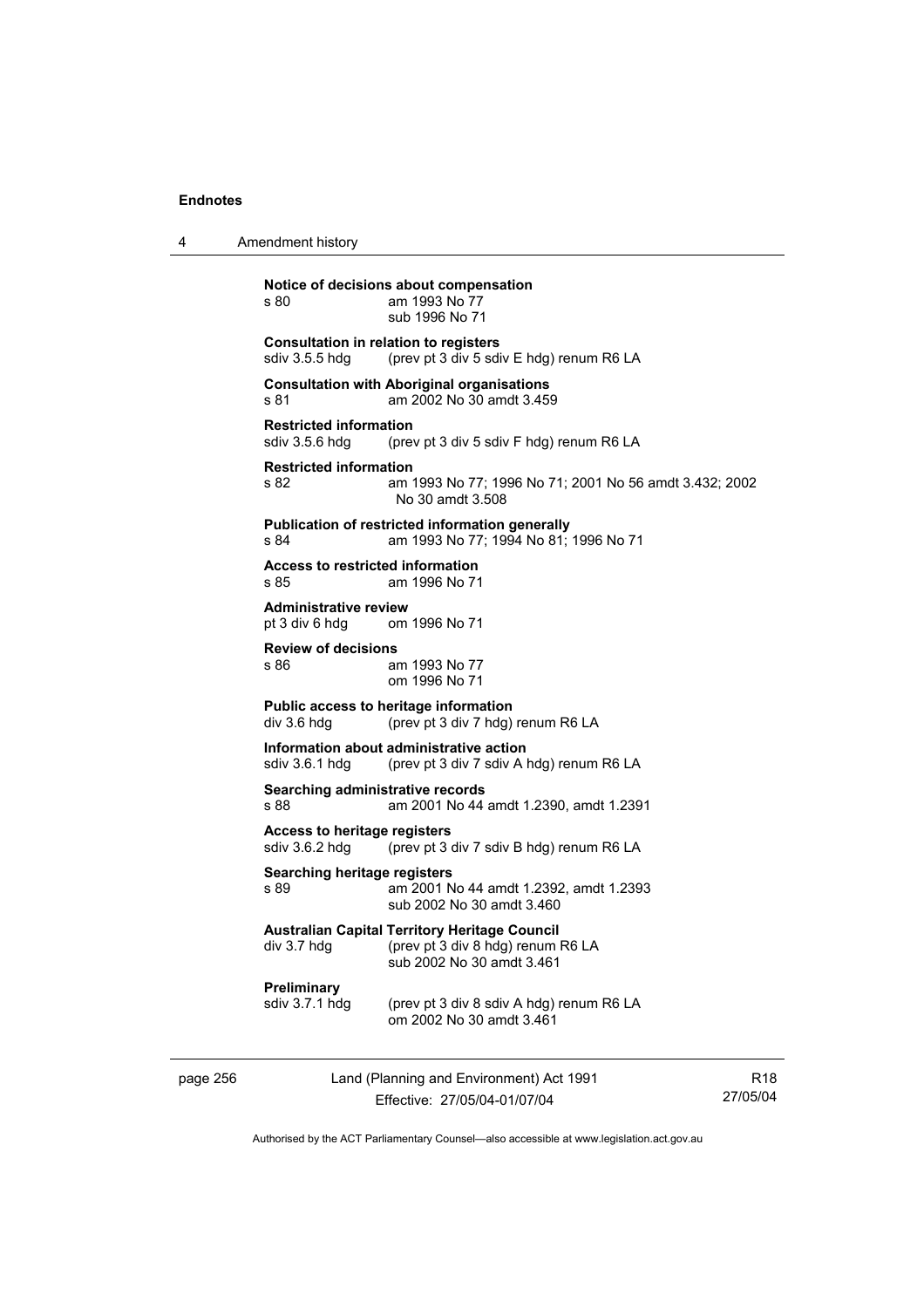```
Definitions for div 3.7 
                 sub 2002 No 30 amdt 3.461
Establishment, functions and powers 
sdiv 3.7.2 hdg (prev pt 3 div 8 sdiv B hdg) renum R6 LA
                  om 2002 No 30 amdt 3.461 
Establishment of heritage council 
s 91 sub 2002 No 30 amdt 3.461 
Constitution 
s 92 sub 2002 No 30 amdt 3.461 
                  am A2002-56 amdt 1.32 
Functions of heritage council<br>s 93 am 1995 No
                 am 1995 No 25; 2001 No 44 amdt 1.2394
                  sub 2002 No 30 amdt 3.461 
Ministerial directions 
s 94 sub 2002 No 30 amdt 3.461 
Deputies of permanent members 
s 95 om 1995 No 25 
                  ins 2002 No 30 amdt 3.461 
Appointment of expert members 
                 sub 2002 No 30 amdt 3.461
Constitution and meetings 
sdiv 3.7.3 hdg (prev pt 3 div 8 sdiv C hdg) renum R6 LA 
                  om 2002 No 30 amdt 3.461 
Term of appointment of expert members 
                 am 1996 No 85
                  sub 2002 No 30 amdt 3.461 
Conditions of appointment of expert members generally 
s 98 sub 2002 No 30 amdt 3.461 
Chairperson, deputy chairperson and secretary 
s 99 sub 2002 No 30 amdt 3.461 
Leave of absence 
                 sub 2002 No 30 amdt 3.461
Disclosure of interests 
s 101 sub 2002 No 30 amdt 3.461 
Ending of appointments 
                 om 1997 No 41
                  ins 2002 No 30 amdt 3.461
```
R18 27/05/04 Land (Planning and Environment) Act 1991 Effective: 27/05/04-01/07/04

page 257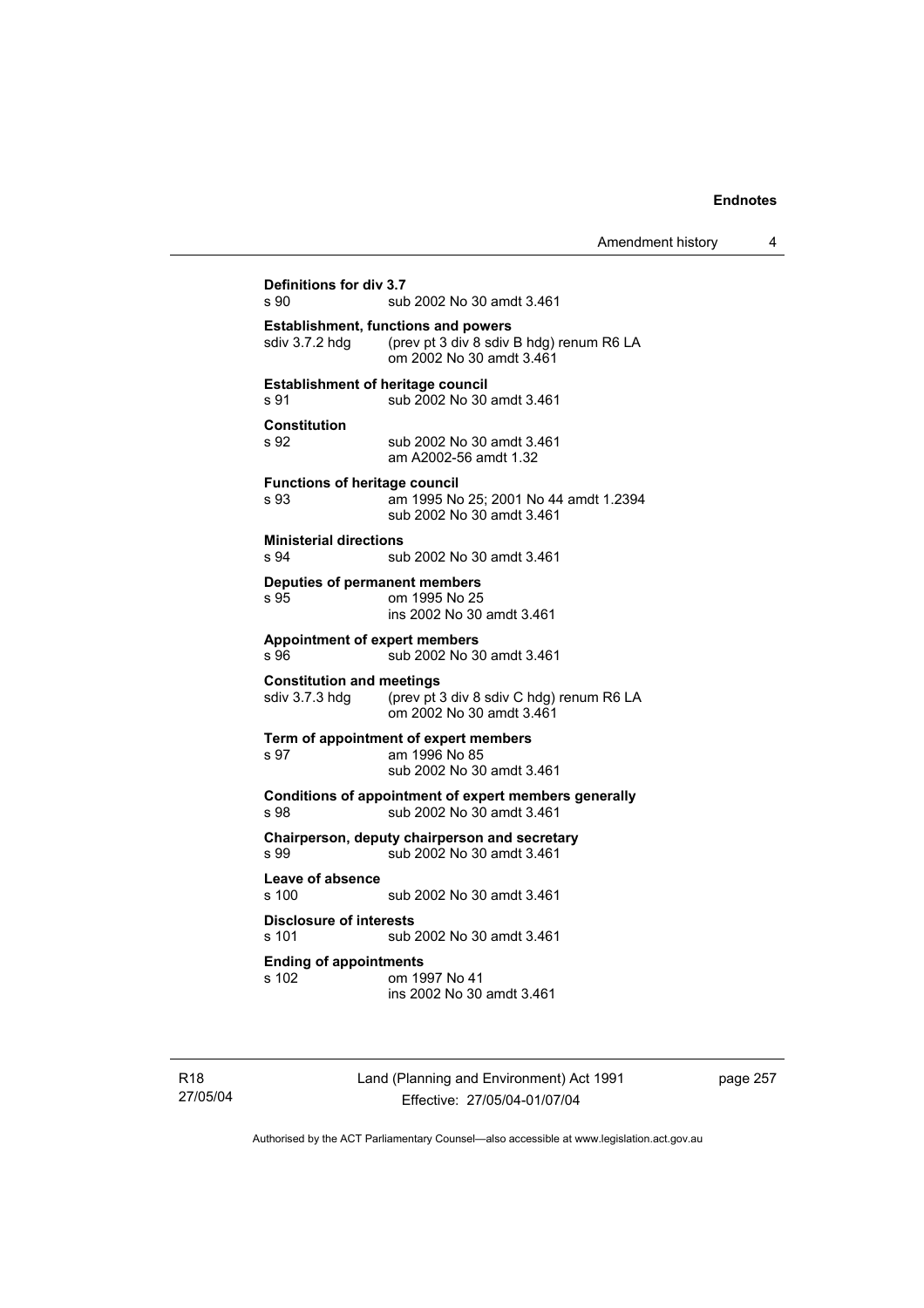4 Amendment history

```
Calling meetings 
                 am 1997 No 41
                  sub 2002 No 30 amdt 3.461 
Procedure at meetings 
s 104 sub 2002 No 30 amdt 3.461 
Delegation to secretary 
s 105 sub 2002 No 30 amdt 3.461 
Termination of appointment 
s 106 om 2002 No 30 amdt 3.461 
Acting members 
s 107 om 2002 No 30 amdt 3.461 
Convening meetings 
s 108 om 2002 No 30 amdt 3.461 
Procedure at meetings 
s 109 om 2002 No 30 amdt 3.461 
Quorum 
                 om 2002 No 30 amdt 3.461
Preliminary 
div 4.1 hdg (prev pt 4 div 1 hdg) renum R6 LA<br>div 4.1 note ins A2002-56 amdt 1.33
                 ins A2002-56 amdt 1.33
Definitions for pt 4 
s 111 am 1996 No 71 
Preliminary assessments 
div 4.2 hdg (prev pt 4 div 2 hdg) renum R6 LA 
Directions 
                 am 1996 No 85
Submission to Minister 
s 116 am 1996 No 85; 2001 No 44 amdt 1.2395, amdt 1.2396 
Public inspection 
s 117 am 1993 No 77; 1996 No 71 
                  sub 1996 No 85 
                  am 2000 No 37 s 6; 2001 No 44 amdts 1.2397-1.2400; R6 LA 
                  (see 2001 No 44 amdt 1.2401); A2002-56 amdt 1.34 
Assessments 
                 (prev pt 4 div 3 hdg) renum R6 LA
Form and content 
                 (prev pt 4 div 3 sdiv A hdg) renum R6 LA
```

| page 258 |  |
|----------|--|
|----------|--|

page 258 Land (Planning and Environment) Act 1991 Effective: 27/05/04-01/07/04

R18 27/05/04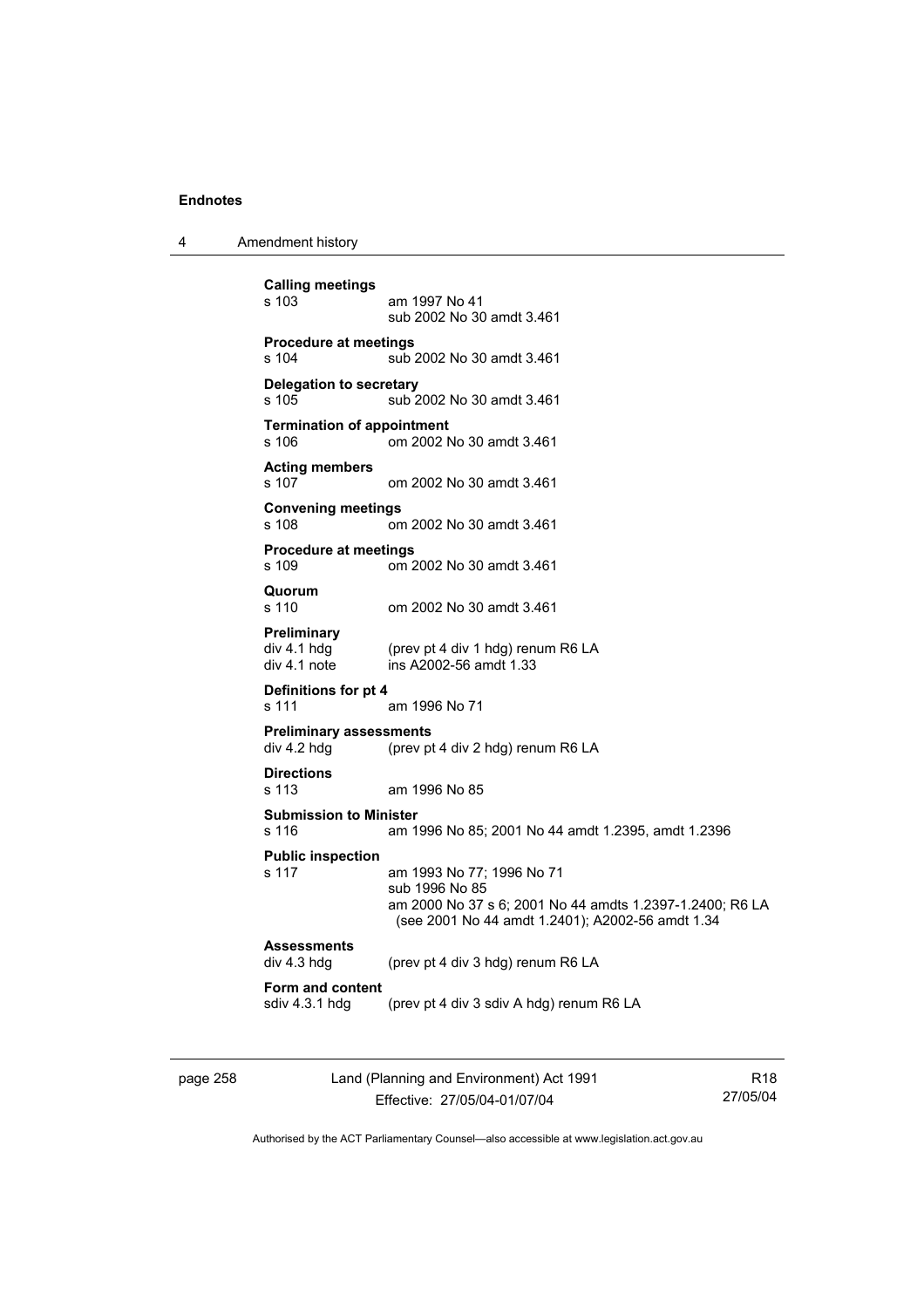|                                                     | Amendment history | 4 |
|-----------------------------------------------------|-------------------|---|
| sments<br>(prev pt 4 div 3 sdiv B hdg) renum R6 LA  |                   |   |
| t assessments<br>am 2000 No 37 s 7; ss renum R15 LA |                   |   |

**Decisions to direct assessments**  s 121 am 2000 No 37 s 7; ss re **Directions**  am 1996 No 85; 2001 No 44 amdt 1.2402, amdt 1.2403; R6 LA (see 2001 No 44 amdt 1.2404) **Preparation, evaluation and consideration by Legislative Assembly**  sdiv 4.3.3 hdg (prev pt 4 div 3 sdiv C hdg) renum R6 LA **Environmental impact statements—consultation and public inspection**  s 125 am 1993 No 77; 1996 No 71; 2000 No 37 s 8; 2001 No 44 amdt .2405, amdt 1.2406; 2001 No 56 amdt 3.433; R6 LA (see 2001 No 44 amdt 1.2407); A2002-56 amdt 1.35 **Consultation**  s 128 am 2001 No 44 amdts 1.2408-1.2410 **Presentation to Legislative Assembly and public inspection**  s 132 am 2001 No 44 amdt 1.2411; 2002 No 30 amdt 3.462 **Exclusion of material**  s 133 am 2002 No 30 amdt 3.463 **Exemptions**  s 134 am 2001 No 44 amdts 1.2412-1.2414 **Inquiries**  div 4.4 hdg (prev pt 4 div 4 hdg) renum R6 LA **Establishment of panels and terms of reference**  sdiv 4.4.1 hdg (prev pt 4 div 4 sdiv A hdg) renum R6 LA **Remuneration**  s 137 om 1997 No 41 **Terms of reference**  s 138 am 2001 No 44 amdt 1.2415, amdt 1.2416 **Notification**  s 139 am 2001 No 44 amdt 1.2417, amdt 1.2418 **Inquiry reports**  (prev pt 4 div 4 sdiv B hdg) renum R6 LA **Presentation to Legislative Assembly and public inspection**  s 141 am 2001 No 44 amdt 1.2419; 2002 No 30 amdt 3.464 **Exclusion of material**<br>s 142 am s 142 am 2002 No 30 amdt 3.465, amdt 3.466

**Direction of assessments**<br>sdiv 4.3.2 hdg (prev pt

| R18      |
|----------|
| 27/05/04 |

Land (Planning and Environment) Act 1991 Effective: 27/05/04-01/07/04

page 259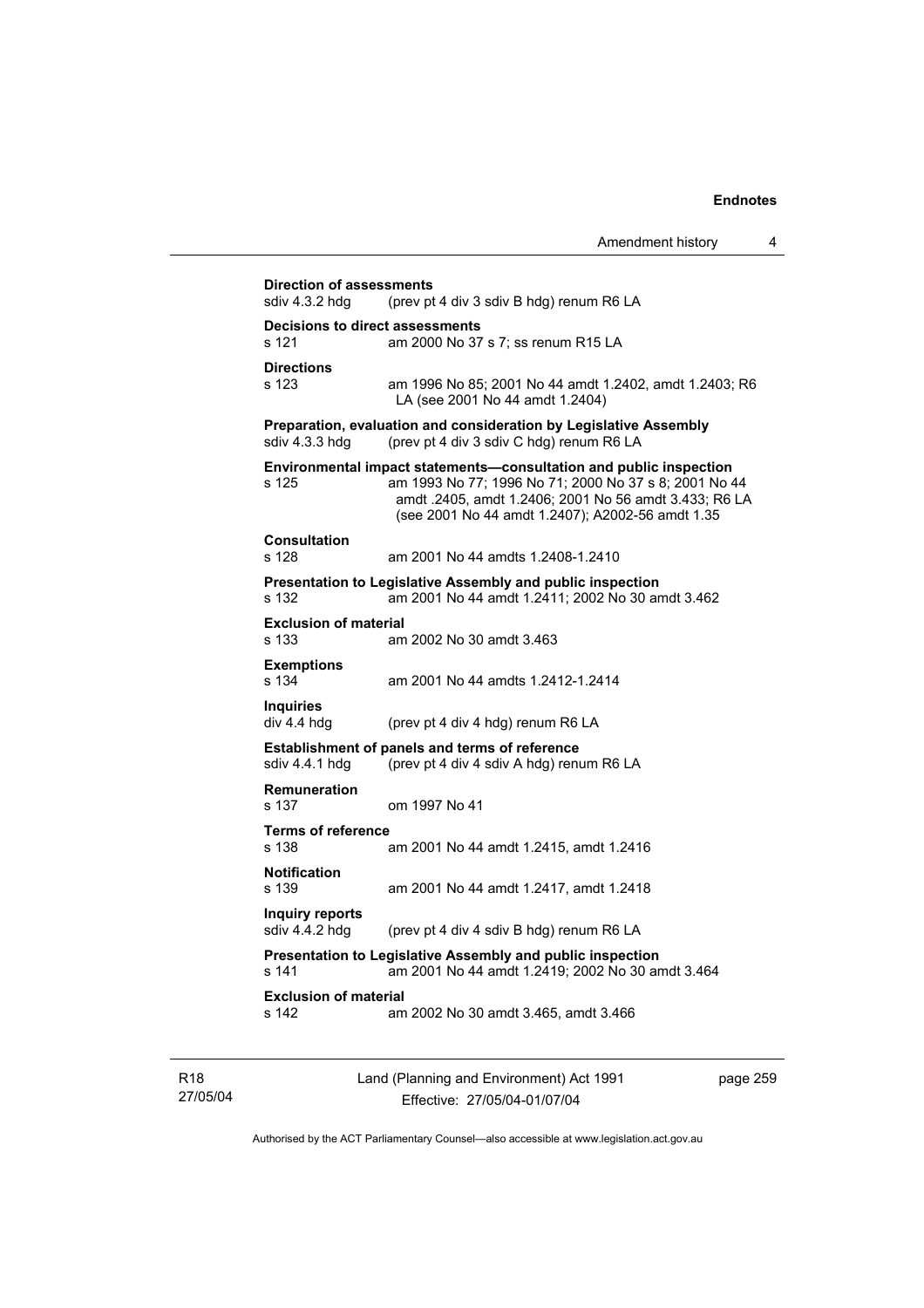4 Amendment history

```
Procedures and powers<br>sdiv 4.4.3 hdg (prev
                 (prev pt 4 div 4 sdiv C hdg) renum R6 LA
Definitions for sdiv 4.4.3 
s 143 sub 2002 No 30 amdt 3.467 
                  def authorised person sub 2002 No 30 amdt 3.467 
                  def occupier ins 2002 No 30 amdt 3.467 
                  def place sub 2002 No 30 amdt 3.467 
Notice of inquiry hearings<br>s 144 am 200
                 am 2001 No 44 amdts 1.2420-1.2422
General procedure 
s 146 am 2002 No 30 amdt 3.468 
Special hearings—consultation with interested persons 
                 am 2002 No 30 amdt 3.508
Assessments for purpose of inquiries 
s 148 am 2002 No 30 amdt 3.469 
Witnesses—summons to appear 
s 149 am 1994 No 81 
Victimisation of witnesses 
s 150 am 1994 No 81 
Powers of search and inspection 
s 154 am 1994 No 81 
Obstructing or resisting authorised person 
s 155 am 1994 No 81 
                  om A2004-15 amdt 2.105 
Contempt 
s 156 am 1994 No 81; 2002 No 30 amdt 3.470 
Protection of panel members and witnesses 
s 157 am 2002 No 30 amdt 3.471 
Administrative review 
pt 4 div 5 hdg om 1996 No 71 
Review of decisions 
s 158 am 1993 No 77 
                  om 1996 No 71 
Preliminary 
div 5.1 hdg (prev pt 5 div 1 hdg) renum R6 LA
```
page 260 Land (Planning and Environment) Act 1991 Effective: 27/05/04-01/07/04

R18 27/05/04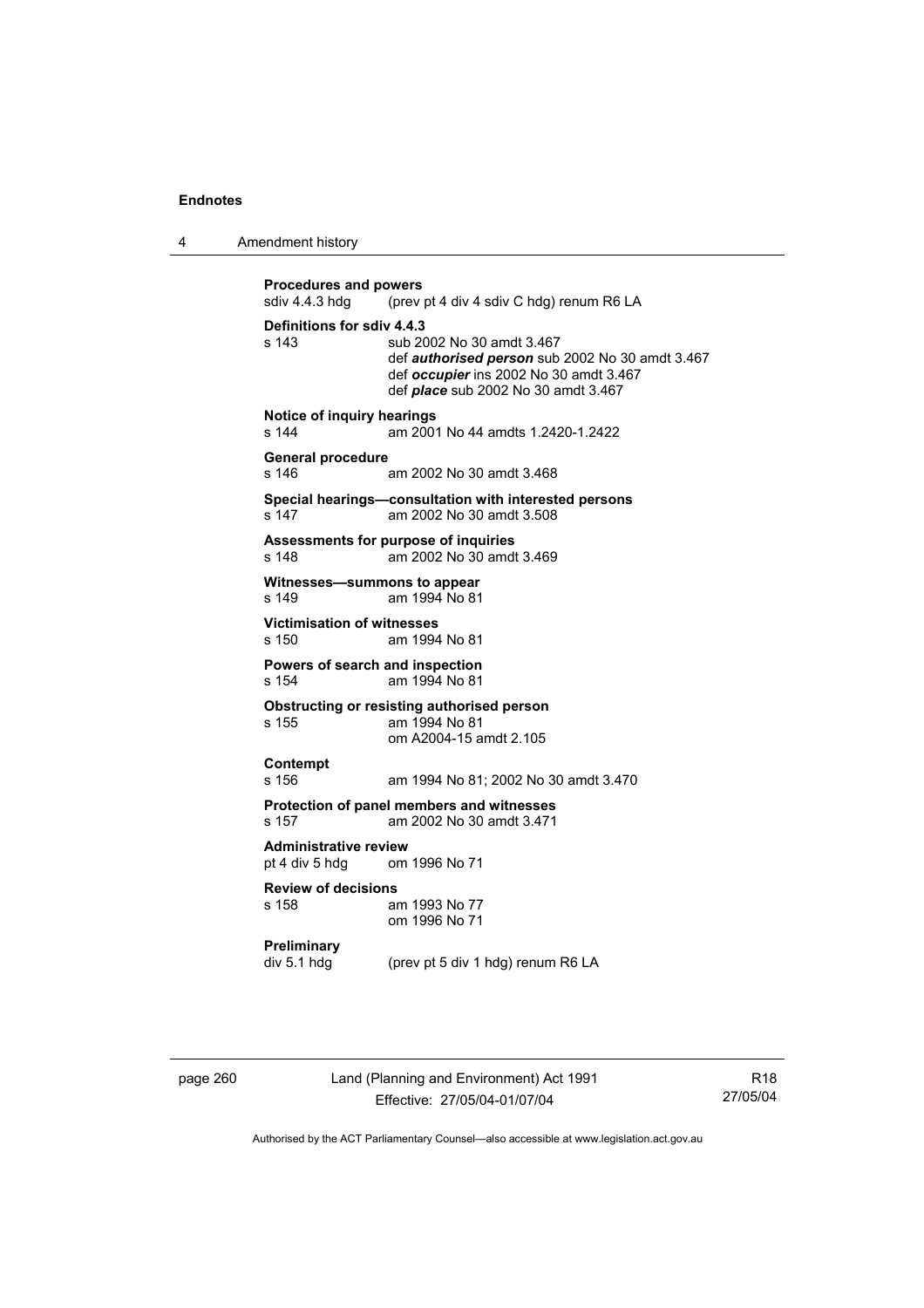**Definitions for pt 5**  sub 2002 No 30 amdt 3.472 s 159 am 1993 No 90; 1995 No 54; 1996 No 85; 1999 No 79 sch 3; 2001 No 17 amdt 2.9; 2002 No 30 amdt 3.473, amdt 3.477 def *lease* sub 2002 No 30 amdt 3.474 def *market value* ins 2002 No 30 amdt 3.475 def *provision* ins 2002 No 30 amdt 3.475 def *repealed Act* om 2002 No 30 amdt 3.476 **Application of pt 5**  s 160 am A2002-56 amdt 1.36 **Leases**  div 5.2 hdg (prev pt 5 div 2 hdg) renum R6 LA **Effect qualified**  s 160A ins 1999 No 73 s 5 **Planning and land authority may grant leases**  s 160B ins A2002-56 amdt 1.37 **Granting of leases**  s 161 am 1993 No 11; 1996 No 85; 2001 No 44 amdts 1.2423- 1.2425; R6 LA (see 2001 No 44 amdt 1.2426); A2002-56 amdt 1.38, amdt 1.78 **Fees for granting leases**  s 162 om 2001 No 44 amdt 1.2427 **Leases to community organisations**  s 163 am 1993 No 11; 2001 No 44 amdt 1.2428, amdt 1.2429; 2002 No 30 amdt 3.478; A2002-56 amdt 1.39, amdt 1.78; ss renum R15 LA **Special leases**  am 1993 No 11; 2001 No 44 amdt 1.2428, amdt 1.2429; A2002–56 amdt 1.40, amdt 1.78; ss renum R15 LA **Authority to consider proposed leases**  s 165 am 1993 No 11; 1996 No 39 om 1996 No 85 **Inquiries and assessments in relation to granting of leases**  s 166 am A2002-56 amdt 1.41, amdt 1.42 **Grants of leases after inquiries or assessments**  s 166A ins A2002-56 amdt 1.42 **Eligibility for certain classes of leases**  s 167 am 1996 No 85; 2001 No 44 amdt 1.2428, amdt 1.2429; A2002–56 amdt 1.78

R18 27/05/04 Land (Planning and Environment) Act 1991 Effective: 27/05/04-01/07/04

page 261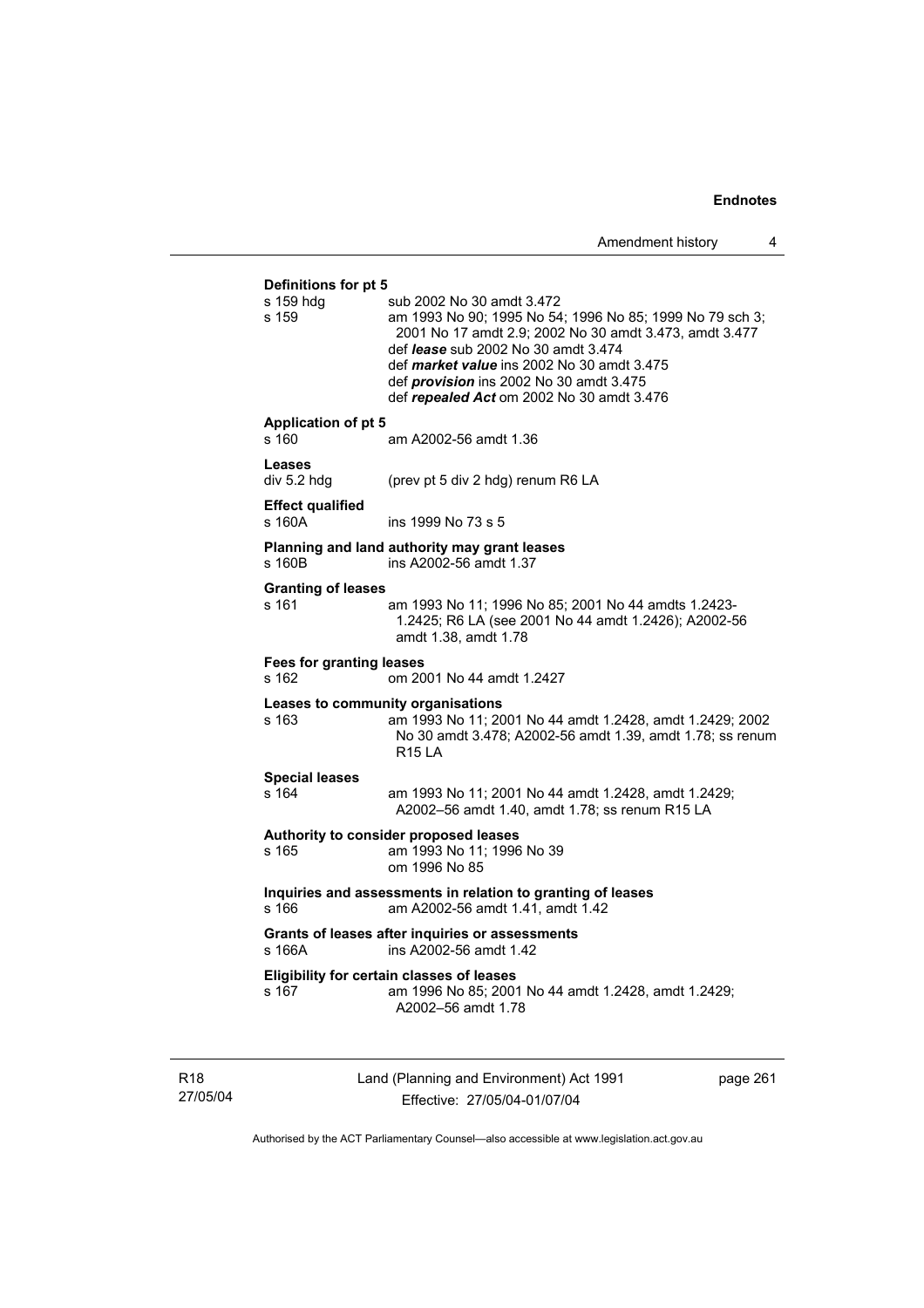| 4 | Amendment history                                   |                                                                                                                                                                                                                 |
|---|-----------------------------------------------------|-----------------------------------------------------------------------------------------------------------------------------------------------------------------------------------------------------------------|
|   | Authority need not grant lease<br>s 168             | sub A2002-56 amdt 1.43                                                                                                                                                                                          |
|   | <b>Payment for leases</b><br>s 169                  | am 2000 No 37 s 9; A2002-56 amdt 1.78                                                                                                                                                                           |
|   | Failure to accept and execute lease<br>s 170        | am 2002 No 30 amdt 3.479; A2002-56 amdt 1.78                                                                                                                                                                    |
|   | <b>Grant of further residential leases</b><br>s 171 | am 1996 No 85; 2001 No 44 amdt 1.2429, amdt 1.2430<br>sub A2002-56 amdt 1.44                                                                                                                                    |
|   | <b>Grant of further rural leases</b><br>s 171A      | ins 1996 No 85<br>am 1999 No 73 s 6; 2001 No 32 s 4, s 5; 2001 No 44<br>amdt 1.2429, amdt 1.2430; R6 LA (see 2001 No 32 s 6);<br>A2002-56 amdt 1.45, amdt 1.46, amdt 1.78; pars, ss renum<br>R <sub>15</sub> LA |
|   | s 172                                               | Grant of further leases for purposes other than residential or rural<br>am 1996 No 85; 2001 No 44 amdt 1.2429; amdt 1.2430<br>sub A2002-56 amdt 1.47                                                            |
|   | <b>Grant of further lease-unit titles</b><br>s 172A | ins 1996 No 85<br>sub 2001 No 17 amdt 2.10<br>am A2002-56 amdt 1.48, amdt 1.78                                                                                                                                  |
|   | s 172B                                              | Grant of further lease-community title<br>ins 2001 No 58 s 102<br>am A2002-56 amdt 1.49, amdt 1.78                                                                                                              |
|   | s 172C                                              | No right to use, flow and control of water<br>(prev s 172B) ins 1998 No 63<br>renum 2001 No 58 s 101                                                                                                            |
|   | s 173                                               | Lessee's rights in relation to improvements<br>am 1996 No 85; A2002-56 amdts 1.50-1.54, amdt 1.78,<br>amdt 1.79; ss renum R12 LA (see A2002-56 amdt 1.55)                                                       |
|   | s 174                                               | Determination of value of improvements<br>am 1996 No 85; A2002-56 amdt 1.79                                                                                                                                     |
|   | Use of land for leased purpose<br>s 175             | am 1996 No 85                                                                                                                                                                                                   |
|   | Variation of rent<br>s 176                          | am A2002-56 amdt 1.79                                                                                                                                                                                           |
|   | <b>Review of variations of rent</b><br>s 177        | am A2002-56 amdt 1.56, amdt 1.79                                                                                                                                                                                |
|   |                                                     |                                                                                                                                                                                                                 |

page 262 Land (Planning and Environment) Act 1991 Effective: 27/05/04-01/07/04

R18 27/05/04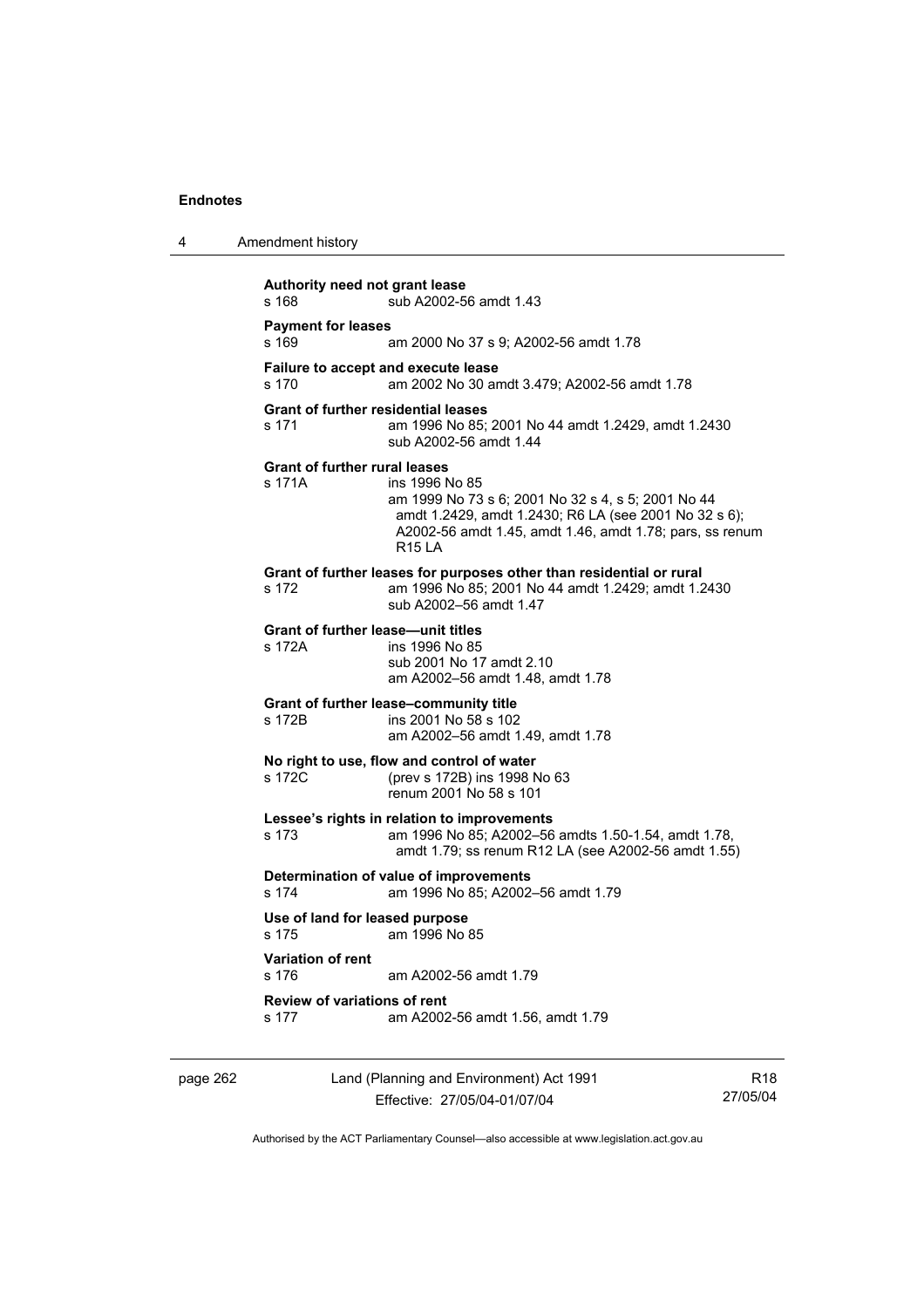## **Refund of amount paid for grant of lease**

| s 178                                       | Refution of amount paid for grant of lease<br>am 2001 No 44 amdt 1.2428, amdt 1.2429; A2002-56<br>amdt 1.79                                                                             |
|---------------------------------------------|-----------------------------------------------------------------------------------------------------------------------------------------------------------------------------------------|
| <b>Certificates of compliance</b><br>s 179  | am 1996 No 85; 2001 No 17 amdt 2.11; 2001 No 44<br>amdt 1.2431, amdt 1.2432; R6 LA (see 2001 No 44<br>amdt 1.2433); A2002-56 amdt 1.57, amdt 1.79                                       |
| s 180                                       | Transfer of land subject to building and development provision<br>am 1996 No 85; 2001 No 44 amdt 1.2434, amdt 1.2435;<br>A2002-56 amdt 1.58, amdt 1.59, amdt 1.79; A2004-2<br>amdt 1.31 |
| s 181                                       | Mortgage of leasehold subject to building and development provision<br>am 1996 No 85                                                                                                    |
| s 183                                       | Power of lessee to sublet part of building or land in certain cases<br>am 1995 No 20                                                                                                    |
| <b>Variation of leases</b><br>div 5.3 hdg   | (prev pt 5 div 3 hdg) renum R6 LA                                                                                                                                                       |
| <b>Effect qualified</b><br>s 183A           | ins 1999 No 73 s 7                                                                                                                                                                      |
| s 184                                       | Application to surrender and regrant of leases<br>am 1996 No 62<br>sub 1996 No 85                                                                                                       |
| s 184A                                      | Variation of nominal rent lease-change of use charge<br>ins 1996 No 85<br>am 2001 No 1 s 4; A2002-56 amdt 1.60, amdt 1.79; ss renum<br><b>R15 LA</b>                                    |
| s 184B                                      | New change of use charge formula<br>ins 1996 No 85<br>am 1998 No 65; 1999 No 40 s 4; 2000 No 14 s 4; 2000 No 49<br>s 4<br>om 2001 No 1 s 5                                              |
| s 184C                                      | Change of use charge for variations of nominal rent leases<br>ins 1996 No 85<br>am 2000 No 49 s 5; 2001 No 1 s 6<br>sub 2001 No 80 s 3<br>am A2002-56 amdt 1.79                         |
| <b>Variation of rental leases</b><br>s 184D | ins 1996 No 85<br>am A2002-56 amdt 1.61, amdt 1.78                                                                                                                                      |
|                                             |                                                                                                                                                                                         |

R18 27/05/04 Land (Planning and Environment) Act 1991 Effective: 27/05/04-01/07/04

page 263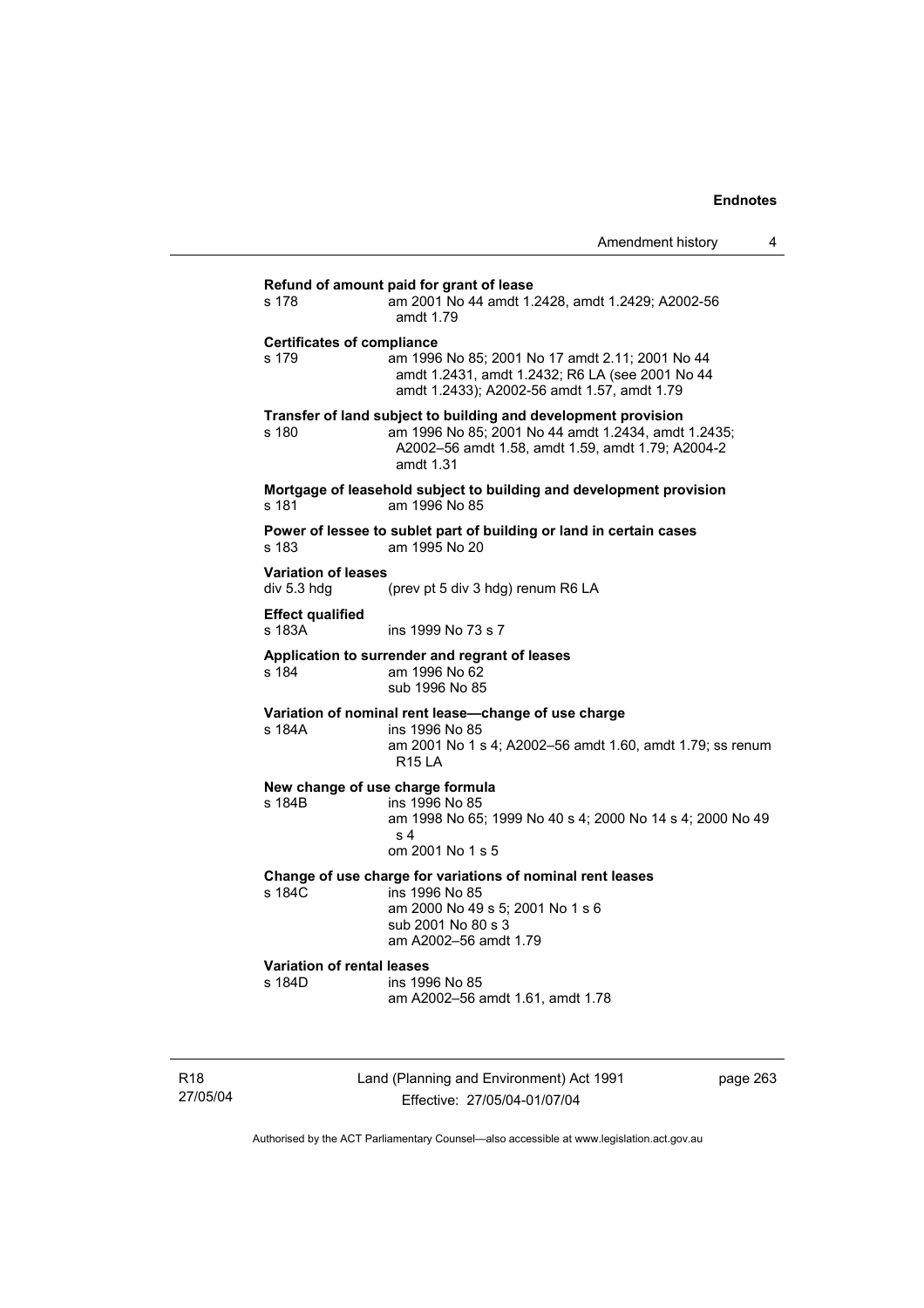4 Amendment history

| s 185                                              | Advice of rent payable on variation of lease<br>am A2002-56 amdt 1.62, amdt 1.78                                                                                                                                                                                                                                                                                                                                                    |
|----------------------------------------------------|-------------------------------------------------------------------------------------------------------------------------------------------------------------------------------------------------------------------------------------------------------------------------------------------------------------------------------------------------------------------------------------------------------------------------------------|
| Variation of lease to pay out rent<br>s 186        | am 1996 No 85; 2001 No 44 amdt 1.2436, amdt 1.2437;<br>A2002-56 amdt 1.79; ss renum R15 LA                                                                                                                                                                                                                                                                                                                                          |
| No variations to extend term<br>s 186A             | ins 1996 No 85<br>am A2002-56 amdt 1.78                                                                                                                                                                                                                                                                                                                                                                                             |
| <b>Restrictions on rural leases</b><br>div 5.4 hdg | (prev pt 5 div 3AA hdg) ins 1999 No 73 s 8<br>renum R6   A                                                                                                                                                                                                                                                                                                                                                                          |
| Definitions for div 5.4<br>s 186B                  | ins 1999 No 73 s 8<br>def dealing ins 1999 No 73 s 8<br>def discharge amount ins 1999 No 73 s 8<br>def earlier index number ins 1999 No 73 s 8<br>def <i>holding period</i> ins 1999 No 73 s 8<br>def <i>index number</i> ins 1999 No 73 s 8<br>def <i>later index number</i> ins 1999 No 73 s 8<br>def <i>long lease</i> ins 1999 No 73 s 8<br>def short lease ins 1999 No 73 s 8<br>def special Pialligo lease ins 1999 No 73 s 8 |
| Land management agreements<br>s 186C               | ins 1999 No 73 s 8<br>am 2001 No 44 amdt 1.2438, amdt 1.2439; A2002-56<br>amdt 1.63, amdt 1.64, amdt 1.78                                                                                                                                                                                                                                                                                                                           |
| Dealings with rural leases<br>s 186D               | ins 1999 No 73 s 8<br>am 2001 No 32 s 7; R6 LA (see 2001 No 32 s 8); A2002-56<br>amdt 1.65, amdt 1.78; A2003-14 amdt 1.67, amdt 1.68                                                                                                                                                                                                                                                                                                |
| Discharge amount<br>s 186E                         | ins 1999 No 73 s 8<br>am A2003-34 amdt 2.2                                                                                                                                                                                                                                                                                                                                                                                          |
| s 186F                                             | Discharge amount-special Pialligo leases<br>ins 1999 No 73 s 8<br>am 2001 No 56 amdt 3.434                                                                                                                                                                                                                                                                                                                                          |
| Index numbers<br>s 186G                            | ins 1999 No 73 s 8                                                                                                                                                                                                                                                                                                                                                                                                                  |
| No subdivision or consolidation<br>s 186H          | ins 1999 No 73 s 8<br>am A2002-56 amdt 1.78                                                                                                                                                                                                                                                                                                                                                                                         |
|                                                    |                                                                                                                                                                                                                                                                                                                                                                                                                                     |

page 264 Land (Planning and Environment) Act 1991 Effective: 27/05/04-01/07/04

R18 27/05/04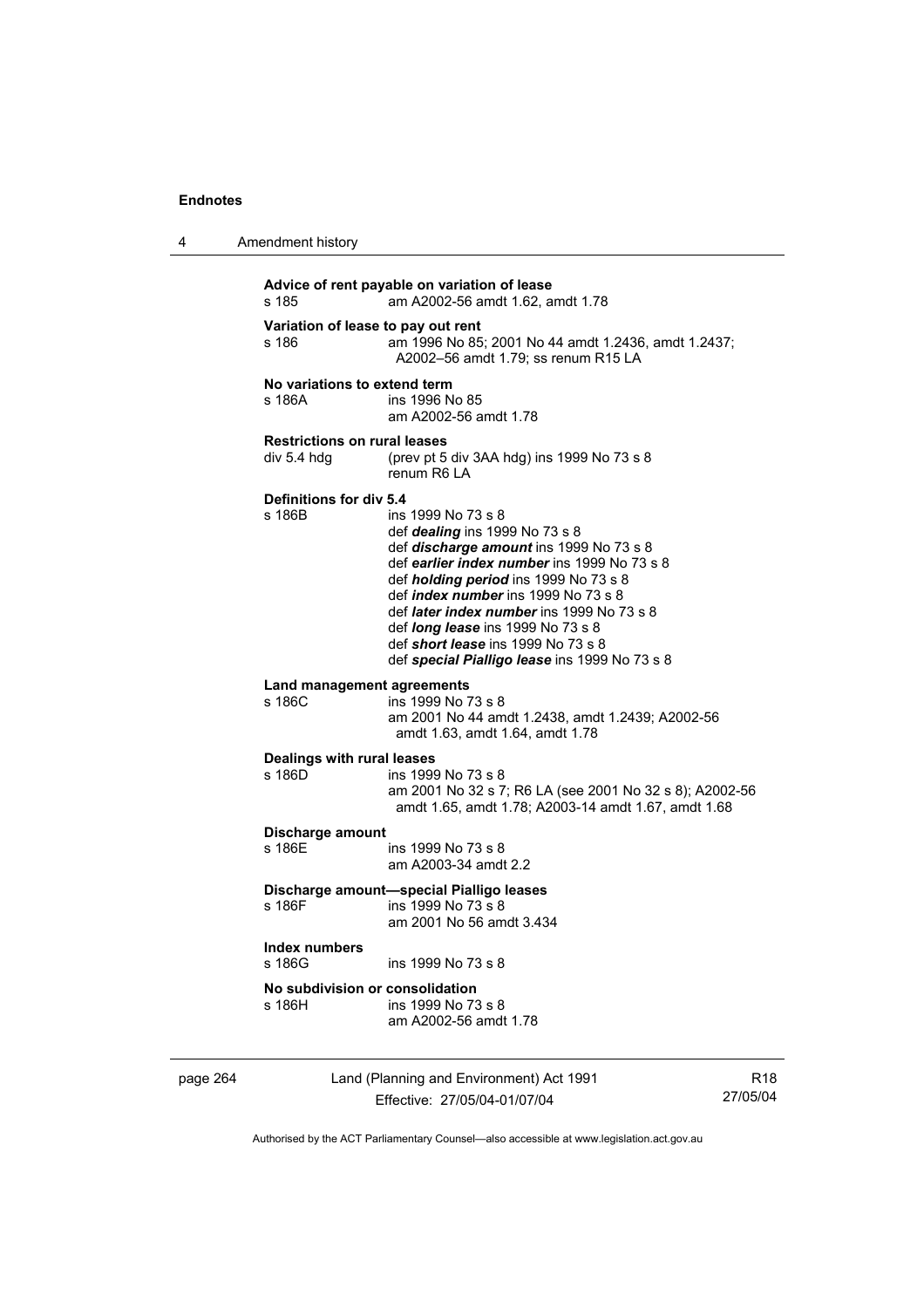Amendment history 4

**Consolidation and subdivision**<br>div 5.5 hdg (prev pt 5 div (prev pt 5 div 3A hdg) ins 1996 No  $85$  renum R6 LA **Effect qualified**  ins as s 187A 1999 No 73 s 9 renum 2000 No 80 amdt 3.8 **Application—nominal rent leases of Territory land**  s 187 om 1993 No 75 ins 1996 No 85 **Consolidation and subdivision—change of use charge**  s 187A ins 1996 No 85 am 2001 No 1 s 7; A2002-56 amdt 1.66, amdt 1.79; ss renum R15 LA **New change of use charge formula**  s 187B ins 1996 No 85 am 1998 No 65; 1999 No 40 s 5; 2000 No 14 s 5; 2000 No 49 s 6 om 2001 No 1 s 8 **Change of use charge for consolidations and subdivisions**  ins 1996 No 85 am 2000 No 49 s 7; 2001 No 1 s 9 sub 2001 No 80 s 4 am A2002–56 amdt 1.79 **Recovery of land**  div 5.6 hdg (prev pt 5 div 4 hdg) renum R6 LA **Termination of leases**  s 188 am 1996 No 85; A2002-56 amdt 1.67, amdt 1.78, amdt 1.79; ss renum R15 LA **How land may be recovered**<br>s 189 sub A2002 sub A2002-56 amdt 1.68 **Evidence of ending of lease**  s 190 sub A2002-56 amdt 1.68 **Public land**<br>div 5.7 hdg (prev pt 5 div 5 hdg) renum R6 LA **Preliminary**  sdiv 5.7.1 hdg (prev pt 5 div 5 sdiv A hdg) renum R6 LA **Definitions for div 5.7**  s 191 hdg sub 2002 No 30 amdt 3.480 **Public land**  sdiv 5.7.2 hdg (prev pt 5 div 5 sdiv B hdg) renum R6 LA

R18 27/05/04 Land (Planning and Environment) Act 1991 Effective: 27/05/04-01/07/04

page 265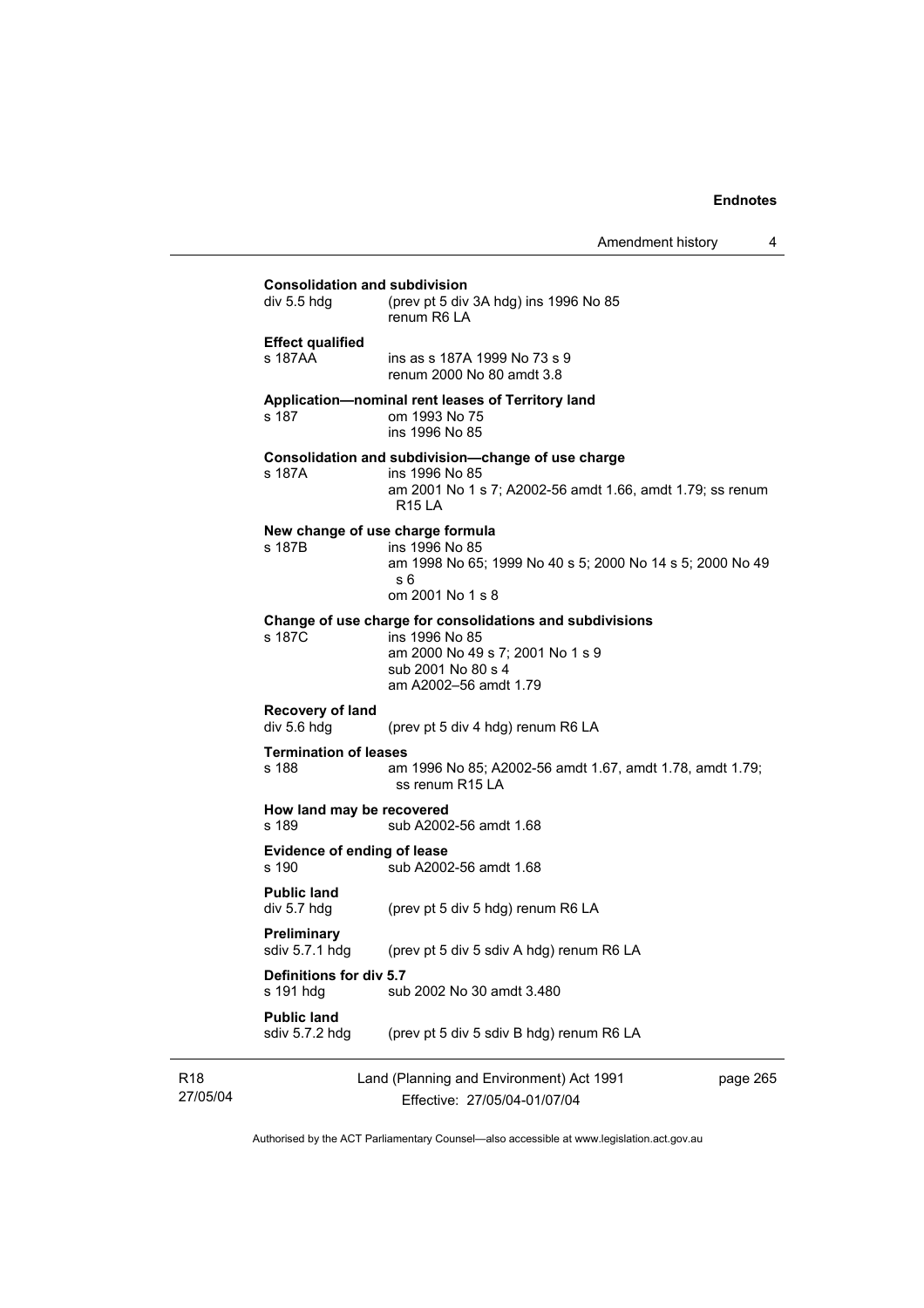4 Amendment history

**Recommendations to planning and land authority**  s 192 hdg am A2002-56 amdt 1.69 s 192 am 1996 No 85; A2002-56 amdt 1.70 **Management of public land<br>sdiv 5.7.3 hdg** (prev pt 5 (prev pt 5 div 5 sdiv C hdg) renum R6 LA **Reserved areas**  s 193 am 1996 No 85 **Management objectives**  s 195 am 2001 No 44 amdt 1.2440; 2002 No 30 amdt 3.481 **Plans of management**  sdiv 5.7.4 hdg (prev pt 5 div 5 sdiv D hdg) renum R6 LA **Public consultation**  s 200 am 2001 No 44 amdt 1.2441, amdt 1.2442 **Minister's powers**  s 204 am 2001 No 44 amdts 1.2443-1.2446 **Referral back to conservator**  s 205 am 2001 No 44 amdt 1.2447, amdt 1.2448 **Notice of revival of deferred draft plan of management**  s 206 sub 2001 No 44 amdt 1.2449 **Notification, presentation, disallowance and date of effect**  s 207 am 2001 No 44 amdt 1.2450, amdt 1.2451 **Leases and licences**  sdiv 5.7.5 hdg (prev pt 5 div 5 sdiv E hdg) renum R6 LA **Leases—generally**  am A2002-56 amdt 1.78 **Grant of leases**  s 209 am 1993 No 11, A2002-56 amdt 1.71 **Licences**  s 210 am 1992 No 32; 1996 No 71; 2001 No 44 amdts 1.2452- 1.2454; A2002-56 amdt 1.78; A2003-34 s 4, s 5 **Miner's rights in relation to public land**  s 211 am 2002 No 30 amdt 3.482 **Administrative review**  pt 5 div 6 hdg om 1996 No 71 **Notice of decisions**  s 212 am 1993 No 77 om 1996 No 71

page 266 Land (Planning and Environment) Act 1991 Effective: 27/05/04-01/07/04

R18 27/05/04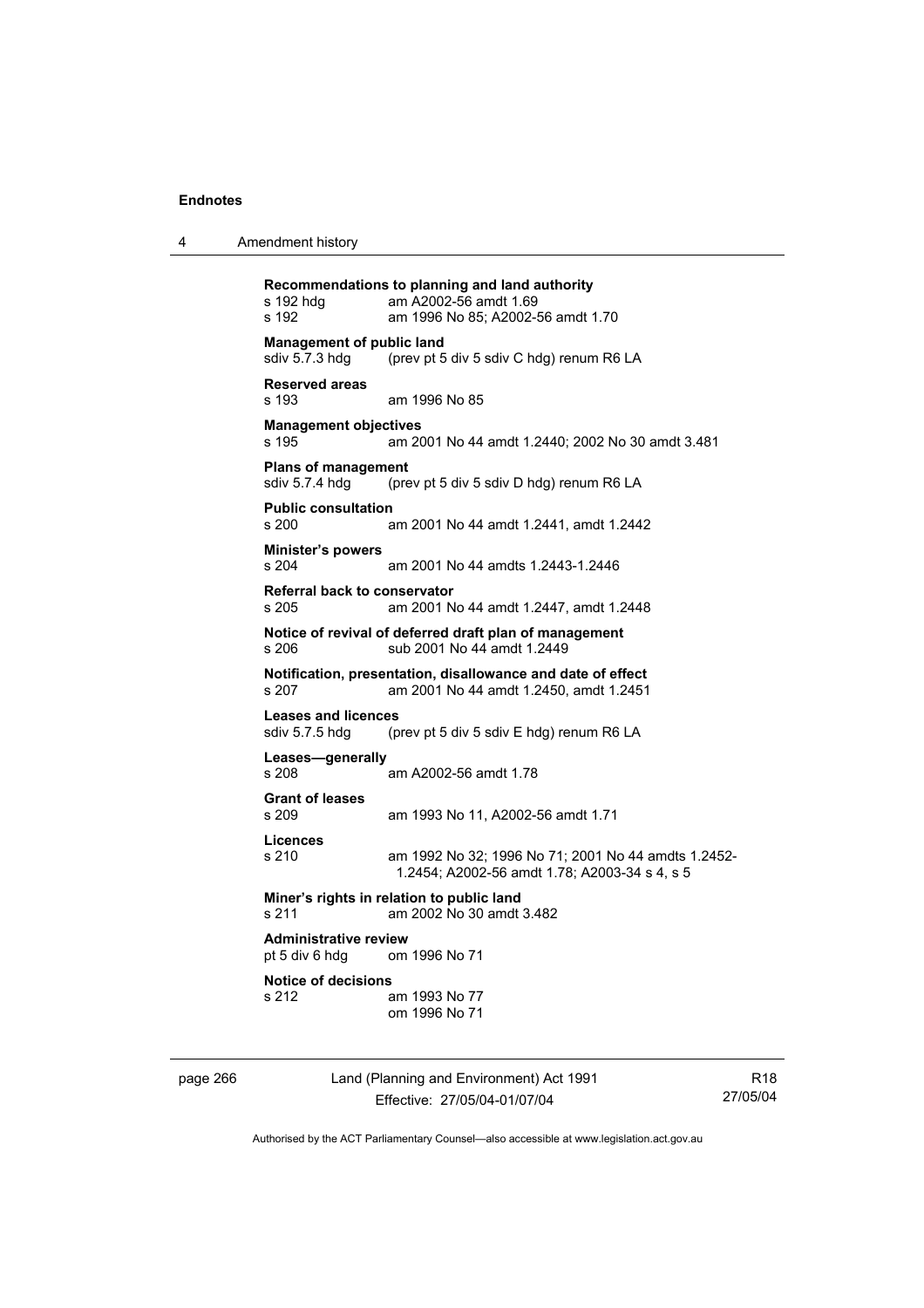## **Review by appeals board**  s 213 **Sub** 1993 No 77 om 1996 No 71 **Notice of decisions under s 174, s 177, s 178 or s 184**  s 213A **ins 1993** No 77 am 1994 No 60 om 1996 No 71 **Review by administrative appeals tribunal**  s 213B **ins 1993** No 77 om 1996 No 71 **Lessee may surrender lease or part of lease**  s 214 am A2002-56 amdt 1.72, amdt 1.78 **Miscellaneous**  div 5.8 hdg (prev pt 5 div 7 hdg) renum R6 LA **Reduction of rent and relief from provisions of lease**  s 215 sub 2002 No 30 amdt 3.483 am A2002-56 amdt 1.78 **Access to leased land from roads and road related areas**  s 216 am 1996 No 85 sub 1999 No 79 sch 3 am A2002-56 amdt 1.73, amdt 1.74, amdt 1.78; ss renum R12 LA (see A2002-56 amdt 1.75) **Notification of certain leases**  s 216A ins 1993 No 11 am 1996 No 85 sub 2002 No 30 amdt 3.484 am 2002 No 39 amdt 1.4 sub A2002-56 amdt 1.76 **Licences in relation to land that is not public land**  am 2001 No 44 amdts 1.2455-1.2457 am A2002-56 amdt 1.78; A2003-34 s 6, s 7 **Rights to extract minerals**  s 219 am A2002-56 amdt 1.78 **False or misleading statements in relation to leases**  am 1994 No 81 sub A2002-56 amdt 1.77 om A2004-15 amdt 2.105 **Preliminary**  div 6.1 hdg (prev pt 6 div 1 hdg) renum R6 LA

R18 27/05/04 Land (Planning and Environment) Act 1991 Effective: 27/05/04-01/07/04

page 267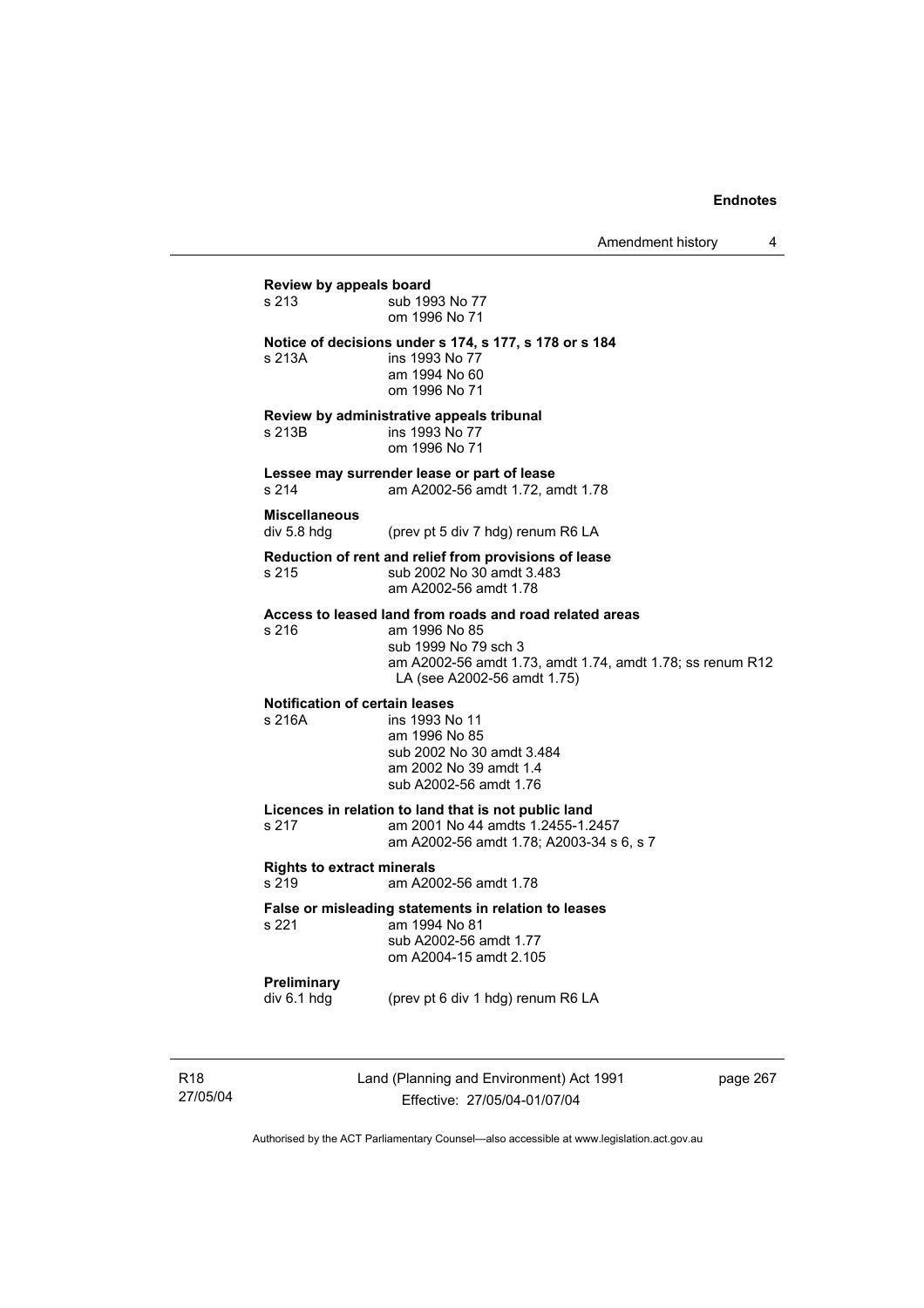page 268

| 4 | Amendment history |
|---|-------------------|
|   |                   |

## **Definitions for pt 6**

| s 222 hdg<br>s 222                     | sub 2002 No 30 amdt 3.485<br>am 1996 No 85; 1997 No 116; 2000 No 37 s 10; 2002 No 30<br>amdt 3.486, amdt 3.491<br>def <i>approval</i> sub A2002-56 amdt 1.80<br>def building work sub 2002 No 30 amdt 3.487; A2004-13<br>amdt 2.73<br>def consolidation sub 2002 No 30 amdt 3.487<br>def development am A2003-34 amdt 1.4; pars renum R15 LA<br>def Executive ins 2002 No 30 amdt 3.488<br>def <i>inspector</i> ins A2003-34 amdt 2.3<br>def lease sub 2002 No 30 amdt 3.489 |                             |
|----------------------------------------|------------------------------------------------------------------------------------------------------------------------------------------------------------------------------------------------------------------------------------------------------------------------------------------------------------------------------------------------------------------------------------------------------------------------------------------------------------------------------|-----------------------------|
|                                        | def <i>lessee</i> sub 2002 No 30 amdt 3.489<br>def <i>order</i> sub A2003-34 amdt 1.5<br>def <i>original decision</i> ins A2002-56 amdt 1.81<br>def prohibition notice ins A2003-34 amdt 1.6<br>def relevant authority sub A2002-56 amdt 1.82<br>def subdivision sub 2002 No 30 amdt 3.489<br>def variation ins 2002 No 30 amdt 3.490                                                                                                                                        |                             |
| Meaning of variation for pt 6<br>s 223 | om 1996 No 85<br>ins 2002 No 30 amdt 3.492                                                                                                                                                                                                                                                                                                                                                                                                                                   |                             |
| <b>Approvals</b><br>div 6.2 hdg        | (prev pt 6 div 2 hdg) renum R6 LA                                                                                                                                                                                                                                                                                                                                                                                                                                            |                             |
| Preliminary                            | pt 6 div 2 sdiv A hdg om 1996 No 85                                                                                                                                                                                                                                                                                                                                                                                                                                          |                             |
| Interpretation<br>s 224                | om 1996 No 85                                                                                                                                                                                                                                                                                                                                                                                                                                                                |                             |
| General<br>sdiv 6.2.1 hdg              | (prev pt 6 div 2 sdiv B hdg) renum R6 LA                                                                                                                                                                                                                                                                                                                                                                                                                                     |                             |
| Offence-development<br>s 225           | am 1996 No 85                                                                                                                                                                                                                                                                                                                                                                                                                                                                |                             |
| s 226                                  | Application to undertake development<br>am 1996 No 85; 1999 No 73 s 10; 2001 No 44 amdts 1.2458-<br>1.2460; 2001 No 73 s 4, s 5; 2001 No 80 ss 5-7; R6 LA (see<br>2001 No 44 amdt 1.2461 and 2001 No 73 s 6); A2002-56<br>amdts 1.83-1.85, amdt 1.133, amdt. 1.134                                                                                                                                                                                                           |                             |
| conditions                             | Register of applications, approvals, orders and lease and development                                                                                                                                                                                                                                                                                                                                                                                                        |                             |
| s 227 hdg<br>s 227                     | sub 2000 No 37 s 11<br>am 2000 No 37 s 11; 2001 No 44 amdt 1.2462, amdt 1.2463;<br>R6 LA (see 2001 No 44 amdt 1.2464); A2002-56 amdt 1.86,<br>amdt 1.87, amdt 1.134                                                                                                                                                                                                                                                                                                          |                             |
|                                        | Land (Planning and Environment) Act 1991<br>Effective: 27/05/04-01/07/04                                                                                                                                                                                                                                                                                                                                                                                                     | R <sub>18</sub><br>27/05/04 |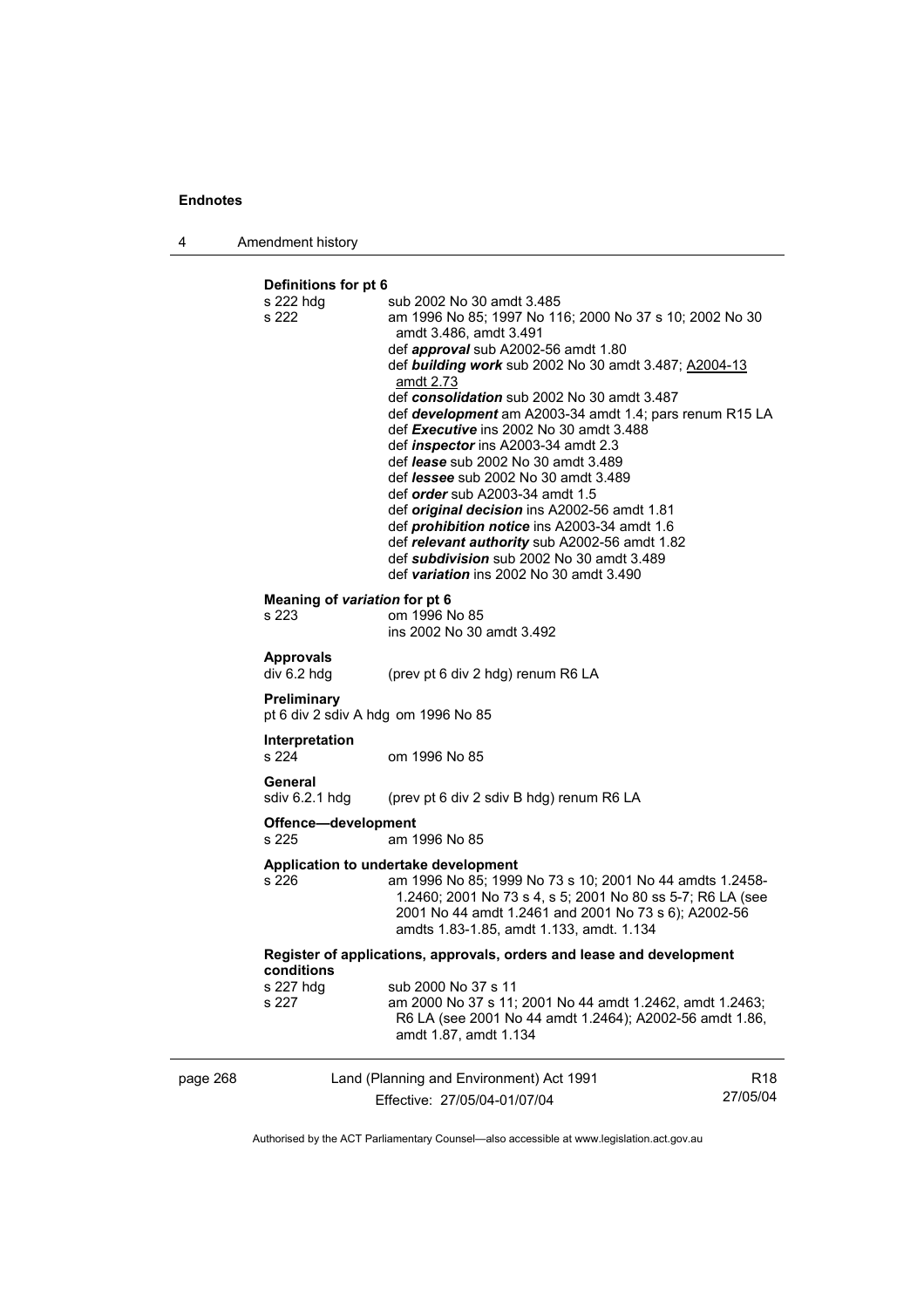## Land (Planning and Environment) Act 1991 Effective: 27/05/04-01/07/04 page 269 **Restrictions on inspection of applications**  s 228 am 1996 No 85; A2002-56 amdt 1.88, amdt 1.134 **Notice of application**<br>s 229 an am 1993 No 90; 1995 No 54; 1996 No 71; 1996 No 85; 1997 No 93; 2000 No 37 s 12; 2001 No 20 s 54; 2002 No 30 amdt 3.508; A2002-56 amdt 1.89, amdt 1.134; A2003-30 amdt 1.3; ss renum R15 LA **Direction that applications to be submitted to Minister**  s 229A hdg sub 2001 No 44 amdt 1.2465 s 229A ins 1996 No 85 am 1999 No 87 s 3; 2001 No 44 amdts 1.2466-1.2472; R6 LA (see 2001 No 44 amdt 1.2473); 2002 No 30 amdt 3.493, amdt 3.494 sub A2002-56 amdt 1.90 **Minister may decide some applications**<br>s 229B ins A2002-56 amdt 1.9 ins A2002-56 amdt 1.90 am A2004-27 s 16 **Approvals**  s 230 am 1993 No 77; 1996 No 71 sub 1996 No 85 am 2000 No 37 s 13 **Matters to be considered**  s 231 am 1996 No 85; 2002 No 30 amdt 3.495; A2002-56 amdt 1.91, amdt 1.134, amdt 1.135; A2004-27 s 17 **Duty of applicants**  am 2001 No 44 amdt 1.2474, amdt 1.2475; 2002 No 30 amdt 3.508; A2002-56 amdt 1.92-1.94, amdt 1.134; ss renum R12 La (see A2002-56 amdt 1.95) **More information**  s 233 am 1996 No 85; A2002-56 amdt 1.135 **Effect of failure to give further information**  s 234 am 1996 No 85; A2002-56 amdt 1.135 **Duties of concurring authorities**  s 235 am 1996 No 39 om 1996 No 85 **Objections**  sdiv 6.2.2 hdg (prev pt 6 div 2 sdiv C hdg) renum R6 LA **Objections—general**  s 237 am 1996 No 85; 1997 No 116; 2000 No 37 s 14; A2002-56 amdt 1.96, amdt 1.134; ss renum R12 LA (see A2002-56 amdt 1.97)

27/05/04

R18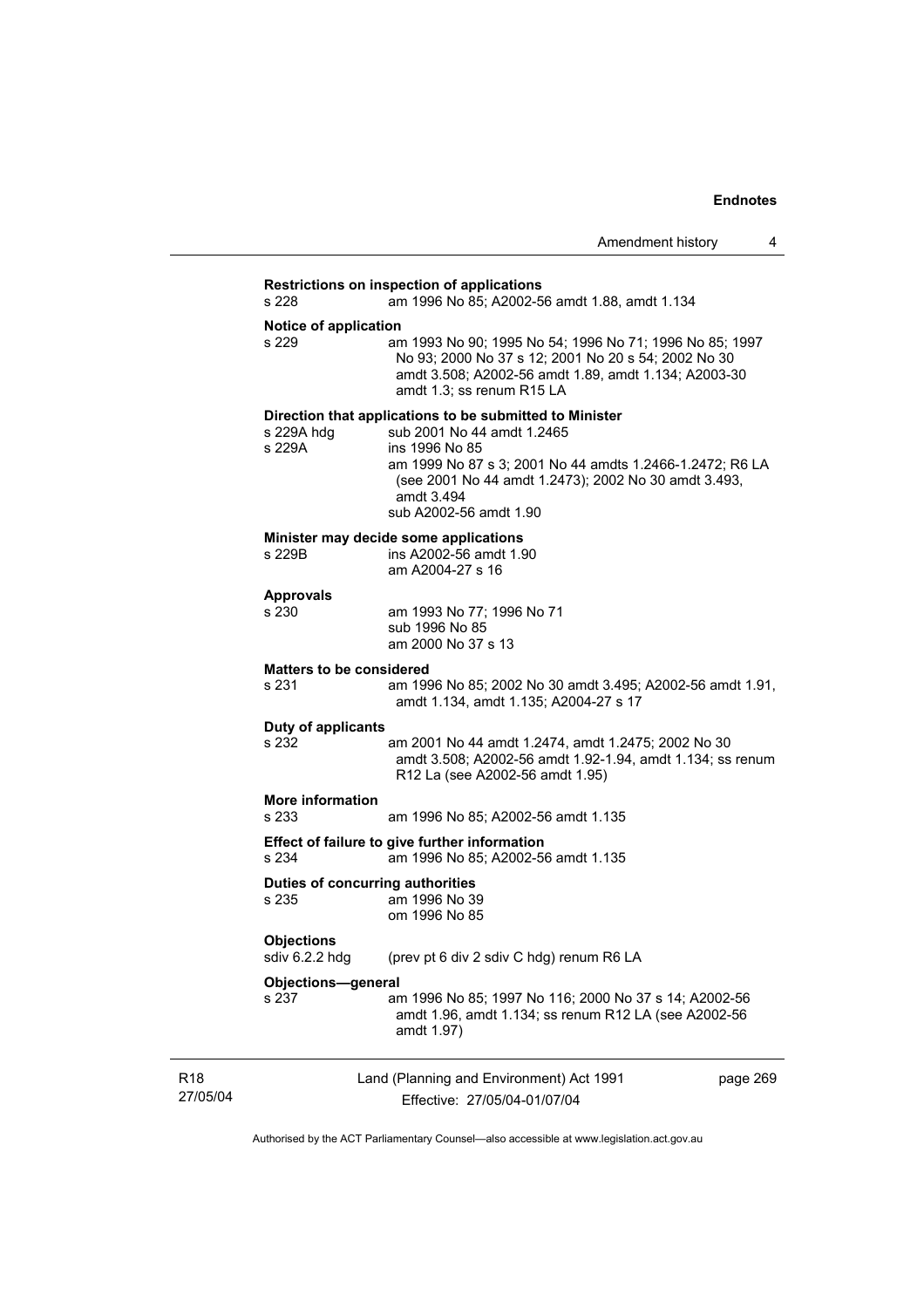| 4        | Amendment history                                                                                                                                                                                                     |
|----------|-----------------------------------------------------------------------------------------------------------------------------------------------------------------------------------------------------------------------|
|          | <b>Inspection of objections</b><br>s 238<br>am 1993 No 77; 1996 No 71; A2002-56 amdt 1.134                                                                                                                            |
|          | <b>Identity of objectors</b><br>s 239<br>am A2002-56 amdt 1.98, amdt 1.134                                                                                                                                            |
|          | Circumstances in which Executive approves applications, other than lease<br>variations, subdivisions, consolidations<br>s 240<br>om 1996 No 85                                                                        |
|          | Circumstances in which Executive approves applications for lease<br>variations, subdivisions, consolidations<br>s 241<br>om 1996 No 85                                                                                |
|          | <b>Approvals</b><br>sdiv 6.2.3 hdg<br>(prev pt 6 div 2 sdiv D hdg) renum R6 LA                                                                                                                                        |
|          | Approvals—notices to applicants and registrar-general<br>am 1992 No 32; 1993 No 64<br>s 242<br>sub 1996 No 85; A2002-56 amdt 1.99                                                                                     |
|          | Notification of approval or refusal of application<br>s 243<br>am 1993 No 77; 1996 Nos 71 and 85; 2000 No 37 s 15;<br>A2002-56 amdt 1.100, amdt 1.101, amdt 1.135; ss renum<br>R12 LA (see A2002-56 amdt 1.102)       |
|          | Notification if more than 1 objector<br>s 244<br>am 1996 No 85; A2002-56 amdt 1.103, amdt 1.134                                                                                                                       |
|          | <b>Conditional approvals</b><br>s 245<br>am 1996 No 85; 2001 No 80 s 8, s 9; A2002-56<br>amdt 1.104-1.106, amdt 1.134; pars renum R15 LA                                                                              |
|          | Reconsideration of applications for approval<br>sdiv 6.2.4 hdg<br>ins A2002-56 amdt 1.107                                                                                                                             |
|          | Definitions for subdiv 6.2.4<br>s 245A<br>ins A2002-56 amdt 1.107<br>def new application ins A2002-56 amdt 1.107<br>def original application ins A2002-56 amdt 1.107<br>def original decision ins A2002-56 amdt 1.107 |
|          | <b>Applications for reconsideration</b><br>s 246<br>om 1996 No 85<br>ins A2002-56 amdt 1.107<br>am A2003-30 amdt 1.4                                                                                                  |
|          | <b>Reconsideration of decisions</b><br>s 246A<br>ins A2002-56 amdt 1.107                                                                                                                                              |
|          | No action by planning and land authority within time<br>ins A2002-56 amdt 1.107<br>s 246B                                                                                                                             |
| page 270 | Land (Planning and Environment) Act 1991<br>R <sub>18</sub><br>27/05/04<br>Effective: 27/05/04-01/07/04                                                                                                               |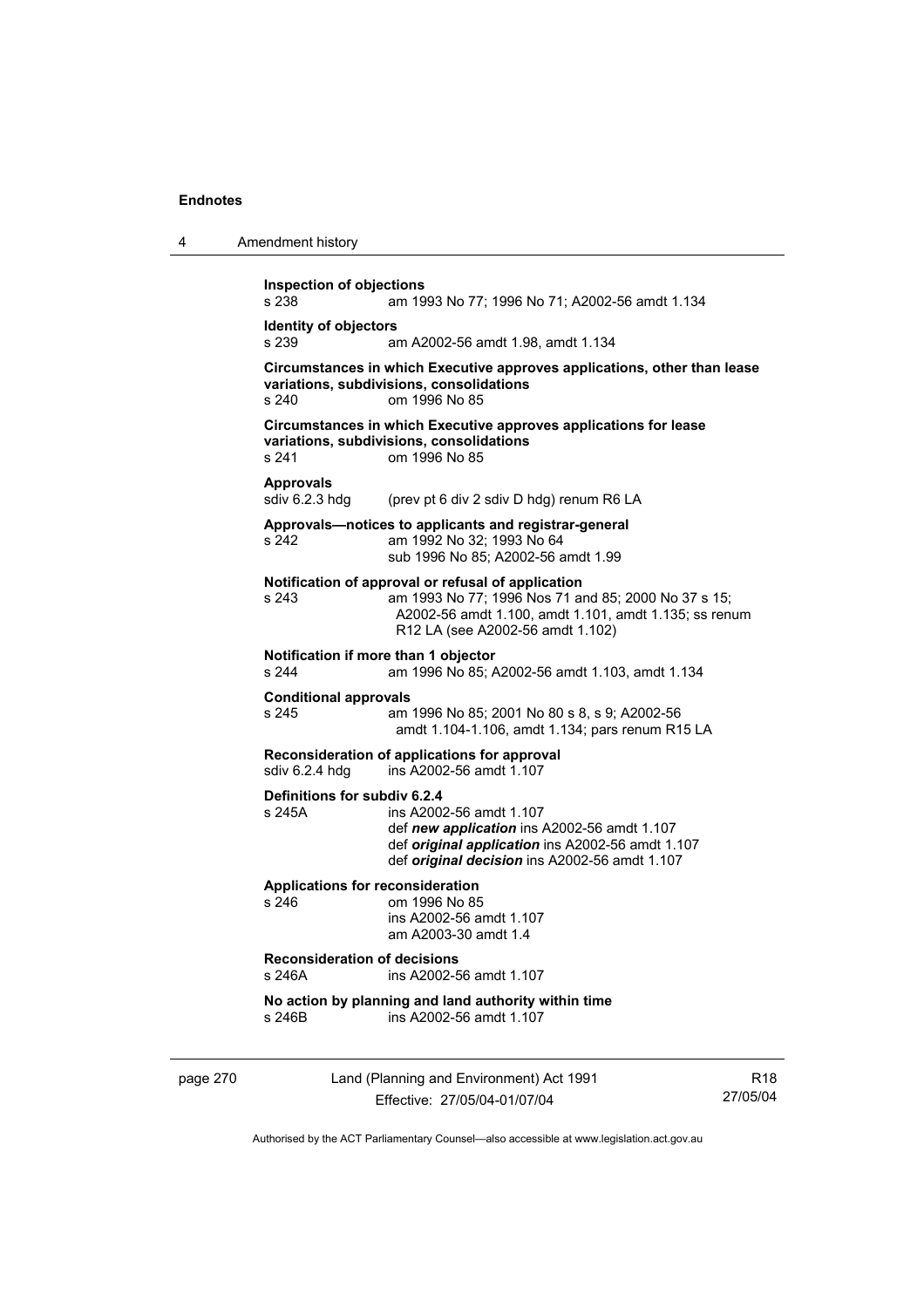| $s$ 246 $C$                                      | Notice of decision on reconsideration<br>ins A2002-56 amdt 1.107                                                                                                      |
|--------------------------------------------------|-----------------------------------------------------------------------------------------------------------------------------------------------------------------------|
| Approvals-miscellaneous<br>sdiv 6.2.5 hdg        | ins A2002-56 amdt 1.107                                                                                                                                               |
| <b>Minor amendments</b><br>s 247                 | am 1996 No 85; 2002 No 30 amdt 3.508; 2002 No 37 ss 4-6;<br>ss (4), (5) om R10 LA; pars renum R10 LA; A2002-56<br>amdt 1.108, amdt 1.135                              |
| <b>Corrections</b><br>s 248                      | am 1996 No 85; A2002-56 amdt 1.109                                                                                                                                    |
| When approvals take effect<br>s 249              | sub 1993 No 77<br>am 1996 No 71; 1996 No 85; 2002 No 30 amdt 3.496<br>sub A2002-56 amdt 1.110                                                                         |
| s 250                                            | <b>Execution of approvals for variations of leases</b><br>sub 1996 No 85<br>am A2002-56 amdt 1.133                                                                    |
| <b>End of approvals</b><br>s 251                 | am 1996 No 85; A2002-56 amdt 1.111                                                                                                                                    |
| <b>Extension of time</b><br>s 252                | am 1996 No 85; A2002-56 amdt 1.134                                                                                                                                    |
| <b>Revocation of approval</b><br>s 253           | am A2002-56 amdt 1.112                                                                                                                                                |
| <b>Powers of Supreme Court</b><br>sdiv 6.2.6 hdg | ins A2003-34 amdt 1.7                                                                                                                                                 |
| s 253A                                           | Injunctions to require compliance with approvals<br>ins A2003-34 amdt 1.7                                                                                             |
| <b>Orders</b><br>div 6.3 hdg                     | (prev pt 6 div 3 hdg) renum R6 LA<br>sub A2003-34 s 8                                                                                                                 |
| <b>Making of orders</b><br>sdiv 6.3.1 hdg        | ins A2003-34 s 8                                                                                                                                                      |
| s 254                                            | Applications to planning and land authority for orders<br>om 1996 No 85<br>ins 1997 No 7<br>am 2001 No 44 amdt 1.2476-1.2478; A2002-56 amdt 1.113<br>sub A2003-34 s 8 |
| s 254A                                           | Decision on application to planning and land authority for order<br>ins A2003-34 s 8                                                                                  |

R18 27/05/04 Land (Planning and Environment) Act 1991 Effective: 27/05/04-01/07/04

page 271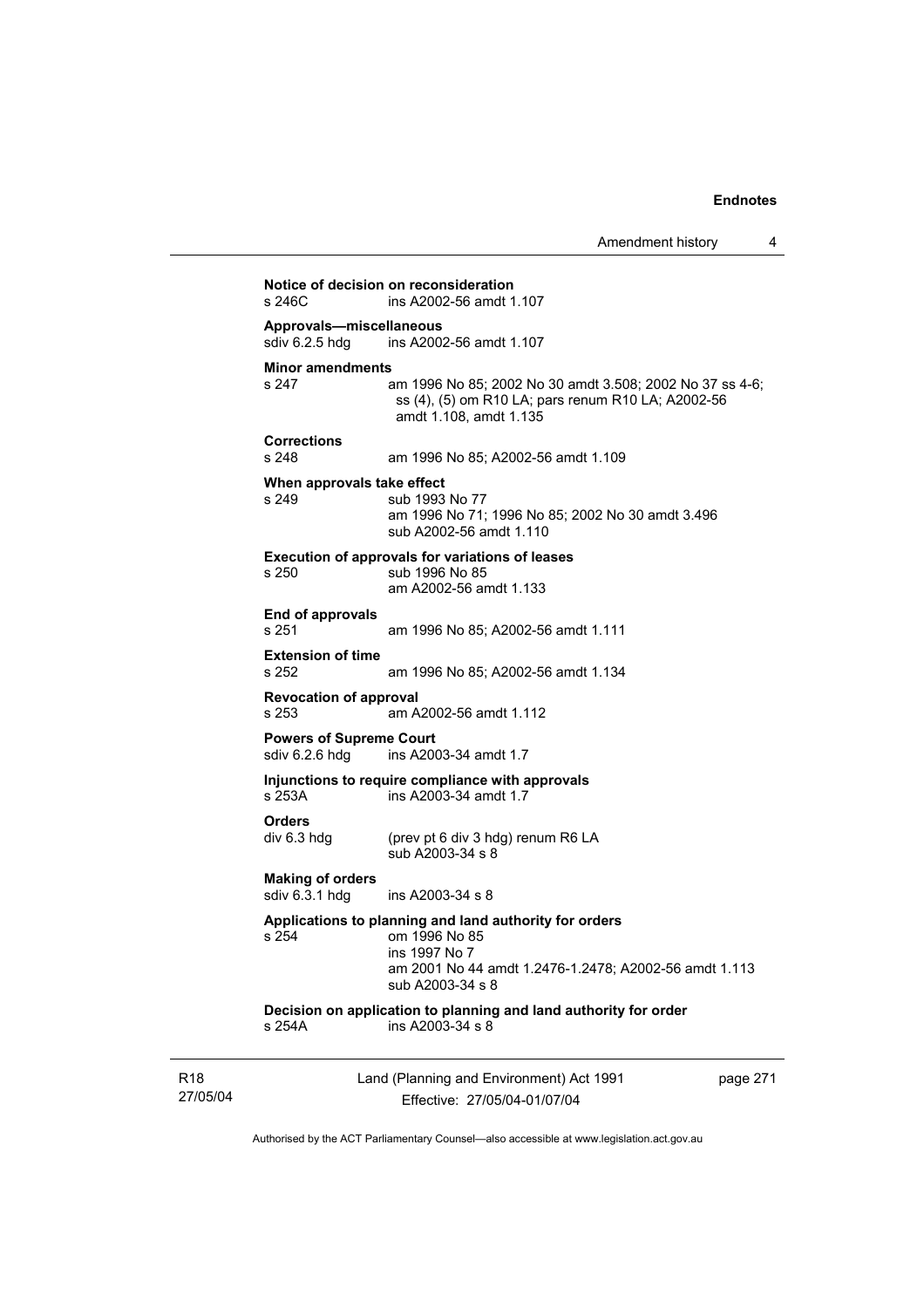|  | Amendment history |
|--|-------------------|
|--|-------------------|

**Proposed orders on planning and land authority's own initiative**  s 255 sub A2003-34 s 8 **Decision on proposed order on planning and land authority's own initiative**  s 256 am 1993 No 77; 1996 No 71; 1996 No 83; 1996 No 85; 1997 No 7; 1999 No 73 s 11; 1999 No 79 sch 3; 2001 No 44 amdt 1.2479; 2002 No 30 amdt 3.508; A2002-56 amdts 1.114-1.117, amdt 1.134 sub A2003-34 s 8 **Effect of certain orders**  s 256A ins 1997 No 7 om A2003-34 s 8 **Content of orders**  am 1993 Nos 64 and 77; 1996 No 71; 2002 No 30 amdt 3.508; A2002-56 amdt 1.118, amdt 1.119, amdt 1.134 sub A2003-34 s 8 **Notice of making orders**  s 257A ins A2003-34 s 8 **Who is bound by an order?**<br>s 257B ins A2003 ins A2003-34 s 8 **Contravening orders**  s 258 am 1993 No 77; 1996 No 71; A2002-56 amdt 1.120 sub A2003-34 s 8 **Ending of orders**  s 258A ins A2003-34 s 8 **Notice ending orders**  s 258B ins A2003-34 s 8 **Effect of orders about pest animals or plants**  s 258C ins A2003-34 s 8 **Rectification work**   $ins$  A2003-34 s 8 **Definitions for sdiv 6.3.2**  s 259 am 1993 No 77; 1996 No 71; A2002-56 amdt 1.121, amdt 1.134 sub A2003-34 s 8 **Direction to carry out rectification work**  s 259A ins A2003-34 s 8 **Contravening direction to carry out rectification work**  s 259B ins A2003-34 s 8

page 272 Land (Planning and Environment) Act 1991 Effective: 27/05/04-01/07/04

R18 27/05/04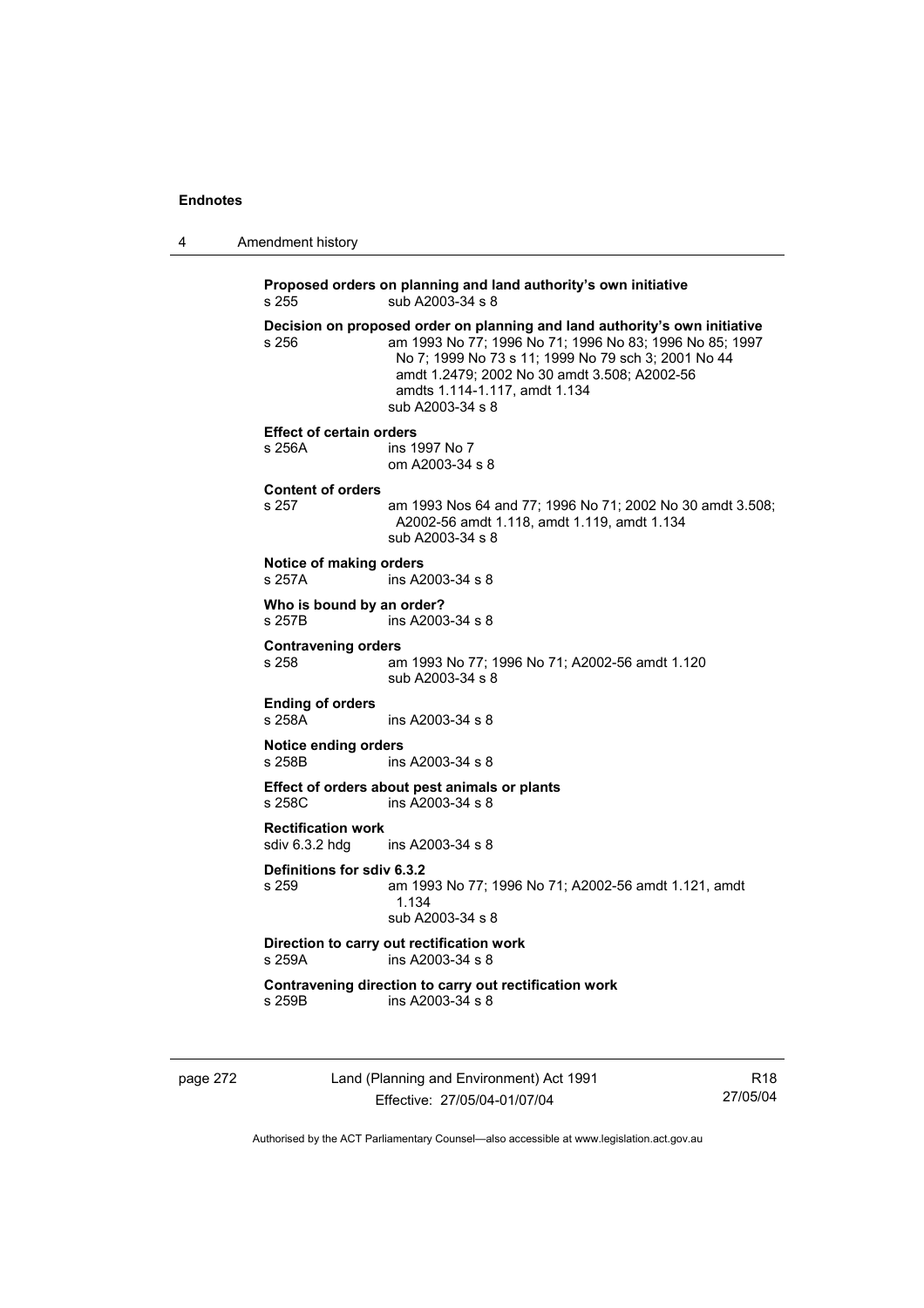Amendment history 4

**Authorisation to carry out rectification work**  s 259C ins A2003-34 s 8 **Obstructing etc authorised people**<br>s 259D ins A2003-34 s 8  $ins A2003-34 s 8$ **Liability for cost of rectification work**  s 259E ins A2003-34 s 8 **Determination of criteria for deferral of rectification work cost**  s 259F ins A2003-34 s 8 **Application for deferral of rectification work cost**  ins A2003-34 s 8 **Deferral of rectification work cost**  s 259H ins A2003-34 s 8 **Security for deferred rectification work cost**  s 259I ins A2003-34 s 8 **Payment of deferred rectification work cost**  s 259J ins A2003-34 s 8 **Prohibition notices and injunctions**  sdiv 6.3.3 hdg ins A2003-34 s 8 **Prohibition notices—making**  s 260 am 1993 Nos 64 and 77; 1996 No 71; A2002-56 amdt 1.122 sub A2003-34 s 8 **Contravening prohibition notices**  s 260A ins A2003-34 s 8 **Prohibition notices—ending**   $ins A2003 - 34 s 8$ **Injunctions to restrain contravention of orders or prohibition notices**  s 260C ins A2003-34 s 8 **Other matters**  sdiv 6.3.4 hdg ins A2003-34 s 8

#### **Declaration of pest animal or pest plant**  s 261 sub A2003-34 s 8

**Inspection and seizure powers**  div 6.4 hdg (prev pt 6 div 4 hdg) renum R6 LA sub A2003-34 amdt 2.4

**Preliminary** 

sdiv 6.4.1 hdg (prev pt 6 div 4 sdiv A hdg) renum R6 LA

R18 27/05/04 Land (Planning and Environment) Act 1991 Effective: 27/05/04-01/07/04

page 273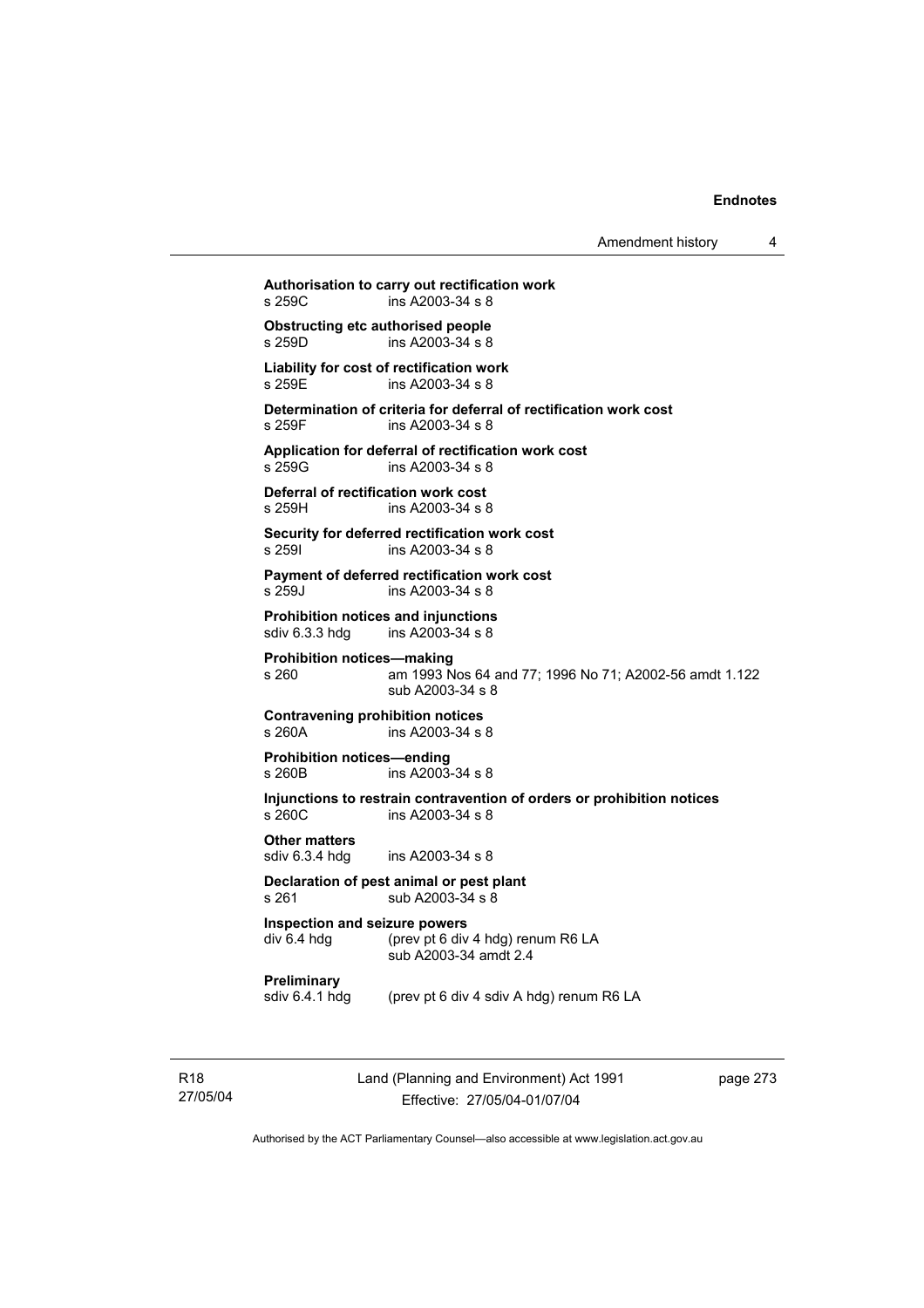4 Amendment history

|                                                                                      | <b>Definitions for div 6.4</b><br>s 262                                                      | sub 2002 No 30 amdt 3.497<br>def connected ins 2002 No 30 amdt 3.497<br>def occupier ins 2002 No 30 amdt 3.497<br>def offence ins 2002 No 30 amdt 3.497 |  |  |
|--------------------------------------------------------------------------------------|----------------------------------------------------------------------------------------------|---------------------------------------------------------------------------------------------------------------------------------------------------------|--|--|
|                                                                                      | <b>Appointment of inspectors</b><br>s 263<br>am A2002-56 amdt 1.134<br>sub A2003-34 amdt 2.5 |                                                                                                                                                         |  |  |
|                                                                                      | <b>Identity cards</b><br>s 264                                                               | am A2002-56 amdt 1.134<br>sub A2003-34 amdt 1.8                                                                                                         |  |  |
|                                                                                      | s 265                                                                                        | Power not to be exercised before identity card shown<br>am 1994 No 81; A2002-56 amdt 1.134<br>sub A2003-34 amdt 1.8                                     |  |  |
|                                                                                      | Inspection<br>sdiv 6.4.2 hdg                                                                 | (prev pt 6 div 4 sdiv B hdg) renum R6 LA                                                                                                                |  |  |
|                                                                                      | Display of identity cards<br>s 268                                                           | om A2003-34 amdt 1.9                                                                                                                                    |  |  |
|                                                                                      | <b>Powers of inspection</b><br>s 269                                                         | am 1994 No 81                                                                                                                                           |  |  |
|                                                                                      | Work carried out at direction of inspector<br>om A2003-34 amdt 1.9<br>s 270                  |                                                                                                                                                         |  |  |
|                                                                                      | <b>Disposal of seized items</b><br>s 272<br>am A2002-56 amdt 1.123, amdt 1.134               |                                                                                                                                                         |  |  |
| <b>Obstruction of inspectors</b><br>s 274<br>am 1994 No 81<br>om A2004-15 amdt 2.105 |                                                                                              |                                                                                                                                                         |  |  |
|                                                                                      | div 6.5 hdg                                                                                  | <b>Commissioner for land and planning</b><br>(prev pt 6 div 4A hdg) ins 1996 No 85<br>renum R6 LA<br>om A2002-56 amdt 1.124                             |  |  |
|                                                                                      | s 274A                                                                                       | <b>Commissioner for land and planning</b><br>ins 1996 No 85<br>am 2002 No 11 amdt 2.66<br>sub 2002 No 30 amdt 3.498<br>om A2002-56 amdt 1.124           |  |  |
|                                                                                      | <b>Term of office</b><br>s 274B                                                              | ins 1996 No 85<br>sub 2002 No 30 amdt 3.498<br>om A2002-56 amdt 1.124                                                                                   |  |  |
| page 274                                                                             |                                                                                              | Land (Planning and Environment) Act 1991<br>Effective: 27/05/04-01/07/04                                                                                |  |  |

R18 27/05/04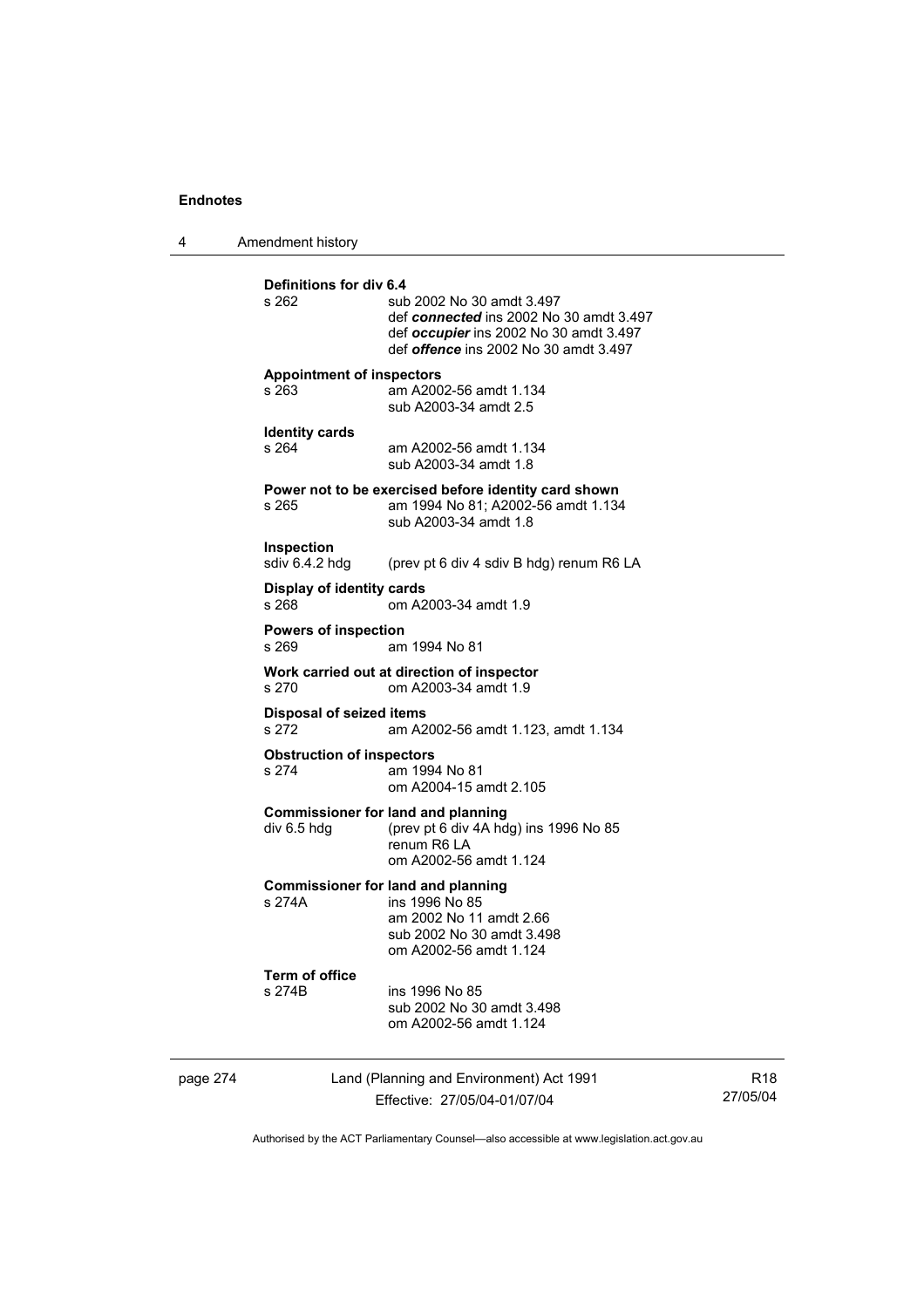Amendment history 4

| Leave of absence                          |                                                                       |
|-------------------------------------------|-----------------------------------------------------------------------|
| s 274C                                    | ins 1996 No 85                                                        |
|                                           | sub 2002 No 30 amdt 3.498<br>om A2002-56 amdt 1.124                   |
| Leave of absence                          |                                                                       |
| s 274D                                    | ins 1996 No 85<br>om 2002 No 30 amdt 3.498                            |
| <b>Acting appointments</b>                |                                                                       |
| s 274E                                    | ins 1996 No 85                                                        |
|                                           | om 2002 No 30 amdt 3.498                                              |
| <b>Resignation</b><br>s 274F              | ins 1996 No 85                                                        |
|                                           | om 2002 No 30 amdt 3.498                                              |
|                                           | Suspension and removal of commissioner                                |
| s 274G                                    | ins 1996 No 85<br>am 2002 No 30 amdts 3.499-3.501                     |
|                                           | om A2002-56 amdt 1.124                                                |
| <b>Retirement</b><br>s 274H               |                                                                       |
|                                           | ins 1996 No 85<br>om A2002-56 amdt 1.124                              |
| <b>Delegation</b>                         |                                                                       |
| s 2741                                    | ins 1996 No 85<br>sub 2002 No 30 amdt 3.502                           |
|                                           | om A2002-56 amdt 1.124                                                |
| <b>Protection from suit</b>               |                                                                       |
| s 274J                                    | ins 1996 No 85<br>am 2002 No 30 amdt 3.503                            |
|                                           | om A2002-56 amdt 1.124                                                |
| <b>Miscellaneous</b>                      |                                                                       |
| div 6.6 hdg<br><b>Review of decisions</b> | (prev pt 6 div 5 hdg) renum R6 LA                                     |
| sdiv 6.6.1 hdg                            | (prev pt 6 div 5 sdiv A hdg) renum R6 LA                              |
| <b>AAT review-general</b>                 |                                                                       |
| s 275                                     | am 1993 No 77<br>sub 1996 No 71                                       |
|                                           | am 1996 No 85                                                         |
|                                           | sub A2002-56 amdt 1.125                                               |
| s 275A                                    | Approvals subject to entity's satisfaction<br>ins A2002-56 amdt 1.125 |
|                                           |                                                                       |
|                                           |                                                                       |
|                                           | Land (Planning and Environment) Act 1991                              |
|                                           | Effective: 27/05/04-01/07/04                                          |

page 275

Authorised by the ACT Parliamentary Counsel—also accessible at www.legislation.act.gov.au

R18 27/05/04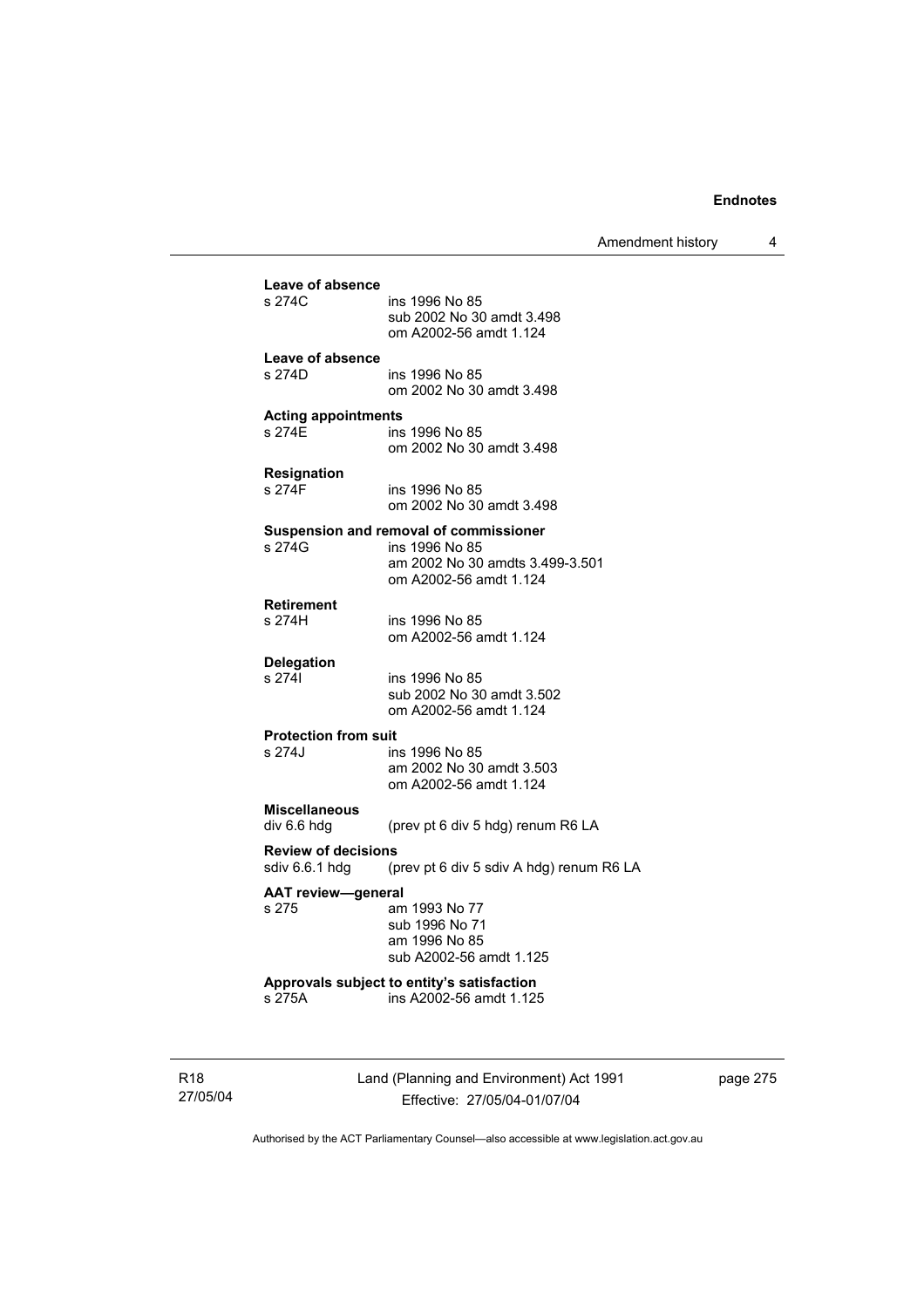4 Amendment history

| Amendment history                         |                                                                                                                                                                                                                                                    |
|-------------------------------------------|----------------------------------------------------------------------------------------------------------------------------------------------------------------------------------------------------------------------------------------------------|
| s 276 hdg<br>s 276                        | Review of decisions-objectors and third parties to approvals<br>sub A2003-34 amdt 2.6<br>am 1993 No 77; 1996 No 71; 1996 No 85; 1997 No 116; 2000<br>No 15 s 4; 2000 No 37 s 16; A2002-56 amdt 1.126; ss renum<br>R12 LA (see A2002-56 amdt 1.127) |
| s 277                                     | Review of decisions-orders and prohibition notices<br>am 1993 No 77<br>sub 1996 No 7; A2003-34 amdt 1.10                                                                                                                                           |
| <b>Notification of objectors</b><br>s 278 | am 1993 No 77; 1996 No 71; 1996 No 85; 2002 No 30<br>amdt 3.508; A2002-56 amdt 1.128, amdt 1.129; ss renum<br>R12 LA (see A2002-56 amdt 1.130)                                                                                                     |
| s 279 hdg<br>s 279                        | Application for review by objectors-notification to applicants<br>sub A2003-34 amdt 2.7<br>am 1993 No 77; 1996 No 71; 1996 No 85                                                                                                                   |
| s 279A                                    | Challenge to validity of certain decisions<br>ins 1999 No 87 s 4<br>am A2002-56 amdt 1.131                                                                                                                                                         |
| s 280                                     | Applicants and objectors may be made parties to proceedings<br>sub 1993 No 77<br>om 1996 No 71                                                                                                                                                     |
| s 281                                     | Failure to comply with certain notification requirements<br>om 1996 No 71                                                                                                                                                                          |
| General<br>sdiv 6.6.2 hdg                 | (prev pt 6 div 5 sdiv B hdg) renum R6 LA                                                                                                                                                                                                           |
| <b>Regulations</b><br>s 282               | am 1992 No 32; 1996 No 85; 2000 No 37 s 17; 2001 No 44<br>amdts 1.2480-1.2482; A2002-56 amdt 1.132; pars renum<br><b>R15 LA</b>                                                                                                                    |
| <b>Administrative appeals</b><br>pt 7 hdg | (prev pt 6A hdg) ins 1993 No 77<br>sub 1996 No 71<br>renum R6 LA                                                                                                                                                                                   |
| Preliminary<br>pt 6A div 1 hdg            | ins 1993 No 77<br>om 1996 No 71                                                                                                                                                                                                                    |
|                                           |                                                                                                                                                                                                                                                    |

page 276 Land (Planning and Environment) Act 1991 Effective: 27/05/04-01/07/04

R18 27/05/04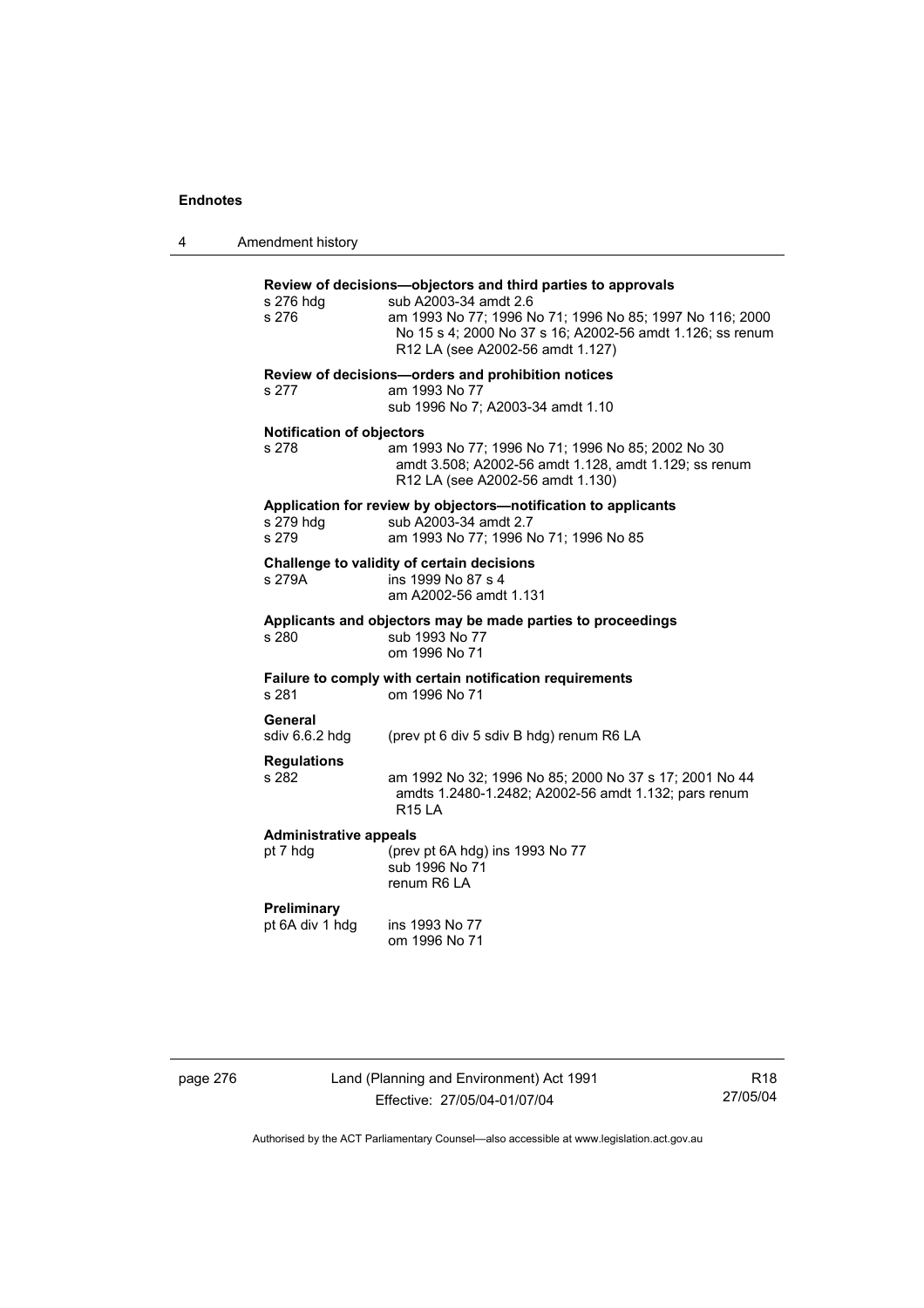# **AAT review of decisions**

ins 1993 No 77 sub 1996 No 71 am 1996 No 85; 1999 No 73 s 12; 2000 No 15 s 5; 2001 No 56 amdt 3.435 sub A2002-56 amdt 1.136

#### **Establishment of land planning and appeals board**

pt 6A div 2 hdg ins 1993 No 77 om 1996 No 71

# **Establishment of board**<br>s 282B ins 19

ins 1993 No 77 om 1996 No 71

#### **Appointment of members**

s 282C ins 1993 No 77 om 1996 No 71

#### **Remuneration and allowances**

| s 282D | ins 1993 No 77 |
|--------|----------------|
|        | om 1996 No 71  |

# **Acting appointments**

ins 1993 No 77 om 1996 No 71

# **Deputy chairperson to act for chairperson**

ins 1993 No 77 om 1996 No 71

**Delegation**  ins 1993 No 77 om 1996 No 71

**Leave of absence**  ins 1993 No 77 om 1996 No 71

#### **Other terms and conditions**

s 282I ins 1993 No 77 om 1996 No 71

# **Resignation**

ins 1993 No 77 om 1996 No 71

# **Removal from office**

ins 1993 No 77 om 1996 No 71

R18 27/05/04 Land (Planning and Environment) Act 1991 Effective: 27/05/04-01/07/04

page 277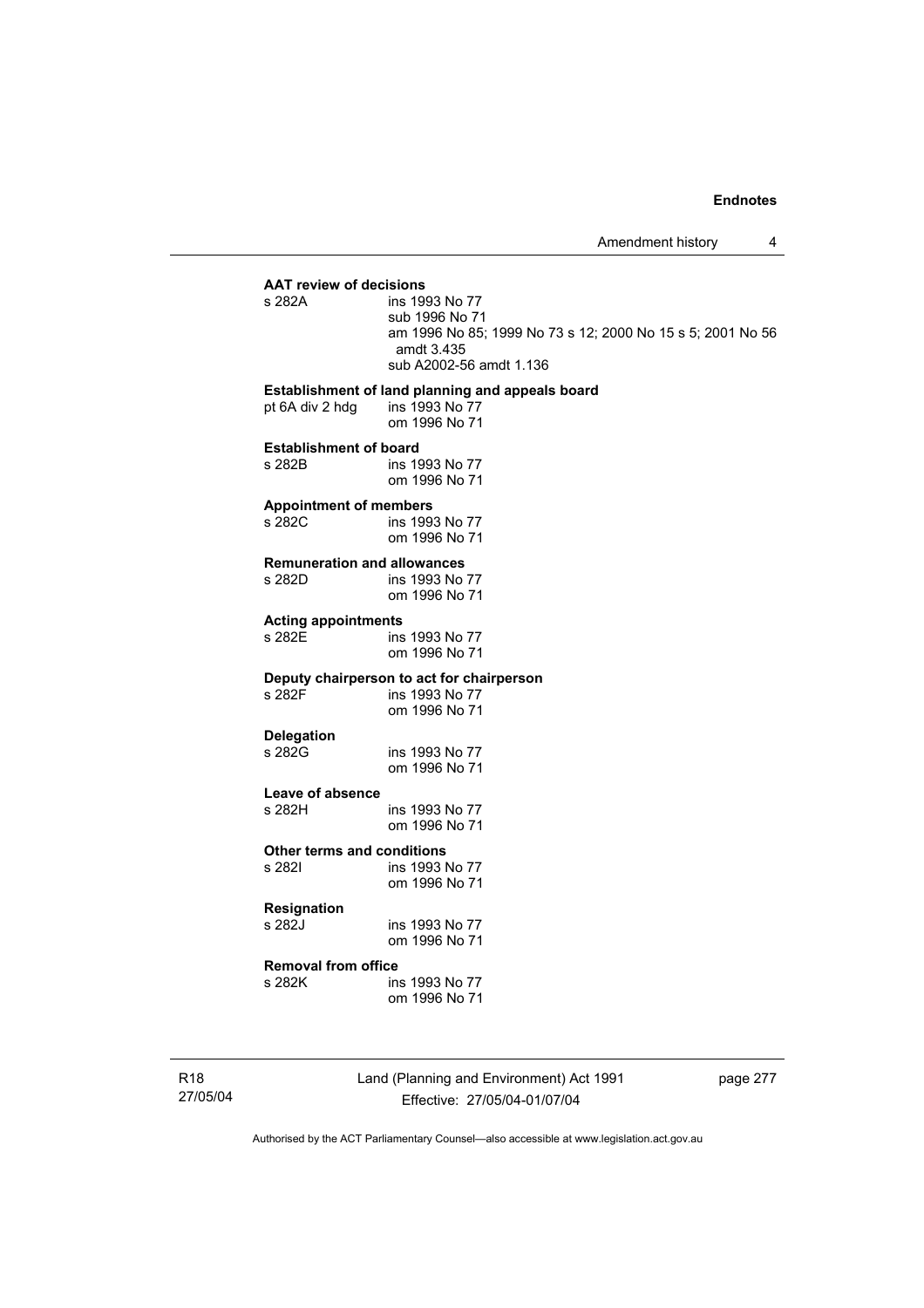4 Amendment history

**Organisation of appeals board**<br>
pt 6A div 3 hdg ins 1993 No 77  $pt\overline{6}A$  div 3 hdg om 1996 No 71 **Disclosure of interests**  ins 1993 No 77 om 1996 No 71 **Arrangement of business**  s 282M ins 1993 No 77 om 1996 No 71 **Constitution of appeals board**  s 282N ins 1993 No 77 om 1996 No 71 **Member presiding**  s 282P ins 1993 No 77 om 1996 No 71 **Member of appeals board ceasing to be available**  ins 1993 No 77 om 1996 No 71 **Places of sitting**  s 282R ins 1993 No 77 om 1996 No 71 **Review by the appeals board of decisions**  pt 6A div 4 hdg om 1996 No 71 **Reviewable decisions**  ins 1993 No 77 om 1996 No 71 **Persons who may apply to appeals board**  s 282T ins 1993 No 77 om 1996 No 71 **Manner of applying for review**  ins 1993 No 77 om 1996 No 71 **Parties to proceedings before appeals board**  ins 1993 No 77 om 1996 No 71 **Representation before appeals board**  ins 1993 No 77 om 1996 No 71

page 278 Land (Planning and Environment) Act 1991 Effective: 27/05/04-01/07/04

R18 27/05/04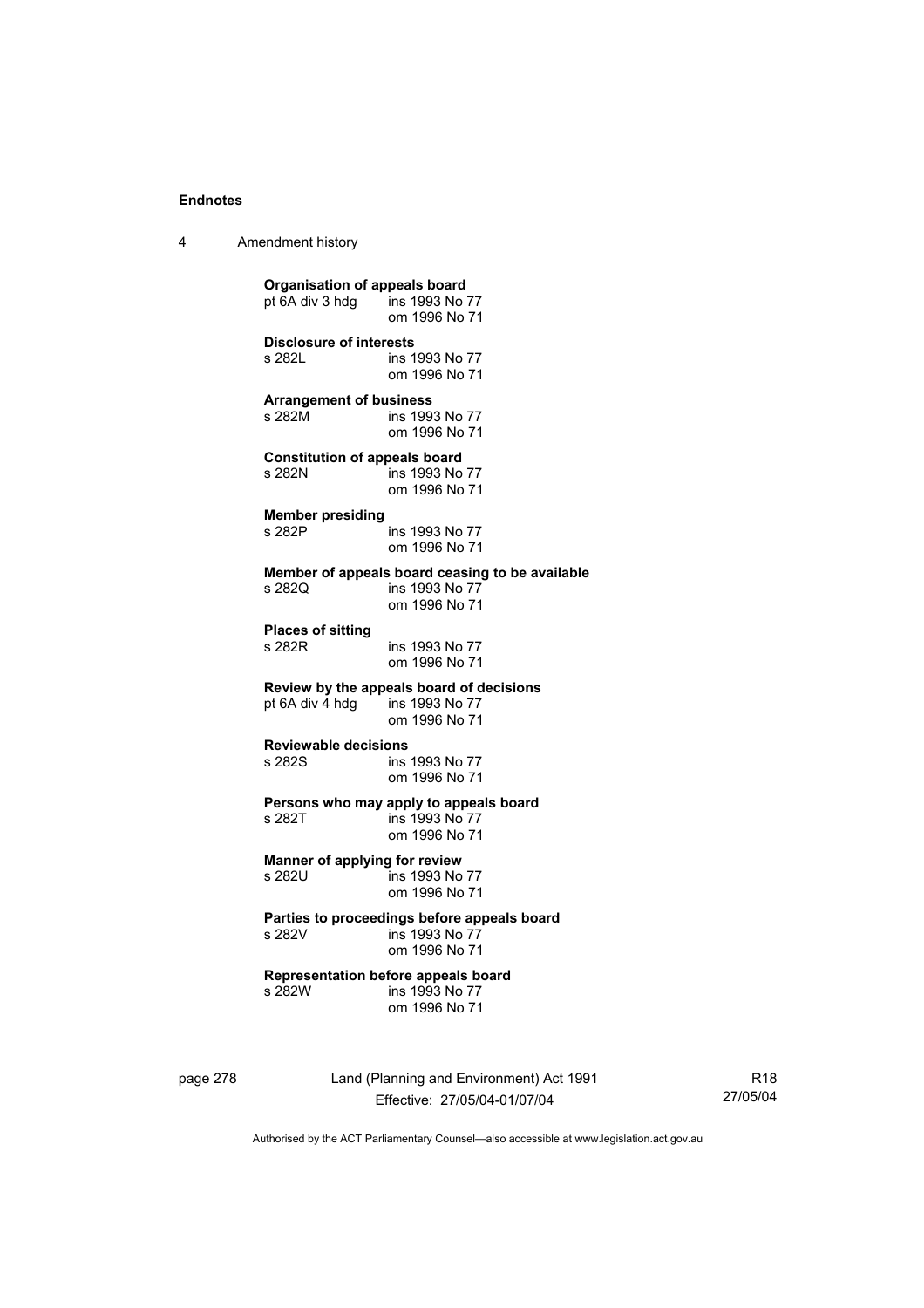**Procedure of appeals board**<br>s 282X **ins 1993** N ins 1993 No 77 om 1996 No 71 **Conferences**  ins 1993 No 77 om 1996 No 71 **Hearings to be in public**  s 282Z **ins 1993** No 77 om 1996 No 71 **Lodging of material documents with appeals board**  ins 1993 No 77 om 1996 No 71 **Power of appeals board to obtain additional statements**  s 282ZB ins 1993 No 77 om 1996 No 71 **Opportunity to make submissions**  ins 1993 No 77 om 1996 No 71 **Powers of appeals board**  s 282ZD ins 1993 No 77 om 1996 No 71 **Operation and implementation of a decision that is subject to review**  ins 1993 No 77 om 1996 No 71 **Power of appeals board to dismiss application or strike out party**  ins 1993 No 77 om 1996 No 71 **Review by appeals board**  s 282ZG ins 1993 No 77 om 1996 No 71 **Return of documents etc at completion of proceeding**  ins 1993 No 77 om 1996 No 71 **Appeals to Supreme Court from decisions of the appeals board**  ins 1993 No 77 om 1996 No 71 **Operation and implementation of a decision that is subject to appeal**  ins 1993 No 77 om 1996 No 71

R18 27/05/04 Land (Planning and Environment) Act 1991 Effective: 27/05/04-01/07/04

page 279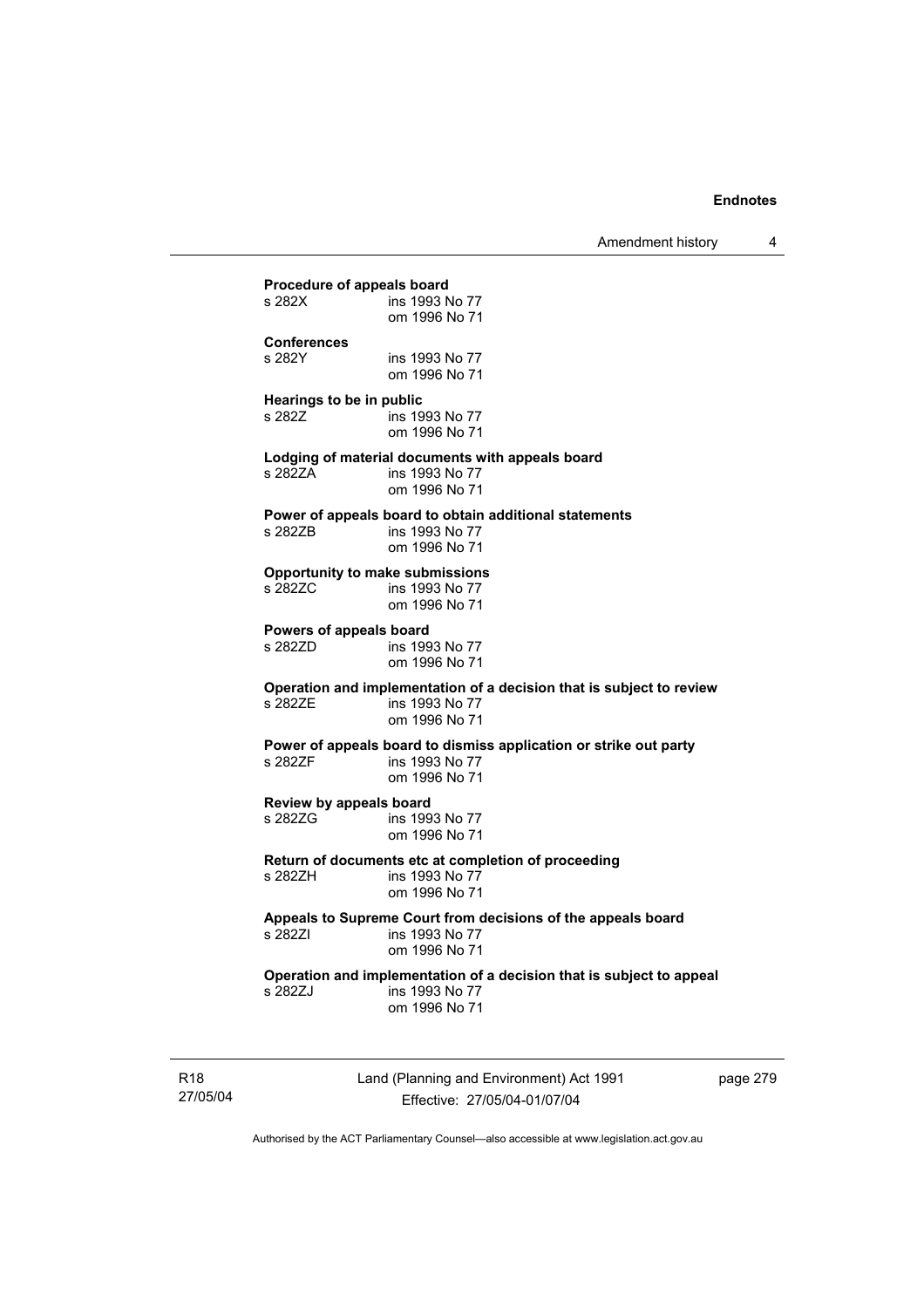4 Amendment history

|          | s 282ZK                                        | Reference of questions of law to Supreme Court<br>ins 1993 No 77                        |                 |
|----------|------------------------------------------------|-----------------------------------------------------------------------------------------|-----------------|
|          |                                                | om 1996 No 71                                                                           |                 |
|          | Court                                          | Sending of documents to, and disclosure of documents by, the Supreme                    |                 |
|          | s 282ZL                                        | ins 1993 No 77<br>om 1996 No 71                                                         |                 |
|          | <b>Miscellaneous</b>                           |                                                                                         |                 |
|          | pt 6A div 5 hdg                                | ins 1993 No 77<br>om 1996 No 71                                                         |                 |
|          | s 282ZM                                        | Protection of members, representatives and witnesses<br>ins 1993 No 77<br>om 1996 No 71 |                 |
|          | <b>Failure of witness to attend</b><br>s 282ZN | ins 1993 No 77<br>om 1996 No 71                                                         |                 |
|          | <b>Refusal to answer questions</b><br>s 282ZP  | ins 1993 No 77<br>om 1996 No 71                                                         |                 |
|          | False or misleading evidence<br>s 282ZQ        | ins 1993 No 77<br>om 1996 No 71                                                         |                 |
|          | Contempt of appeals board<br>s 282ZR           | ins 1993 No 77<br>om 1996 No 71                                                         |                 |
|          | <b>Registry</b><br>s 282ZS                     | ins 1993 No 77<br>om 1996 No 71                                                         |                 |
|          | Registrar<br>s 282ZT                           | ins 1993 No 77<br>om 1996 No 71                                                         |                 |
|          | <b>Giving of notices</b><br>s 282ZU            | ins 1993 No 77                                                                          |                 |
|          |                                                | am 1994 No 38<br>om 1996 No 71                                                          |                 |
|          | <b>Lodging of documents</b>                    |                                                                                         |                 |
|          | s 282ZV                                        | ins 1993 No 77<br>om 1996 No 71                                                         |                 |
|          | <b>Miscellaneous</b><br>pt 8 hdg               | (prev pt 7 hdg) renum R6 LA                                                             |                 |
| page 280 |                                                | Land (Planning and Environment) Act 1991                                                | R <sub>18</sub> |

Effective: 27/05/04-01/07/04

27/05/04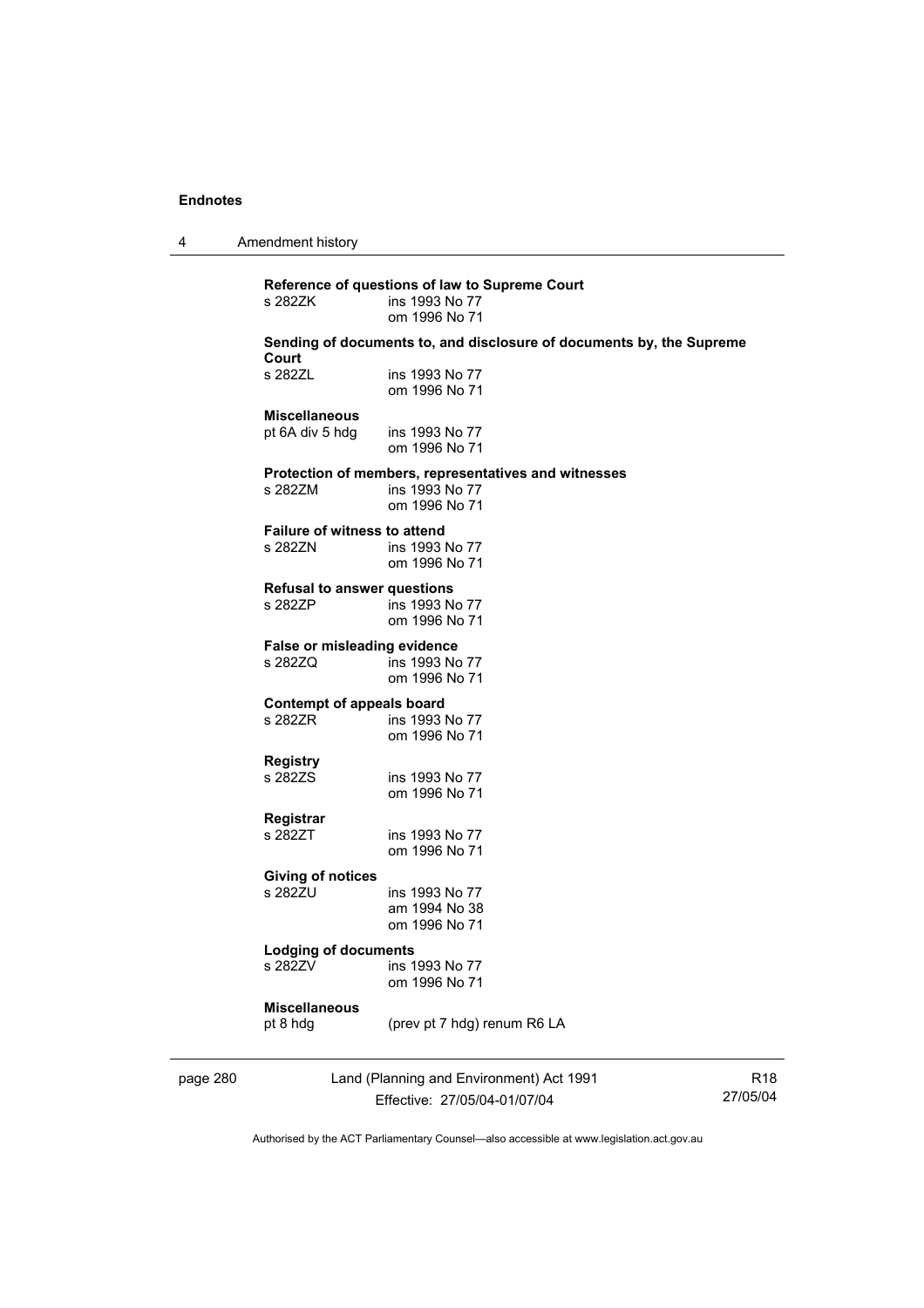| s 283                                         | People authorised to exercise powers of Executive<br>am 1996 No 39; 2002 No 30 amdt 3.504; A2002-56<br>amdt 1.137; A2003-30 amdt 1.5, amdt 1.6 |
|-----------------------------------------------|------------------------------------------------------------------------------------------------------------------------------------------------|
| s 284                                         | Power of administrative appeals tribunal and Supreme Court<br>sub 1993 No 77; 1996 No 71                                                       |
| <b>Corporations-penalites</b><br>s 285        | am 1994 No 26<br>om R5 LRA                                                                                                                     |
| s 286                                         | Acts and omissions of representatives<br>sub A2004-15 amdt 1.31                                                                                |
| <b>Determination of fees</b><br>s 287         | sub 2001 No 44 amdt 1.2483                                                                                                                     |
| <b>Approved forms</b><br>s 287A               | ins 2001 No 44 amdt 1.2483<br>am 2002 No 30 amdt 3.505<br>sub A2002-56 amdt 1.138                                                              |
| <b>Regulation-making power</b><br>s 288       | am 1994 No 81<br>sub 2001 No 44 amdt 1.2483                                                                                                    |
| Transitional<br>pt 9 hdg                      | (prev pt 8 hdg) ins 2000 No 80 amdt 3.9<br>renum R6   A                                                                                        |
| <b>Status of leases and licences</b><br>s 289 | ins 2000 No 80 amdt 3.9<br>am 2002 No 30 amdt 3.506                                                                                            |
| s 290                                         | Continued application of certain repealed Acts and provisions<br>ins 2000 No 80 amdt 3.9                                                       |
| s 291                                         | <b>Conversion of Commonwealth leases</b><br>ins 2001 No 56 amdt 3.436<br>am A2003-34 s 9<br>(4), (5) exp 1 December 2003 (s 291 (5))           |
| s 292                                         | Consent under City Area Leases Ordinance 1936, s 28<br>ins A2002-56 amdt 1.139<br>$\frac{exp(1)}{exp(2004)}$ (s 292 (3))                       |
| <b>Proceedings and evidence</b><br>s 293      | ins A2003-30 amdt 1.7<br>exp 1 July 2004 (s 293 (9))                                                                                           |
|                                               |                                                                                                                                                |

R18 27/05/04

Effective: 27/05/04-01/07/04

page 281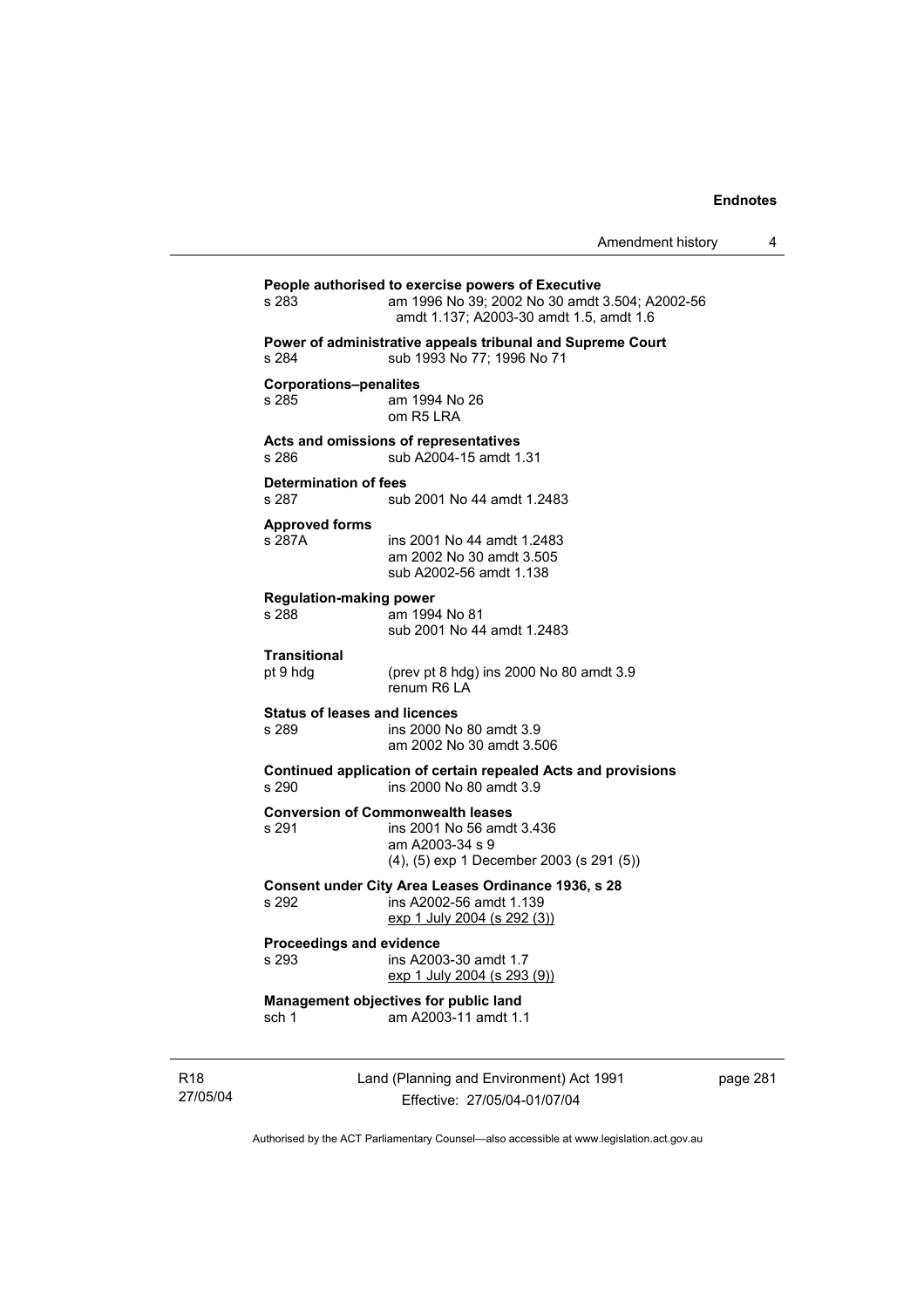4 Amendment history **Decisions reviewable by AAT**  sch 4 am 1993 No 75; 1996 No 39 om 1996 No 85 ins A2002-56 amdt 1.140 **Activities subject to orders**  sch 5 hdg am A2003-34 amdt 1.11 sch 5 am 1993 No 75; 1995 No 21; 1996 No 85; 1997 No 7; 1998 No 54; 1999 No 73 s 13; 1999 No 79 sch 3; 2000 No 37 s 18; R6 LA; A2003-34 amdt 2.8 **Dictionary**  dict ins 2002 No 30 amdt 3.507 am A2002-56 amdt 1.141; A2003-14 amdt 1.69 def *Aboriginal project* ins 2002 No 30 amdt 3.507 def *Aboriginal place* ins 2002 No 30 amdt 3.507 def *Aboriginal tradition* ins 2002 No 30 amdt 3.507 def *application* ins 2002 No 30 amdt 3.507 def *approval* ins 2002 No 30 amdt 3.507 def *assessment* ins 2002 No 30 amdt 3.507 def *authorised person* ins 2002 No 30 amdt 3.507 sub A2003-34 amdt 1.12 def *authority* ins 2002 No 30 amdt 3.507 om A2002-56 amdt 1.142 def *background papers* ins 2002 No 30 amdt 3.507 def *building* ins 2002 No 30 amdt 3.507 def *building and development provision* ins 2002 No 30 amdt 3.507 def *building work* ins 2002 No 30 amdt 3.507 def *cemetery* ins A2003-11 amdt 1.2 def *chairperson* ins 2002 No 30 amdt 3.507 def *commissioner* ins 2002 No 30 amdt 3.507 om A2002-56 amdt 1.143 def *compensation* ins 2002 No 30 amdt 3.507 def *connected* ins 2002 No 30 amdt 3.507 def *conservation* ins 2002 No 30 amdt 3.507 def *conservator* ins 2002 No 30 amdt 3.507 def *consolidation* ins 2002 No 30 amdt 3.507 def *consultation notice* ins 2002 No 30 amdt 3.507 def *controlled activity* ins 2002 No 30 amdt 3.507 def *dealing* ins 2002 No 30 amdt 3.507 def *defined decision* ins 2002 No 30 amdt 3.507 def *deputy chairperson* ins 2002 No 30 amdt 3.507 def *development* ins 2002 No 30 amdt 3.507 def *discharge amount* ins 2002 No 30 amdt 3.507 def *draft plan variation* ins 2002 No 30 amdt 3.507 def *earlier index number* ins 2002 No 30 amdt 3.507 def *environmental impact* ins 2002 No 30 amdt 3.507

page 282 Land (Planning and Environment) Act 1991 Effective: 27/05/04-01/07/04

R18 27/05/04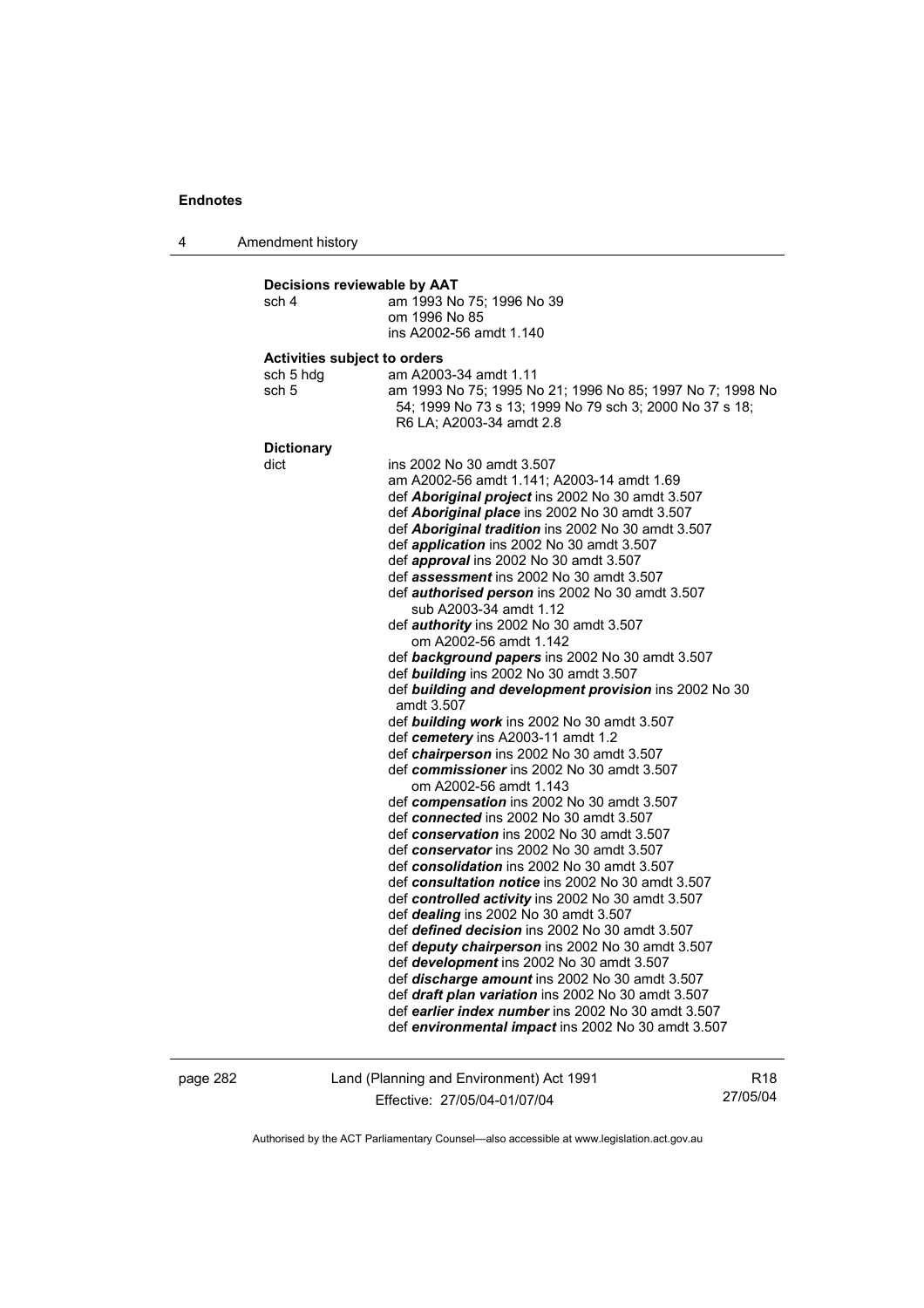def *environmental impact statement* ins 2002 No 30 amdt 3.507 def *environmental report* ins 2002 No 30 amdt 3.507 def *Environment Minister* ins 2002 No 30 amdt 3.507 def *Executive* ins 2002 No 30 amdt 3.507 def *expert member* ins 2002 No 30 amdt 3.507 def *formal error* ins 2002 No 30 amdt 3.507 def *Gungahlin central area* ins 2002 No 30 amdt 3.507 om A2003-30 amdt 1.8 def *heritage council* ins 2002 No 30 amdt 3.507 def *heritage object* ins 2002 No 30 amdt 3.507 def *heritage objects register* ins 2002 No 30 amdt 3.507 def *heritage place* ins 2002 No 30 amdt 3.507 def *heritage places register* ins 2002 No 30 amdt 3.507 def *heritage significance* ins 2002 No 30 amdt 3.507 def *holding period* ins 2002 No 30 amdt 3.507 def *index number* ins 2002 No 30 amdt 3.507 def *inquiry* ins 2002 No 30 amdt 3.507 def *inspector* ins A2003-34 amdt 2.9 def *interim heritage places register* ins 2002 No 30 amdt 3.507 def *interim variation* ins 2002 No 30 amdt 3.507 def *land* ins 2002 No 30 amdt 3.507 def *land management agreement* ins 2002 No 30 amdt 3.507 def *later index number* ins 2002 No 30 amdt 3.507 def *lease* ins 2002 No 30 amdt 3.507 def *lessee* ins 2002 No 30 amdt 3.507 def *long lease* ins 2002 No 30 amdt 3.507 def *market value* ins 2002 No 30 amdt 3.507 def *member* ins 2002 No 30 amdt 3.507 def *national capital plan* ins 2002 No 30 amdt 3.507 def *natural environment* ins 2002 No 30 amdt 3.507 def *new application* ins A2002-56 amdt 1.144 def *newspaper* ins 2002 No 30 amdt 3.507 def *nominal rent lease* ins 2002 No 30 amdt 3.507 def *objection* ins 2002 No 30 amdt 3.507 def *occupier* ins 2002 No 30 amdt 3.507 def *offence* ins 2002 No 30 amdt 3.507 def *order* ins 2002 No 30 amdt 3.507 def *original application* ins A2002-56 amdt 1.144 def *original decision* ins A2002-56 amdt 1.144 def *panel* ins 2002 No 30 amdt 3.507 def *permanent member* ins 2002 No 30 amdt 3.507 def *pest animal* ins 2002 No 30 amdt 3.507 sub A2003-34 amdt 1.13 def *pest plant* ins 2002 No 30 amdt 3.507 sub A2003-34 amdt 1.14

R18 27/05/04 Land (Planning and Environment) Act 1991 Effective: 27/05/04-01/07/04

page 283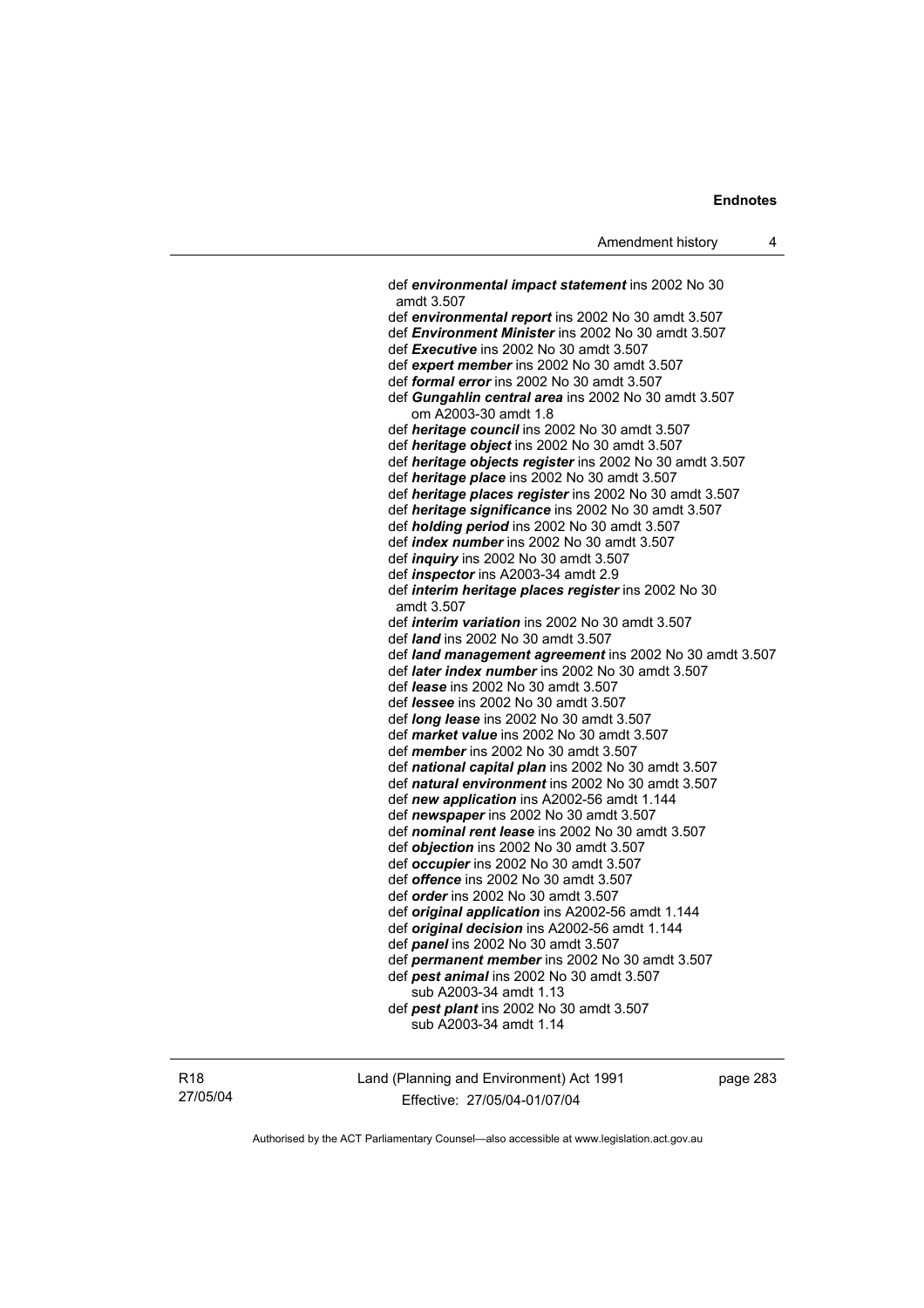4 Amendment history

 def *place* ins 2002 No 30 amdt 3.507 def *plan* ins 2002 No 30 amdt 3.507 def *plan of management* ins 2002 No 30 amdt 3.507 def *preliminary assessment* ins 2002 No 30 amdt 3.507 def *prescribed period* ins 2002 No 30 amdt 3.507 def *prohibition notice* ins A2003-34 amdt 1.15 def *proponent* ins 2002 No 30 amdt 3.507 def *provision* ins 2002 No 30 amdt 3.507 def *public car park* ins 2002 No 30 amdt 3.507 def *public environment report* ins 2002 No 30 amdt 3.507 def *public land* ins 2002 No 30 amdt 3.507 def *rectification work* ins A2003-34 amdt 1.15 def *registered* ins 2002 No 30 amdt 3.507 def *registered lease* ins 2002 No 30 amdt 3.507 def *registered proprietor* ins 2002 No 30 amdt 3.507 def *registration* ins 2002 No 30 amdt 3.507 def *relevant Aboriginal organisation* ins 2002 No 30 amdt 3.507 def *relevant authority* ins 2002 No 30 amdt 3.507 def *relevant Minister* ins 2002 No 30 amdt 3.507 def *rental lease* ins 2002 No 30 amdt 3.507 def *residential lease* ins 2002 No 30 amdt 3.507 def *restricted information* ins 2002 No 30 amdt 3.507 def *rural lease* ins 2002 No 30 amdt 3.507 def *secretary* ins 2002 No 30 amdt 3.507 def *short lease* ins 2002 No 30 amdt 3.507 def *special Pialligo lease* ins 2002 No 30 amdt 3.507 def *structure* ins 2002 No 30 amdt 3.507 def *subdivision* ins 2002 No 30 amdt 3.507 def *sublease* ins 2002 No 30 amdt 3.507 def *sublessee* ins 2002 No 30 amdt 3.507 def *Territory authority* ins 2002 No 30 amdt 3.507 def *unregistered* ins 2002 No 30 amdt 3.507 def *variation* ins 2002 No 30 amdt 3.507

page 284 Land (Planning and Environment) Act 1991 Effective: 27/05/04-01/07/04

R18 27/05/04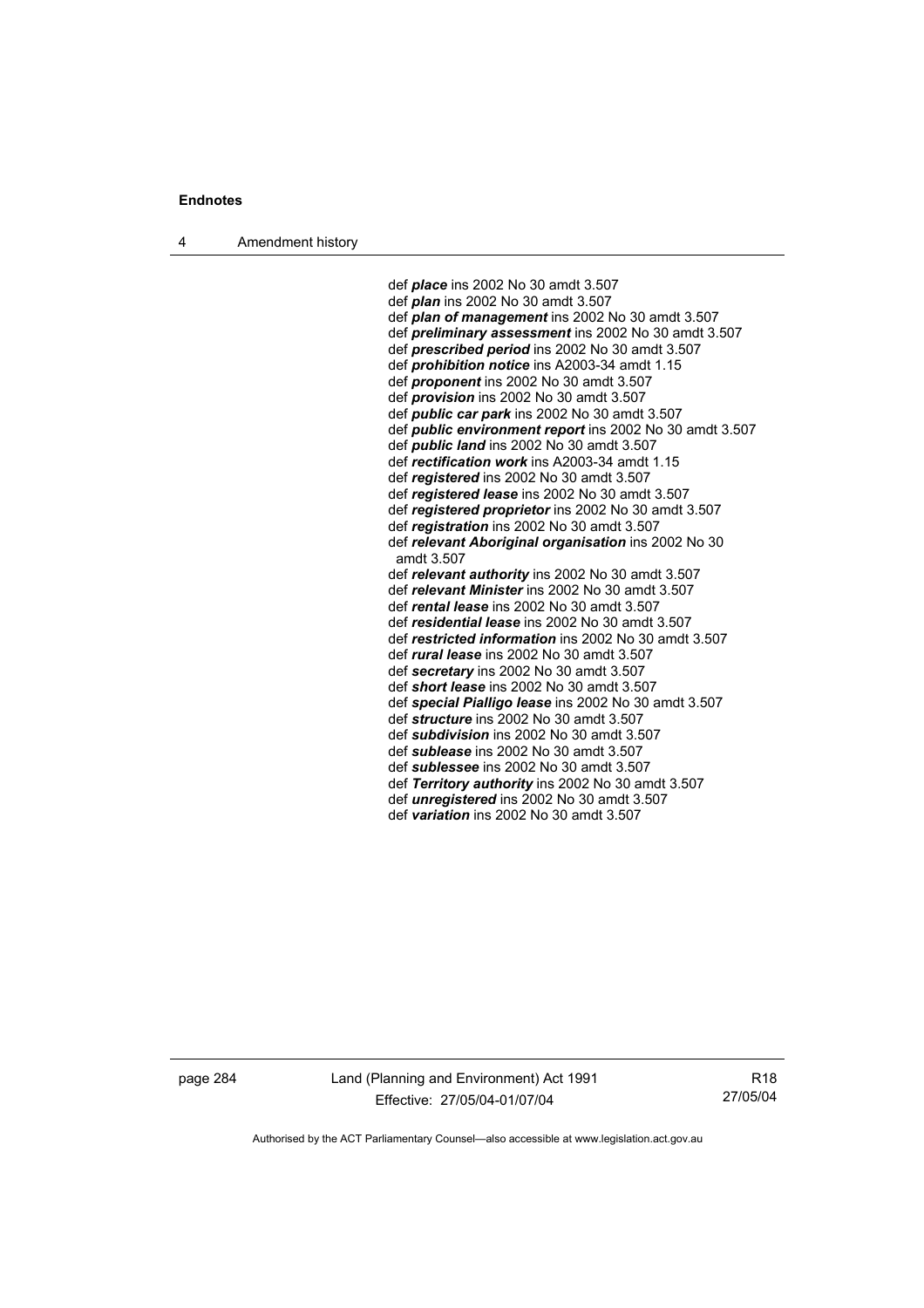## **5 Earlier republications**

Some earlier republications were not numbered. The number in column 1 refers to the publication order.

Since 12 September 2001 every authorised republication has been published in electronic pdf format on the ACT legislation register. A selection of authorised republications have also been published in printed format. These republications are marked with an asterisk (\*) in column 1. Except for the footer, electronic and printed versions of an authorised republication are identical.

| <b>Republication No Amendments to</b> |                  | <b>Republication date</b> |
|---------------------------------------|------------------|---------------------------|
| 1                                     | Act 1993 No 90   | 31 January 1994           |
| $\overline{2}$                        | Act 1994 No 97   | 28 February 1995          |
| 3                                     | Act 1997 No 7    | 24 June 1997              |
| 4                                     | Act 1998 No 65   | 28 February 1999          |
| 5                                     | Act 2000 No 15   | 30 May 2000               |
| $6*$                                  | Act 2001 No 80   | 5 October 2001            |
| 7                                     | Act 2001 No 80   | 11 March 2002             |
| 8                                     | Act 2002 No 11   | 28 May 2002               |
| 9                                     | Act 2002 No 30   | 17 September 2002         |
| 10                                    | Act 2002 No 39   | 11 October 2002           |
| 10(RI)                                | Act 2002 No 39 ‡ | 11 October 2002           |
| 11                                    | A2003-14         | 28 March 2003             |
| 12                                    | A2003-30         | 1 July 2003               |
| 13                                    | A2003-34         | 1 September 2003          |
| $14*$                                 | A2003-34         | 27 September 2003         |
| 15                                    | A2003-34         | 2 December 2003           |
| 16                                    | A2004-2          | 22 March 2004             |
| 17                                    | A2004-15         | 9 April 2004              |
|                                       |                  |                           |

‡ includes retrospective amendments by Act 2002 No 49

R18 27/05/04 Land (Planning and Environment) Act 1991 Effective: 27/05/04-01/07/04

page 285